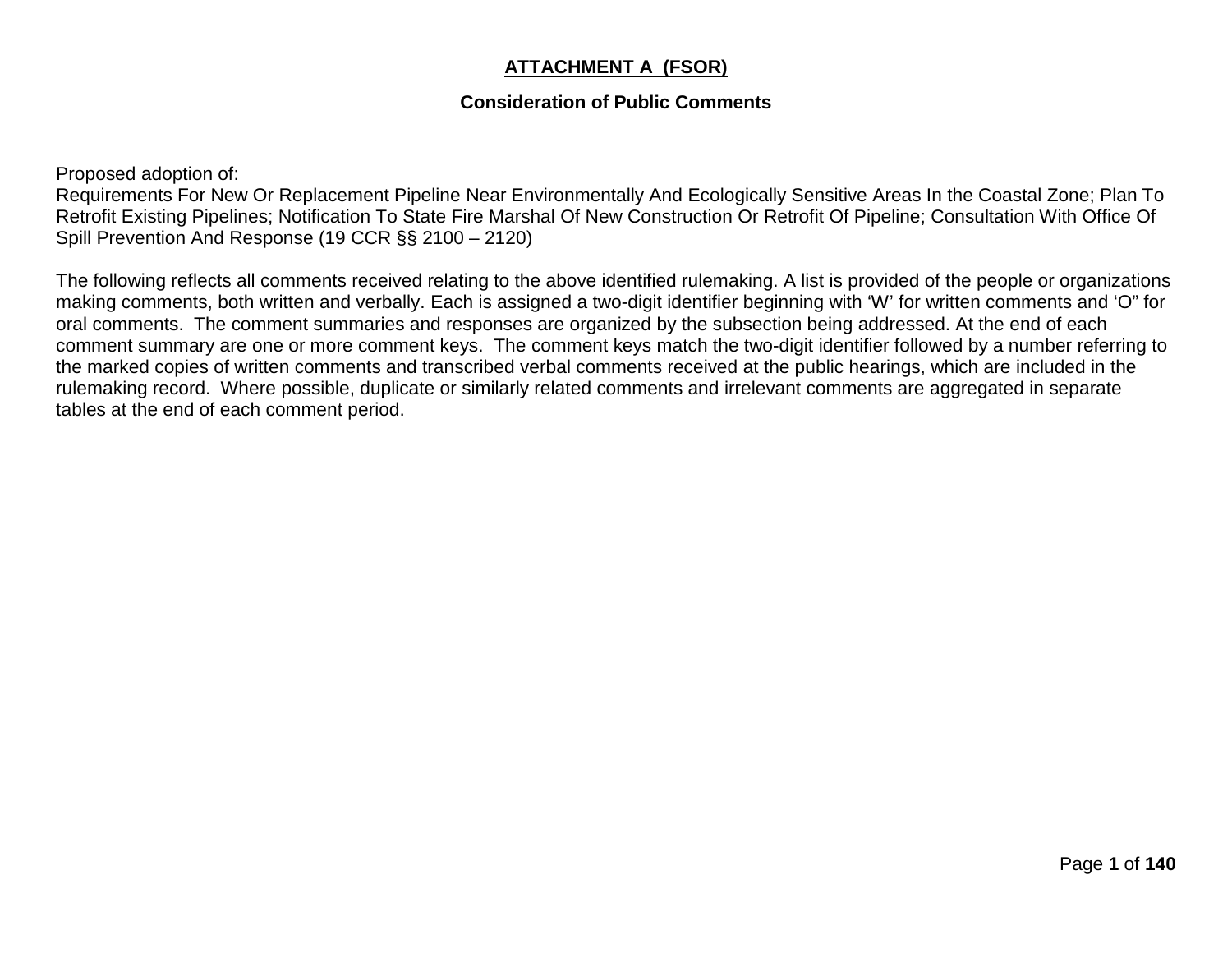## **Table of Contents Page**

| $\mathbf{L}$ |           |  |  |
|--------------|-----------|--|--|
|              | Α.        |  |  |
| II.          |           |  |  |
|              | <b>B.</b> |  |  |
| III.         |           |  |  |
|              | C.        |  |  |
| IV.          |           |  |  |
|              | D.        |  |  |
| V.           |           |  |  |
|              | Е.        |  |  |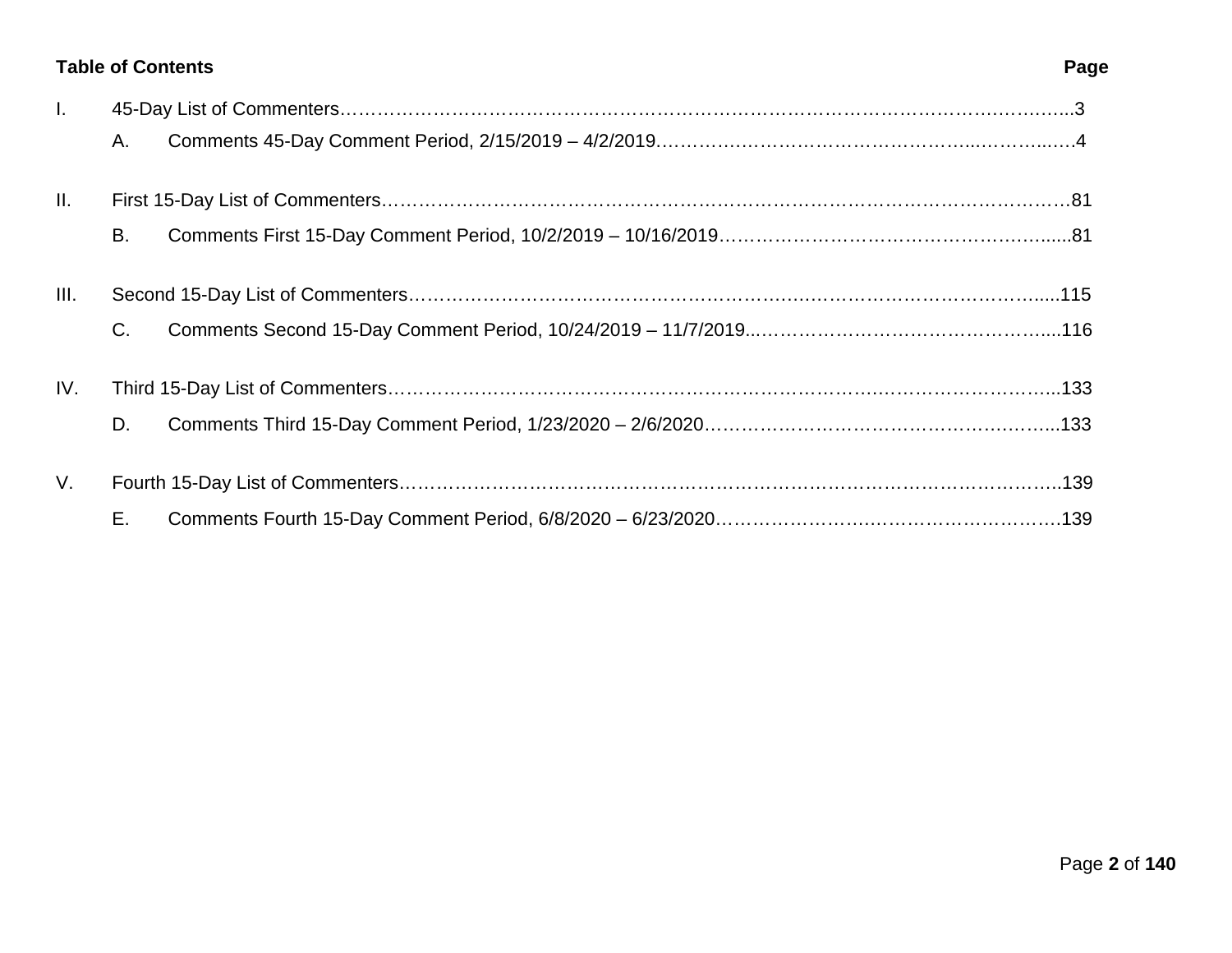| 45 DAY<br><b>COMMENTERS &amp;</b><br><b>IDENTIFIER</b><br><b>PERIOD ENDING</b> |                                                                                                                                            |
|--------------------------------------------------------------------------------|--------------------------------------------------------------------------------------------------------------------------------------------|
| <b>APRIL 2, 2019</b>                                                           |                                                                                                                                            |
| W1                                                                             | Environmental Defense Center, Linda Krop, Chief Counsel; letter dated 3/26/19                                                              |
| W <sub>2</sub>                                                                 | Wickland Pipelines LLC, Daniel Hall; letter dated March 26, 2019                                                                           |
| W <sub>3</sub>                                                                 | Chevron, Henry Perea, Manager, State Government Affairs; letter dated March 28, 2019                                                       |
| W4                                                                             | County of Santa Barbara, Lisa Plowman, Planning & Development Director; letter dated 4/2/2019                                              |
| W <sub>5</sub>                                                                 | Crimson Midstream, LLC Brendan Geraghty, Regulatory Compliance Specialist; letter dated March 28, 2019                                     |
| W <sub>6</sub>                                                                 | California State Lands Commission, Chris Beckwith, Division Chief Marine Environmental Protection Division;<br>letter dated March 29, 2019 |
| W7                                                                             | Western States Petroleum Association, Bridget McCann, Manager, Technical and Regulatory Affairs; letter<br>dated April1, 2019              |
| W8                                                                             | California Independent Petroleum Association, Rock Zierman, Chief Executive Officer; letter dated April 1, 2019                            |
| W9                                                                             | Santa Barbara Channel Keeper, Molly Troup, Science & Policy Associate; letter dated 4/2/2019                                               |
| O <sub>1</sub>                                                                 | Unidentified member of the public, Public Comment at 2/22/19 Hearing Huntington Beach - Pg. 124                                            |
| O <sub>2</sub>                                                                 | Brandon Geraghty, Crimson Midstream; Public Comment at 2/22/19 Hearing Huntington Beach – Pgs. 95, 123.                                    |
| O <sub>3</sub>                                                                 | Troy Valenzuela, Plains All American Pipeline; Public Comment at 2/22/19 Hearing Huntington Beach - Pgs.<br>91, 124.                       |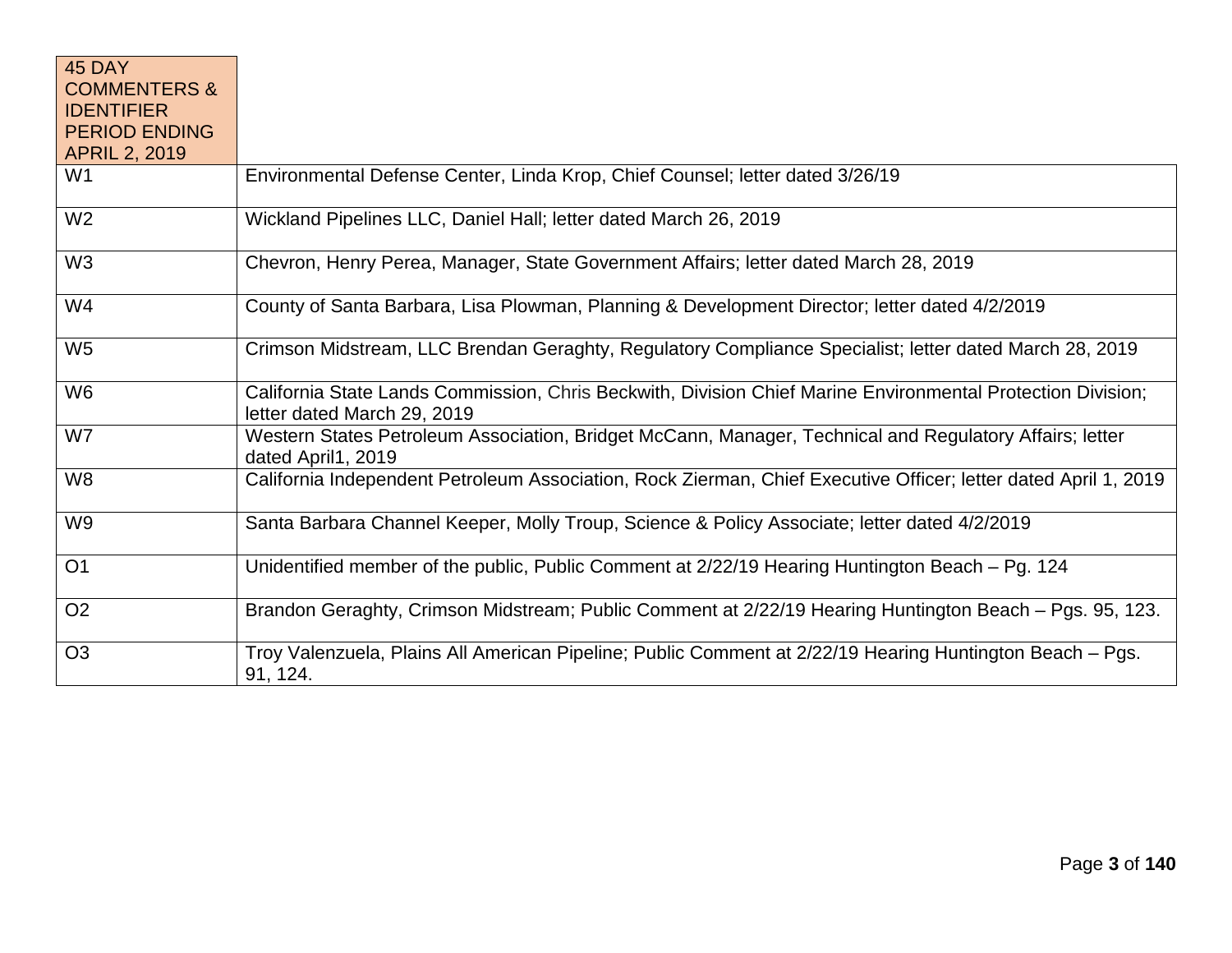| <b>Topic</b>                                                          | <b>Summary of 45 Day Comments</b>                                                                                                                                                                                                                                                                                                                                                                                                                                                                                                                                                                                                                                                                                                                                                                                                                                                | <b>Agency Responses</b>                                                                                                                                                                                                                                                                                                                                                                                |
|-----------------------------------------------------------------------|----------------------------------------------------------------------------------------------------------------------------------------------------------------------------------------------------------------------------------------------------------------------------------------------------------------------------------------------------------------------------------------------------------------------------------------------------------------------------------------------------------------------------------------------------------------------------------------------------------------------------------------------------------------------------------------------------------------------------------------------------------------------------------------------------------------------------------------------------------------------------------|--------------------------------------------------------------------------------------------------------------------------------------------------------------------------------------------------------------------------------------------------------------------------------------------------------------------------------------------------------------------------------------------------------|
| $$2100 -$<br>Definitions in<br>General                                | The draft regulation includes several regulatory<br>concepts and related definitions gathered from<br>other State and Federal regulations. In many<br>cases the document includes partial definitions<br>and concepts from these other documents.<br>Generally, these definitions and/or regulatory<br>requirements have been developed over<br>several years with input from highly qualified<br>regulatory and industry personnel. The<br>definitions from these other regulations are well<br>suited for the purposes they were originally<br>developed for and over time they have been<br>well established as key benchmarks by both the<br>regulatory groups and industry. WSPA<br>recommends that, where possible, these well-<br>established definitions and regulatory concepts<br>be used in lieu of "reinventing the wheel" in the<br>subject draft regulation. W7-64 | See response to W7-73. The OSFM incorporated definitions<br>and concepts from federal and State regulations where<br>possible.                                                                                                                                                                                                                                                                         |
| §2100 - Definitions<br>in General                                     | Operators are currently required to determine if<br>additional EFRDs would mitigate loss of<br>containment. Operators perform spill modeling<br>to determine the best location for the EFRDs.<br>AB 864 could incorporate the existing<br>definitions for EFRDs, check valve and remote-<br>control valve as found in §195.450 (these are<br>already incorporated by reference in The Elder<br>Act).<br>$W3-4$                                                                                                                                                                                                                                                                                                                                                                                                                                                                   | The definitions found in the proposed regulations for EFRDs,<br>check valve, and remote control valve are based off the<br>definitions found in 49 CFR §195.450. The OSFM elected to<br>define them in the proposed regulations for clarity because<br>the Elder Pipeline Safety Act, starting with government code<br>section 51010 et. seq., does not statutorily define the terms<br>provided here. |
| $\S2100(a)(1)$ -<br><b>Definitions</b><br>Automatic shutoff<br>system | This issue is a highly sensitive issue with<br>pipeline operators. The general concern is that,<br>depending upon the nature of the specific<br>pipeline, there are usually a set of complex<br>"shut down procedures". Depending upon the<br>diameter of the pipeline, operating flow rate and                                                                                                                                                                                                                                                                                                                                                                                                                                                                                                                                                                                  | See response to comment W7-73. There is no need to add<br>language to account for reaction periods. The factors and<br>concerns raised were evaluated in drafting the proposed<br>regulations and operators should reflect this information in the<br>risk analysis submitted to the OSFM. As noted by the<br>commenter the complexity of pipeline systems is variable                                 |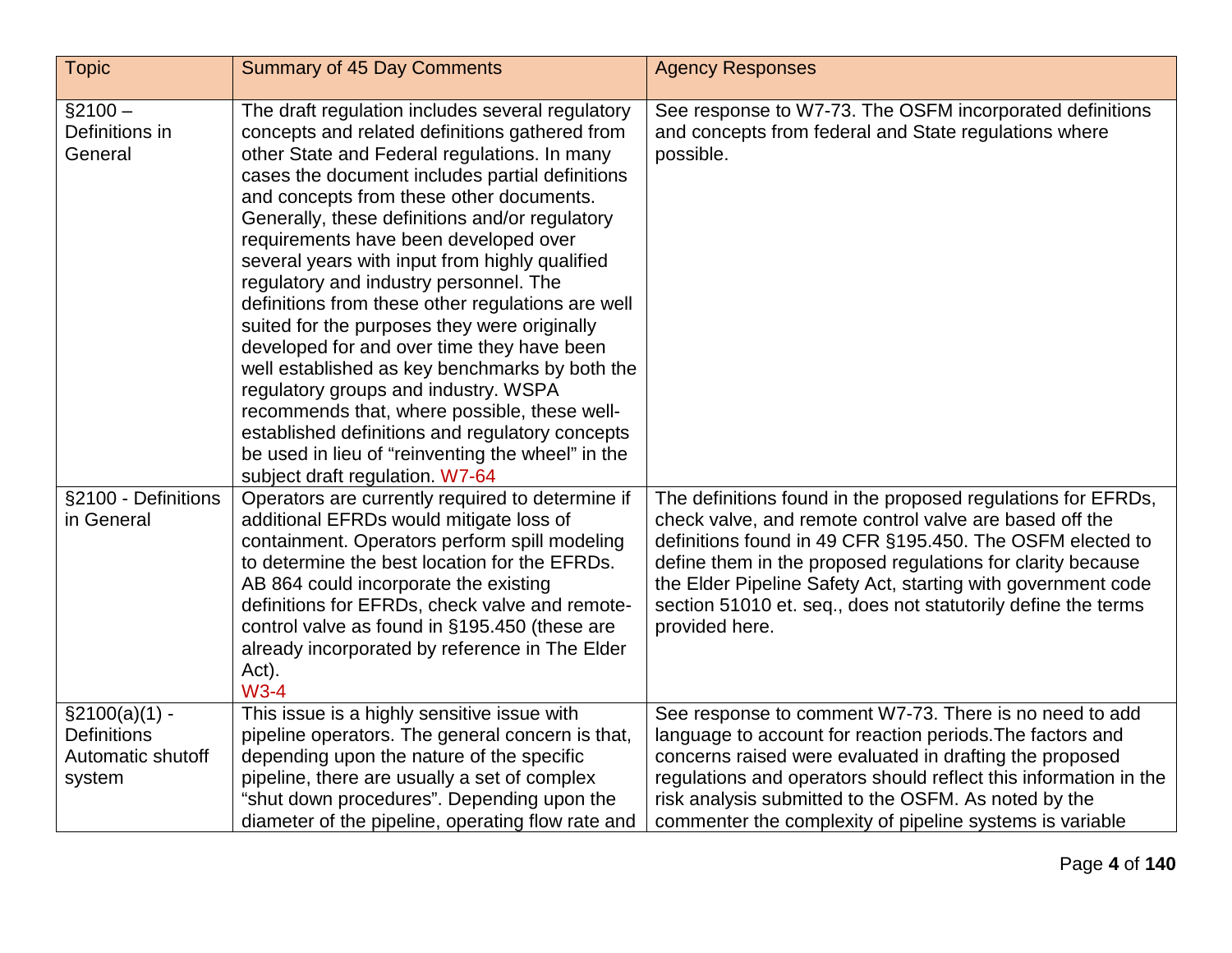|                                                                               | material being shipped in the pipeline, a sudden<br>shutdown of the pipeline, due to the momentum<br>of the system, could create a hydraulic surge<br>which, in turn, can cause potential ruptures of<br>the pipeline or pipeline valves along the system.<br>The typical shutdown requires an operator to<br>start shutting down the pumping systems along<br>the pipeline one by one and then begin to<br>slowly shut down the remotely controlled valves<br>along the system. This procedure, depending<br>on the complexity of the specific system, can<br>take several minutes. As a result of this real<br>issue, WSPA believes that while the regulation<br>specifies that "an automated system not<br>dependent on human interaction" is required,<br>that the regulation be drafted to allow a<br>reasonable reaction period to be included to<br>allow the pipeline operator a period to react to<br>alarms and engage the pipeline shutdown in a<br>logical safe manner, prior to the point that the<br>automated system engages and shuts the<br>system down. W7-74 | from pipeline to pipeline. The OSFM cannot determine a<br>reasonable reaction time by regulation to cover the myriad<br>pipelines in the State without understanding the nature of the<br>specific pipeline at issue, hence the need for a pipeline<br>specific risk analysis that considers Automatic Shutoff<br>Systems.                                                                                                                                                                                                                                                                                                                                                                                                                                                                                                                                                                                                                |
|-------------------------------------------------------------------------------|---------------------------------------------------------------------------------------------------------------------------------------------------------------------------------------------------------------------------------------------------------------------------------------------------------------------------------------------------------------------------------------------------------------------------------------------------------------------------------------------------------------------------------------------------------------------------------------------------------------------------------------------------------------------------------------------------------------------------------------------------------------------------------------------------------------------------------------------------------------------------------------------------------------------------------------------------------------------------------------------------------------------------------------------------------------------------------|-------------------------------------------------------------------------------------------------------------------------------------------------------------------------------------------------------------------------------------------------------------------------------------------------------------------------------------------------------------------------------------------------------------------------------------------------------------------------------------------------------------------------------------------------------------------------------------------------------------------------------------------------------------------------------------------------------------------------------------------------------------------------------------------------------------------------------------------------------------------------------------------------------------------------------------------|
| $\S$ 2100(a)(1) –<br><b>Definitions</b><br><b>Automatic Shutoff</b><br>System | WSPA strongly suggests that any system that<br>incorporates an automated shutoff system<br>includes a human oversight. Modern control<br>systems are designed to allow a control center<br>operator or other operator who monitors the<br>system a period of time to respond to feedback<br>from the monitoring system.<br>In addition, as pipeline systems start-up or shut<br>down, there are many significant immediate<br>changes that must be addressed and<br>responded to in order to complete an orderly<br>transition. Human intervention is important to<br>ensure that the shutdown of the system does<br>not cause other more serious problems                                                                                                                                                                                                                                                                                                                                                                                                                      | There is no need to change the definition. The OSFM agrees<br>that pipeline systems are highly sophisticated and have<br>complex operations. As such, proposed §2109 allows<br>operators to consider combinations of technologies or<br>alternatives, which may result in greater spill reduction<br>volumes or work more effectively on the variability between<br>pipeline designs encountered and constructed throughout<br>California. This will allow the OSFM and the operators the<br>flexibility needed for all pipelines to obtain regulatory<br>compliance because no one technology may be BAT for<br>every pipeline. The authorizing legislation require operators to<br>consider automatic shutoff systems, however it does not say it<br>is the sole means of achieving compliance. Where an<br>automatic shutoff system is in place, the draft regulations do<br>not dictate that there be no human oversight. See section |

Page **5** of **140**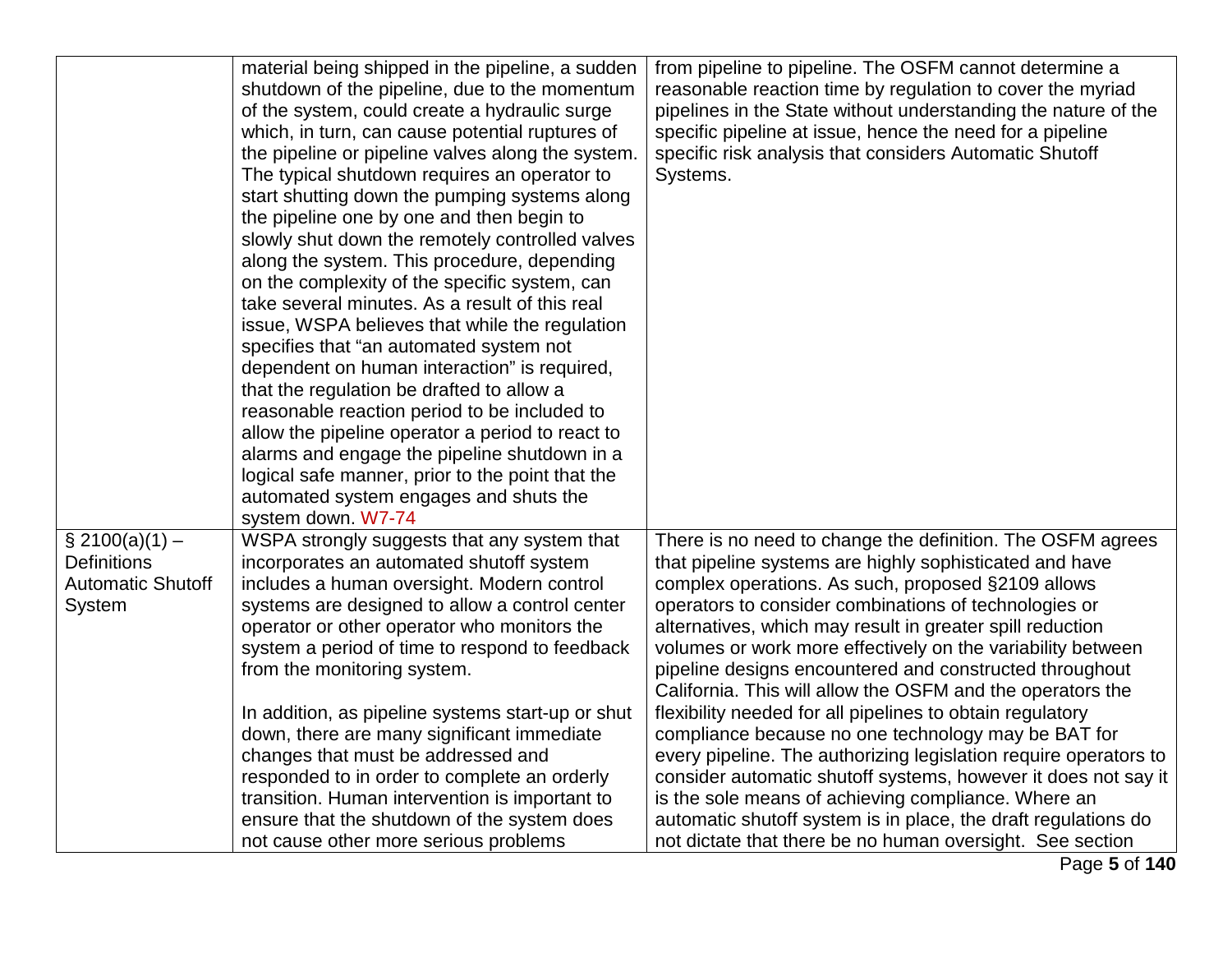|                                                                                | elsewhere in the system. An automated system<br>that shuts a system down without human<br>oversight could create dangerous situations<br>such as line surges, pipe ruptures, damage to<br>pumps and valves and other pipeline facilities.<br>W7-15                                                                                                                                                                                                                                                                                                                                                                                                                                                                                                                                                                        | 2115 for testing requirements to ensure proper operation. See<br>also response to W7-5                                                                                                                                                                                                                                                                                                                                                                                                                                                                                                                                                    |
|--------------------------------------------------------------------------------|---------------------------------------------------------------------------------------------------------------------------------------------------------------------------------------------------------------------------------------------------------------------------------------------------------------------------------------------------------------------------------------------------------------------------------------------------------------------------------------------------------------------------------------------------------------------------------------------------------------------------------------------------------------------------------------------------------------------------------------------------------------------------------------------------------------------------|-------------------------------------------------------------------------------------------------------------------------------------------------------------------------------------------------------------------------------------------------------------------------------------------------------------------------------------------------------------------------------------------------------------------------------------------------------------------------------------------------------------------------------------------------------------------------------------------------------------------------------------------|
| \$2100(a)(1)<br><b>Definition</b><br><b>Automatic Shutoff</b><br>System        | The language in the proposed regulation<br>regarding Automatic Shutoff Systems remains a<br>significant concern for WSPA member<br>companies. Many of the pipeline systems<br>operating today are highly sophisticated,<br>complex operations with thousands of variables<br>being monitored on a moment by moment<br>basis. Today's systems are, for the most part,<br>designed to detect meaningful changes in the<br>pipeline operation and alert the operator who<br>must then review the data and make decisions<br>to slow or shut down the system in a timely safe<br>manner. The concerns initially raised regarding<br>how shutoff requirements can contribute to<br>integrity issues in the July 19, 2016 WSPA<br>comment letter remain valid and applicable to<br>the current draft regulation.<br><b>W7-5</b> | See response to W7-15. There is no need to change the<br>definition. The authorizing legislation directs operators to<br>evaluate automatic shutoff systems, the OSFM cannot<br>change that requirement through regulation. Also, the<br>legislation does not say that compliance can only be achieved<br>through installation of automatic shutoff systems. Notably,<br>automatic shutoff systems are programmable and can handle<br>highly sophisticated and complex operations with thousands<br>of variables being monitored on a moment by moment basis.<br>See section 2115 for testing requirements to ensure proper<br>operation. |
| $\S 2100(a)(2) -$<br>Definitions (a)(2)<br><b>Best Available</b><br>Technology | This statement is open to significant individual<br>interpretation. The area of concern is the<br>language "limiting the quantity of the release"<br>and BAT that is "currently in use and could be<br>purchased anywhere in the world". The<br>"quantity of the release" should have more<br>definition relative to the actual overlaying<br>operating system and operating circumstances.<br>For example, limiting the quantity of a release<br>on a 24-inch, large, high capacity pipeline will<br>be substantially different than limiting the<br>quantity of a release on a small 2-inch low                                                                                                                                                                                                                         | The definition of Best Available Technology is set by the<br>authorizing statute in section $51013.1(g)(1)$ and cannot be<br>changed by the OSFM through regulation. However, the<br>commenters BAT concerns are addressed in sections 2109-<br>2112 of the draft regulations. The OSFM rejects the comment<br>to change the definition. Section 2117 addresses Updating<br>and Reviewing installed BAT systems. See also response to<br>W7-79                                                                                                                                                                                            |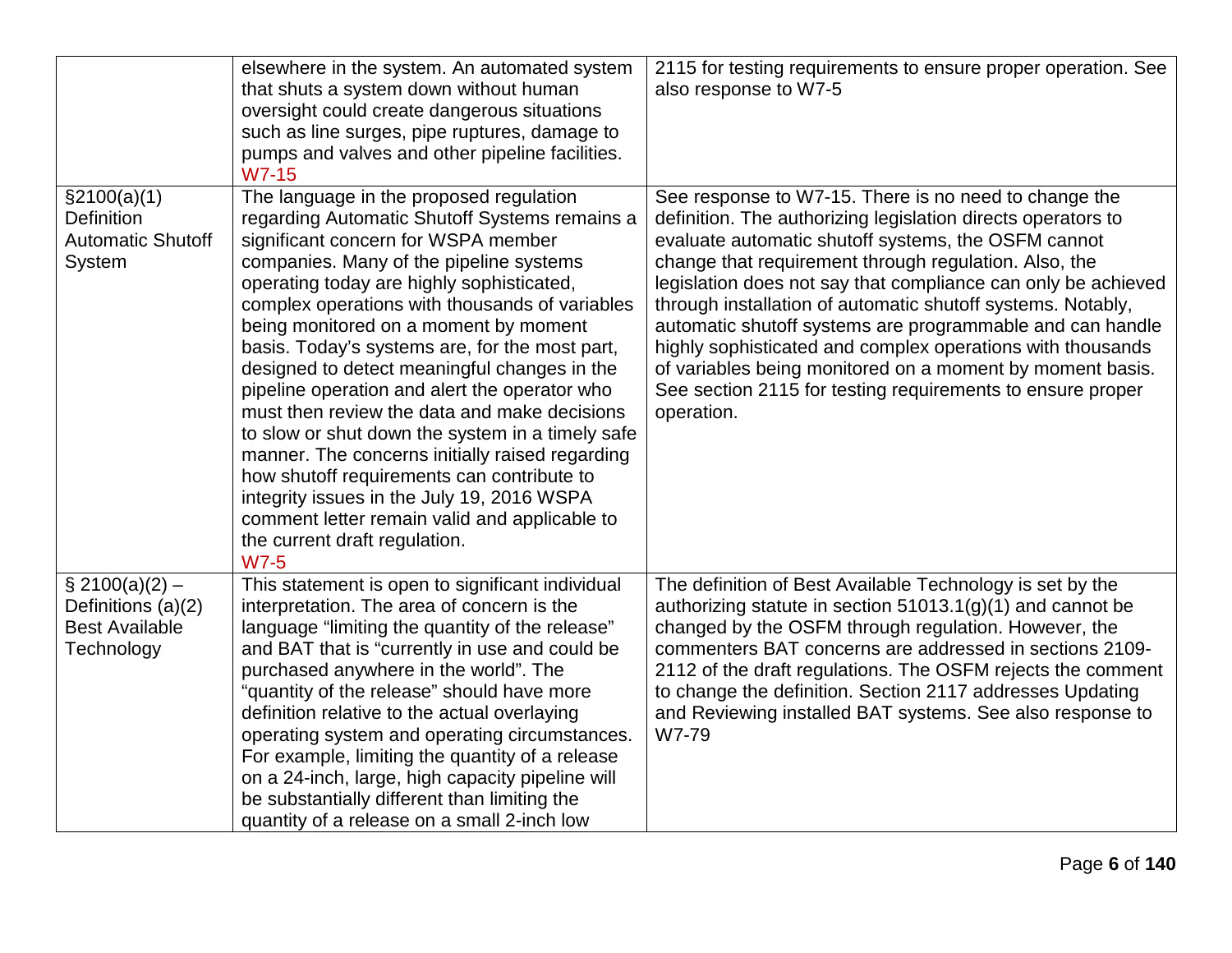|                                                     | pressure gathering line. In order to measure the<br>effectiveness of a system, a range of feasible<br>release detection amounts should be defined by<br>scientific analysis of what is meaningful in<br>relation to the actual system operation.<br>The requirement that protection should meet<br>the criteria that it is "currently in use and could<br>be purchased anywhere in the world" also<br>needs to be evaluated. In this case, a feasibility<br>assessment should be conducted to evaluate<br>the technology being proposed by the operator.<br>The assessment (i.e., model) will determine that<br>the technology proposed meets certain,<br>scientifically developed, criteria that determines<br>if a proposed system meets the technical needs<br>to monitor and control the subject pipeline<br>system. W7-16a<br>Also, any system that is approved and installed<br>should be "grandfathered" for a certain period of<br>time to allow the operator to amortize the cost<br>of the system, or when a new technology is<br>introduced that is cost effective. This matter is<br>more specifically addressed in the July 19,<br>2016 WSPA comment letter.<br><b>W7-16b</b> |                                                                                                                                                                                                                                                                                                                                                                                                                                                                                                                                                                                                                                                                                            |
|-----------------------------------------------------|--------------------------------------------------------------------------------------------------------------------------------------------------------------------------------------------------------------------------------------------------------------------------------------------------------------------------------------------------------------------------------------------------------------------------------------------------------------------------------------------------------------------------------------------------------------------------------------------------------------------------------------------------------------------------------------------------------------------------------------------------------------------------------------------------------------------------------------------------------------------------------------------------------------------------------------------------------------------------------------------------------------------------------------------------------------------------------------------------------------------------------------------------------------------------------------------|--------------------------------------------------------------------------------------------------------------------------------------------------------------------------------------------------------------------------------------------------------------------------------------------------------------------------------------------------------------------------------------------------------------------------------------------------------------------------------------------------------------------------------------------------------------------------------------------------------------------------------------------------------------------------------------------|
| \$2100(a)(4)<br>Definition -<br><b>Coastal Zone</b> | As was noted in WSPA's previous two<br>comment letters, the definition of the specific<br>area(s) where the regulation will apply is a<br>complex issue. The proposed regulation<br>attempts to define the applicable areas but<br>much uncertainty remains. WSPA recommends<br>that, rather than rely on definitions from various<br>other agencies that may change their definitions<br>over time, OSFM should develop its own GPS<br>map that defines the exact areas of concern.<br>Under such a system, each operator could                                                                                                                                                                                                                                                                                                                                                                                                                                                                                                                                                                                                                                                           | The OSFM rejects this suggestion. The two previous<br>comment letters were submitted under different draft<br>regulatory language not subject to the public comment period.<br>The definitions found in the draft regulations at public<br>comment here reference applicable statutory and regulatory<br>definitions that operators can use to identify the Coastal Zone<br>and EESAs. The OSFM does not control the creation of maps<br>based on definitions of the Coastal Zone or EESAs because it<br>is already defined by statute or that authority has been<br>delegated to other agencies by the legislature. Confusion<br>would arise should the OSFM follow the commenters advice |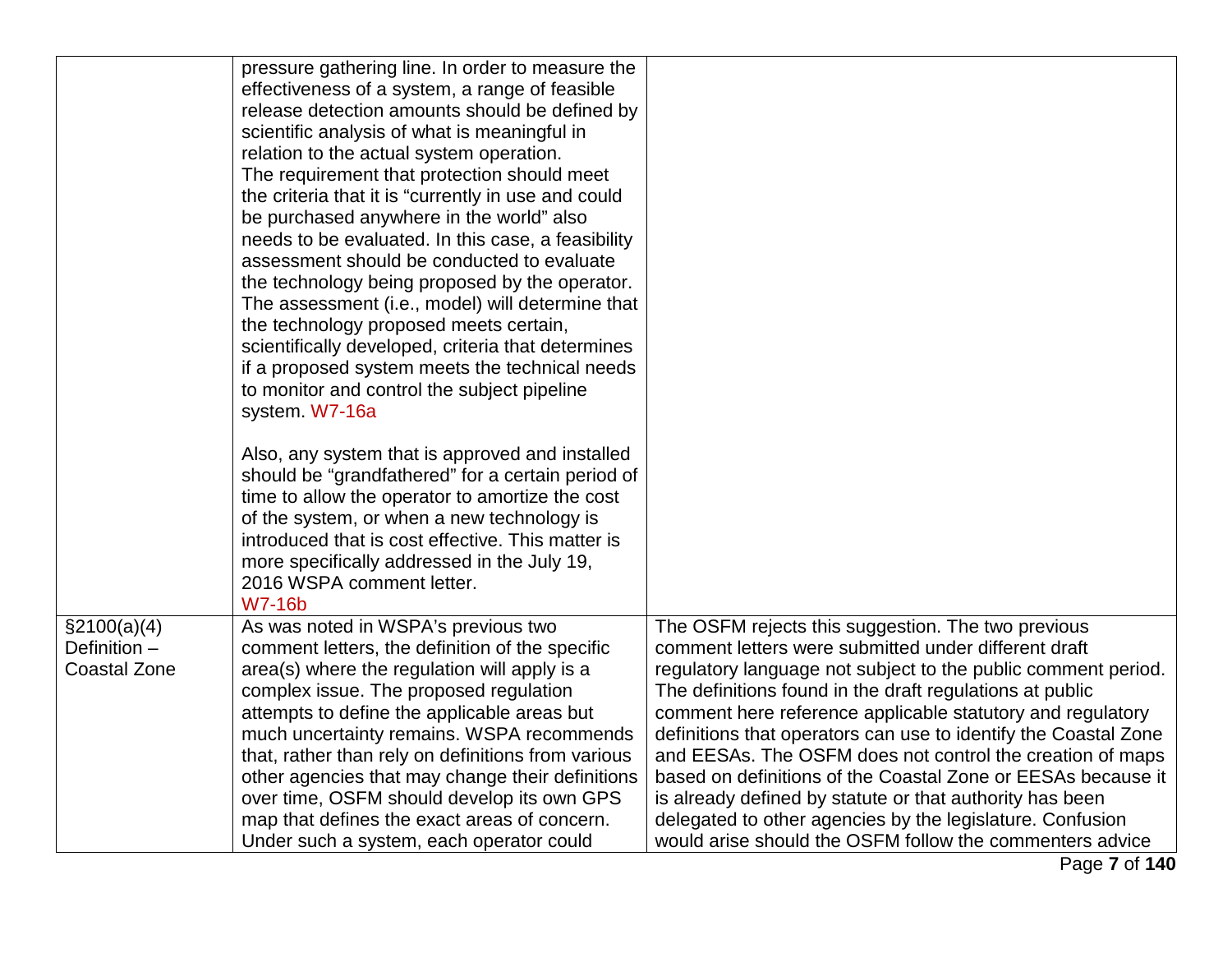|                            | overlay their own pipeline GPS data over the          | by creating multiple definitions for terms dictated by the      |
|----------------------------|-------------------------------------------------------|-----------------------------------------------------------------|
|                            | OSFM data to determine if their system is in a        | authorizing statute or delegated to another agency.             |
|                            | compliance area. WSPA believes this would             | Interestingly, WSPA recognized the potential for confusion if   |
|                            | simplify jurisdictional issues for all parties. Also, | the OSFM developed its own definitions for established          |
|                            | as the OSFM updates the map, all operators            | principals as noted in prior WSPA submissions that are in       |
|                            | would be notified simultaneously of any               | direct conflict with the comment submitted here, for example    |
|                            | information regarding changes to the                  | see comment W7-65. It is the responsibility of operators to     |
|                            | compliance map information. W7-2                      | find the appropriate maps and utilize them for compliance with  |
|                            |                                                       | proposed regulations. Operators are already required to         |
|                            |                                                       | gather much of this information, including Coastal Zone and     |
|                            |                                                       | EESA data, for facility response plans provided to the Office   |
|                            |                                                       | of Spill Prevention and Response, therefore it should present   |
|                            |                                                       | no challenges to operators to do the same here. See similar     |
|                            |                                                       | responses in W7-17, W7-20, W7-21, W7-22, W7-23, W7-24,          |
|                            |                                                       | W7-25, W7-65                                                    |
|                            |                                                       |                                                                 |
|                            |                                                       | Instead of developing new definitions, the OSFM is              |
|                            |                                                       | developing a guidance document for incorporation by             |
|                            |                                                       | reference that will be subject to public comment titled: CAL    |
|                            |                                                       | FIRE - OFFICE OF THE STATE FIRE MARSHAL, Download               |
|                            |                                                       | <b>Ecologically and Environmentally Sensitive Sites in the</b>  |
|                            |                                                       | Coastal Zone (January 1, 2020)                                  |
| $\S2100(a)(4) -$           | WSPA believes that relying on specific                | See response to W7-2.                                           |
| <b>Definitions Coastal</b> | information from other state and federal              |                                                                 |
| Zone                       | jurisdictional agencies can lead to                   |                                                                 |
|                            | misinterpretations and potential conflicts for        |                                                                 |
|                            | both the OSFM and operators. WSPA                     |                                                                 |
|                            | recommends that that a series of specific             |                                                                 |
|                            | OSFM geographical maps be developed that              |                                                                 |
|                            | clearly defines the surface area and subsurface       |                                                                 |
|                            | area of the state that applies to this Article. W7-   |                                                                 |
|                            |                                                       |                                                                 |
| $\S2100(a)(4)$ -           | WSPA believes that the draft regulation needs         | See response to W7-2.                                           |
| <b>Definitions Coastal</b> | to be clarified early in the document to indicate     |                                                                 |
| Zone                       | that the regulation applies only to California        | This comment was made in a letter dated July 19, 2016 and       |
|                            | pipelines operating in the California Coastal         | relates to prior draft of regulatory language that was not part |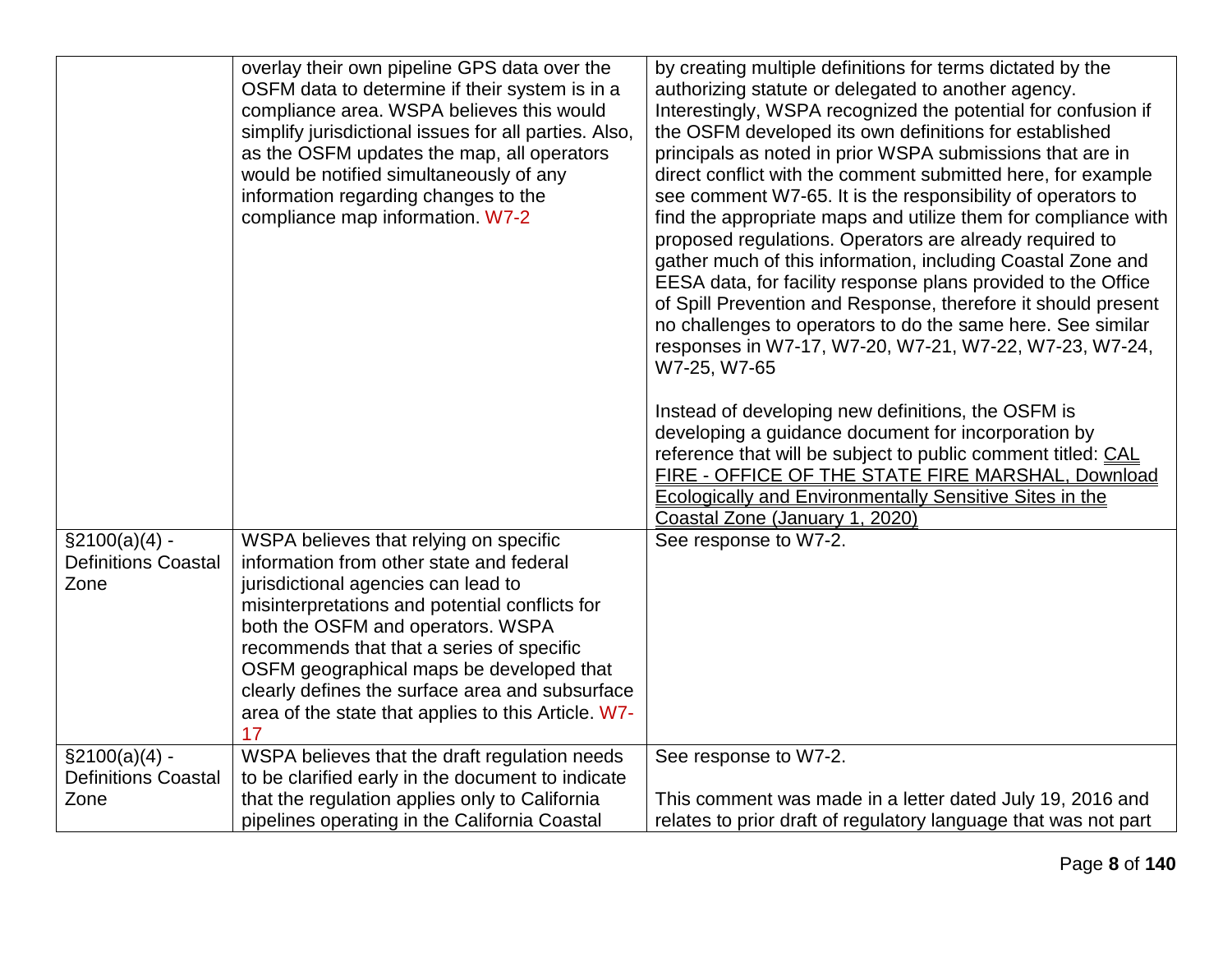|                                                                                                                                                               | Zone. We further feel the "Coastal Zone"<br>definition of the State Lands Office of Oil Spill<br>Prevention and Response (OSPR) is a well-<br>established and understood concept and would<br>be an appropriate definition to use in the new<br>regulation. We note that the San Francisco Bay<br>Area Conservation and Development<br>Commission jurisdiction zone is specifically<br>carved out of that definition and that area<br>should not be considered as part of this new AB<br>864 regulation. W7-65                                                                                                                                                                                                                                                                                                                                                                                                                                                                                                                                                                                                                               | of the formal rule making process under the Administrative<br>Procedure Act. However, the Coastal Zone is already defined<br>by the California Coastal Act, which includes the jurisdiction of<br>the San Francisco Bay Conservation and Development<br>Commission, see Title 7.2 commencing with section 66600 of<br>the Government Code. |
|---------------------------------------------------------------------------------------------------------------------------------------------------------------|----------------------------------------------------------------------------------------------------------------------------------------------------------------------------------------------------------------------------------------------------------------------------------------------------------------------------------------------------------------------------------------------------------------------------------------------------------------------------------------------------------------------------------------------------------------------------------------------------------------------------------------------------------------------------------------------------------------------------------------------------------------------------------------------------------------------------------------------------------------------------------------------------------------------------------------------------------------------------------------------------------------------------------------------------------------------------------------------------------------------------------------------|--------------------------------------------------------------------------------------------------------------------------------------------------------------------------------------------------------------------------------------------------------------------------------------------------------------------------------------------|
| $\S$ \$2100(a)(4) and<br>$(a)(7)$ and<br>$\S2102(a)(6)(A)$<br>Definitions of<br>"coastal zone" and<br>"environmentally<br>and ecologically<br>sensitive area" | It would create a greater level of certainty for<br>compliance and enforcement purposes if the<br>definitions of "coastal zone" and<br>"environmentally and ecologically sensitive<br>area" set forth in $\S$ \$2100(a)(4) and (a)(7) of the<br>Proposed Regulations are explicitly tied to<br>specific maps, as they may be amended from<br>time to time, which depict these areas. For<br>example, the definition of EESA could reference<br>the "Downloadable OFSM EESA Files"<br>available in the OSPR section of the California<br>Department of Fish and Wildlife website. W2-1<br>There are already various references in the<br>Proposed Regulations and the "Initial Statement"<br>of Reasons" ("ISR") that imply that existing GIS<br>maps govern these definitions. Note, for<br>example, the reliance on EESAs represented<br>by "points", "lines" and "polygons" contained in<br>proposed §2102(a)(6)(A). W2-2<br>a direct statement in each definition identifying<br>the appropriate published map or maps would<br>eliminate confusion and ambiguity, thereby<br>facilitating adherence to the Proposed<br>Regulations. W2-3 | See response to W7-2                                                                                                                                                                                                                                                                                                                       |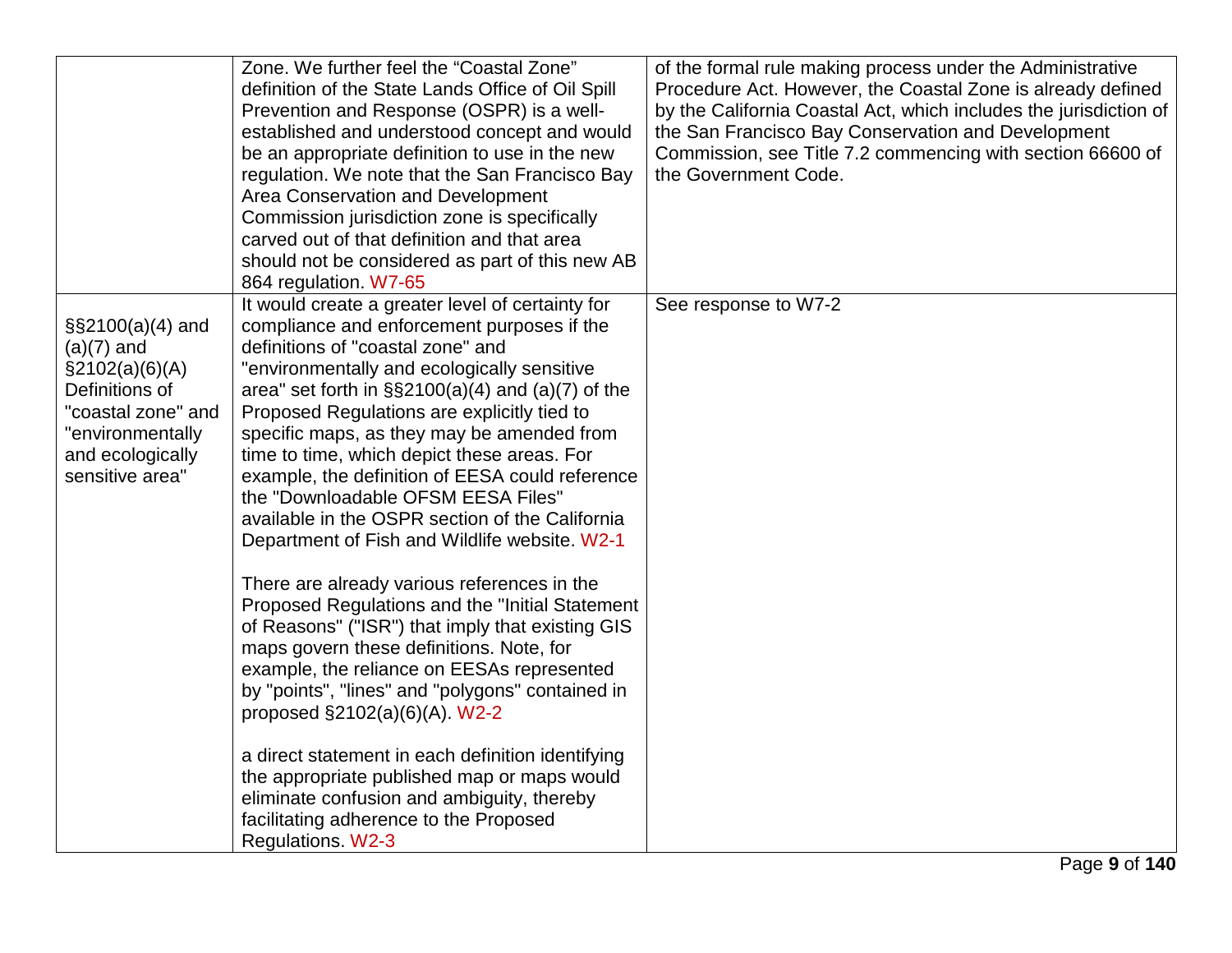| \$2100(a)(9)<br>Definition of "Near" | Environmentally and ecologically sensitive<br>areas must be defined broadly enough to<br>ensure that the regulation comports with the<br>mandate of the law, which is "to reduce the<br>amount of oil released in an oil spill to protect<br>state waters and wildlife." The proposed half-<br>mile distance is inadequate to protect state<br>waters and wildlife from an oil spill from a                                                                                                                                                                                                                                                                        | See response to W9-1 and W1-4. There is no need to adjust<br>the distance attached to the definition of "near."                                                                                                                                                                                                                                                                                                                                                                                                                                                                                                                                                                                |
|--------------------------------------|--------------------------------------------------------------------------------------------------------------------------------------------------------------------------------------------------------------------------------------------------------------------------------------------------------------------------------------------------------------------------------------------------------------------------------------------------------------------------------------------------------------------------------------------------------------------------------------------------------------------------------------------------------------------|------------------------------------------------------------------------------------------------------------------------------------------------------------------------------------------------------------------------------------------------------------------------------------------------------------------------------------------------------------------------------------------------------------------------------------------------------------------------------------------------------------------------------------------------------------------------------------------------------------------------------------------------------------------------------------------------|
|                                      | pipeline. W1-3a                                                                                                                                                                                                                                                                                                                                                                                                                                                                                                                                                                                                                                                    |                                                                                                                                                                                                                                                                                                                                                                                                                                                                                                                                                                                                                                                                                                |
| \$2100(a)(9)<br>Definition of "Near" | Commenter recommends amending the<br>definition of near to the following because a half<br>mile may not be adequate to protect sensitive<br>areas: "Near" means a location from which a<br>spill from a pipeline may impact an<br><b>Environmentally and Ecologically Sensitive</b><br>Area in the Coastal Zone. W1-3b                                                                                                                                                                                                                                                                                                                                             | See response to W9-, W1-3, W1-3a, and W1-4. There is no<br>need to adjust the distance attached to the existing definition<br>of "near."                                                                                                                                                                                                                                                                                                                                                                                                                                                                                                                                                       |
| \$2100(a)(9)<br>Definition of "Near" | The Plains All American Pipeline oil spill spread<br>much further than that (1/2 mile), and there are<br>many other examples of onshore oil spills that<br>spread through various natural and man-made<br>conveyances (e.g. streams, creeks, rivers,<br>tributaries, culverts, irrigation channels, ditches,<br>etc.). Any pipeline that is close to an<br>environmentally and ecologically sensitive area,<br>or a conveyance to such an area, must be<br>subject to these regulations. During the<br>agency's webinar presented on January 5,<br>2017, the public was advised that any pipeline<br>that "may impact the coastal zone" will be<br>regulated. W1-4 | See response to W9-1. The OSFM recognizes the concern<br>from the commenter but rejects the proposition to amend the<br>definition of "near" because the concerns of conveyances are<br>already addressed in the following Sections of the proposed<br>regulations: 2102, 2103, 2104, 2105, 2106, 2107, 2111, 2112.<br>Particular attention should be paid to Sections 2102 and<br>2111(c)(2) -(7). Statements made in January 5, 2017 related<br>to prior versions of the draft regulations and are beyond the<br>scope of the proposed regulations here. However, operators<br>are required to evaluate pipelines that "may impact the<br>coastal zone" throughout the sections noted above. |
| \$2100(a)(9)<br>Definition of "Near" | Commenter recommends that the definition of<br>"near" is expanded to include any distance from<br>the coastal zone that a pipeline spill has the<br>capacity to reach Environmentally and<br>Ecologically Sensitive Areas (EESAs) within the<br>Coastal Zone. Hazardous liquid has the                                                                                                                                                                                                                                                                                                                                                                             | See response to W1-4. The distance attached to this<br>definition is based on analysis of historic releases in California<br>and distances product traveled over terrestrial surfaces<br>following a release from a pipeline. The OSFM is required by<br>the authorizing statute to determine how "near" a pipeline is to<br>an environmentally and ecologically sensitive area (EESA) to                                                                                                                                                                                                                                                                                                      |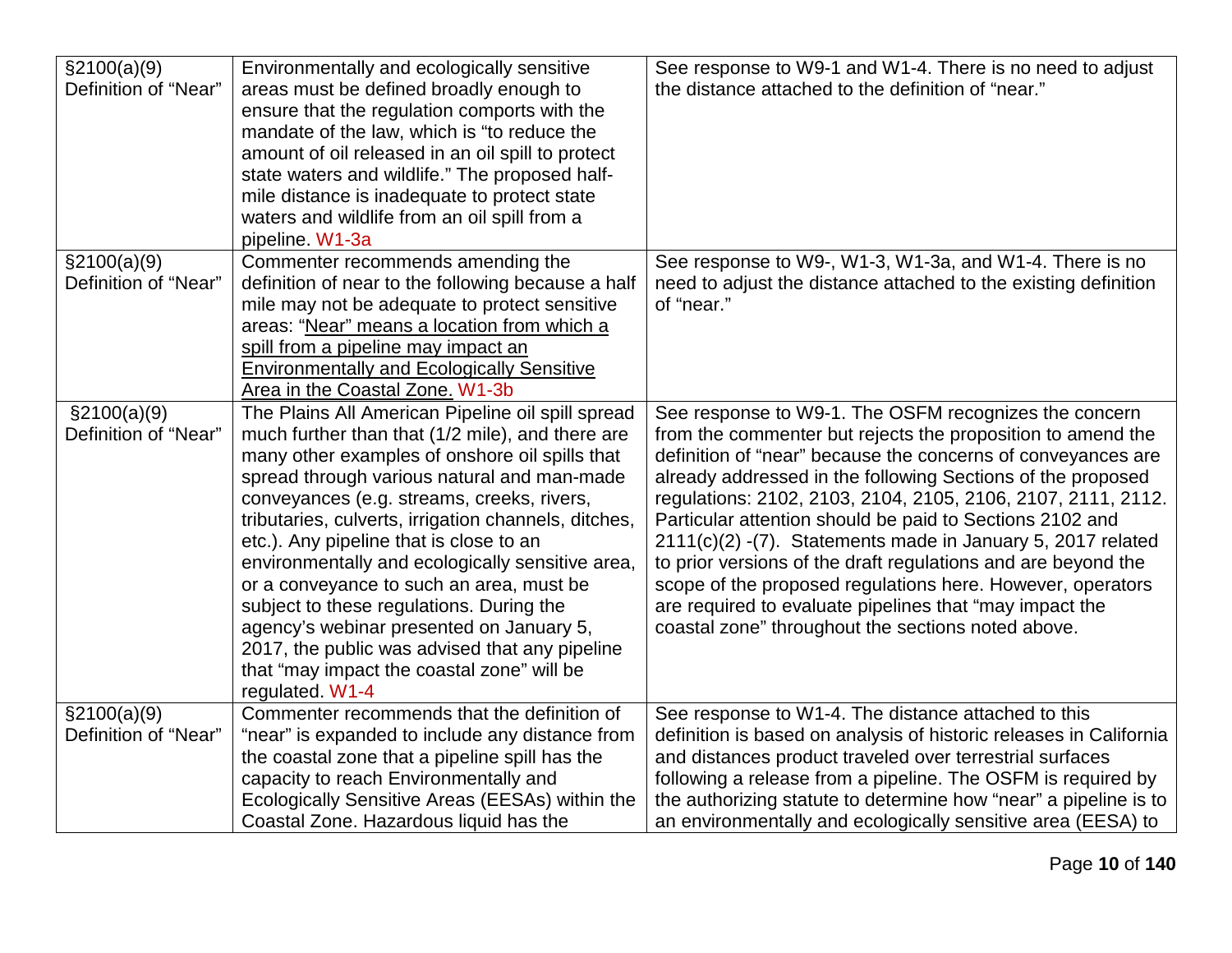|                                                         | potential to travel distances further than half a<br>mile depending on the specifics of the site. For<br>example, oil from the 2015 Plains All American<br>Oil Spill traveled up to 150 miles from the<br>source of the corrosive pipe that it originated<br>from. Thus, to minimize the amount of oil<br>released in a spill, the definition of "near" should<br>be expanded.<br>W9-1                                                                             | be subject to the requirements of the statute and the<br>proposed regulations based on the likelihood of a pipeline<br>release impacting those areas. The existing definition<br>achieves the statutory goal of determining what "near" is while<br>accounting for the likelihood of a release impacting an EESA.<br>It is important to read the definition of "near" as a unit of<br>distance applied to EESAs and the Coastal Zone separately.<br>The definition is not limited to only cases where an EESA is<br>located in the Coastal Zone and should not be read in a silo<br>but should be read in context of the regulation as a whole.<br>EESAs are not limited to the Coastal Zone and can extend<br>inland beyond the Coastal Zone, the existing definition of<br>"near" recognizes this. Section 2102 provides additional<br>information on how to identify pipelines subject to the<br>proposed regulations that also addresses the concerns<br>raised. |
|---------------------------------------------------------|--------------------------------------------------------------------------------------------------------------------------------------------------------------------------------------------------------------------------------------------------------------------------------------------------------------------------------------------------------------------------------------------------------------------------------------------------------------------|----------------------------------------------------------------------------------------------------------------------------------------------------------------------------------------------------------------------------------------------------------------------------------------------------------------------------------------------------------------------------------------------------------------------------------------------------------------------------------------------------------------------------------------------------------------------------------------------------------------------------------------------------------------------------------------------------------------------------------------------------------------------------------------------------------------------------------------------------------------------------------------------------------------------------------------------------------------------|
| $\S2100(a)(11) -$<br><b>Definitions New</b><br>Pipeline | The definition of "New Pipeline" should be<br>expanded to explain that this definition would<br>not include any significant relocations of an<br>existing pipeline system due to factors such as<br>new real estate developments, Caltrans work,<br>city projects, railroads, washouts, etc. where,<br>while the pipeline system would continue to<br>provide the same function but a relative large<br>section of the pipeline may need to be<br>relocated. W7-77 | This comment was made in a letter dated July 21, 2017 and<br>relates to prior draft of regulatory language that was not part<br>of the formal rule making process under the Administrative<br>Procedure Act. However, see section 2107 of the proposed<br>regulations relating to relocations.                                                                                                                                                                                                                                                                                                                                                                                                                                                                                                                                                                                                                                                                       |
| Definition of "Oil"<br>$\S2100(a)(12)$                  | CIPA recommends changing the definition of oil<br>in the proposed regulations to exclude<br>HVLs. The same definition could be used as<br>provided by California's Office of Spill<br>Prevention<br>and Response (OSPR) 14 CCR § 790, as<br>follows:<br>(o)(4) "Oil" means any kind of petroleum,<br>petroleum-based liquid hydrocarbons,                                                                                                                          | The definition of oil is provided by statute in 51013.1(h) and<br>cannot be changed by OSFM regulation.                                                                                                                                                                                                                                                                                                                                                                                                                                                                                                                                                                                                                                                                                                                                                                                                                                                              |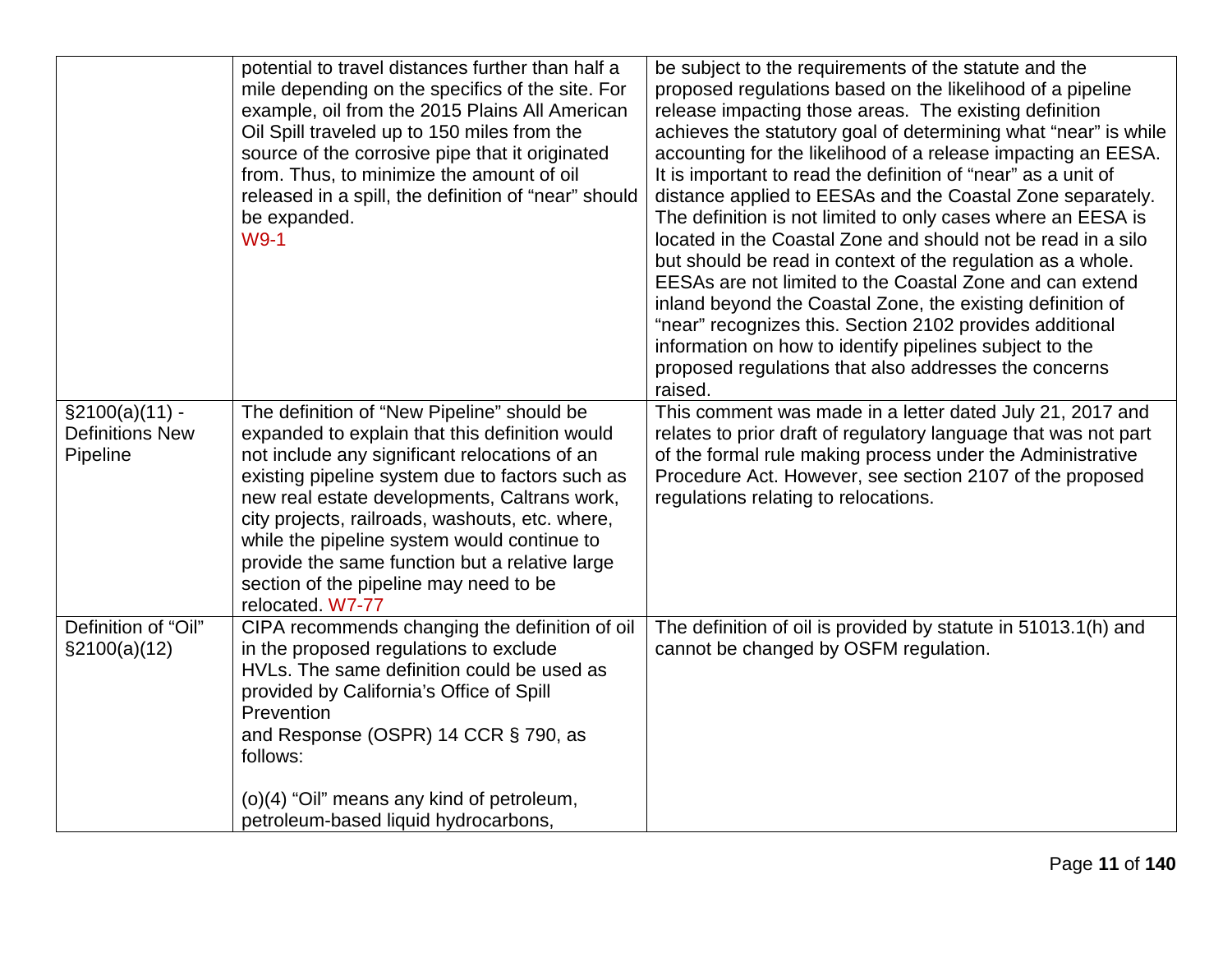|                                              | petroleum products or any fraction or residues<br>therefrom. This includes, but is not limited to:<br>crude oil, bunker fuel, gasoline, diesel fuel,<br>aviation fuel, oil sludge, oil refuse, oil mixed<br>with waste, and liquid distillates from<br>unprocessed natural gas.<br>Oils are further classified within the OSPR<br>regulations into groups as persistent and<br>nonpersistent oil for oil spill response planning.<br>$W8-2$                                     |                                                                                                                                                                                                                                                                                                                                                                                                                                                                                                                                                                                                                                                                                                                                                                                                                                                                                                   |
|----------------------------------------------|---------------------------------------------------------------------------------------------------------------------------------------------------------------------------------------------------------------------------------------------------------------------------------------------------------------------------------------------------------------------------------------------------------------------------------------------------------------------------------|---------------------------------------------------------------------------------------------------------------------------------------------------------------------------------------------------------------------------------------------------------------------------------------------------------------------------------------------------------------------------------------------------------------------------------------------------------------------------------------------------------------------------------------------------------------------------------------------------------------------------------------------------------------------------------------------------------------------------------------------------------------------------------------------------------------------------------------------------------------------------------------------------|
| \$2100(a)(14)<br>Definition of<br>"Pipeline" | The proposed regulations should apply to all<br>hazardous liquid pipelines, and should not<br>exempt pipelines that operate at a stress level<br>of twenty percent or less of the specified<br>minimum yield strength of the pipe.<br>$W1-5$                                                                                                                                                                                                                                    | The OSFM disagrees with this comment and the definition<br>was removed from the text of the regulation during the third<br>15-day comment. The proposed regulations apply to<br>hazardous liquid pipelines both in and outside of the Coastal<br>Zone that may impact an EESA in the Coastal Zone.<br>However, the proposed regulations should not apply to<br>hazardous liquid pipelines that operate at or below a stress<br>level of twenty percent of the specified minimum yield<br>strength of the pipe. The definition of pipeline is determined<br>by statute to exclude these low pressure pipelines and can be<br>found in Government Code section 51010.5(a)(3). Hence,<br>pipelines in the Coastal Zone that operate at a stress level of<br>twenty percent or less of the specified minimum yield strength<br>of the pipe are not subject to the requirements of this<br>regulation. |
| $\S2100(a)(14) -$                            | The language in the proposed AB 864                                                                                                                                                                                                                                                                                                                                                                                                                                             | This comment was made in a letter dated July 21, 2017 and                                                                                                                                                                                                                                                                                                                                                                                                                                                                                                                                                                                                                                                                                                                                                                                                                                         |
| <b>Definitions Pipeline</b>                  | Regulation is not clear regarding the definition<br>of an OSFM jurisdictional pipeline. "Pipeline" is<br>not defined in AB 864 or the proposed<br>California Government Code § 51013.1.<br>Under California Government Code §<br>51010.5(a), excluded pipelines are typically<br>crude oil production area gathering pipelines<br>and flowlines, crude oil and natural gas<br>production processing facilities, tank farms and<br>marine terminals which are regulated by other | relates to prior draft of regulatory language that was not part<br>of the formal rule making process under the Administrative<br>Procedure Act. Though the OSFM is not required to respond<br>to this comment, the term pipeline is defined in $51010.5(a)(3)$<br>and applicable here. See response to W1-5.                                                                                                                                                                                                                                                                                                                                                                                                                                                                                                                                                                                      |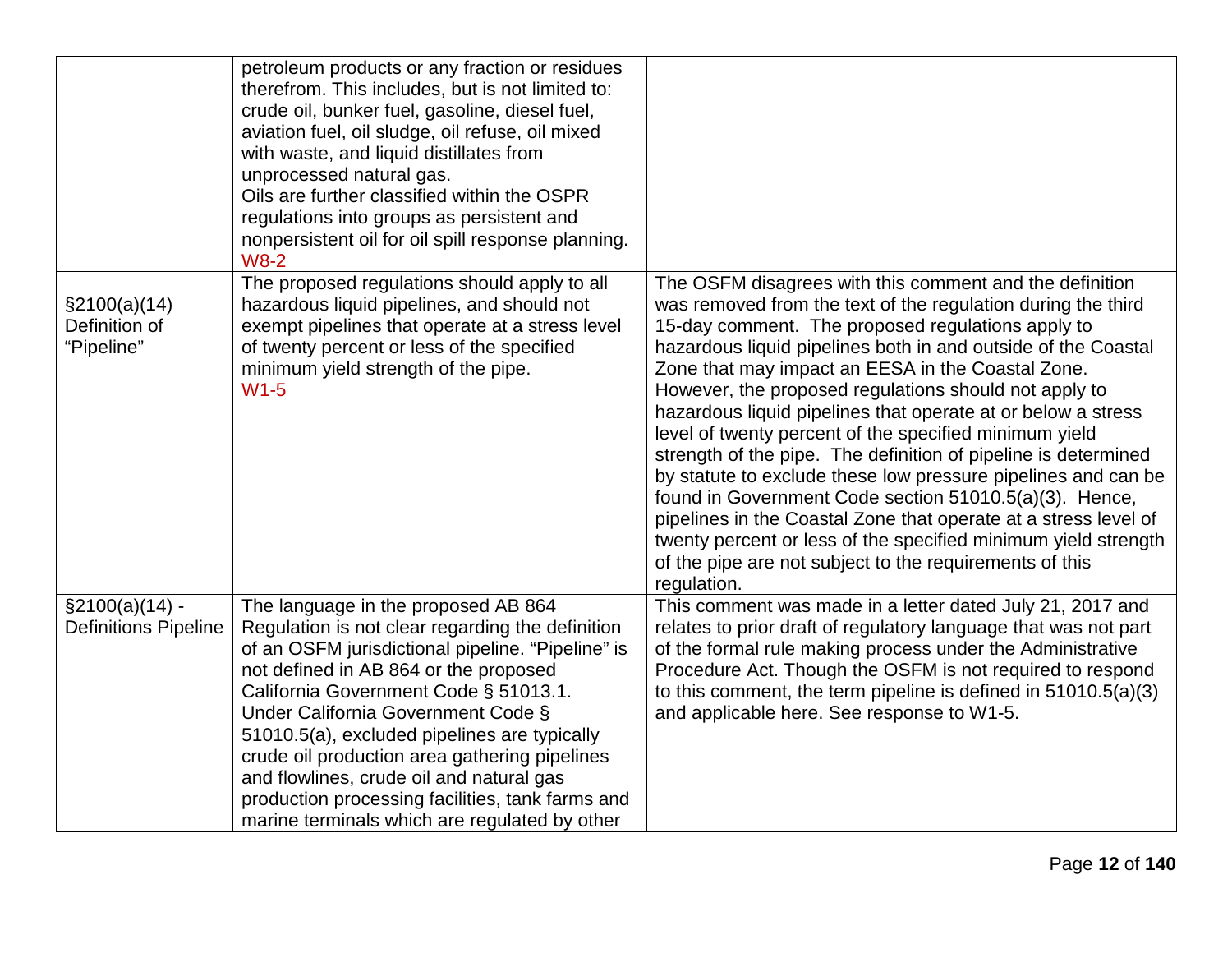|                             | State and Federal agencies (DOGGER, CSLC,            |                                                                 |
|-----------------------------|------------------------------------------------------|-----------------------------------------------------------------|
|                             | Local Fire Departments, and USCG). Since             |                                                                 |
|                             | draft California Government Code § 51013.1           |                                                                 |
|                             | was placed in Chapter 5.5, the definition of         |                                                                 |
|                             | "pipeline" contained in California Government        |                                                                 |
|                             | Code $\S$ 51010.5(a) should apply to the draft of    |                                                                 |
|                             | any regulations relying on that section for          |                                                                 |
|                             | authority. Without clarification in draft California |                                                                 |
|                             | Government Code § 51013.1, this section could        |                                                                 |
|                             | be interpreted as significantly expanding the        |                                                                 |
|                             | applicability of the proposed regulations beyond     |                                                                 |
|                             | the legislative intent and regulatory history.       |                                                                 |
|                             | WSPA recommends that OSFM add to the                 |                                                                 |
|                             | proposed California Code of Regulations Title        |                                                                 |
|                             | 19, Division 1, Chapter 14, § 2004 (Definitions)     |                                                                 |
|                             | the following definition:                            |                                                                 |
|                             |                                                      |                                                                 |
|                             | "Pipeline" means the same as defined in              |                                                                 |
|                             | Section 51010.5(a) of the California                 |                                                                 |
|                             | Government Code. W7-76                               |                                                                 |
| $\S2100(a)(14) -$           | "Pipeline" should be expanded to explain that        | Relocations are addressed in Section 2107 of the proposed       |
| <b>Definitions Pipeline</b> | this definition would not include any significant    | regulations. Therefore, this suggestion is rejected.            |
|                             | relocations of an existing pipeline system due to    |                                                                 |
|                             | factors such as new real estate developments,        |                                                                 |
|                             | Caltrans work, city projects, railroads,             |                                                                 |
|                             | washouts, etc. where, while the pipeline system      |                                                                 |
|                             | would continue to provide the same function but      |                                                                 |
|                             | a relative large section of the pipeline may need    |                                                                 |
|                             | to be relocated. W7-73                               |                                                                 |
| $\S2100(a)(14)$             | Currently, there is pending legislation that may     | The OSFM rejects this comment. Pending legislation is           |
| Definition of               | have potential impacts on the proposed               | outside the scope of the proposed regulation and potential      |
| "Pipeline"                  | changes of this regulation. SB 169 will remove       | changes to pipeline jurisdiction or changes in law are found in |
|                             | the existing subsection $51010.5(b)(3)$ of the that  | section 2106 of the proposed regulations. See response to       |
|                             | the reference to the California Government           | W1-5 and W8-9.                                                  |
|                             | Code within California Government Code, and          |                                                                 |
|                             | in doing so, the language within the AB 864 text     |                                                                 |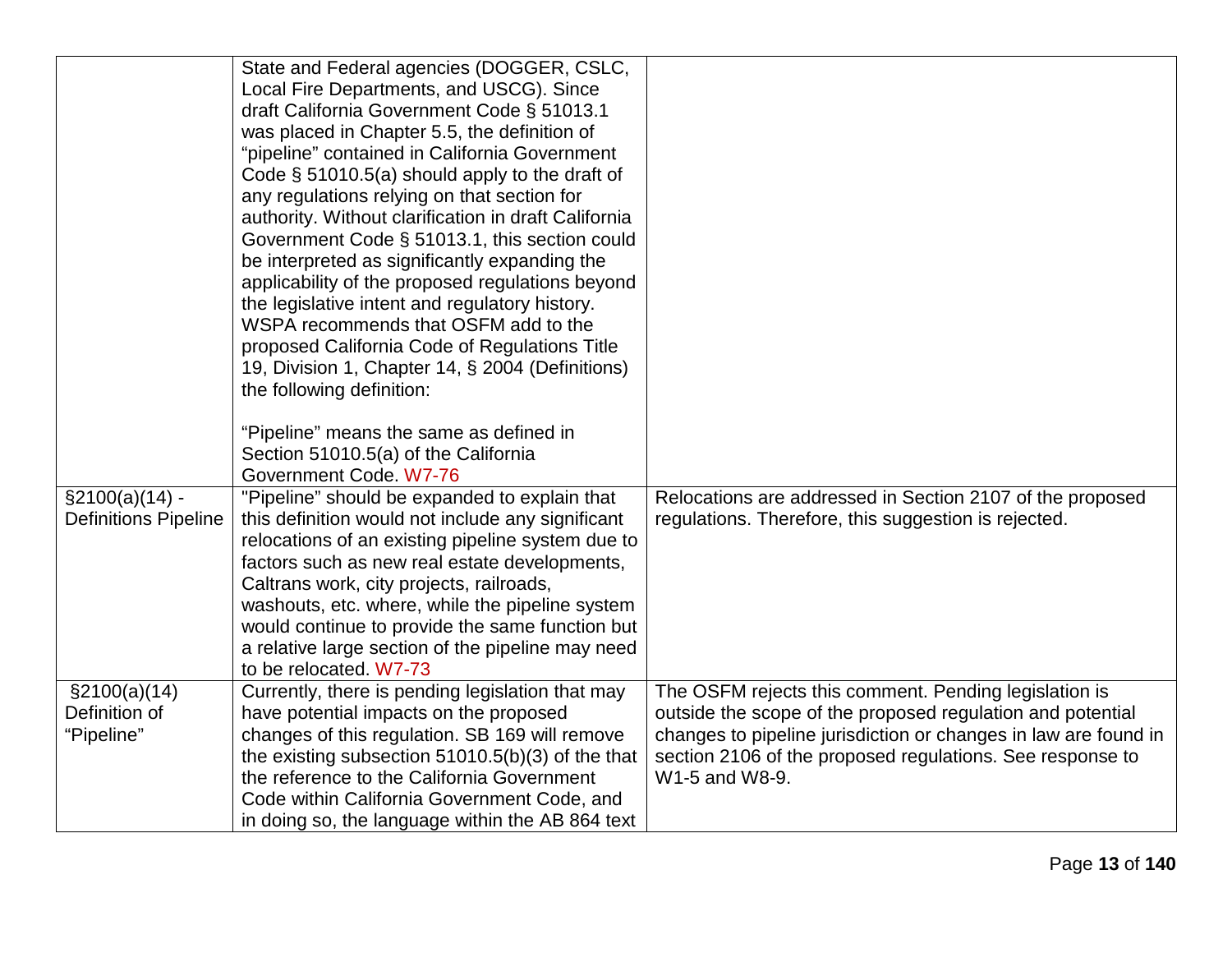|                                                | in section $\S2100(a)(14)$ will be in direct conflict<br>with the pending revision to $51010.5(b)(3)$ .<br>CIPA believes $\S 2100(a)(14)$ needs to be<br>modified to account for the potential approval of<br>the revisions proposed by SB 169 so any cross<br>references from AB 864 are not affected. If SB<br>169 is adopted, certain low stress and gravity<br>crude oil pipeline exemptions from<br>51010.5(b)(3) will be deleted, no longer<br>allowing exemptions for low stress crude oil<br>pipelines (regardless of location) and for<br>"gravity" crude oil pipelines in urban or rural<br>areas (regardless of diameters), while the<br>current version of AB 864 text within section<br>$\S2100(a)(14)$ of AB 864 will continue to<br>reference this deleted section.<br>CIPA recommends that $\S$ 2100(a)(14) be edited<br>as follows: "Pipeline means the same as<br>defined in Section 51010.5 (a) of the California<br>Government Code, but includes a pipeline for<br>the transportation of crude oil that operates by |                      |
|------------------------------------------------|------------------------------------------------------------------------------------------------------------------------------------------------------------------------------------------------------------------------------------------------------------------------------------------------------------------------------------------------------------------------------------------------------------------------------------------------------------------------------------------------------------------------------------------------------------------------------------------------------------------------------------------------------------------------------------------------------------------------------------------------------------------------------------------------------------------------------------------------------------------------------------------------------------------------------------------------------------------------------------------------------------------------------------------|----------------------|
|                                                | gravity or operates at a stress level of 20<br>percent or less of the specified minimum yield<br>strength of the pipe, when a pipeline is in the<br>Coastal Zone."<br><b>W8-9</b>                                                                                                                                                                                                                                                                                                                                                                                                                                                                                                                                                                                                                                                                                                                                                                                                                                                        |                      |
| $\S2100(a)(14)$<br>Definition of<br>"Pipeline" | Currently, there is pending legislation that may<br>have potential impacts on the proposed<br>changes of this regulation. SB 169 will remove<br>the existing subsection $51010.5(b)(3)$ of the<br>California Government Code, and in doing so,<br>the language within AB 864 text in section §<br>$2100(a)(14)$ will be in direct conflict with the<br>pending revision to 51010.5(b)(3). WSPA<br>recommends that the reference to the California<br>Government Code within § 2100(a)(14) be                                                                                                                                                                                                                                                                                                                                                                                                                                                                                                                                             | See response to W8-9 |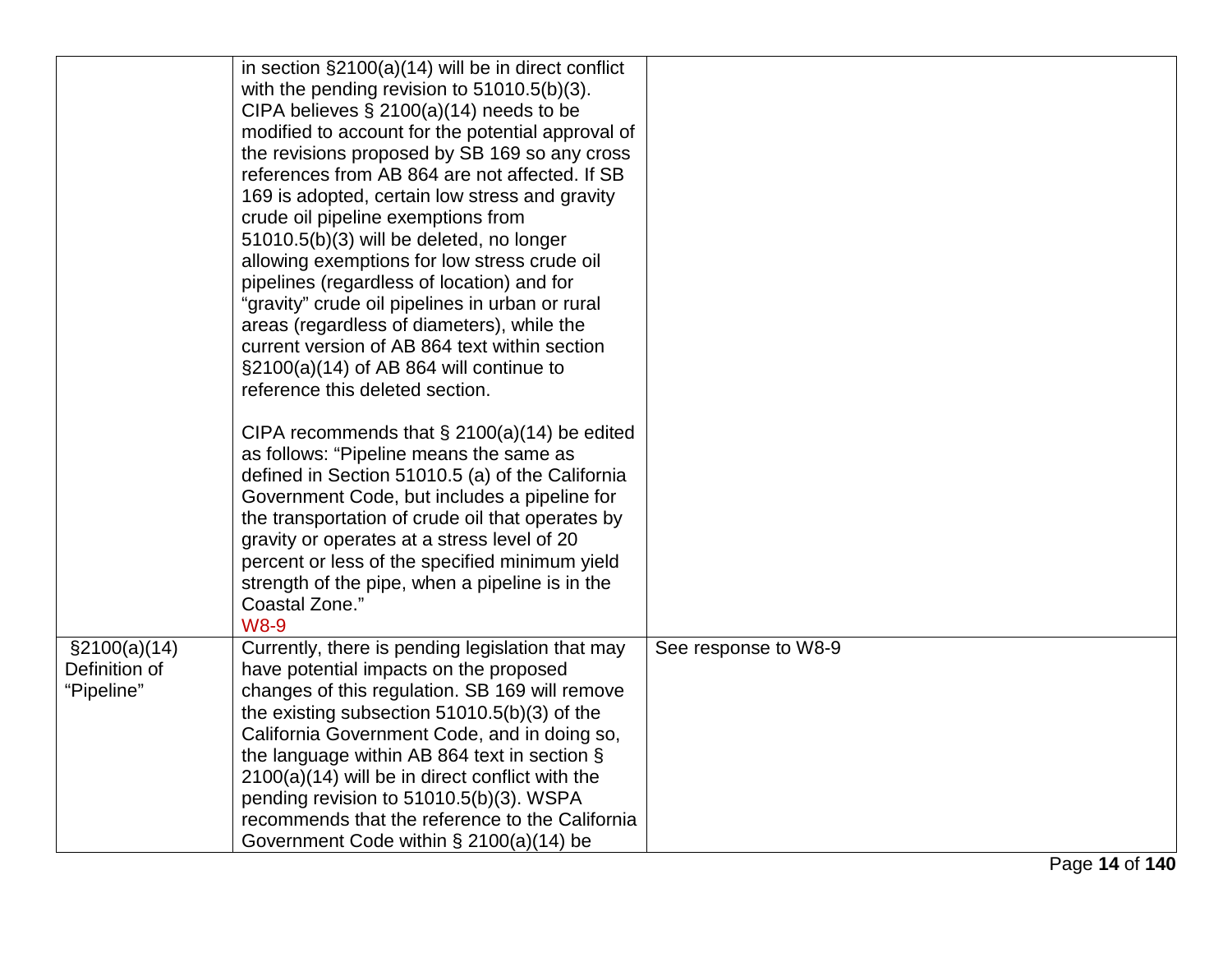|                | modified to account for the potential approval of   |                                                                      |
|----------------|-----------------------------------------------------|----------------------------------------------------------------------|
|                | the revisions proposed by SB 169 so any             |                                                                      |
|                | potential exemptions from AB 864 are not            |                                                                      |
|                |                                                     |                                                                      |
|                | affected.                                           |                                                                      |
|                | If SB 169 is adopted, certain low stress and        |                                                                      |
|                | gravity exemptions of AB 864 will be removed,       |                                                                      |
|                | no longer allow an exemption for "gravity"          |                                                                      |
|                | pipelines in urban areas and "gravity" non-         |                                                                      |
|                | gathering crude pipelines in rural areas            |                                                                      |
|                | (regardless of diameters). WSPA believes that       |                                                                      |
|                | § 2100(a)(14) Pipeline means the same as            |                                                                      |
|                | defined in Section 51010.5 (a) of the California    |                                                                      |
|                | Government Code, but includes a pipeline for        |                                                                      |
|                | the transportation of crude oil that operates by    |                                                                      |
|                | gravity or operates at a stress level of 20         |                                                                      |
|                | percent or less of the specified minimum yield      |                                                                      |
|                | strength of the pipe, when a pipeline is in the     |                                                                      |
|                | Coastal Zone. W7-14                                 |                                                                      |
| \$2100(a)(16)  | The term "replacement pipeline" is defined in       | The OSFM agrees that timing compliance between                       |
| Definitions of | §2100(a)(16) of the Proposed Regulations. In        | replacement pipeline and existing pipelines is different,            |
| "replacement   | addressing this definition, the ISR states that it  | however the effect is the same. Replacement pipelines, new           |
| pipeline"      | "will assist pipeline operators by providing a      | pipelines, and existing pipelines all must comply with the           |
|                | clear understanding of what a 'Replacement          | proposed regulations eventually.                                     |
|                | Pipeline' is, thereby facilitating regulatory       |                                                                      |
|                | compliance." Such a clear understanding is          | The OSFM plans to change the definition of "Replacement"             |
|                | essential, since compliance timing for a            | Pipeline" to provide clarity through the removal of the term         |
|                | replacement pipeline is much different than         | "significant." Removal of this term will clarify that all pipelines, |
|                | compliance timing for an existing pipeline. W2-4    | regardless of significance of a replacement, are subject to          |
|                |                                                     | proposed regulations. The new proposed definition will go to         |
|                | Use of the phrase "significant repair of an         | public comment and is the following:                                 |
|                | existing pipeline" is subjective and could result   |                                                                      |
|                | in differing viewpoints between OSFM and an         | 2100(a)(16) Replacement Pipeline means a significant repair          |
|                | operator as to what "significant" means. W2-5       | of an existing pipeline or the construction of a new pipeline to     |
|                |                                                     | take the place of a previously existing pipeline.                    |
|                | What constitutes "significant" for one pipeline     | See also similar discussion related to "significant" under           |
|                | might not be so for another. Some sort of           | section 2107 of the regulations.                                     |
|                | quantification of "significant" is required for the |                                                                      |
|                |                                                     |                                                                      |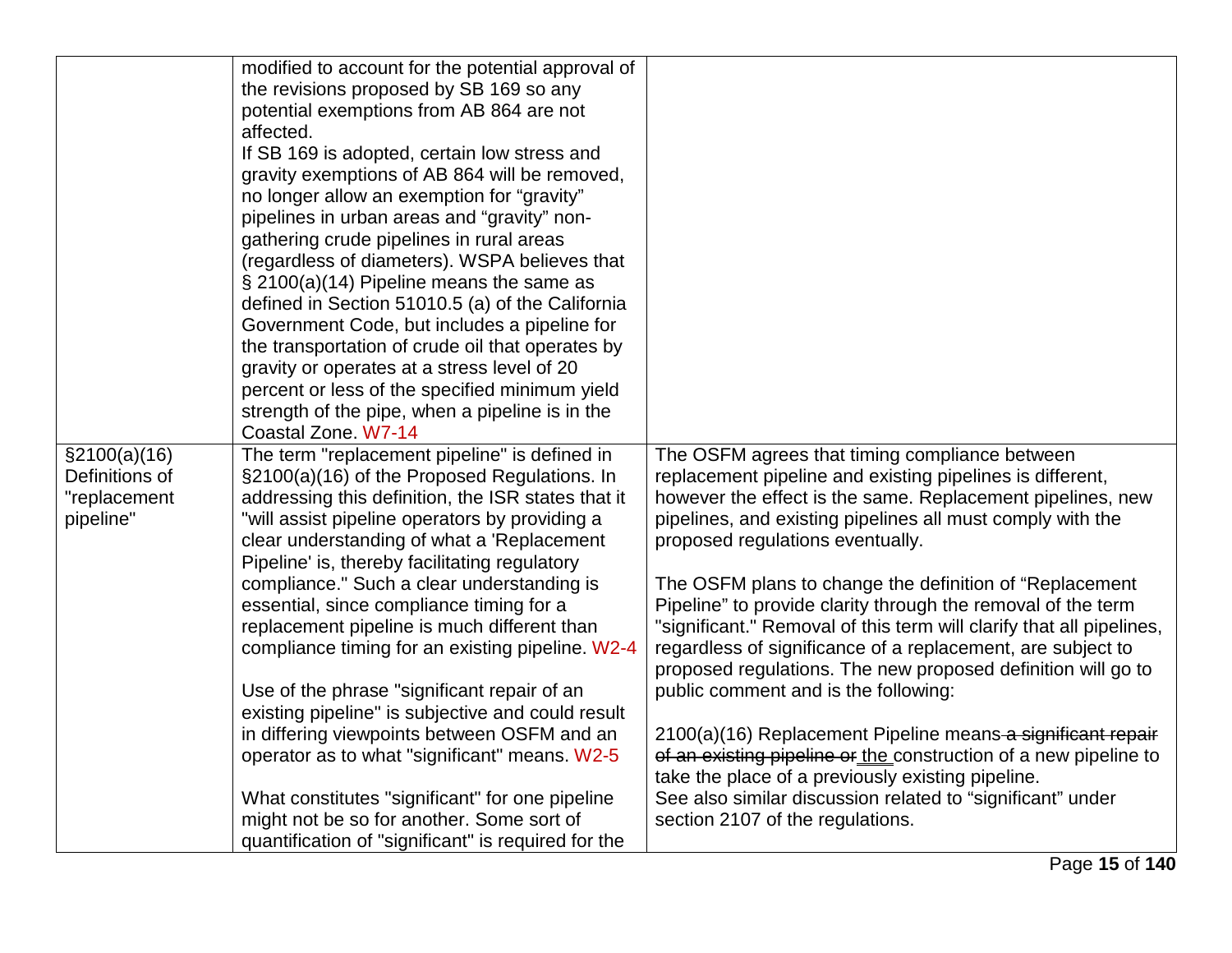|                                                                                                                 | definition of "replacement pipeline" to promote<br>the clear understanding the term is meant to<br>impart.W2-6                                                                                                                                                                                                                                                                                                                                                                                                                                                                                                                                                                                                                                                                                                                                                                                                                                                                   |                                                                                                                                                                                                                                                                                                                                                                                                                                                                                                                                                                                                                                                                                                                                                                                                                                                                                                                                                                                                                                                                                                                                                                                                                                                                                                                                                                                                                                                                                                                                                                                                                                                                                                                                                                                                                                                                                                             |
|-----------------------------------------------------------------------------------------------------------------|----------------------------------------------------------------------------------------------------------------------------------------------------------------------------------------------------------------------------------------------------------------------------------------------------------------------------------------------------------------------------------------------------------------------------------------------------------------------------------------------------------------------------------------------------------------------------------------------------------------------------------------------------------------------------------------------------------------------------------------------------------------------------------------------------------------------------------------------------------------------------------------------------------------------------------------------------------------------------------|-------------------------------------------------------------------------------------------------------------------------------------------------------------------------------------------------------------------------------------------------------------------------------------------------------------------------------------------------------------------------------------------------------------------------------------------------------------------------------------------------------------------------------------------------------------------------------------------------------------------------------------------------------------------------------------------------------------------------------------------------------------------------------------------------------------------------------------------------------------------------------------------------------------------------------------------------------------------------------------------------------------------------------------------------------------------------------------------------------------------------------------------------------------------------------------------------------------------------------------------------------------------------------------------------------------------------------------------------------------------------------------------------------------------------------------------------------------------------------------------------------------------------------------------------------------------------------------------------------------------------------------------------------------------------------------------------------------------------------------------------------------------------------------------------------------------------------------------------------------------------------------------------------------|
| $$2100(a)(16)$ and<br>§2107(a)<br>Definitions of<br>"replacement<br>pipeline" and<br>relocation of<br>pipelines | A "replacement pipeline" is also defined as<br>"construction of a new pipeline to take the place<br>of a previously existing pipeline." However,<br>§2107 specifies that the relocation of a pipeline<br>is not considered a new or replacement pipeline<br>and will be treated as an existing pipeline. W2-7<br>The ISR appears to indicate that the difference<br>between "replacement" and "relocation" is<br>based in large part upon the reason for the<br>change, with the term "relocation" being<br>reserved for moving pipeline sections in<br>situations unrelated to the need for repairs or<br>replacement necessitated by operational wear<br>and tear. Stated examples included in the ISR<br>are "construction projects, changes to or<br>expiration of easement agreements, or other<br>unanticipated reasons." This differentiation<br>should be clearly expressed in the language of<br>the Proposed Regulations, either in<br>§2100(a)(l6), or §2107(a). W2-8 | See response to W2-4, W2-5, W2-6.<br>The commenter is correct that section 2107, addressing<br>relocation, specifies that a relocation is not considered new or<br>replacement pipeline. For a pipeline to be relocated it must<br>already exist by being installed. For purposes of the<br>regulatory scheme here, an operator cannot relocate a new<br>pipeline that has not been constructed and cannot replace a<br>pipeline that has not been constructed. One of the purposes<br>of this section is to identify the impact of a relocation on<br>compliance with the proposed regulations, it is not focused on<br>the reason for a relocation (for example, based on wear and<br>tear). The regulation language identifies changes to pipeline<br>profile or operations and where a release could impact an<br>EESA because of the relocation. This language is included<br>because it will directly effect a previously submitted risk<br>analysis or require a new risk analysis because the relocation<br>could impact an EESA and protections put in place to reduce<br>harm to those resources in the event of a release.<br>The necessity discussion in the ISOR explains possible<br>scenarios where a relocation is the more appropriate<br>terminology over a "new or replacement pipeline." There are<br>many reasons for moving pipeline sections in situations<br>unrelated to operational wear and tear and the ISOR is not<br>exhaustive. If a pipeline is not new or replacement, it must be<br>previously existing. The language in the draft regulation<br>clearly identifies that relocations are treated as existing<br>pipeline. Additionally, removal of the term "significant" will<br>clarify that all relocations that involve pipeline that could<br>impact an EESA in the Coastal Zone are required to comply<br>with the proposed regulations. The language to be revised |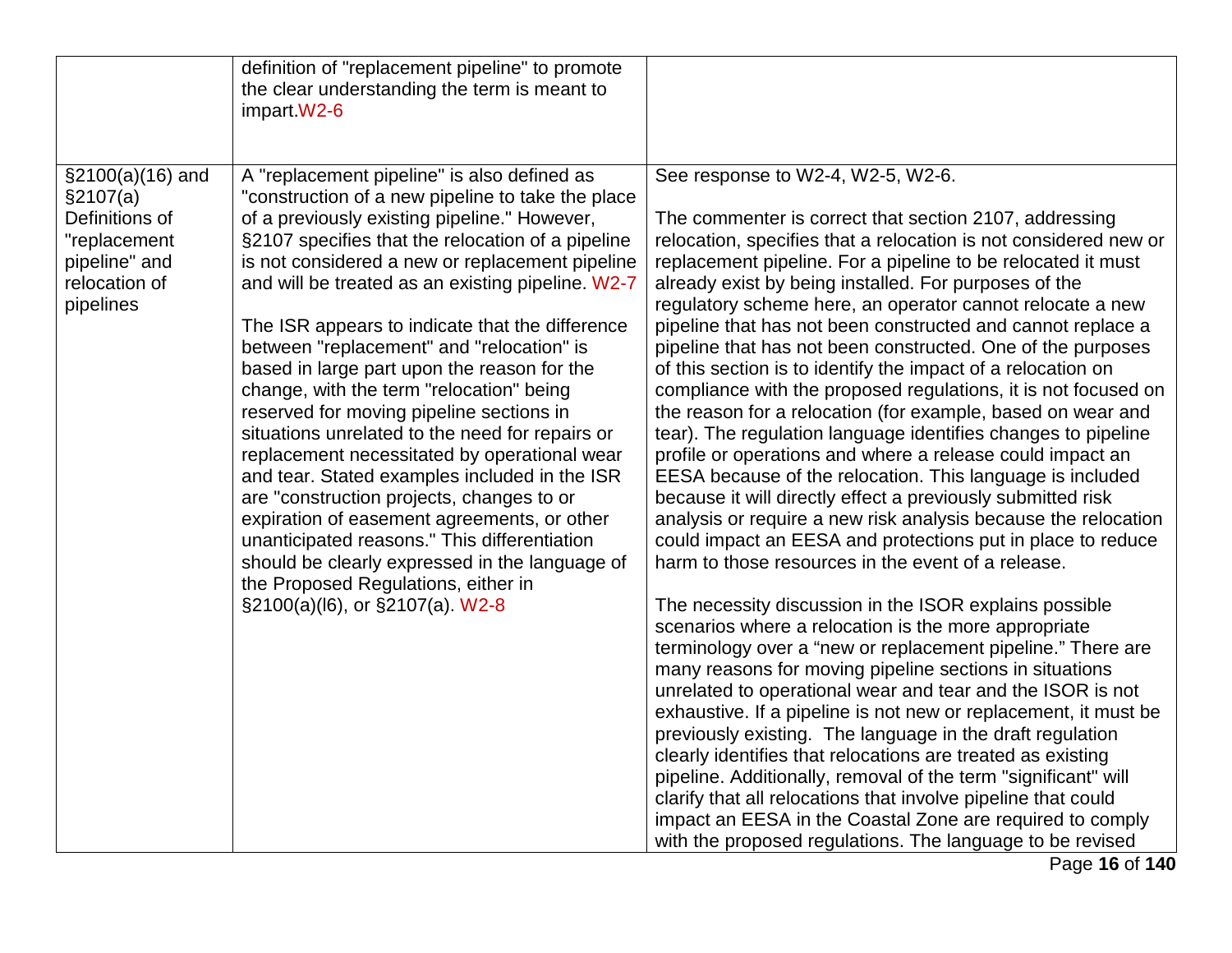|                                                                    |                                                                                                                                                                                                                                                                                                                                                                                                                                                   | and sent to 15-day comment is below.                                                                                                                                                                                                                                                                                                                                                                                                                                                                                                                                                                                                                                                                                                                                                                                                                                                            |
|--------------------------------------------------------------------|---------------------------------------------------------------------------------------------------------------------------------------------------------------------------------------------------------------------------------------------------------------------------------------------------------------------------------------------------------------------------------------------------------------------------------------------------|-------------------------------------------------------------------------------------------------------------------------------------------------------------------------------------------------------------------------------------------------------------------------------------------------------------------------------------------------------------------------------------------------------------------------------------------------------------------------------------------------------------------------------------------------------------------------------------------------------------------------------------------------------------------------------------------------------------------------------------------------------------------------------------------------------------------------------------------------------------------------------------------------|
|                                                                    |                                                                                                                                                                                                                                                                                                                                                                                                                                                   | Suggested Edit to §2107:                                                                                                                                                                                                                                                                                                                                                                                                                                                                                                                                                                                                                                                                                                                                                                                                                                                                        |
|                                                                    |                                                                                                                                                                                                                                                                                                                                                                                                                                                   | § 2107 – Relocation of Pipelines<br>(a) The relocation of a pipeline is not considered a new or<br>replacement pipeline.<br>(b) The relocation of a pipeline will be treated as an existing<br>pipeline. If the relocation of a pipeline results in a significant<br>change, as determined by the State Fire Marshal, to the<br>pipeline profile or a change or operations to the pipeline<br>operations that would increase the amount released in an<br>environmentally and ecologically sensitive area in the coastal<br>zone, or where a release could impact an environmentally<br>and ecologically sensitive area in the coastal zone because of<br>the relocation, the pipeline will be required to comply with<br>applicable parts of this Article, including but not limited to the<br>following: Section 2117 (Risk Analysis Update And Review),<br>and Section 2111 (Risk Analysis). |
| $\S2100(a)(16) -$<br><b>Definitions</b><br>Replacement<br>Pipeline | The definition of a replacement of a pipeline<br>segment greater than a "10 foot" section of<br>pipeline is a significant issue. As the draft is<br>written, replacement of a section longer than 10<br>feet triggers the need for an immediate upgrade<br>of the system to the use of BAT. WSPA<br>believes that the arbitrary "10 foot" pipeline<br>segment should be changed to reflect some<br>significant percentage of the pipeline segment | The OSFM rejects this comment because it was made in a<br>letter dated July 21, 2017 and relates to prior draft of<br>regulatory language that was not part of the formal rule<br>making process under the Administrative Procedure Act.<br>However, language was amended under timely comment<br>submission and addressed above and sent out to 15-day<br>comment period. See response to W2-4, W2-5, W2-6, W2-7,<br>and $W2-8$ .                                                                                                                                                                                                                                                                                                                                                                                                                                                              |
|                                                                    | being replaced. In this case WSPA suggests<br>that 40% of a "SFM defined pipeline segment"<br>would be more appropriate. There are concerns<br>that the "10 foot" criteria and the ramifications of<br>the work necessary to upgrade the entire<br>pipeline segment to the new leak detection<br>technology, automatic shut off values, etc.<br>would drive unintended consequences where,<br>due to the cost and effort to proceed, pipeline     | Operators should take appropriate investigative and<br>maintenance related action required under the law. It would<br>seem unwise to delay routine maintenance activities aimed at<br>protecting health and safety until they were absolutely<br>necessary. Updating BAT is addressed in section 2117 which<br>provides for update and review every 5 years.                                                                                                                                                                                                                                                                                                                                                                                                                                                                                                                                    |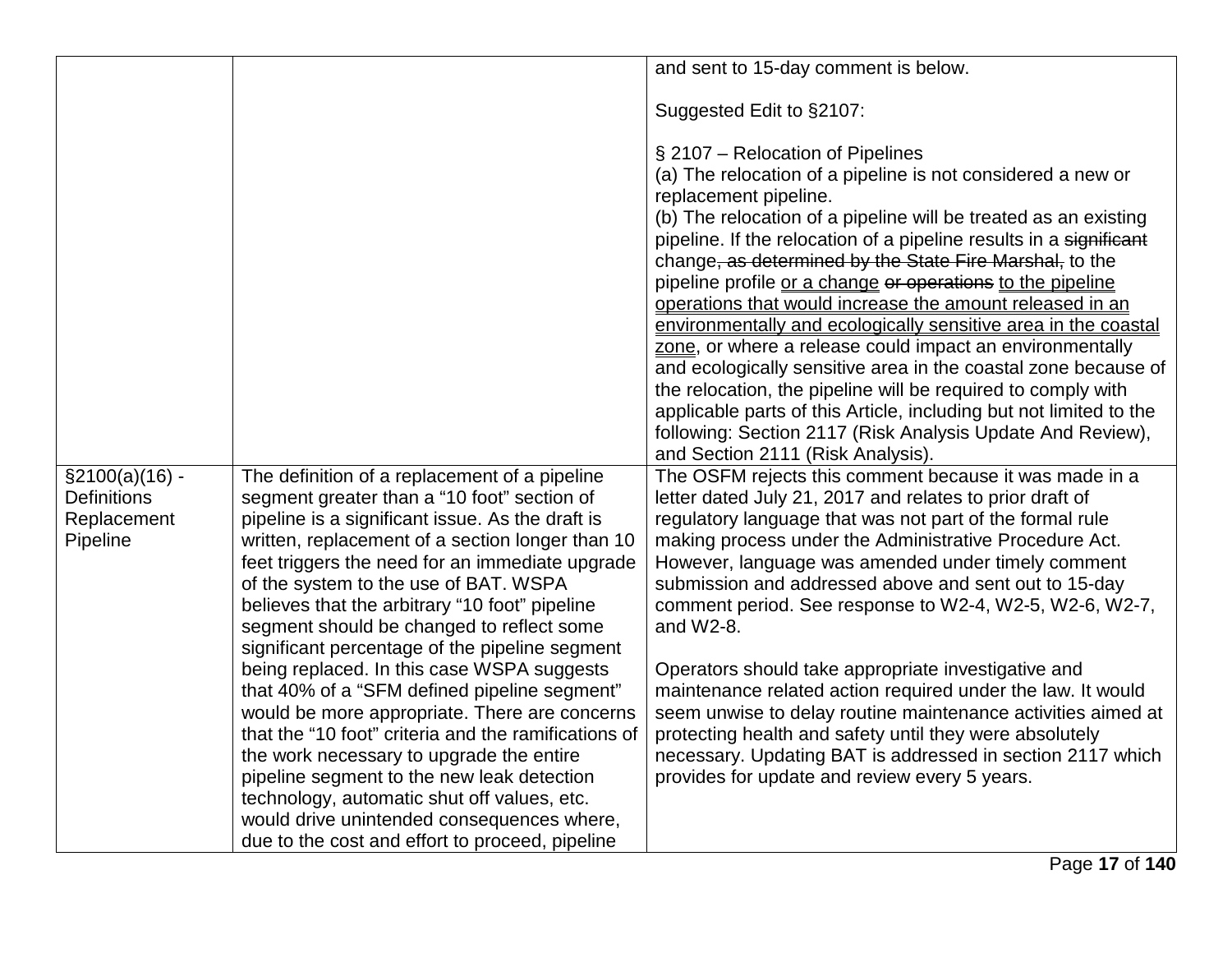|                    | operators may be encouraged to delay repairs     |                                                             |
|--------------------|--------------------------------------------------|-------------------------------------------------------------|
|                    | and improvements until those actions are         |                                                             |
|                    | considered "absolutely necessary" before         |                                                             |
|                    | routine maintenance activities are undertaken.   |                                                             |
|                    | W7-70                                            |                                                             |
| $\S2100(a)(16)$ -  | The language in the proposed AB 864              | See response to W7-70.                                      |
| <b>Definitions</b> | Regulation is not clear as to what level of      |                                                             |
| Replacement        | pipeline replacement activity may trigger the    |                                                             |
| Pipeline           | need for an immediate upgrade of the system to   |                                                             |
|                    | the use of Best Available Technology. Removal    |                                                             |
|                    | and replacement of short segments of pipeline    |                                                             |
|                    | are a common investigative and maintenance       |                                                             |
|                    | practice within the pipeline industry. WSPA is   |                                                             |
|                    | concerned that without clarity and because of    |                                                             |
|                    | the ramifications of the work necessary to       |                                                             |
|                    | upgrade the entire pipeline segment to the new   |                                                             |
|                    | leak detection technology, automatic shut off    |                                                             |
|                    | valves, etc. would drive unintended              |                                                             |
|                    | consequences where, due to the cost and effort   |                                                             |
|                    | to proceed, pipeline operators may be            |                                                             |
|                    | encouraged to delay repairs and improvements     |                                                             |
|                    | until those actions are considered "absolutely   |                                                             |
|                    | necessary" before routine maintenance            |                                                             |
|                    | activities are undertaken. WSPA believes that    |                                                             |
|                    | this definition of replacement pipeline should   |                                                             |
|                    | include a threshold that triggers a need for an  |                                                             |
|                    | upgrade. WSPA suggests that a 40% of an          |                                                             |
|                    | "OSFM-defined pipeline segment" would be an      |                                                             |
|                    | appropriate threshold. W7-78                     |                                                             |
| § 2101             | WSPA also recommends that OSFM publishes         | Updates to API standards will not be incorporated by        |
| Incorporated by    | a notice of change when any new edition of a     | reference unless a regulatory change is made by the OSFM.   |
| Reference          | recommended practice is completed by API, an     | Operators are required to follow the specific API editions  |
|                    | approach that is currently used by Pipeline and  | incorporated by reference in the proposed regulations. The  |
|                    | <b>Hazardous Materials Safety Administration</b> | OSFM cannot incorporate by reference standards that are     |
|                    | (PHMSA). W7-7                                    | changed regularly by a third party as the changes to        |
|                    |                                                  | standards outside of OSFM control could directly impact the |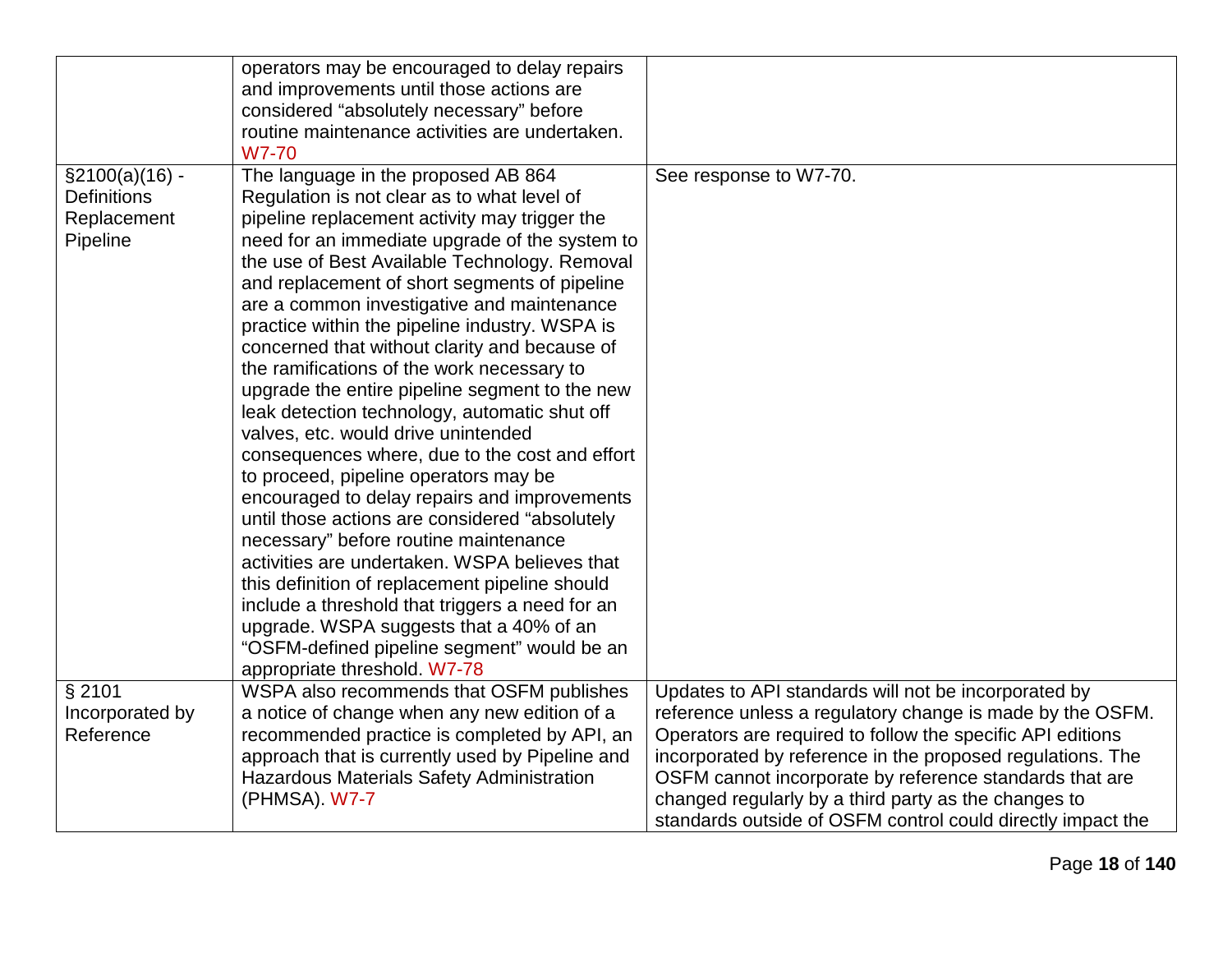|                      |                                                   | regulatory scheme adopted and result in unintended          |
|----------------------|---------------------------------------------------|-------------------------------------------------------------|
|                      |                                                   | consequences.                                               |
| $$2101 -$            | The American Petroleum Institute (API)            | The OSFM and any other regulatory body may incorporate      |
| Incorporated by      | recommended practices are extensive               | documents by reference as requirements. When those          |
| Reference (a)(1)     | documents that were developed over a period       | documents are incorporated by reference, even if they are   |
| "American            | of many years with input from numerous expert     | recommended practices, they become requirements and are     |
| Petroleum Institute  | personnel. The recommended practices are          | enforceable. The OSFM rejects the contention to use the     |
| Recommended          | lengthy and complex and apply to a wide range     | incorporated standards only as guidance to be negotiated    |
| Practice 1175,       | of operating situations and types of operations.  | between the operator and OSFM. The fact that API developed  |
|                      | These documents should be clearly stated that     | these documents over many years and with input from expert  |
| § 2115               | they are to be used by both the OSFM and          | personnel is exactly why these documents were relied upon   |
| Testing              | operators to identify systems that could be       | and incorporated by reference. They provide essential tools |
| Requirements and     | effective for operations that are reviewed by the | and processes that all operators should and often do rely   |
| <b>Test Failures</b> | OSFM, but they should not be considered as an     | upon in daily operations.                                   |
|                      | enforceable part of the regulations. The          |                                                             |
|                      | Recommended Practices are for guidance only       |                                                             |
|                      | to lead to a system that meets the other          |                                                             |
|                      | requirements of the proposed regulations which    |                                                             |
|                      | will be specifically agreed to between the        |                                                             |
|                      | operator and the OSFM. W7-18                      |                                                             |
| $§$ 2101 -           | The API recommended practices are extensive       | See response to W7-18.                                      |
| Incorporation by     | documents that were developed over a period       |                                                             |
| Reference (a) (2)    | of many years with input from numerous expert     |                                                             |
| "American            | personnel. They are lengthy and complex and       |                                                             |
| Petroleum Institute  | apply to a wide range of operating situations     |                                                             |
| Recommended          | and types of operations. These documents          |                                                             |
| Practice 1130,       | should be clearly stated that they are to be      |                                                             |
|                      | used by both the OSFM and operators to            |                                                             |
| § 2115               | identify systems that could be effective for      |                                                             |
| Testing              | operations that are reviewed by the OSFM, but     |                                                             |
| Requirements and     | they should not be considered as an               |                                                             |
| <b>Test Failures</b> | enforceable part of the subject regulations. The  |                                                             |
|                      | Recommended Practices are for guidance only       |                                                             |
|                      | to lead to a system that meets the other          |                                                             |
|                      | requirements of the proposed regulations which    |                                                             |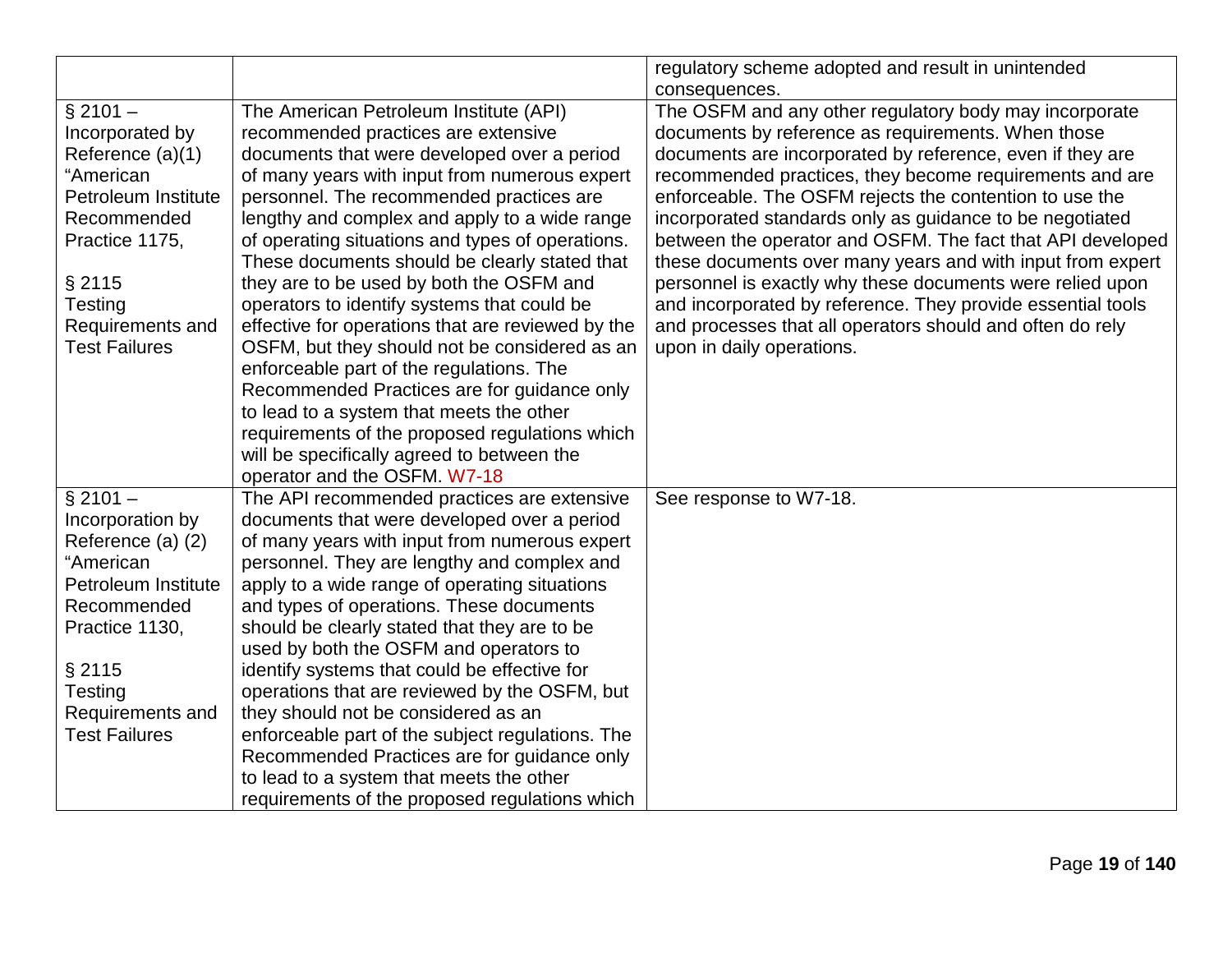|                  | will be specifically agreed to between the                                                           |                                                                                                                                    |
|------------------|------------------------------------------------------------------------------------------------------|------------------------------------------------------------------------------------------------------------------------------------|
|                  | operator and the OSFM. W7-19                                                                         |                                                                                                                                    |
| \$2102(a)        | The words "connected", and "connection" as                                                           | See response to W7-2.                                                                                                              |
| The words        | used in §2102(a) are not defined and can be                                                          |                                                                                                                                    |
| "connected", and | subject to an interpretation inconsistent with the                                                   | The OSFM respectfully disagrees with the assertion by the                                                                          |
| "connection" are | plain meaning and intent of the enabling statute                                                     | commenter. The ISOR provides detail behind the connection                                                                          |
| not defined      | (Government Code §5103.1). W2-9                                                                      | between EESAs, the Coastal Zone, and how near a pipeline                                                                           |
|                  |                                                                                                      | is to those resources for determining whether a pipeline is                                                                        |
|                  | Government Code §§5103(a) and (b) require                                                            | subject to the proposed regulations. It is the operator's                                                                          |
|                  | that there be a pipeline located near an EESA                                                        | responsibility to make this determination and OSFMs                                                                                |
|                  | "in the coastal zone". Given that the $\S$ § 2102(a)<br>(4), (5) and (6) of the Proposed Regulations | responsibility for confirming.                                                                                                     |
|                  | already reference EESAs that are located                                                             | The enabling legislation's goal of protecting EESAs in the                                                                         |
|                  | partially in and partially out of the coastal zone,                                                  | Coastal Zone necessitates that a relationship or connection                                                                        |
|                  | the use of the words "connect" and "connection"                                                      | exist between an EESA and the Coastal Zone (among other                                                                            |
|                  | are either redundant, or could be wrongly                                                            | requirements). The connection is key in determining where an                                                                       |
|                  | interpreted to apply to EESAs no part of which                                                       | EESA terminates outside of the Coastal Zone. For example,                                                                          |
|                  | are situated in the coastal zone. W2-10                                                              | some rivers have been identified as EESAs and can extend                                                                           |
|                  |                                                                                                      | inland beyond the Coastal Zone for significant distances.                                                                          |
|                  | It can be strongly argued that these terms are                                                       | Should a spill from a pipeline enter a river outside the Coastal                                                                   |
|                  | unnecessary and should be deleted altogether.                                                        | Zone, the impacts from the spill could still impact the Coastal                                                                    |
|                  | $W2-11$                                                                                              | Zone, as demonstrated by past releases. Similar                                                                                    |
|                  |                                                                                                      | interconnectedness exists for protected species and habitats.                                                                      |
|                  | Alternatively, the terms should at the very least                                                    | Additionally, not all of these resources are fixed and may be                                                                      |
|                  | be defined in the Proposed Regulations to                                                            | transient, such as migratory animals. The terms connect and                                                                        |
|                  | require an actual physical connection between                                                        | connection are inherently necessary in the regulatory                                                                              |
|                  | the ESSA boundary and the coastal zone                                                               | language and cannot be deleted. Likewise, the numerous                                                                             |
|                  | boundary. W2-12                                                                                      | manners in which the resources are connected to the Coastal                                                                        |
|                  |                                                                                                      | Zone and an EESA or vice versa prevent the defining of the                                                                         |
|                  |                                                                                                      | terms due to a physical connection. As noted above, species                                                                        |
|                  |                                                                                                      | can migrate in a manner that is likely inconsistent with a fixed<br>definition of physical connection even if one were drafted for |
|                  |                                                                                                      | the regulation. We recommend reviewing the Guidance                                                                                |
|                  |                                                                                                      | Document from Department of Fish and Wildlife titled                                                                               |
|                  |                                                                                                      | "Identification of Ecological Resources at Risk and                                                                                |
|                  |                                                                                                      | Environmentally Sensitive Sites" for Title 14, CCR Section                                                                         |
|                  |                                                                                                      | 817.04(I), which the OSFM relied upon in developing the draft                                                                      |
|                  |                                                                                                      | Page 20 of 140                                                                                                                     |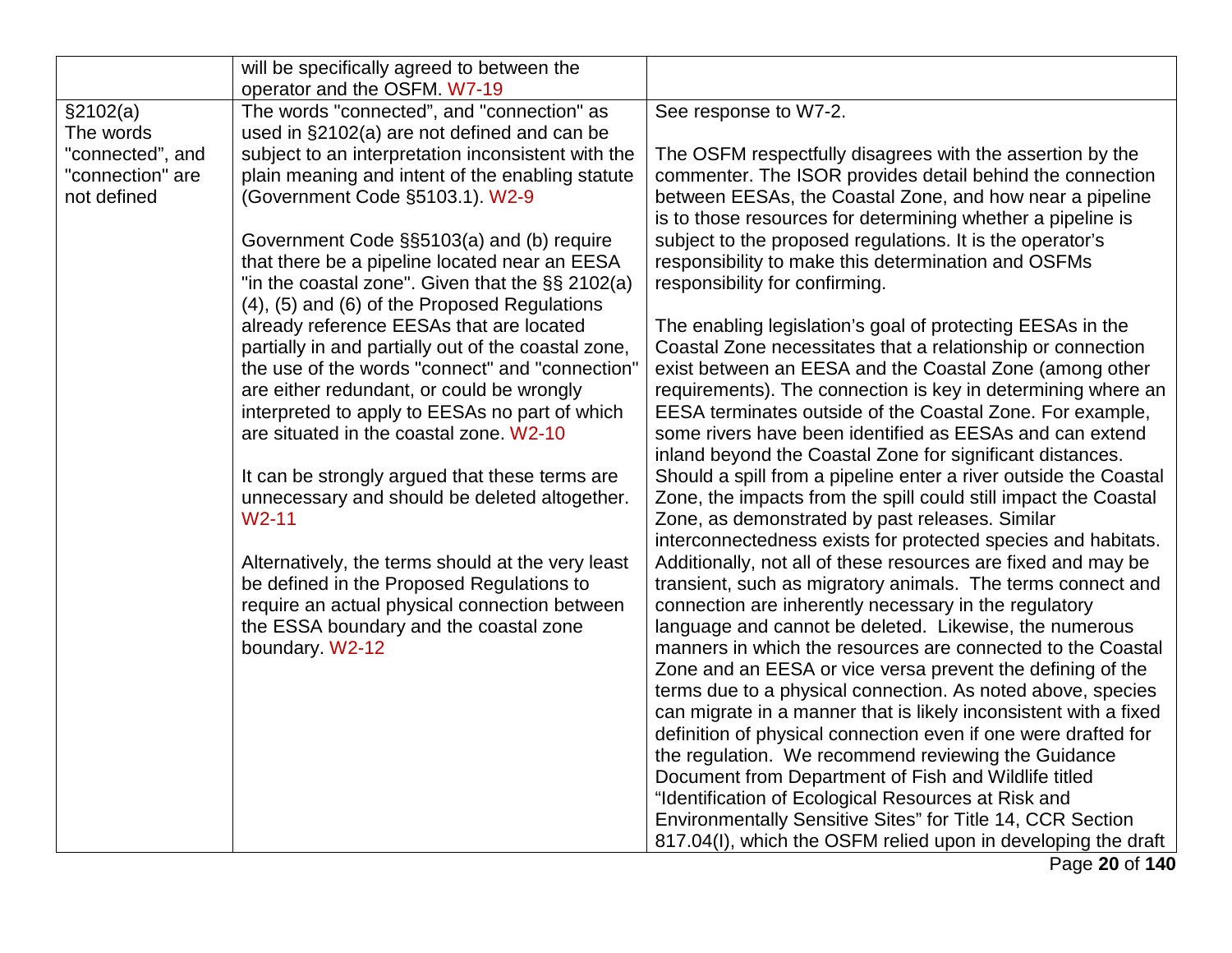|                                                                          |                                                                                                                                                                                                                                                                                                                                                                                                                                                                                                                                                                                                                                                                                          | regulations and available on the OSFM rulemaking website.<br>Link:<br>https://osfm.fire.ca.gov/media/9039/02_cafish_guidanceenviro<br>nmentalsensitivesites.pdf<br>The OSFM is developing a guidance document for<br>incorporation by reference that will be subject to public<br>comment titled: CAL FIRE - OFFICE OF THE STATE FIRE<br><b>MARSHAL, Download Ecologically and Environmentally</b><br>Sensitive Sites in the Coastal Zone (January 1, 2020) |
|--------------------------------------------------------------------------|------------------------------------------------------------------------------------------------------------------------------------------------------------------------------------------------------------------------------------------------------------------------------------------------------------------------------------------------------------------------------------------------------------------------------------------------------------------------------------------------------------------------------------------------------------------------------------------------------------------------------------------------------------------------------------------|-------------------------------------------------------------------------------------------------------------------------------------------------------------------------------------------------------------------------------------------------------------------------------------------------------------------------------------------------------------------------------------------------------------------------------------------------------------|
| $§$ 2102 -<br>Identifying<br><b>Pipelines Subject</b><br>to This Article | Identifying Pipelines Subject to This Article (1) -<br>The coastal zone boundary" WSPA believes<br>that relying on specific information from other<br>state and federal jurisdictional agencies can<br>lead to misinterpretations and potential conflicts<br>for both the OSFM and operators. WSPA<br>recommends that that a series of specific<br>OSFM geographical maps be developed that<br>clearly defines the surface area and subsurface<br>area of the state that applies to this Article. W7-<br>20                                                                                                                                                                              | See response to W7-2                                                                                                                                                                                                                                                                                                                                                                                                                                        |
| $§$ 2102 -<br>Identifying<br><b>Pipelines Subject</b><br>to This Article | If an environmentally and ecologically sensitive<br>area connected to or located in the coastal<br>zone extends beyond the coastal zone, that<br>portion of the environmentally and ecologically<br>sensitive area that extend beyond the coastal<br>zone is presumed to be subject to the<br>requirements of this Article" WSPA believes<br>that relying on specific information from other<br>state and federal jurisdictional agencies can<br>lead to misinterpretations and potential conflicts<br>for both the OSFM and operators. WSPA<br>recommends that that a series of specific<br>OSFM geographical maps be developed that<br>clearly defines the surface area and subsurface | See response to W7-2                                                                                                                                                                                                                                                                                                                                                                                                                                        |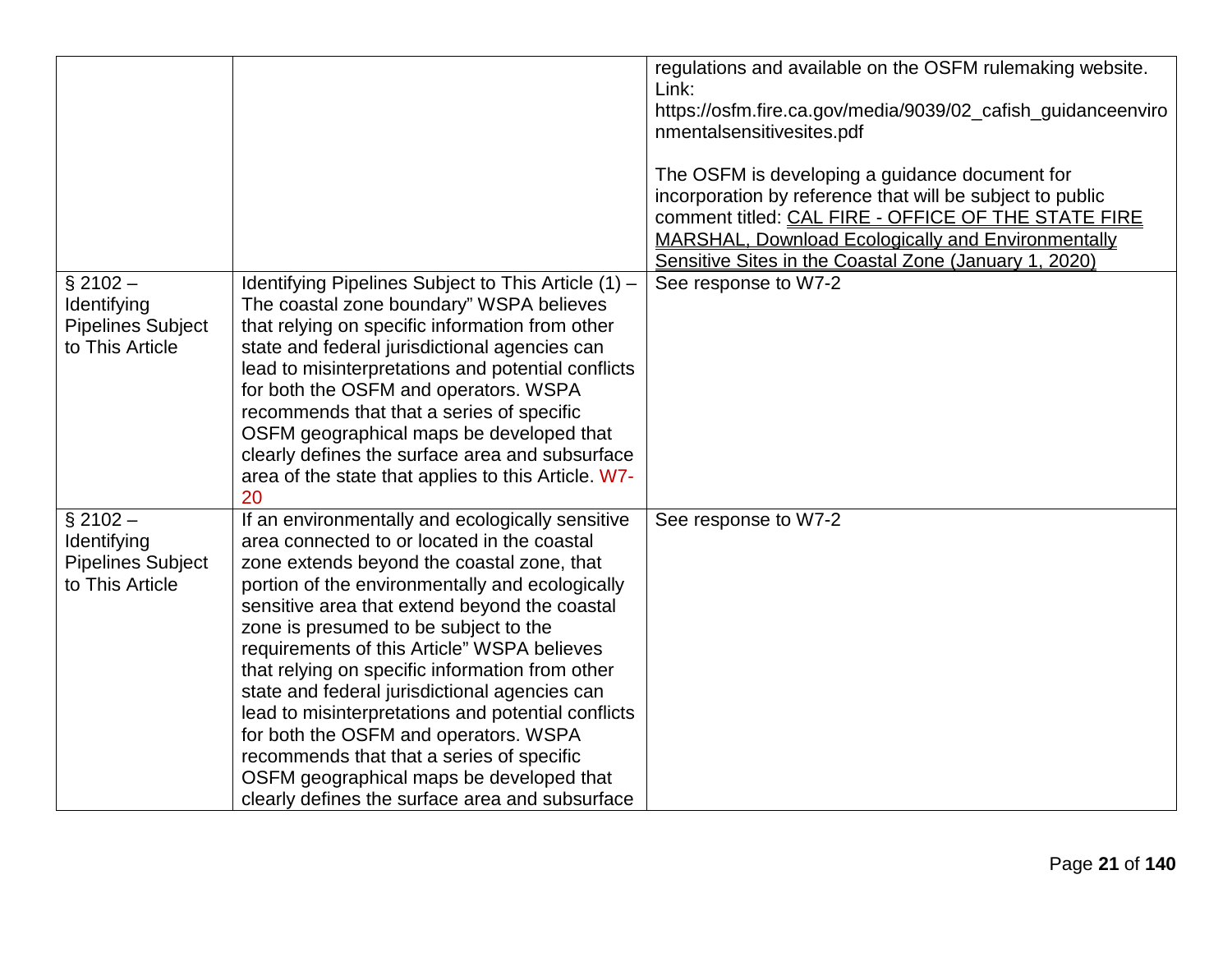|                                                                          | area of the state that applies to this Article. W7-<br>21                                                                                                                                                                                                                                                                                                                                                                                                                                                                                                                                                                                                                                                  |                      |
|--------------------------------------------------------------------------|------------------------------------------------------------------------------------------------------------------------------------------------------------------------------------------------------------------------------------------------------------------------------------------------------------------------------------------------------------------------------------------------------------------------------------------------------------------------------------------------------------------------------------------------------------------------------------------------------------------------------------------------------------------------------------------------------------|----------------------|
| $§$ 2102 -<br>Identifying<br><b>Pipelines Subject</b><br>to This Article | If a pipeline intersects an environmentally<br>sensitive area in the coastal zone or intersects<br>an environmentally and ecologically sensitive<br>area with a connection to the coastal zone, it is<br>presumptively subject to this Article"<br>WSPA believes that relying on specific<br>information from other state and federal<br>jurisdictional agencies can lead to<br>misinterpretations and potential conflicts for<br>both the OSFM and operators. WSPA<br>recommends that that a series of specific<br>OSFM geographical maps be developed that<br>clearly defines the surface area and subsurface<br>area of the state that applies to this Article. W7-<br>22                               | See response to W7-2 |
| $§$ 2102 -<br>Identifying<br><b>Pipelines Subject</b><br>to This Article | If a pipeline is near an environmentally and<br>ecologically sensitive area in the coastal zone<br>or near an environmentally and ecologically<br>sensitive are with a connection to the coastal<br>zone, it is presumptively subject to the<br>requirements of this Article"<br>WSPA believes that relying on specific<br>information from other state and federal<br>jurisdictional agencies can lead to<br>misinterpretations and potential conflicts for<br>both the OSFM and operators. WSPA<br>recommends that that a series of specific<br>OSFM geographical maps be developed that<br>clearly defines the surface area and subsurface<br>area of the state that applies to this Article. W7-<br>23 | See response to W7-2 |
| $§$ 2102 -                                                               | § 2102 - "Identifying Pipelines Subject to This                                                                                                                                                                                                                                                                                                                                                                                                                                                                                                                                                                                                                                                            | See response to W7-2 |
| Identifying                                                              | Article $(6)(A)(1)$ For environmentally and                                                                                                                                                                                                                                                                                                                                                                                                                                                                                                                                                                                                                                                                |                      |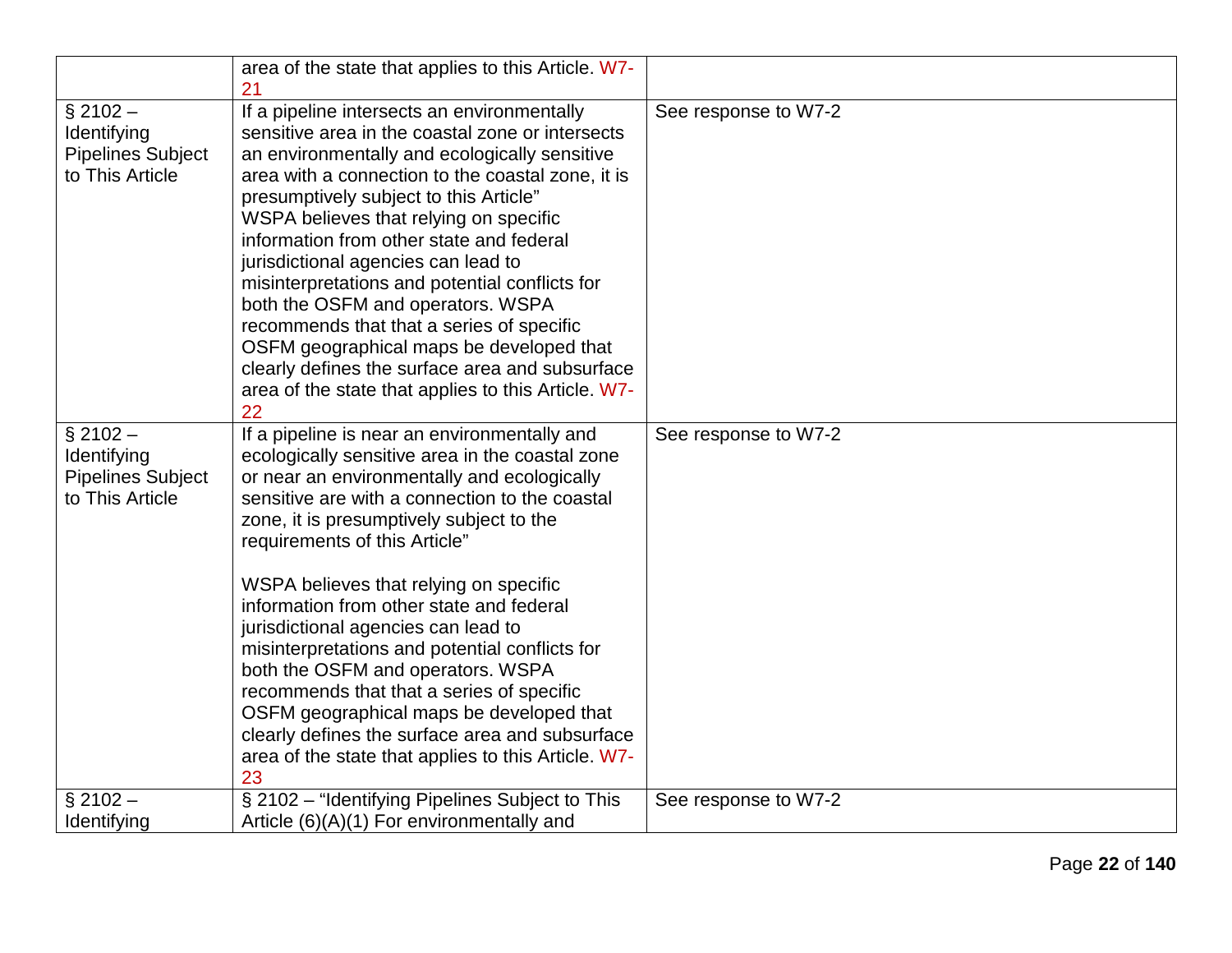| <b>Pipelines Subject</b> | ecologically sensitive area data represented by               |                                                                  |
|--------------------------|---------------------------------------------------------------|------------------------------------------------------------------|
| to This Article          | points for protective purposes a $\frac{1}{2}$ mile buffer is |                                                                  |
|                          | applied to the environmentally and ecologically               |                                                                  |
|                          | sensitive area point data"                                    |                                                                  |
|                          |                                                               |                                                                  |
|                          | WSPA believes that relying on specific                        |                                                                  |
|                          | information from other state and federal                      |                                                                  |
|                          | jurisdictional agencies can lead to                           |                                                                  |
|                          | misinterpretations and potential conflicts for                |                                                                  |
|                          | both the OSFM and operators. WSPA                             |                                                                  |
|                          | recommends that that a series of specific                     |                                                                  |
|                          | OSFM geographical maps be developed that                      |                                                                  |
|                          | clearly defines the surface area and subsurface               |                                                                  |
|                          | area of the state that applies to this Article. W7-<br>24     |                                                                  |
| $§$ 2102 -               | § 2102 - "Identifying Pipelines Subject to This               | See response to W7-2                                             |
| Identifying              | Article $(6)(A)(2)$ For environmentally and                   |                                                                  |
| <b>Pipelines Subject</b> | ecologically sensitive area data represented by               |                                                                  |
| to This Article          | polygons for protective purposes a $\frac{1}{2}$ mile         |                                                                  |
|                          | buffer is applied to the environmentally and                  |                                                                  |
|                          | ecologically sensitive area data"                             |                                                                  |
|                          |                                                               |                                                                  |
|                          | WSPA believes that relying on specific                        |                                                                  |
|                          | information from other state and federal                      |                                                                  |
|                          | jurisdictional agencies can lead to                           |                                                                  |
|                          | misinterpretations and potential conflicts for                |                                                                  |
|                          | both the OSFM and operators. WSPA                             |                                                                  |
|                          | recommends that that a series of specific                     |                                                                  |
|                          | OSFM geographical maps be developed that                      |                                                                  |
|                          | clearly defines the surface area and subsurface               |                                                                  |
|                          | area of the state that applies to this Article. W7-           |                                                                  |
| $§$ 2102 -               | 25<br>§ 2102 - "Identifying Pipelines Subject to This         | The Commenters interpretation of subsection is misdirected.      |
| Identifying              | Article (6)(A)(2)(b) The State Fire Marshal may               | As stated in subsection 2102(a), it is the responsibility of the |
| <b>Pipelines Subject</b> | identify pipelines subject to the requirements of             | operator to identify pipelines that are subject to or may be     |
| to This Article          | this Article based on, but not limited to, any of             | exempt from the requirements of this Article. The State Fire     |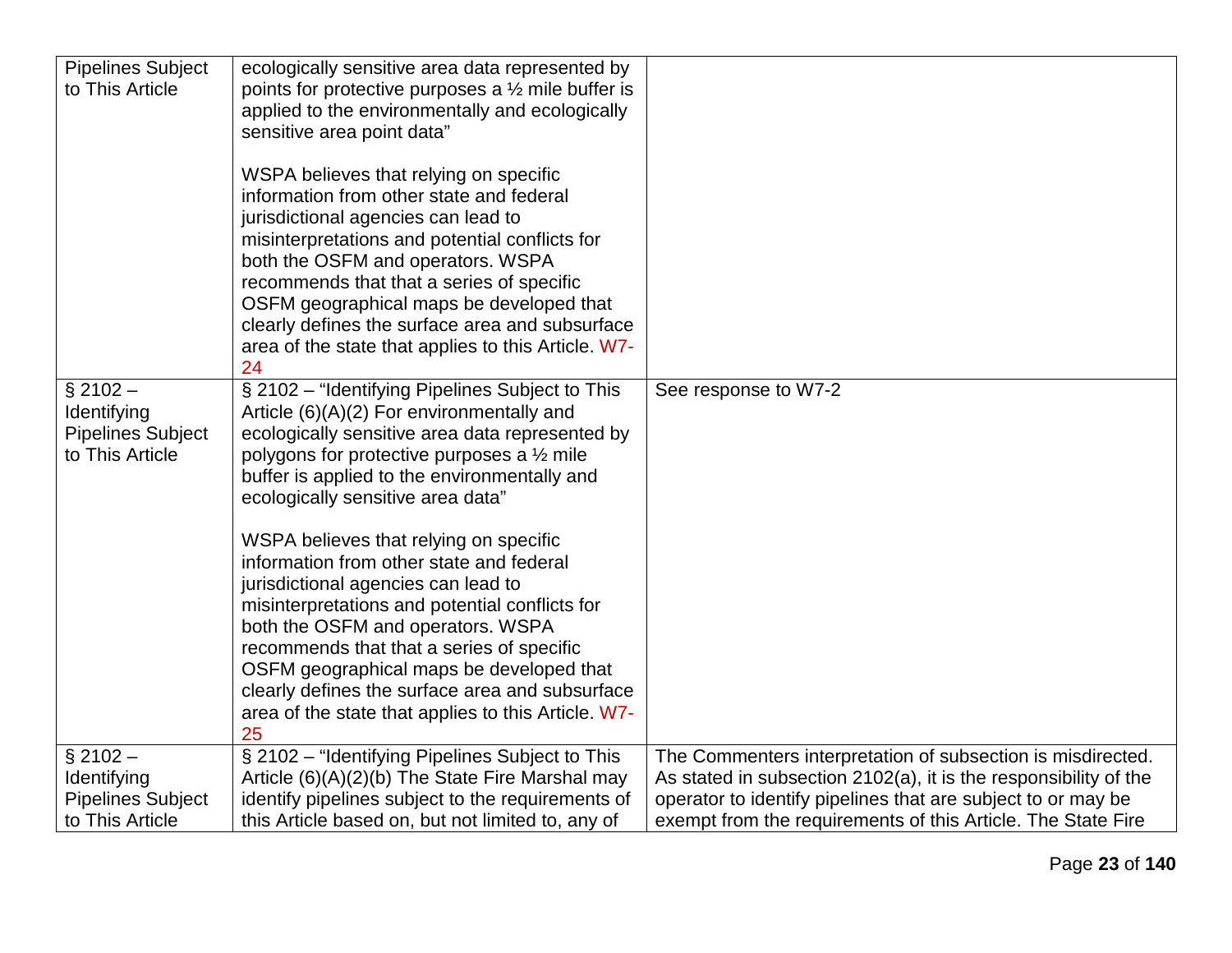| §2102 - Identifying<br><b>Pipelines Subject</b><br>to This Article             | the information, data, factors, and<br>considerations stated in this Article or contained<br>in applicable law"<br>More specific information should be provided<br>regarding what events and/or other actions<br>might trigger the implementation of this section,<br>as well as the timeline for notification of<br>operators. W7-26<br>Application of EESA and Coastal Zone<br><b>W7-80</b>                                  | Marshal may identify pipelines subject to the requirements of<br>this Article using the information, data, factors, and<br>considerations stated in this Article. This language is clear,<br>any of the provisions found in the Article or applicable law<br>may be used to identify a pipeline subject to the regulatory<br>scheme. This may be used for inspection planning and<br>verification of compliance with this Article, among other uses.<br>The events and other actions that may trigger the OSFM<br>identifying pipelines subject to this article are too numerous to<br>specify, contemplate, or provide in regulatory language.<br>However, this provision is needed to allow the OSFM<br>flexibility in identifying pipelines subject to the proposed<br>regulations lest it be limited to an itemized list. Numerous<br>sections of the proposed regulations identify what events<br>could rise to this provision being applied, hence the language<br>calling out the "considerations stated in this Article or<br>contained in applicable law."<br>This comment was made dated on February 21, 2017 under<br>the previous draft that was not part of the current comment<br>period. However, similar timely submitted comments were<br>received see response to W7-2. |
|--------------------------------------------------------------------------------|--------------------------------------------------------------------------------------------------------------------------------------------------------------------------------------------------------------------------------------------------------------------------------------------------------------------------------------------------------------------------------------------------------------------------------|-------------------------------------------------------------------------------------------------------------------------------------------------------------------------------------------------------------------------------------------------------------------------------------------------------------------------------------------------------------------------------------------------------------------------------------------------------------------------------------------------------------------------------------------------------------------------------------------------------------------------------------------------------------------------------------------------------------------------------------------------------------------------------------------------------------------------------------------------------------------------------------------------------------------------------------------------------------------------------------------------------------------------------------------------------------------------------------------------------------------------------------------------------------------------------------------------------------------------------------------------------------------------------------------|
| §2103 Exemption<br>for Pipelines<br><b>Located Outside</b><br>the Coastal Zone | The proposed regulations provide for an<br>exemption for pipelines that are not near the<br>coastal zone if an operator can demonstrate<br>that a spill from a pipeline will not impact the<br>coastal zone portion of an environmentally and<br>ecologically sensitive area. As noted above, the<br>proposed definition of "near" may pose<br>unacceptable risks to environmentally and<br>ecologically sensitive areas. W1-3 | OSFM disagrees. See discussion of "Definition of Near"<br>above. If an operator can demonstrate through the risk<br>analysis required by Section 2111 that a release cannot<br>impact the Coastal Zone portion of an environmentally and<br>ecologically sensitive area, then there's no need for their<br>pipeline to be subject to this regulation.                                                                                                                                                                                                                                                                                                                                                                                                                                                                                                                                                                                                                                                                                                                                                                                                                                                                                                                                     |
| §2103 Exemption<br>for Pipelines<br><b>Located Outside</b><br>the Coastal Zone | The proposed regulations provide for an<br>exemption for pipelines that are not near the<br>coastal zone if an operator can demonstrate<br>that a spill from a pipeline will not impact the<br>coastal zone portion of an environmentally and                                                                                                                                                                                  | See response to W1-3.                                                                                                                                                                                                                                                                                                                                                                                                                                                                                                                                                                                                                                                                                                                                                                                                                                                                                                                                                                                                                                                                                                                                                                                                                                                                     |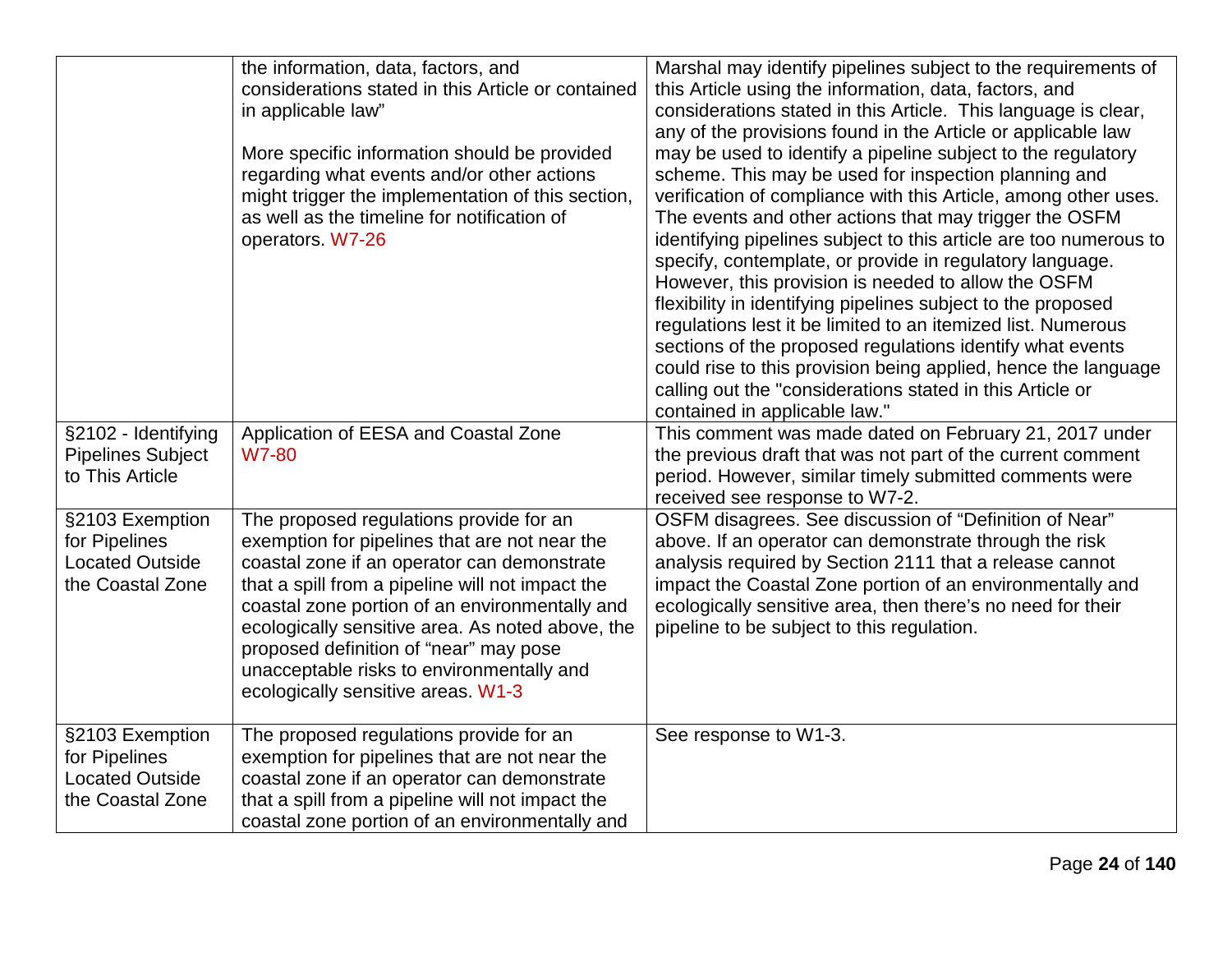|                          | ecologically sensitive area. As noted above, the     |                                                                   |
|--------------------------|------------------------------------------------------|-------------------------------------------------------------------|
|                          | proposed definition of "near" may pose               |                                                                   |
|                          | unacceptable risks to environmentally and            |                                                                   |
|                          | ecologically sensitive areas. W1-6                   |                                                                   |
| <b>Exemption for</b>     | There should be a requirement for public notice      | The OSFM acknowledges and appreciates the comment but             |
| <b>Pipelines Located</b> | and comment of any application to exempt a           | believes public notice and comment are beyond the scope of        |
| Outside the              | pipeline pursuant to this provision. W1-7            | the regulation. The OSFM is required to determine which           |
| <b>Coastal Zone</b>      |                                                      | pipelines are subject to, or exempt from, the proposed            |
| §2103                    |                                                      | regulation by assessing risk analyses and proximity to            |
|                          |                                                      | EESAs.                                                            |
| \$2103(a)                | §2103(a) of the Proposed Regulations states          | The commenter misinterprets the application of section 2103.      |
| <b>Exemption for</b>     | that "an operator may request an exemption           | Operators should first look to definitions and then to Section    |
| <b>Pipelines Located</b> | from applicable requirements of this Article for     | 2102 to identify pipelines subject to the proposed regulations.   |
| Outside the              | pipelines that are not near the coastal zone."       | Then operators may seek an exemption if they believe it is        |
| <b>Coastal Zone</b>      | Taken literally, this provision can be interpreted   | appropriate for a pipeline that falls within the scope of Section |
|                          | to require best available technology for any         | 2102. Best available technology may be required on pipelines      |
|                          | pipeline located in the State of California unless   | identified under Section 2102 barring an exemption being          |
|                          | a §2103(a) exemption is obtained. W2-13              | granted. However, this provision does not state that any          |
|                          |                                                      | pipeline located in California is required to install best        |
|                          |                                                      | available technology. A risk analysis still must be conducted     |
|                          |                                                      | under section 2111. If the risk analysis shows a pipeline         |
|                          |                                                      | release will not impact the Coastal Zone portion of an EESA       |
|                          |                                                      | an exemption may be granted. The regulation should be read        |
|                          |                                                      | as a whole to be applied appropriately and operators should       |
|                          |                                                      | be cautious of reading the proposed regulation one section at     |
|                          |                                                      | a time. Clarifying language was added to this section and sent    |
|                          |                                                      | out to 15-day comment.                                            |
|                          |                                                      |                                                                   |
|                          |                                                      | See response to comment W2-19.                                    |
| \$2103(a)                | The commenter was apparently informally              | See response to W2-13.                                            |
| <b>Exemption for</b>     | advised that the purpose of §2103(a) is limited      |                                                                   |
| <b>Pipelines Located</b> | to allowing a pipeline not near the coastal zone,    | Commenters should rely on only those documents provided           |
| Outside the              | but near an ESSA that extends beyond the             | by the OSFM during the formal rulemaking process and made         |
| <b>Coastal Zone</b>      | coastal zone and is presumptively subject to         | available once that process commenced, not informal               |
|                          | Article 7 pursuant to $\S2102(a)(4)$ , (5) or (6) to | advisement. If a pipeline analysis under section 2102 brings      |
|                          | seek an exemption from the best available            | a pipeline in to the program, and is not near the coastal zone,   |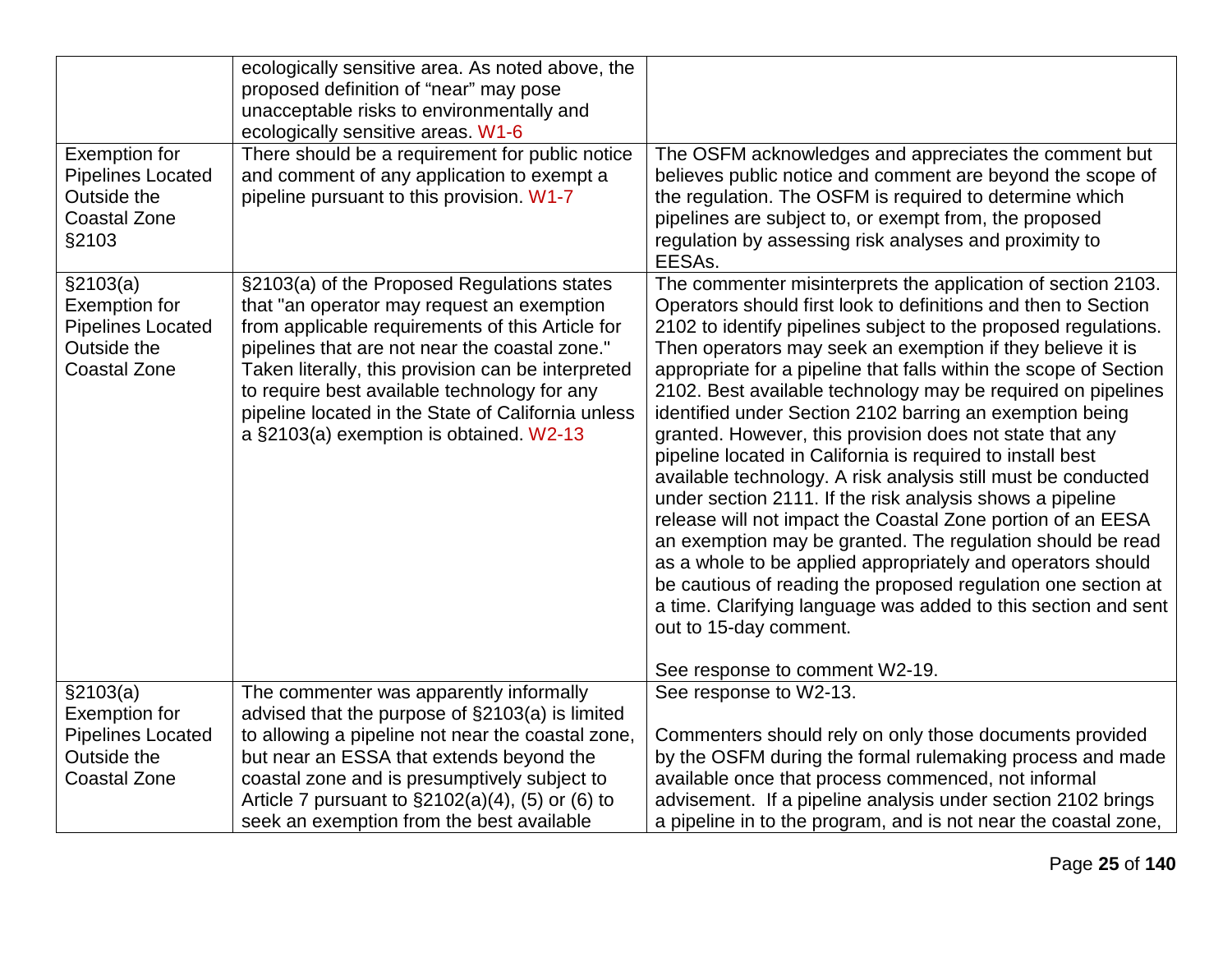|                                                  | technology requirements contained in the<br><b>Proposed Regulations W2-14</b>                 | an operator can request an exemption through submitting a<br>risk analysis under section 2111. The commenter misreads<br>the language to infer that near, as defined in the proposed<br>regulatory language, is tied to EESAs that could extend<br>beyond the coastal zone. Clarifying language was added to<br>this section and sent out to 15-day comment. |
|--------------------------------------------------|-----------------------------------------------------------------------------------------------|--------------------------------------------------------------------------------------------------------------------------------------------------------------------------------------------------------------------------------------------------------------------------------------------------------------------------------------------------------------|
|                                                  |                                                                                               | See also the response to comments W2-19.                                                                                                                                                                                                                                                                                                                     |
| <b>Exemption for</b><br><b>Pipelines Located</b> | The Proposed Regulations are inapplicable to<br>pipelines that are neither located near the   | See response to comment W2-14.                                                                                                                                                                                                                                                                                                                               |
| Outside the                                      | coastal zone nor any Presumptive EESA. W2-                                                    | If the pipeline analysis required under Section 2102 results in                                                                                                                                                                                                                                                                                              |
| <b>Coastal Zone</b>                              | 15                                                                                            | a determination that a pipeline is subject to the proposed                                                                                                                                                                                                                                                                                                   |
| \$2103(a)                                        |                                                                                               | regulations, then a pipeline is required to comply. If an                                                                                                                                                                                                                                                                                                    |
|                                                  |                                                                                               | exemption is sought by an operator the OSFM will review the                                                                                                                                                                                                                                                                                                  |
|                                                  |                                                                                               | request and make a determination based on the submitted<br>risk analysis.                                                                                                                                                                                                                                                                                    |
| §2103(a)                                         | The Proposed Regulations should be clarified                                                  | See response to comment W2-14 and W2-15.                                                                                                                                                                                                                                                                                                                     |
| <b>Exemption for</b>                             | to explicitly reflect this interpretation. Operators                                          |                                                                                                                                                                                                                                                                                                                                                              |
| <b>Pipelines Located</b>                         | need a plain, unambiguous statement in the                                                    | Clarifying language was added to this section and sent out to                                                                                                                                                                                                                                                                                                |
| Outside the                                      | Proposed Regulations describing those                                                         | 15-day comment. Additionally, a guidance document was                                                                                                                                                                                                                                                                                                        |
| <b>Coastal Zone</b>                              | pipelines to which the Proposed Regulations                                                   | created to assist operators in identifying areas that are                                                                                                                                                                                                                                                                                                    |
|                                                  | are inapplicable. W2-16                                                                       | EESAs and Coastal Zone. That document was incorporated                                                                                                                                                                                                                                                                                                       |
|                                                  |                                                                                               | by reference in section 2101. However it is still the operators<br>duty to determine which pipelines must comply with the                                                                                                                                                                                                                                    |
|                                                  |                                                                                               | regulations based on a combination of this section and a risk                                                                                                                                                                                                                                                                                                |
|                                                  |                                                                                               | analysis. See also sections 2105, 2106, and 2107.                                                                                                                                                                                                                                                                                                            |
| \$2103(a)                                        | A simple, straight forward process for                                                        | The process for determining if a particular pipeline is subject                                                                                                                                                                                                                                                                                              |
| <b>Exemption for</b>                             | confirming with OSFM whether the Proposed                                                     | to the proposed regulations is provided in Section 2102 -                                                                                                                                                                                                                                                                                                    |
| <b>Pipelines Located</b>                         | Regulations apply to a particular pipeline should                                             | <b>Identifying Pipelines Subject to This Article</b>                                                                                                                                                                                                                                                                                                         |
| Outside the                                      | also be considered for inclusion in the text. W2-                                             |                                                                                                                                                                                                                                                                                                                                                              |
| <b>Coastal Zone</b>                              | 17                                                                                            |                                                                                                                                                                                                                                                                                                                                                              |
| \$2103(a)                                        | If the §2103(a) exemption process is meant to                                                 | See response to comment W2-13 and W2-19.                                                                                                                                                                                                                                                                                                                     |
| <b>Exemption for</b>                             | apply to all pipelines, §2103 as currently                                                    |                                                                                                                                                                                                                                                                                                                                                              |
| <b>Pipelines Located</b><br>Outside the          | worded does not accurately reflect the intent or<br>limits of Government Code §51013.1. W2-18 |                                                                                                                                                                                                                                                                                                                                                              |
| <b>Coastal Zone</b>                              |                                                                                               |                                                                                                                                                                                                                                                                                                                                                              |
|                                                  |                                                                                               |                                                                                                                                                                                                                                                                                                                                                              |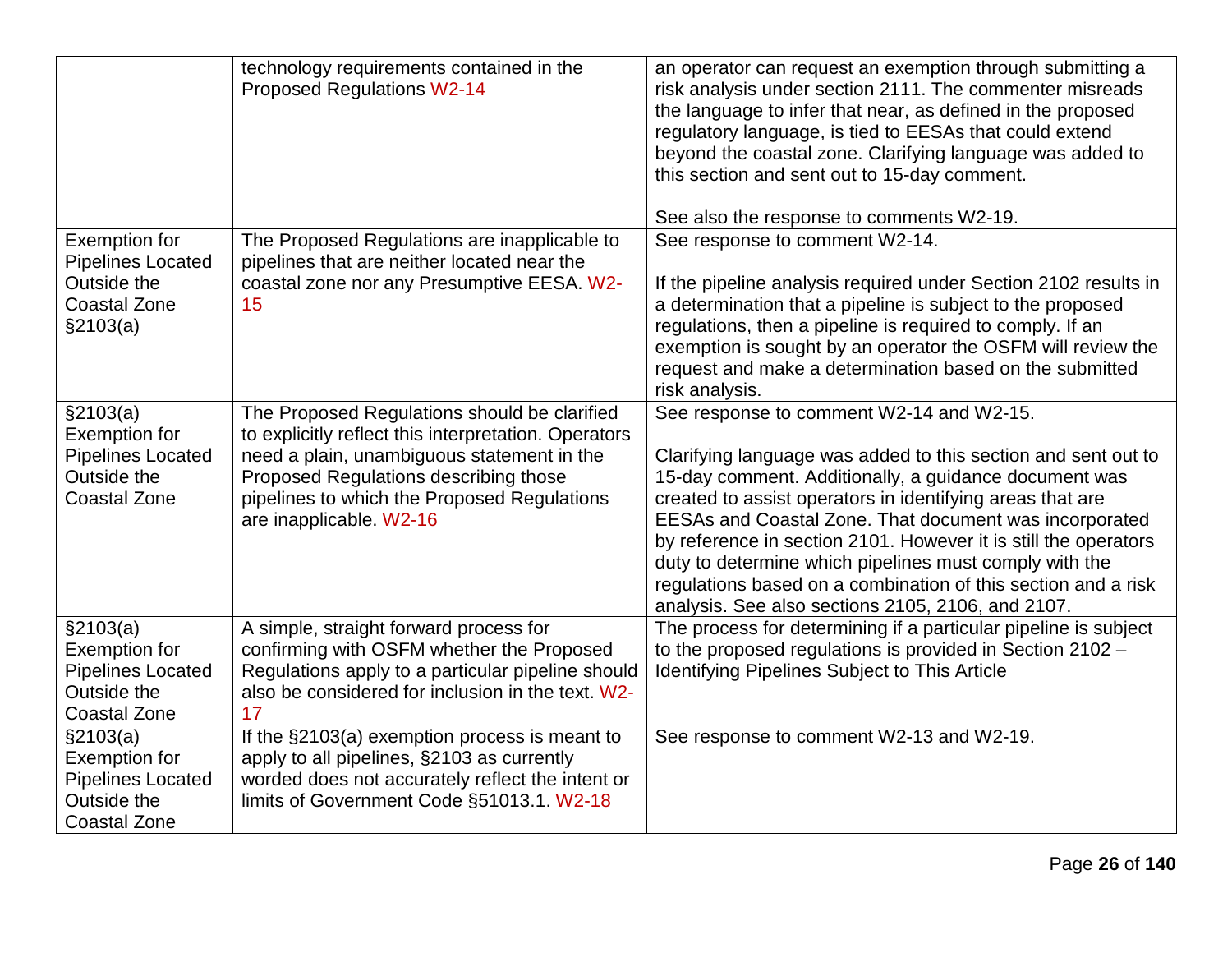| \$2103(a)                | If a pipeline is not near the coastal zone or a | See response to comment W2-13.                                     |
|--------------------------|-------------------------------------------------|--------------------------------------------------------------------|
| <b>Exemption for</b>     | Presumptive EESA, Government Code               |                                                                    |
| <b>Pipelines Located</b> | §51013.1 is clearly inapplicable, and the       | Operators must first evaluate a pipeline under Section 2102 to     |
| Outside the              | pipeline operator should not be required to     | determine if a pipeline is subject to the proposed regulations.    |
| <b>Coastal Zone</b>      | prepare a lengthy, expensive risk analysis      | If the pipeline is subject to the proposed regulations based on    |
|                          | which for the most part would contain           | section 2102, a risk analysis is required even where an            |
|                          | information unnecessary to making a             | exemption is sought. Government Code section 51013.1               |
|                          | "nearness" determination.                       | clearly requires an operator to submit a risk analysis based on    |
|                          | W <sub>2</sub> -19                              | how near a pipeline is, as well as based on the likelihood of a    |
|                          |                                                 | pipeline impacting an EESA, see 51013.1(c)(4). This potential      |
|                          |                                                 | exemption was provided based on nearness to the Coastal            |
|                          |                                                 | Zone boundary and distances terrestrial spills traveled. A risk    |
|                          |                                                 | analysis considers more than nearness but also likelihood of       |
|                          |                                                 | impact. An exemption afforded for the coastal zone boundary        |
|                          |                                                 | is not the same as an exemption from a presumptive EESA,           |
|                          |                                                 | like a river. As the likelihood of impact from a river will spread |
|                          |                                                 | further than 1/2 a mile compared to a terrestrial spill.           |
|                          |                                                 | However, the OSFM agrees that further clarification of             |
|                          |                                                 | exemption applicability is needed. The OSFM proposed               |
|                          |                                                 | changes to sections 2103 and 2104 language clarifying which        |
|                          |                                                 | pipelines may seek an exemption and noticed for 15-day             |
|                          |                                                 | comment.                                                           |
|                          |                                                 | Proposed changes:                                                  |
|                          |                                                 | § 2103 – Exemptions for Pipelines Located Outside the              |
|                          |                                                 | <b>Coastal Zone</b>                                                |
|                          |                                                 |                                                                    |
|                          |                                                 | (a) An operator of a pipeline identified in Section 2102           |
|                          |                                                 | (Identifying Pipelines Subject to This Article) as being subject   |
|                          |                                                 | to this article, may request an exemption from applicable          |
|                          |                                                 | requirements of this Article if they can demonstrate, through      |
|                          |                                                 | the submission of a risk analysis, that a spill from a pipeline    |
|                          |                                                 | will not impact the coastal zone portion of an environmentally     |
|                          |                                                 | and ecologically sensitive area for pipelines that are not near    |
|                          |                                                 | the coastal zone.                                                  |
|                          |                                                 | (b) The State Fire Marshal will assess the request for             |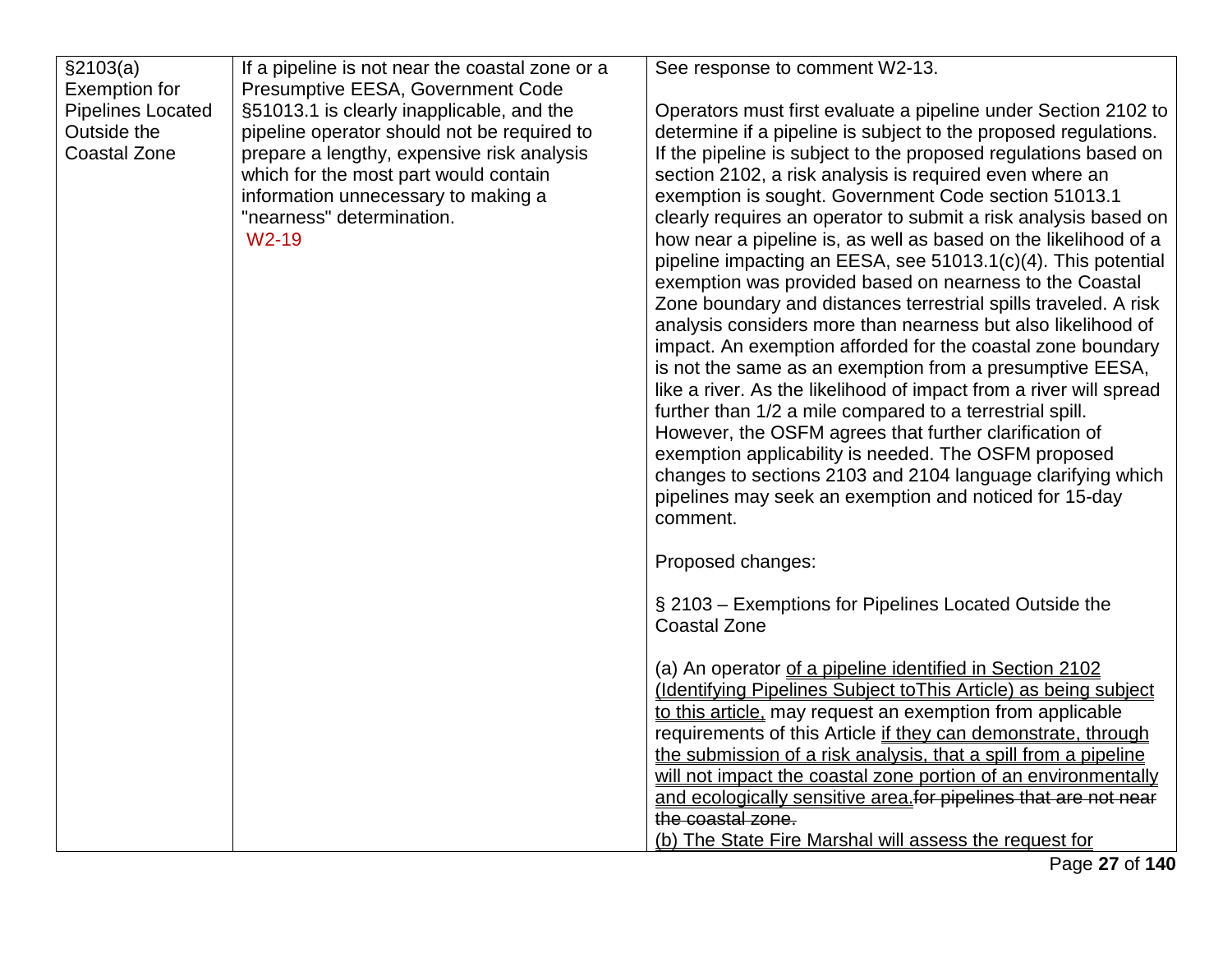|  | exemption based on the considerations and requirements of                                                                   |
|--|-----------------------------------------------------------------------------------------------------------------------------|
|  | this Article.                                                                                                               |
|  | $(c)(b)$ The request for an exemption from the provisions of this                                                           |
|  | Article shall be submitted to the State Fire Marshal no later                                                               |
|  | than February 1, 2020.                                                                                                      |
|  | (d)(c) The State Fire Marshal shall consider granting an                                                                    |
|  | exemption if the operator can demonstrate, through the                                                                      |
|  | submission of a risk anlaysis, that a spill from a pipeline will                                                            |
|  | not impact the coastal zone portion of an environmentally and                                                               |
|  | ecologically sensitive area. The risk analysis submitted with                                                               |
|  | the exemption request shall include, but not be limited to, the                                                             |
|  | factors identified in Section 2111 (Risk Analysis).                                                                         |
|  | (e)(d) Risk analysis submitted for exemption of a pipeline will                                                             |
|  | be evaluated, processed, and communicated to the operator                                                                   |
|  | by the State Fire Marshal consistent with Section 2112 (Risk                                                                |
|  | Analysis Assessment).                                                                                                       |
|  |                                                                                                                             |
|  | § 2104 – Exemptions for Pipelines With Existing Best                                                                        |
|  | <b>Available Technology</b>                                                                                                 |
|  |                                                                                                                             |
|  | (a) If An operator believes a pipelines is currently using the                                                              |
|  | best available technology, they may request in writing an                                                                   |
|  | exemption from applicable requirements of this Article.of a                                                                 |
|  | pipeline identified in Section 2102 (Identifying Pipelines                                                                  |
|  | Subject to This Article) as being subject to this article, may<br>request an exemption from applicable requirements of this |
|  | Article if they can demonstrate, through the submission of a                                                                |
|  | risk analysis, that a pipeline is currently using the best                                                                  |
|  | available technology. The State Fire Marshal will assess the                                                                |
|  | request for exemption based on the considerations and                                                                       |
|  | requirements of this Article.                                                                                               |
|  | (b) The State Fire Marshal will assess the request for                                                                      |
|  | exemption based on the considerations and requirements of                                                                   |
|  | this Article.                                                                                                               |
|  | $(c)(b)$ The written-request for an exemption from the                                                                      |
|  | provisions of this Article shall be submitted to the State Fire                                                             |
|  | Marshal no later than February 1, 2020.                                                                                     |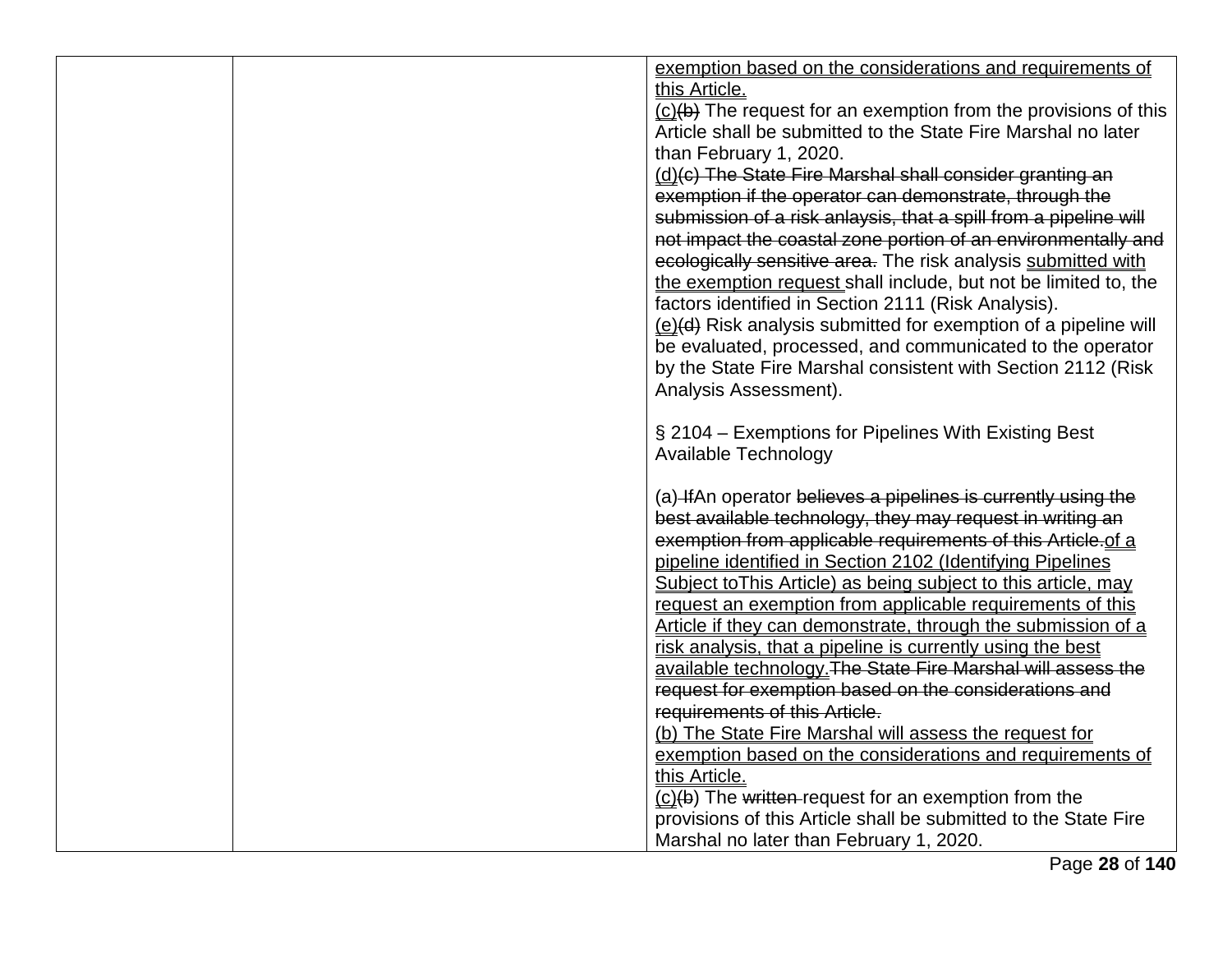|                                                                                                                   |                                                                                                                                                                                                                                                                                                                                                                                                                                                                                                                                    | (d)(c) The State Fire Marshal shall consider granting an<br>exemption if the operator can demonstrate, through the<br>submission of a risk analysis, that a spill from a pipeline will<br>not impact the coastal zone portion of an environmentally and<br>ecologically sensitive area. The risk analysis submitted with<br>the exemption request shall include, but not be limited to, the<br>factors identified in Section 2111 (Risk Analysis).<br>(e)(d) Risk analysis submitted for exemption of a pipeline will<br>be evaluated, processed, and communicated to the operator<br>by the State Fire Marshal consistent with Section 2112 (Risk<br>Analysis Assessment).        |
|-------------------------------------------------------------------------------------------------------------------|------------------------------------------------------------------------------------------------------------------------------------------------------------------------------------------------------------------------------------------------------------------------------------------------------------------------------------------------------------------------------------------------------------------------------------------------------------------------------------------------------------------------------------|------------------------------------------------------------------------------------------------------------------------------------------------------------------------------------------------------------------------------------------------------------------------------------------------------------------------------------------------------------------------------------------------------------------------------------------------------------------------------------------------------------------------------------------------------------------------------------------------------------------------------------------------------------------------------------|
| \$2103(a)<br><b>Exemption for</b><br><b>Pipelines Located</b><br>Outside the<br>Coastal Zone)                     | If the §2103 exemption process is meant to<br>apply to all pipelines, then it should contain an<br>simple initial step for the purpose of determining<br>whether a pipeline is in fact near to either the<br>coastal zone or a Presumptive EESA. If the<br>pipeline is found not to be near either of these<br>areas, an exemption should issue without the<br>need for the preparation of a risk analysis. A<br>risk analysis should only be required in those<br>situations where "nearness" has been<br>established.<br>$W2-20$ | See response to comment W2-19. The statute requires a risk<br>analysis conducted by the operator of pipelines near an<br>EESA. The OSFM does not have the authority to waive the<br>requirement for a risk analysis through regulatory action<br>because it is required in the statutory language. The solution<br>to the operator's question is already present in section 2102<br>of the regulatory language. A risk analysis is only required by<br>pipelines determined to be subject to the proposed<br>regulations after conducting a review under section 2102. If<br>an operator wishes to apply for an exemption they may under<br>the proposed language in section 2103. |
| §2103<br><b>Exemption for</b><br><b>Pipeline Located</b><br>Outside the<br><b>Coastal Zone</b><br>§2104 Exemption | The compliance schedules contained in the<br>draft regulation are unattainable and should be<br>extended. We encourage the OSFM to extend<br>the deadline under which companies can<br>prepare and file applications for an exemption<br>under Sections 2103 and 2104. The February<br>1, 2020 deadline will not give companies                                                                                                                                                                                                    | The OSFM rejects the commenter's suggestion and sees no<br>need to change the proposed language. Timeframes for<br>compliance in the proposed regulations are controlled by the<br>statutory language and cannot be extended by the OSFM.<br>Those time frames will be adjusted depending on the<br>adoption date of the regulations and remain consistent with<br>the time frames provided by statute. Additionally, the                                                                                                                                                                                                                                                          |
| <b>Existing Best</b>                                                                                              | the level of information required by OSFM in                                                                                                                                                                                                                                                                                                                                                                                                                                                                                       | cause in section 2113, implementation plans. To move back                                                                                                                                                                                                                                                                                                                                                                                                                                                                                                                                                                                                                          |
| Technology<br>§2108 Timing For                                                                                    | encourage the OSFM to revise the January 1,<br>2022 deadline established in Section 2108                                                                                                                                                                                                                                                                                                                                                                                                                                           | since review of an exemption risk analysis must logically<br>occur before the review of a risk analysis that is statutorily                                                                                                                                                                                                                                                                                                                                                                                                                                                                                                                                                        |
| for Pipelines with<br>Available<br>Compliance and                                                                 | adequate time to prepare an application with<br>order to be given full consideration. We also<br>which, as drafted, fails to acknowledge that                                                                                                                                                                                                                                                                                                                                                                                      | proposed language includes provisions for delays for good<br>exemption submission timeframes is equally unworkable<br>required and may require installation of best available                                                                                                                                                                                                                                                                                                                                                                                                                                                                                                      |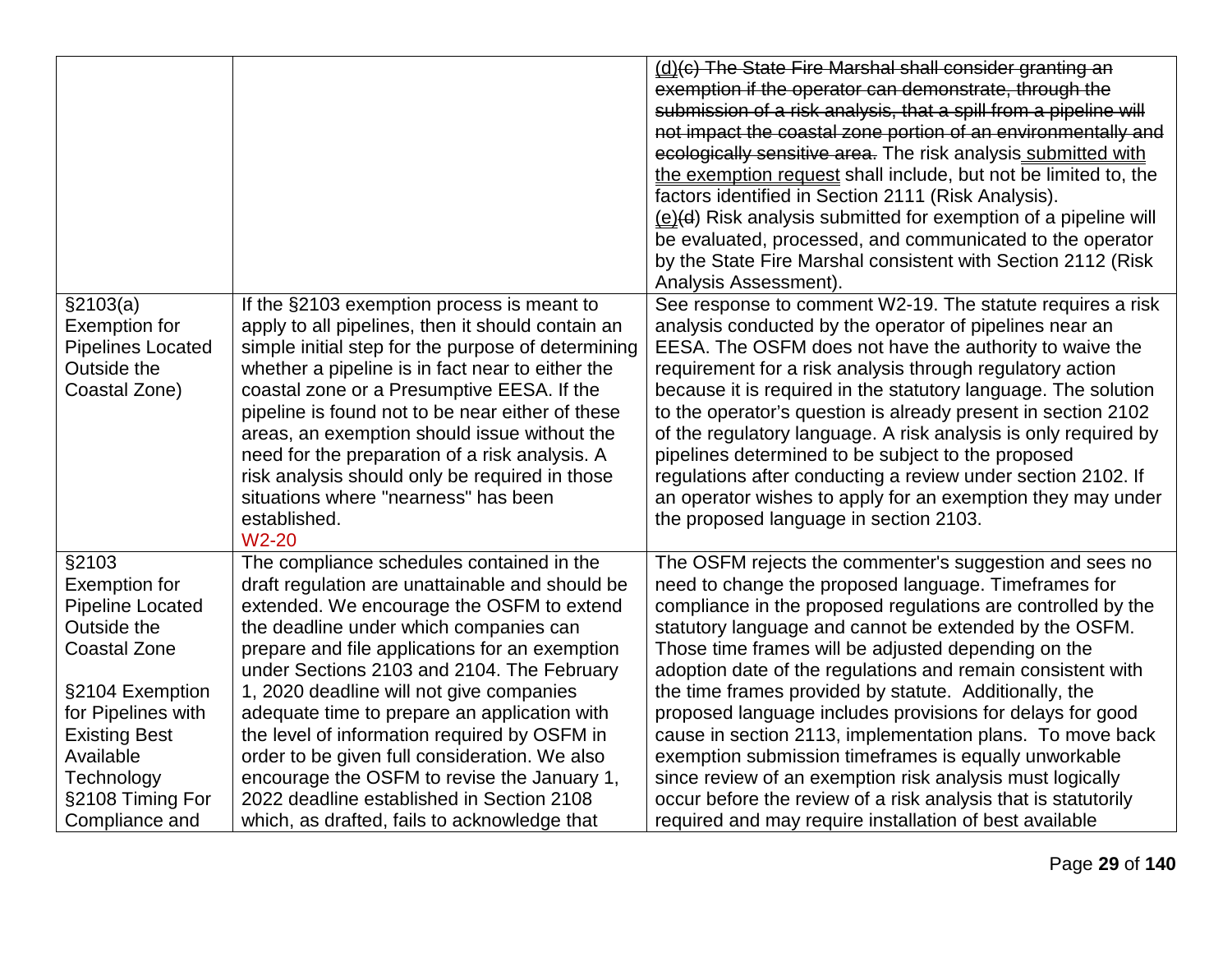| Pipeline<br>Prioritization                                             | operators may be prevented from completing<br>pipeline retrofit projects due to delays with<br>environmental reviews and local land use<br>authorities. W3-10                                                                                    | technology. Moving the exemption submission date back<br>would likewise shorten the time frame an operator has to<br>submit a risk analysis where an exemption is not granted.<br>Importantly, the statute directing regulatory development and<br>containing the provisions relevant to time frames and risk<br>analysis submissions has been effective since January 1,<br>2016. The regulated industry has had ample time to prepare<br>for the implementation of the proposed regulations and the<br>statutorily defined compliance period. |
|------------------------------------------------------------------------|--------------------------------------------------------------------------------------------------------------------------------------------------------------------------------------------------------------------------------------------------|-------------------------------------------------------------------------------------------------------------------------------------------------------------------------------------------------------------------------------------------------------------------------------------------------------------------------------------------------------------------------------------------------------------------------------------------------------------------------------------------------------------------------------------------------|
| §2103<br><b>Exemption for</b>                                          | Do operators have to put in a request for<br>exemption for every line not in the coastal                                                                                                                                                         | See also the response to W7-10.<br>See response to W2-13 and W2-19.                                                                                                                                                                                                                                                                                                                                                                                                                                                                             |
| <b>Pipelines Located</b><br>Outside the coastal<br>Zone                | zone? W5-7                                                                                                                                                                                                                                       |                                                                                                                                                                                                                                                                                                                                                                                                                                                                                                                                                 |
| $§$ 2103 -<br><b>Exemption for</b>                                     | The requirement to submit exemption requests<br>by February 1, 2020 is entirely unrealistic and                                                                                                                                                  | See response to W3-10.                                                                                                                                                                                                                                                                                                                                                                                                                                                                                                                          |
| <b>Pipelines Located</b><br>Outside the<br><b>Coastal Zone</b>         | effectively prohibits any company from<br>compiling a qualified request in the limited time<br>available. Furthermore, it should be noted that<br>some of the models required to compile the<br>data layers detailed in the risk analysis do not | The statutory language requires operators to submit risk<br>analysis and complete implementation plans by specified time<br>frames. The OSFM does not have the authority to change<br>time frames created by statutory language through regulatory<br>action. The opportunity for an operator to file an exemption                                                                                                                                                                                                                              |
| $§$ 2104 -<br><b>Exemption for</b><br>Pipelines with                   | currently exist. Requiring operators to develop<br>the models and submit an analysis of this<br>nature by July 1, 2020 is entirely infeasible.                                                                                                   | was provided consistent with the statutory requirement that a<br>risk analysis be conducted and submitted to the OSFM within<br>1 year of regulatory adoption. The proposed solution of                                                                                                                                                                                                                                                                                                                                                         |
| <b>Existing Best</b><br>Available<br>Technology                        | WSPA recommends that the compliance and<br>implementation deadlines and the deadline for<br>filing exemption requests be extended by a<br>minimum of 1-2 years. W7-10                                                                            | extending the filing time frame for an exemption is<br>incongruent with time frames specified in statute and<br>therefore rejected by the OSFM. If an exemption request were<br>not required until a year (let alone 2 years) after the regulation                                                                                                                                                                                                                                                                                              |
| $\S 2108 -$ Timing<br>for Compliance<br>and Pipeline<br>Prioritization |                                                                                                                                                                                                                                                  | took effect, pipeline operators would simultaneously be<br>required to submit a risk analysis anticipating implementing<br>best available technologies along with a risk analysis for<br>exemption. Using the later suggestion of 2 years would place                                                                                                                                                                                                                                                                                           |
| §2113 (c)(2) and<br>(d)                                                |                                                                                                                                                                                                                                                  | the exemption request after the statutorily required risk<br>analysis submission. Effectively this would extend the                                                                                                                                                                                                                                                                                                                                                                                                                             |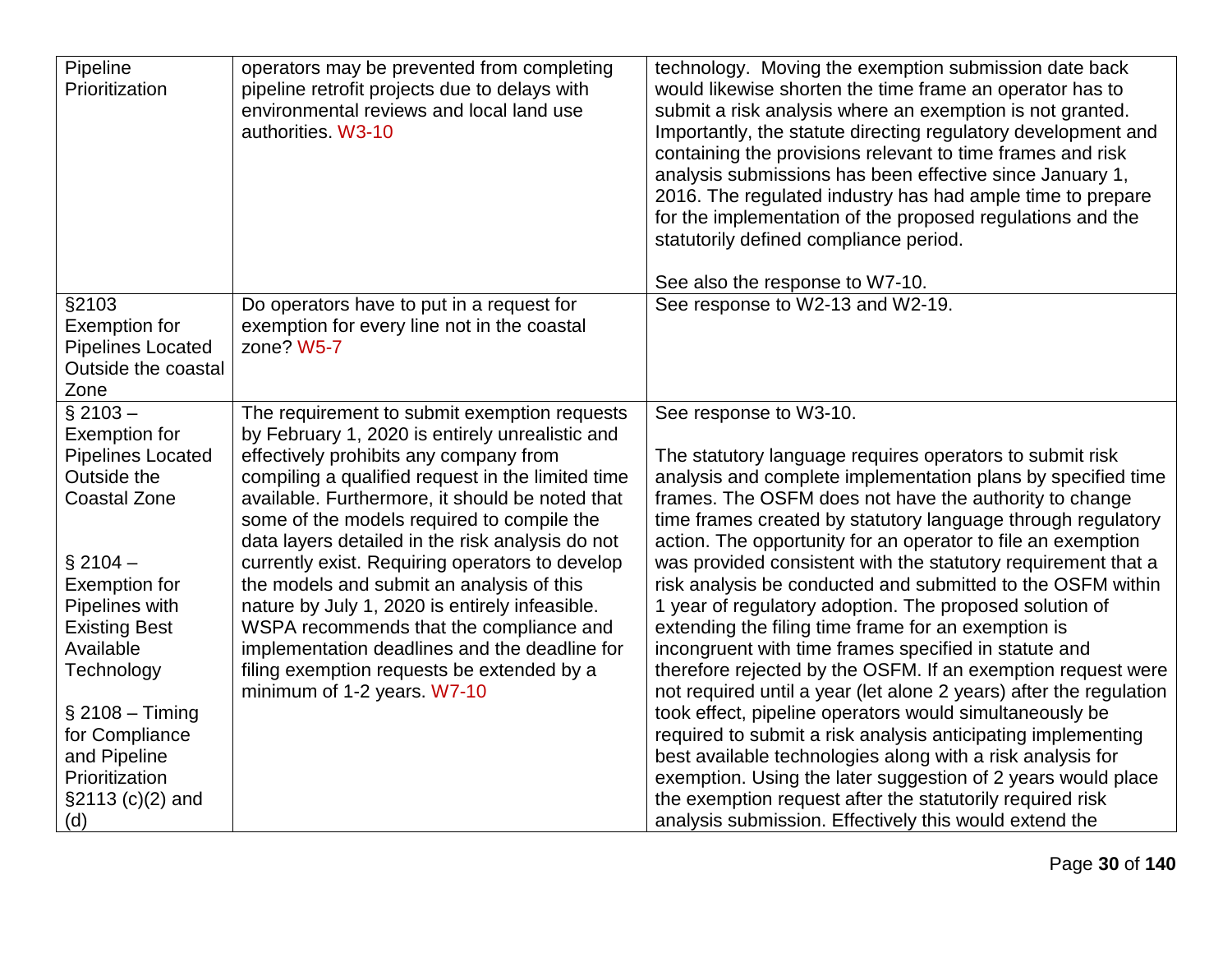| statutorily required risk analysis beyond the time frame<br>Implementation                                                             |  |
|----------------------------------------------------------------------------------------------------------------------------------------|--|
| Timetable<br>contemplated by the legislature through an impermissible                                                                  |  |
| regulatory change. Importantly, operators are required to                                                                              |  |
| implement changes to pipelines within a specified time frame                                                                           |  |
| by statute, regardless of the number of risk analyses an                                                                               |  |
| operator seeks. It is in an operator's best interest to submit an                                                                      |  |
| exemption as expeditiously as possible to avoid delay in                                                                               |  |
|                                                                                                                                        |  |
| implementation if the exemption is rejected by the OSFM.                                                                               |  |
| Similarly, the statute does not specify that an exemption                                                                              |  |
| provision be developed and therefore is not required. The                                                                              |  |
| OSFM considered removing the exemption request language                                                                                |  |
| but determined operators would prefer the option of pursuing                                                                           |  |
| an exemption for some pipelines based on a risk analysis                                                                               |  |
| over being required to submit a risk analysis for all pipelines                                                                        |  |
| subject to the proposed regulations.                                                                                                   |  |
| The commenter stated that some of the models required to                                                                               |  |
| compile data layers for the risk analysis do not currently exist                                                                       |  |
| but failed to note which data layers. The OSFM review and                                                                              |  |
| development of the proposed regulations did not reveal any                                                                             |  |
| data layers that are not currently available and therefore                                                                             |  |
| reject this comment.                                                                                                                   |  |
| \$2104(b)–<br>Commenter notes that the proposed deadline<br>See response to W7-10.                                                     |  |
| "Exemption for<br>does not provide operators sufficient time to                                                                        |  |
| Pipelines with<br>prepare a complete exemption request. We                                                                             |  |
| <b>Existing Best</b><br>encourage the extension of this deadline by at                                                                 |  |
| Available<br>least a year. W7-28                                                                                                       |  |
| Technology                                                                                                                             |  |
| The commenter recommends this section be<br>See response to W2-19. The proposed language by the<br>$\S 2103(a) -$                      |  |
| "Exemption for<br>redrafted to read: "An operator may request an<br>commenter is resolved through the language proposed by the         |  |
| OSFM amendments. If a pipeline does not meet the section<br><b>Pipelines Located</b><br>exemption from applicable requirements of this |  |
| Outside the<br>2102 criteria it would not be subject to the proposed<br>Article for pipelines that are not near the coastal            |  |
| regulations and therefore no exemption would need to be<br><b>Coastal Zone"</b><br>zone, but which are presumptively subject to        |  |
| the requirements of this Article as determined<br>sought.                                                                              |  |
| by Section 2102. The State Fire Marshal will                                                                                           |  |
| assess the request for exemption based on the                                                                                          |  |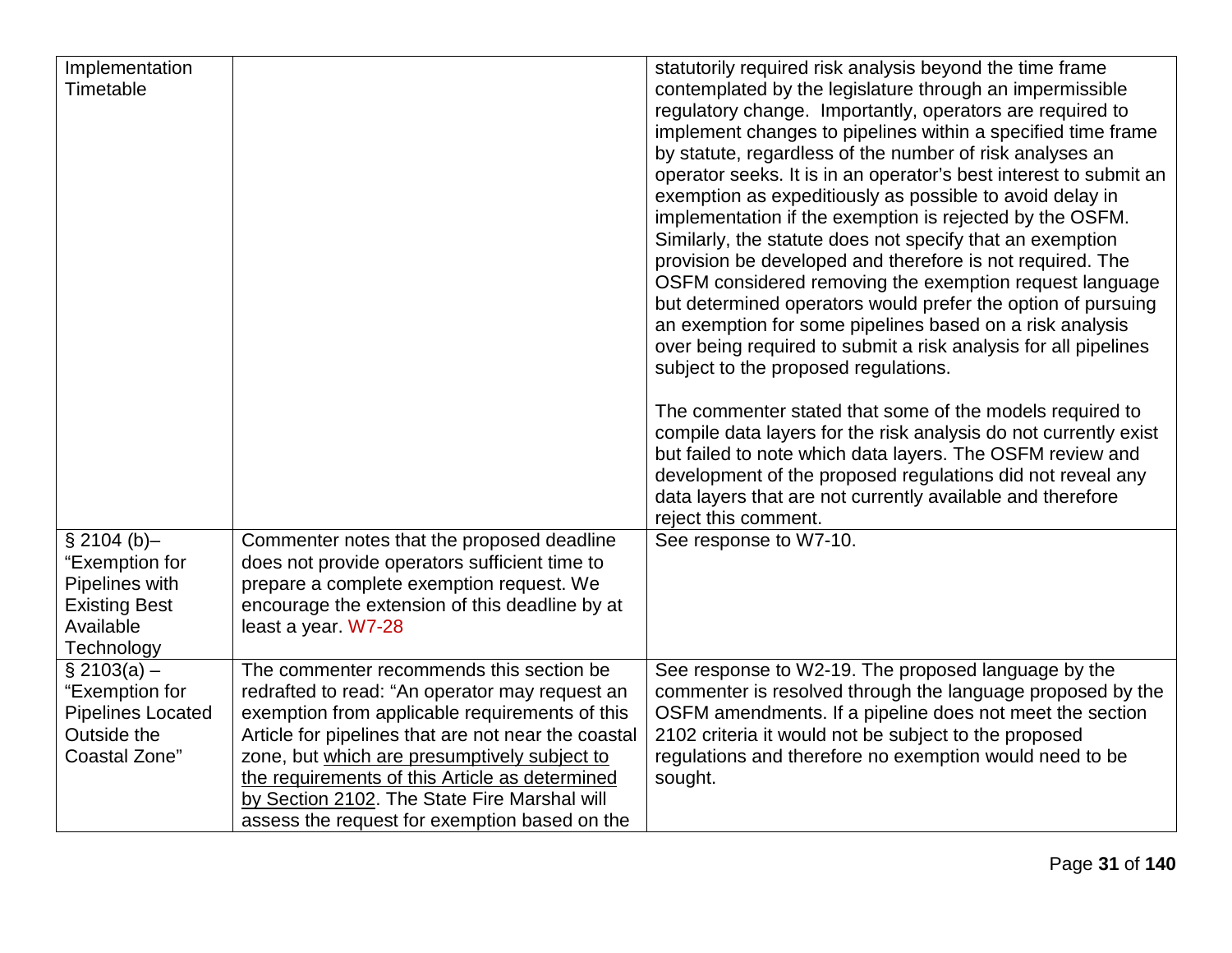|                                                                                                                                                                                   | considerations and requirements of this Article."<br>As currently drafted, it is possible that an<br>operator may interpret the language to read as<br>an exemption is necessary for all pipelines<br>within California. The text in this section stating<br>"pipelines that are not near the coastal zone" is<br>simply too vague and could imply the<br>exemption process was required for lines that<br>do not screen into AB 864 coverage via the<br>criteria found within § 2102. W7-27                                                                                                                    |                                                                                                                                                                                                                                                                                                                                                                                                                                                                                                                                                                                                                                                                                                                                                                   |
|-----------------------------------------------------------------------------------------------------------------------------------------------------------------------------------|-----------------------------------------------------------------------------------------------------------------------------------------------------------------------------------------------------------------------------------------------------------------------------------------------------------------------------------------------------------------------------------------------------------------------------------------------------------------------------------------------------------------------------------------------------------------------------------------------------------------|-------------------------------------------------------------------------------------------------------------------------------------------------------------------------------------------------------------------------------------------------------------------------------------------------------------------------------------------------------------------------------------------------------------------------------------------------------------------------------------------------------------------------------------------------------------------------------------------------------------------------------------------------------------------------------------------------------------------------------------------------------------------|
| \$2103(a)<br><b>Exemption for</b><br><b>Pipelines Located</b><br>Outside the<br><b>Coastal Zone</b>                                                                               | The commenter recommends the language be<br>edited as follows for clarification related to<br>identifying pipelines subject to the proposed<br>regulations and exemptions: $\S$ 2103 (a) An<br>operator may request an exemption from<br>applicable requirements of this Article for<br>pipelines that are not near the coastal<br>zone, but which are presumptively subject to<br>the requirements of this Article as determined<br><u>by</u><br>Section 2102. The State Fire Marshal will<br>assess the request for exemption based on the<br>considerations and requirements of this Article.<br><b>W8-7</b> | See response to W2-19. The proposed language by the<br>commenter is resolved through the language proposed by the<br><b>OSFM</b> amendments.                                                                                                                                                                                                                                                                                                                                                                                                                                                                                                                                                                                                                      |
| $§$ 2105 - "Future<br>Releases from<br>Jurisdictional<br><b>Pipelines</b><br>Impacting<br>Environmentally<br>and Ecologically<br>Sensitive Areas in<br>the Coastal Zone<br>(a)(1) | There should be a specific size of release<br>defined under which this regulation should not<br>apply. W7-29                                                                                                                                                                                                                                                                                                                                                                                                                                                                                                    | The OSFM rejects the contention that a specific size of<br>release be defined under which the proposed regulations<br>should not apply. The regulatory section identified by the<br>commenter addresses releases from pipelines that were not<br>subject to the proposed regulations (see section 2102) or<br>received an exemption under section 2103 or 2104 because<br>"a spill from a pipeline will not impact the coastal zone portion<br>of an environmentally and ecologically sensitive area." See<br>2103(a)(1) of the proposed amendments which was included<br>in the original proposed regulations. Applying section 2102,<br>2103, and 2104 the regulations clearly indicate that a pipeline<br>was not subject to or received an exemption from the |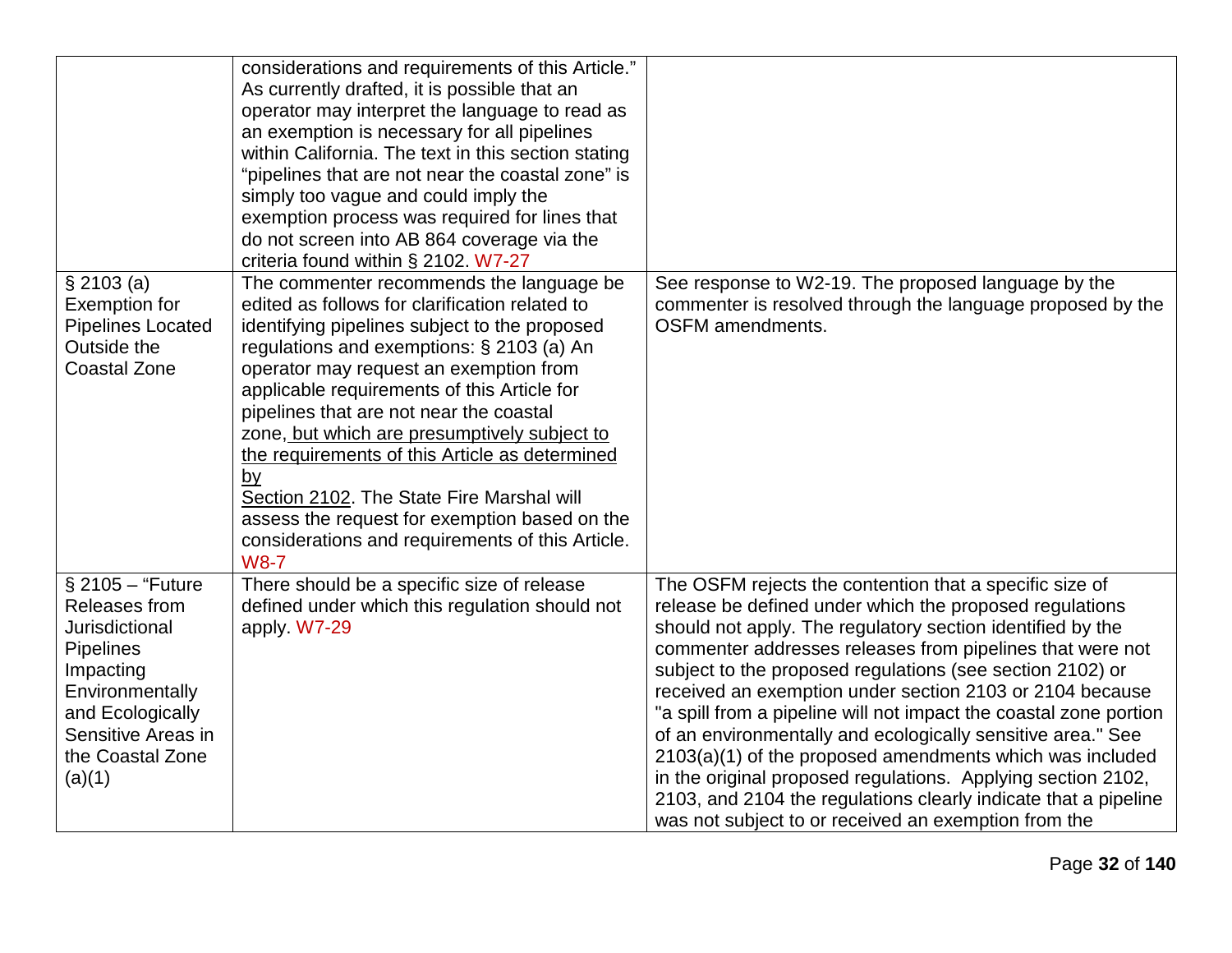|                                                                                                                                                                                      |                                                                                                                                                                                                                                                                                                                                                                                                                                                                                                                                                                                                                  | regulations because a spill would not reach the coastal zone<br>portion of an EESA based on a risk analysis or section 2102<br>analysis. However, when a spill from a pipeline does reach<br>the coastal zone portion of an EESA, regardless of size of the<br>release, it is clear that the section 2102 analysis or the risk<br>analysis submitted for exemption failed to meet the<br>projections provided by the operator. Therefore, the focus is<br>not on the size of the release but that an impact to the<br>resources to be protected occurred. Importantly, the size of a<br>release is less important than the location of the release and<br>its impacts. Even a small release, can have significant<br>impacts to environmental resources compared to the same<br>release in a less environmentally sensitive area. Hence the<br>reason the language does not specify a size of release.<br>Notably, the commenter did not specify what they believe is<br>an acceptable amount of oil to be released in an<br>environmentally and ecologically sensitive area. For purposes<br>of clarity the OSFM is proposing amendments to section<br>2105(a)(1) to identify the application of section 2102: |
|--------------------------------------------------------------------------------------------------------------------------------------------------------------------------------------|------------------------------------------------------------------------------------------------------------------------------------------------------------------------------------------------------------------------------------------------------------------------------------------------------------------------------------------------------------------------------------------------------------------------------------------------------------------------------------------------------------------------------------------------------------------------------------------------------------------|-----------------------------------------------------------------------------------------------------------------------------------------------------------------------------------------------------------------------------------------------------------------------------------------------------------------------------------------------------------------------------------------------------------------------------------------------------------------------------------------------------------------------------------------------------------------------------------------------------------------------------------------------------------------------------------------------------------------------------------------------------------------------------------------------------------------------------------------------------------------------------------------------------------------------------------------------------------------------------------------------------------------------------------------------------------------------------------------------------------------------------------------------------------------------------------------------------------------|
|                                                                                                                                                                                      |                                                                                                                                                                                                                                                                                                                                                                                                                                                                                                                                                                                                                  | $2105(a)(1)$ If the pipeline was not subject to the requirements<br>of this Article based on the considerations found in Section<br>2102 (Identifying Pipelines Subject To This Article), or if                                                                                                                                                                                                                                                                                                                                                                                                                                                                                                                                                                                                                                                                                                                                                                                                                                                                                                                                                                                                                 |
| § 2105 - "Future<br>Releases from<br>Jurisdictional<br><b>Pipelines</b><br>Impacting<br>Environmentally<br>and Ecologically<br>Sensitive Areas in<br>the Coastal Zone<br>(a)(1)(A)3. | $\S$ 2105(a)(1)(A)3. – the operator must review<br>other pipelines that received an exemption and<br>reevaluate those risk analyses based on<br>lessons learned from the release. There should<br>be a definitive limit to how many "other<br>pipelines" need to be reevaluated, and only<br>those pipelines that are similar to the pipeline in<br>question be included. Also, due to<br>confidentiality issues, pipeline operators of<br>"other pipelines" may not allow the review of<br>their risk analyses. The timeline of the review<br>should also be adjusted for internal operator<br>processes. W7-30 | A definitive limit to how many other pipelines need to be<br>reevaluated is provided in the proposed regulations, "the<br>operator must review other pipelines that received an<br>exemption." Similarity is an unworkable factor since all<br>pipelines are unique, whereas pipelines that received<br>exemptions will have likely been based off similar<br>assumptions and analysis. Review of all pipelines that<br>received an exemption will ensure errors or mistakes are<br>revealed and evaluated to avoid releases due to inaccurate<br>risk analyses. "Other pipelines" means the pipelines operated<br>by the pipeline operator that experience the release, not<br>different pipeline operators. Many of the component of the risk<br>analysis would have already been completed with the<br>submission of the exemption request. Additionally, the time                                                                                                                                                                                                                                                                                                                                           |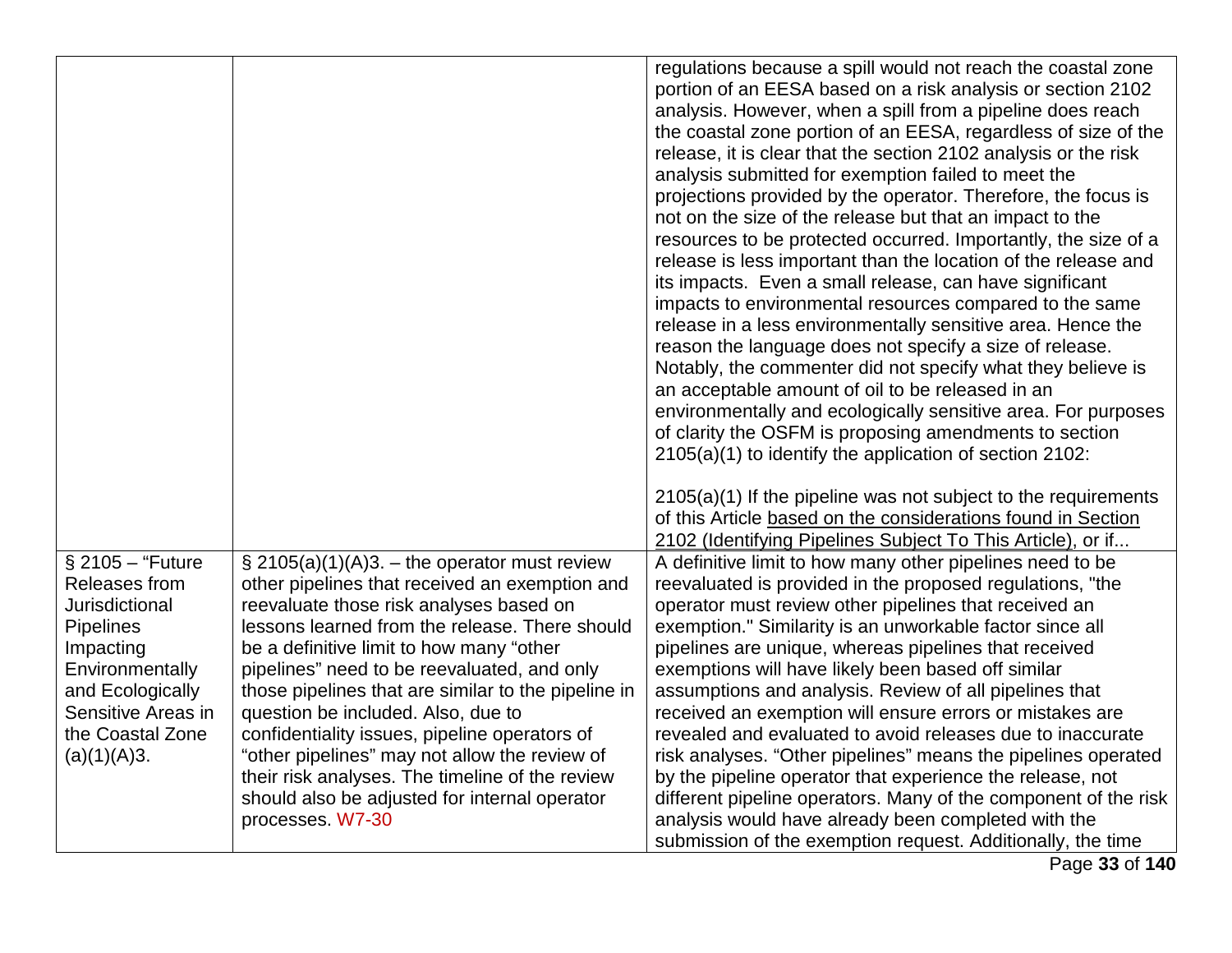|                                                                       |                                                                                                                                                                                                                                                                                                                                                                                                                                                                                                                                                                                                                                                                                                                                                                                                                          | frames to submit a new risk analysis and implementation plan<br>are consistent with the time frames required for the initial risk<br>analysis and implementation plan submittals set forth in<br>statute.                                                                                                                                                                                                                                                                                                                                                                                                                                                                                                                                                                                                                                                                              |
|-----------------------------------------------------------------------|--------------------------------------------------------------------------------------------------------------------------------------------------------------------------------------------------------------------------------------------------------------------------------------------------------------------------------------------------------------------------------------------------------------------------------------------------------------------------------------------------------------------------------------------------------------------------------------------------------------------------------------------------------------------------------------------------------------------------------------------------------------------------------------------------------------------------|----------------------------------------------------------------------------------------------------------------------------------------------------------------------------------------------------------------------------------------------------------------------------------------------------------------------------------------------------------------------------------------------------------------------------------------------------------------------------------------------------------------------------------------------------------------------------------------------------------------------------------------------------------------------------------------------------------------------------------------------------------------------------------------------------------------------------------------------------------------------------------------|
| §2107<br>Relocation of<br><b>Pipelines</b>                            | §2107 of the Proposed Regulations states that<br>the relocation of a pipeline is not considered a<br>new or replacement pipeline, but will instead be<br>considered an existing pipeline. The ISR<br>comment to §2107 indicates that this<br>differentiation "is necessary for pipeline<br>operators to clearly understand that<br>construction of new pipelines or the<br>replacement of large portions of pipelines will<br>not be treated as a relocation, but instead will<br>be treated as an existing pipeline." §2108 then<br>proceeds to treat "new or replacement"<br>pipelines differently than "existing" pipelines.<br>The quoted ISR comment is likely erroneous,<br>and could create confusion as to when new,<br>replacement and relocation pipelines must<br>comply with the Proposed Regulations. W2-21 | See response to W2-7 and W2-8 and proposed amended<br>language.<br>The ISOR is not the regulation and is provided to attempt to<br>explain why proposed regulation language is used. New or<br>replacement pipelines are different from a relocation. A new<br>pipeline does not exist so it cannot be relocated. Existing<br>pipelines already exist therefore they can only be replaced or<br>relocated. The language of the statute treats new or<br>replacement pipelines similarly and the proposed regulations<br>attempt to carry that forward with delineating language on<br>relocations. Relocation language was added to provide<br>additional clarity proposed during workshops. Regardless of<br>whether a pipeline is new or replacement, or an existing<br>pipeline that must be relocated, it must comply with the<br>proposed regulations if subject to section 2102. |
| $§$ 2107 -<br>Relocation of<br><b>Pipelines</b>                       | § 2107 - Relocation of Pipelines<br>WSPA recommends further clarity on the<br>relocation of pipelines. The term "significant"<br>should be clearly defined or removed from the<br>proposal. W7-31                                                                                                                                                                                                                                                                                                                                                                                                                                                                                                                                                                                                                        | See response to W2-21, W2-7, and W2-8.                                                                                                                                                                                                                                                                                                                                                                                                                                                                                                                                                                                                                                                                                                                                                                                                                                                 |
| $§$ 2108 - Timing<br>for Compliance<br>and Pipeline<br>Prioritization | The commenter believes the implementation<br>and compliance dates cited throughout the<br>regulation, including this section, are unrealistic<br>and infeasible. WSPA suggests that the<br>deadline associated with this section be<br>extended. Furthermore, WSPA encourages the<br>incorporation of language that prevents<br>operators from being subject to violation if the<br>required retrofits are being delayed by<br>circumstances out of their control (i.e., delays in                                                                                                                                                                                                                                                                                                                                       | See responses to W3-10, W5-8, W8-4, W7-11, W7-28, W7-<br>32, W7-72, W7-81<br>The dates will be adjusted in the final regulations to be<br>consistent with statutory timeframe for the deliverables. The<br>OSFM does not have the ability to change statutory mandated<br>timeframes. Those dates will be carried forward and modified<br>dependent upon the final adoption date of the regulations.<br>Without an enforcement tool for delay violations there would<br>be no repercussion for operators who did not comply with the                                                                                                                                                                                                                                                                                                                                                   |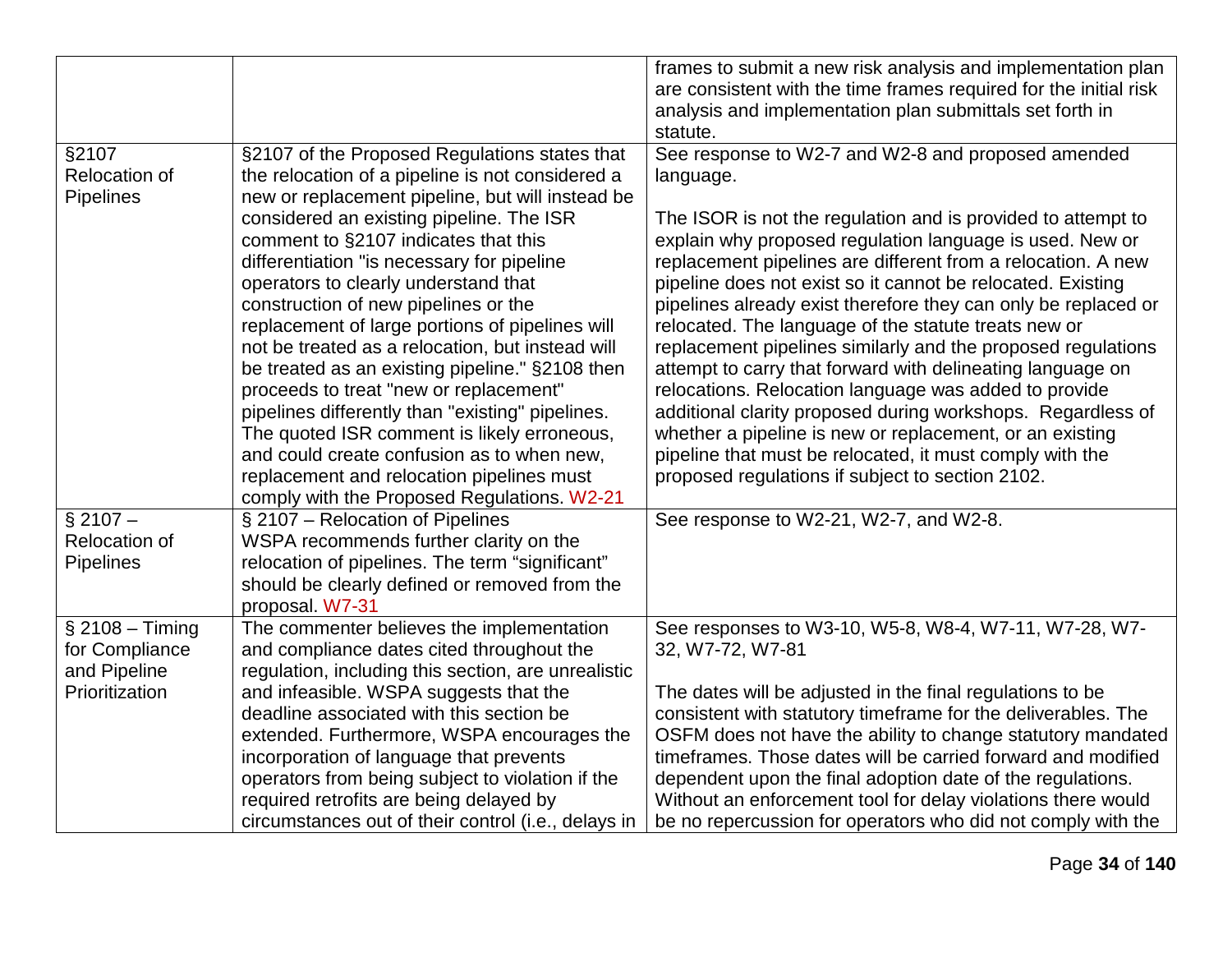|                                                                                       | environmental reviews or land use permits).<br><b>W7-32</b>                                                                                                                                                                                                                                                                                                                                                                                                                                                       | regulations, see section 2113 which addresses delay for good<br>cause.                                                                                                                                                                                                                                                                                                                                                                                                                                                                                                                                                                                                                                                                                          |
|---------------------------------------------------------------------------------------|-------------------------------------------------------------------------------------------------------------------------------------------------------------------------------------------------------------------------------------------------------------------------------------------------------------------------------------------------------------------------------------------------------------------------------------------------------------------------------------------------------------------|-----------------------------------------------------------------------------------------------------------------------------------------------------------------------------------------------------------------------------------------------------------------------------------------------------------------------------------------------------------------------------------------------------------------------------------------------------------------------------------------------------------------------------------------------------------------------------------------------------------------------------------------------------------------------------------------------------------------------------------------------------------------|
| $§$ 2108 - Timing<br>for Compliance<br>and Pipeline<br>Prioritization<br>(c)(1)(A)(1) | Pipelines posing a higher risk to<br>environmentally and ecologically sensitive<br>areas." An empirical definition of what<br>determines "a higher risk" should be developed.<br>It is unclear in the proposed regulation how<br>higher risks to environmentally and ecologically<br>sensitive areas are determined by the OSFM or<br>the operator, or what criteria should be used for<br>such a determination. W7-33                                                                                            | If multiple pipelines are required to comply with the proposed<br>regulations, the pipelines posing a higher risk to<br>environmentally and ecologically sensitive areas (e.g. with the<br>greatest potential to adversely impact an EESA or the coastal<br>zone) should be given priority, based on an operator's<br>evaluation of: pipeline risk to EESA, pipelines in the coastal<br>zone, and pipelines located outside the coastal zone that<br>could result in greater harm to an EESA than those located<br>within the coastal zone. There is no need for the OSFM to<br>develop a definition as the operator is charged with making<br>that determination and is clearly stated in subsection of 2108<br>cited by the commenter.                        |
| §2108 - Timing for<br>Compliance and<br>Pipeline<br>Prioritization                    | WSPA is also concerned about the timing of<br>implementation of regulatory requirements. In<br>many cases pipeline operators are held up by<br>other agencies that are slow in approving<br>permits necessary to complete required work.<br>WSPA feels that certain parts of the regulation<br>should include waivers of time deadlines, in<br>cases where an operator is held back from<br>responding due to issues out of the operator's<br>control. W7-72                                                      | This comment was made in a letter dated July 19, 2016 under<br>the previous draft that was not part of the current comment<br>period. See responses to similar comments that were timely<br>submitted: W3-10, W5-8, W8-4, W7-11, W7-28, W7-32, W7-<br>81.                                                                                                                                                                                                                                                                                                                                                                                                                                                                                                       |
| §2108 - Timing for<br>Compliance and<br>Pipeline<br>Prioritization                    | This section provides the operator only 18<br>months from the date of submission of the risk<br>analysis for OSFM review, approval of the<br>proposed retrofit, update of risk analysis and<br>retrofit plan if needed, permit approvals and<br>conduct retrofit. The timing is dependent on a<br>90-day review and acceptance by the OSFM of<br>numerous risk analyses. This may not be<br>realistic. Implementation may also be delayed if<br>permits are required.<br>CIPA recommends changing the wording for | OSFM disagrees and believes the existing language is<br>appropriate. The timeframe for risk analysis submission is<br>required by statue in section 51013.1(b) and (c). Operators<br>are required to submit an implementation plan with their risk<br>analysis. Therefore, the operator will have to consider and<br>plan for anticipated delays when developing this<br>implementation plan. The OSFM expects the operator to keep<br>their proposed schedule in their implementation plan.<br>Completion of retrofit is not required until 30 months after<br>regulatory adoption, not 18 months. Operators can submit risk<br>analysis and implementation plans at any time after regulatory<br>adoption, but no later than 12 months after adoption or they |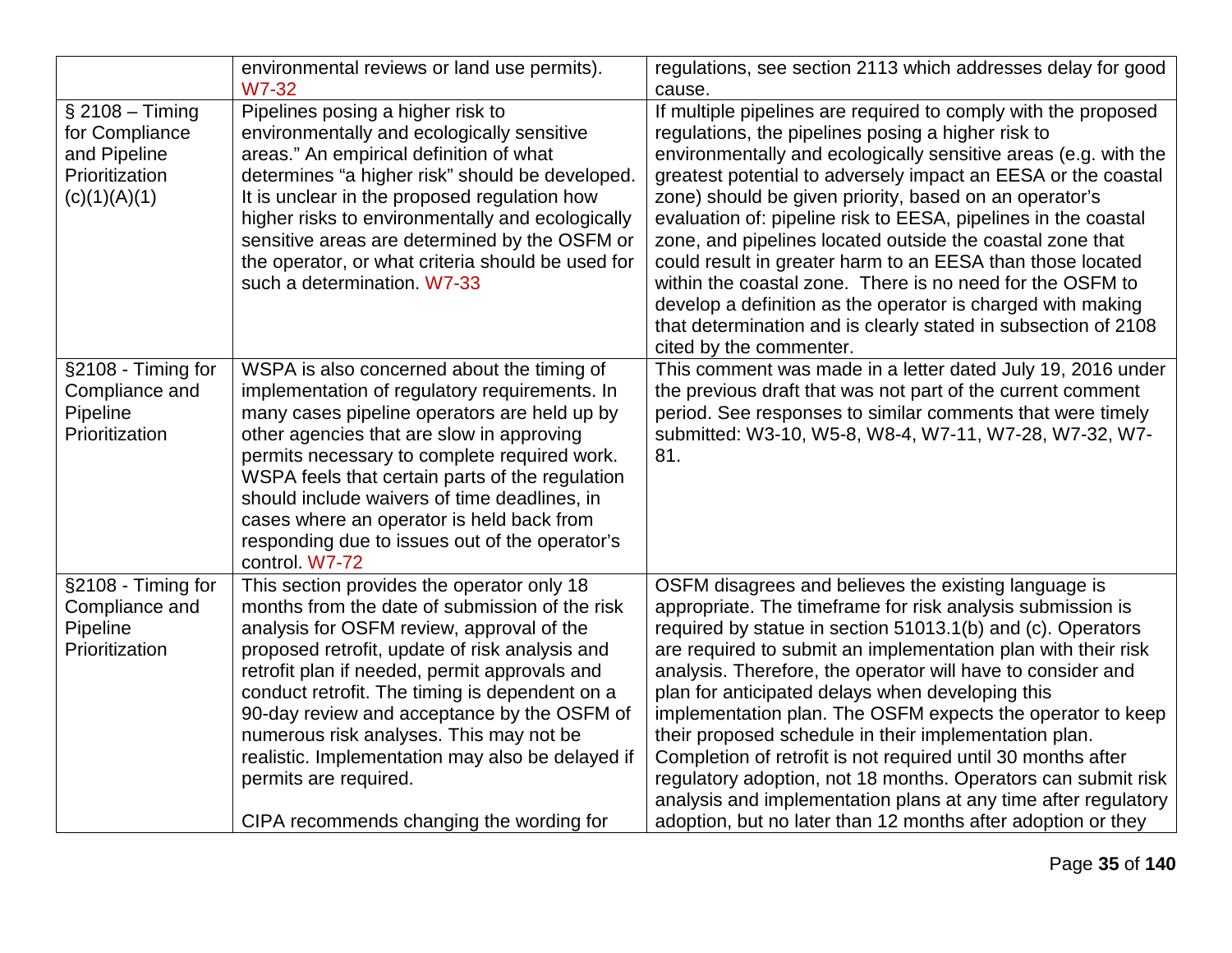|                                                                                                                  | compliance to: complete plans and approved<br>schedule for retrofit of existing pipelines with<br>the best available technology.<br>$W8-4$                                                                                                                                                                                                                                                                                                                                            | face enforcement action. If there is a deviation from the<br>timetable submitted in the implementation plan, the operator<br>must communicate to the OSFM in writing and should<br>demonstrate good cause for delay, see §2113(c)(2)(B)).<br>Similarly, the OSFM may extend its 90-day review of a risk<br>analysis for good cause, which will be communicated to the<br>operator, see 2112(a)(1). The 90-day review period was<br>based on work load and staffing within OSFM related to risk<br>analysis review and assessment.                                                                                                                                                                                                                                                                                                                       |
|------------------------------------------------------------------------------------------------------------------|---------------------------------------------------------------------------------------------------------------------------------------------------------------------------------------------------------------------------------------------------------------------------------------------------------------------------------------------------------------------------------------------------------------------------------------------------------------------------------------|---------------------------------------------------------------------------------------------------------------------------------------------------------------------------------------------------------------------------------------------------------------------------------------------------------------------------------------------------------------------------------------------------------------------------------------------------------------------------------------------------------------------------------------------------------------------------------------------------------------------------------------------------------------------------------------------------------------------------------------------------------------------------------------------------------------------------------------------------------|
| §2109 Use of Best<br>Available<br>Technology<br>Alternatives -<br>Automatic shutoff<br>valves and<br>systems     | The commenter notes that automatic shutoff<br>valves were discussed as an alternative<br>("Alternative 1") approach to achieving the<br>goals of Government Code section 51013.1 in<br>the Notice of Proposed Rulemaking Action at<br>pages 13-14. They go on to state that<br>"Currently automatic shutoff systems do provide<br>the most effective means to meet the legal<br>mandate to reduce the volume of hazardous<br>liquid released in the event of an oil spill.<br>$W1-11$ | Alternative 1 considered requiring automatic shutoff valves on<br>all pipelines to achieve best available technology<br>requirements, but was ultimately rejected. Alternative 1 failed<br>to achieve the requirements of Government Code §51013.1,<br>to consider automatic shutoff systems, leak detection<br>technology, or remote controlled sectionalized block valves,<br>among other requirements such as risk analysis and<br>review/assessment by the OSFM. This comment conflates<br>automatic shutoff valves with automatic shutoff systems to<br>mistakenly conclude that the two distinct technologies are<br>actually the same and that automatic shutoff systems are the<br>most effective means to achieving best available technology<br>to the exclusion of other technologies that must be considered<br>by the authorizing statute. |
| §2109<br>Use of Best<br>Available<br>Technology<br>§2110 Best<br>Available<br>Technology<br><b>Determination</b> | All of the other major pipelines in Santa Barbara<br>County are equipped with automatic shutoff<br>systems, so they are clearly feasible.<br>$W1-12$                                                                                                                                                                                                                                                                                                                                  | The OSFM agrees that automatic shutoff systems are<br>feasible, which is why feasibility is incorporated in to the<br>proposed regulations at §2110 when evaluating BAT in a<br>particular pipeline application. In some cases, automatic<br>shutoff systems may not be feasible, while in other cases it<br>may be feasible. The authorizing statue only requires that<br>operators consider automatic shutoff systems among other<br>technologies, when conducting risk analyses. The statue does<br>not dictate that all pipelines be equipped with automatic<br>shutoff systems, and the OSFM believes it would be beyond<br>the scope of its regulatory authority to prescribe compliance<br>through one specific technology when the legislature afforded<br>multiple avenues for achieving BAT and spill volume                                  |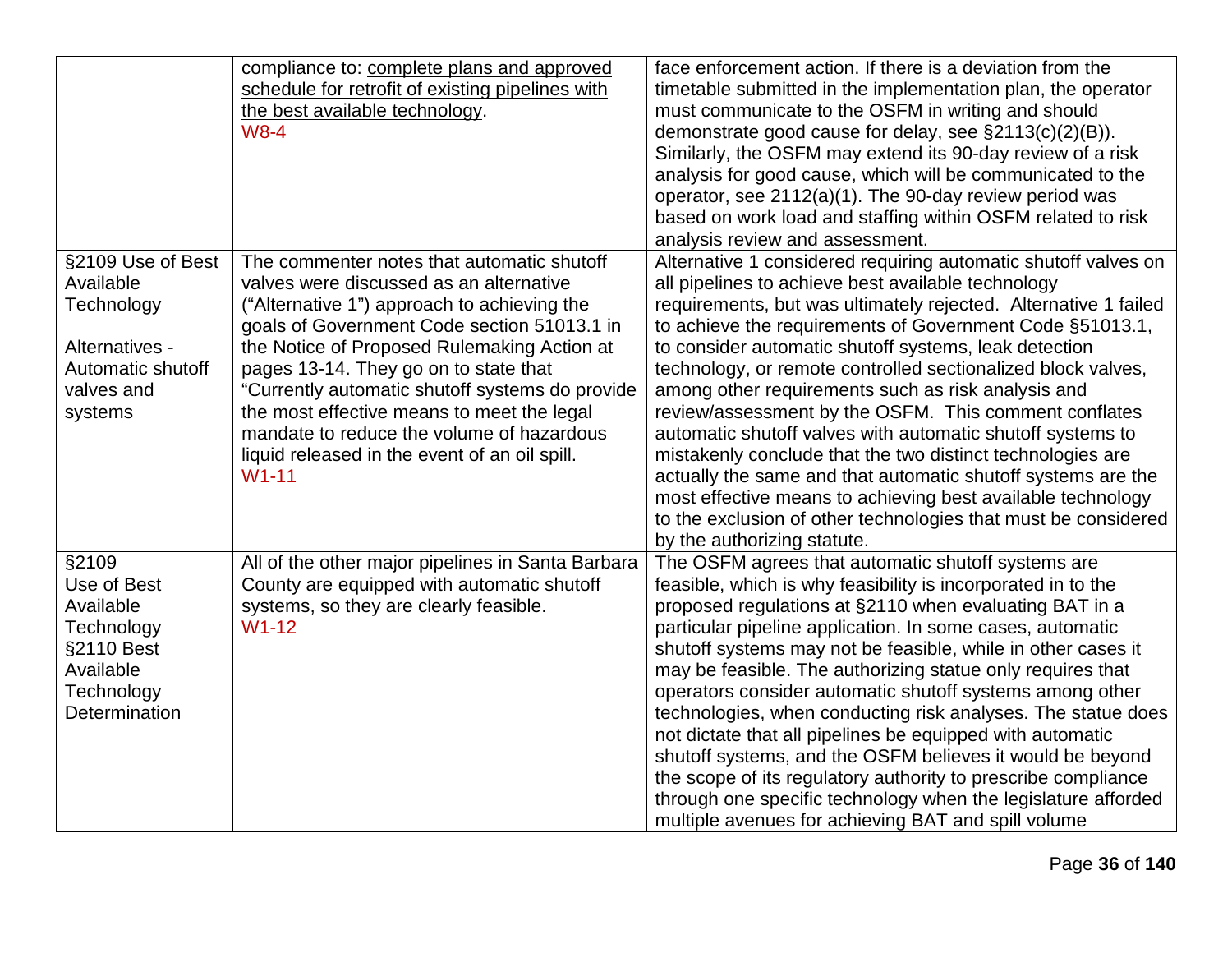| §2109<br>Use of Best<br>Available<br>Technology | The commenter states that according to Santa<br>Barbara County "Pipeline systems which<br>include automatic shut down systems minimize<br>the potential impacts from oil spills, including<br>biological, hazardous materials and risk, air<br>quality, and recreational impacts, that would be<br>projected to occur as a result of a spill."<br>$W1-13$                                                                                                                                                                                                                                    | reduction. Similarly, only requiring automatic shutoff systems<br>would negate the need to consider alternative technologies<br>that may achieve BAT. See response to W1-11<br>The OSFM agrees that automatic shutdown systems, referred<br>to here as automatic shutoff systems, are an important part of<br>minimizing impacts from oil spills. Automatic shutoff systems<br>are required to be considered by Government Code 51013.1<br>and are incorporated throughout the proposed regulations.                                                                                                                                                                                                                                                                          |
|-------------------------------------------------|----------------------------------------------------------------------------------------------------------------------------------------------------------------------------------------------------------------------------------------------------------------------------------------------------------------------------------------------------------------------------------------------------------------------------------------------------------------------------------------------------------------------------------------------------------------------------------------------|-------------------------------------------------------------------------------------------------------------------------------------------------------------------------------------------------------------------------------------------------------------------------------------------------------------------------------------------------------------------------------------------------------------------------------------------------------------------------------------------------------------------------------------------------------------------------------------------------------------------------------------------------------------------------------------------------------------------------------------------------------------------------------|
| §2109<br>Use of Best<br>Available<br>Technology | We recognize that technology may evolve over<br>time; however, the best available technology at<br>this time should be required now, with<br>adjustments made in the future as the<br>technology advances. To not require the best<br>available technology now would violate the<br>clear mandate of the law. Govt. Code §<br>51013.1(a), (b). Accordingly, the regulations<br>should require automatic shutoff systems<br>unless an operator provides evidence, reviewed<br>by OSFM, that such systems are infeasible or<br>less effective than another technology for a<br>pipeline. W1-14 | The OSFM agrees with this comment in part and rejects it in<br>part. The OSFM agrees that technology may evolve over<br>time and best available technology available today should be<br>required now with adjustments made in the future as<br>technology advances. Therefore, operators are required to<br>submit risk analysis upon implementation of the proposed<br>regulations for the OSFM to determine if best available<br>technology is present on a pipeline (see §2110 Best Available<br>Technology Determination). Likewise, an updated risk<br>analysis is required every 5 years going forward to ensure<br>best available technology continues to be installed on the<br>pipeline (see §2117 Risk Analysis Updates and Review).                                |
|                                                 |                                                                                                                                                                                                                                                                                                                                                                                                                                                                                                                                                                                              | The contention that automatic shutoff systems should be<br>required by OSFM by default, absent an operator providing<br>evidence that such systems are infeasible or less effective<br>than another technology for a pipeline, is inconsistent with the<br>requirements of Government Code §51013.1. The statute<br>requires operators to evaluate multiple forms of technologies<br>that could all be considered best available technology. Best<br>available technology is required on pipelines and can include,<br>but not be limited to, automatic shutoff systems, leak<br>detection technology, and remote controlled block valves or<br>any combination of these technologies. By statute, there are<br>multiple technologies, including those not listed, that could |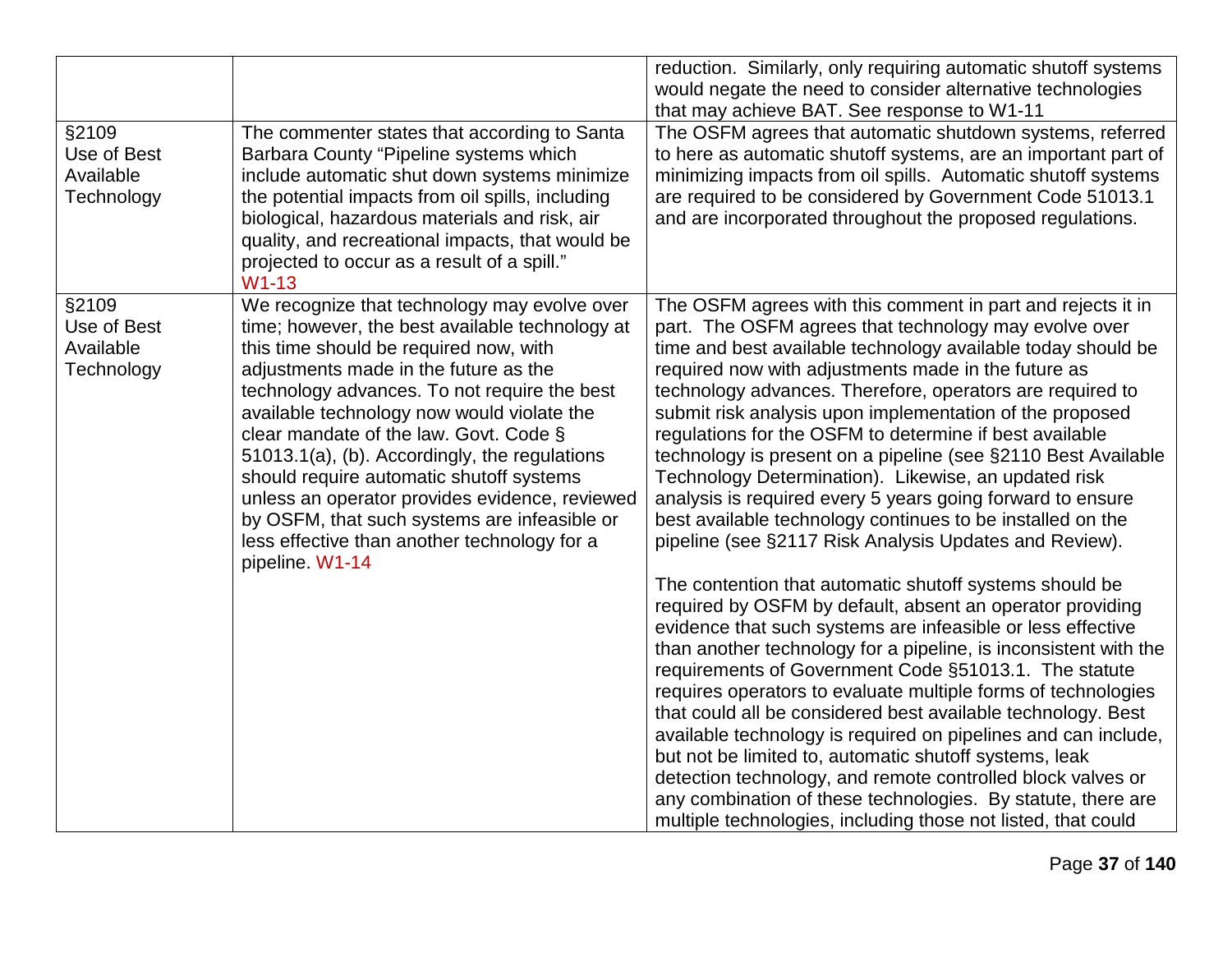| §2109 - Use of<br><b>Best Available</b><br>Technology<br>§2110 - Best<br>Available<br>Technology<br>Determination | What is the acceptable amount of potential leak<br>reduction through the application of BACT?<br>$W5-1$ | meet best available technology requirements based on a<br>review of a risk analysis submitted to the OSFM including<br>evidence, feasibility, and effectiveness (see §2109 Use of<br>Best Available Technology and §2110 Best Available<br>Technology Determination). At a minimum, operators must<br>consider automatic shutoff systems and the other<br>technologies listed or combinations of those technologies in<br>their risk analysis submitted to the OSFM, which achieves the<br>same goal as suggested by the commenter. This flexibility<br>allows operators to consider combinations of technologies or<br>alternatives not listed, which may result in greater spill<br>reduction volumes or work more effectively on the variability<br>between pipeline designs encountered and constructed<br>throughout California beyond just using automatic shutoff<br>systems. Best available technology on one pipeline may not<br>be best available technology on another, hence the need for a<br>risk analysis that considers multiple technologies.<br>See sections 2109 and 2110 of the proposed regulations. The<br>commenters concern with prescriptive application of an<br>acceptable amount of leak reduction misinterpret the<br>performance based nature of the statute and regulation. The<br>OSFM need not identify an acceptable amount of potential<br>leak reduction. The focus of the legislation and the proposed<br>regulations is on reducing the amount released in a spill to<br>protect state waters and wildlife using BAT (referred by the<br>commenter as BACT). The BAT definition from statute<br>informs that BAT is technology that provides the greatest<br>degree of protection by limiting the quantity of release in the |
|-------------------------------------------------------------------------------------------------------------------|---------------------------------------------------------------------------------------------------------|--------------------------------------------------------------------------------------------------------------------------------------------------------------------------------------------------------------------------------------------------------------------------------------------------------------------------------------------------------------------------------------------------------------------------------------------------------------------------------------------------------------------------------------------------------------------------------------------------------------------------------------------------------------------------------------------------------------------------------------------------------------------------------------------------------------------------------------------------------------------------------------------------------------------------------------------------------------------------------------------------------------------------------------------------------------------------------------------------------------------------------------------------------------------------------------------------------------------------------------------------------------------------------------------------------------------------------------------------------------------------------------------------------------------------------------------------------------------------------------------------------------------------------------------------------------------------------------------------------------------------------------------------------------------------------------------------------------------------------------------------------------------|
|                                                                                                                   |                                                                                                         |                                                                                                                                                                                                                                                                                                                                                                                                                                                                                                                                                                                                                                                                                                                                                                                                                                                                                                                                                                                                                                                                                                                                                                                                                                                                                                                                                                                                                                                                                                                                                                                                                                                                                                                                                                    |
|                                                                                                                   |                                                                                                         | event of a spill. No amount is specified beyond greatest<br>degree of protection. The contention that the OSFM must<br>dictate or determine an acceptable amount of potential leak                                                                                                                                                                                                                                                                                                                                                                                                                                                                                                                                                                                                                                                                                                                                                                                                                                                                                                                                                                                                                                                                                                                                                                                                                                                                                                                                                                                                                                                                                                                                                                                 |
|                                                                                                                   |                                                                                                         | reduction through application of BAT is misplaced. It is the<br>operator's responsibility to conduct a risk analysis and identify<br>potential BAT that may meet the requirements of providing                                                                                                                                                                                                                                                                                                                                                                                                                                                                                                                                                                                                                                                                                                                                                                                                                                                                                                                                                                                                                                                                                                                                                                                                                                                                                                                                                                                                                                                                                                                                                                     |
|                                                                                                                   |                                                                                                         | the greatest degree of protection for a specific pipeline. The<br>OSFM will review and evaluate using the performance<br>standards identified in section 2110, which includes greatest<br>Page 38 of 140                                                                                                                                                                                                                                                                                                                                                                                                                                                                                                                                                                                                                                                                                                                                                                                                                                                                                                                                                                                                                                                                                                                                                                                                                                                                                                                                                                                                                                                                                                                                                           |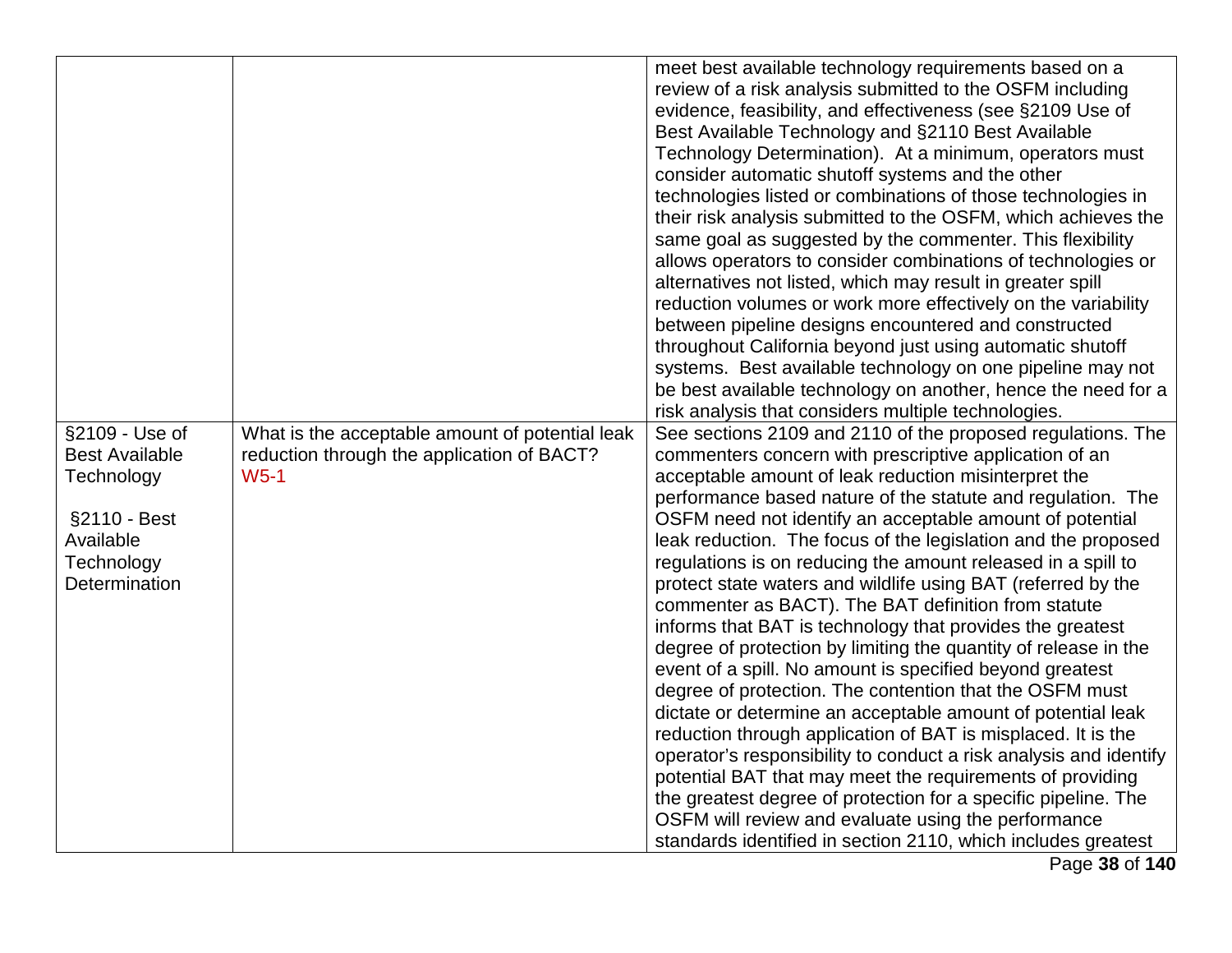|                                                                                                                          |                                                                                                                                                   | degree of protection among other factors in assessing BAT.<br>The operator should clearly iterate, in their Risk Analysis, how<br>the proposed BAT will meet the requirements of section 2110<br>with written justification. This would likely include an analysis<br>of varying possible BAT applications and resultant potential<br>leak reduction. The reason an amount is not specified is<br>because all pipelines are different and will apply differing BAT<br>that achieve variable leak reduction in application. If the<br>OSFM set an amount in regulation it could potentially<br>contradict the need to achieve the statutory requirement to<br>provide the greatest degree of protection by determining an<br>amount that is higher or lower than the greatest degree of<br>protection achievable. Additionally, technology that represents<br>BAT today may not represent BAT in the future when<br>operators review their risk analyses for potential updating. As<br>BAT evolves, prescriptive requirements may no longer be<br>representative of BAT. Alternatively, if the OSFM were to set<br>an amount of potential leak reduction for universal application<br>to all pipelines subject to the proposed regulations, it is<br>possible that pipelines could not achieve the set leak<br>reduction amount because of operational limitations found in<br>BAT when applied. This would lead to a pipeline being<br>perpetually in non-compliance until a technology was<br>developed to achieve the prescribed amount of potential leak<br>reduction. |
|--------------------------------------------------------------------------------------------------------------------------|---------------------------------------------------------------------------------------------------------------------------------------------------|---------------------------------------------------------------------------------------------------------------------------------------------------------------------------------------------------------------------------------------------------------------------------------------------------------------------------------------------------------------------------------------------------------------------------------------------------------------------------------------------------------------------------------------------------------------------------------------------------------------------------------------------------------------------------------------------------------------------------------------------------------------------------------------------------------------------------------------------------------------------------------------------------------------------------------------------------------------------------------------------------------------------------------------------------------------------------------------------------------------------------------------------------------------------------------------------------------------------------------------------------------------------------------------------------------------------------------------------------------------------------------------------------------------------------------------------------------------------------------------------------------------------------------------------------------------------------|
| §2109 - Use of<br><b>Best Available</b><br>Technology<br>§2110 - Best<br>Available<br>Technology<br><b>Determination</b> | Will we be required to keep adding shutdown<br>valves until the potential leak size is reduced to<br>a prescribed or acceptable amount?<br>$W5-2$ | See response to W5-1. There is no prescribed leak reduction<br>amount. The number of shutdown valves required is variable<br>depending on the risk analysis submitted by the operator and<br>assessment by the OSFM. Valves may only function as a part<br>of the overall goal of achieving spill volume reduction through<br>BAT. This includes consideration of leak detection<br>technologies, automatic shutoff systems, remote controlled<br>sectionalized block valves, EFRDs, or any combination of<br>those technologies. Simply adding more valves to a pipeline<br>may not be sufficient to achieve the performance based goals<br>of the statute and proposed regulations.                                                                                                                                                                                                                                                                                                                                                                                                                                                                                                                                                                                                                                                                                                                                                                                                                                                                                     |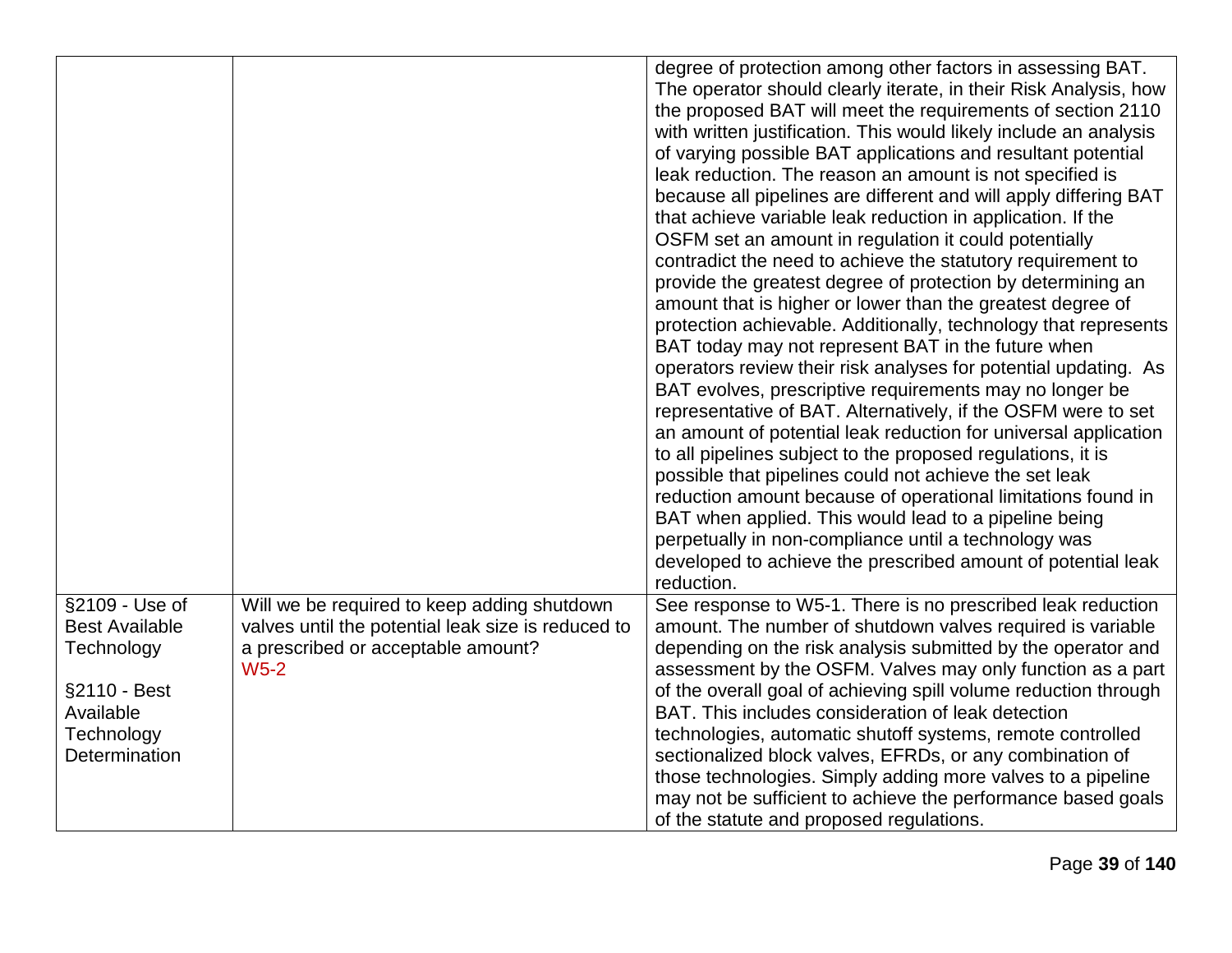| §2109 - Use of<br><b>Best Available</b><br>Technology      | Will companies be allowed to not install<br>Automated Shutdown Valves due to increased<br>risk of pipeline transient over pressurization?<br><b>W5-6</b>                                                                                                                                                                                                                                                                                                                                                                                                                                                                          | The approved Risk Assessment and Implementation Plan will<br>specify what BAT you need to use to achieve compliance. An<br>analysis of the requirements and evaluation of BAT found in<br>section 2110 will guide this answer and result in different<br>conclusions depending on each pipeline. The OSFM cannot<br>anticipate whether an operator will or will not be allowed to<br>install an automated shutdown valve absent a risk analysis<br>and review.                                                                                                                                                                                                                                                                                                                                                                                                                                                                   |
|------------------------------------------------------------|-----------------------------------------------------------------------------------------------------------------------------------------------------------------------------------------------------------------------------------------------------------------------------------------------------------------------------------------------------------------------------------------------------------------------------------------------------------------------------------------------------------------------------------------------------------------------------------------------------------------------------------|----------------------------------------------------------------------------------------------------------------------------------------------------------------------------------------------------------------------------------------------------------------------------------------------------------------------------------------------------------------------------------------------------------------------------------------------------------------------------------------------------------------------------------------------------------------------------------------------------------------------------------------------------------------------------------------------------------------------------------------------------------------------------------------------------------------------------------------------------------------------------------------------------------------------------------|
| $$2109(a) - Use of$<br><b>Best Available</b><br>Technology | The commenter recommends the following<br>language change: "Best available technology<br>may include, but is not limited to, the installation<br>of leak detection technology, automatic shut off<br>systems, remote controlled sectionalized block<br>valves, Emergency Flow Restriction Devices<br>(EFRDs), or any combination of these<br>technologies."<br>They also recommend that the section state<br>that the final configuration of the overall system<br>will be based on agreement between the OSFM<br>and the operator defining the combination of<br>systems and devices for the system in question.<br><b>W7-34</b> | The OSFM disagrees with the recommended changes to<br>Subsection 2109(a) – Use of Best Available Technology. The<br>drafted language is modeled after the statutory language<br>specifying the type of BAT that shall be used found in<br>government code sections 51013.1(a) & (b). This subsection<br>already provides operators with flexibility by allowing<br>operators to consider combinations of technologies or<br>alternatives not listed, which may result in greater spill<br>reduction volumes or work more effectively on the variability<br>between pipeline designs encountered and constructed<br>throughout California. The OSFM is the regulating entity<br>directed by statute to determine what represents BAT<br>considering the effectiveness and engineering feasibility of<br>the technology, see $51013.1(g)(2)$ . The OSFM cannot amend<br>regulatory language to reflect BAT as an agreement between |
|                                                            |                                                                                                                                                                                                                                                                                                                                                                                                                                                                                                                                                                                                                                   | the OSFM and an operator, to do so would directly conflict<br>with the legislative delegation of BAT determination to the<br>OSFM by statute.                                                                                                                                                                                                                                                                                                                                                                                                                                                                                                                                                                                                                                                                                                                                                                                    |
| $$2109(b) - Use of$<br><b>Best Available</b><br>Technology | The commenter states that due to the<br>subjectivity of the statement "taking into<br>consideration whether the processes are<br>currently in use and could be purchased<br>anywhere in the world," recommends the<br>following modification in language: "taking into<br>consideration whether the processes are<br>currently in demonstrated, effective use (as<br>defined by US Government and pipeline<br>industry experts), used in modern pipeline                                                                                                                                                                          | The OSFM rejects the proposed amendments. This<br>subsection is modeled off statutory language found in<br>government code sections $51013.1(g)(1)$ . The proposed<br>language amendments for demonstrated and effective are<br>similar to those found in section 2110 for evaluation of BAT by<br>the OSFM. The OSFM, industry experts, governments,<br>PHMSA, and other stakeholders discussed and developed<br>the proposed regulations over several years as is the normal<br>process for rulemakings. Our office incorporated terminology<br>where needed and sees no need to amend the language                                                                                                                                                                                                                                                                                                                            |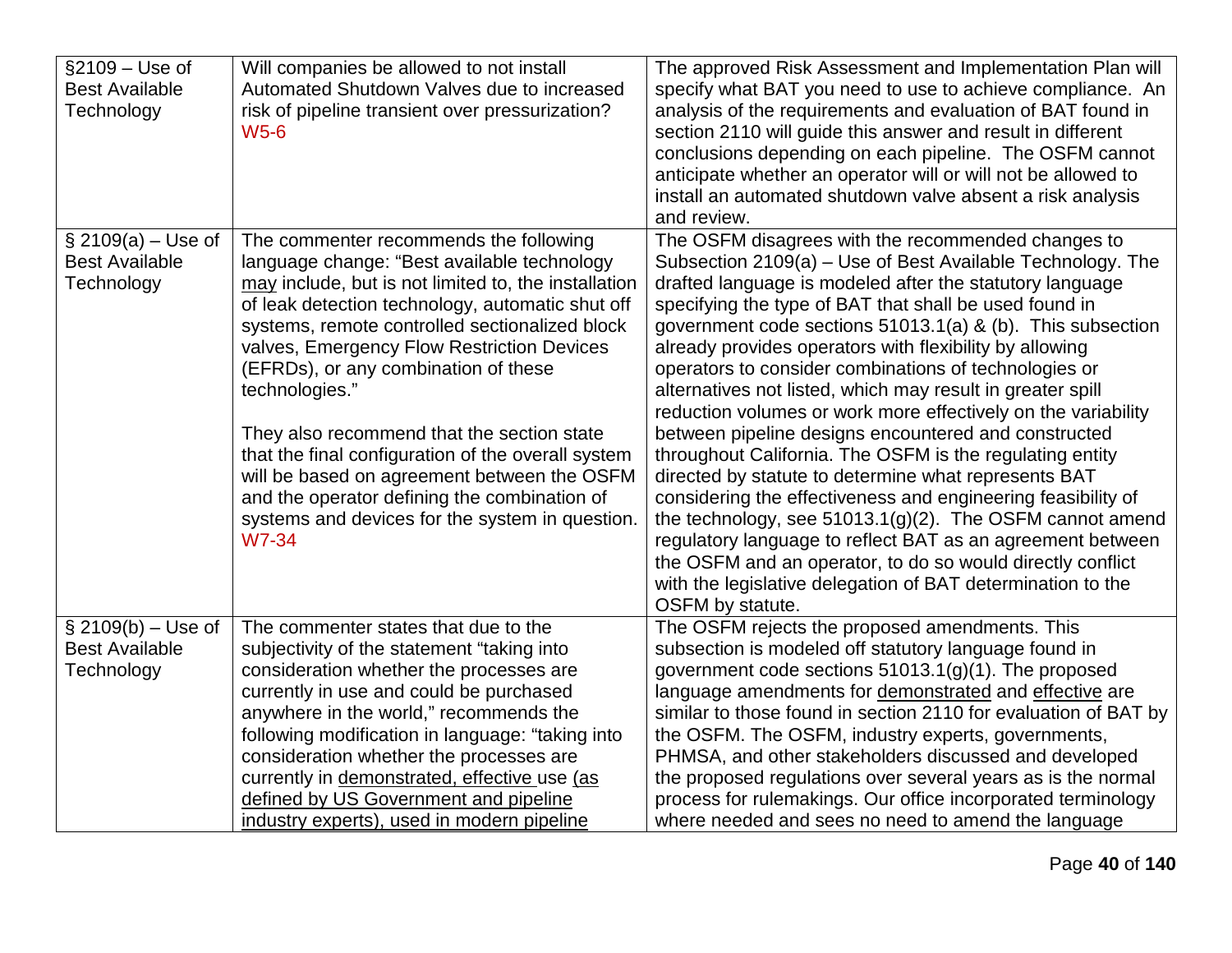| $$2109(c) - Use of$<br><b>Best Available</b><br>Technology<br>$§$ 2108 - Timing<br>for Compliance<br>and Pipeline<br>Prioritization | systems, complies with US PHMSA standards<br>and could be cost-effectively purchased<br>anywhere in the world," and that "cost-<br>effectively" be defined in the regulation. W7-35<br>By July 1, 2020 each operator must submit a<br>risk analysis for each jurisdictional pipeline to<br>the OSFM to either (1) obtain exemption for a<br>pipeline outside the Coastal Zone (CZ); (2) to<br>get an exemption due to already existing BAT<br>on the pipeline; or (3) to submit the plan to<br>retrofit the pipeline with BAT. If this rule is<br>published by the end of 2019 and all the data<br>required is readily available, this would be a<br>tremendous effort for operators to complete all<br>requirements and OSFM to review all | proposed by the commenter. Furthermore, if the OSFM were<br>to change the terminology in this subsection, it would<br>fundamentally and inappropriately alter the statutory meaning<br>of BAT as specified by the legislature.<br>See responses to W5-8, W8-4, W7-11, W7-28, W7-32, W7-<br>72, W7-81<br>The dates will be adjusted in the final regulations to be<br>consistent with statutory timeframe for the deliverables. The<br>OSFM does not have the ability to change statutory mandated<br>timeframes. Those dates will be carried forward and modified<br>dependent upon the final adoption date of the regulations.<br>The proposed alternative of a phased approach was<br>considered and rejected though a similar provision currently<br>exists in section 2108 regarding prioritization. Operators have |
|-------------------------------------------------------------------------------------------------------------------------------------|---------------------------------------------------------------------------------------------------------------------------------------------------------------------------------------------------------------------------------------------------------------------------------------------------------------------------------------------------------------------------------------------------------------------------------------------------------------------------------------------------------------------------------------------------------------------------------------------------------------------------------------------------------------------------------------------------------------------------------------------|-------------------------------------------------------------------------------------------------------------------------------------------------------------------------------------------------------------------------------------------------------------------------------------------------------------------------------------------------------------------------------------------------------------------------------------------------------------------------------------------------------------------------------------------------------------------------------------------------------------------------------------------------------------------------------------------------------------------------------------------------------------------------------------------------------------------------|
|                                                                                                                                     | corresponding reports by the current proposed<br>compliance date. As noted above, WSPA<br>believes this expectation and time schedule is<br>highly unrealistic. WSPA recommends the<br>deadline be extended by several years.<br>Alternatively, a phased-in schedule like<br>PHMSA's Integrity Management program<br>should be considered.<br><b>W7-36a</b>                                                                                                                                                                                                                                                                                                                                                                                 | had ample time to prepare for the proposed regulations as the<br>statue has been effective since January 1, 2016.                                                                                                                                                                                                                                                                                                                                                                                                                                                                                                                                                                                                                                                                                                       |
| $$2109(c) - Use of$<br><b>Best Available</b><br>Technology                                                                          | Alternatively, a phased-in schedule like<br>PHMSA's Integrity Management program<br>should be considered.<br><b>W7-36b</b>                                                                                                                                                                                                                                                                                                                                                                                                                                                                                                                                                                                                                  | See response to W7-36a, W7-53.                                                                                                                                                                                                                                                                                                                                                                                                                                                                                                                                                                                                                                                                                                                                                                                          |
| $§$ 2109 – Use of<br><b>Best Available</b><br>Technology<br>$$2111 - "Risk$<br>Analysis (a)                                         | § 2111 – In order to provide an effective risk<br>analysis, the general language in Section 2109<br>needs to be addressed. W7-47                                                                                                                                                                                                                                                                                                                                                                                                                                                                                                                                                                                                            | See responses to W7-34, W7-35, W7-36a.                                                                                                                                                                                                                                                                                                                                                                                                                                                                                                                                                                                                                                                                                                                                                                                  |
| $§$ 2109 – Use of<br><b>Best Available</b>                                                                                          | § 2111 - Risk Analysis subsection (b). There<br>are many undefined non-quantifiable                                                                                                                                                                                                                                                                                                                                                                                                                                                                                                                                                                                                                                                         | See responses to W7-34, W7-35, W7-36a.                                                                                                                                                                                                                                                                                                                                                                                                                                                                                                                                                                                                                                                                                                                                                                                  |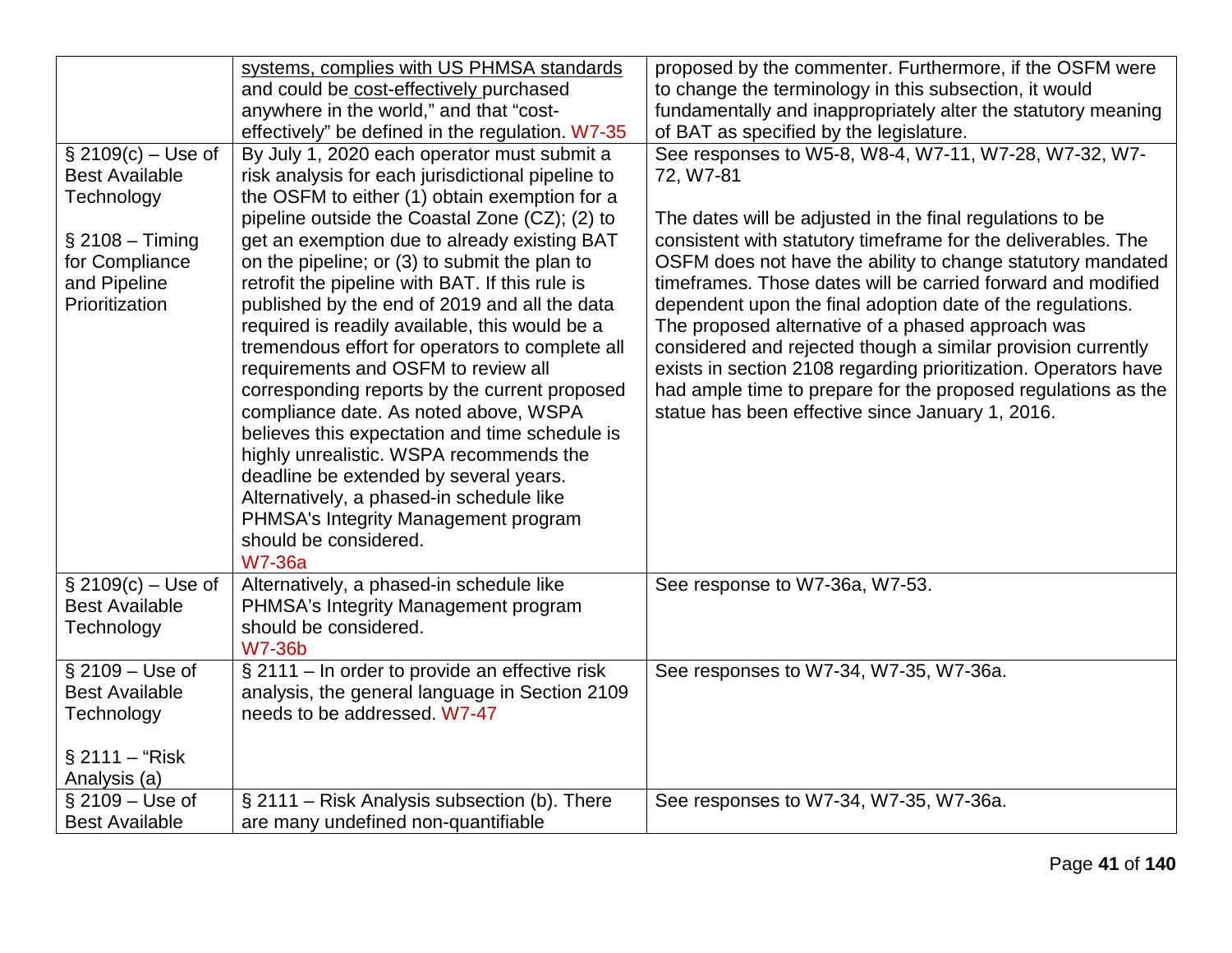| Technology        | requirements in Section 2109 and other areas     |                                                             |
|-------------------|--------------------------------------------------|-------------------------------------------------------------|
|                   | in the document that the development of an       |                                                             |
| $\S 2111 - "Risk$ | effective risk management document is not        |                                                             |
| Analysis (b)      | possible until the subjective guidelines are     |                                                             |
|                   | replaced with quantifiable objectives. W7-48     |                                                             |
| §2109             | Best Available Leak Detection Technology --      | This comment was made in a letter dated July 19, 2016 under |
| Use of Best       | WSPA believes the regulation should provide      | the previous draft that was not part of the current comment |
| Available         | more detail regarding how "Best Technology       | period. See responses to section 2110 below and for cost    |
| Technology        | Available" or "BAT" will be determined and       | issues in W7-35.                                            |
|                   | applied. For example, the code notes that the    |                                                             |
|                   | BAT is required to be "the best available in the |                                                             |
|                   | world". We believe that, due to the complex      |                                                             |
|                   | nature of leak detection systems, this matter    |                                                             |
|                   | needs to be further clarified, that BAT needs to |                                                             |
|                   | be more specifically quantified as; in use,      |                                                             |
|                   | appropriate to the pipeline system under         |                                                             |
|                   | consideration, and includes some measure of      |                                                             |
|                   | cost effectiveness to the application proposed.  |                                                             |
|                   | <b>W7-68</b>                                     |                                                             |
| $$2109 -$         | WSPA believes the regulation should provide      | This comment was made in a letter dated February 21, 2017   |
| Use of Best       | more detail regarding how "Best Available        | under the previous draft that was not part of the current   |
| Available         | Technology" or "BAT" will be determined and      | comment period. See responses to section 2110 below and     |
| Technology        | applied. For example, the referenced code $(\S$  | for cost issues in W7-35.                                   |
|                   | 51013.1) states that "when deciding on BAT,      |                                                             |
|                   | consideration should be given to whether the     |                                                             |
|                   | process can be "purchased anywhere in the        |                                                             |
|                   | world". We believe that, due to the complex      |                                                             |
|                   | nature of leak detection systems, this matter    |                                                             |
|                   | needs to be further clarified, that BAT needs to |                                                             |
|                   | be more specifically quantified as in use,       |                                                             |
|                   | appropriate to the pipeline system under         |                                                             |
|                   | consideration, and includes some measure of      |                                                             |
|                   | cost effectiveness to the application proposed.  |                                                             |
|                   | W7-79                                            |                                                             |
| § 2109            | No guidance is provided in the selection of      | The OSFM disagrees that providing guidance in the selection |
|                   |                                                  |                                                             |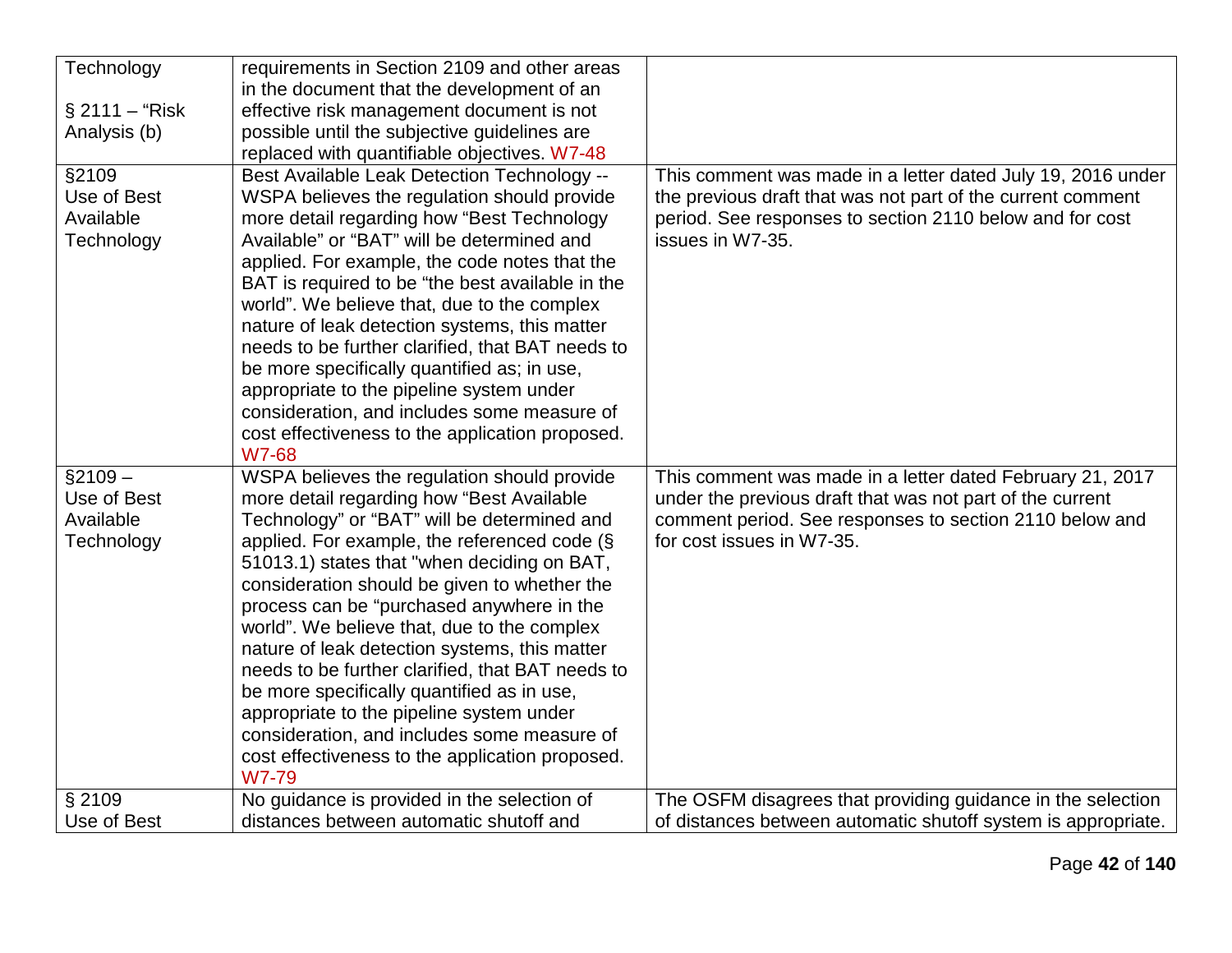| Available        | remote controlled sectionalized block valves.    | Operators must conduct a risk analysis to determine BAT           |
|------------------|--------------------------------------------------|-------------------------------------------------------------------|
| Technology       | The largest drainage volume will depend on the   | applications that could include additional valves and valve       |
|                  | land elevations, as well as distances between    | placement locations. It is the operator's responsibility to       |
|                  | valves. CIPA requests the OSFM consider          | determine drainage volumes and distances between valves.          |
|                  | providing guidance on the selection of           | The statute and proposed regulation language is clear that a      |
|                  | distances between isolation valves.              | risk analysis must be done by the operator, not OSFM.             |
|                  | <b>W8-5</b>                                      |                                                                   |
| $§$ 2110 - Best  | WSPA believes that the length of a pipeline      | See response to W7-43b, and W7-43c.                               |
| Available        | system be taken into consideration for purposes  |                                                                   |
| Technology       | of achieving compliance under the proposed       | The OSFM agrees that pipeline length or diameter should be        |
| Determination    | regulations. In some cases, operators may        | considered that is why it is part of the required information in  |
|                  | have a relatively large diameter system that     | the proposed regulations. For the OSFM to understand and          |
| $§$ 2111 – Risk  | only extends a short distance. In these types of | evaluate the application of BAT on a pipeline, comprehensive      |
| Analysis         | scenarios, it seems impractical to require the   | background information must be gathered on the pipeline,          |
|                  | operator to install the meters, valving systems  | including length and diameter. Subsection 2111(c)(2)(A)           |
|                  | for proving the meters, purchase of a            | establishes the groundwork needed for evaluating existing         |
|                  | computational system, etc., to monitor a short   | pipeline profile, operating conditions, and identifying potential |
|                  | system. W7-8a                                    | areas where applications of BAT will have the most significant    |
|                  |                                                  | impact. Requiring the risk analysis to include diagrams, maps,    |
|                  |                                                  | climatic conditions, and physical geographic features, among      |
|                  |                                                  | others, will ensure appropriate information is available to the   |
|                  |                                                  | OSFM to evaluate the effectiveness and feasibility of             |
|                  |                                                  | proposed BAT and the risk analysis. The OSFM sees no need         |
|                  |                                                  | to amend the proposed regulation language.                        |
| $$2110 - "Best"$ | WSPA remains concerned regarding the term        | See response to W7-4, W7-16b, W7-69                               |
| Available        | "best available technology" as previously stated |                                                                   |
| Technology       | in WSPA's July 19, 2016 letter to OSFM.          | Section 2110 specifies how BAT is determined by the OSFM.         |
| Determination -- | Specifically, WSPA believes the regulation       | See also section 2112 on assessment of risk analysis. The         |
| (a)              | should provide more detail regarding how "Best   | OSFM disagrees with the commenters suggestion that                |
|                  | Technology Available" or "BAT" will be           | additional detail on determination and application of BAT by      |
|                  | determined and applied. Once installed any       | the OSFM is necessary. The current draft provides significant     |
|                  | new BAT technology should be "grandfathered"     | changes and addressed the issues raised when compared to          |
|                  | for a specified period. The "grandfather period" | the version that commenter submitted a letter on from July 19,    |
|                  | could be defined by negotiation with OSFM and    | 2016 (which was not the subject of public comment for the         |
|                  | a reference to some "industry standard" based    | draft proposed here). The OSFM also rejects the 10 year           |
|                  | on PHMSA guidelines. At a minimum, short of      | grandfather period and the request to negotiate the time          |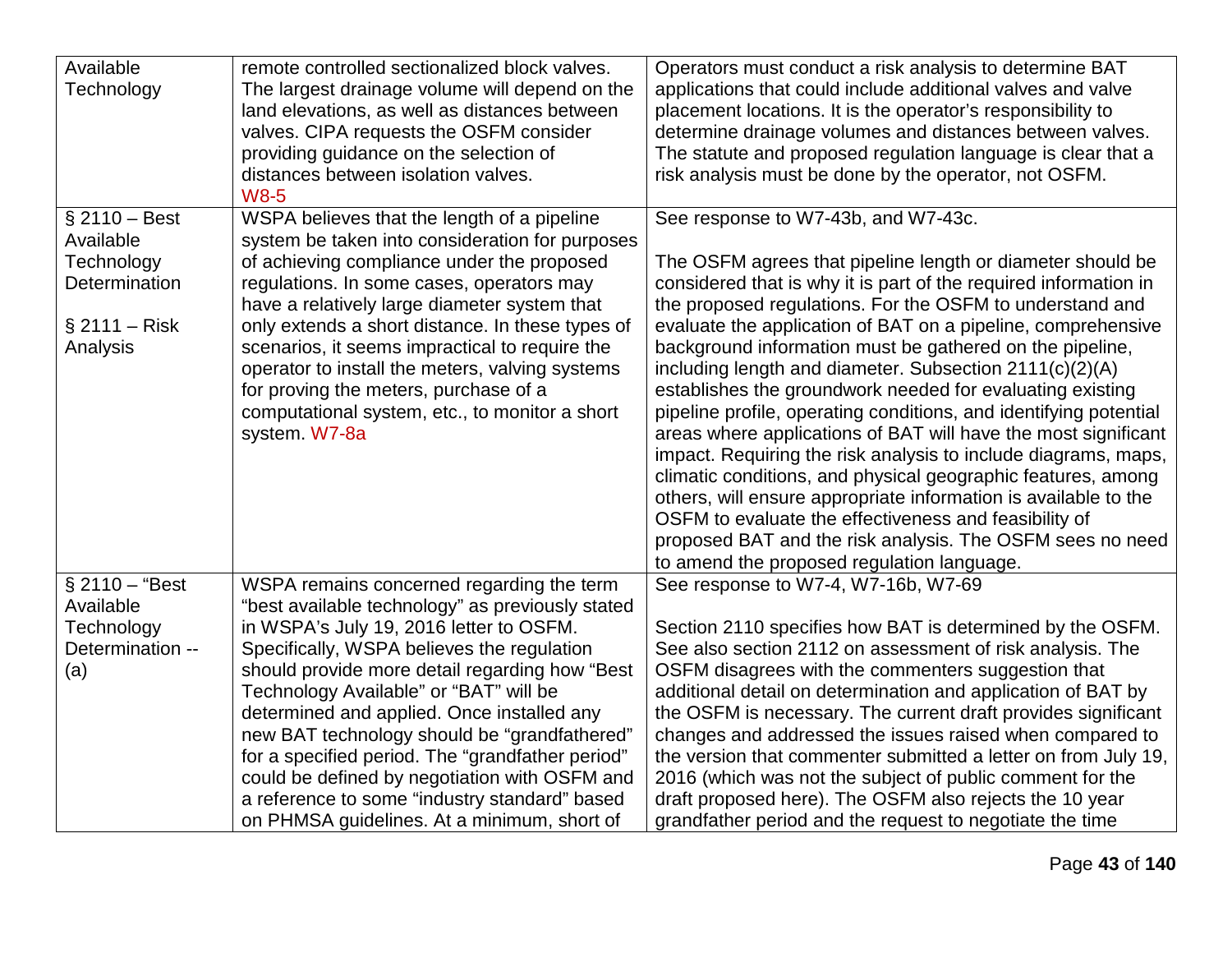|                   | some extraordinary development, WSPA              | frame based on industry standard or PHMSA guidance that is       |
|-------------------|---------------------------------------------------|------------------------------------------------------------------|
|                   | suggests this period be at least 10 years. W7-    | not cited. The statute identified OSFM as the party that         |
|                   | 37                                                | determines what constitutes BAT, not that BAT was subject to     |
|                   |                                                   | negotiation. The California legislature directed the OSFM to     |
|                   |                                                   | develop a regulatory scheme that contemplates application of     |
|                   |                                                   | BAT. The office drafted the regulations utilizing industry       |
|                   |                                                   | standards and PHMSA guidance where applicable. New               |
|                   |                                                   | technologies may be developed over time that could be            |
|                   |                                                   | considered BAT because they represent significant                |
|                   |                                                   | improvements over existing technology, may be more               |
|                   |                                                   | effective, less costly, or surpass existing BAT so significantly |
|                   |                                                   | to warrant review of currently installed BAT. Section 2117       |
|                   |                                                   | addresses Risk Analysis Updates and Review of BAT. This          |
|                   |                                                   | does not mean that operators will be required to retrofit BAT    |
|                   |                                                   | on a rolling 5-year basis. However, section 2117 affords the     |
|                   |                                                   | opportunity to review BAT and potentially require retrofit       |
|                   |                                                   | where technologies yet to be developed supplant technology       |
|                   |                                                   | existing at the time the proposed regulations are adopted.       |
|                   |                                                   | Requiring operators to consider these factors on an ongoing      |
|                   |                                                   | basis and communicate their conclusions to the OSFM is           |
|                   |                                                   | necessary to achieve the goal of protecting existing and yet to  |
|                   |                                                   | be identified EESAs, and to ensure advancements in BAT are       |
|                   |                                                   | considered in future pipeline operations. Though BAT may not     |
|                   |                                                   | advance as quickly as the 5 year schedule contemplates,          |
|                   |                                                   | species, plants, animals, and other EESA resources are           |
|                   |                                                   | transient and may be added to protected lists on a regular       |
|                   |                                                   | basis. Ten years is too long of a time between reviews to        |
|                   |                                                   | account for this contingency. OSPR, who identifies and           |
|                   |                                                   | determines EESAs as part of the State Oil Spill Contingency      |
|                   |                                                   | Plan, requires operators to update contingency plans on a 5      |
|                   |                                                   | year basis. Therefore, the time frame is appropriate for both    |
|                   |                                                   | BAT and EESA purposes.                                           |
| § 2110(a)(1) Best | Sensitivity, accuracy, reliability and robustness | The OSFM sees no need to amend the proposed language to          |
| Available         | are subjective and the evaluation of each of the  | include measurable standards. The commenter is correct that      |
| Technology        | criteria can be quite different depending upon    | the sensitivity, accuracy, reliability and robustness of BAT and |
| Determination     | the nature of the pipeline system being           | the evaluation of each criteria can be different depending       |
|                   |                                                   |                                                                  |
|                   | evaluated. Similar systems should be judged on    | upon the pipeline system. This is why each pipeline requires     |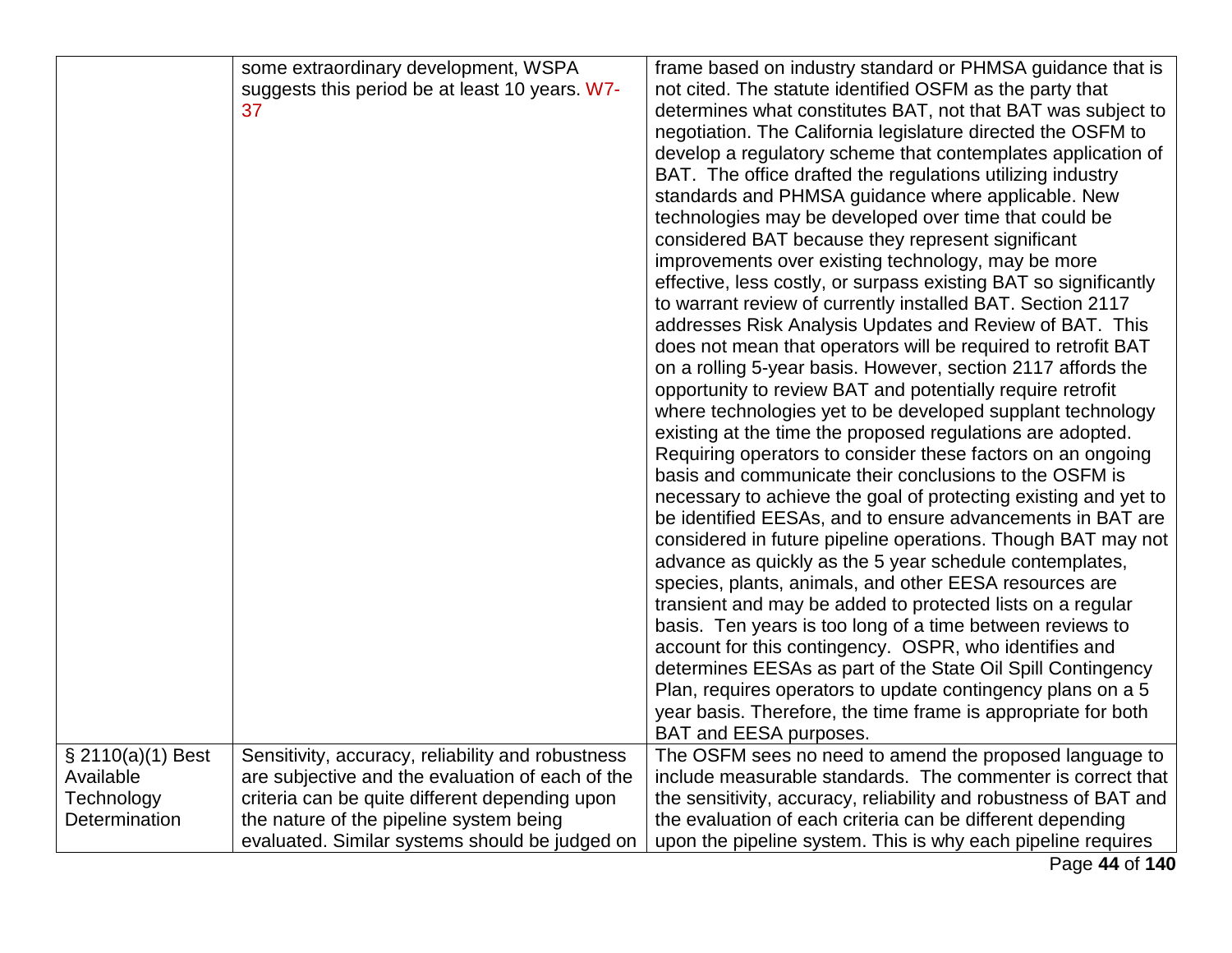|                       | a similar basis and measurable standards set to   | an individual Risk Analysis. Subsection 2110 - Best Available          |
|-----------------------|---------------------------------------------------|------------------------------------------------------------------------|
|                       | allow operators the performance standards they    | Technology Determination provides operators with the criteria          |
|                       | will need to meet. W7-38                          | the OSFM will use in evaluating technologies for meeting BAT           |
|                       |                                                   | performance standards. "Sensitivity, accuracy, reliability and         |
|                       |                                                   | robustness" is just one (1) of ten (10) criteria. Each of the          |
|                       |                                                   | criteria were carefully selected to solicit information from an        |
|                       |                                                   | operator relevant to evaluating a range of technology                  |
|                       |                                                   | applications without knowing the specific technology to be             |
|                       |                                                   | evaluated. System similarities may be taken in to account              |
|                       |                                                   | when considering the 10 enumerated factors in this section of          |
|                       |                                                   | the draft regulations. Whether each technology is the best in          |
|                       |                                                   | use in other similar situations and is available for use by the        |
|                       |                                                   | operator is specifically called out in section $(a)(3)$ (this citation |
|                       |                                                   | was numbered incorrectly and will be amended in the current            |
|                       |                                                   | draft as (a)(5) along with the subsequent subsections that             |
|                       |                                                   | were numbered incorrectly). The statute and proposed                   |
|                       |                                                   | regulations are performance driven, not prescriptive.                  |
|                       |                                                   | Prescription requires measurement, which is not needed                 |
|                       |                                                   | here. Operators should look to the definition of BAT at                |
|                       |                                                   | Government Code section 51013.1(g) along with the criteria             |
|                       |                                                   | in section 2110 to determine how to achieve compliance                 |
|                       |                                                   | through technology that provides the greatest degree of                |
|                       |                                                   | protection.                                                            |
| $\S$ 2110(a)(3) –     | The statement needs to be qualified to include    | See responses to W7-38, W7-50. The OSFM disagrees that                 |
| <b>Best Available</b> | in the objective of the statement measurable      | subsection 2110(a)(3) needs to be qualified to included                |
| Technology            | goals so pipeline operators will have empirically | measurable goals. Again, the measure is performance driven,            |
| Determination         | defined targets to achieve. W7-39                 | not prescriptive.                                                      |
| $\S 2110(a)(4) -$     | Modern leak detection systems generally have      | The OSFM rejects the commenters suggestion to include two              |
| <b>Best Available</b> | two capabilities, one to identify an immediate    | standards, one for major releases and one for minor events.            |
| Technology            | rupture requiring an immediate shutdown           | The criteria in this section applies to all potential BAT, not just    |
| Determination         | response, and another capability designed to      | leak detection systems. Should an operator propose a leak              |
|                       | identify small pinhole leaks that may release     | detection system, all its capabilities will be considered, not         |
|                       | several gallons over a longer period. Therefore,  | just the ability to identify small leaks or larger leaks.              |
|                       | there should be two standards, one for major      |                                                                        |
|                       | releases and one for more minor events. W7-40     |                                                                        |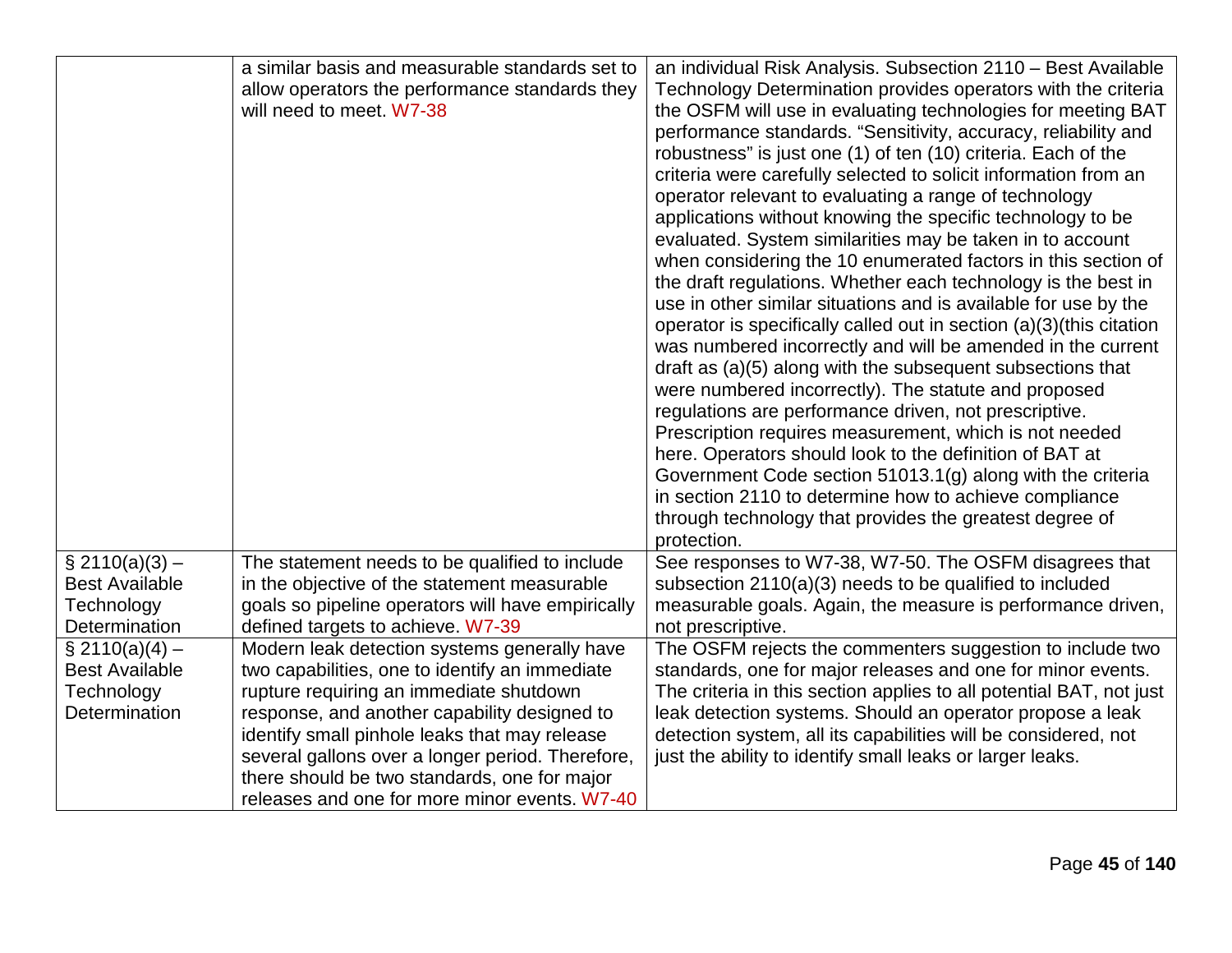| $\S 2110(a)(5) -$<br><b>Best Available</b><br>Technology<br>Determination | This section needs further clarification. It is not<br>clear whether the Article refers to technology<br>that is "best in use" by the operator within its<br>own operation, and if in "other similar situations"<br>refers to operations within the state, the United<br>States, or other parts of the world. The phrase<br>"is available for use" is also unclear as to<br>whether it refers to it being available for<br>purchase or being commercially proven in<br>practice. Many operating systems are<br>developed by operators over time using various<br>applicable technologies for their specific<br>operation and are proprietary. W7-41 | The OSFM disagrees that subsection 2110(a)(5) needs<br>further clarification. Best Available Technology is defined as,<br>"technology that provides the greatest degree of protection by<br>limiting the quantity of release in the event of a spill, taking<br>into consideration whether the processes are currently in use<br>and could be purchased anywhere in the world." CGC<br>$51013.1(g)$ .<br>This section speaks to the criteria that the OSFM will use in<br>evaluating proposed BAT. It is the operator's responsibility to<br>demonstrate that proposed BAT in the risk analysis will satisfy<br>the criteria utilized by the OSFM in reaching its determination.<br>This subsection provides operators with flexibility by allowing<br>operators to consider combinations of technologies or<br>alternatives, which may result in greater spill reduction |
|---------------------------------------------------------------------------|-----------------------------------------------------------------------------------------------------------------------------------------------------------------------------------------------------------------------------------------------------------------------------------------------------------------------------------------------------------------------------------------------------------------------------------------------------------------------------------------------------------------------------------------------------------------------------------------------------------------------------------------------------|---------------------------------------------------------------------------------------------------------------------------------------------------------------------------------------------------------------------------------------------------------------------------------------------------------------------------------------------------------------------------------------------------------------------------------------------------------------------------------------------------------------------------------------------------------------------------------------------------------------------------------------------------------------------------------------------------------------------------------------------------------------------------------------------------------------------------------------------------------------------------|
|                                                                           |                                                                                                                                                                                                                                                                                                                                                                                                                                                                                                                                                                                                                                                     | volumes or work more effectively on the variability between<br>pipeline designs encountered and constructed throughout<br>California. Operators are not limited to technologies within its<br>own operation or geographic location.<br>The draft regulation mis-numbered this subsection and will                                                                                                                                                                                                                                                                                                                                                                                                                                                                                                                                                                         |
|                                                                           |                                                                                                                                                                                                                                                                                                                                                                                                                                                                                                                                                                                                                                                     | address the issue in the upcoming proposed regulations.                                                                                                                                                                                                                                                                                                                                                                                                                                                                                                                                                                                                                                                                                                                                                                                                                   |
| $\S 2110(a)(6) -$                                                         | WSPA recommends that a measure of                                                                                                                                                                                                                                                                                                                                                                                                                                                                                                                                                                                                                   | See response to W7-35, W7-68, W7-43a.                                                                                                                                                                                                                                                                                                                                                                                                                                                                                                                                                                                                                                                                                                                                                                                                                                     |
| <b>Best Available</b>                                                     | technical and economic feasibility be added to                                                                                                                                                                                                                                                                                                                                                                                                                                                                                                                                                                                                      |                                                                                                                                                                                                                                                                                                                                                                                                                                                                                                                                                                                                                                                                                                                                                                                                                                                                           |
| Technology                                                                | the Article. The determination for deciding                                                                                                                                                                                                                                                                                                                                                                                                                                                                                                                                                                                                         | The OSFM rejects the commenters recommendation to                                                                                                                                                                                                                                                                                                                                                                                                                                                                                                                                                                                                                                                                                                                                                                                                                         |
| Determination                                                             | whether a technology is transferable should                                                                                                                                                                                                                                                                                                                                                                                                                                                                                                                                                                                                         | measure economics and identify a specific technical standard                                                                                                                                                                                                                                                                                                                                                                                                                                                                                                                                                                                                                                                                                                                                                                                                              |
|                                                                           | include economic feasibility and a technical<br>standard for systems to meet. W7-42                                                                                                                                                                                                                                                                                                                                                                                                                                                                                                                                                                 | as part of the criteria for determining BAT. Operators must<br>consider the engineering feasibility of each technology                                                                                                                                                                                                                                                                                                                                                                                                                                                                                                                                                                                                                                                                                                                                                    |
|                                                                           |                                                                                                                                                                                                                                                                                                                                                                                                                                                                                                                                                                                                                                                     | considering operational aspects of the pipeline, including                                                                                                                                                                                                                                                                                                                                                                                                                                                                                                                                                                                                                                                                                                                                                                                                                |
|                                                                           |                                                                                                                                                                                                                                                                                                                                                                                                                                                                                                                                                                                                                                                     | transferability. However, the determination for deciding                                                                                                                                                                                                                                                                                                                                                                                                                                                                                                                                                                                                                                                                                                                                                                                                                  |
|                                                                           |                                                                                                                                                                                                                                                                                                                                                                                                                                                                                                                                                                                                                                                     | whether a technology is economical feasible is beyond the                                                                                                                                                                                                                                                                                                                                                                                                                                                                                                                                                                                                                                                                                                                                                                                                                 |
|                                                                           |                                                                                                                                                                                                                                                                                                                                                                                                                                                                                                                                                                                                                                                     | scope of this regulation and not a factor enumerated by the                                                                                                                                                                                                                                                                                                                                                                                                                                                                                                                                                                                                                                                                                                                                                                                                               |
|                                                                           |                                                                                                                                                                                                                                                                                                                                                                                                                                                                                                                                                                                                                                                     | statute regarding BAT. A technical standard was neither<br>proposed by the commenter, nor does the OSFM see a need                                                                                                                                                                                                                                                                                                                                                                                                                                                                                                                                                                                                                                                                                                                                                        |
|                                                                           |                                                                                                                                                                                                                                                                                                                                                                                                                                                                                                                                                                                                                                                     | for one in this subsection of the proposed regulations. The                                                                                                                                                                                                                                                                                                                                                                                                                                                                                                                                                                                                                                                                                                                                                                                                               |
|                                                                           |                                                                                                                                                                                                                                                                                                                                                                                                                                                                                                                                                                                                                                                     | draft regulation mis-numbered this subsection and will                                                                                                                                                                                                                                                                                                                                                                                                                                                                                                                                                                                                                                                                                                                                                                                                                    |
|                                                                           |                                                                                                                                                                                                                                                                                                                                                                                                                                                                                                                                                                                                                                                     | address the issue in the upcoming proposed regulations.                                                                                                                                                                                                                                                                                                                                                                                                                                                                                                                                                                                                                                                                                                                                                                                                                   |
|                                                                           |                                                                                                                                                                                                                                                                                                                                                                                                                                                                                                                                                                                                                                                     | Page 46 of 140                                                                                                                                                                                                                                                                                                                                                                                                                                                                                                                                                                                                                                                                                                                                                                                                                                                            |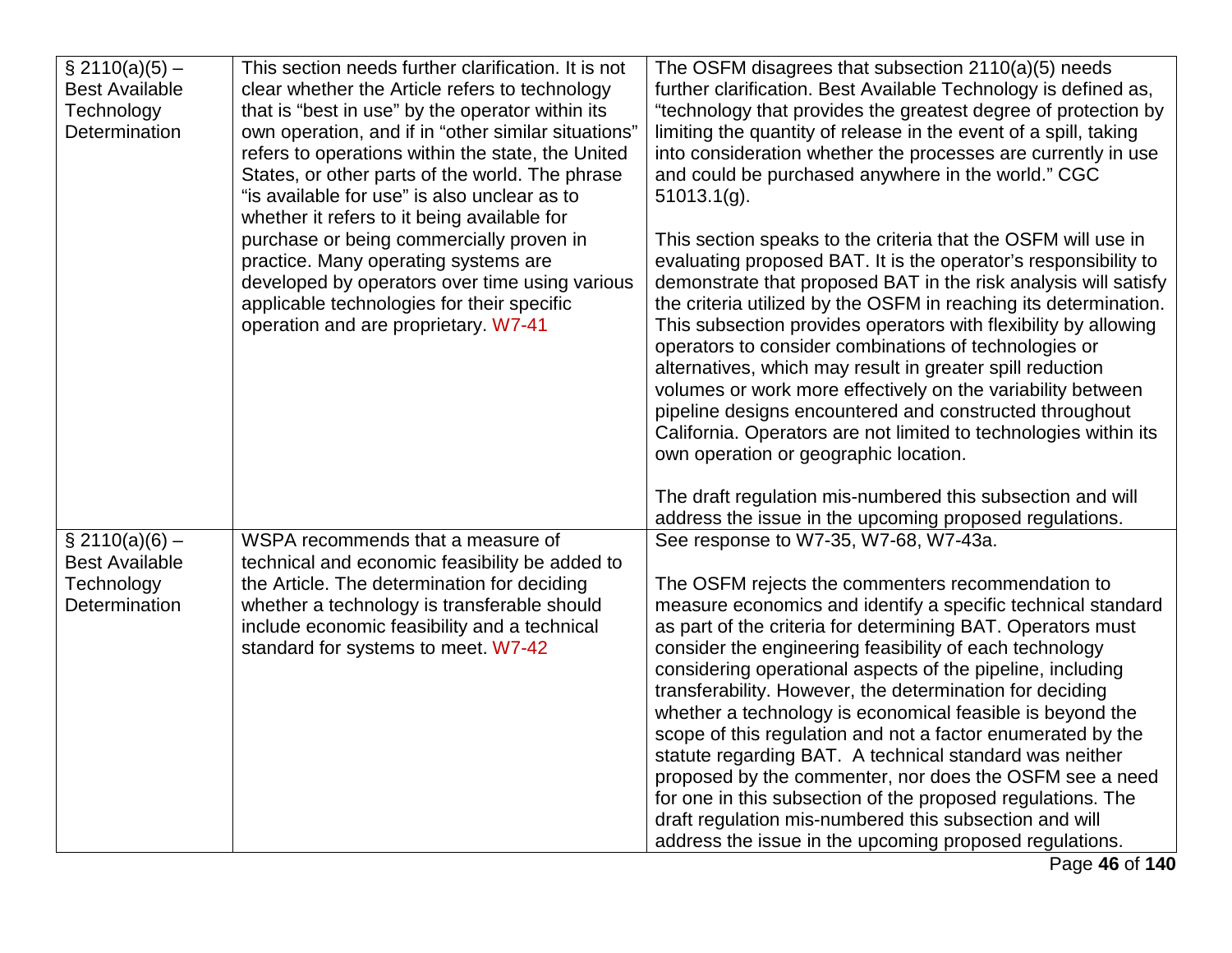| $\S$ 2110(a)(7) –     | Whether there is a reasonable expectation that   | See response to W7-35, W7-68, W7-42.                                                                                      |
|-----------------------|--------------------------------------------------|---------------------------------------------------------------------------------------------------------------------------|
| <b>Best Available</b> | each technology will provide increased spill     |                                                                                                                           |
| Technology            | prevention, spill volume reduction, or other     | The OSFM rejects the commenters recommendation to                                                                         |
| Determination]        | environmental benefits"                          | measure economics as part of the criteria for determining                                                                 |
|                       | WSPA believes that the term "reasonable          | BAT. Operators must consider the engineering feasibility of                                                               |
|                       | expectation" should be expanded to include       | each technology considering operational aspects of the                                                                    |
|                       | technical and economic feasibility requirements. | pipeline, including increased spill prevention, spill volume                                                              |
|                       | <b>W7-43a</b>                                    | reduction, or other environmental benefits. The determination                                                             |
|                       |                                                  | for deciding whether a technology is economical feasible is                                                               |
|                       |                                                  | beyond the scope of this regulation. The draft regulation mis-                                                            |
|                       |                                                  | numbered this subsection and will address the issue in the<br>upcoming proposed regulations.                              |
| $\S 2110(a)(7) -$     | WSPA requests that the length of a pipeline      | See response to W7-8a and W7-43c.                                                                                         |
| <b>Best Available</b> | system be taken into consideration. In some      |                                                                                                                           |
| Technology            | cases, operators may have a relatively large     | The OSFM disagrees that pipeline length or diameter is not                                                                |
| Determination         | diameter system that only extends a short        | considered and sees no need to amend the proposed                                                                         |
|                       | distance. It seems impractical to require the    | regulations. For the OSFM to understand and evaluate the                                                                  |
| $§$ 2111 – Risk       | operator to install the meters, valving systems  | application of BAT on a pipeline, comprehensive background                                                                |
| Analysis              | for proving the meters, purchase of a            | information must be gathered on the pipeline, including length                                                            |
|                       | computational system, etc., to monitor a short   | and diameter. Subsection $2111(c)(2)(A)$ establishes the                                                                  |
|                       | system. W7-43b                                   | groundwork needed for evaluating existing pipeline profile,                                                               |
|                       |                                                  | operating conditions, and identifying potential areas where                                                               |
|                       |                                                  | applications of BAT will have the most significant impact.                                                                |
|                       |                                                  | Requiring the risk analysis to include diagrams, maps,                                                                    |
|                       |                                                  | climatic conditions, and physical geographic features, among                                                              |
|                       |                                                  | others, will ensure appropriate information is available to the                                                           |
|                       |                                                  | OSFM to evaluate the effectiveness and feasibility of                                                                     |
|                       |                                                  | proposed BAT and the risk analysis. Importantly, the                                                                      |
|                       |                                                  | commenter misinterprets the purpose of the statute and                                                                    |
|                       |                                                  | proposed regulations as focusing on pipelines and pipeline                                                                |
|                       |                                                  | systems. The intent of the legislation is to protect                                                                      |
|                       |                                                  | environmental resources through BAT on pipelines. The<br>length of pipe is part of a consideration, but more important is |
|                       |                                                  | the location. Using the commenters analogy, a large diameter                                                              |
|                       |                                                  | system that extends a short distance but is located directly in                                                           |
|                       |                                                  | an EESA, Coastal Zone, or other protected area could have                                                                 |
|                       |                                                  | devastating consequences in the event of failure. In this                                                                 |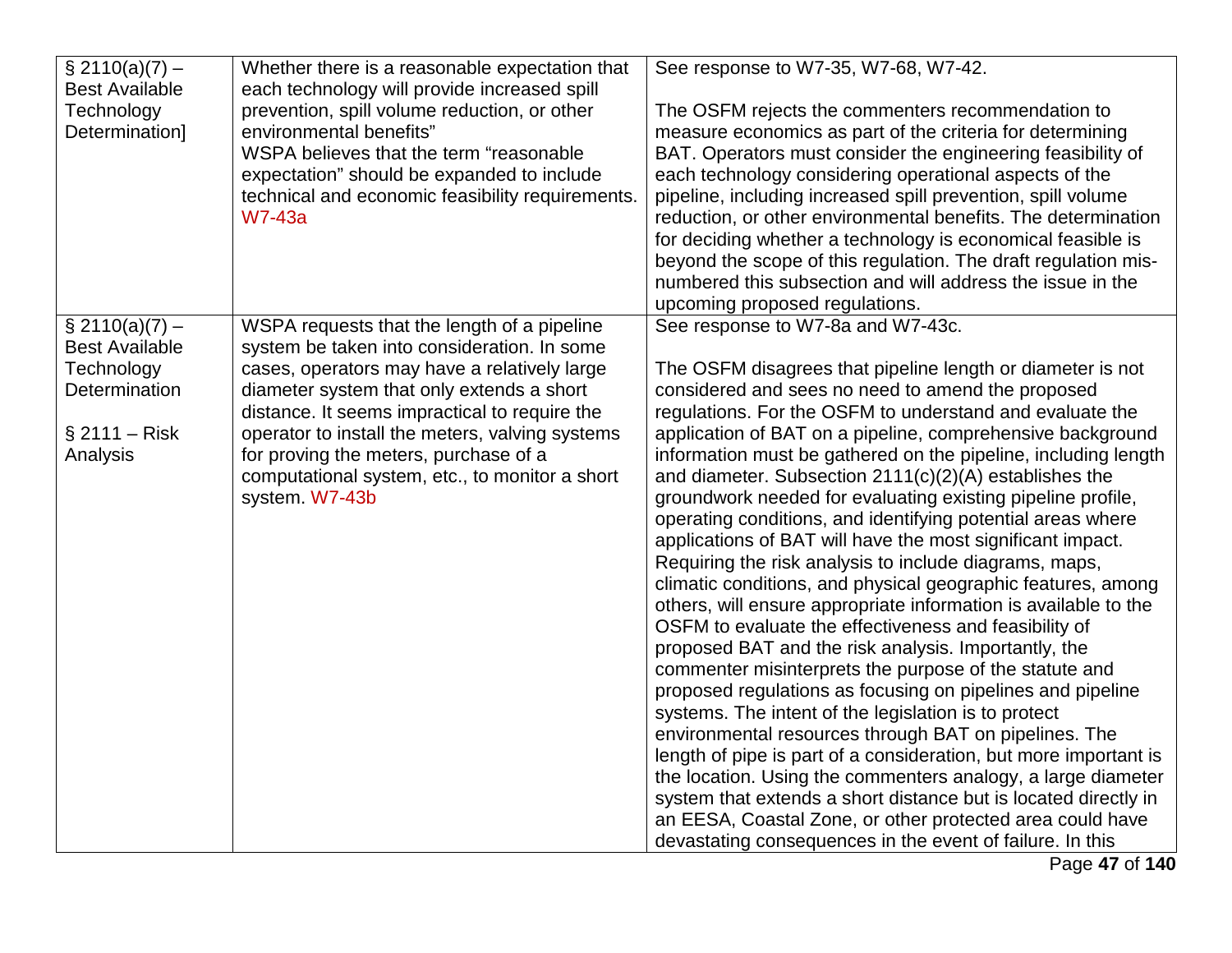|                                |                                                                                         | scenario, the length of a pipeline system is less relevant and<br>amending the regulations to be entirely dependent on the<br>length of a system could have the unintended consequence of<br>eliminating pipelines that could impact these areas. See also<br>section 2102 on Identifying Pipelines Subject to This Article.<br>The draft regulation mis-numbered this subsection and will<br>address the issue in the upcoming proposed regulations. |
|--------------------------------|-----------------------------------------------------------------------------------------|-------------------------------------------------------------------------------------------------------------------------------------------------------------------------------------------------------------------------------------------------------------------------------------------------------------------------------------------------------------------------------------------------------------------------------------------------------|
| $\S$ 2110(a)(8) –              | The age of a technology should not be a                                                 | The OSFM disagrees with the commenter's recommended                                                                                                                                                                                                                                                                                                                                                                                                   |
| <b>Best Available</b>          | consideration, but instead the overall                                                  | modification to subsection 2110. The age and condition of a                                                                                                                                                                                                                                                                                                                                                                                           |
| Technology<br>Determination    | effectiveness of the system in meeting                                                  | device or technology on the pipeline is an important criterion                                                                                                                                                                                                                                                                                                                                                                                        |
|                                | quantifiable results. W7-44                                                             | to consider on its own and in evaluating the overall<br>effectiveness of BAT. Older technologies may be towards the                                                                                                                                                                                                                                                                                                                                   |
|                                |                                                                                         | end of their useful life, more likely to fail when needed most,                                                                                                                                                                                                                                                                                                                                                                                       |
|                                |                                                                                         | or simply be out dated because newer technology may be                                                                                                                                                                                                                                                                                                                                                                                                |
|                                |                                                                                         | available that more effectively meets the BAT requirements.                                                                                                                                                                                                                                                                                                                                                                                           |
|                                |                                                                                         | The draft regulation mis-numbered this subsection and will                                                                                                                                                                                                                                                                                                                                                                                            |
|                                |                                                                                         | address the issue in the upcoming proposed regulations.                                                                                                                                                                                                                                                                                                                                                                                               |
| $$2110(b) - Best$<br>Available | Operators should be provided quantifiable<br>objectives and criteria on which to base a | The OSFM sees no need to amend the regulations to address<br>the commenters concern. Operators may use quantifiable                                                                                                                                                                                                                                                                                                                                   |
| Technology                     | written justification. Such criteria could increase                                     | measures to justify the technology proposed along with the                                                                                                                                                                                                                                                                                                                                                                                            |
| Determination                  | clarity and consistency in information provided                                         | criteria in § 2110(a). Again, the proposed regulations are                                                                                                                                                                                                                                                                                                                                                                                            |
|                                | by written justifications. W7-45                                                        | performance based, not prescriptive. The goal is spill volume                                                                                                                                                                                                                                                                                                                                                                                         |
|                                |                                                                                         | reduction with BAT that provides the greatest degree of                                                                                                                                                                                                                                                                                                                                                                                               |
|                                |                                                                                         | protection. Hence, the quantity is secondary, with greatest<br>degree of protection being primary. One will naturally flow                                                                                                                                                                                                                                                                                                                            |
|                                |                                                                                         | from the other given an operators risk analysis considers                                                                                                                                                                                                                                                                                                                                                                                             |
|                                |                                                                                         | baseline and projected results following BAT implementation                                                                                                                                                                                                                                                                                                                                                                                           |
|                                |                                                                                         | as required by the proposed regulations. Operators are not                                                                                                                                                                                                                                                                                                                                                                                            |
|                                |                                                                                         | limited by factors or quantifiable objectives that could justify                                                                                                                                                                                                                                                                                                                                                                                      |
|                                |                                                                                         | BAT applications because the world of technologies that                                                                                                                                                                                                                                                                                                                                                                                               |
|                                |                                                                                         | could meet the criteria is boundless. If the OSFM provided                                                                                                                                                                                                                                                                                                                                                                                            |
|                                |                                                                                         | quantifiable objectives that were un-quantifiable on certain                                                                                                                                                                                                                                                                                                                                                                                          |
|                                |                                                                                         | technologies, the result would be an unworkable regulatory                                                                                                                                                                                                                                                                                                                                                                                            |
|                                |                                                                                         | scheme.                                                                                                                                                                                                                                                                                                                                                                                                                                               |
| $$2110(c) - Best$              | WSPA recommends including options for                                                   | The proposed regulations already address the commenters                                                                                                                                                                                                                                                                                                                                                                                               |
| Available                      | alternative dispute resolution pathways if the                                          | concern in subsection 2112. Subsection 2112(a)(3) states,                                                                                                                                                                                                                                                                                                                                                                                             |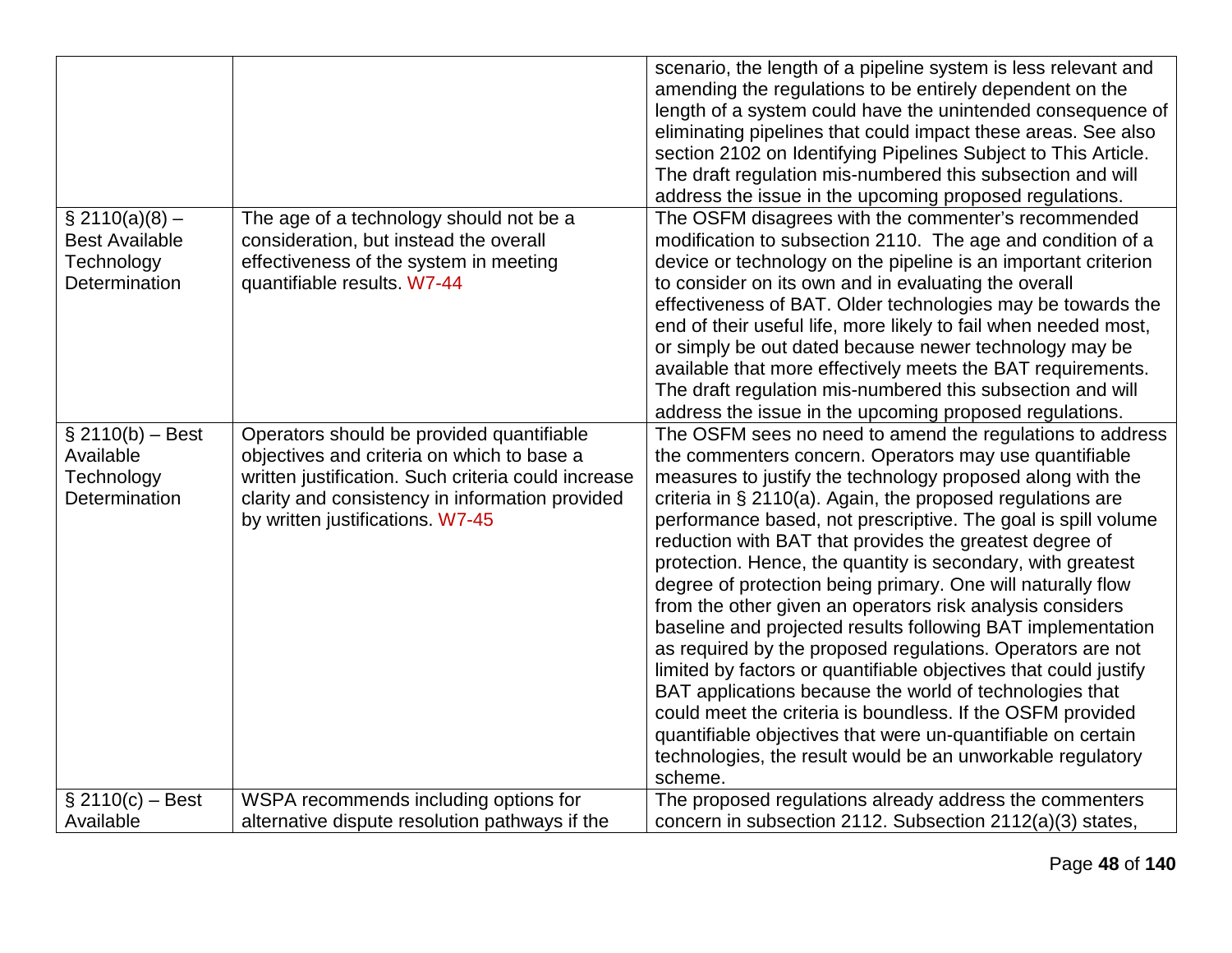| Technology                  | determination of the OSFM is not consistent       | "Upon notification of risk analysis deficiencies, the operator    |
|-----------------------------|---------------------------------------------------|-------------------------------------------------------------------|
| Determination               | with that of the operator. W7-46                  | will have 30 days to submit a new or revised risk analysis.       |
|                             |                                                   | The resubmittal shall be treated as a new submittal and           |
|                             |                                                   | processed according to the provisions of this Article." This will |
|                             |                                                   | allow the operator time to review the written explanations of     |
|                             |                                                   | deficiencies from OSFM and revise their risk analysis and         |
|                             |                                                   | implementation plan accordingly.                                  |
| §2111(c)(4) Risk            | Under §195.452 HCAs are identified, operators     | The OSFM agrees with the comment but does not need to             |
| Analysis                    | are required to evaluate the risk factors to the  | amend the proposed regulations as the issue is already            |
|                             | pipeline, evaluate and install equipment such as  | addressed in section 2111(c)(4). For reference, see Section       |
| \$2102(a)(6)(A)             | <b>Emergency Flow Restricting Devices (EFRD)</b>  | 2102 as well.                                                     |
| <b>Identifying Pipeline</b> | and leak detections to prevent and/or mitigate    |                                                                   |
| Subject to this             | loss of containment, assess the integrity of the  | The federal HCA requirements are similar to California            |
| Article                     | pipeline on a pre-described (5-year maximum)      | EESAs in that operators must evaluate pipelines that could        |
|                             | interval and repair specific defects found.       | affect EESAs through risk analysis and evaluate the quantity      |
|                             | Operator compliance with these federally          | of release through implementation of best available               |
|                             | mandated requirements are regularly audited       | technology on pipelines. The difference between HCAs and          |
|                             | by the OSFM. Despite the natural synergies        | EESAs is the broader definition of EESAs, which includes          |
|                             | between §195.452 and AB 864, OSFM's draft         | State or federally listed rare, threatened or endangered          |
|                             | regulation imposes a series of requirements       | species, shoreline, habitat, terrestrial plants and animals to    |
|                             | that are separate and apart from the existing     | name a few. Simply stated, AB 864's inclusion of EESAs is an      |
|                             | federal compliance requirements. The draft        | expansion of what operators are currently required to do          |
|                             | regulation could be significantly improved by     | under federally required HCAs, but focused on the ecological      |
|                             | capitalizing on current requirements and          | and economic impacts of a pipeline release that are distinct      |
|                             | building on these practices instead of            | and unique to California.                                         |
|                             | establishing a new regulatory structure.          |                                                                   |
|                             |                                                   |                                                                   |
|                             | The HCAs are GIS based polygon layers that        |                                                                   |
|                             | are overlaid on spill model results to determine  |                                                                   |
|                             | where along a pipeline segment the potential to   |                                                                   |
|                             | impact to an HCA could result in the event of     |                                                                   |
|                             | loss of containment at that point. The results    |                                                                   |
|                             | are overlaid with aerial photography and          |                                                                   |
|                             | validated given the limitations of the GIS layers |                                                                   |
|                             | to include all man-made features. The same        |                                                                   |
|                             | analysis could be performed using the "coastal    |                                                                   |
|                             | zone" GIS based polygon layer to determine        |                                                                   |
|                             |                                                   |                                                                   |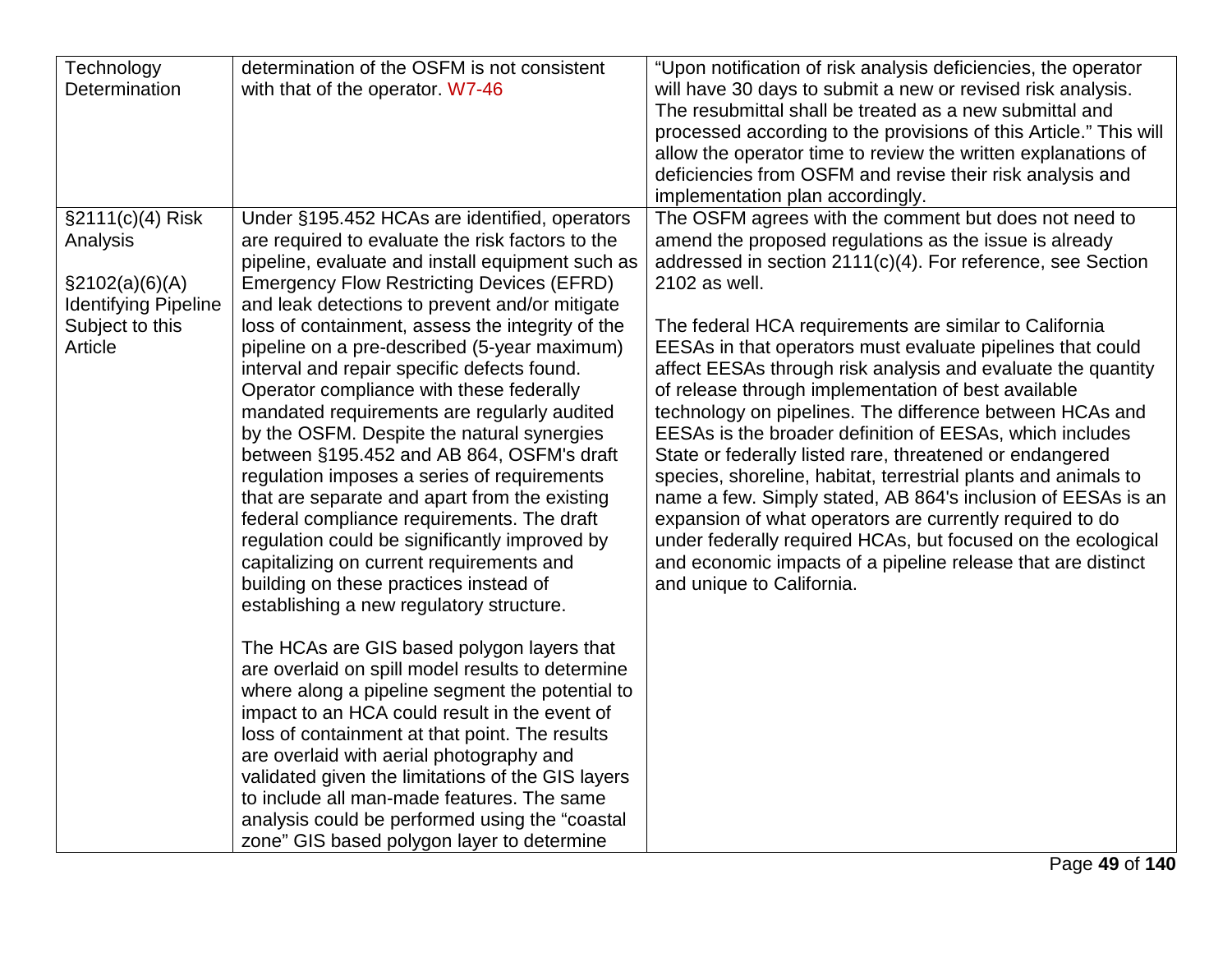|                                                                                                                           | which segments of a pipeline system "could<br>affect" the Coastal Zone.                                                                                                                                                                                                                                                                                                                                                                                                                                                                                                                                                                                          |                                                                                                                                                                                                                                                                                                                                                                                                                                                                                                                                                                                                                                                                                                                                                                                                                                                                                                                                                                  |
|---------------------------------------------------------------------------------------------------------------------------|------------------------------------------------------------------------------------------------------------------------------------------------------------------------------------------------------------------------------------------------------------------------------------------------------------------------------------------------------------------------------------------------------------------------------------------------------------------------------------------------------------------------------------------------------------------------------------------------------------------------------------------------------------------|------------------------------------------------------------------------------------------------------------------------------------------------------------------------------------------------------------------------------------------------------------------------------------------------------------------------------------------------------------------------------------------------------------------------------------------------------------------------------------------------------------------------------------------------------------------------------------------------------------------------------------------------------------------------------------------------------------------------------------------------------------------------------------------------------------------------------------------------------------------------------------------------------------------------------------------------------------------|
|                                                                                                                           | $W3-2$                                                                                                                                                                                                                                                                                                                                                                                                                                                                                                                                                                                                                                                           |                                                                                                                                                                                                                                                                                                                                                                                                                                                                                                                                                                                                                                                                                                                                                                                                                                                                                                                                                                  |
| $\S2111(c)(4)(C)$<br><b>Risk Analysis</b><br>\$2102(a)(6)(A)<br><b>Identifying Pipeline</b><br>Subject to this<br>Article | Under existing requirements, once these<br>segments are determined operators must<br>evaluate the risks to the pipeline and determine<br>if there are additional measures that could be<br>taken to prevent or mitigate the impact of a spill.<br>Specific criteria outlined in AB 864 could be<br>incorporated into this existing risk evaluation<br>process.<br><b>W3-3</b>                                                                                                                                                                                                                                                                                    | The OSFM agrees with the comment but does not need to<br>amend the proposed regulations as the issue is already<br>addressed in section 2111(c)(4). For reference, see Section<br>2102 as well. Pipeline operators use the elements found in<br>subsection $2111(c)(4)(C)$ for compliance with other State and<br>Federal regulatory requirements and can be modified by<br>operators to achieve the required spill analysis in the<br>proposed regulations.                                                                                                                                                                                                                                                                                                                                                                                                                                                                                                     |
| $\sqrt{\frac{2111}{}}$<br><b>Risk Analysis</b>                                                                            | As drafted, the risk analysis section of the<br>proposed rule requires the submission of<br>models and data layers that do not currently<br>exist and are not easily developed.<br><b>W3-8a</b>                                                                                                                                                                                                                                                                                                                                                                                                                                                                  | Operators are required by AB 864 to conduct a risk analysis<br>and develop the data as needed. The legislature provided<br>compliance timeframes for operators to develop the risk<br>analysis, models, and data needed in AB 864. The<br>commenter did not provide an example of models and data<br>layers that do not currently exist. Furthermore, OSFM<br>development and review of the proposed regulation did not<br>identify models or data layers that could not achieve the<br>proposed requirements.                                                                                                                                                                                                                                                                                                                                                                                                                                                   |
| §2111<br><b>Risk Analysis</b>                                                                                             | The level of detail required would be nearly<br>impossible for operators to procure and keep<br>updated every five years. For example, the<br>analysis requires operators to submit, under<br>penalty of perjury, a summary of all physical<br>geographic structures that could serve as a<br>conduit to a sensitive area in the event of a<br>spill. Since most pipelines are in easements on<br>private lands, strict compliance with this<br>provision would require each company to<br>physically walk every inch of its system every<br>five years to ensure a landowner had not made<br>any improvements that could serve as a<br>conduit.<br><b>W3-8b</b> | The OSFM disagrees with the commenters contention. This<br>requirement is not new to industry and should be readily<br>obtainable. For example, operators are required to develop<br>spill contingency plans that account for the data described<br>here and update that plan every 5 years. Similarly, operators<br>are required to inspect their pipeline rights-of-way at intervals<br>not exceeding 3 weeks, but at least 26 times a year in 49<br>CFR 195.412. Therefore, operators should already be<br>conducting these inspections regularly and noting physical<br>geographic structures that could serve as conduits to<br>sensitive areas. Operators are already required to conduct<br>similar activities for pipelines that could affect HCAs and it<br>should not be difficult to achieve the requirement here. Most<br>easements provide for the ability for operators to enter private<br>lands where their pipelines are placed. Importantly an |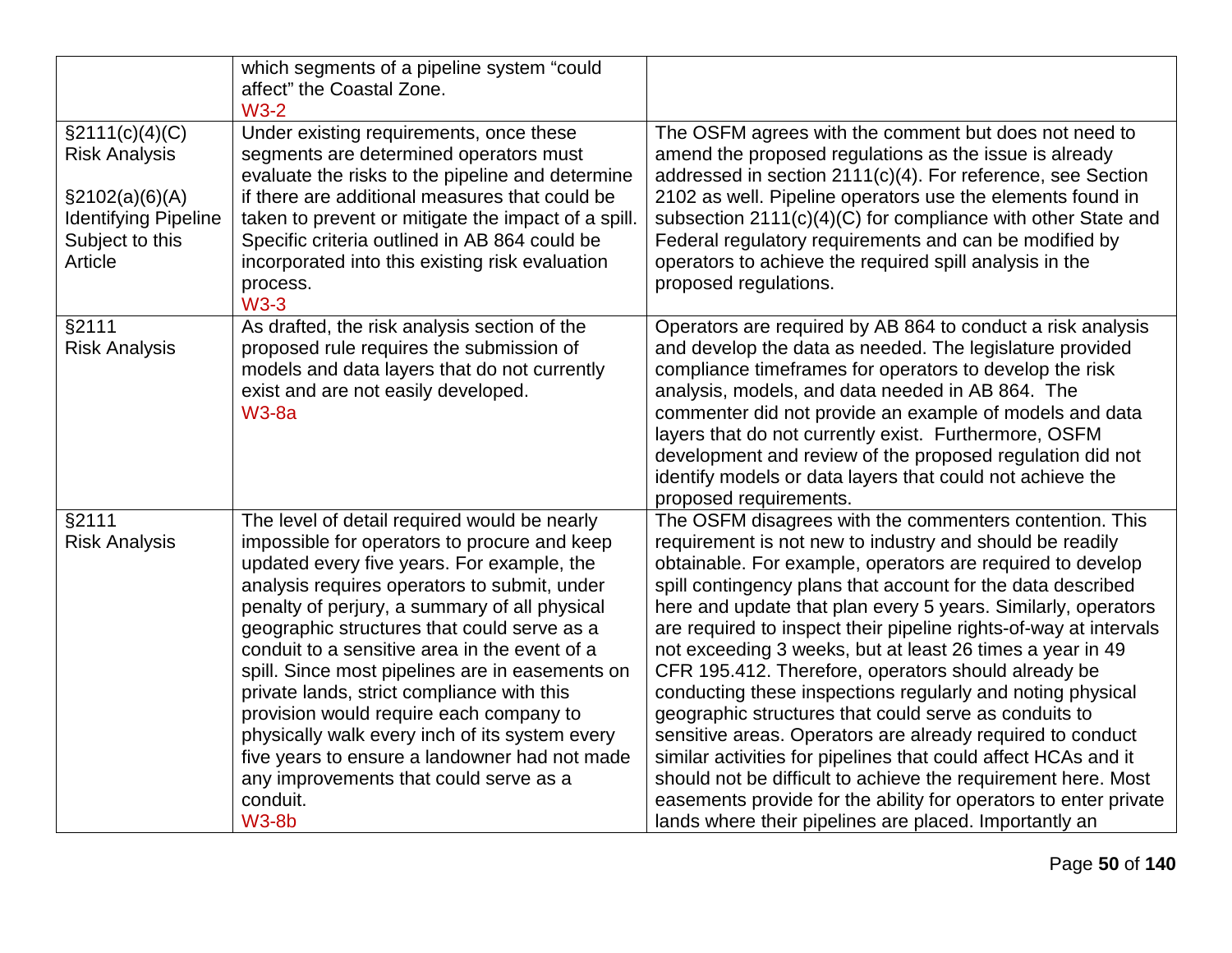|                      |                                                                                          | operator need not walk every inch of its system, but could                                                                    |
|----------------------|------------------------------------------------------------------------------------------|-------------------------------------------------------------------------------------------------------------------------------|
|                      |                                                                                          | achieve the same result via driving or flying as many<br>operators already do under 195.412.                                  |
|                      |                                                                                          | Alternatively, 811 and one-call laws are also utilized to                                                                     |
|                      |                                                                                          | provide pipeline operators notice when excavation activities or                                                               |
|                      |                                                                                          | improvements are made that could impact their pipeline.                                                                       |
|                      |                                                                                          | Operators may obtain this information by other means such                                                                     |
|                      |                                                                                          | as a GIS dataset. However, this provision is important and will<br>remain unchanged because monitoring improvement activities |
|                      |                                                                                          | or geographic features could impact their spill models or work                                                                |
|                      |                                                                                          | as conduits much like the spill that gave rise to AB 864. The                                                                 |
|                      |                                                                                          | issue of perjury also does not need to be amended as this                                                                     |
|                      |                                                                                          | requirement is currently required for State and Federal laws                                                                  |
|                      |                                                                                          | related to spill response plans and imparts the level of                                                                      |
|                      |                                                                                          | importance accurate data is to spill modeling.                                                                                |
| §2111 Risk           | If an improvement had been constructed                                                   | One of the primary goals of AB 864 is to protect EESAs not to                                                                 |
| Analysis             | without the knowledge of the operator and<br>discovered by OSFM during a site inspection | punish an operator unnecessarily. The pipeline that gave rise<br>to AB 864 failed to note improvements that were constructed  |
|                      | however, the company would be potentially                                                | and acted as a conduit for a spill that resulted in significant                                                               |
|                      | exposed to a violation and perjury related                                               | impacts to an EESA, which was also an HCA under federal                                                                       |
|                      | claims. This is an untenable position for the                                            | law. The OSFM appreciates the concern that operators have                                                                     |
|                      | operator. While we do not believe it was                                                 | regarding the potential to be subject to violations and perjury                                                               |
|                      | OSFM's intention to structure the risk analysis                                          | claims, however the objectives of the statutory requirements                                                                  |
|                      | in such a punitive manner, we believe                                                    | may not be effectively achieved without an enforcement tool                                                                   |
|                      | significant additional stakeholder engagement<br>is necessary before this section of the | to encourage compliance. The OSFM is charged with<br>enforcing pipeline safety laws in California and sees no need            |
|                      | regulation is finalized.                                                                 | to amend the language to allow operators to escape                                                                            |
|                      | <b>W3-9</b>                                                                              | repercussion for failure to properly evaluate pipelines and spill                                                             |
|                      |                                                                                          | analyses required under the risk analysis. Also, see the                                                                      |
|                      |                                                                                          | response to W3-8b.                                                                                                            |
| $\S2111(c)(2)(A) -$  | Are we expected to determine every single                                                | See response to W7-36c, W3-8a, W3-8b, W3-9.                                                                                   |
| <b>Risk Analysis</b> | storm drain or other mechanism that could drain                                          |                                                                                                                               |
|                      | into a river or the ocean in areas within or near                                        | Storm drains and ditches that may act as a conduit to EESAs                                                                   |
|                      | (1/2 mile) of the Coastal Zone or ESSA? W5-4                                             | should be identified in the operator's risk analysis as part of<br>their best efforts to comply.                              |
|                      |                                                                                          |                                                                                                                               |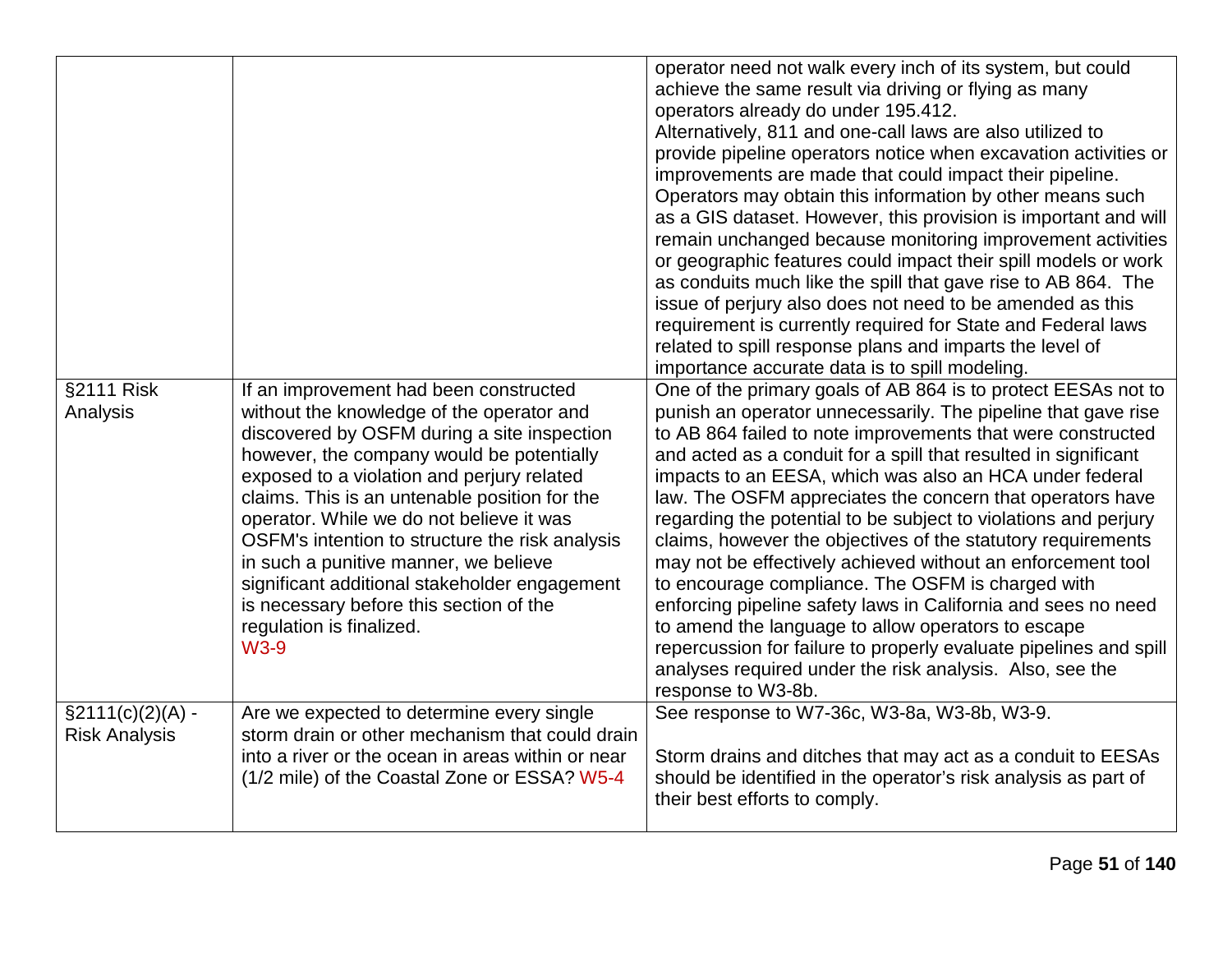|                                                 |                                                                                                                 | Section 2111(2)(A)(4) requires risk analyses to include:<br>physical geographic features, including type of soil and<br>terrain; drainage systems such as small streams and other<br>smaller waterways that could serves as a conduit to an<br>environmentally and ecologically sensitive area; roadway<br>crossings and ditches; potential natural forces inherent in the<br>area; natural and manmade barriers; potential physical<br>pathways between the pipeline and environmentally and<br>ecologically sensitive areas; and any other physical feature or<br>peculiarity of local geography that call for special<br>precautionary measures that may affect environmentally and<br>ecologically sensitive areas.<br>Failure to include the above information would significantly<br>diminish the value of critical information necessary in                                                                                      |
|-------------------------------------------------|-----------------------------------------------------------------------------------------------------------------|-----------------------------------------------------------------------------------------------------------------------------------------------------------------------------------------------------------------------------------------------------------------------------------------------------------------------------------------------------------------------------------------------------------------------------------------------------------------------------------------------------------------------------------------------------------------------------------------------------------------------------------------------------------------------------------------------------------------------------------------------------------------------------------------------------------------------------------------------------------------------------------------------------------------------------------------|
| $\S2111(c)(2)$ &<br>$(c)(4)$ - Risk<br>Analysis | Trajectory modeling. Do we need to do this for<br>both a dry event (No rain) and one with a rain<br>event? W5-5 | developing a thorough risk analysis and implementation plan.<br>See section $2111(c)(2)$ & $(c)(4)$ . Operators must consider<br>seasonal hydrographic and climatic conditions to determine<br>the potential direction, rate of flow and time of travel of the<br>reasonable worst case discharge from the pipeline to<br>environmentally and ecologically sensitive areas that could be<br>affected. This is necessary for the OSFM to properly evaluate<br>proposed risk analyses to ensure operators have fully<br>considered transport mechanisms that could exacerbate or<br>lead to a pipeline release, such as flooding or scouring at river<br>crossings, through hydrographic and climatic conditions.<br>Operators are required to consider worst case discharge<br>scenarios for trajectory modeling, which means if a discharge<br>is worst case under dry or wet conditions, the operator should<br>explore those options. |
| §2111 - Risk<br>Analysis                        | We understand the proposed regulations will<br>provide a layer of protection for EESAs in the                   | Applicable portions of Title 14 CCR 817 (Marine Facility<br>Contingency Plans) were used in developing the draft                                                                                                                                                                                                                                                                                                                                                                                                                                                                                                                                                                                                                                                                                                                                                                                                                        |
|                                                 | coastal zone. It appears that the proposed                                                                      | regulations and were listed in the Theoretical, Empirical,                                                                                                                                                                                                                                                                                                                                                                                                                                                                                                                                                                                                                                                                                                                                                                                                                                                                              |
|                                                 | regulation can be improved by incorporating by                                                                  | Studies and Reports relied upon in the ISOR. But OSFM does                                                                                                                                                                                                                                                                                                                                                                                                                                                                                                                                                                                                                                                                                                                                                                                                                                                                              |
|                                                 | reference Title 14 CCR 817 (Marine Facility                                                                     | not believe incorporation by reference is necessary.                                                                                                                                                                                                                                                                                                                                                                                                                                                                                                                                                                                                                                                                                                                                                                                                                                                                                    |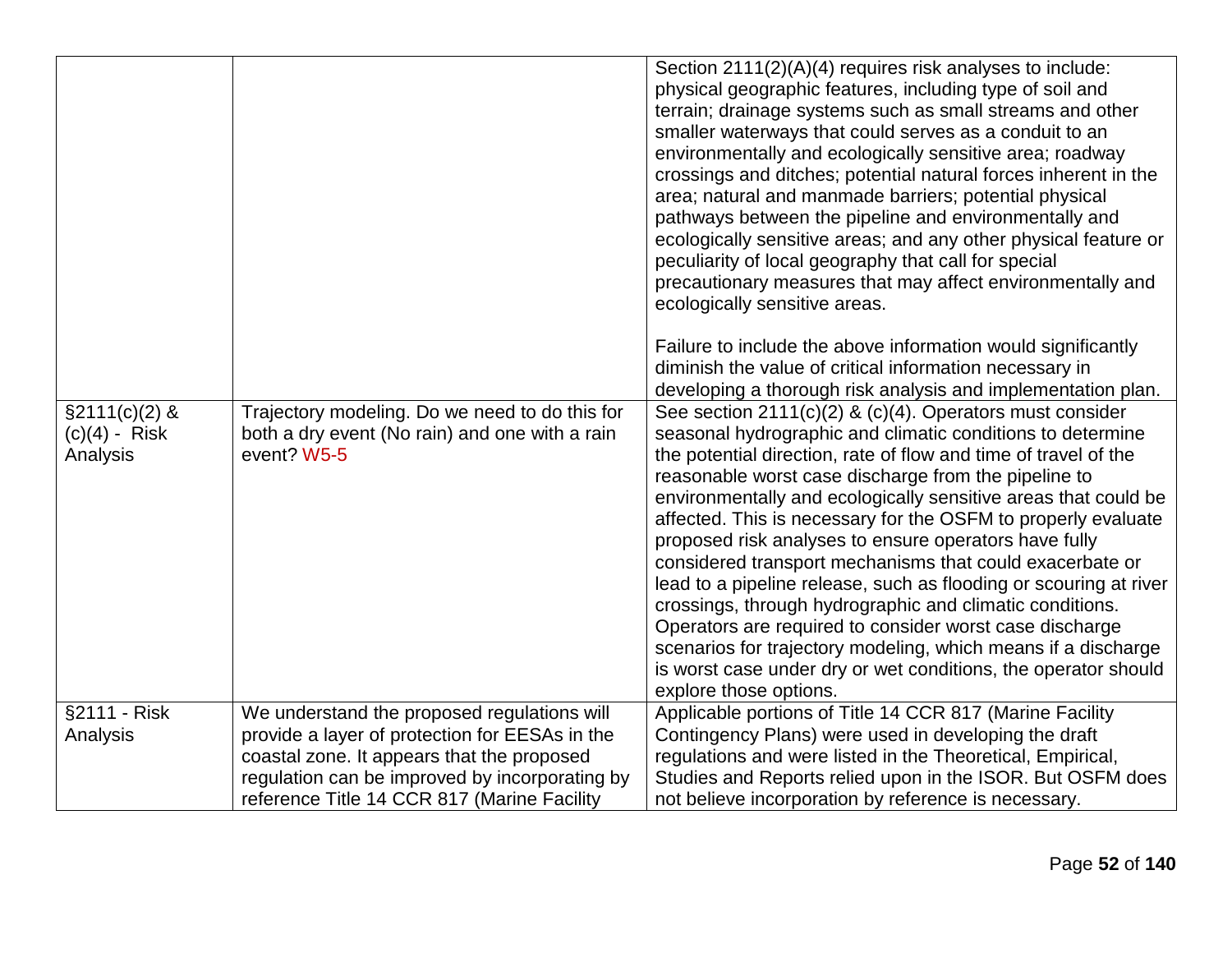|                                                                   | Contingency Plans).<br>$W6-1$                                                                                                                                                                                                                                                                                                                                                                                                                                                                                                                                                                                                                                                                                                                                                                                                                                                                                                                                                                                                                                                                                                                                                                  |                                                                                                                                                                                                                                                                                                                                                                                                                                                                                                                                                                                                                                                                                                                                                                                                                                                                                                                                               |
|-------------------------------------------------------------------|------------------------------------------------------------------------------------------------------------------------------------------------------------------------------------------------------------------------------------------------------------------------------------------------------------------------------------------------------------------------------------------------------------------------------------------------------------------------------------------------------------------------------------------------------------------------------------------------------------------------------------------------------------------------------------------------------------------------------------------------------------------------------------------------------------------------------------------------------------------------------------------------------------------------------------------------------------------------------------------------------------------------------------------------------------------------------------------------------------------------------------------------------------------------------------------------|-----------------------------------------------------------------------------------------------------------------------------------------------------------------------------------------------------------------------------------------------------------------------------------------------------------------------------------------------------------------------------------------------------------------------------------------------------------------------------------------------------------------------------------------------------------------------------------------------------------------------------------------------------------------------------------------------------------------------------------------------------------------------------------------------------------------------------------------------------------------------------------------------------------------------------------------------|
| §2111<br><b>Risk Analysis</b>                                     | A quantitative risk assessment was done to<br>show the outflow of typical pipeline found in the<br>regulation will improve the justification and<br>tolerance criteria of how much flow of oil is<br>acceptable to the OSFM after a spill in the<br>Coastal Zone. W6-2                                                                                                                                                                                                                                                                                                                                                                                                                                                                                                                                                                                                                                                                                                                                                                                                                                                                                                                         | The risk analysis will provide the worst-case spill volumes<br>before BAT installed and after the proposed BAT is installed.<br>However, the application of BAT should not be considered as<br>the OSFM making a determination on acceptable spill<br>volumes.                                                                                                                                                                                                                                                                                                                                                                                                                                                                                                                                                                                                                                                                                |
| \$2111(c)(4)<br>Risk Analysis -<br>Definition of Size<br>of Leaks | Definition of Size of Leaks<br>Due to the wide range of types and sizes of<br>pipeline systems operated in California, WSPA<br>is concerned with trying to develop a "one size"<br>fits all" specific definition regarding the size of a<br>hazardous materials leak, such as a leak from a<br>one-inch or two-inch hole. OSFM would be<br>better served by the pipeline operator working<br>with OSFM staff to define the scope of the size<br>of a significant leak in relation to the operation<br>of the pipeline segment under consideration.<br>This approach would take into consideration the<br>many significant factors which impact the size<br>of a pipeline segment leak including: pipeline<br>diameter, length of the segment, maximum<br>operating volume, operating pressure, physical<br>location of the leak (hill top, bottom of a valley,<br>midway up a slope, etc.), pipeline flow rate,<br>characteristics of the material being transported<br>and other such critical factors. This approach<br>would also take into account the nature of the<br>specific SCADA system and/or leak detection<br>system being used to monitor the pipeline<br>system for leaks. W7-3 | The proposed regulations do not attempt to develop a "one<br>size fits all" definition regarding the size of a hazardous<br>materials leak. The suggestion that OSFM work with<br>operators to define the scope and size of a significant leak is<br>unnecessary because the factors identified by the commenter<br>are already addressed in the risk analysis in section 2111 and<br>throughout the proposed regulations. As the regulations are<br>drafted there is no need to individually meet with every<br>operator on every pipeline as the risk analysis will accomplish<br>this. Relatedly, the proposed regulations are performance<br>based not proscriptive, determining the size or significance of<br>a leak on a pipeline per pipeline basis would be proscriptive in<br>nature and logistically impractical to achieve statutorily<br>defined compliance deadlines after regulatory adoption. See<br>response to W8-3, W7-49. |
| $$2111 - Risk$                                                    | <b>Implementation and Compliance Deadlines</b><br>WSPA believes that the implementation and                                                                                                                                                                                                                                                                                                                                                                                                                                                                                                                                                                                                                                                                                                                                                                                                                                                                                                                                                                                                                                                                                                    | See response to W8-4, W5-8.                                                                                                                                                                                                                                                                                                                                                                                                                                                                                                                                                                                                                                                                                                                                                                                                                                                                                                                   |
| Analysis                                                          | compliance deadlines contained in the<br>proposed draft regulation are entirely unrealistic                                                                                                                                                                                                                                                                                                                                                                                                                                                                                                                                                                                                                                                                                                                                                                                                                                                                                                                                                                                                                                                                                                    | The timeframe is required by statute in Government Code<br>section 51013.1 and cannot be changed through regulatory                                                                                                                                                                                                                                                                                                                                                                                                                                                                                                                                                                                                                                                                                                                                                                                                                           |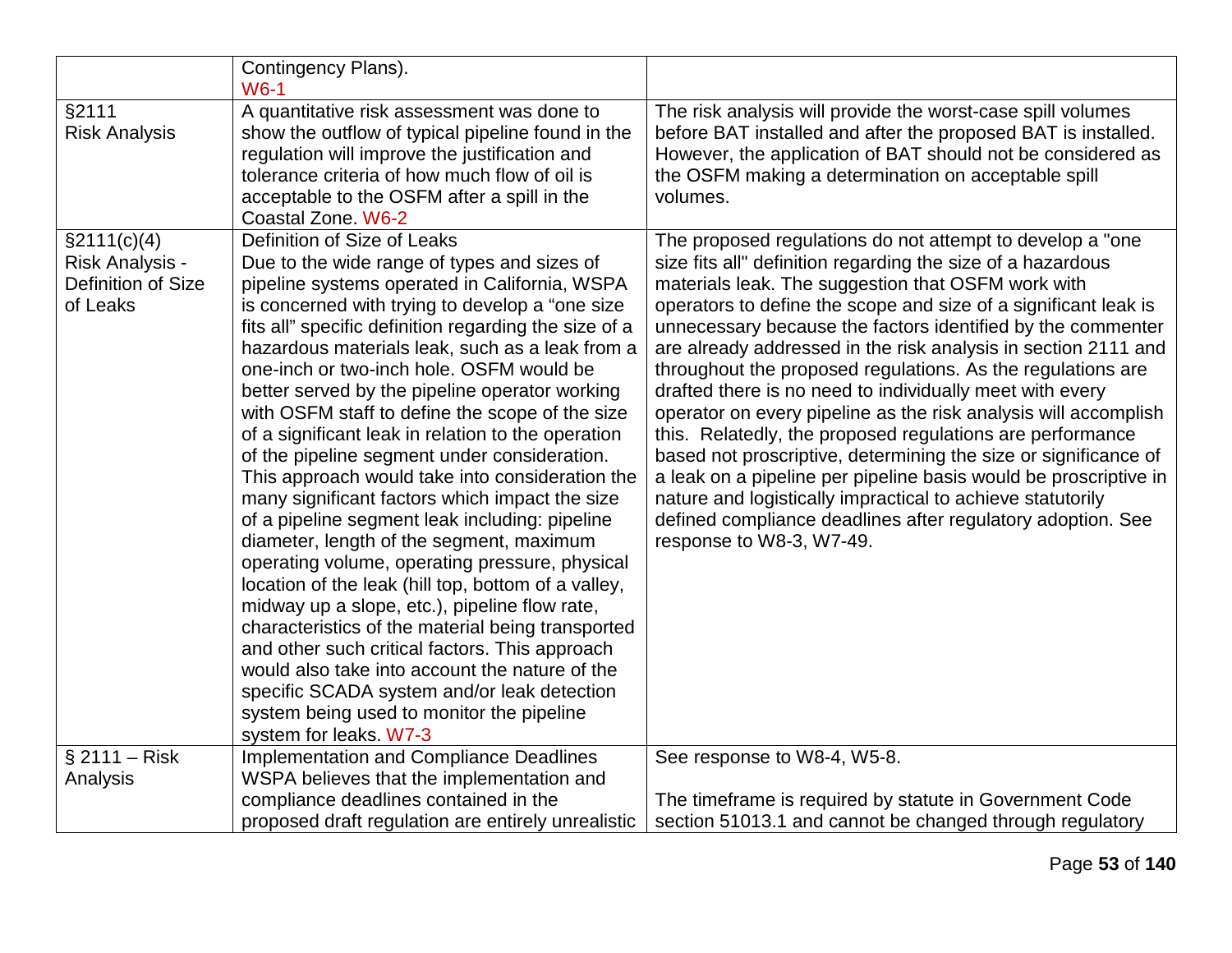|                       | and infeasible to meet. Compliance with the       | action by the OSFM. The OSFM expects the operator to keep      |
|-----------------------|---------------------------------------------------|----------------------------------------------------------------|
|                       | proposed regulations will require a massive       | their proposed schedule in their implementation plan. If there |
|                       | undertaking. W7-9a                                | is a deviation from the timetable submitted in the             |
|                       |                                                   | implementation plan, the operator must communicate to the      |
|                       |                                                   | State Fire Marshal in writing and should demonstrate good      |
|                       |                                                   | cause for delay $(\$2113(c)(2)(B)).$                           |
| §2111(2)(A) - Risk    | As drafted, operators will be required to         | See response to W3-8b                                          |
| Analysis              | physically walk the entire length of their        |                                                                |
|                       | regulated pipeline system in order to verify that |                                                                |
|                       | no man-made improvements have been                |                                                                |
|                       | constructed that need to be documented. W7-       |                                                                |
|                       | 9 <sub>b</sub>                                    |                                                                |
| $\S2111(2)(A) - Risk$ | The proposed regulation requires that operators   | See response to W3-8b, W3-9, W8-10, W5-4                       |
| Analysis              | include in risk analysis data sets information    |                                                                |
|                       | that does not exist such as ditches, storm        |                                                                |
|                       | drains, man-made barriers, and potential          |                                                                |
|                       | physical pathways. There is no GIS data layer     |                                                                |
|                       | that includes any of these types of data.         |                                                                |
|                       | Typically when a spill analysis is done, results  |                                                                |
|                       | are overlaid on aerial photography to verify      |                                                                |
|                       | consistency. The spill trajectories do not see    |                                                                |
|                       | infrastructure such as freeways or buildings.     |                                                                |
|                       | Furthermore, it should be noted that the          |                                                                |
|                       | landscape is constantly changing as property      |                                                                |
|                       | owners make improvements to their land that       |                                                                |
|                       | may be in proximity to an existing pipeline       |                                                                |
|                       | easement. It may be highly difficult for          |                                                                |
|                       | operators to incorporate this type of information |                                                                |
|                       | and to update it on the scheduled required in     |                                                                |
|                       | the draft regulation, especially since operators  |                                                                |
|                       | are required to submit the information under      |                                                                |
|                       | penalty of perjury. W7-36c                        |                                                                |
| $$2111 - Risk$        | Many times, a short system is an integral part of | See response to W7-8a and W7-43b.                              |
| Analysis              | another system owned by others. In such a         |                                                                |
|                       | case, it would make sense to have a leak          |                                                                |
|                       | detection system owned by one party that is       |                                                                |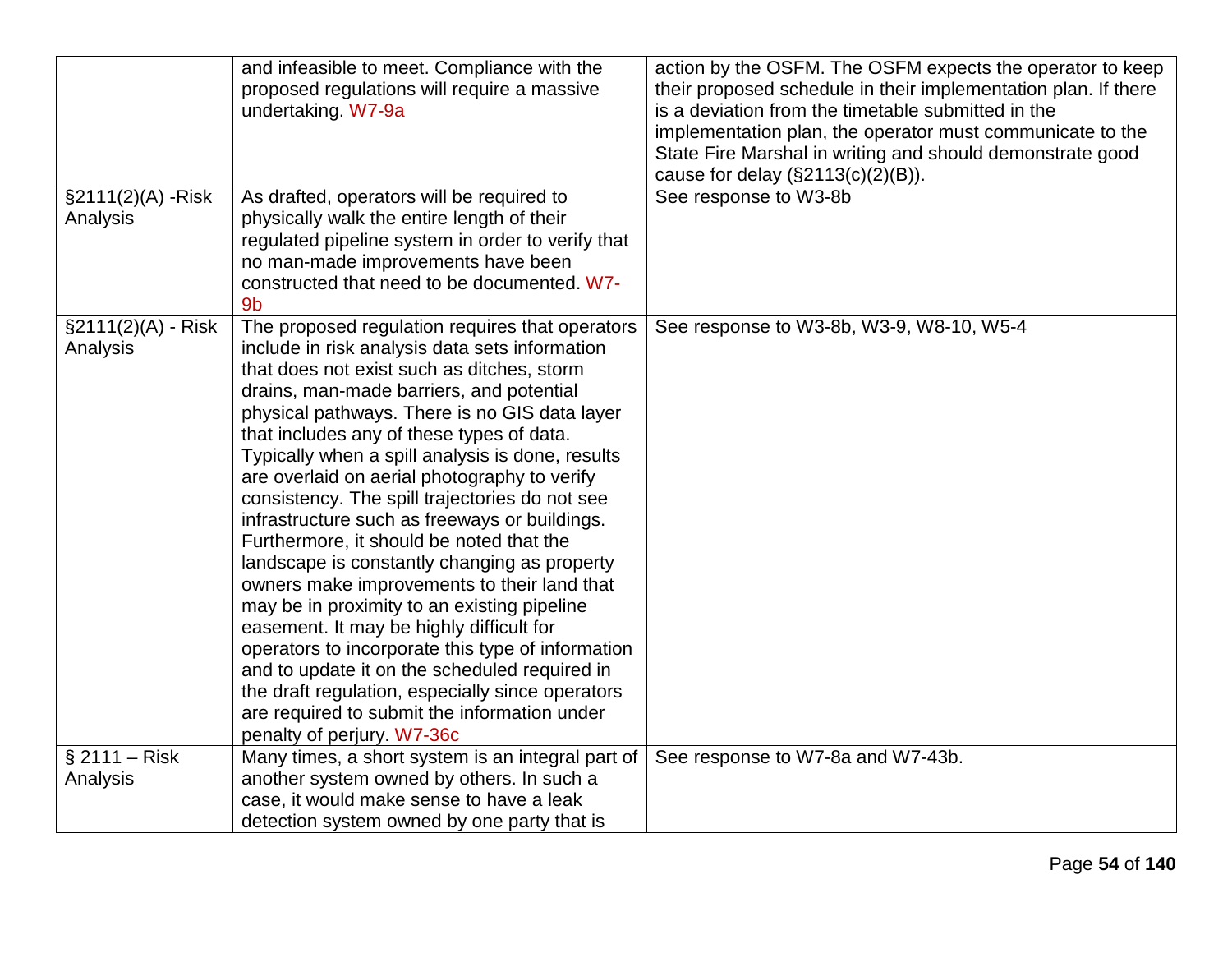|                                                                                                                                                    | providing partial coverage for the connected<br>system. The regulation as proposed does not<br>provide for the operation and monitoring of such<br>a co-owned system. W7-43c                                                                                                                    |                                                                                                                                                                                                                                                                                                                                                                                                                                                                                                                                                                                                                                                                                                                                 |
|----------------------------------------------------------------------------------------------------------------------------------------------------|-------------------------------------------------------------------------------------------------------------------------------------------------------------------------------------------------------------------------------------------------------------------------------------------------|---------------------------------------------------------------------------------------------------------------------------------------------------------------------------------------------------------------------------------------------------------------------------------------------------------------------------------------------------------------------------------------------------------------------------------------------------------------------------------------------------------------------------------------------------------------------------------------------------------------------------------------------------------------------------------------------------------------------------------|
| $§$ 2111 – Risk                                                                                                                                    | $\S 2111 - Risk Analysis (c)(2)(A)(4)(4) - this$                                                                                                                                                                                                                                                | See response to W7-45 regarding quantification.                                                                                                                                                                                                                                                                                                                                                                                                                                                                                                                                                                                                                                                                                 |
| Analysis (c)(4)                                                                                                                                    | section needs additional quantification. The<br>terms "adverse environmental conditions" and<br>"worst possible dispersion" need to be<br>described and/or quantified in greater detail to<br>provide meaningful input to a risk assessment.<br>W7-49                                           | The commenter provided the incorrect subsection citation,<br>see subsection 2111(c)(4). The OSFM sees no need to<br>amend this section to further describe and/or quantify the<br>terms adverse environmental conditions and worst possible<br>dispersion as they are thoroughly described in the entire<br>section 2111. Again, the proposed regulation is performance<br>based not prescriptive. Therefore, quantification is ill suited to<br>achieve the goal of AB 864. Importantly, pipeline operators<br>must conduct similar spill analysis for HCAs under Federal<br>Law, and for Contingency Plans required by OSPR.<br>Operators are familiar with the terms and principals required<br>in the proposed regulations. |
| $$2111(c)(5) - Risk$<br>Analysis                                                                                                                   | See comments in above paragraphs regarding<br>Section 2110 referring to "greatest degree of<br>protection". W7-50                                                                                                                                                                               | See responses to comments received by W7 regarding<br>Section 2110.                                                                                                                                                                                                                                                                                                                                                                                                                                                                                                                                                                                                                                                             |
| $§$ 2111 – Risk<br>Analysis (c)(7)<br>[Note: numbering<br>was wrong in the<br>Comment]<br>$§$ 2117 – Risk<br><b>Analysis Updates</b><br>and Review | Specific review periods should be established<br>and defined for each individual operator<br>addressing each individual line segment under<br>consideration, W7-51                                                                                                                              | The time periods to review the risk analysis are established<br>under section 2117. The OSFM sees no need to amend the<br>proposed regulatory language.                                                                                                                                                                                                                                                                                                                                                                                                                                                                                                                                                                         |
| Risk Analysis -<br>Definition of Size<br>of Leaks<br>$\S2111(c)(4)$                                                                                | Definition of "Sizes of Leaks" -- Due to the wide<br>range of pipeline systems operated in<br>California, WSPA members are concerned that<br>trying to develop a "one size fits all" specific<br>definition regarding the size of a hazardous<br>materials leak, such as a leak from a one-inch | See response to W7-3. This comment was made dated on<br>July 19, 2016 under the previous draft that was not part of the<br>current comment period and is rejected as untimely.                                                                                                                                                                                                                                                                                                                                                                                                                                                                                                                                                  |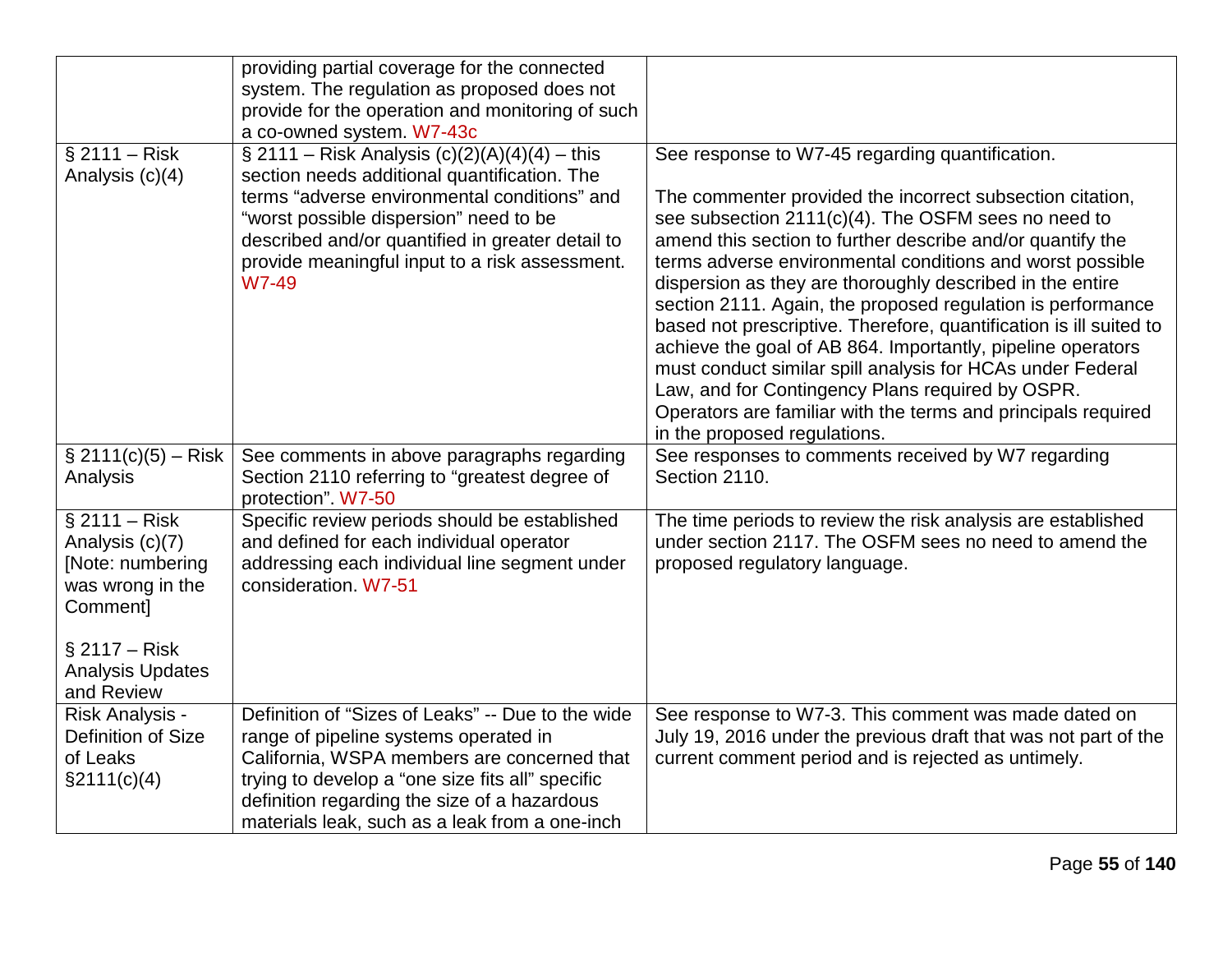| or two inch hole, SFM would be better served<br>by the pipeline operator working with the SFM<br>staff to define the scope of the size of a<br>significant leak in relation to the operation of the<br>pipeline segment under consideration. This<br>approach would take into consideration the<br>many significant factors which impact the size<br>of a pipeline segment leak including; pipeline<br>diameter, length of the segment, maximum<br>operating volume, operating pressure, physical<br>location of the leak (hill top, bottom of a valley,<br>midway up a slope, etc.), pipeline flow rate,<br>characteristics of the material being transported<br>and other such critical factors. This approach<br>would also take into account the nature of the<br>specific SCADA system and/or leak detection<br>system being used to monitor the pipeline<br>system for leaks. W7-66<br>§2111 Risk<br>Pipeline Rupture Recognition -- An American<br>Petroleum Institute /Association of Oil Pipeline<br>Analysis<br>§2112 State Fire<br>OPL Whitepaper entitled "Liquid Pipeline<br>Rupture Recognition and Response" published<br><b>Marshal Risk</b><br>in April 2014 is an industry recognized<br>Analysis<br>Assessment<br>document which discusses the many issues<br>and difficulties related to the effective operation<br>of a modern leak detection system. The<br>document highlights the control room issues<br>and alarm management. The document<br>highlights the many variables that need to be<br>taken into account to be able to distinguish<br>between minor leak events and the more major<br>events such as a full rupture of the subject<br>pipeline system. WSPA believes that this<br>document reflects the realities of leak detection<br>with modern pipeline leak detection systems.<br>The key concept discussed in the document is<br>that "one size does not fit all" and each line | This comment was made dated on July 19, 2016 under the<br>previous draft that was not part of the current comment<br>period. Though the OSFM does not need to respond to this<br>comment, flexibility was incorporated in to the proposed<br>regulations because they are performance based not<br>prescriptive. |
|-------------------------------------------------------------------------------------------------------------------------------------------------------------------------------------------------------------------------------------------------------------------------------------------------------------------------------------------------------------------------------------------------------------------------------------------------------------------------------------------------------------------------------------------------------------------------------------------------------------------------------------------------------------------------------------------------------------------------------------------------------------------------------------------------------------------------------------------------------------------------------------------------------------------------------------------------------------------------------------------------------------------------------------------------------------------------------------------------------------------------------------------------------------------------------------------------------------------------------------------------------------------------------------------------------------------------------------------------------------------------------------------------------------------------------------------------------------------------------------------------------------------------------------------------------------------------------------------------------------------------------------------------------------------------------------------------------------------------------------------------------------------------------------------------------------------------------------------------------------------------------------------------------------------------|------------------------------------------------------------------------------------------------------------------------------------------------------------------------------------------------------------------------------------------------------------------------------------------------------------------|
|-------------------------------------------------------------------------------------------------------------------------------------------------------------------------------------------------------------------------------------------------------------------------------------------------------------------------------------------------------------------------------------------------------------------------------------------------------------------------------------------------------------------------------------------------------------------------------------------------------------------------------------------------------------------------------------------------------------------------------------------------------------------------------------------------------------------------------------------------------------------------------------------------------------------------------------------------------------------------------------------------------------------------------------------------------------------------------------------------------------------------------------------------------------------------------------------------------------------------------------------------------------------------------------------------------------------------------------------------------------------------------------------------------------------------------------------------------------------------------------------------------------------------------------------------------------------------------------------------------------------------------------------------------------------------------------------------------------------------------------------------------------------------------------------------------------------------------------------------------------------------------------------------------------------------|------------------------------------------------------------------------------------------------------------------------------------------------------------------------------------------------------------------------------------------------------------------------------------------------------------------|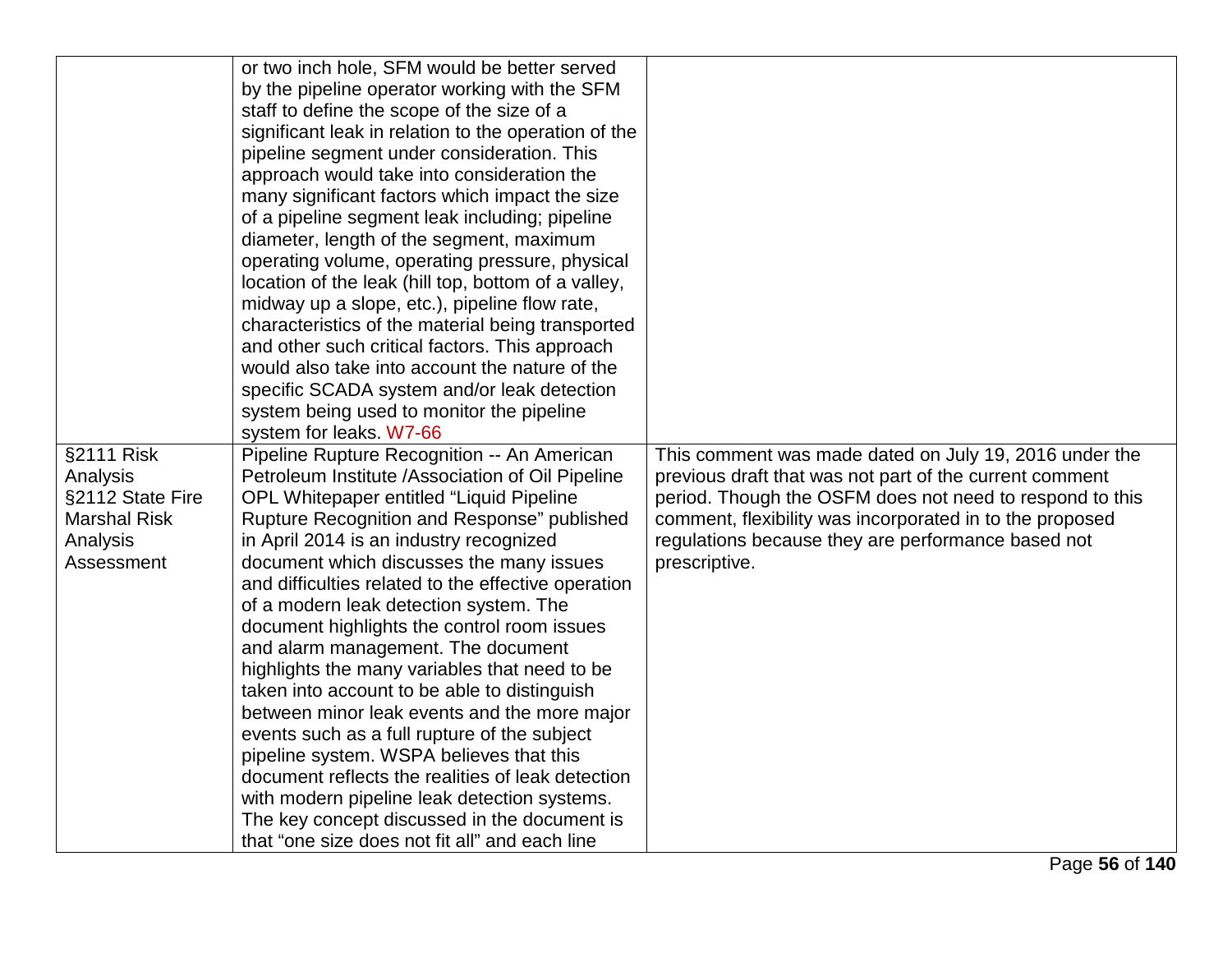|                      | segment or system, due to the wide differences      |                                                                |
|----------------------|-----------------------------------------------------|----------------------------------------------------------------|
|                      | between various pipelines, is complex and           |                                                                |
|                      | accordingly, defining an effective leak detection   |                                                                |
|                      | system will require a dialog and agreement          |                                                                |
|                      | between the OSFM and the operator. We               |                                                                |
|                      | believe that an element of flexibility needs to be  |                                                                |
|                      | incorporated into the final regulation. W7-67       |                                                                |
| $\S2111(c)(4)(B) -$  | Due to the wide range of types and sizes of         | See response to W7-3, W7-66, W7-64, and W7-49.                 |
| <b>Risk Analysis</b> | pipeline systems operated in California, it is      |                                                                |
| Definition of "Size  | difficult to develop a "one size fits all" specific |                                                                |
| of Leaks"            | definition regarding the size of a hazardous        |                                                                |
|                      | materials leak, such as a leak from a one-inch      |                                                                |
|                      | or two-inch hole. The OSFM and the operator         |                                                                |
|                      | will need to work together to define the scope of   |                                                                |
|                      | the size of a significant leak in relation to the   |                                                                |
|                      | operation of the pipeline segment under             |                                                                |
|                      | consideration. This approach would take into        |                                                                |
|                      | consideration the many significant factors which    |                                                                |
|                      | impact the size of a pipeline segment leak          |                                                                |
|                      | including: pipeline diameter, length of the         |                                                                |
|                      | segment, maximum operating volume,                  |                                                                |
|                      | operating pressure, physical location of the leak   |                                                                |
|                      | (hill top, bottom of a valley, midway up a slope,   |                                                                |
|                      | etc.), pipeline flow rate, characteristics of the   |                                                                |
|                      | material being transported and other such           |                                                                |
|                      | critical factors. This approach would also take     |                                                                |
|                      | into account the nature of the specific SCADA       |                                                                |
|                      | system and/or leak detection system being           |                                                                |
|                      | used to monitor the pipeline system for leaks.      |                                                                |
|                      | <b>W8-3</b>                                         |                                                                |
| §2111                | CIPA believes the use of the term "hazard"          | The OSFM rejects rewording the draft regulations to use the    |
| <b>Risk Analysis</b> | would be more accurate than "risk". Risk            | terms hazard analysis and consequence analysis. The            |
|                      | requires the application of both consequences       | submission of a risk analysis is required by the authorizing   |
|                      | and likelihood of failure. The American Institute   | legislation and is one of the primary tools that the OSFM will |
|                      | of Chemical Engineers defines risk analysis as      | use to assess and evaluate pipeline compliance with AB 864     |
|                      | follows:                                            | and the proposed regulations. Similarly, the OSFM does not     |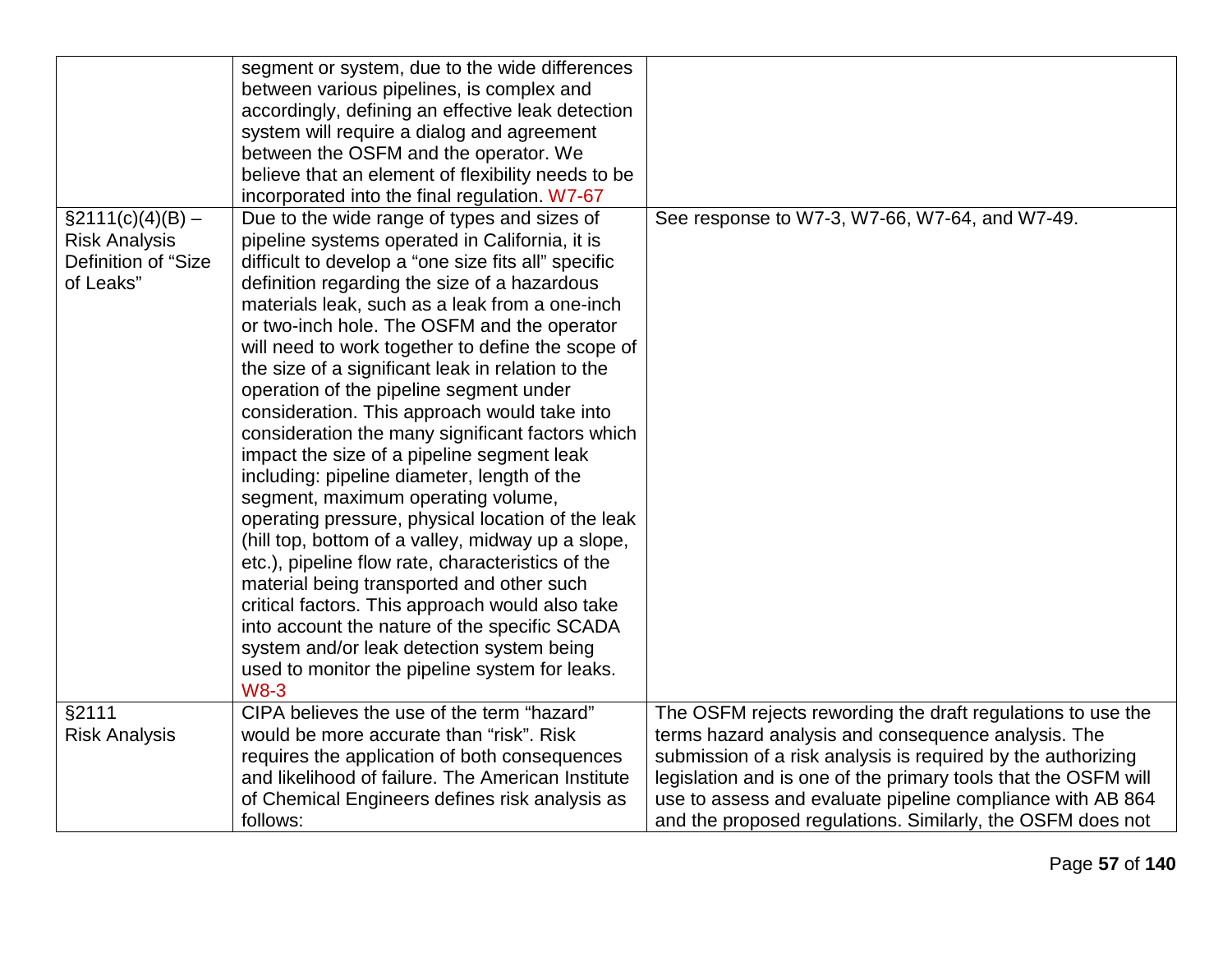|                      |                                                     | need to engage in quantification or establish levels of risk      |
|----------------------|-----------------------------------------------------|-------------------------------------------------------------------|
|                      |                                                     | acceptability. The statute and proposed regulations are           |
|                      | "Risk Analysis: The development of a                |                                                                   |
|                      | quantitative estimate of risk based on the          | performance based not prescriptive. It is the operator's          |
|                      | engineering evaluation and mathematical             | responsibility to apply the required components of section        |
|                      | techniques for combining estimates of incident      | 2111 and deliver a risk analysis based on those factors.          |
|                      | consequences and frequencies." The draft            |                                                                   |
|                      | regulations require a worst-case spill analysis     |                                                                   |
|                      | and application of best available technology to     |                                                                   |
|                      | minimize the spill quantity. The calculation of     |                                                                   |
|                      | risk would require quantification of the likelihood |                                                                   |
|                      | of a worst-case pipeline failure and potential      |                                                                   |
|                      | impact on an EESA. This would also require the      |                                                                   |
|                      | OSFM to establish levels of risk acceptability.     |                                                                   |
|                      | CIPA requests the OSFM consider rewording           |                                                                   |
|                      | the draft regulations to use the terms hazard       |                                                                   |
|                      | analysis and consequence analysis instead of        |                                                                   |
|                      | risk analysis. W8-6                                 |                                                                   |
| §2111                | The proposed regulation requires that operators     | See response to W3-8b, W3-9, W7-36c, W5-4                         |
| <b>Risk Analysis</b> | include in risk analysis data sets information      |                                                                   |
|                      | that does not exist such as ditches, storm          |                                                                   |
|                      | drains, man-made barriers, and potential            |                                                                   |
|                      | physical pathways. There is no existing GIS         |                                                                   |
|                      | data layer that includes any of these types of      |                                                                   |
|                      | data and spill trajectory modeling may not          |                                                                   |
|                      | include impacts of these types of infrastructure.   |                                                                   |
|                      | It may be difficult for operators to incorporate    |                                                                   |
|                      | this type of information and to update it on the    |                                                                   |
|                      | scheduled required in the draft regulation,         |                                                                   |
|                      | especially since operators are required to          |                                                                   |
|                      | submit the information under penalty of perjury.    |                                                                   |
|                      | W8-10                                               |                                                                   |
| $§2111 - Risk$       | For pipelines that may be miles inland from the     | The comment seeks clarity on the scope of best available          |
| Analysis             | Coastal Zone that intersect an EESA and are         | technology and application to protection of EESAs. The            |
|                      | presumptively subject to the regulations. To the    | OSFM sees no need to modify existing language found in the        |
|                      | extent that an operator does a risk analysis and    | draft regulation language as the risk analysis is directed to the |
|                      | perform spill trajectories, etc. and assume that    | protection of EESAs based on the likelihood of a release          |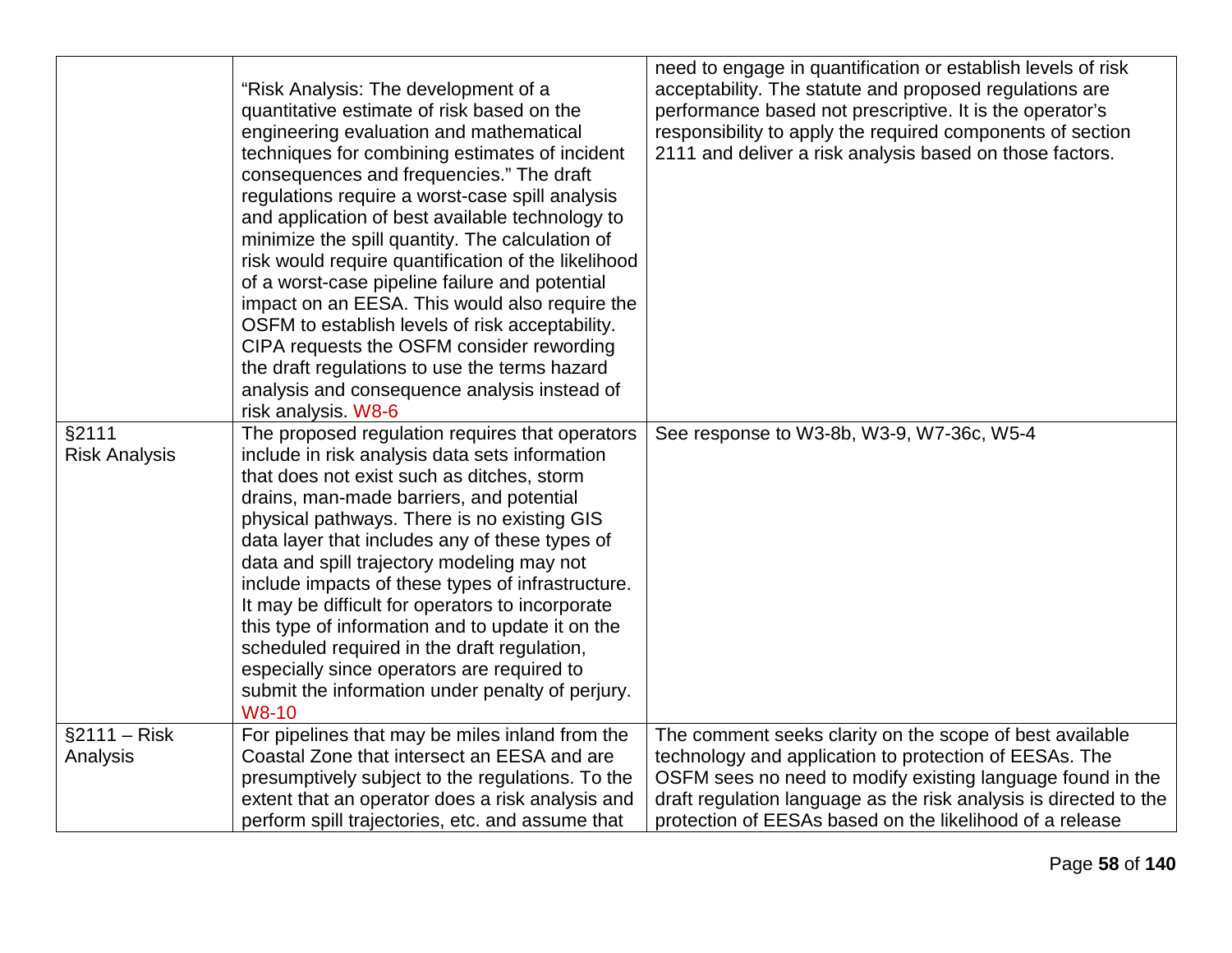|                                                                                                                                       | they had to install best available technology on<br>that pipeline, would it only be incumbent upon<br>you to install best available technology to<br>protect that EESA that's impacted or is the<br>requirement apply system wide to the entire<br>pipeline? O3-2                                                                                                                                                                                                                                                                                                                  | impacting those areas. It is possible that a risk analysis would<br>conclude that best available technology may only be needed<br>on portions of a pipeline or that a system wide application is<br>necessary. As drafted the proposed regulations understand<br>that each pipeline is unique and that best available<br>technology on one pipeline may not meet requirements on<br>another pipeline.                                                                                                                                                                                                        |
|---------------------------------------------------------------------------------------------------------------------------------------|------------------------------------------------------------------------------------------------------------------------------------------------------------------------------------------------------------------------------------------------------------------------------------------------------------------------------------------------------------------------------------------------------------------------------------------------------------------------------------------------------------------------------------------------------------------------------------|--------------------------------------------------------------------------------------------------------------------------------------------------------------------------------------------------------------------------------------------------------------------------------------------------------------------------------------------------------------------------------------------------------------------------------------------------------------------------------------------------------------------------------------------------------------------------------------------------------------|
| $§$ 2112 - State Fire<br><b>Marshal Risk</b><br>Analysis<br>Assessment (a)(3)                                                         | § 2112 - State Fire Marshal Risk Analysis<br>Assessment $(a)(3)$ – "Upon notification of risk<br>analysis deficiencies, the operator will have 30<br>days to submit a new or revised risk analysis.<br>The resubmittal shall be treated as a new<br>submittal and processed according to the<br>provisions of this Article"<br>If only minor changes or adjustments are<br>required to bring the Risk Analysis Assessment<br>into compliance, it does not seem reasonable to<br>require a completely new submittal. There<br>should be some allowances for minor changes.<br>W7-52 | § 2112 (d) addresses this issue through conditions in the<br>Letter of Acceptance. "The operator shall be notified when a<br>risk analysis and plan is accepted as adequate. A Letter of<br>Acceptance will be issued by the State Fire Marshal and will<br>describe the conditions of acceptance, if any. The risk<br>analysis will not be considered adequate until the operator is<br>notified by a Letter of Acceptance from the State Fire<br>Marshal." Minor changes or adjustments would be addressed<br>here. Non-minor changes or deficiencies will likely need to<br>comply with $\S$ 2112 (a)(3). |
| $\S$ 2112(f) – State<br><b>Fire Marshal Risk</b><br>Analysis<br><b>Assessment [Note:</b><br>numbering was<br>wrong in the<br>Comment] | § 2112 - State Fire Marshal Risk Analysis<br>Assessment $(b)(3)(f)$ – "Operators must receive<br>written Letter of Acceptance of the risk analysis<br>to implement the use of best available<br>technology prior to commencing construction<br>consistent with the requirements of Section<br>2114 (Notice of Any New Construction or<br>Retrofit)"                                                                                                                                                                                                                                | The OSFM disagree that a phased-in approach of BAT is<br>necessary or appropriate. The OSFM is charged with<br>determining what constitutes BAT prior to implementation, not<br>after as the proposal provides here. Operators can make<br>retrofits or undertake construction on their pipelines at any<br>time. However, if an operator commences construction in<br>anticipation of a risk analysis being approved and OSFM finds<br>deficiencies in the proposed BAT, the operator will likely need                                                                                                      |
| $\S 2114 - Notice of$<br>Any New<br>Construction or<br><b>Retrofit Of</b><br><b>Pipelines</b>                                         | WSPA is concerned that this restriction could<br>delay the installation of final facilities due to<br>analysis, review or any other requirements<br>being held up due to conditions they cannot<br>control. WSPA recommends a phased-in<br>approval where an operator can begin<br>installation of certain phases of facility                                                                                                                                                                                                                                                      | to revise work it did on facilities. Operators who have<br>installed BAT on their lines prior to the submittal due date<br>may file for an exemption per subsection 2104. The OSFMs<br>determination of BAT is reliant upon an accurate and<br>representative risk analysis. Allowing operators to commence<br>work prior to receiving approval from the OSFM is contrary to<br>the intent of having the office review and then approve risk<br>analysis. The suggested approach could result in further                                                                                                     |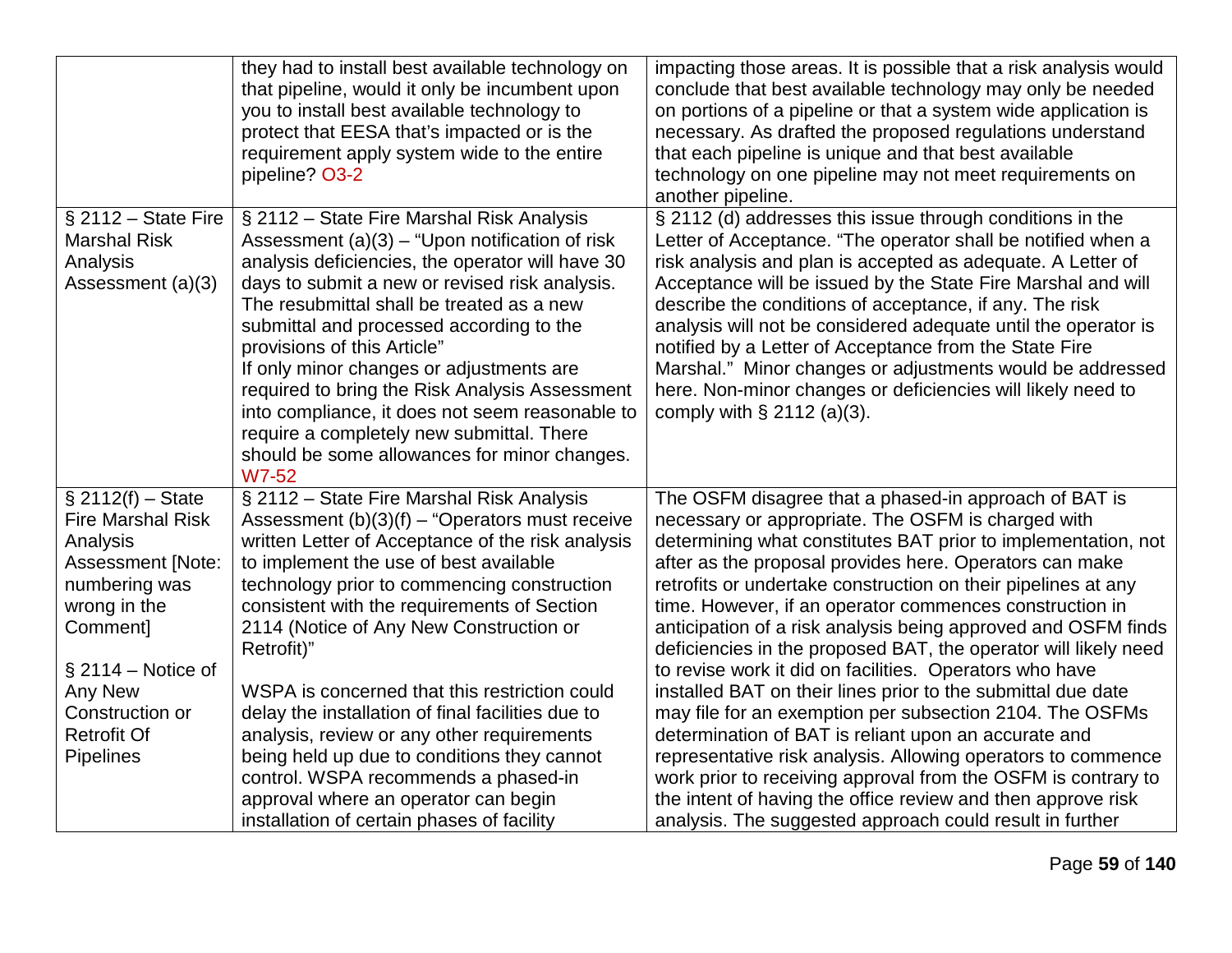|                                                                                                            | development, as along as those phases are to<br>be included in the final approval. W7-53                                                                                                                                                                                                                                                                                                                                                                                                                                                                                                                                                                                                                                                                                                  | delays in implementation as well as added cost to operators if<br>the OSFM determined a risk analysis or proposed BAT was<br>inadequate. Section 2112(d) provides allowance if the<br>operator experiences delays in completing the implementation<br>plan by the deadline.                                                                                                                                                                                                    |
|------------------------------------------------------------------------------------------------------------|-------------------------------------------------------------------------------------------------------------------------------------------------------------------------------------------------------------------------------------------------------------------------------------------------------------------------------------------------------------------------------------------------------------------------------------------------------------------------------------------------------------------------------------------------------------------------------------------------------------------------------------------------------------------------------------------------------------------------------------------------------------------------------------------|--------------------------------------------------------------------------------------------------------------------------------------------------------------------------------------------------------------------------------------------------------------------------------------------------------------------------------------------------------------------------------------------------------------------------------------------------------------------------------|
| §2112 - State Fire<br><b>Marshal Risk</b><br>Analysis<br>Assessment<br>$§2113 -$<br>Implementation<br>Plan | The proposed AB 864 Regulation states that by<br>July 1, 2018, and operator of an existing<br>pipeline located near an EESA in the Coastal<br>Zone shall submit a plan to OSFM for approval<br>to retrofit said pipeline with Best Available<br>Technology and that by January 1, 2020, the<br>operator shall complete the plan approved by<br>OSFM. WSPA suggests that a waiver provision<br>should be included in the regulation to address<br>the consequences of the submitted plan not<br>being reviewed and approved in a timely<br>fashion through no fault of the operator or as a<br>result of slow or delayed permitting by other<br>agencies, which result in the pipeline operator<br>not being able to complete the required work<br>prior to the prescribed deadline. W7-81 | This comment was made dated on February 21, 2017 under<br>the previous draft that was not part of the current comment<br>period. See section §2112(c)(2)(B) of the current draft text<br>that addresses this issue.                                                                                                                                                                                                                                                            |
| §2112 - State Fire<br><b>Marshal Risk</b><br>Analysis<br>Assessment                                        | There are standard risk analysis programs that<br>operators undertake. Is there any further<br>definition as far as the risk analysis and the<br>impact to the environment other than just<br>putting the best available technology into effect<br>it will slow down or reduce the amount of oil?<br>$O2-1$                                                                                                                                                                                                                                                                                                                                                                                                                                                                               | See discussion and responses to comments on draft<br>regulation §§2111 and 2112 above. The OSFM saw no need<br>to amend the regulatory language to include further detail and<br>definition of information for inclusion in the risk analysis and<br>OSFM assessment.                                                                                                                                                                                                          |
| $\S2113(b)(2)$<br>Implementation<br>Plan                                                                   | Will there be a time waiver for the submission of<br>a detailed supplemental implementation plan?<br>60 days seems very quick for a detailed plan.<br><b>W5-8</b>                                                                                                                                                                                                                                                                                                                                                                                                                                                                                                                                                                                                                         | A process currently exists in the draft language that accounts<br>for delays for good cause. Additionally, when operators<br>submit their Risk Analysis and initial Implementation Plan<br>under section 2112 the OSFM has 90 days to review and<br>approve the Risk Analysis under section 2113. The OSFM<br>may take less time to approve. However, if an operator<br>commences work on the detailed supplemental<br>implementation plan while the Risk Analysis and initial |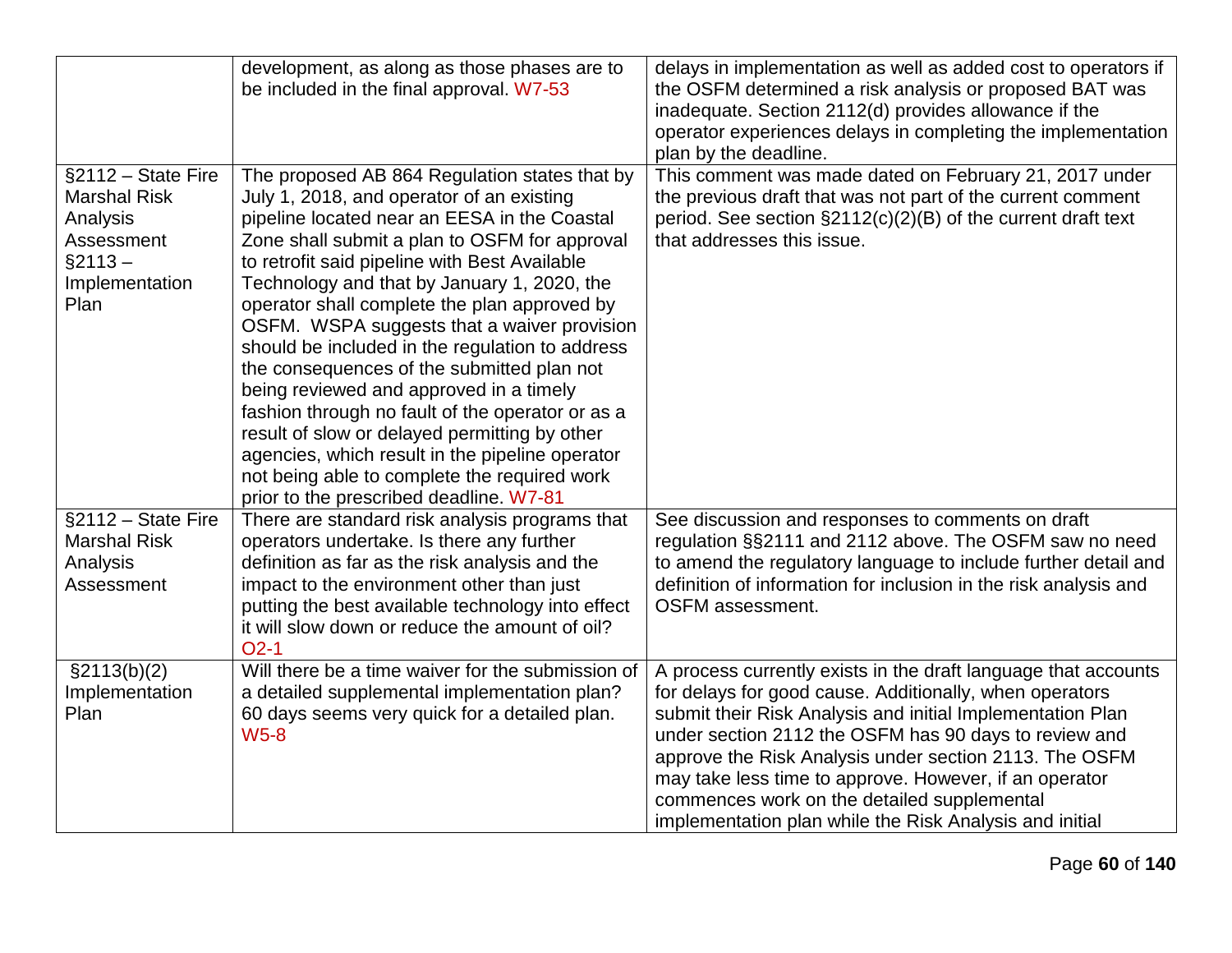|                                      |                                                                                             | Implementation Plan are under review, they have more than<br>60 days to develop and submit the required document.<br>Operators may have up to 150 days to submit a detailed |
|--------------------------------------|---------------------------------------------------------------------------------------------|-----------------------------------------------------------------------------------------------------------------------------------------------------------------------------|
|                                      |                                                                                             | supplemental implementation plan if OSFM takes the entire                                                                                                                   |
|                                      |                                                                                             | 90 days to review the original Risk Analysis and                                                                                                                            |
|                                      |                                                                                             | Implementation Plan submission. Furthermore, the proposed                                                                                                                   |
|                                      |                                                                                             | regulations allow operators to submit and request deviations                                                                                                                |
|                                      |                                                                                             | from the timetable submitted. See subsections $2113(c)(2)$ and                                                                                                              |
|                                      |                                                                                             | 2113(d). Deviation from the timetable submitted in the plan                                                                                                                 |
|                                      |                                                                                             | must be communicated to the State Fire Marshal in writing                                                                                                                   |
|                                      |                                                                                             | and should demonstrate good cause for delay.                                                                                                                                |
| $$2113 (c)(2)$ and                   | It should made clear that it is not the operator's                                          | See responses to W5-8, W8-4, W7-10.                                                                                                                                         |
| (d)                                  | responsibility to justify a delay in                                                        |                                                                                                                                                                             |
| Implementation                       | implementation due to permitting delays caused                                              | The statute dictates compliance by specified time frames. The                                                                                                               |
| Timetable                            | solely by the permitting agency. Accordingly,                                               | OSFM does not have the authority to dictate permit issuance                                                                                                                 |
|                                      | the operator should not be subject to                                                       | issues to agencies outside of its control. To ensure                                                                                                                        |
|                                      | enforcement action in the event of a delay in                                               | compliance with the statute is adhered to on the time frames                                                                                                                |
|                                      | implementation due to delays in permitting that                                             | specified it is imperative that the OSFM have the ability to                                                                                                                |
|                                      | are outside the control of the operator W7-11                                               | enforce against an operator for delays in implementation.                                                                                                                   |
|                                      |                                                                                             | However, where an operator cannot control the delay they                                                                                                                    |
|                                      |                                                                                             | can avail themselves of provisions in section 2112 and 2113                                                                                                                 |
|                                      |                                                                                             | allowing for delay with a showing of good cause.                                                                                                                            |
| $\S2113(c)(1)(C) -$<br>Certification | $\S2113(c)(1)(C)$ – Certification statement                                                 | See response to W3-8b, W3-9, W8-10, W5-4.                                                                                                                                   |
| statement                            | WSPA believes the requirement that "an<br>executive" sign the certification statement under | The proposed language in this section already addresses the                                                                                                                 |
|                                      | penalty of perjury is excessive, and not                                                    | possibility of "a person within the operator's management                                                                                                                   |
|                                      | reflective of staffing realities in large                                                   | structure" also signing the statement in addition to the                                                                                                                    |
|                                      | companies. We propose that the statement                                                    | executive therefore no change is necessary. The OSFM                                                                                                                        |
|                                      | should be signed by a "manager" which is more                                               | proposed the need for an executive signature due to the                                                                                                                     |
|                                      | reflective of the role that will be tasked with                                             | significant importance the office places on implementation,                                                                                                                 |
|                                      | implementing the plan. W7-54                                                                | similar to the risk analysis certification.                                                                                                                                 |
| $\S2113(c)(1)(D) -$                  | $\S2113(c)(1)(D)$ – List of contacts                                                        | The OSFM disagrees with removing the listing contacts and                                                                                                                   |
| List of contacts                     | WSPA recommends deleting this requirement                                                   | contact information for persons within the operator's                                                                                                                       |
|                                      | from the draft regulation on the basis it is not                                            | company, and any alternates, responsible for overseeing and                                                                                                                 |
|                                      | reflective of staffing realities in large companies                                         | implementing the plan. It is necessary to have this information                                                                                                             |
|                                      | that typically have global employee migration.                                              | in the plan for the OSFM to easily access contacts, key                                                                                                                     |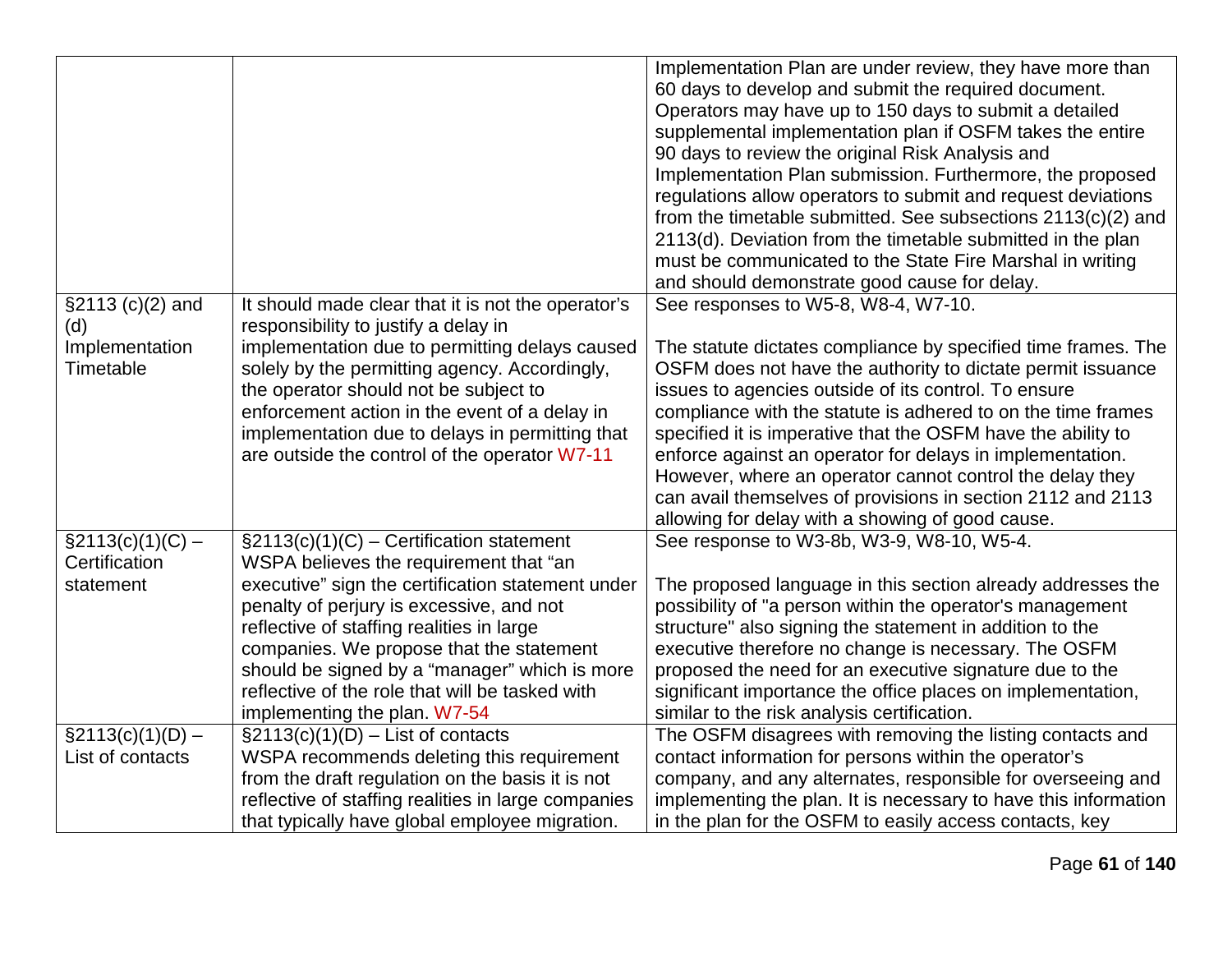|              | Furthermore, listing the names of individual       | operator personnel, and contractors that may be                |
|--------------|----------------------------------------------------|----------------------------------------------------------------|
|              | employees and contact information in a             | implementing the plan should any questions arise during        |
|              | document that will be subject to public review     | implementation or OSFM review and ensures that the             |
|              | creates safety considerations given the            | implementation goals of AB 864 are achieved.                   |
|              | heightened level of anti-pipeline activism that    |                                                                |
|              | has evolved over recent years. W7-55               | The OSFM respects concerns for privacy. The operator may       |
|              |                                                    | request confidential treatment of information submitted per    |
|              |                                                    | subsection 2119.                                               |
| §2115        | Proper function of leak detection systems is       | The OSFM sees no need to amend the proposed language.          |
| Testing      | critical to the function and potential shutdown of | BAT is broadly defined by the authorizing legislation as       |
| Requirements | a pipeline and should be integrated with the       | technology currently in use or available for purchase          |
|              | automatic shutoff systems.                         | anywhere in the world. This rather large category of possible  |
|              | $W1-9$                                             | BAT necessitates flexible testing requirements because not     |
|              |                                                    | all technologies can be tested in the same manner. This        |
|              |                                                    | subsection provides minimum requirements on a range of         |
|              |                                                    | Leak Detection Systems (LDS) and other technologies that       |
|              |                                                    | could be considered BAT, including LDS, Computational          |
|              |                                                    | Pipeline Monitoring (CPM), Automatic Shutoff Systems           |
|              |                                                    | (ASOS), and Emergency Flow Restriction Devices or any          |
|              |                                                    | combination of these technologies.                             |
|              |                                                    |                                                                |
|              |                                                    | The commenter may be correct that testing may involve the      |
|              |                                                    | interaction of the CPM systems and LDS systems tied to the     |
|              |                                                    | operations of the ASOS where pipeline operations are           |
|              |                                                    | designed to allow for such a scenario. Specific testing        |
|              |                                                    | standards are not adopted under this subsection, as is seen    |
|              |                                                    | in subsections 2115(a) and (b), because of the wide variety of |
|              |                                                    | ASOS available. However, in the absence of specific testing    |
|              |                                                    | standards operators should consider ASOS manufacturing         |
|              |                                                    | recommendations found in subsection 2115(e) of this section.   |
| §2115        | The proposed regulations require testing for       | OSFM disagrees with the proposed language and setting the      |
| Testing      | leak detection systems only once every three       | testing interval to an annual basis. Section 2115 directs the  |
| Requirements | years, while testing for automatic shutoff         | operator to conduct testing of leak detection systems and      |
|              | systems is required annually, but "at intervals    | computational pipeline monitoring - leak detection systems at  |
|              | not to exceed 15 months" (changed from             | specified intervals that exceed established recommended        |
|              | annually in the draft regulations). SB 295         | practices and existing regulations. OSFM relied upon federal   |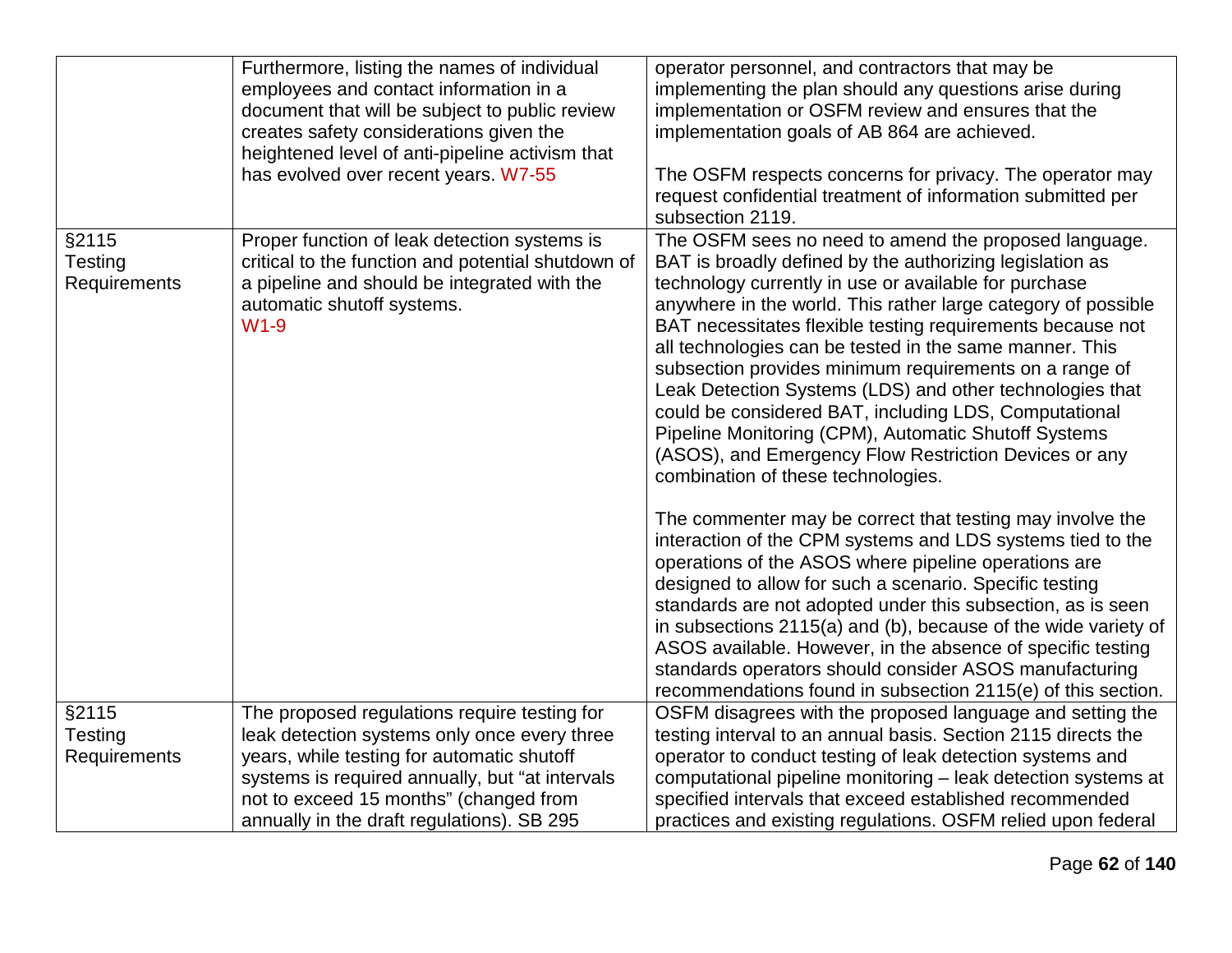|                                  | requires annual inspections of "all intrastate<br>pipelines." Govt. Code $\S$ 51015.1(a).<br>Accordingly, the proposed regulations must be<br>revised to require annual testing of leak<br>detection systems and automatic shutoff<br>systems to ensure consistency with this statute.<br>The commenter suggested the following<br>language to require annual testing for Testing<br><b>Requirements and Test Failures</b><br>$\S2115$ (a)(1), (b)(1), (c)(1), (d)(1):<br>(a)(1) test the leak detection capability and leak<br>limitation effectiveness every 3 years annually<br>from the date of installation or initial operation,<br>whichever is soonest<br>(b)(1) test the leak detection capability and leak<br>limitation effectiveness every 3 years annually<br>from the date of installation or initial operation, | statute and regulations, in particular 49 CFR 195.44 and<br>sections of API RP 1175, API RP 1130, which are<br>incorporated by reference in developing this language. Those<br>sources recommend a 5-year testing interval. The proposed<br>regulations require a 3-year testing interval instead of the 49<br>CFR 195.444 and API 5-year interval to address the goals of<br>AB 864. This language is more conservative than existing<br>regulatory testing requirements. Additionally, test failures<br>could still lead to annual testing, see §2115(g). The draft<br>regulations referred to by the commenter in parenthesis<br>appear to be from April 17, 2017 and are not the part of the<br>proposed regulations noticed here and are therefore likely<br>outside the scope of comment but were discussed for<br>inclusion. Additional discussion of the annual testing<br>requirement (not to exceed 15 months) is provided in<br>response to comment W1-2.<br>SB 295 directed the OSFM to conduct annual inspections, not<br>testing, of each pipeline and operator. This portion of the |
|----------------------------------|--------------------------------------------------------------------------------------------------------------------------------------------------------------------------------------------------------------------------------------------------------------------------------------------------------------------------------------------------------------------------------------------------------------------------------------------------------------------------------------------------------------------------------------------------------------------------------------------------------------------------------------------------------------------------------------------------------------------------------------------------------------------------------------------------------------------------------|----------------------------------------------------------------------------------------------------------------------------------------------------------------------------------------------------------------------------------------------------------------------------------------------------------------------------------------------------------------------------------------------------------------------------------------------------------------------------------------------------------------------------------------------------------------------------------------------------------------------------------------------------------------------------------------------------------------------------------------------------------------------------------------------------------------------------------------------------------------------------------------------------------------------------------------------------------------------------------------------------------------------------------------------------------------------------------------------------|
|                                  | whichever is soonest<br>(c)(1) annually test and calibrate the<br>components of the system and the overall<br>effectiveness of the system at intervals not to<br>exceed 15 months<br>(d)(1) EFRD's shall be tested annually at<br>intervals not to exceed 15 months<br>$W1-8$                                                                                                                                                                                                                                                                                                                                                                                                                                                                                                                                                  | comment is outside of the scope of the proposed AB 864<br>regulations because it was part of a prior and separate<br>rulemaking. The SB 295 rulemaking related to OSFM<br>inspection frequency, not pipeline operator equipment testing<br>intervals.                                                                                                                                                                                                                                                                                                                                                                                                                                                                                                                                                                                                                                                                                                                                                                                                                                              |
| §2115(g)<br><b>Test Failures</b> | The proposed regulations also require a new<br>risk analysis and review of best available<br>technology if there are two test failures during<br>the three-year annual testing period. Any test<br>failure should require a new risk assessment<br>and review of the technology. Accordingly,<br>please modify this regulation as follows:<br>Any test failures shall require a new risk<br>analysis and review of best available                                                                                                                                                                                                                                                                                                                                                                                              | The OSFM rejects this suggestion. Multiple test failures were<br>selected as the metric for requiring a new or revised risk<br>analysis submission by an operator for review by the OSFM<br>because testing pipeline technologies is complex and should<br>be based on obtaining verifiable, repeatable, and consistent<br>results. Relying on a single test failure would be counter<br>intuitive to producing an effective baseline or making<br>necessary adjustments to account for new best available<br>technologies installed. Understanding why a test failed is as<br>important as understanding why a test was successful when                                                                                                                                                                                                                                                                                                                                                                                                                                                           |

Page **63** of **140**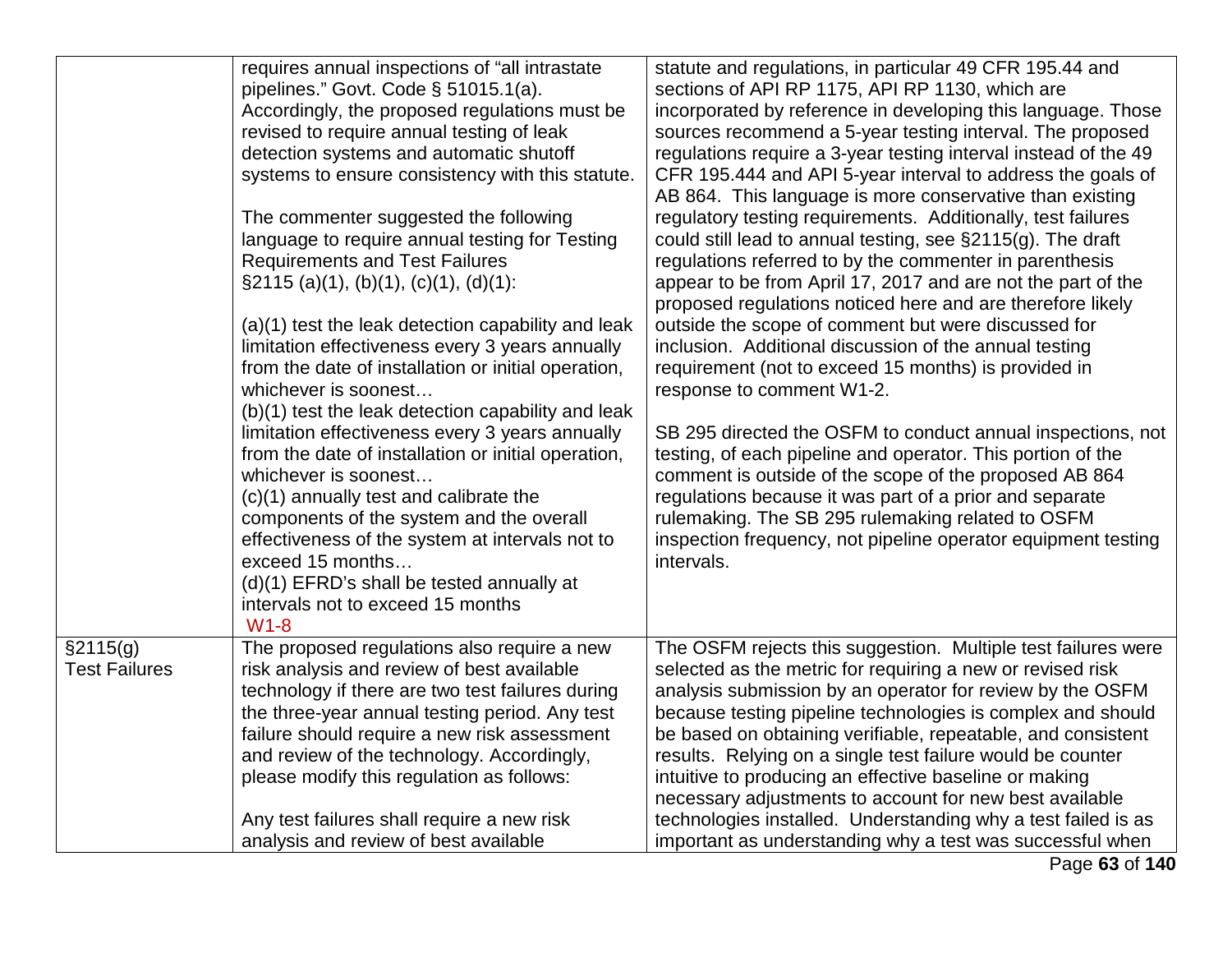|                                                                 | technology applicability for leak detection. W1-<br>10                                                                                                                                                                                                                                                                                                                                                                                                                                           | compared to anticipated results as specified in risk analysis<br>submitted to the OSFM. Requiring a new risk analysis and<br>review after two test failures provides additional insight in to<br>patterns or causes of test failures that may otherwise not be<br>identified for each test failure.                                                                                                                                                                                                                                                                                                                                                                                                                                                                                                                                                                                                                                                                             |
|-----------------------------------------------------------------|--------------------------------------------------------------------------------------------------------------------------------------------------------------------------------------------------------------------------------------------------------------------------------------------------------------------------------------------------------------------------------------------------------------------------------------------------------------------------------------------------|---------------------------------------------------------------------------------------------------------------------------------------------------------------------------------------------------------------------------------------------------------------------------------------------------------------------------------------------------------------------------------------------------------------------------------------------------------------------------------------------------------------------------------------------------------------------------------------------------------------------------------------------------------------------------------------------------------------------------------------------------------------------------------------------------------------------------------------------------------------------------------------------------------------------------------------------------------------------------------|
| §2115 Testing<br>Requirements and<br><b>Test Failures</b>       | Operators are currently required to perform an<br>evaluation of the leak detection system's<br>capability and reliability. Again, if OSFM had<br>specific system capabilities it wanted operators<br>to explore, it could build on this currently<br>conducted evaluation in the context of the draft<br>regulation.<br><b>W3-5</b>                                                                                                                                                              | See response to W1-8.<br>The OSFM sees no need to make changes to the proposed<br>regulations because section 2115 addresses the testing<br>frequency of CPM-LDS of every 3 years and requires<br>operators to test consistent with the standards contained in<br>Sections 6.2 through 6.2.6 of API 1130 (2007) and 49 CFR<br>195.444 of the Code of Federal Regulations, which were<br>incorporated by reference and relied upon in developing the<br>proposed regulations. The specified standards found in API<br>1130 and 49 CFR 195.444 are necessary to ensure installed<br>BAT is performing as projected in risk analyses.                                                                                                                                                                                                                                                                                                                                              |
| §2115(c)<br>Testing<br>Requirements and<br><b>Test Failures</b> | The commenter notes that the requirement for<br>an annual test of the automatic shutoff system<br>will create unnecessary operational<br>interruptions and could potentially contribute to<br>integrity issues and failures that would<br>otherwise have been avoided. We encourage<br>OSFM to revise the regulation to allow for<br>alternative means of verifying that the shutoff<br>system is functional and operational, as<br>opposed to mandating an annual "test".<br>W <sub>3</sub> -11 | The OSFM sees no need to make changes to the proposed<br>regulations. Operators are required to annually test and<br>calibrate the components of the system and the overall<br>effectiveness of the system at intervals not to exceed 15<br>months §2115(c)(1). Annual calibrations are required by 49<br>CFR, Part 195. Testing of the overall effectiveness of the<br>Automatic Shut-off System may be conducted by simulating a<br>release to verify all components are working as designed and<br>expected. When testing best available technology, operators<br>must consider the manufacturer recommendations and sound<br>engineering practices for verification and testing of the best<br>available technology component. The testing section of the<br>proposed regulations does not specify that operators must<br>test automatic shutoff systems while a pipeline is operational<br>or full of product or that the pipeline be empty of product.<br>See also W7-58. |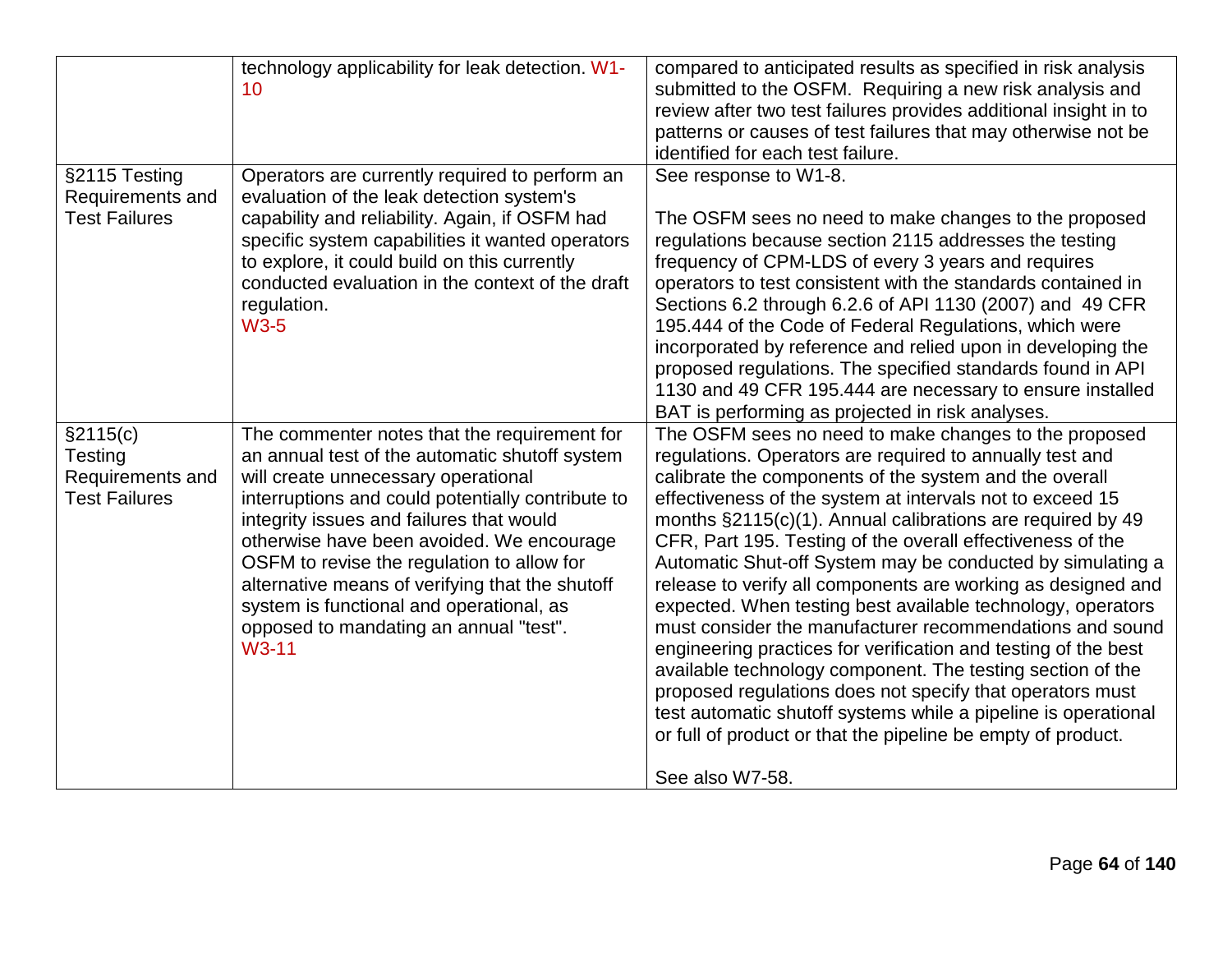| §2115                | Section 2115 entitled Testing Requirements        | See response to W1-8 and W1-5.                                  |
|----------------------|---------------------------------------------------|-----------------------------------------------------------------|
| Testing              | and Test Failures of the proposed regulations     |                                                                 |
| Requirements         | requires testing for leak detection systems only  | OSFM disagrees with setting the testing interval to an annual   |
|                      | once every three years while testing of           | basis. Section 2115 directs the operator to conduct testing of  |
|                      | automatic systems is required at annual           | leak detection systems and computational pipeline monitoring    |
|                      | intervals not to exceed 15 months. The            | - leak detection systems at specified intervals that exceed     |
|                      | proposed testing frequency for these systems      | established recommended practices and existing regulations.     |
|                      | does not align with the annual inspections of all | Sections of API RP 1175, API RP 1130, and 49 CFR 195.444,       |
|                      | intrastate pipelines required under SB 295. To    | which are incorporated by reference, recommend a 5-year         |
|                      | ensure consistency with the pipeline inspection   | testing interval. The proposed regulations require a 3-year     |
|                      | provisions of SB 295, we recommend revising       | testing interval instead of the 49 CFR 195.444 and API 5-year   |
|                      | Section 2115, subsections (a)(l) and (b)(l) to    | interval to address the goals of AB 864. This language is       |
|                      | require annual testing of the leak detections     | more conservative than existing regulatory testing              |
|                      | systems and automatic shutoff systems. W4-1       | requirements and test failures could still lead to annual       |
|                      |                                                   | testing, see $\S2115(g)$ .                                      |
|                      |                                                   | SB 295 directed the OSFM to conduct annual inspections, not     |
|                      |                                                   | testing, of each pipeline and operator and is outside of the    |
|                      |                                                   | scope of the proposed regulations here because it was part of   |
|                      |                                                   | a prior rulemaking. SB 295 related to OSFM inspection           |
|                      |                                                   | frequency, not pipeline operator equipment testing intervals.   |
| §2115(a)             | References to American Petroleum Institute        | See response to comment W7-18.                                  |
| <b>Testing</b>       | (API) Recommended Practices                       |                                                                 |
| Requirements and     | WSPA recognizes the value of including API        | API 1130 and 1175 are not entirely incorporated by reference.   |
| <b>Test Failures</b> | Recommended Practice 1130 "Computational          | Section 2115(a) requires testing frequency for LDS at 3 year    |
|                      | Pipeline Monitoring for Liquids" (First Edition,  | intervals and consistent with the standards contained in        |
|                      | September 2007, Reaffirmed April 2012) and        | Sections 8 and 9 of API 1175 (2015). The specified testing      |
|                      | API Recommended Practice 1175 "Pipeline           | standards found in API 1175 will ensure installed BAT is        |
|                      | Leak Detection - Program Management" (First       | performing as projected in risk analyses. The additional detail |
|                      | Edition, December 2015) by reference into the     | provided in API 1175 emphasize the importance of following      |
|                      | regulation. These documents have been             | procedures and processes outlined in other API                  |
|                      | developed by numerous industry experts over       | recommended practices, including API 1130 and API 1162.         |
|                      | several years and generations of new              |                                                                 |
|                      | technology and reflect proven practices for a     |                                                                 |
|                      | wide variety of pipelines and pipeline operating  |                                                                 |
|                      | areas. WSPA strongly recommends that these        |                                                                 |
|                      | Recommended Practices be considered as            |                                                                 |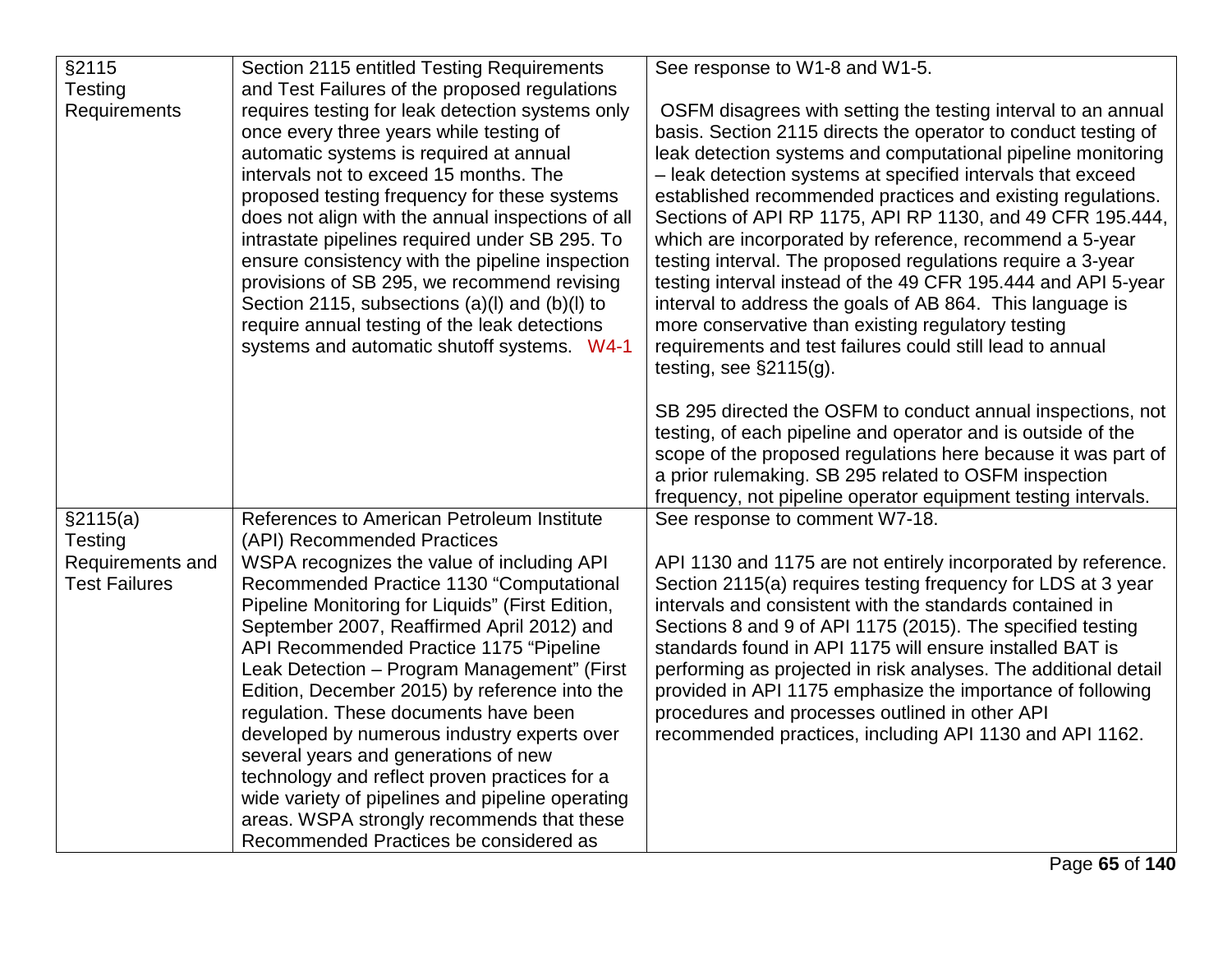|                                                                                | references and not viewed as statutory<br>standards to be used to support enforcement<br>actions. This matter was also highlighted in the<br>February 21, 2017 WSPA comment letter. W7-6                                                                                                                                                                                                                                                                                                |                                                                                                                                                                                                                                                                                                                                                                                                                                                                                                                                                                                                                                                                 |
|--------------------------------------------------------------------------------|-----------------------------------------------------------------------------------------------------------------------------------------------------------------------------------------------------------------------------------------------------------------------------------------------------------------------------------------------------------------------------------------------------------------------------------------------------------------------------------------|-----------------------------------------------------------------------------------------------------------------------------------------------------------------------------------------------------------------------------------------------------------------------------------------------------------------------------------------------------------------------------------------------------------------------------------------------------------------------------------------------------------------------------------------------------------------------------------------------------------------------------------------------------------------|
| $\S2115(c)(1) -$<br><b>Testing</b><br>Requirements and<br><b>Test Failures</b> | $\S2115(c)(1)$ - Testing Requirements<br>As drafted, this section infers that operators will<br>be required to fully shut in their pipelines on an<br>annual basis to test their shut off systems. A<br>requirement of this nature would create<br>significant operational impacts and could<br>potentially lead to integrity and failure issues<br>that were otherwise avoidable. WSPA<br>recommends the section should be amended to<br>allow "alternative evaluation methods". W7-58 | See response to W3-11.                                                                                                                                                                                                                                                                                                                                                                                                                                                                                                                                                                                                                                          |
| $§$ 2115 - Testing<br>Requirements and<br>Test Failures (d)                    | WSPA recommends that EFRD valve testing<br>results become part of the pipeline auditing<br>process each year rather than being a separate<br>submittal. W7-59                                                                                                                                                                                                                                                                                                                           | The OSFM disagrees that the EFRD valve testing result<br>should become part of the pipeline auditing process rather<br>than be submitted within 90-days of completion. The OSFM<br>could request the testing results as part of a separate<br>regulatory program. However, the purpose of having it here is<br>to meet the distinct regulatory requirements of AB 864<br>regulations. See also $\S$ 2115(f) – Testing Requirements and<br><b>Test Failures.</b>                                                                                                                                                                                                 |
| $§2115 - Testing$<br>Requirements and<br>Test Failures (g)(1)                  | WSPA recommends that more definition needs<br>to be developed and added in this Article to<br>define specific criteria for what passes and what<br>fails to provide clarity for operators. W7-60                                                                                                                                                                                                                                                                                        | The OSFM sees no need to amend the proposed language.<br>The statute and regulation is not prescriptive, but is<br>performance driven. Specific criteria for what passes and fails<br>would be prescriptive in nature and would have to be<br>developed for each individual pipeline, in addition to<br>conflicting with the scheme of performance driven regulation.<br>The draft regulations were designed to give operators<br>flexibility in achieving performance driven standard which are<br>provided through out this section with references to API<br>standards, federal code section citations, and manufacturer<br>recommendations (to name a few). |
| $§$ 2115 - Testing<br>Requirements and<br>Test Failures (b)(2)                 | API RP 1130 and API RP 1175 - Currently, the<br>proposed draft regulation includes several<br>references to these documents, which, from                                                                                                                                                                                                                                                                                                                                                | See response to comment W7-18. This comment was made<br>in a letter dated July 19, 2016 and relates to prior draft of                                                                                                                                                                                                                                                                                                                                                                                                                                                                                                                                           |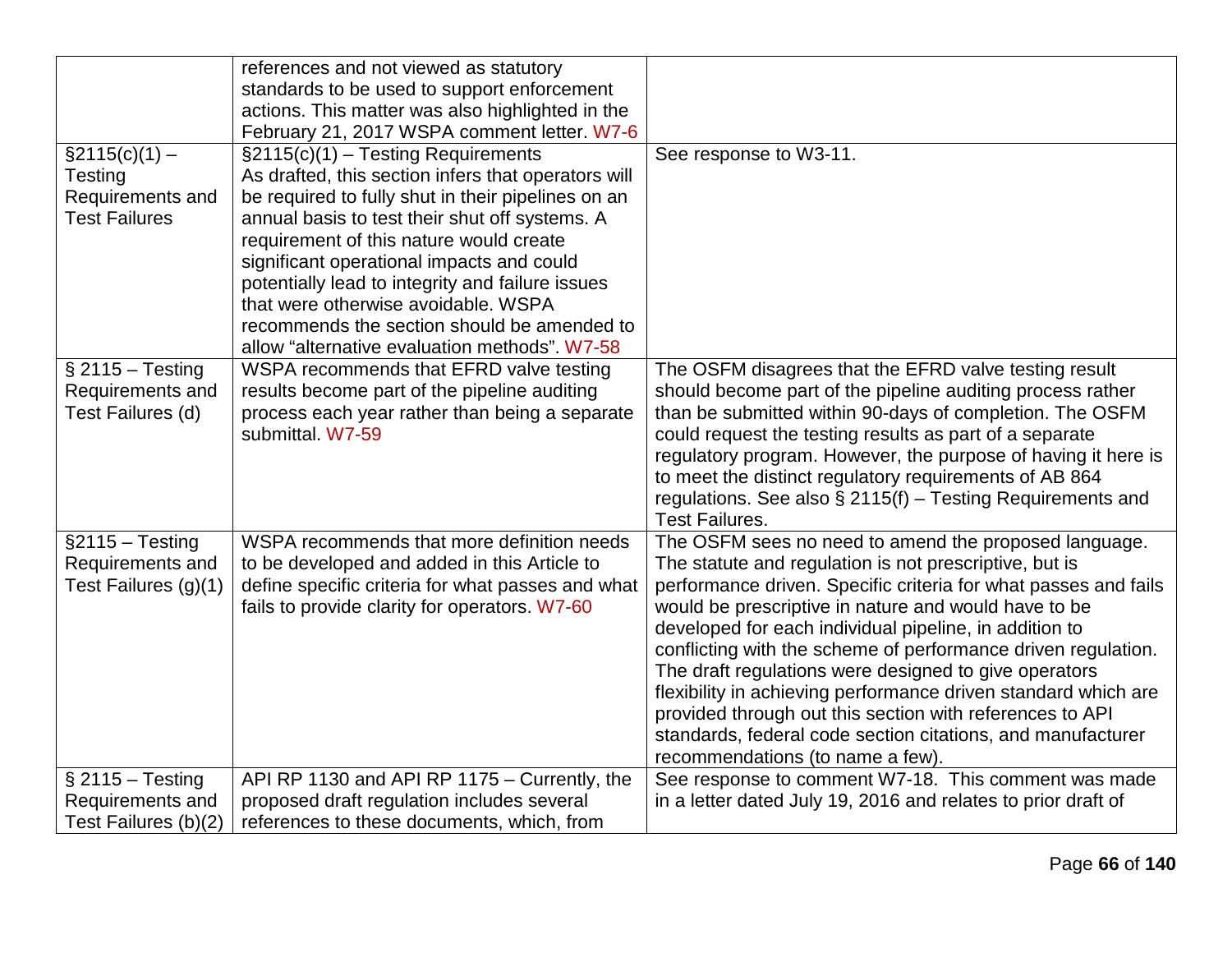|                                                                | WSPA's point of view, imply that these<br>documents could be viewed as a specific<br>requirement as part of the new AB 864<br>regulation. WSPA believes these documents<br>should be viewed as "Recommended Practices"<br>references only, (as the title of the documents<br>indicates) and that any incorporation of any of<br>the practices into an operator's plan should be<br>a matter negotiated between the SFM and the<br>operator and specifically addressed in a<br>separate written agreement between the                                                                                                                                                | regulatory language that was not part of the formal rule<br>making process under the Administrative Procedure Act.                                                                                                                              |
|----------------------------------------------------------------|---------------------------------------------------------------------------------------------------------------------------------------------------------------------------------------------------------------------------------------------------------------------------------------------------------------------------------------------------------------------------------------------------------------------------------------------------------------------------------------------------------------------------------------------------------------------------------------------------------------------------------------------------------------------|-------------------------------------------------------------------------------------------------------------------------------------------------------------------------------------------------------------------------------------------------|
| $§$ 2115 - Testing<br>Requirements and<br>Test Failures (b)(2) | parties. W7-75<br>The proposed AB 864 Regulation includes<br>several references to API Recommended<br>Practices 1130 and 1175. Without clarification,<br>this implies that these documents could be<br>viewed as specific requirements of the new AB<br>864 regulation. WSPA believes these<br>documents should be viewed as<br>"Recommended Practices" references only (as<br>the title of the document indicates) and that any<br>incorporation of any of the practices into an<br>operator's plan should be a matter negotiated<br>between the OSFM and the operator and<br>specifically addressed in a separate written<br>agreement between the parties. W7-82 | See response to comment W7-18. This comment was made<br>in a letter dated February 21, 2017 and relates to prior draft of<br>regulatory language that was not part of the formal rule<br>making process under the Administrative Procedure Act. |
| §2115<br>Testing<br>Requirements                               | This section of the regulation requires "testing"<br>for leak detection systems only once every<br>three years" Commenter believes that this is<br>inconsistent with SB 295, which requires annual<br>inspections of all intrastate pipelines and makes<br>the regulation unable to meet the objective of<br>AB 864, which is to "reduce the amount of oil<br>released in an oil spill to protect state waters<br>and wildlife." Commenter recommends that<br>annual inspections of pipelines and                                                                                                                                                                   | See response to W1-5 and W4-1.                                                                                                                                                                                                                  |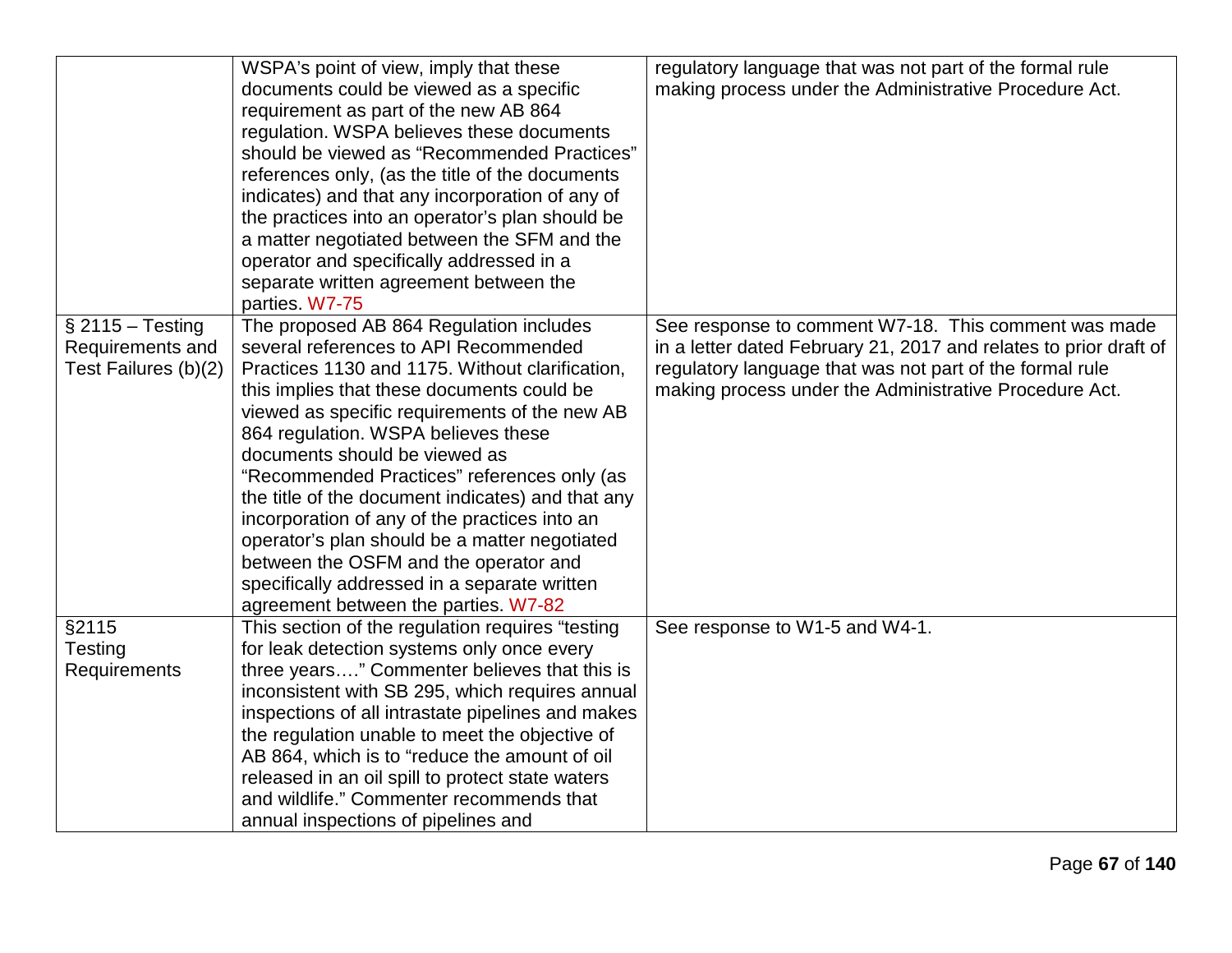|                      | implemented Best Available Technologies,          |                        |
|----------------------|---------------------------------------------------|------------------------|
|                      | including leak detection systems, must be         |                        |
|                      | required to meet the objectives of AB 864 and     |                        |
|                      | SB 295 and that the language in this section      |                        |
|                      | should be updated to reflect an annual            |                        |
|                      | frequency.                                        |                        |
|                      | W9-4                                              |                        |
| $\S$ 2115(a)(2) –    | § 2115 – Testing Requirements and Test            | See response to W7-18. |
| Testing              | Failures $(a)(2)$ – "Perform testing consistent   |                        |
| Requirements and     | with the minimum standards contained in API       |                        |
| <b>Test Failures</b> | RP 1130 (2007) Sections 6.2 through 6.2.6, and    |                        |
|                      | 49 CFR 195.444"                                   |                        |
|                      | WSPA appreciates that the proposed regulation     |                        |
|                      | recognizes the value of API Recommended           |                        |
|                      | Practice 1130 "Computational Pipeline             |                        |
|                      | Monitoring for Liquids" (First Edition, September |                        |
|                      | 2007, Reaffirmed April 2012) and API              |                        |
|                      | Recommended Practice 1175 "Pipeline Leak          |                        |
|                      | Detection - Program Management" (First            |                        |
|                      | Edition, December 2015) and have                  |                        |
|                      | incorporated them by reference. However,          |                        |
|                      | these documents have been developed by            |                        |
|                      | many industry experts over several years and      |                        |
|                      | they reflect experiences and proven practices     |                        |
|                      | for a wide variety of pipelines and pipeline      |                        |
|                      | operating areas. WSPA strongly recommends         |                        |
|                      | that these Recommended Practices are to be        |                        |
|                      | considered as strictly references and are not     |                        |
|                      | viewed as statute standards to be used to         |                        |
|                      | support enforcement actions. W7-56                |                        |
| $\S$ 2115(b)(2) –    | § 2115 – Testing Requirements and Test            | See response to W7-18. |
| Testing              | Failures $(b)(2)$ – "Perform testing consistent   |                        |
| Requirements and     | with the minimum standards contained in API       |                        |
| <b>Test Failures</b> | RP 1130 (2007) Sections 6.2 through 6.2.6, and    |                        |
|                      | 49 CFR 195.444"                                   |                        |
|                      | WSPA appreciates that the proposed regulation     |                        |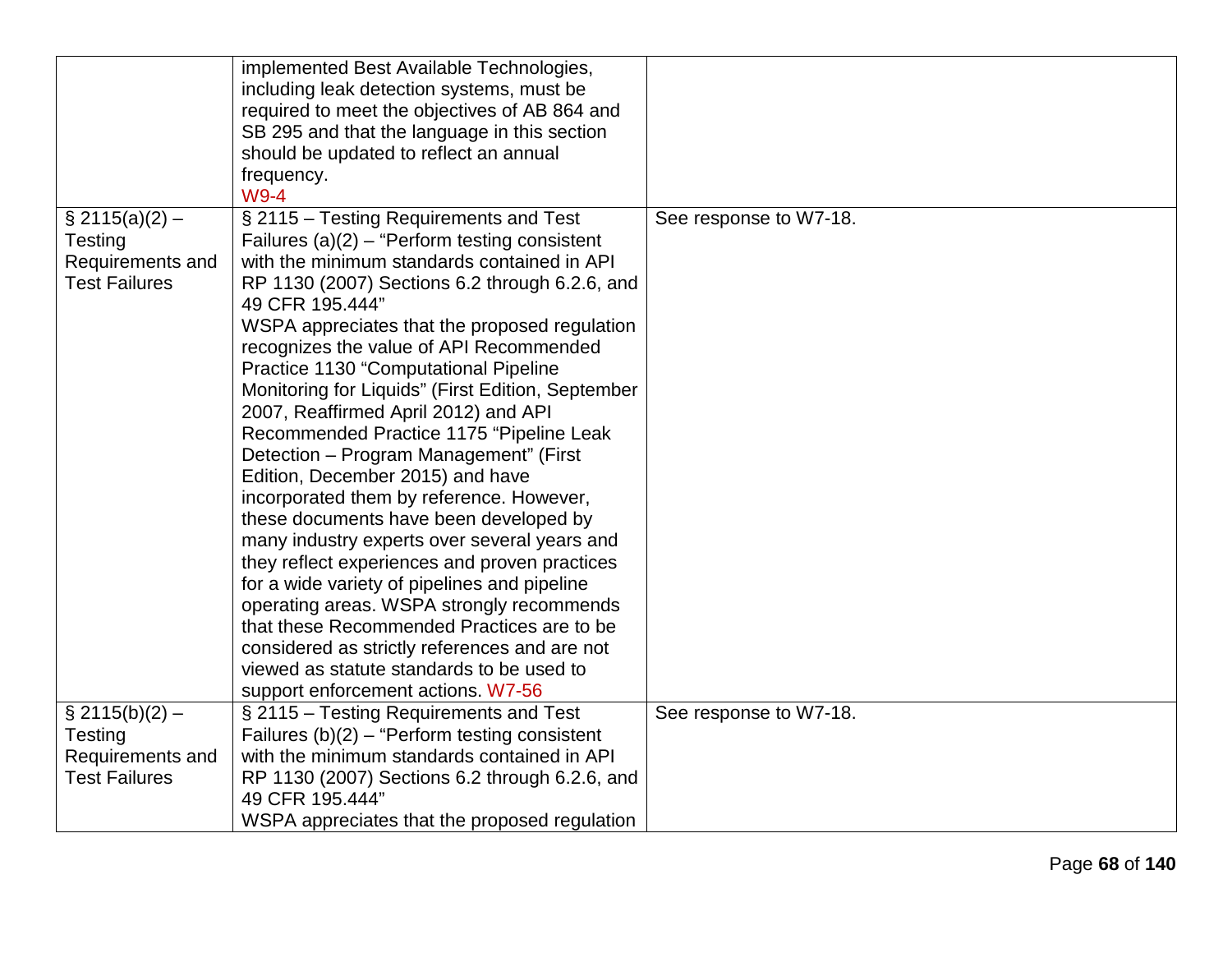|                         | recognizes the value of API Recommended           |                                                                   |
|-------------------------|---------------------------------------------------|-------------------------------------------------------------------|
|                         | <b>Practice 1130 "Computational Pipeline</b>      |                                                                   |
|                         | Monitoring for Liquids" (First Edition, September |                                                                   |
|                         | 2007, Reaffirmed April 2012) and API              |                                                                   |
|                         | Recommended Practice 1175 "Pipeline Leak          |                                                                   |
|                         | Detection - Program Management" (First            |                                                                   |
|                         | Edition, December 2015) and have                  |                                                                   |
|                         | "incorporated them by reference. However,         |                                                                   |
|                         | these documents have been developed by            |                                                                   |
|                         | many industry experts over several years and      |                                                                   |
|                         | they reflect experiences and proven practices     |                                                                   |
|                         | for a wide variety of pipelines and pipeline      |                                                                   |
|                         | operating areas. WSPA strongly recommends         |                                                                   |
|                         | that these Recommended Practices are to be        |                                                                   |
|                         | considered as strictly references and are not     |                                                                   |
|                         | viewed as statute standards to be used to         |                                                                   |
|                         | support enforcement actions. W7-57                |                                                                   |
| §2117                   | Best Available Leak Detection Technology          | See response to W7-37. Comment was made in a letter dated         |
| <b>Risk Analysis</b>    | As stated in the July 19, 2016 WSPA comment       | July 19, 2016 relates to prior draft of regulatory language that  |
| <b>Updates and</b>      | letter, addressing the issue of best available    | was not part of the formal rule making process under the          |
| <b>Review</b>           | leak detection can be complex and expensive.      | Administrative Procedure Act.                                     |
|                         | WSPA believes that once a system is               |                                                                   |
|                         | approved, the operator should be granted a        |                                                                   |
|                         | specified period of time before major             |                                                                   |
|                         | modifications and or replacement are required.    |                                                                   |
|                         | Further comments and recommendations on           |                                                                   |
|                         | this item are provided in the July 19, 2016       |                                                                   |
|                         | WSPA comment letter. W7-4                         |                                                                   |
| $§$ 2117 – Risk         | § 2117 – Risk Analysis Updates and Review (a)     | Refer to the definitions under §2100 for environmentally and      |
| <b>Analysis Updates</b> | (2) -- A new risk analysis shall be required if a | ecologically sensitive area and section 2102 for identifying      |
| and Review (a) (2)      | pipeline is near a newly identified or previously | those resources. It is the operator's responsibility to review    |
|                         | unidentified environmentally and ecologically     | the EESA once every five (5) years. Currently operators           |
|                         | sensitive area in the coastal zone that could be  | gather this information for their oil spill contingency plans     |
|                         | affected by a pipeline release.                   | required by OSPR and are aware of where to search for this        |
|                         |                                                   | data. It is not the OSFM's responsibility to provide notification |
|                         | Under this section the operator is required to    | to operators of EESA discovery or relocation. Operators will      |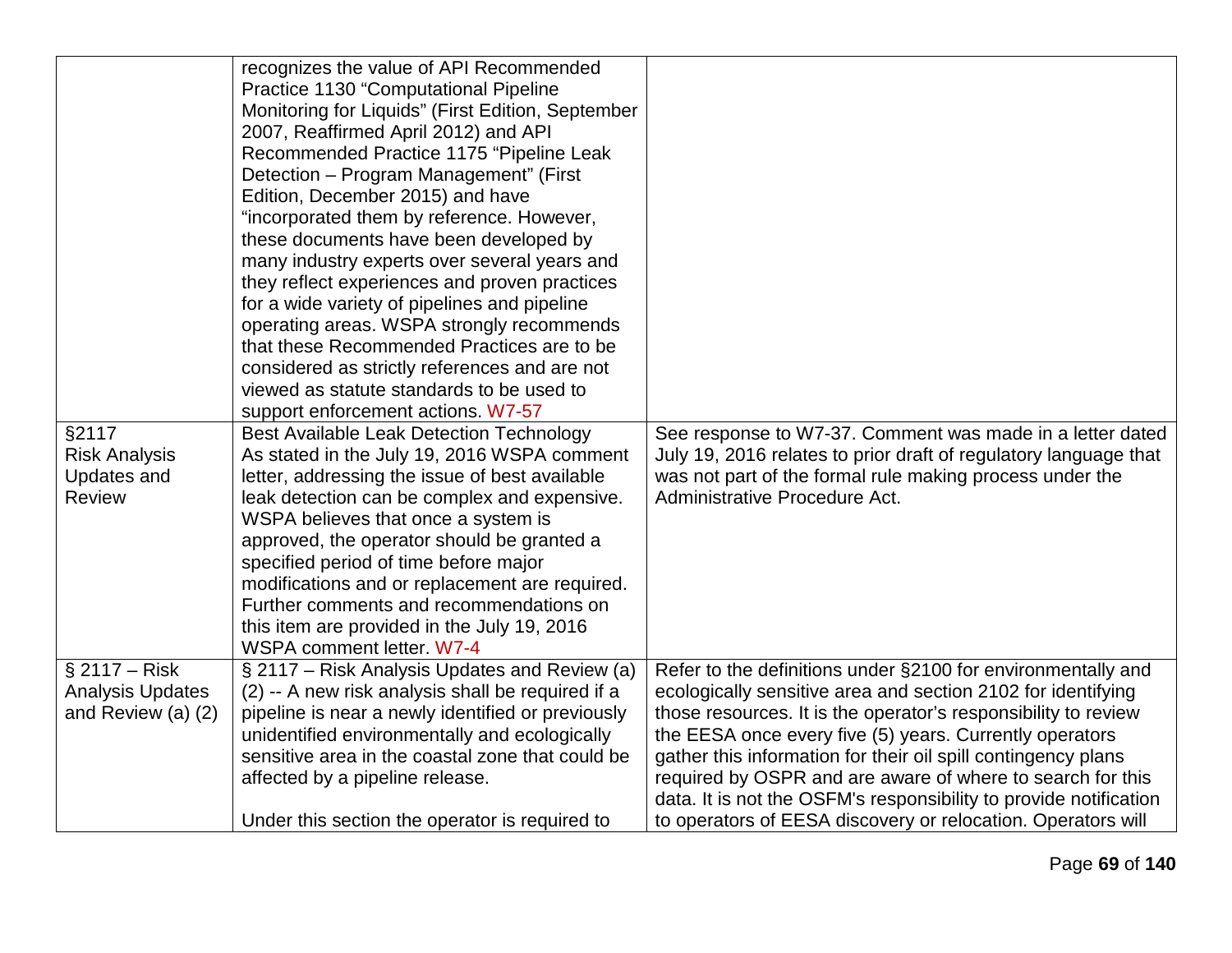|                                                                          | perform a new risk analysis if a newly identified<br>or previously unidentified environmentally and<br>ecologically sensitive area could be affected.<br>WSPA recommends clarification regarding the<br>responsible agencies or parties for identification<br>of environmentally and ecologically sensitive<br>areas, as well as how operators will be notified<br>of such changes. W7-61                                                                                                                                                                                                                                                     | have already gathered this information as part of their original<br>risk analysis submission and should be aware of where to<br>gather this information in subsequent years.                                                                                                            |
|--------------------------------------------------------------------------|-----------------------------------------------------------------------------------------------------------------------------------------------------------------------------------------------------------------------------------------------------------------------------------------------------------------------------------------------------------------------------------------------------------------------------------------------------------------------------------------------------------------------------------------------------------------------------------------------------------------------------------------------|-----------------------------------------------------------------------------------------------------------------------------------------------------------------------------------------------------------------------------------------------------------------------------------------|
| <b>Risk Analysis</b><br><b>Updates and</b><br>Review<br>§2117            | Once installed any new BAT technology should<br>be "grandfathered" for a specified period. The<br>"grandfathering" would be to reflect the fact that<br>a new system has been installed and the<br>protection period would be to protect operators<br>from having to replace the system in a few<br>months or years prior to the end of its effective<br>life. The "grandfather period" could be defined<br>by negotiation with OSFM and a reference to<br>some "industry standard" based on PHMSA<br>guidelines. At a minimum, short of some<br>extraordinary development, WSPA suggests<br>this period be at least 5 years.<br><b>W7-69</b> | See response to W7-37. This comment was made in a letter<br>dated July 19, 2016 and relates to prior draft of regulatory<br>language that was not part of the formal rule making process<br>under the Administrative Procedure Act.                                                     |
| $§2117 -$<br><b>Risk Analysis</b><br><b>Updates and</b><br><b>Review</b> | There are also concerns that, if the pipeline<br>operator already has a relatively new, modern<br>and effective but not quite "state of the art" leak<br>detection system in place, the operator may be<br>required to undertake an expensive upgrade to<br>the system but would not significantly upgrade<br>the actual leak detection capability of the<br>system from the current system. W7-71                                                                                                                                                                                                                                            | See response to W7-37. Comment was made in a letter dated<br>July 19, 2016 relates to prior draft of regulatory language that<br>was not part of the formal rule making process under the<br>Administrative Procedure Act. See the current §2117 - Risk<br>Analysis Updates and Review. |
| § 2117<br><b>Risk Analysis</b><br><b>Updates and</b><br><b>Review</b>    | Given the significant up-front costs associated<br>with BAT, CIPA believes once installed, any<br>new BAT technology should be "grandfathered"<br>for a specified period, but should be no<br>shorter than ten (10) years.<br>W8-11                                                                                                                                                                                                                                                                                                                                                                                                           | See response to W7-37.                                                                                                                                                                                                                                                                  |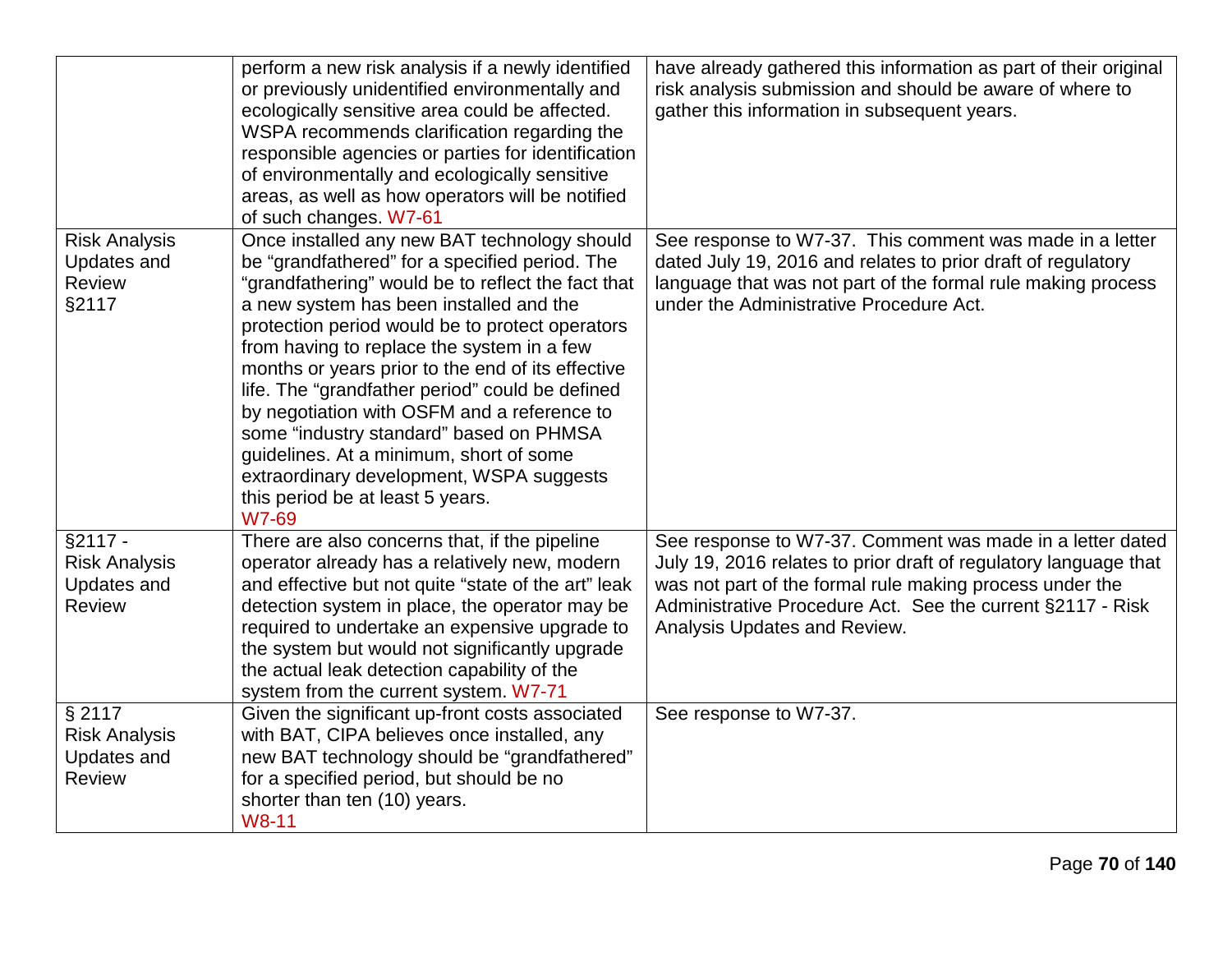| §2117<br><b>Risk Analysis</b><br><b>Updates and</b><br>Review;<br>§2103 Exemption<br>For Pipelines<br><b>Located Outside</b><br>The Coastal Zone | Commenter recommends that section 2103<br>include language that require exemptions to be<br>reviewed if a new potential pathway to the<br>coastal zone is identified by the State Marshal<br>or the public. For example, if new infrastructure<br>(culverts, flood control channels, etc.) is<br>constructed that may provide a pathway from a<br>pipeline. W9-2       | The OSFM sees no need to amend the proposed language<br>because it is addressed under existing proposed language in<br>$\S2117(a)(2)$ :<br>A new risk analysis shall be required if a pipeline is near a<br>newly identified or previously unidentified environmentally and<br>ecologically sensitive area in the coastal zone that could be<br>affected by a pipeline release.                                                                                                                                                                                                                                                                                                                                                                                                                              |
|--------------------------------------------------------------------------------------------------------------------------------------------------|------------------------------------------------------------------------------------------------------------------------------------------------------------------------------------------------------------------------------------------------------------------------------------------------------------------------------------------------------------------------|--------------------------------------------------------------------------------------------------------------------------------------------------------------------------------------------------------------------------------------------------------------------------------------------------------------------------------------------------------------------------------------------------------------------------------------------------------------------------------------------------------------------------------------------------------------------------------------------------------------------------------------------------------------------------------------------------------------------------------------------------------------------------------------------------------------|
| §2117<br><b>Risk Analysis</b><br><b>Updates and</b><br><b>Review</b>                                                                             | For section 2103 exemptions the commenter<br>recommends that the operator should submit an<br>addendum to their risk analysis (completed by<br>an independent, OSFM-approved consultant)<br>that demonstrates the continued lack of<br>potential impact from a spill where new<br>infrastructure is constructed that may provide a<br>pathway from a pipeline.<br>W9-3 | The OSFM sees no need to amend the proposed language<br>because it is addressed in existing draft language in section<br>2117. Section §2117 states that an operator must update their<br>risk analysis every 5 years and that the State Fire Marshal<br>may require earlier or more frequent resubmission or updates<br>than required in Subparagraph (a) of this section. The<br>operator shall be notified in writing if an earlier resubmission<br>or update is required. The statute authorizing regulatory<br>development directs the OSFM to conduct the review of the<br>risk analysis, not a consultant.                                                                                                                                                                                            |
| $\S2118(a) -$ Record<br>Retention                                                                                                                | $\S2118(a)$ – Record Retention<br>WSPA believes the requirement to maintain all<br>supporting documentation over the life of the<br>pipeline is unreasonable, unnecessary, and<br>inconsistent with federal requirements. We<br>recommend this section to be revised to focus<br>on repair records and testing results. W7-62                                          | These regulations are required under State Law and need not<br>be consistent with Federal law to the extent they are not<br>conflicting. In some cases, under federal regulations records<br>are to be kept for the life of the pipeline. The focus of this<br>regulatory scheme is not focused in the repair and testing<br>results it is driven by risk analysis. A document retention<br>schedule will assist operators and the OSFM in comparing<br>and re-evaluation of risk analysis on a pipeline over time.<br>Similarly, the record retention requirements will help the<br>OSFM and operators track trends in best available<br>technology, assumptions, and risk analysis that will assist in<br>developing a more robust and effective implementation of AB<br>864 and the proposed regulations. |
| §2119<br>Confidential                                                                                                                            | Chevron appreciates OSFM's recognition that<br>certain information related to structural and                                                                                                                                                                                                                                                                           | The OSFM rejects the proposal. The statute directing<br>regulations under AB 864 requires that the OSFM set up a                                                                                                                                                                                                                                                                                                                                                                                                                                                                                                                                                                                                                                                                                             |
| Treatment of<br>Information                                                                                                                      | operational integrity of the pipeline system<br>should be withheld from public disclosure. As                                                                                                                                                                                                                                                                          | process for an operator to request confidential treatment of<br>information submitted or contained in the documentation                                                                                                                                                                                                                                                                                                                                                                                                                                                                                                                                                                                                                                                                                      |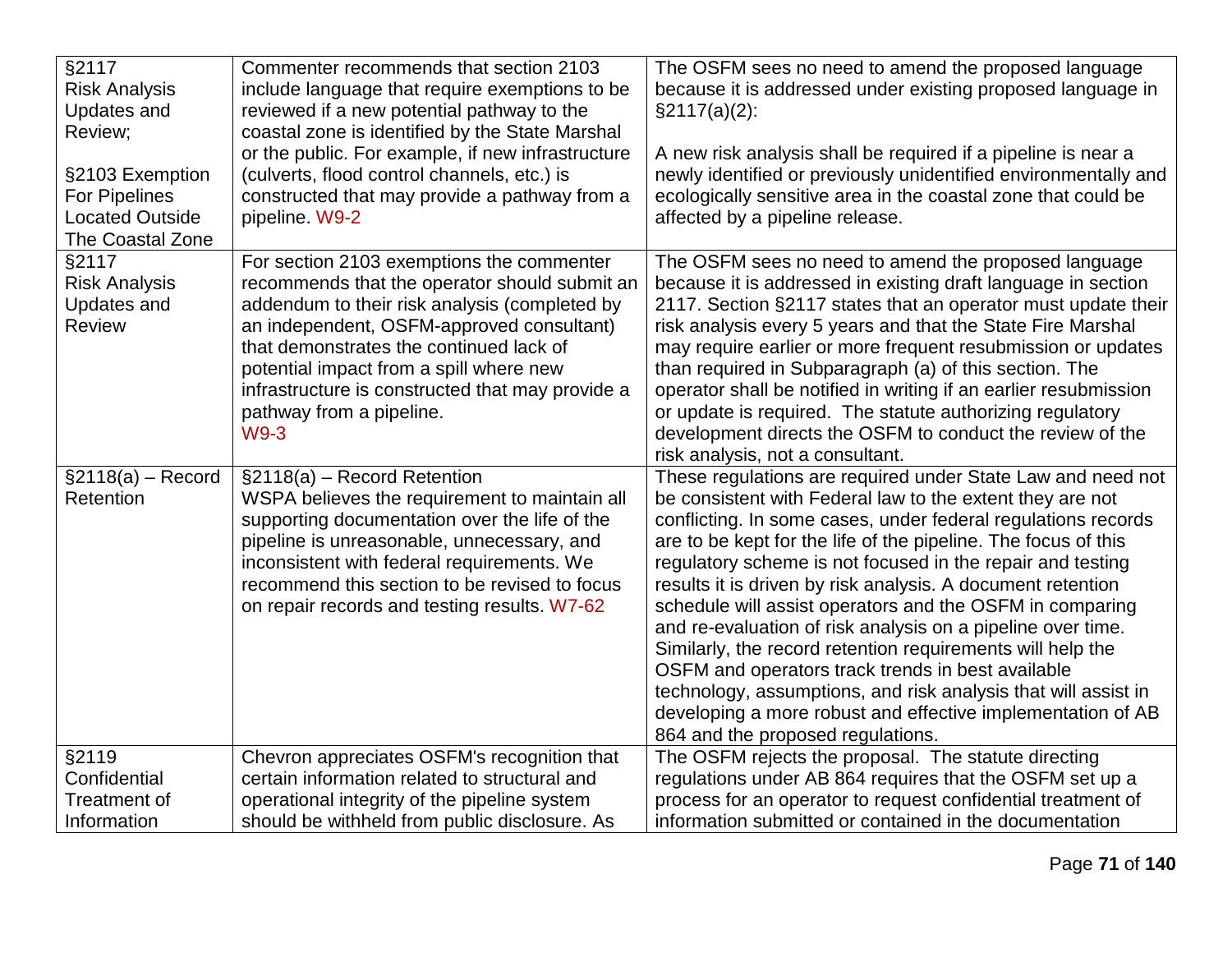|                                                          | drafted, however, the proposed regulation<br>requires an operator to identify on a line by line<br>basis the information in the risk analysis and<br>supporting materials they believe should be<br>withheld from disclosure. This type of approach<br>can be a time-consuming exercise for the<br>operator and agency alike. For efficiency<br>purposes, Chevron encourages the OSFM to<br>add language that would allow an operator to<br>petition for the entire risk analysis and<br>supporting materials to be kept confidential.<br>W3-12                                                                                                                                                                                                                                                                                                                                                                      | provided to the office at Government Code section<br>51013.1(c)(3). The statute does not afford the wholesale<br>elimination of all materials submitted as confidential, nor does<br>it specifically call out structural and operational integrity as the<br>commenter mentions.                                                                                                                                                                                                                      |
|----------------------------------------------------------|----------------------------------------------------------------------------------------------------------------------------------------------------------------------------------------------------------------------------------------------------------------------------------------------------------------------------------------------------------------------------------------------------------------------------------------------------------------------------------------------------------------------------------------------------------------------------------------------------------------------------------------------------------------------------------------------------------------------------------------------------------------------------------------------------------------------------------------------------------------------------------------------------------------------|-------------------------------------------------------------------------------------------------------------------------------------------------------------------------------------------------------------------------------------------------------------------------------------------------------------------------------------------------------------------------------------------------------------------------------------------------------------------------------------------------------|
| $§2119 -$<br>Confidential<br>Treatment of<br>Information | §2119 - Confidential Treatment of Information<br>WSPA encourages the OSFM to add language<br>that would allow an operator to petition for the<br>entire risk analysis and supporting materials to<br>be kept confidential. W7-63                                                                                                                                                                                                                                                                                                                                                                                                                                                                                                                                                                                                                                                                                     | See response to W3-12                                                                                                                                                                                                                                                                                                                                                                                                                                                                                 |
| General                                                  | The draft regulations should consider<br>incorporating methods to improve pipeline<br>design as a means to reduce the likelihood of<br>failure for new pipelines in high consequence<br>areas. Regulations for the design of gas<br>transmission pipelines are described in 49 CFR<br>192. These regulations require different design<br>parameters depending on the location of the<br>pipeline, and specify four location classes by<br>population density. In higher consequence<br>areas, the minimum pipeline design factor<br>(percentage of specified minimum yield stress,<br>% SMYS) is lower, which results in reduced<br>likelihood of failure. The minimum distance<br>between valve spacing is also lower in high<br>consequence areas which reduces the potential<br>release quantity. Current hazardous liquid<br>pipeline design standards are described in<br>ASME B31.4 and 49CFR 195. The minimum | Thank you for your comment and suggestion. The scope of<br>the AB 864 regulations is to protect EESA's in the coastal<br>zone, which encompass some HCAs. The proposed<br>regulations address BAT for protecting EESAs similar to what<br>the commenter proposes. However, adding design<br>requirements at this time appear to be prescriptive in nature<br>as opposed to performance driven as required by the<br>authorizing statute (CGC 51013.1) but may be considered in<br>future rulemakings. |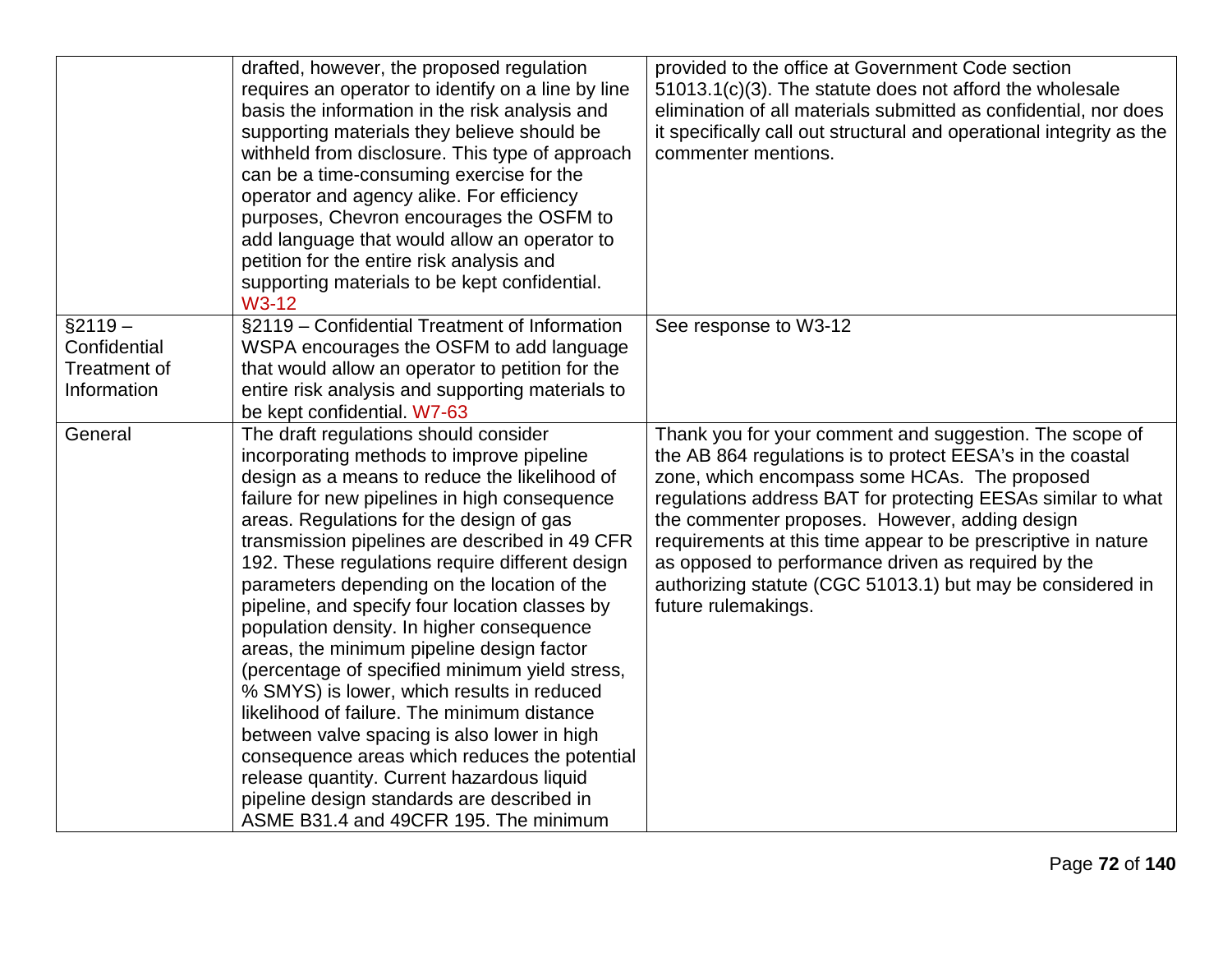|         | design factor is 0.72 (72% SMYS). There are<br>no class location designations, although<br>pipelines in higher hazard areas such as<br>residential, industrial, commercial, agricultural<br>areas, or water crossings require an additional<br>12 inches of soil cover over the nominal 36-inch<br>depth. CIPA requests the OSFM consider<br>developing design standards for hazardous                                         |                                                                                                                                                                                                                                                                                                                                                                                                                                                                                                                    |
|---------|--------------------------------------------------------------------------------------------------------------------------------------------------------------------------------------------------------------------------------------------------------------------------------------------------------------------------------------------------------------------------------------------------------------------------------|--------------------------------------------------------------------------------------------------------------------------------------------------------------------------------------------------------------------------------------------------------------------------------------------------------------------------------------------------------------------------------------------------------------------------------------------------------------------------------------------------------------------|
|         | liquid pipelines in high consequence areas,<br>including lower pipeline design factors and<br>minimum<br>distance between valve spacing to reduce line<br>drainage volume. W8-8                                                                                                                                                                                                                                                |                                                                                                                                                                                                                                                                                                                                                                                                                                                                                                                    |
| General | Further modifications must be made to ensure<br>compliance with both AB 864 and SB 295.<br>These modifications include: (1) ensuring<br>protection of all potentially affected<br>environmentally and ecologically sensitive<br>areas, (2) requiring annual inspections of all<br>pipelines, and (3) requiring automatic shutoff<br>systems unless deemed infeasible.<br>$W1-1$                                                | See response to W1-9b, W1-2, W1-15.                                                                                                                                                                                                                                                                                                                                                                                                                                                                                |
| General | We are concerned, however, that the<br>regulations as drafted do not ensure full<br>compliance with AB 864 and SB 295, and that<br>they expose environmentally and ecologically<br>sensitive areas to potential harm from future oil<br>spills by limiting the scope of regulated<br>pipelines, failing to require annual inspections<br>of leak detection systems, and failing to require<br>automatic shutdown systems. W1-2 | Regulations adopted pursuant to SB 295 are beyond the<br>scope of the proposed regulations under AB 864 and were<br>not the subject of public comment in the Notice. SB 295<br>directed the OSFM to conduct annual inspections, not testing,<br>of each pipeline and operator and is outside of the scope of<br>the proposed regulations here because it was part of a prior<br>rulemaking and relates to OSFM inspections, not pipeline<br>operator equipment testing intervals. See response to W1-9b,<br>W1-15. |
| General | Further modifications must be made to ensure<br>compliance with both AB 864 and SB 295.<br>These modifications include: ensuring<br>protection of all potentially affected<br>environmentally and ecologically sensitive                                                                                                                                                                                                       | The OSFM sees no need to make further modifications to the<br>language of the text. SB 295 is not part of this rulemaking and<br>therefore outside the scope. Broadly, the OSFM finds the<br>regulations as drafted to ensure protection of environmentally<br>and ecologically sensitive areas through submitted risk                                                                                                                                                                                             |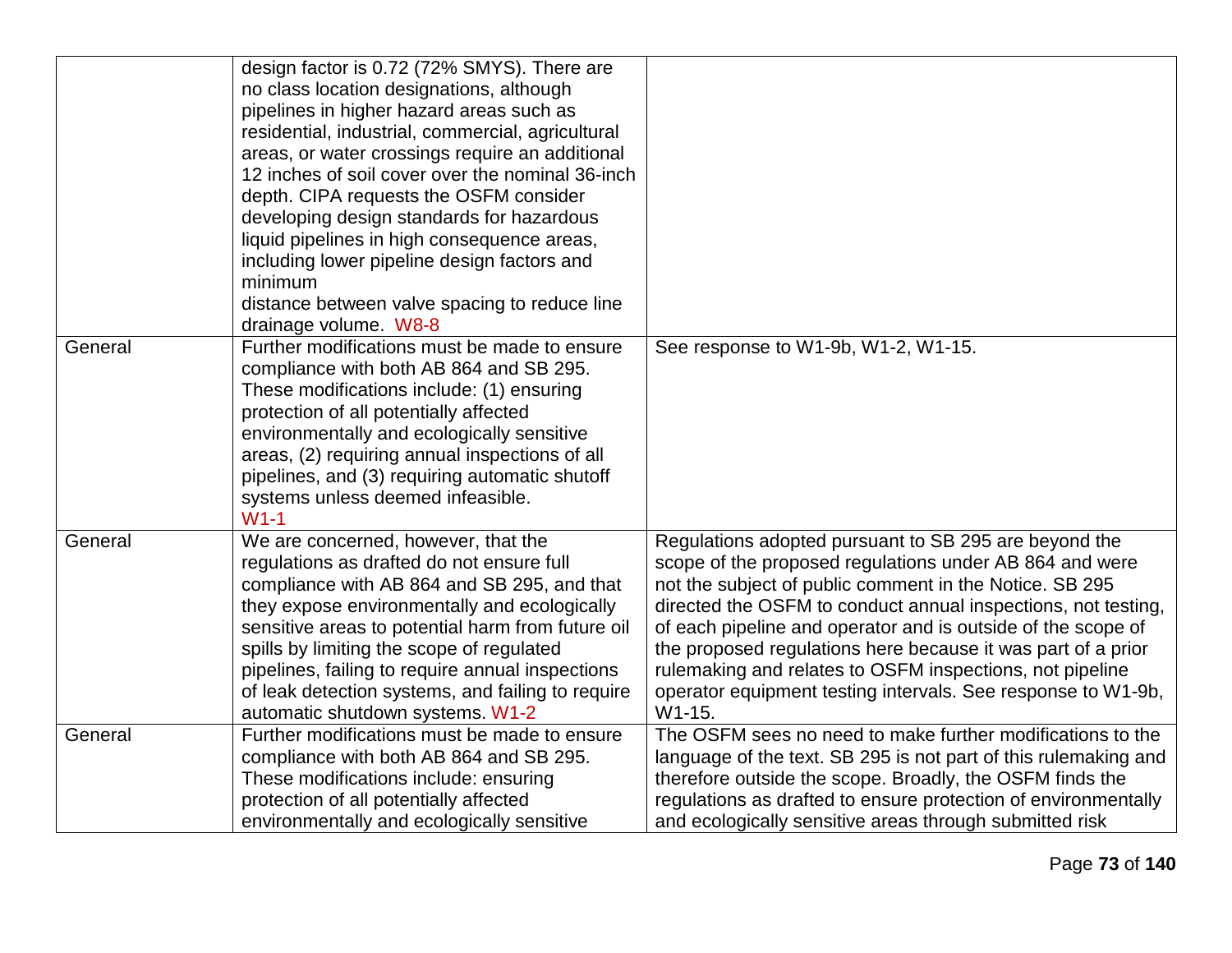|         | areas, requiring annual inspections of all<br>pipelines, and requiring automatic shutoff<br>systems unless deemed infeasible. W1-9a                                                                                                                                                                                                                                                                                             | analysis. All pipelines are inspected annually under the SB<br>295 regulations, which are not subject to this rule making. The<br>statute does not state that automatic shutoff systems are the<br>only way to comply with the mandates of AB 864, however<br>they must be considered as part of a risk analysis. Therefore,<br>automatic shutoff systems will be considered by operators,<br>while the OSFM will evaluate for effectiveness. |
|---------|---------------------------------------------------------------------------------------------------------------------------------------------------------------------------------------------------------------------------------------------------------------------------------------------------------------------------------------------------------------------------------------------------------------------------------|-----------------------------------------------------------------------------------------------------------------------------------------------------------------------------------------------------------------------------------------------------------------------------------------------------------------------------------------------------------------------------------------------------------------------------------------------|
| General | We are concerned, however, that the<br>regulations as drafted do not ensure full<br>compliance with AB 864 and SB 295, and that<br>they expose environmentally and ecologically<br>sensitive areas to potential harm from future oil<br>spills by limiting the scope of regulated<br>pipelines, failing to require annual inspections<br>of leak detection systems, and failing to require<br>automatic shutdown systems. W1-9b | See response to W1-2 and W1-9a.                                                                                                                                                                                                                                                                                                                                                                                                               |
| General | The proposal must be modified to protect all<br>potentially affected environmentally and<br>ecologically sensitive areas, require annual<br>inspections of all pipelines, and require<br>automatic shutoff systems unless deemed<br>infeasible.<br>$W1-15$                                                                                                                                                                      | See response to W1-9b, W1-2, W1-15.                                                                                                                                                                                                                                                                                                                                                                                                           |
| General | Pipeline segments that are determined to have<br>the potential to affect HCAs are subject to<br>integrity assessment (ILI or hydrotest) at a<br>maximum of a 5-year interval (without additional<br>studies performed). In the case of ILI integrity<br>assessments, anomalies that meet specific<br>criteria are re aired under a prescribed<br>timeframe.<br><b>W3-6</b>                                                      | Section 2117 addresses the issue of timing between<br>reassessment for the proposed regulations and is set at every<br>5 years.                                                                                                                                                                                                                                                                                                               |
| General | We encourage OSFM to open a discussion as<br>to whether the proposed regulation constitutes<br>the "right approach" and evaluate whether a<br>more streamlined system should be                                                                                                                                                                                                                                                 | Similar responses at W3-13, W7-1.<br>The OSFM held multiple stakeholder meetings, formed a<br>working group composed of industry, non-governmental                                                                                                                                                                                                                                                                                            |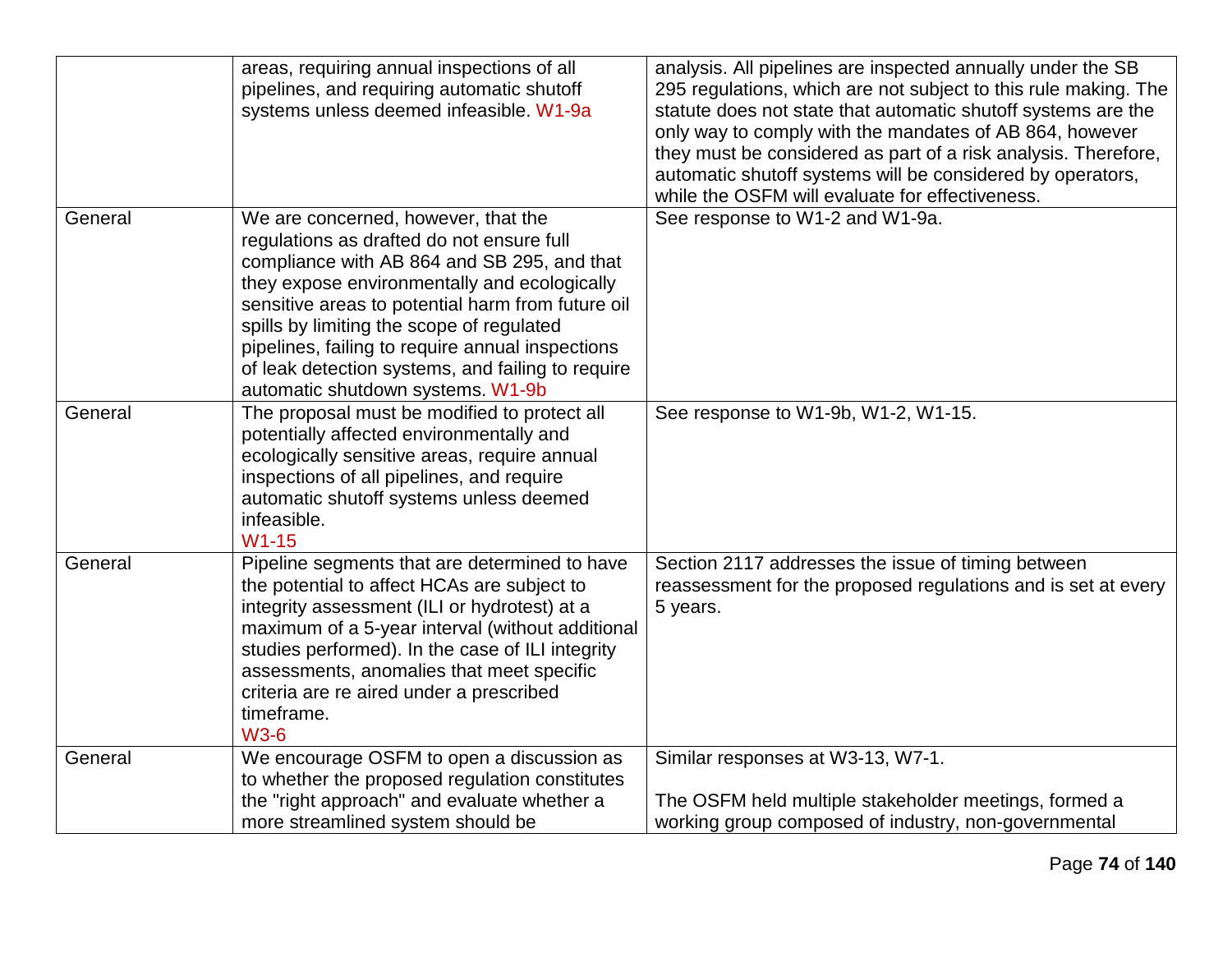|         | established. Based on the rationale and policy<br>recommendations outlined above, we believe<br>the draft regulation should be withdrawn in<br>favor of new stakeholder discussions focused<br>around maximizing efficiencies by building on<br>existing regulatory requirements.<br>$W3-7$ | agencies, and local government over several years, and held<br>public hearings prior to the formal rule making process. The<br>formal rule making process began with three public hearings<br>and four open comment periods under which comments were<br>submitted. During these extensive discussions, the right<br>approach to implementation was covered extensively with<br>significant input received from all parties. The public comment<br>process affords stakeholders and other interested parties the<br>opportunity to submit comments on draft regulations before<br>they become final. Comments are considered and potentially<br>addressed through changes to the draft regulations prior to<br>becoming final and will receive a response from the<br>promulgating agency for all interested parties and the public<br>to review in the Final Statement of Reasons. The comments<br>submitted by your organization have been noted and<br>addressed as required. Where possible, the OSFM built on<br>existing regulatory requirements to maximize efficiencies.<br>However, since this is a new regulatory program some new<br>requirements are inevitable and the OSFM sees no need to<br>further discuss the "right approach" to the regulations. |
|---------|---------------------------------------------------------------------------------------------------------------------------------------------------------------------------------------------------------------------------------------------------------------------------------------------|----------------------------------------------------------------------------------------------------------------------------------------------------------------------------------------------------------------------------------------------------------------------------------------------------------------------------------------------------------------------------------------------------------------------------------------------------------------------------------------------------------------------------------------------------------------------------------------------------------------------------------------------------------------------------------------------------------------------------------------------------------------------------------------------------------------------------------------------------------------------------------------------------------------------------------------------------------------------------------------------------------------------------------------------------------------------------------------------------------------------------------------------------------------------------------------------------------------------------------------------------------------------|
| General | The best approach at this juncture is for OSFM<br>to withdraw the regulation as drafted and hold<br>additional stakeholder workshops to explore the<br>technical and timing concerns that have been<br>highlighted.<br>W3-13                                                                | See response to W3-7                                                                                                                                                                                                                                                                                                                                                                                                                                                                                                                                                                                                                                                                                                                                                                                                                                                                                                                                                                                                                                                                                                                                                                                                                                                 |
| General | WSPA requests that OSFM strongly consider<br>withdrawing the current proposal in favor of<br>continued stakeholder discussions focused<br>around maximizing efficiencies by building on<br>existing regulatory requirements.<br>$WZ-1$                                                      | See response to W3-7                                                                                                                                                                                                                                                                                                                                                                                                                                                                                                                                                                                                                                                                                                                                                                                                                                                                                                                                                                                                                                                                                                                                                                                                                                                 |
| General | Does the CSFM expect to the industry to<br>recover this sizeable compliance cost through<br>PUC rate increases? W5-3                                                                                                                                                                        | Operators may recover increased compliance costs in the<br>manner they see fit and in accordance with applicable law. It<br>is possible that operators pursue rate increases to cover<br>compliance costs. There is the possibility that operators may                                                                                                                                                                                                                                                                                                                                                                                                                                                                                                                                                                                                                                                                                                                                                                                                                                                                                                                                                                                                               |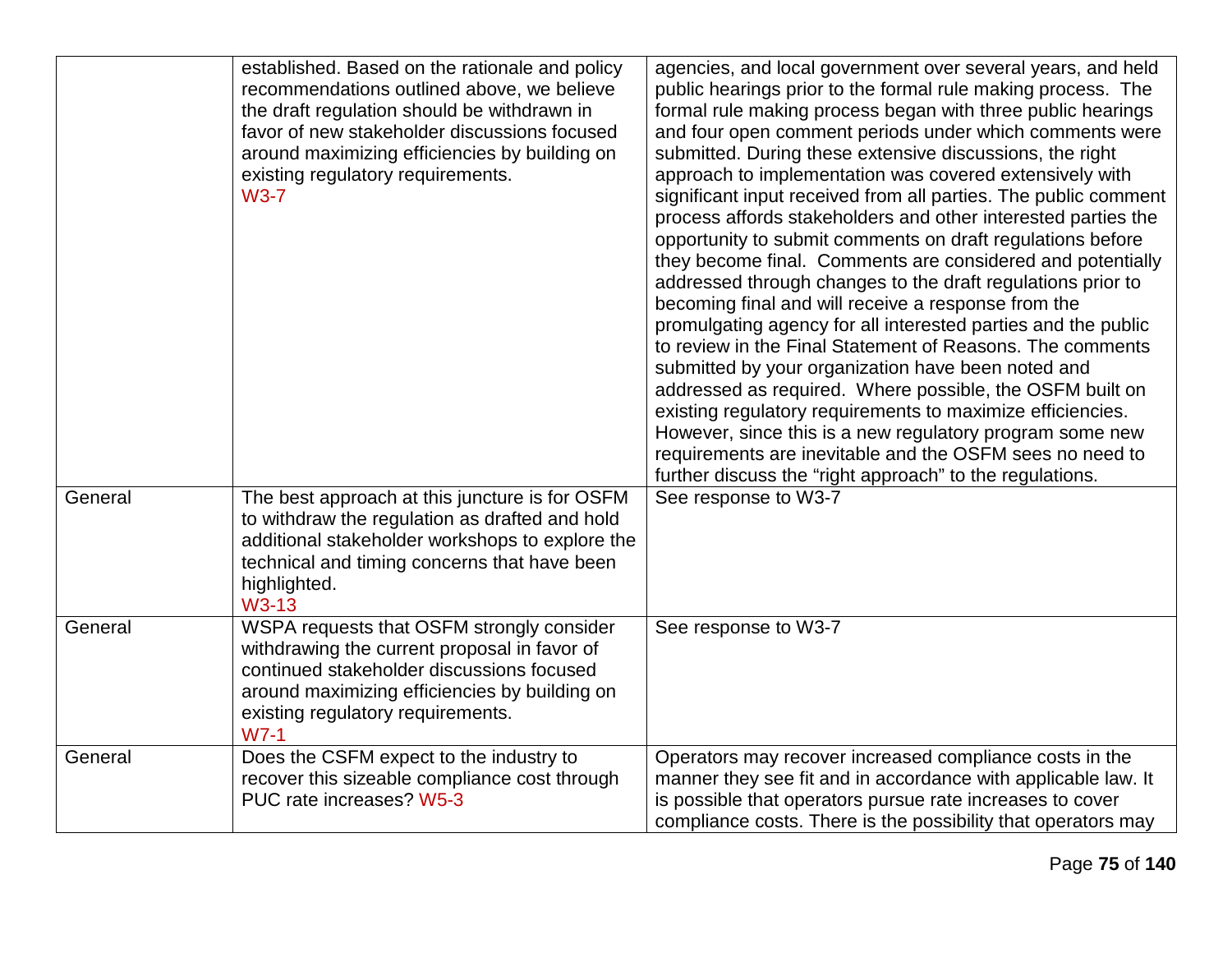|                                                      |                                                                                                                                                                                                                                                                                                                                                                                                                                                                                                                                                                                                                                                                                                                                                                                                                       | incur much lower compliance costs or none at all if they are<br>already meeting the requirements in the proposed<br>regulations. More broadly, the proposed regulations do not<br>address how industry cover potential compliance costs.<br>Therefore, the OSFM sees no need to add regulatory                                                                                                                                                                                                                                                                                                                                                                                                                                                                                                                                                                                                                                                                                                                                                                             |
|------------------------------------------------------|-----------------------------------------------------------------------------------------------------------------------------------------------------------------------------------------------------------------------------------------------------------------------------------------------------------------------------------------------------------------------------------------------------------------------------------------------------------------------------------------------------------------------------------------------------------------------------------------------------------------------------------------------------------------------------------------------------------------------------------------------------------------------------------------------------------------------|----------------------------------------------------------------------------------------------------------------------------------------------------------------------------------------------------------------------------------------------------------------------------------------------------------------------------------------------------------------------------------------------------------------------------------------------------------------------------------------------------------------------------------------------------------------------------------------------------------------------------------------------------------------------------------------------------------------------------------------------------------------------------------------------------------------------------------------------------------------------------------------------------------------------------------------------------------------------------------------------------------------------------------------------------------------------------|
|                                                      |                                                                                                                                                                                                                                                                                                                                                                                                                                                                                                                                                                                                                                                                                                                                                                                                                       | language directing industry on how to recover compliance<br>costs.                                                                                                                                                                                                                                                                                                                                                                                                                                                                                                                                                                                                                                                                                                                                                                                                                                                                                                                                                                                                         |
| General                                              | It is important to highlight oil spill prevention<br>and response as multi-jurisdictional oversight<br>including State and regional water boards, the<br>Department of Fish and Wildlife Office of Spill<br>Prevention and Response (OSPR) and the<br>Division of Oil, Gas and Geothermal Resources<br>(DOGGR). CIPA's members respectfully<br>request each agency be consulted on this<br>regulation and on a regular basis during its<br>implementation.<br>$W8-1$                                                                                                                                                                                                                                                                                                                                                  | OSFM appreciates the comment. The OSFM consulted with<br>the Office of Spill Prevention and Response (OSPR) about<br>potential impacts to state waters and wildlife in developing the<br>proposed environmentally and ecologically sensitive area<br>regulations and was required to do so by the authorizing<br>statute. DOGGR was also consulted in developing the<br>proposed regulations. We also provide regular updates on AB<br>864 to stakeholders and governmental agencies during our<br>annual pipeline safety seminars and through noticed changes<br>to regulation language. These regulations are open to the<br>public, including governmental agencies, and they are<br>allowed to comment on them in the manner they see fit.                                                                                                                                                                                                                                                                                                                             |
| Standardized<br><b>Regulatory Impact</b><br>Analysis | The Standardized Regulatory Impact<br>Assessment (SRIA) analysis of the fiscal impact<br>of the AB 864 Regulation significantly<br>underestimated the potential direct costs<br>necessary for compliance with the proposed<br>regulation as it failed to consider significant<br>costs that industry would incur for such retrofits.<br>Specifically, the SRIA underestimates design,<br>construction and engineering costs. OSFM's<br>use of a 12-inch valve for average cost<br>estimating results in an estimate that is<br>inadequate for larger sized valves and<br>misrepresents the costs of retrofit for larger<br>diameter pipeline systems. OSFM's conclusion<br>that permitting costs are negligible and that<br>CEQA would not apply is not accurate and<br>misrepresents what operators will face in the | The OSFM rejects this statement. The SRIA specifically<br>addresses direct costs for pipeline retrofit including design,<br>construction and engineering costs. In December 2016, the<br>OSFM attempted to solicit potential costs from all pipeline<br>operators in the State (approximately 40) via an economic<br>and fiscal impact survey mailed to each operator. The survey<br>was designed to gather information related to the costs<br>identified by the OSFM and through workshop discussions<br>with interested parties aimed at building a thorough SRIA. Our<br>office received 2 responses that provided no useable data.<br>The industry was afforded an opportunity to provide cost<br>estimates and elected not to provide information. In the<br>absence of operator provided data our office undertook<br>extensive efforts to gather existing research and data<br>provided by operators for related cost estimation and other<br>government studies (see the SRIA footnotes). The SRIA<br>explains why a 12-inch valve was selected, because the vast |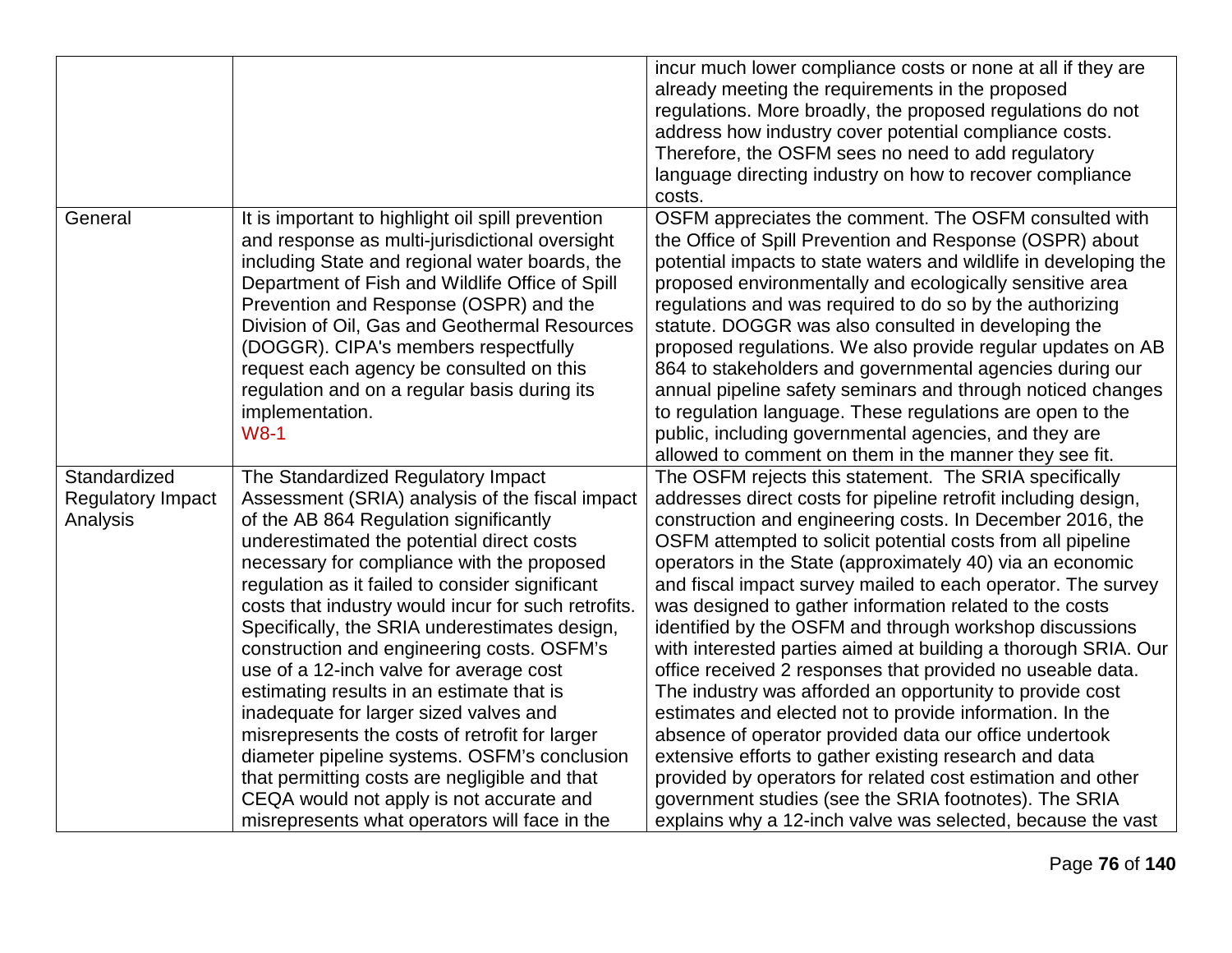| real world. Additionally, the SRIA analysis          | majority of pipelines subject to the proposed regulation are at |
|------------------------------------------------------|-----------------------------------------------------------------|
| completely ignores certain real costs to             | or under 12 inches in diameter. Contrary to the commenters      |
| operators for such retrofits, including such costs   | suggestion, a SRIA is not designed to figure out the exact      |
| as:                                                  | cost impact to each individual pipeline but to assess the       |
|                                                      | benefits and costs of the proposed regulation in monetary       |
| • Acquisition of land or right of way                | terms to the extent feasible (including nonmonetary benefits)   |
| • Building of access roads for remote locations      | such as protection of public health and safety and the          |
| • Legal costs (property owner negotiations or        | environment) to assist public agencies in specifying SRIA       |
| eminent domain actions)                              | methodologies. The OSFM made assumptions based on               |
| • Cost of bringing power to valve location           | available data where necessary and was over inclusive of        |
| • Programmable Logic Controller costs                | costs, likely resulting in an overestimate. Actual costs may be |
| (including SCADA integration)                        | lower. The SRIA represents a thorough analysis to the extent    |
| • Communication/Satellite costs                      | feasible. The commenters contention that pipeline diameter,     |
| • UPS Battery back-up costs in event of power        | CEQA, and other certain real costs will impact project costs    |
| outage                                               | on a per pipeline basis is correct, which is why the OSFM       |
| • Fencing and security costs                         | gathered this data and discussed the analysis of that data in   |
| • Nitrogen purge costs for tie-in of valve to        | the SRIA despite no useable data being provided by              |
| pipeline                                             | operators. This and other information is provided in the SRIA   |
| • Hydrostatic Test and dewatering                    | and the office sees no need to reevaluate reliable sources of   |
| • Mitigation cost for environmental/cultural         | cost data that sufficiently cover perceived cost issues of the  |
| impacts related to valve installation                | commenter. Importantly, the commenter provided no               |
| • Escalation of installation costs due to            | additional cost data relevant to the issue to the OSFM beyond   |
| landowner/permitting delays                          | a list of costs that they believe should be accounted for       |
| • Stakeholder and Community                          | without any supporting numbers or data to build out those       |
| <b>Engagement/Public Relations</b>                   | costs. Moreover, the costs presumed to be absent from the       |
|                                                      | SRIA by the commenter are captured in the assumptions           |
| The SRIA also significantly underestimates the       | used in the SRIA and through the RIMS II multipliers and        |
| direct real costs to operators for such retrofits in | NAICS codes as explained in the SRIA. Moreover, the             |
| the following categories:                            | California Department of Finance reviewed the economic          |
| • Engineering (electrical and civil design and       | analysis and generally concurred with the proposed              |
| surveying)                                           | methodology.                                                    |
| • Risk Analysis (Risk analysis, Emergency Flow       |                                                                 |
| Restriction Device analysis, Surge analysis)         |                                                                 |
| • Electrical (transformers, panels, conduit)         |                                                                 |
| • Construction (Survey, Civil/Electrical             |                                                                 |
| installation, site prep, inspection, etc.)           |                                                                 |
| • Welding                                            |                                                                 |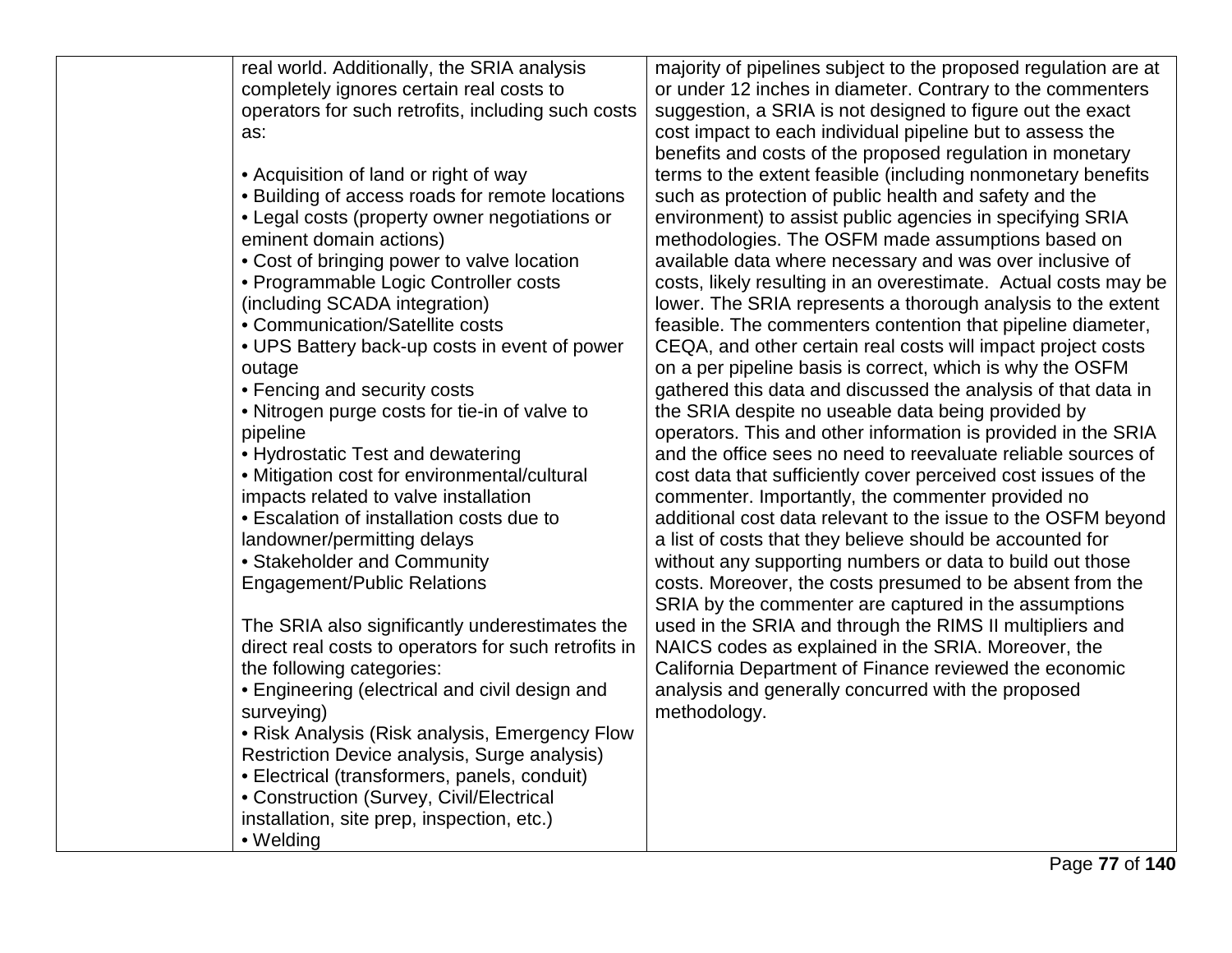|                                          | • Other materials (elbows, tees, etc. to construct<br>the entire valve site)<br>• Permitting (CEQA and/or NEPA implications<br>for larger projects)<br>The incremental cost of valve installation is<br>highly dependent on 1) the size of the pipeline,<br>2) the type of valve to be installed, 3) access to<br>and availability of land, and 4) availability of<br>power for valve operation and communication.<br>The cost of the physical valve is highly variable<br>and is dependent on size. The other supporting<br>costs (i.e., engineering, land, labor, power, etc.)<br>are not necessarily dictated by valve/pipe size<br>but rather are typically consistent across all<br>projects and can scale up or down slightly<br>based on the number of valves being installed. |                                                                                                                                                                                                                                                                                                                                                                                                                                                                                                                                                                                                                                                                                                                                                                                                                                                                                                                                                     |
|------------------------------------------|---------------------------------------------------------------------------------------------------------------------------------------------------------------------------------------------------------------------------------------------------------------------------------------------------------------------------------------------------------------------------------------------------------------------------------------------------------------------------------------------------------------------------------------------------------------------------------------------------------------------------------------------------------------------------------------------------------------------------------------------------------------------------------------|-----------------------------------------------------------------------------------------------------------------------------------------------------------------------------------------------------------------------------------------------------------------------------------------------------------------------------------------------------------------------------------------------------------------------------------------------------------------------------------------------------------------------------------------------------------------------------------------------------------------------------------------------------------------------------------------------------------------------------------------------------------------------------------------------------------------------------------------------------------------------------------------------------------------------------------------------------|
| Standardized<br><b>Regulatory Impact</b> | $W7-12$<br>For these reasons, WSPA is also concerned<br>regarding assumptions possibly made in the                                                                                                                                                                                                                                                                                                                                                                                                                                                                                                                                                                                                                                                                                    | See response to W7-12.                                                                                                                                                                                                                                                                                                                                                                                                                                                                                                                                                                                                                                                                                                                                                                                                                                                                                                                              |
| Analysis                                 | economic analysis due to pipeline size (valve<br>per mile calculation, page 25, Standardized<br>Regulatory Impact Assessment). The criteria for<br>short length is not clear, or if any pipelines were<br>excluded from the analysis due to size. W7-43d                                                                                                                                                                                                                                                                                                                                                                                                                                                                                                                              | In order to develop a SRIA all agencies must make some<br>assumptions in an economic analysis and use their best<br>judgement in doing so. Again, the OSFM was forced to<br>identify costs that could impact the economic analysis on its<br>own because operators elected not to share cost data. The<br>valve per mile calculation is based on a real-world scenario<br>for a pipeline replacement project for the failed pipeline that<br>gave rise to AB 864. The operator and pipeline used in the<br>real-world scenario claims the pipeline replacement will be AB<br>864 compliant (the OSFM has not made a determination on<br>this claim because the regulations are not final). Hence it<br>seemed a reasonable assumption to evaluate a pipeline<br>claiming to meet AB 864 goals. Pipelines were not excluded<br>from the analysis due to size or length. See discussion on<br>page 24 of the SRIA for valve per mile calculation. The |
|                                          |                                                                                                                                                                                                                                                                                                                                                                                                                                                                                                                                                                                                                                                                                                                                                                                       | estimate of 1.08 valves per mile was assumed from the<br>above-mentioned replacement project. If a pipeline is less                                                                                                                                                                                                                                                                                                                                                                                                                                                                                                                                                                                                                                                                                                                                                                                                                                 |

Page **78** of **140**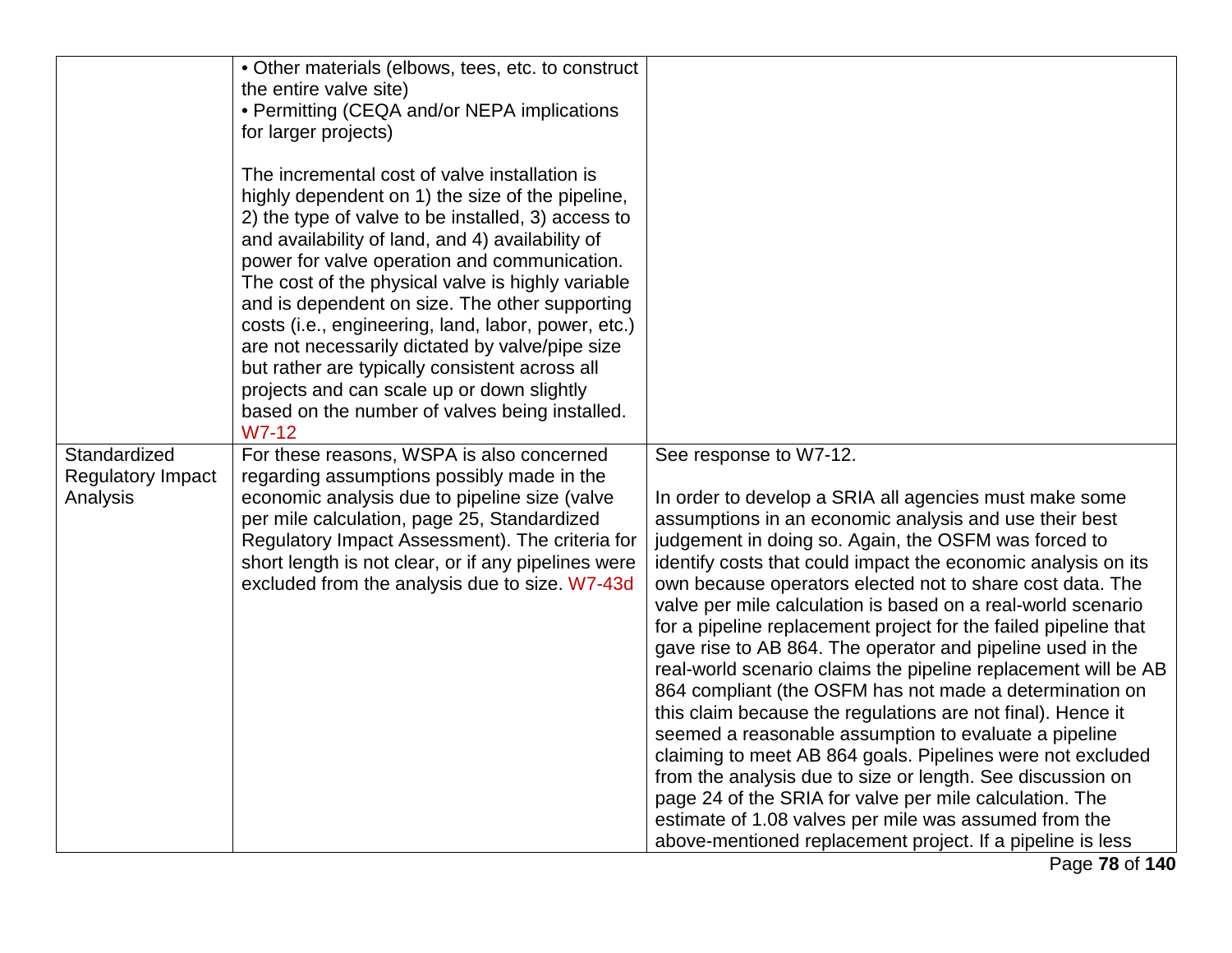|                                                                  |                                                                                                                                                                                                                                                                                                                                                                                                                                                                                                                                                                                                                                                                                                     | than one mile the calculation is still valuable in determining<br>number of valves.                                                                                                                                                                                                                                                                                                                                                                                                                                                                                                                                                                                                                                                                                                                                                                                                                                                                                                              |
|------------------------------------------------------------------|-----------------------------------------------------------------------------------------------------------------------------------------------------------------------------------------------------------------------------------------------------------------------------------------------------------------------------------------------------------------------------------------------------------------------------------------------------------------------------------------------------------------------------------------------------------------------------------------------------------------------------------------------------------------------------------------------------|--------------------------------------------------------------------------------------------------------------------------------------------------------------------------------------------------------------------------------------------------------------------------------------------------------------------------------------------------------------------------------------------------------------------------------------------------------------------------------------------------------------------------------------------------------------------------------------------------------------------------------------------------------------------------------------------------------------------------------------------------------------------------------------------------------------------------------------------------------------------------------------------------------------------------------------------------------------------------------------------------|
| Standardized<br><b>Regulatory Impact</b><br>Analysis             | Costs to their company for compliance with the<br>proposed regulations is way above what is in<br>the analysis. O2-2                                                                                                                                                                                                                                                                                                                                                                                                                                                                                                                                                                                | See responses to W7-12 and W7-43d.                                                                                                                                                                                                                                                                                                                                                                                                                                                                                                                                                                                                                                                                                                                                                                                                                                                                                                                                                               |
| <b>General Process</b><br>and Timeline for<br><b>Regulations</b> | What is the timeline and the process going<br>forward before the draft regulations become<br>final? O1-1                                                                                                                                                                                                                                                                                                                                                                                                                                                                                                                                                                                            | This comment was received during the first public hearing on<br>January 22, 2019. Staff briefly explained the rulemaking<br>process and timeframes stating that the proposed rulemaking<br>commenced on February 15 <sup>th</sup> 2019 and would be accepting<br>comments on the rule in writing for the next 45 days. The<br>public comment period was held for 46 days to accommodate<br>a third public hearing in Sacramento. Staff explained that the<br>office would review any comments received and if necessary<br>amend regulatory language and provide notice to interested<br>parties of any subsequent public comment periods.                                                                                                                                                                                                                                                                                                                                                       |
| Comment<br>Responses                                             | Commenter asked when a response to<br>questions raised in the public hearing would be<br>received, under the impression that an answer<br>would not be received at the hearing but at a<br>later date. O3-1                                                                                                                                                                                                                                                                                                                                                                                                                                                                                         | Staff informed the commenter that his impression was correct.<br>The OSFM gathered the comments and questions and<br>responded to them in the Final Statement of Reasons filed<br>with the Office of Administrative Law pursuant to Government<br>Code § 11346.9                                                                                                                                                                                                                                                                                                                                                                                                                                                                                                                                                                                                                                                                                                                                 |
| <b>CEQA</b>                                                      | <b>CEQA Considerations</b><br>In OSFM's "Initial Statement of Reasons"<br>document (Page 21 of 44), OSFM states that<br>costs to install automatic shutoff valves and<br>remote controlled ball valves are negligible<br>because pipelines are unlikely to trigger CEQA<br>review or are exempt from the CEQA process.<br>This conclusion underestimates the significance<br>of various permitting requirements and regional<br>considerations. For pipelines in remote areas<br>without easy access, installation of pipeline<br>appurtenances can involve significant<br>environmental implications. For example, valve<br>installation may necessitate the installation of a<br>new access road. | Revising the CEQA process is outside of the scope of the<br>proposed regulation language but was broached in an attempt<br>to be inclusive of potential costs discussed in the SRIA not in<br>the ISOR as contended by the commenter. As part of the<br>potential permitting process and developing cost estimates<br>the OSFM spoke with local permitting agency personnel and<br>conducted review of CEQA laws. The discussions and<br>research revealed that because pipelines are existing<br>projects, retrofits are largely unlikely to need or are exempt<br>from CEQA review. Additional exemptions exist under CEQA<br>for existing pipeline projects in the Public Resources Code at<br>sections 21080.21 and 21080.23 and in 14 CCR 15284<br>(referencing "pipeline" as defined in Government Code<br>section 51010.5 which is the Elder Pipeline Safety Act and<br>falls under OSFM jurisdiction). Those CEQA exemptions<br>specifically address inspection, maintenance, repair, or |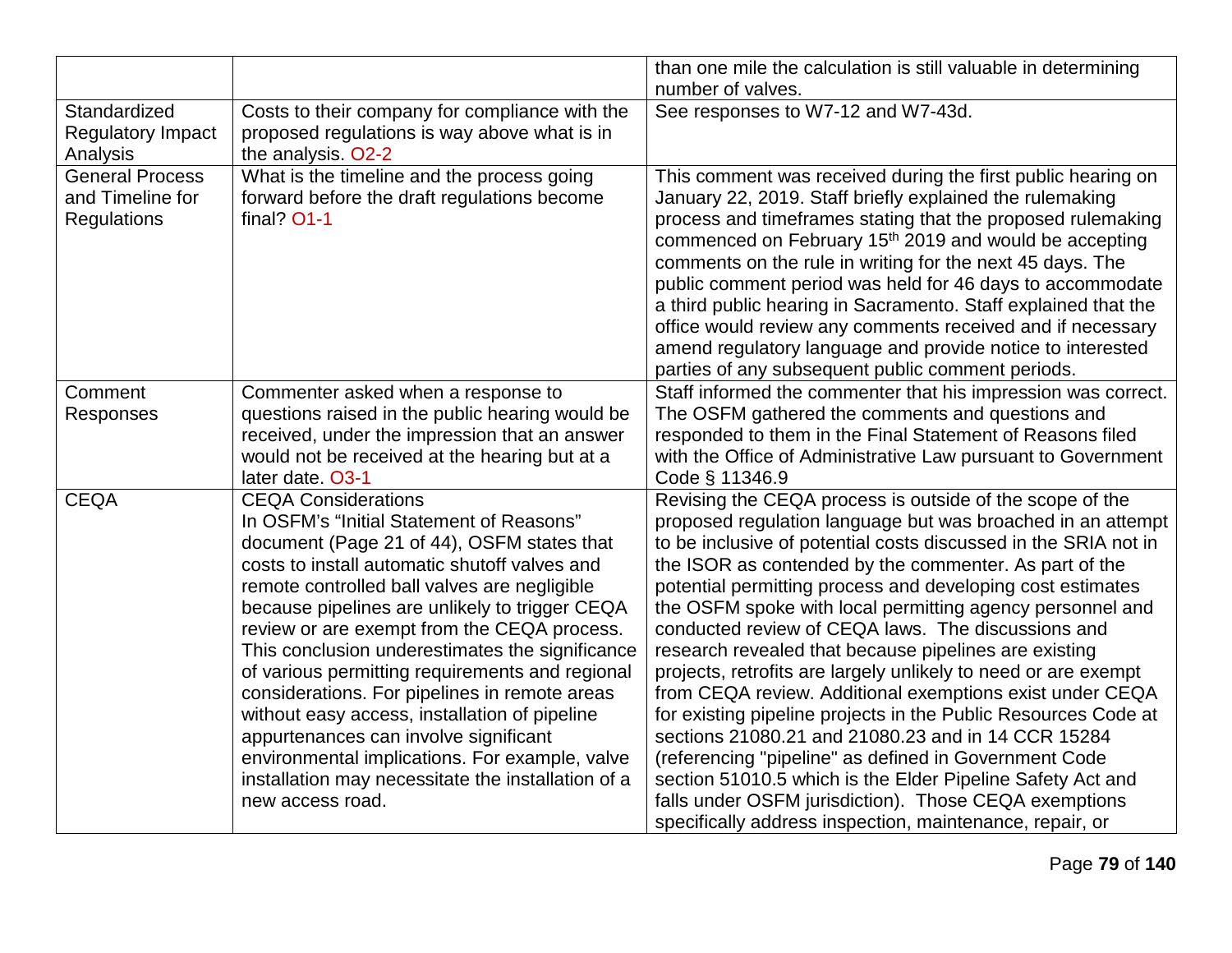While some CEQA exemptions apply to certain categories of pipeline and maintenance projects, projects must meet various criteria to qualify for an exemption and these CEQA exemptions do not apply in all circumstances. As such, depending on the specific valve installations and various project details, it may be inappropriate to rely on CEQA exemptions for the pipeline projects. Furthermore, CEQA requires a project to be reviewed in its entirety. For example, if several new valves must be installed on a multi-mile pipeline, it is essential that those impacts are assessed cumulatively, as the associated impacts may involve the disturbance of numerous acres and / or necessitate take permits due to disturbance of state or federal listed endangered species.

Moreover, even if California strives to streamline the CEQA process here, it would not necessarily relieve the operator from the federal permitting requirements set forth by the National Environmental Protection Act (NEPA). Depending on the jurisdiction, environmental impacts and public interest, permitting (whether state or federal) could take several years and be costly for a larger project. Therefore, AB 864 needs to recognize these potential implementation delays which are outside the operators' control. W7-13

replacement of a valve among others. However, this may not be an exhaustive list and an operator should conduct their own review for CEQA application to a potential project. Regional considerations are certainly a factor, however the OSFM cannot possibly survey every city and county permitting authority to determine potential permitting and CEQA costs on all pipelines absent a risk analysis for each pipeline. Hence, assumptions must be made to achieve some economic impact analysis and the assumptions used were at the higher end of estimated costs and hours of review. This process was challenging because industry did not provide any cost data to the OSFM. However, the potential permitting cost was still identified and included in the SRIA with an anticipated cost of \$7,335,000, a relatively small amount in relation to the total anticipated costs of roughly \$220,000,000 hence the determination that costs were negligable. The commenter is correct that CEQA exemption may not be the case for all possible projects depending on every conceivable consideration for all pipelines in California but the code of regulation and statutes cited above may certainly be helpful. This is why the SRIA notes that it was assumed that 50% of the valve retrofits on pipelines would require permits at 100 hours of review at \$225 per hour based on discussion with permitting agencies this is a high estimate. Possible implementation delays are addressed in section 2113. Delay or objection from local city and county agencies that would need to approve a pipeline enhancement project installing BAT designed to further protect the environment and human health from the harms suffered in the event of a pipeline spill is up to their permit approval processes. Streamlining the CEQA process and cost assumptions utilized in the SRIA are beyond the scope of the text of the regulation and is therefore rejected. No changes to the regulatory language are needed.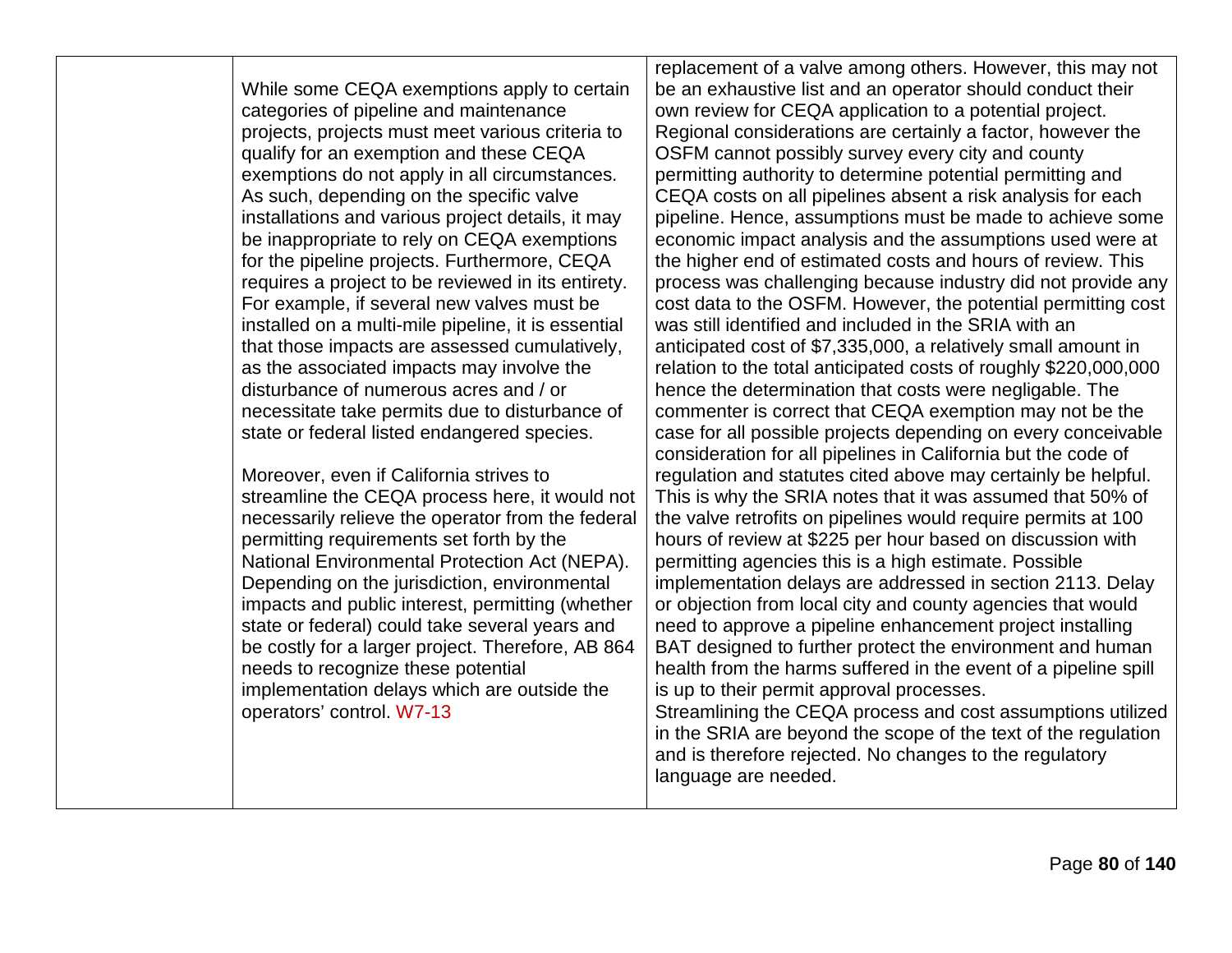| <b>FIRST 15-DAY</b><br><b>COMMENTERS &amp;</b> |                                                                                                                          |
|------------------------------------------------|--------------------------------------------------------------------------------------------------------------------------|
| <b>IDENTIFIER.</b><br><b>PERIOD ENDING</b>     |                                                                                                                          |
| OCTOBER 17,                                    |                                                                                                                          |
| 2019                                           |                                                                                                                          |
| W10                                            | Environmental Defense Center, Linda Krop, Chief Counsel; letter dated 10/10/2019                                         |
| W11                                            | Crimson Midstream, LLC, David Blakeslee, Regulatory Compliance Manager, email dated 10/11/19                             |
| W12                                            | Wickland Pipelines, LLC, Daniel Hall, letter dated 10/14/19                                                              |
| W13                                            | Mary Ellen Brooks, Citizens Planning Association of Santa Barbara County, President, letter dated 10/14/19               |
| W14                                            | Chevron, Henry Perea, Manager, State Government Affairs; letter dated 10/16/2019                                         |
| W15                                            | County of Santa Barbara, Lisa Plowman, Planning & Development Director; letter dated 10/16/2019                          |
| W16                                            | California Independent Petroleum Association, Rock Zierman, Chief Executive Officer, letter dated 10/16/19               |
| W17                                            | Climate First: Replacing Oil & Gas, Robin Gerber, Board President, letter dated 10/16/19                                 |
| W18                                            | Western States Petroleum Association, Bridget McCann, Manager Technical and Regulatory Affairs, letter<br>dated 10/16/19 |
| W19                                            | Phillips 66, Gabriel Munoz, Region Manager, Western Region; letter dated 10/16/2019                                      |

| <b>Topic</b>    | <b>Summary of First 15-Day Comments</b>                                                                                                                                                                                                                                                                                                            | <b>Agency Responses</b>                                                                             |
|-----------------|----------------------------------------------------------------------------------------------------------------------------------------------------------------------------------------------------------------------------------------------------------------------------------------------------------------------------------------------------|-----------------------------------------------------------------------------------------------------|
| $\S2100(a)(14)$ | The definition of covered pipelines in Subsection<br>2100(a)(14) should include all hazardous liquid<br>pipelines, and should not exempt pipelines that<br>operate at a stress level of twenty percent or<br>less of the specified minimum yield strength of<br>the pipe. Such pipelines still pose a threat to the<br>coastal environment. W10-16 | Please see response to similar comment previously submitted<br>under: W1-5, W7-76, W8-9, and W7-14. |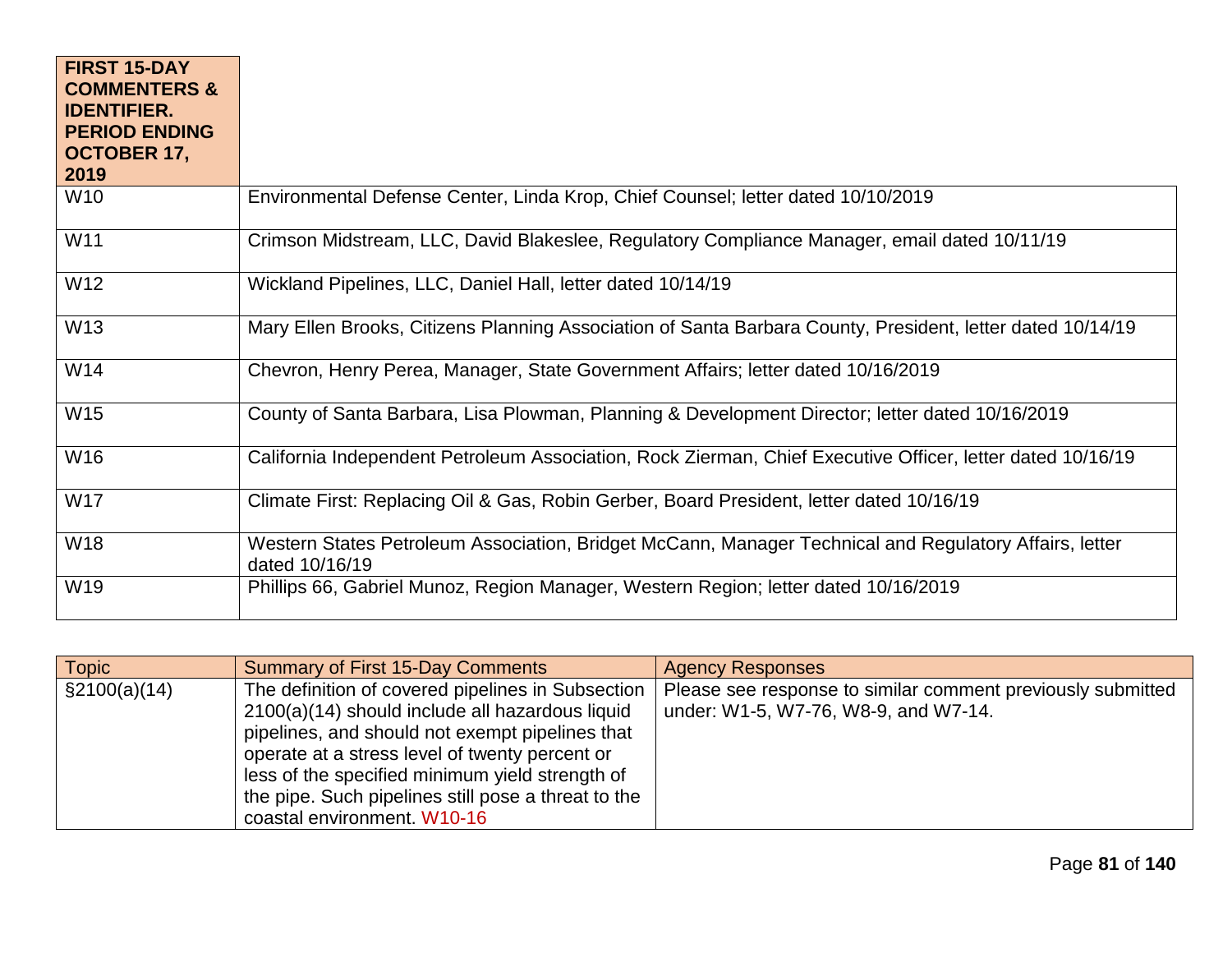| \$2100(a)(16)       | We are concerned that the proposed deletion of        | The OSFM disagrees with this comment and sees no need to                                                                    |
|---------------------|-------------------------------------------------------|-----------------------------------------------------------------------------------------------------------------------------|
|                     | the phrase "a significant repair of an existing       | amend the regulatory language. The removal of the term                                                                      |
|                     | pipeline or" will decrease the pipelines that are     | significant clarifies that a replacement pipeline is considered                                                             |
|                     | subject to the new regulations. By deleting these     | the construction of a new pipeline and will be regulated as if it                                                           |
|                     | pipelines from the definition of a replacement        | were a new pipeline. New pipelines are subject to the                                                                       |
|                     | Pipeline, they will be treated as existing            | proposed regulations, regardless of the commenters                                                                          |
|                     | pipelines and thus may not be subject to the          | contention that the significance of "repair" of an existing                                                                 |
|                     | more stringent requirements for best available        | pipeline could potentially remove a pipeline from the regulatory                                                            |
|                     | technology. In addition, this change may              | scheme. All new, replacement, and existing pipelines are                                                                    |
|                     | encourage operators to mischaracterize their          | required to comply and the same best available technology                                                                   |
|                     | actions as "significant repairs" instead of true      | standards will apply to all pipelines. The commenters                                                                       |
|                     | replacements in order to circumvent the stricter      | contention that an operator mischaracterizes a pipeline                                                                     |
|                     | requirements. Accordingly, we oppose this             | replacement as a "significant repair" to avoid compliance with                                                              |
|                     | modification and urge the Office of the State Fire    | the proposed regulations does not follow. There is no                                                                       |
|                     | Marshall ("OSFM") to include a significant repair     | differentiation between the compliance requirements of a new,                                                               |
|                     | of an existing pipeline in the definition of          | replacement, or existing pipeline. Changes to pipeline                                                                      |
|                     | replacement pipeline. W10-2                           | operations or pipeline profile that could amount to a significant                                                           |
|                     |                                                       | repair are covered in §2117 - Risk Analysis Update and                                                                      |
|                     |                                                       | Review.                                                                                                                     |
| $$2100 (a)(16)$ and | WSPA suggests that "replacement" or "retrofit"        | The OSFM rejects the suggestion to use the specified criteria                                                               |
| \$2100 (a)(17)      | of a pipeline that requires new risk                  | to define a "replacement" or "retrofit" of a pipeline. No changes                                                           |
|                     | assessment plan be defined by criteria as             | were made to section $2100(a)(17)$ and are likewise rejected as                                                             |
|                     | specified in CFR 195.64 (c)(1)(i)(ii)(iii)(iv). W18-4 | beyond the scope of the 15-day comment period. The                                                                          |
|                     |                                                       | suggested criteria found in 49 CFR 195.64 relate to notification                                                            |
|                     |                                                       | within a specified period of time by operators to the Pipeline                                                              |
|                     |                                                       | Hazardous Safety Materials Administration following certain<br>events that include construction, among others. The criteria |
|                     |                                                       | are not sufficient for use as a definition because they are                                                                 |
|                     |                                                       | meant for use as a notification tool under specified events that                                                            |
|                     |                                                       | may only be related tangentially to the replacement of a                                                                    |
|                     |                                                       | pipeline. If the issue of notification is ignored, the proposed                                                             |
|                     |                                                       | criteria could act to limit the terms replacement or retrofit                                                               |
|                     |                                                       | pipeline to only construction projects that cost \$10 million or                                                            |
|                     |                                                       | more, or construction of 10 or more miles of pipeline, reversal                                                             |
|                     |                                                       | of flow direction, a pipeline converted for service, or a change                                                            |
|                     |                                                       | in commodity. The definition of "replacement pipeline"                                                                      |
|                     |                                                       | proposed in the draft regulations "means construction of a new                                                              |
|                     |                                                       | Page 82 of 140                                                                                                              |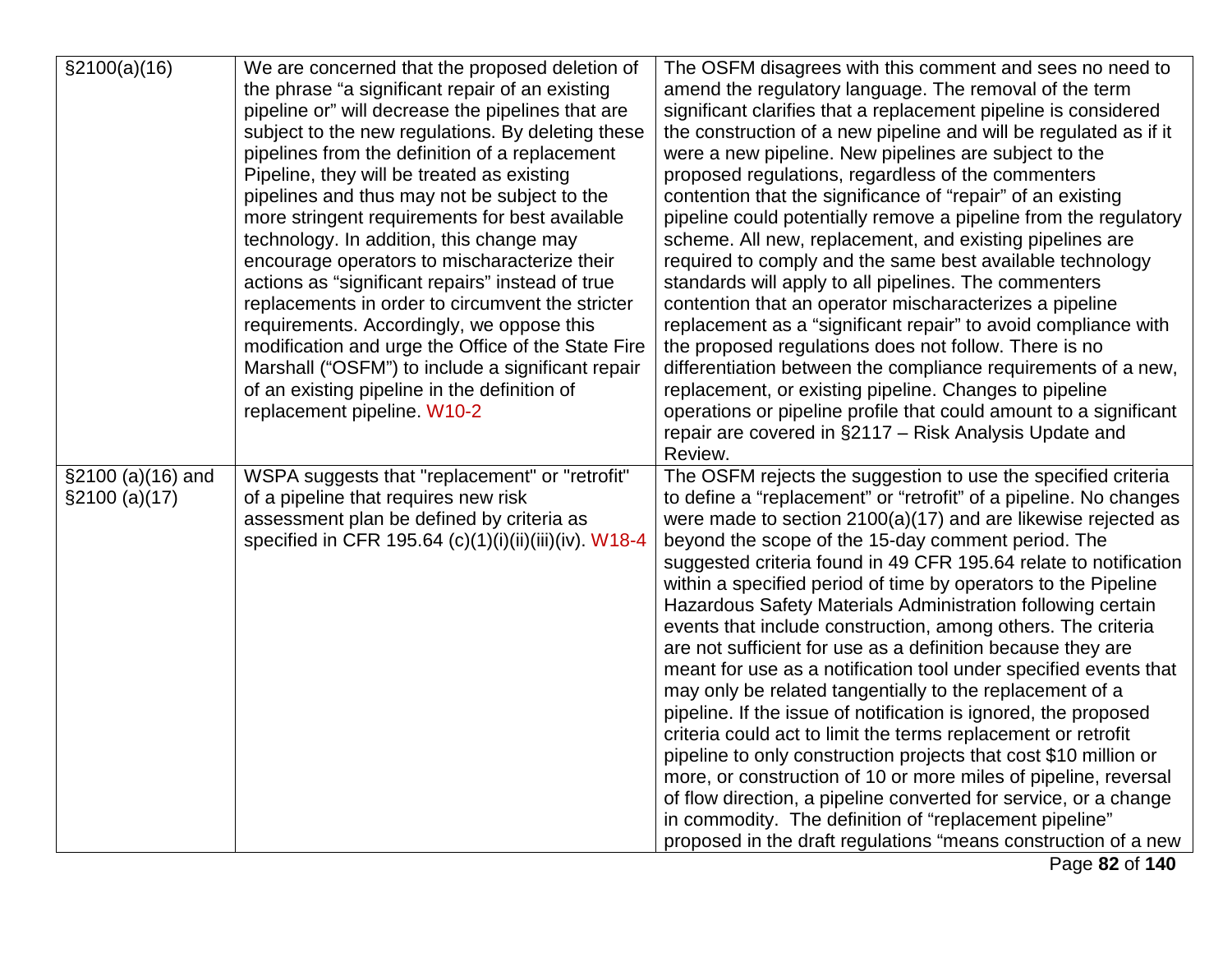|                                                                                                                                                                                                                                                                                                                                                                                                                                                                                                                                                                                                                                                                                                     | pipeline to take the place of a previously existing pipeline." The<br>definition "retrofit" "means adding the best available technology<br>to an existing pipeline." The definitional change posed by the<br>commenter would combine two defined terms resulting in<br>unworkable confusion and conflation of separate important<br>concepts, absent wide scale amendments that are<br>unnecessary because the current proposed definitions of<br>"replacement" and "retrofit" fit the intended definitional scope<br>when applied to the proposed regulations on a whole.<br>Importantly, the definitions as used in the proposed regulations<br>are not limited by construction costs or length of pipe. The<br>intent of AB 864 is the protection of environmental resources,<br>not cost of construction or length of pipe. The existing<br>definitions meet this intent.                                                                                                                                                  |
|-----------------------------------------------------------------------------------------------------------------------------------------------------------------------------------------------------------------------------------------------------------------------------------------------------------------------------------------------------------------------------------------------------------------------------------------------------------------------------------------------------------------------------------------------------------------------------------------------------------------------------------------------------------------------------------------------------|--------------------------------------------------------------------------------------------------------------------------------------------------------------------------------------------------------------------------------------------------------------------------------------------------------------------------------------------------------------------------------------------------------------------------------------------------------------------------------------------------------------------------------------------------------------------------------------------------------------------------------------------------------------------------------------------------------------------------------------------------------------------------------------------------------------------------------------------------------------------------------------------------------------------------------------------------------------------------------------------------------------------------------|
| $\S2100(a)(16)$<br>WSPA believes the definition of a replacement<br>pipeline in section§ 2100 (a) (16) is unclear and<br>requires defining parameters for both distance<br>and proposed use. Since the introduction of a<br>replacement pipeline triggers the need for a new<br>risk assessment plan, WSPA believes that a<br>definition of a replacement pipeline should refer<br>to a "significant project" that introduces<br>substantial changes to the risk profile of the<br>replacement pipeline. WSPA also suggests that<br>"replacement" of a pipeline that requires a new<br>risk assessment plan be defined by criteria as<br>specified in CFR 195.64 (c)(1)(i)(ii)(iii)(iv). W18-<br>15 | See response to W18-4, W2-4, W2-5, W2-6, W2-7, W2-8, W7-<br>70, W7-78.<br>The OSFM rejects this comment. The terms is used in the<br>regulations in the context of categorizing new, replacement,<br>and existing pipeline. The suggested revisions would change<br>the scope of the term beyond its present use in the regulations<br>by limiting their application to replacement pipeline through<br>distance and proposed use of the replacement pipeline.<br>Importantly, the commenters suggestion to include the<br>language "significant project" in the definition would raise the<br>same clarity issues identified in comments W2-4 through W2-6<br>in the original 45-day comment period, which contributed to<br>removing the term "significant" from the definition as<br>recommended in other comments received. Furthermore, the<br>removal of the term "significant" brings the definition in line<br>with the statutory language that makes no differentiation<br>between replacement or significant repair. |
| $\S2100(a)(16)$<br>2100(a)(16) - Definition of "Replacement<br>Pipeline", edited to remove the language "a<br>significant repair of an existing pipeline or" to<br>provide clarity and consistency throughout the<br>proposed regulation.                                                                                                                                                                                                                                                                                                                                                                                                                                                           | The OSFM rejects these comments because they are broad<br>statements regarding issues raised in previously submitted<br>comments unrelated to changes to the text of subsection<br>2100(a)(16) in the 15-day comment period. In general terms,<br>the comment suggests that the complexity and reality of                                                                                                                                                                                                                                                                                                                                                                                                                                                                                                                                                                                                                                                                                                                      |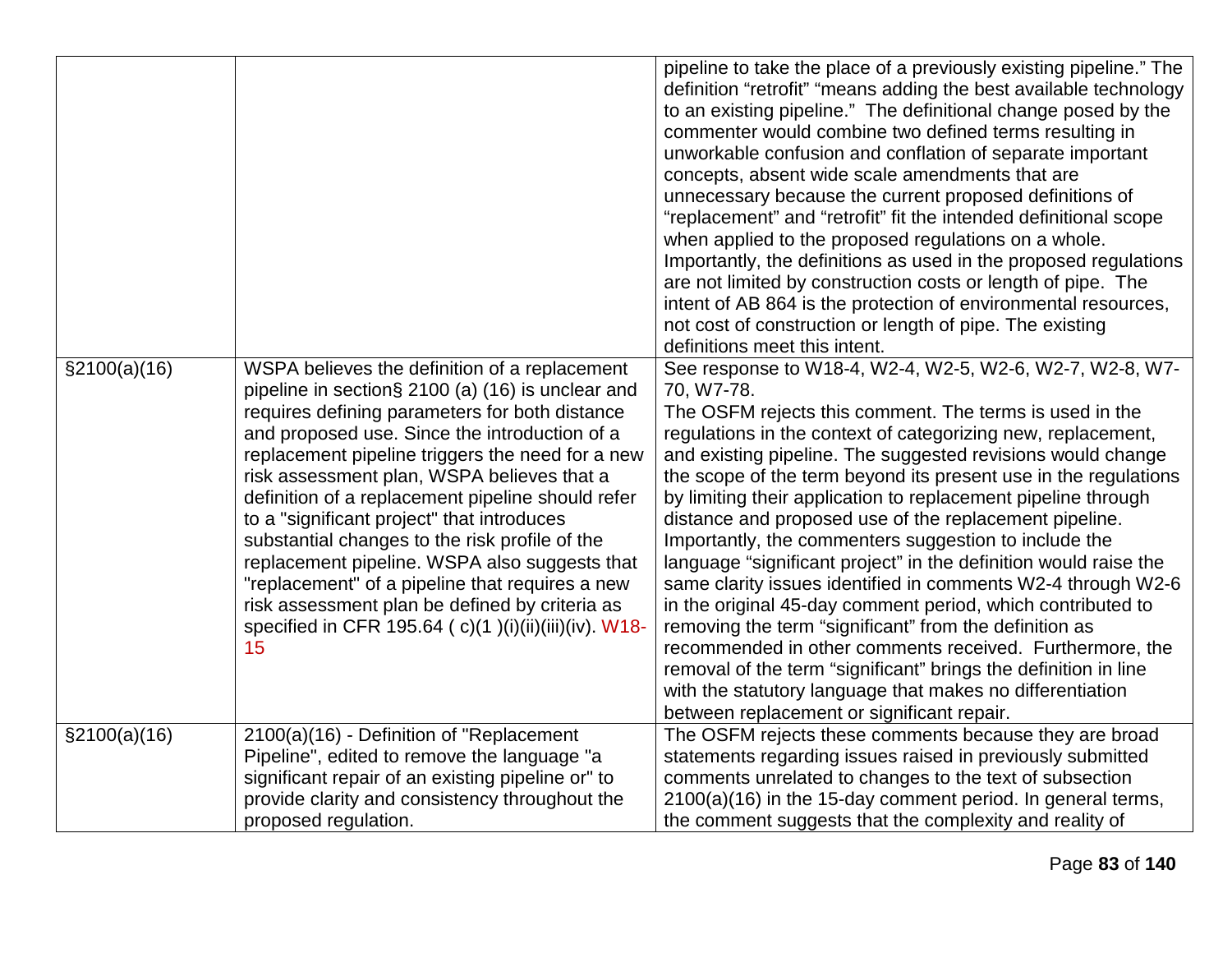|              | This section remains an issue that WSPA<br>previously commented on. The "Necessity"<br>supporting this section is not realistic. WSPA<br>continues to disagree with the scope of this<br>section and as reflected in other locations<br>throughout the whole Article. The regulations are<br>being developed with risk related issues reduced<br>to simplistic choices that do not reflect the<br>complexity and reality of pipeline operations.<br>The complexity of every day pipeline operations<br>should be reflected in the proposed regulations<br>to reflect the different levels of risk that exist with<br>various types of physical facilities, different<br>changes to their operation, and distinct control of<br>operations. In addition, some changes to<br>physical pipelines involve considerably less risk<br>than others and do not warrant a completely<br>new risk analysis to reflect a minor change in the<br>operation and/or the physical pipeline system. | pipeline operations is not accurately reflected in the risk<br>related field of managing complex pipeline systems, a topic not<br>well suited for addressing in a single definition. This subsection<br>serves to address the scope of "replacement pipeline" and<br>adds clarity in the context of the overall regulation scheme<br>proposed through a narrow definition. The challenges the<br>commenter raises with respect to the overall Article, and an<br>emphasis on risk, as proposed are likewise unable to be<br>reconciled in the limited context of a definition. The issues of<br>risk and unique pipeline scenarios as posed by the commenter<br>are addressed in risk analyses, developed by each operator,<br>for each pipeline, and under the review of the OSFM based on<br>the requirements of the proposed regulations in sections other<br>than the proposed definition at issue here. Changes to the<br>subsection based on the comment received cannot be<br>reconciled as no alternative language was provided in the<br>comment, nor does the subsection address risk as contended<br>by the commenter.<br>See also response to W18-4, W2-4, W2-5, W2-6, W2-7, W2-8,<br>W7-70, W7-78. |
|--------------|-------------------------------------------------------------------------------------------------------------------------------------------------------------------------------------------------------------------------------------------------------------------------------------------------------------------------------------------------------------------------------------------------------------------------------------------------------------------------------------------------------------------------------------------------------------------------------------------------------------------------------------------------------------------------------------------------------------------------------------------------------------------------------------------------------------------------------------------------------------------------------------------------------------------------------------------------------------------------------------|-----------------------------------------------------------------------------------------------------------------------------------------------------------------------------------------------------------------------------------------------------------------------------------------------------------------------------------------------------------------------------------------------------------------------------------------------------------------------------------------------------------------------------------------------------------------------------------------------------------------------------------------------------------------------------------------------------------------------------------------------------------------------------------------------------------------------------------------------------------------------------------------------------------------------------------------------------------------------------------------------------------------------------------------------------------------------------------------------------------------------------------------------------------------------------------------------------------------|
| §§2103, 2104 | W18-35<br>Some of the modifications<br>strengthen and clarify the prior requirements,<br>such as the provisions pertaining to requests for<br>exemptions and deferrals. W10-1                                                                                                                                                                                                                                                                                                                                                                                                                                                                                                                                                                                                                                                                                                                                                                                                       | Thank you for your comment.                                                                                                                                                                                                                                                                                                                                                                                                                                                                                                                                                                                                                                                                                                                                                                                                                                                                                                                                                                                                                                                                                                                                                                                     |
| §2104        | We support the requirement for a risk analysis<br>that demonstrates that a pipeline is currently<br>using the best available technology, and the<br>clarification that a deferral does not permanently<br>remove a pipeline from potentially upgrading<br>technologies in the future. W10-7                                                                                                                                                                                                                                                                                                                                                                                                                                                                                                                                                                                                                                                                                         | Thank you for your comment.                                                                                                                                                                                                                                                                                                                                                                                                                                                                                                                                                                                                                                                                                                                                                                                                                                                                                                                                                                                                                                                                                                                                                                                     |
| §2107(b)     | The relocation of a pipeline will be treated as an<br>existing pipeline. WSPA believes the term<br>"Significant" should remain in this section and<br>that some quantification of "significant" should<br>be provided for relevant direction regarding this                                                                                                                                                                                                                                                                                                                                                                                                                                                                                                                                                                                                                                                                                                                         | It appears that the commenter meant to cite §2107(b) relating<br>to relocation of pipelines. The OSFM rejects the suggestion to<br>reinsert the term "significant" and providing further direction<br>regarding the term (such as size, volume, etc.). The removal of<br>the term adds clarity by removing the unknown components                                                                                                                                                                                                                                                                                                                                                                                                                                                                                                                                                                                                                                                                                                                                                                                                                                                                               |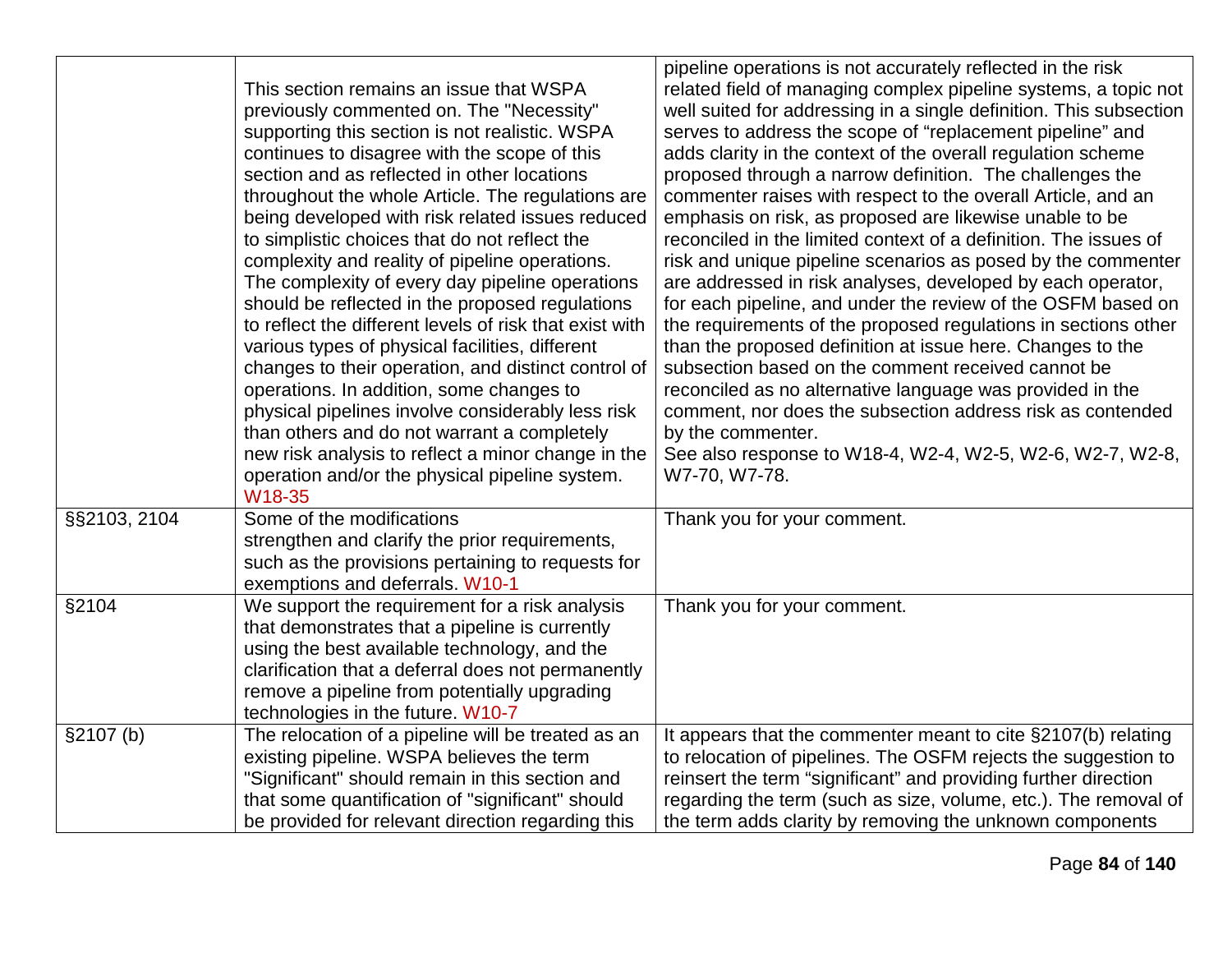|       | issue, i.e., a threshold (size of release, volume,<br>potential cost, etc.) should be defined before<br>requirements for additional risk analysis are<br>required. WSPA also believes that if a relocation<br>reduces the risk or size of a potential spill or<br>release, a Risk Analysis Update and Review<br>should not be required. W18-31                                                                                                                                     | that each individual relocation could encounter that may rise to<br>the level of significant. The section as drafted provides the<br>threshold for further risk analysis considerations through the<br>exclusion of the term significant and inclusion of the following<br>new language: "a change to the pipeline profile or a change<br>to the pipeline operations that would impact the amount<br>released in an environmentally and ecologically sensitive area<br>in the coastal zone" The trigger is a change in the profile or<br>operations of a pipeline that would impact the amount<br>released. However, if an operator relocates a pipeline that<br>does not impact the profile or operations of a pipeline then no<br>further action may be warranted. This section should be read<br>as a whole because other portions of §2107(b) may require a<br>risk analysis update and review.<br>Commenter suggests that if a relocation reduces the risk or<br>size of a potential spill or release, an updated risk analysis<br>should not be required. The OSFM also rejects this<br>suggestion. It is the OSFM's responsibility to review and<br>assess risk analysis. If the OSFM is not privy to the operator's<br>risk analysis and contended risk reduction because of a<br>relocation, it is impossible for the OSFM to have confirmed that<br>a risk reduction has taken place. Likewise, if an updated risk<br>analysis was not submitted, the OSFM would have inaccurate<br>information as it relates to pipeline profile and operations<br>which are fundamental components of the required risk<br>analysis. |
|-------|------------------------------------------------------------------------------------------------------------------------------------------------------------------------------------------------------------------------------------------------------------------------------------------------------------------------------------------------------------------------------------------------------------------------------------------------------------------------------------|----------------------------------------------------------------------------------------------------------------------------------------------------------------------------------------------------------------------------------------------------------------------------------------------------------------------------------------------------------------------------------------------------------------------------------------------------------------------------------------------------------------------------------------------------------------------------------------------------------------------------------------------------------------------------------------------------------------------------------------------------------------------------------------------------------------------------------------------------------------------------------------------------------------------------------------------------------------------------------------------------------------------------------------------------------------------------------------------------------------------------------------------------------------------------------------------------------------------------------------------------------------------------------------------------------------------------------------------------------------------------------------------------------------------------------------------------------------------------------------------------------------------------------------------------------------------------------------------------------------------------------|
| §2107 | 2107 - Relocation of Pipelines<br>This section simply states that the word<br>"significant" was removed before the word<br>"change" for clarity. WSPA believes that<br>additional definition should be included to reflect<br>the relative changes that are made during a<br>relocation. In some cases, the relocation can be<br>a relative minor change involving only a very<br>short section of a pipeline that introduces no<br>new material change to the system or which has | Page 8 of the updated ISOR for the second 15-day comment<br>period provided additional background information beyond<br>simply stating the word "significant" was removed before the<br>word "change" for clarity as correctly identified by the<br>commenter. Operators need not develop an entirely new risk<br>analysis for minor/major changes as contended by the<br>commenter. The proposed language addresses commenters<br>concern that changes need not submit a new risk analysis, if<br>the change does not impact operations or profile of the<br>pipeline. The OSFM sees no need to change the regulatory                                                                                                                                                                                                                                                                                                                                                                                                                                                                                                                                                                                                                                                                                                                                                                                                                                                                                                                                                                                                           |
|       | no material impact on the risk profile of the                                                                                                                                                                                                                                                                                                                                                                                                                                      | text because it captures both minor and major changes as                                                                                                                                                                                                                                                                                                                                                                                                                                                                                                                                                                                                                                                                                                                                                                                                                                                                                                                                                                                                                                                                                                                                                                                                                                                                                                                                                                                                                                                                                                                                                                         |

Page **85** of **140**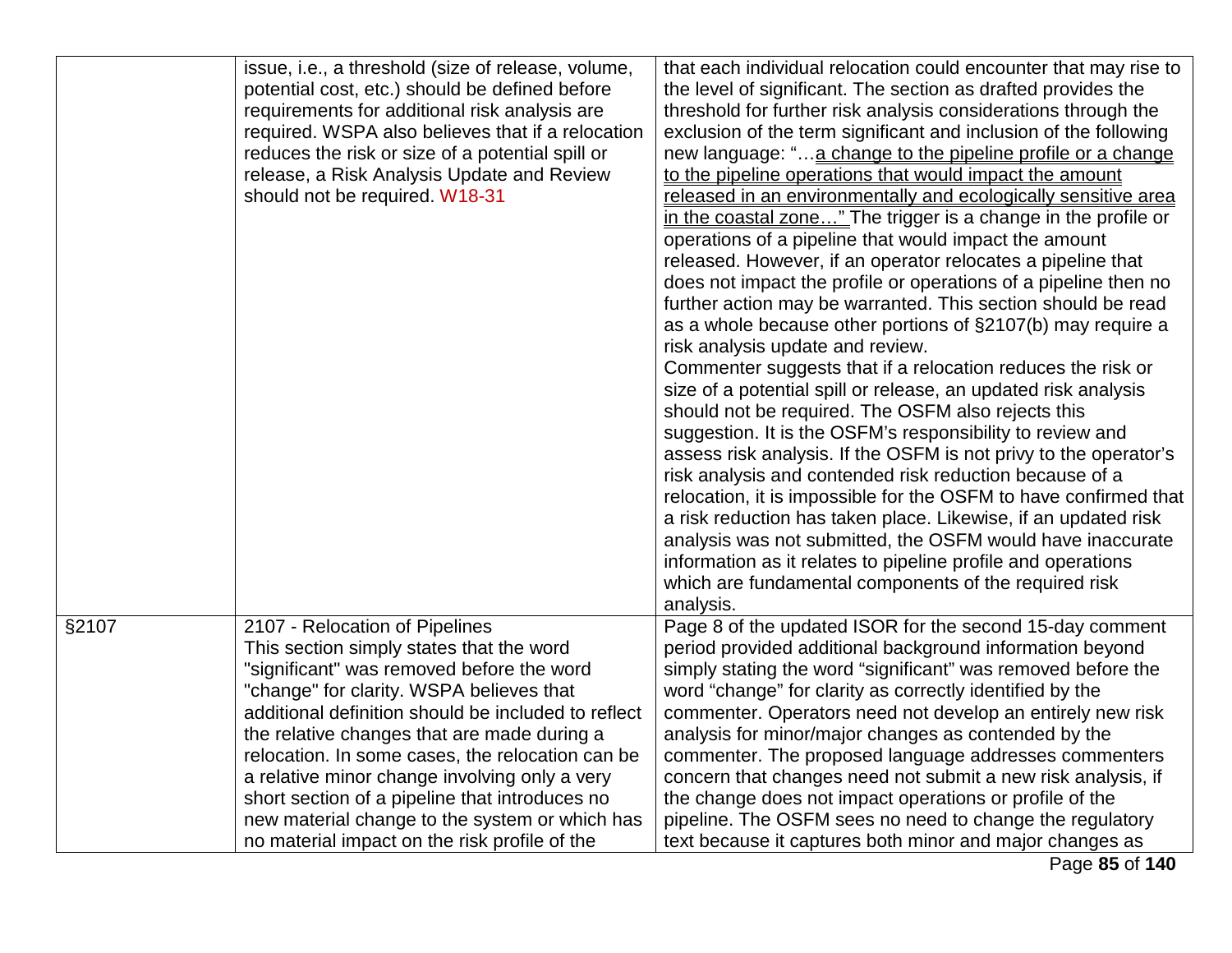|          | pipeline system. In other cases, a relocation<br>may be more significant and may introduce new<br>risks related to the system. Provisions need to<br>be added that provide the pipeline operator relief<br>from the development of a new risk plan for<br>minor changes. W18-34                                                                                                                                                                                                                                                                                                                                                                                                                                                                                                                                                                                                                                                   | contemplated by the commenter. See also response to W18-<br>31.                                                                                                                                                                                                                                                                                                                                                                                                                                                                                                                                                                                                                                                                                                                                                                                                                                                                                                                                                                                                                                           |
|----------|-----------------------------------------------------------------------------------------------------------------------------------------------------------------------------------------------------------------------------------------------------------------------------------------------------------------------------------------------------------------------------------------------------------------------------------------------------------------------------------------------------------------------------------------------------------------------------------------------------------------------------------------------------------------------------------------------------------------------------------------------------------------------------------------------------------------------------------------------------------------------------------------------------------------------------------|-----------------------------------------------------------------------------------------------------------------------------------------------------------------------------------------------------------------------------------------------------------------------------------------------------------------------------------------------------------------------------------------------------------------------------------------------------------------------------------------------------------------------------------------------------------------------------------------------------------------------------------------------------------------------------------------------------------------------------------------------------------------------------------------------------------------------------------------------------------------------------------------------------------------------------------------------------------------------------------------------------------------------------------------------------------------------------------------------------------|
| §2107(b) | Phillips 66 recommends the term "Significant"<br>should remain in section $\S 2107$ (b) and that the<br>term "significant" should be defined in order to<br>provide relevant direction regarding this issue,<br>i.e., a threshold (size of release, volume,<br>potential cost, etc.) should be defined before<br>requirements for additional risk analysis are<br>required. W19-4                                                                                                                                                                                                                                                                                                                                                                                                                                                                                                                                                 | See Response to W18-31.                                                                                                                                                                                                                                                                                                                                                                                                                                                                                                                                                                                                                                                                                                                                                                                                                                                                                                                                                                                                                                                                                   |
| §2107    | The regulations state that the relocation of a<br>pipeline will be treated as an existing pipeline<br>rather than as a new or replacement pipeline.<br>This distinction is critical because pipeline<br>relocations will be subject to less stringent<br>requirements than new or replacement<br>pipelines. And yet there is no definition of a<br>relocated pipeline (something we have been<br>asking for throughout this regulatory process).<br>Accordingly, operators could very easily attempt<br>to avoid stricter regulations by characterizing<br>their activities as relocations rather than<br>replacement or new pipelines. The proposed<br>regulation leaves it to the operator to determine<br>whether the change in the pipeline may increase<br>the risk or impact of a spill. There is no<br>requirement for the operator to submit a risk<br>analysis, similar to a request for exemption or<br>deferral. W10-9 | See response to W18-31.<br>The OSFM rejects this comment and sees no need to amend<br>the regulatory language. New, replacement, and existing<br>pipelines will be subject to the same regulatory requirements.<br>It is unclear how the commenter reached the conclusion that a<br>relocated pipeline would not need to comply or be subject to<br>some lesser regulatory standard. Likewise, there is no need to<br>define a relocated pipeline because by necessity it must<br>already exist before it can be relocated. Hence, it would be<br>treated as an existing pipeline. The amended language directly<br>addresses commenter's concern about requiring an operator<br>to submit a risk analysis if a relocation results in a "change to<br>the pipeline profile or a change to the pipeline operations that<br>would impact the amount released in an environmentally and<br>ecologically sensitive area in the coastal zone" Such a result<br>from a relocation, among others, triggers the operator to<br>submit an updated risk analysis under §2117 or a new risk<br>analysis under §2111. |
| §2107    | The regulations should include a definition of<br>"relocated pipeline," and all proposed relocations<br>should be reported to the OSFM, along with a                                                                                                                                                                                                                                                                                                                                                                                                                                                                                                                                                                                                                                                                                                                                                                              | See response to W10-9.                                                                                                                                                                                                                                                                                                                                                                                                                                                                                                                                                                                                                                                                                                                                                                                                                                                                                                                                                                                                                                                                                    |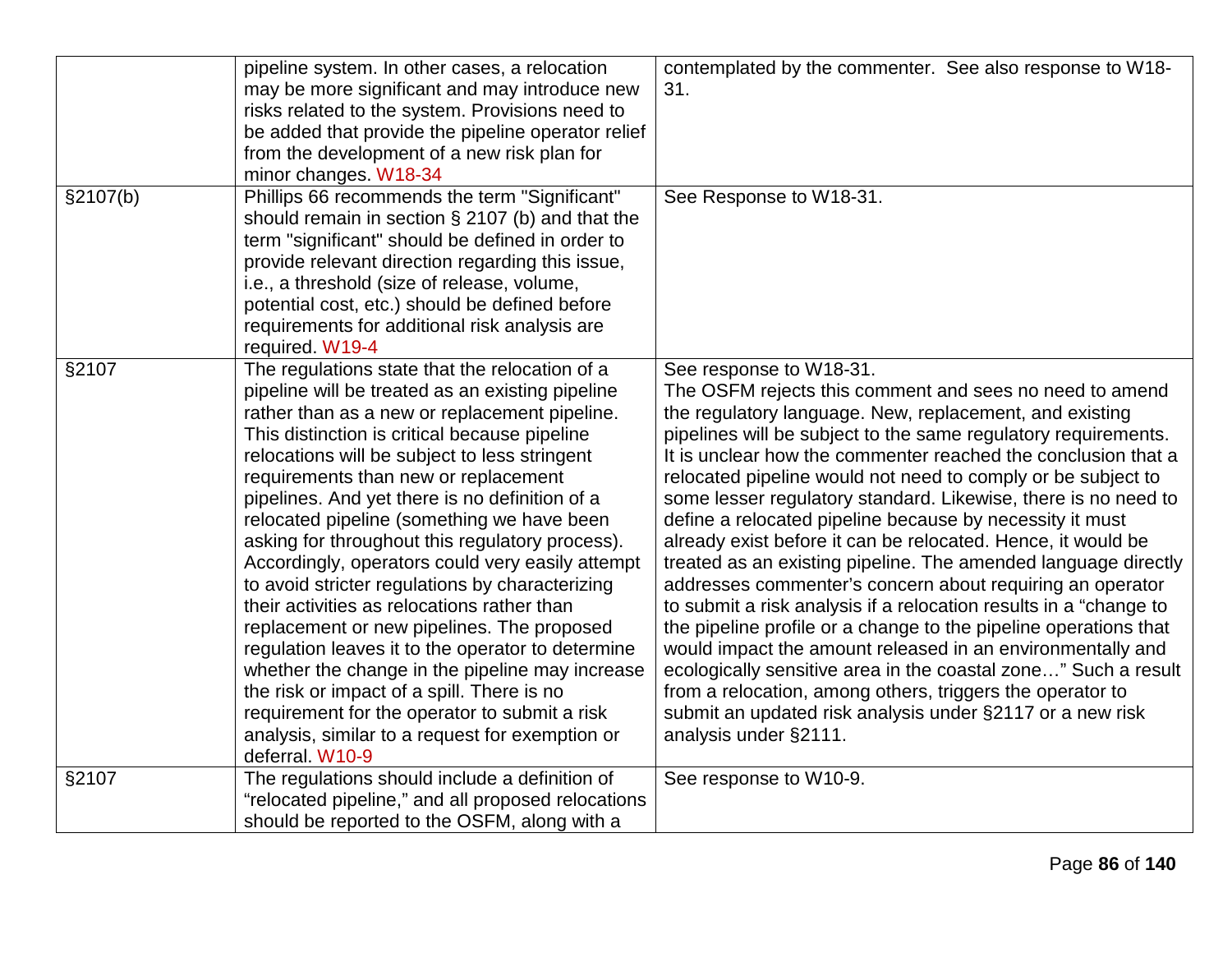|                      | risk analysis, to determine whether the activity                                               |                                                              |
|----------------------|------------------------------------------------------------------------------------------------|--------------------------------------------------------------|
|                      | should be treated similar to a new or                                                          |                                                              |
|                      | replacement pipeline. W10-10                                                                   |                                                              |
| \$2110(a)            | The draft regulation stipulates the State Fire                                                 | No changes were made to the text of the proposed regulations |
|                      | Marshal shall review risk analyses, plans, and                                                 | in this section beyond correcting numbering to reflect a     |
|                      | other associated materials required by this                                                    | typographical error. Hence this comment is outside the scope |
|                      | Article and make a best available technology                                                   | of the comment period and rejected.                          |
|                      | determination based on, but not limited to                                                     |                                                              |
|                      | specific criteria. The Section further states these                                            |                                                              |
|                      | criteria are subject to a field performance                                                    |                                                              |
|                      | evaluation to substantiate operator claims. CIPA<br>requests clarity on the frequency of field |                                                              |
|                      | performance evaluations and requests language                                                  |                                                              |
|                      | be added to specify the frequency of such                                                      |                                                              |
|                      | evaluations. W16-6                                                                             |                                                              |
| $\S2110(a)(5)-(10)$  | CIPA requests additional language be added to                                                  | No changes were made to the text of the proposed regulations |
|                      | define the parameters for the comparisons                                                      | in this section beyond correcting numbering to reflect a     |
|                      | posed in this Section. Specifically, is the BAT                                                | typographical error. Hence this comment is outside the scope |
|                      | being evaluated against other operators, other                                                 | of the comment period and rejected.                          |
|                      | pipelines for the same operator, or based on a                                                 |                                                              |
|                      | different evaluation? W16-7                                                                    |                                                              |
| $\S2111(c)(4)(C)(9)$ | We support the requirement that a product's                                                    | Thank you for your comment.                                  |
|                      | behavior in the event of air dispersion is a critical                                          |                                                              |
|                      | component of the risk analysis. W10-11                                                         |                                                              |
| $§2115(a)-(i)$       | CPA also believes the regulations are                                                          | No substantive changes were made to this section except to   |
|                      | inconsistent with state law, which requires that                                               | renumber the subparagraphs appropriately. Therefore, the     |
|                      | all pipelines must be inspected every year.                                                    | OSFM rejects this comment as untimely. Similar comment was   |
|                      | (Govt. Code§ 51015.I(a)). Contrary to this                                                     | submitted and answered under related matters during the 45-  |
|                      | requirement, Subsection 2115 requires testing of                                               | day comment period above.                                    |
|                      | leak detection systems only every three years                                                  |                                                              |
|                      | (see Subsection 2115(b)(1) and $(c)(1)$ , and                                                  |                                                              |
|                      | testing of automatic shutoff systems and<br>emergency flow reduction device valves every       |                                                              |
|                      | fifteen months (see Subsection 2115(d)(1) and                                                  |                                                              |
|                      | (e)(1)). These provisions clearly violate state law                                            |                                                              |
|                      | and must be revised. W13-2                                                                     |                                                              |
|                      |                                                                                                |                                                              |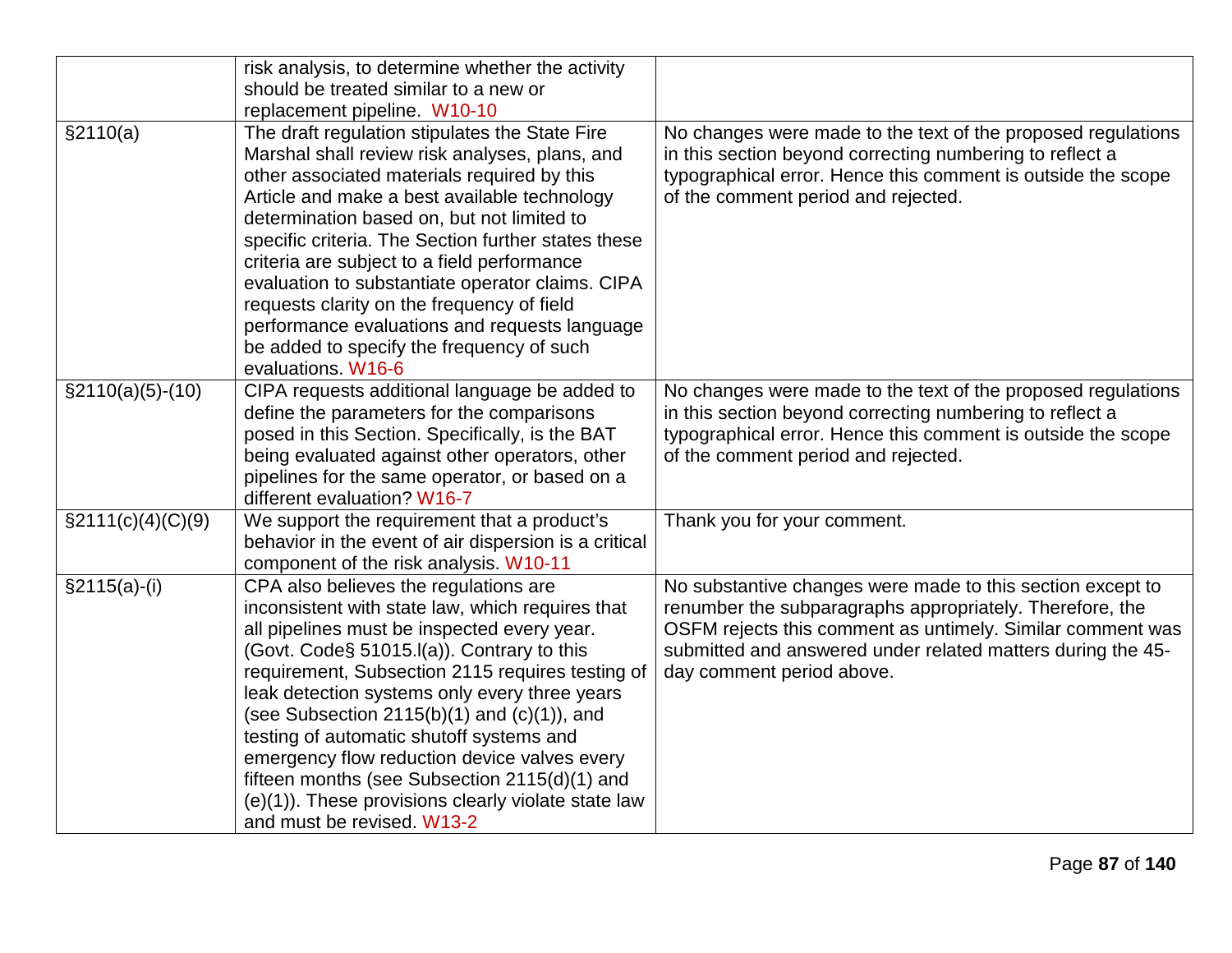| $§2115(a)-(i)$ | We remain concerned that the regulations           | No substantive changes were made to §2115 except to               |
|----------------|----------------------------------------------------|-------------------------------------------------------------------|
| §2102          | violate state law by not requiring annual testing; | renumber the subparagraphs appropriately. The proposed            |
|                | by artificially constraining the geographic scope  | regulations at issue in this section relate to testing, not       |
|                | of regulated pipelines; by allowing multiple test  | inspection. However, all operators are inspected annually as      |
|                | failures before requiring a new risk analysis; and | required under separate legislation and regulations not at        |
|                | by exempting certain pipelines from testing        | public comment here. Additionally, the proposed regulations       |
|                | requirements. W10-3                                | do require annual testing at $\S2115(d)$ , (e), and (h). The      |
|                |                                                    | commenter has not directed OSFM to a state law requiring          |
|                |                                                    | annual testing. See response to W10-13 for discussion of          |
|                |                                                    | annual inspection laws. Likewise, the authorizing statute does    |
|                |                                                    | not dictate test failure parameters for the submission of a new   |
|                |                                                    | risk analysis, nor does this section exempt certain pipelines     |
|                |                                                    | from testing requirements as far as the OSFM can surmise          |
|                |                                                    | from the broad statements made by the commenter.                  |
|                |                                                    | Therefore, the OSFM rejects this comment as untimely. Similar     |
|                |                                                    | comment was submitted and answered under related matters          |
|                |                                                    | during the 45-day comment period above.                           |
|                |                                                    | The OSFM rejects the contention that the proposed                 |
|                |                                                    | regulations artificially constrain the geographic scope of        |
|                |                                                    | regulated pipelines as further clarified in section 2102 of the   |
|                |                                                    | proposed regulations. Section 51013.1(c)(4) of the authorizing    |
|                |                                                    | statute directed the OSFM to determine how near to an             |
|                |                                                    | environmentally and ecologically sensitive area a pipeline must   |
|                |                                                    | be to be subject to the regulations based on the likelihood of a  |
|                |                                                    | pipeline impacting those areas. The OSFM used the definition      |
|                |                                                    | of an EESA as required by the statute in section 51013.1(f)       |
|                |                                                    | and consulted with the Office of Spill Prevention and response    |
|                |                                                    | on the potential impacts to state water and wildlife as required  |
|                |                                                    | by section 51013.1(e). Studies of past pipeline spills were also  |
|                |                                                    | consulted in developing the geographic scope of the               |
|                |                                                    | regulations terminology of near. Likewise, the statutory          |
|                |                                                    | reference to the coastal zone must be given weight in             |
|                |                                                    | determining a pipeline's proximity to identified EESAs. The       |
|                |                                                    | application of this determination was not made artificially but   |
|                |                                                    | was based off existing laws and past spills that are referenced   |
|                |                                                    | in the Initial Statement of Reasons. The focus of the legislation |
|                |                                                    | is on environmental protection of EESAs in the coastal zone by    |

Page **88** of **140**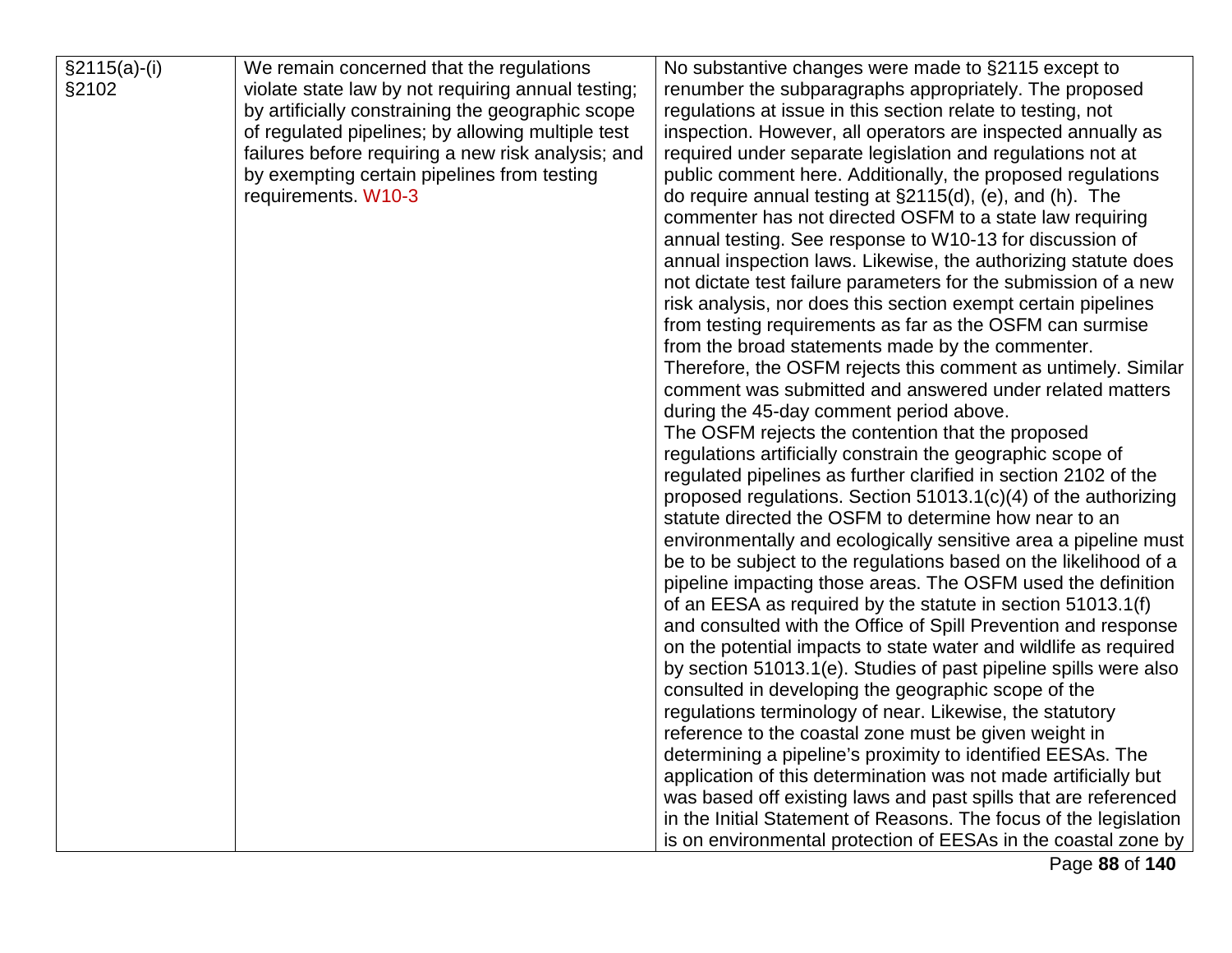|              |                                                                                                                                                                                                                                                                                                                                                                                                                                                                                                                                                                                                                                                                                                                                                                                                                                                                                                                                                                                                                                                                                          | regulation of pipelines that are located in or could impact the<br>coastal zone portion of an EESA. The OSFM rejects the<br>contention that the geographic scope of the regulation<br>artificially constrains the regulated pipelines. Importantly, the<br>commenter does not provide an explanation as to how the<br>regulations are artificially constrained nor analysis of how the<br>regulation should be applied beyond the current construct to<br>address the alleged constraint while remaining within the<br>authority conferred by statute.<br>See similar response to scope under comments: W1-5, W7-76,<br>W8-0, W7-14, and W10-16 |
|--------------|------------------------------------------------------------------------------------------------------------------------------------------------------------------------------------------------------------------------------------------------------------------------------------------------------------------------------------------------------------------------------------------------------------------------------------------------------------------------------------------------------------------------------------------------------------------------------------------------------------------------------------------------------------------------------------------------------------------------------------------------------------------------------------------------------------------------------------------------------------------------------------------------------------------------------------------------------------------------------------------------------------------------------------------------------------------------------------------|-------------------------------------------------------------------------------------------------------------------------------------------------------------------------------------------------------------------------------------------------------------------------------------------------------------------------------------------------------------------------------------------------------------------------------------------------------------------------------------------------------------------------------------------------------------------------------------------------------------------------------------------------|
| $§2115(a-i)$ | We reiterate our previous comment (April 2,<br>2019 letter to Office of the Sate Fire Marshall)<br>that the proposed regulations could be better<br>aligned with state law, which requires that all<br>pipelines must be inspected every year<br>(Government Code Section 51015.I(a)).<br>Contrary to this annual inspection requirement,<br>Subsection 2115 of the proposed regulations<br>requires testing for leak detection systems only<br>once every three years while testing of<br>automatic shutoff systems and emergency flow<br>restriction device valves are required at intervals<br>not to exceed 15 months. The frequency testing<br>of these systems are not entirely aligned with<br>Government Code Section 51015.1(a) which<br>requires annual inspections of all intrastate<br>pipelines. We recommend revising subsection<br>$2115(b)(1)$ and $(c)(1)$ to require annual testing<br>of the leak detection systems and automatic<br>shutoff systems to ensure consistency with the<br>pipeline inspection provisions of Government<br>Code Section 51015.1(a). W15-1 | The OSFM rejects this comment. No substantive changes<br>were made to this section except to renumber the<br>subparagraphs appropriately. Similar comment was submitted<br>and answered under related matters during the 45-day<br>comment period above and in response to comment W10-3.                                                                                                                                                                                                                                                                                                                                                       |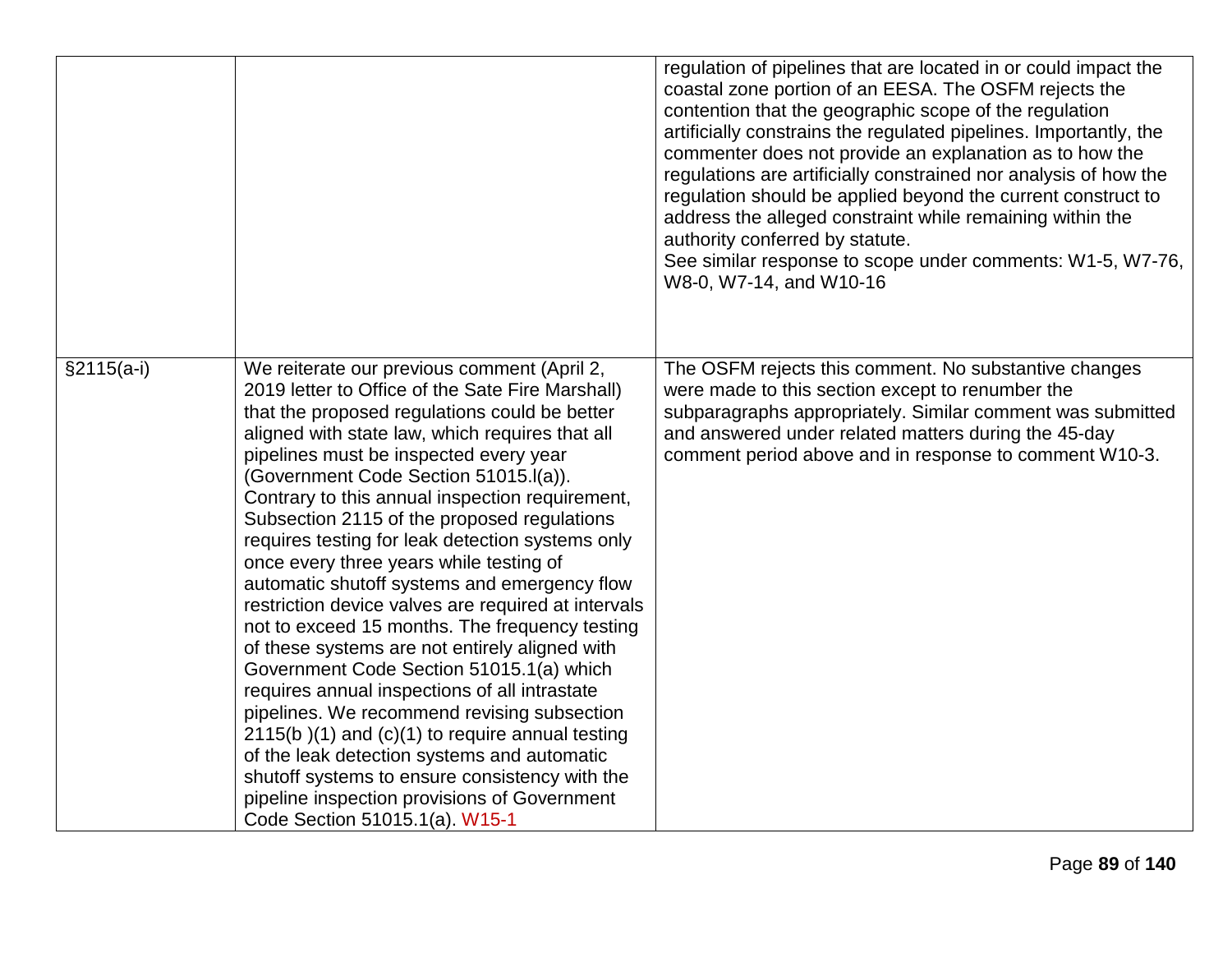| §§2115(b)(1),<br>$(c)(1), (d)(1),$ and<br>(e)(1) | The regulations are inconsistent with state law,<br>which requires that all pipelines must be<br>inspected every year. (Govt. Code §<br>51015.1(a)). Contrary to this requirement,<br>Subsection 2115 requires testing of leak<br>detection systems only every three years (see<br>Subsection $2115(b)(1)$ and $(c)(1)$ , and testing of<br>automatic shutoff systems and emergency flow<br>reduction device valves every fifteen months<br>(see Subsection $2115(d)(1)$ and $(e)(1)$ ). These<br>provisions clearly violate state law and must be<br>revised W10-13 | The OSFM rejects this comment. No substantive changes<br>were made to this section except to renumber the<br>subparagraphs appropriately. Similar comment was submitted<br>and answered under related matters during the 45-day<br>comment period and above in response to comment W10-3.<br>Government Code §51015.1(a) states: "Commencing January<br>1, 2017, the State Fire Marshal, or an officer or employee<br>authorized by the State Fire Marshal, shall annually inspect all<br>intrastate pipelines and operators of intrastate pipelines under<br>the jurisdiction of the State Fire Marshal to ensure compliance<br>with applicable laws and regulations. By January 1, 2017,<br>the State Fire Marshal shall adopt regulations implementing<br>this subdivision." (Emphasis added)<br>Testing is different from inspection, which as emphasized<br>above, requires only inspection for compliance with applicable<br>laws and regulations and does not require annual testing. The<br>Government Code section cited by commenter and regulations<br>promulgated thereunder were conducted in a separate<br>unrelated rulemaking outside of the scope of the current<br>rulemaking. Moreover, the statute and regulations adopted<br>consistent with that statute merely specified that the OSFM<br>inspect pipelines and operators annually, it did not impose<br>annual testing requirements on operators beyond that which<br>other applicable laws and regulations impose. Therefore no |
|--------------------------------------------------|----------------------------------------------------------------------------------------------------------------------------------------------------------------------------------------------------------------------------------------------------------------------------------------------------------------------------------------------------------------------------------------------------------------------------------------------------------------------------------------------------------------------------------------------------------------------|----------------------------------------------------------------------------------------------------------------------------------------------------------------------------------------------------------------------------------------------------------------------------------------------------------------------------------------------------------------------------------------------------------------------------------------------------------------------------------------------------------------------------------------------------------------------------------------------------------------------------------------------------------------------------------------------------------------------------------------------------------------------------------------------------------------------------------------------------------------------------------------------------------------------------------------------------------------------------------------------------------------------------------------------------------------------------------------------------------------------------------------------------------------------------------------------------------------------------------------------------------------------------------------------------------------------------------------------------------------------------------------------------------------------------------------------------------------------------------------------------------|
| §2117(a)                                         | We support the requirement for operators to                                                                                                                                                                                                                                                                                                                                                                                                                                                                                                                          | changes to the regulation text are needed.<br>Thank you for your comment.                                                                                                                                                                                                                                                                                                                                                                                                                                                                                                                                                                                                                                                                                                                                                                                                                                                                                                                                                                                                                                                                                                                                                                                                                                                                                                                                                                                                                                |
|                                                  | update their risk analyses every five years to<br>address any changes in environmentally and<br>ecologically sensitive areas and/or technological<br>advances. W10-12                                                                                                                                                                                                                                                                                                                                                                                                |                                                                                                                                                                                                                                                                                                                                                                                                                                                                                                                                                                                                                                                                                                                                                                                                                                                                                                                                                                                                                                                                                                                                                                                                                                                                                                                                                                                                                                                                                                          |

| The following    |
|------------------|
| comments are not |
| germane to the   |
| proposed         |
| regulations; as  |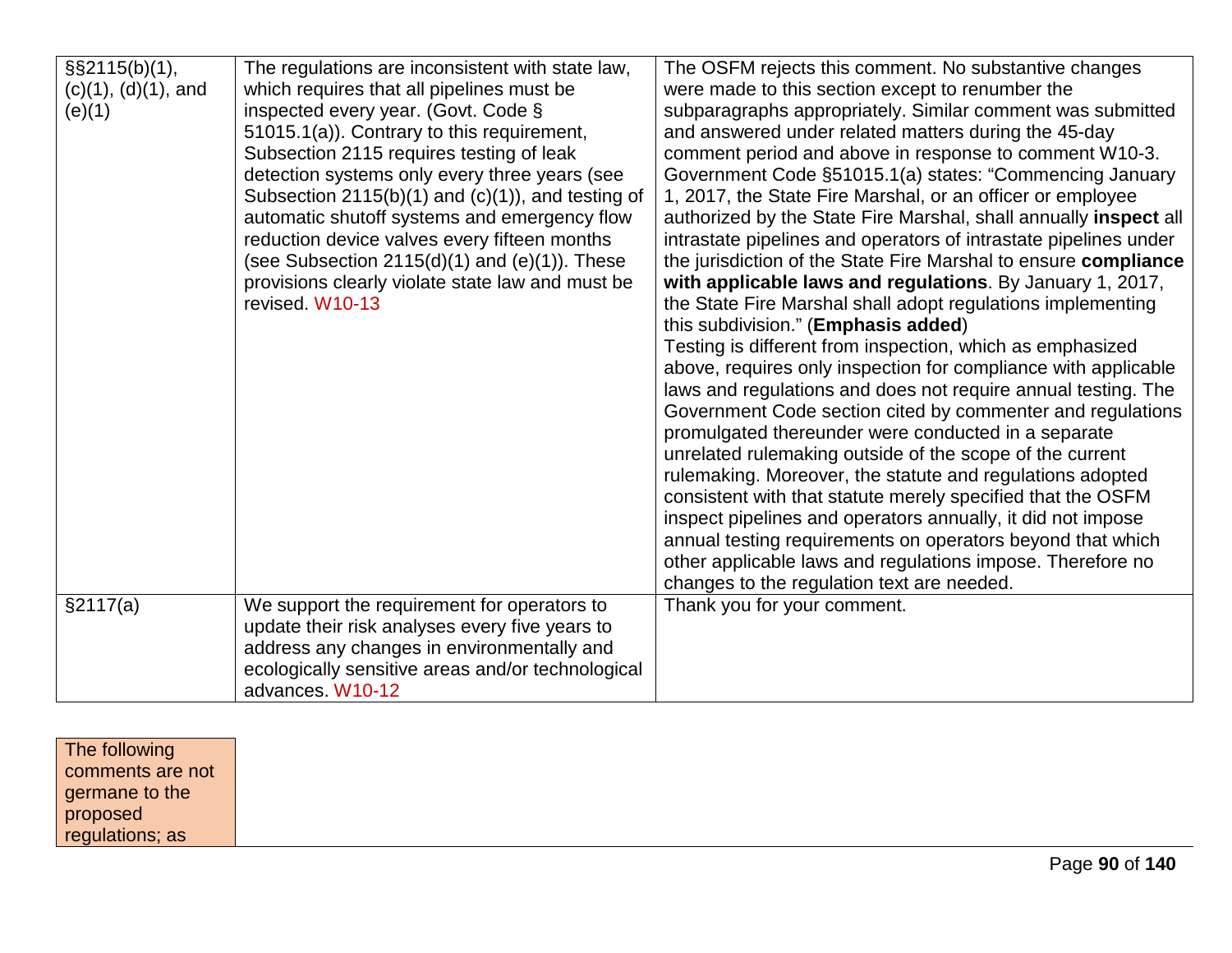| such, OSFM<br>rejects these<br>comments. |                                                                                                                                                                                                                                                                                                                                                                                  |                                                                                                                                                                                                                                                                                                                                                          |
|------------------------------------------|----------------------------------------------------------------------------------------------------------------------------------------------------------------------------------------------------------------------------------------------------------------------------------------------------------------------------------------------------------------------------------|----------------------------------------------------------------------------------------------------------------------------------------------------------------------------------------------------------------------------------------------------------------------------------------------------------------------------------------------------------|
| <b>Comments outside</b><br>of scope      | <b>Summary of Comments</b>                                                                                                                                                                                                                                                                                                                                                       | <b>Agency Responses</b>                                                                                                                                                                                                                                                                                                                                  |
| General                                  | We are concerned that the regulations do not<br>put the burden on operators to demonstrate that<br>automatic shutoff systems are infeasible. Such<br>systems often provide the most effective tool to<br>minimize the size of a spill and hence the<br>environmental and economic harm that ensues.<br>W <sub>10-4</sub>                                                         | No changes were made to the proposed regulations during this<br>comment period relating to automatic shutoff systems. See<br>agency response in 45-day comment period above on related<br>subject.                                                                                                                                                       |
| \$2102(b)                                | We support the requirement that a pipeline may<br>become subject to the requirements of these<br>regulations based on a future release that<br>affects an environmentally and ecologically<br>sensitive area. W10-5                                                                                                                                                              | Thank you for your comment.                                                                                                                                                                                                                                                                                                                              |
| §2103                                    | We support the requirement that a risk analysis<br>must be provided that demonstrates that a spill<br>from a pipeline proposed for exemption will not<br>impact the coastal zone portion of an<br>environmentally and ecologically sensitive area,<br>and the requirement that the OSFM must assess<br>the request for the exemption based on a<br>complete risk analysis. W10-6 | Thank you for your comment.                                                                                                                                                                                                                                                                                                                              |
| §2105                                    | We support the requirement that a pipeline may<br>become subject to the requirements of these<br>regulations based on a future release that<br>affects an environmentally and ecologically<br>sensitive area. W10-8                                                                                                                                                              | Thank you for your comment.                                                                                                                                                                                                                                                                                                                              |
| \$2100(a)(9)                             | The definition of "near" in Subsection 2100(a)(9)<br>should be broad enough to ensure compliance<br>with the mandate of AB 864, which is "to reduce<br>the amount of oil released in an oil spill to<br>protect state waters and wildlife." A half-mile is<br>arbitrary and may be ineffective at protecting                                                                     | The OSFM rejects the suggestion to edit the regulatory<br>language as untimely because no changes were made to<br>§2100(a)(9) during this comment period except to correct a<br>citation. See agency response in 45-day comment period<br>above on related subject. See also response to comment<br>W10-3 relating to §2102 geographic scope of proposed |

 $\overline{\phantom{a}}$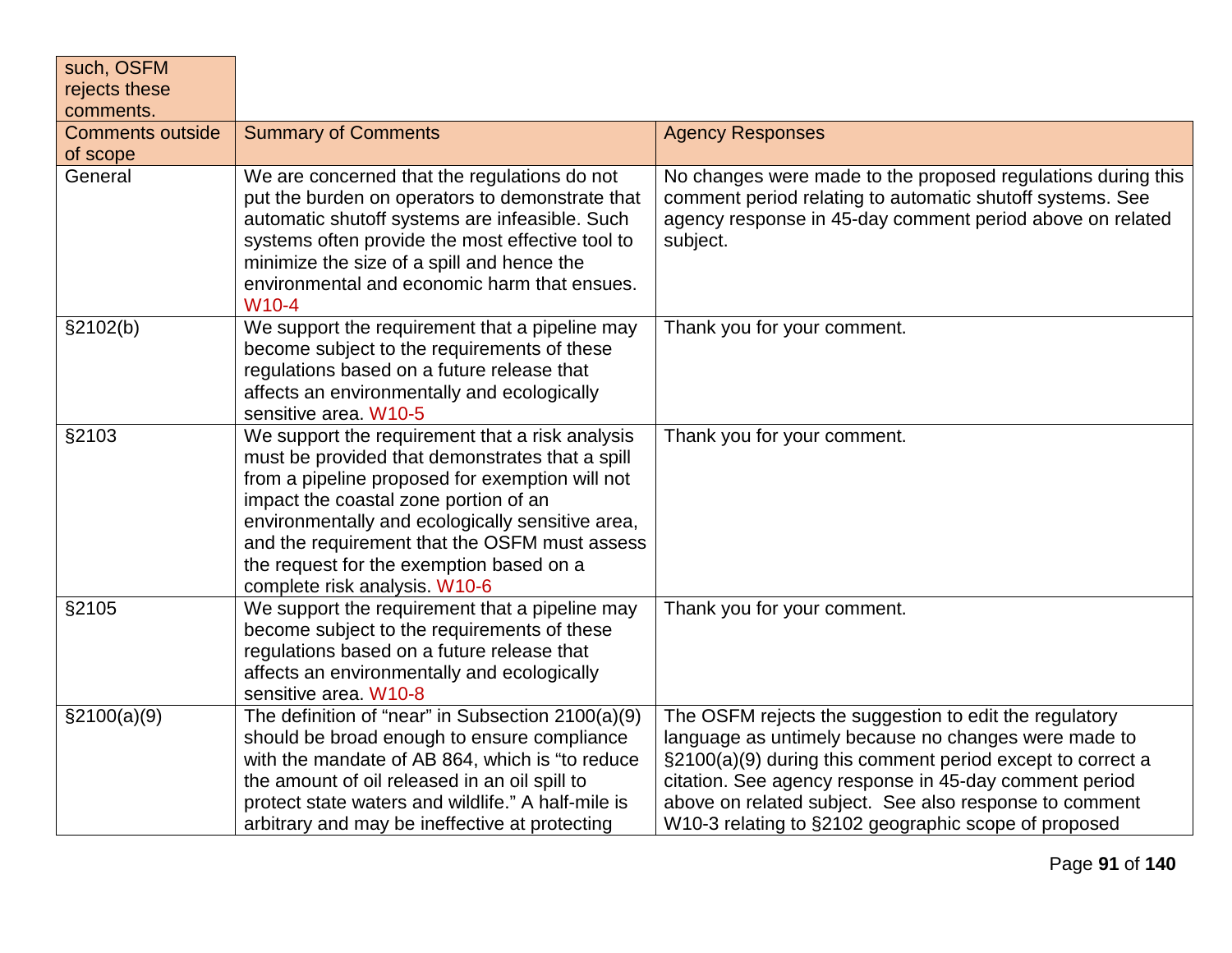|             | environmentally and ecologically areas from<br>harm from an oil spill. We continue to<br>recommend the following changes to the<br>proposed definition:<br>"Near" means within half a mile or less a location<br>from which a spill from a pipeline may impact an<br><b>Environmentally and Ecologically Sensitive Area</b><br>in the Coastal Zone, W10-14 | regulations based on historic releases and studies relied upon<br>in the Initial Statement of Reasons. The definition of near is not<br>arbitrary but based on extensive research and grounded in<br>reason.                                                    |
|-------------|------------------------------------------------------------------------------------------------------------------------------------------------------------------------------------------------------------------------------------------------------------------------------------------------------------------------------------------------------------|-----------------------------------------------------------------------------------------------------------------------------------------------------------------------------------------------------------------------------------------------------------------|
| §2115(h)(2) | The proposed regulations require a new risk<br>analysis and review of best available technology<br>if there are two test failures during the three-year<br>annual testing period. (Subsection 2115(h)(2).<br>Any test failure should require a new risk<br>assessment and review of the technology. W10-<br>15                                             | The OSFM rejects the suggestion to edit the regulatory<br>language as untimely because no changes were made to<br>§2115(h) during this comment period except to correct<br>numbering. See agency response in 45-day comment period<br>above on related subject. |
| General     | Automatic shutoff systems should be required<br>technology unless proven to be infeasible. W10-<br>17                                                                                                                                                                                                                                                      | No changes were made to the proposed regulations during this<br>comment period relating to automatic shutoff systems. See<br>agency response in 45-day comment period above on related<br>subject.                                                              |
| General     | We appreciate all the work that the OSFM has<br>conducted to date and urge the foregoing<br>revisions to ensure compliance with the<br>purpose, intent, and requirements of AB 864 and<br>SB 295. W10-18                                                                                                                                                   | Thank you for your comment.                                                                                                                                                                                                                                     |
| General     | The issuance of the final regulation continues to<br>delayed but the due dates for compliance by the<br>industry have not been adjusted accordingly.<br>$W11-1$                                                                                                                                                                                            | See response to W18-3.                                                                                                                                                                                                                                          |
| General     | The due date for filing is 02-01-2020 for those<br>pipelines that can demonstrate are exempt from<br>the regulation this is not enough time. W11-2                                                                                                                                                                                                         | See response to W18-3.                                                                                                                                                                                                                                          |
| General     | The effective date for the link to the Ecological<br>and Environmentally Sensitive sites is January<br>1, 2020, this is also not enough time. W11-3                                                                                                                                                                                                        | See response to W18-3.                                                                                                                                                                                                                                          |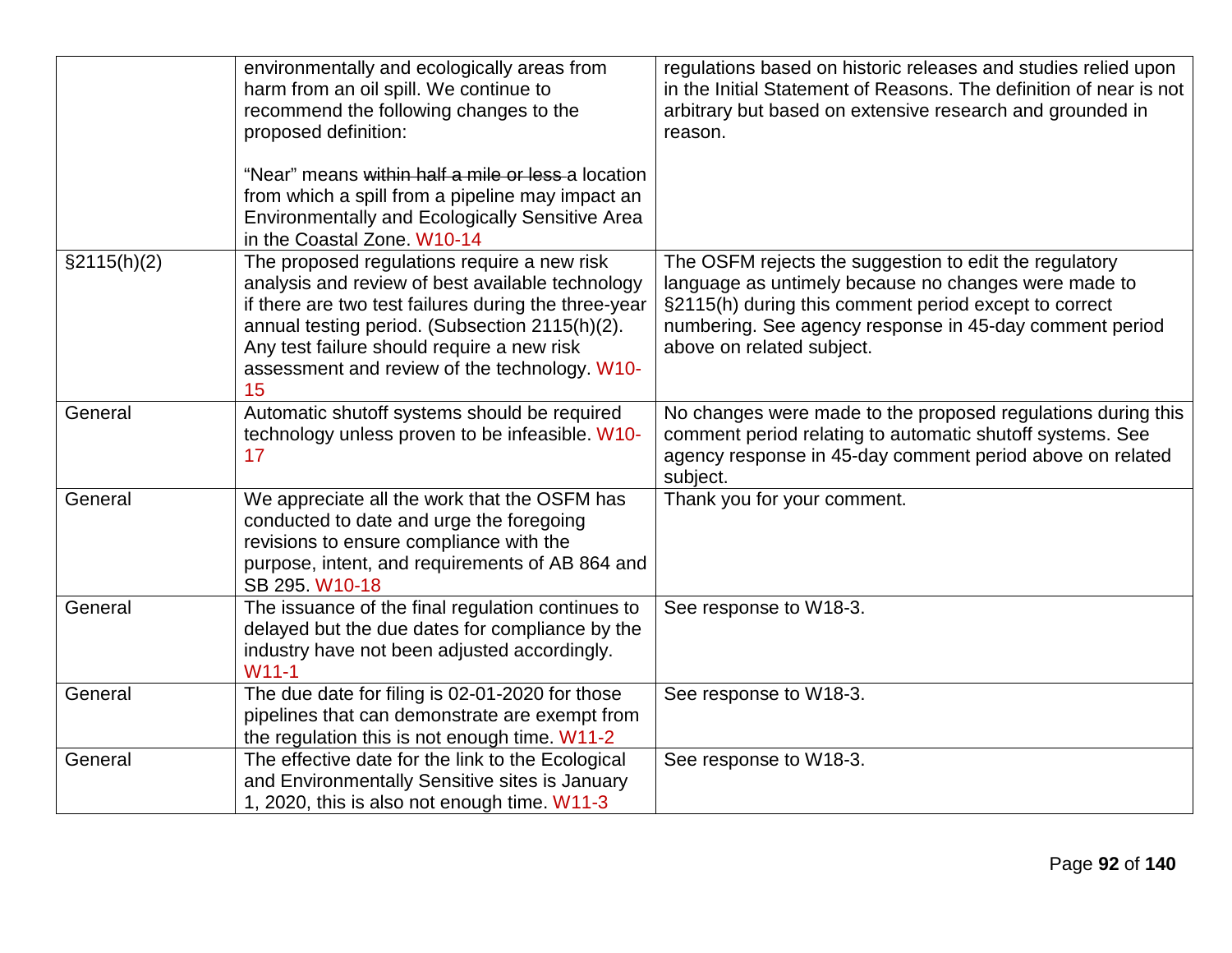| \$2102(a)(4) | Use of the words "connect" and "connection" are    | No changes to $\S2102(a)$ were made in the text under the |
|--------------|----------------------------------------------------|-----------------------------------------------------------|
|              | either redundant, or could be wrongly interpreted  | comment period applicable here, hence this comment is     |
|              | to apply to EESAs no part of which are situated    | outside the scope. However, see responses to W7-2 and W2- |
|              | in the coastal zone.                               | 12.                                                       |
|              | Commenter proposes that the following              |                                                           |
|              | additional modifications be made to the            |                                                           |
|              | proposed regulations:                              |                                                           |
|              | If an environmentally and ecologically sensitive   |                                                           |
|              | area connected to or located in the coastal zone   |                                                           |
|              | extends beyond the coastal zone, that portion of   |                                                           |
|              | the environmentally and ecologically sensitive     |                                                           |
|              | area that extends beyond the coastal zone is       |                                                           |
|              | presumed to be subject to the                      |                                                           |
|              | requirements of this Article. W12-1                |                                                           |
| \$2102(a)(5) | If a pipeline intersects an environmentally and    | No changes to §2102(a) were made in the text under the    |
|              | ecologically sensitive area in the coastal zone or | comment period applicable here, hence this comment is     |
|              | intersects an environmentally and ecologically     | outside the scope. However, see responses to W7-2 and W2- |
|              | sensitive area with a connection to the coastal    | 12.                                                       |
|              | zone as described in Subsection $(a)(4)$ of this   |                                                           |
|              | Section 2102, it is presumptively subject to the   |                                                           |
|              | requirements of this Article. W12-2                |                                                           |
| \$2102(a)(6) | If a pipeline is near an environmentally and       | No changes to §2102(a) were made in the text under the    |
|              | ecologically sensitive area in the coastal zone or | comment period applicable here, hence this comment is     |
|              | near an environmentally and ecologically           | outside the scope. However, see responses to W7-2 and W2- |
|              | sensitive area with a connection to the            | 12.                                                       |
|              | coastal zone as described in Subsection (a)(4)     |                                                           |
|              | of this Section 2101, it is presumptively subject  |                                                           |
|              | to the requirements of this Article. W12-3         |                                                           |
| General      | Over the years, CPA has agreed with the            | Thank you for your comment.                               |
|              | Environmental Defense Center on many issues.       |                                                           |
|              | We have reviewed the EDC letter regarding          |                                                           |
|              | proposed regulations regarding pipelines and       |                                                           |
|              | our board has voted to support their positions.    |                                                           |
|              | CPA agrees with the EDC requests that the          |                                                           |
|              | regulations be revised to ensure adequate          |                                                           |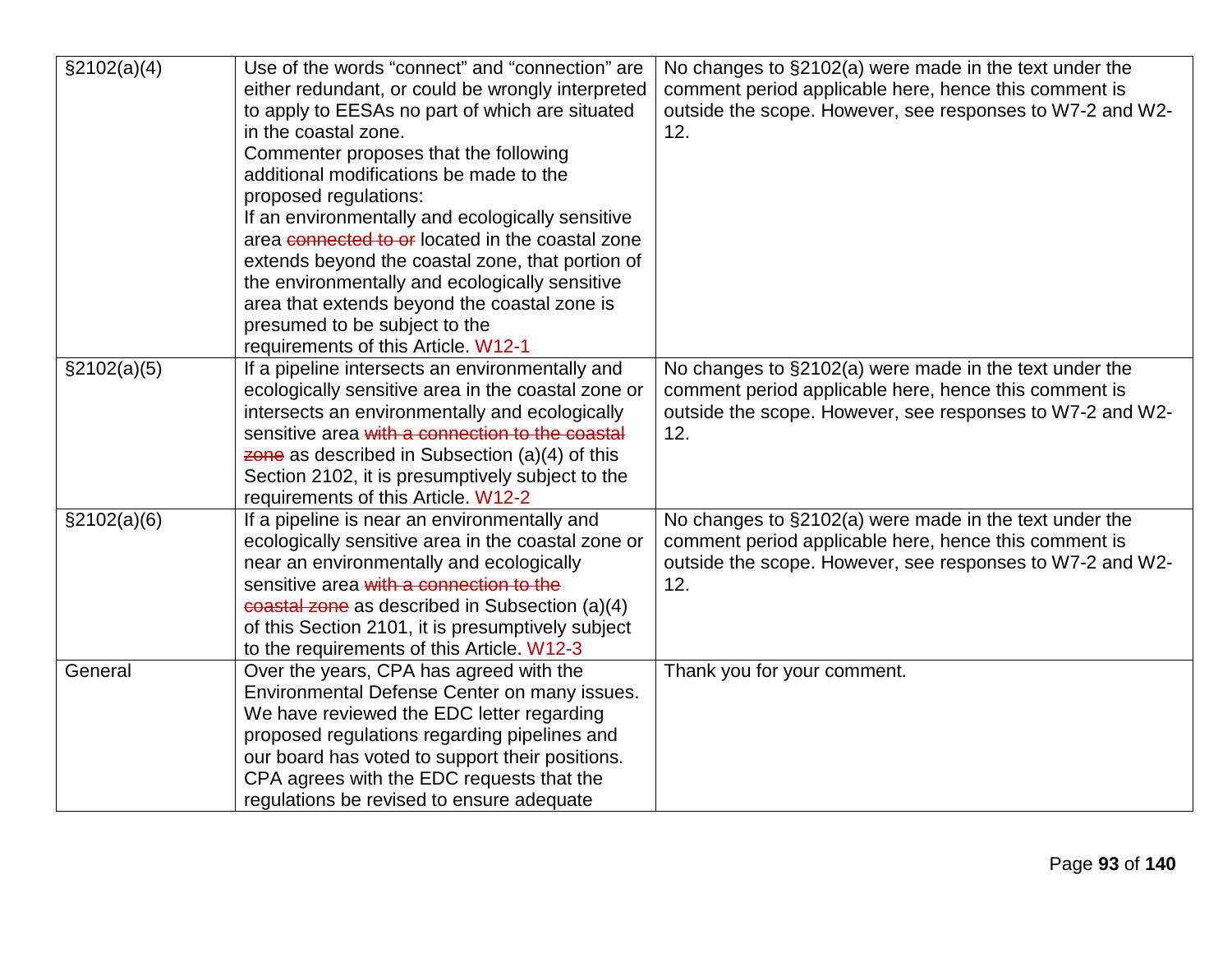|         | protection from potential pipeline oil spills. W13-                                                                                                                                                                                                                                                                                                                                                                                                                                                                                                                                                                                                                                                                                                                                                                 |                                                                                                                                                                                       |
|---------|---------------------------------------------------------------------------------------------------------------------------------------------------------------------------------------------------------------------------------------------------------------------------------------------------------------------------------------------------------------------------------------------------------------------------------------------------------------------------------------------------------------------------------------------------------------------------------------------------------------------------------------------------------------------------------------------------------------------------------------------------------------------------------------------------------------------|---------------------------------------------------------------------------------------------------------------------------------------------------------------------------------------|
| General | CPA agrees that automatic shutoff systems<br>should be required technology unless proven to<br>be infeasible. Had the Plains All American<br>pipeline been equipped with an automatic<br>shutoff system, the oil spill would have been<br>much smaller, and many miles of the coast<br>would have been spared the devastating<br>impacts of the spill. W13-3                                                                                                                                                                                                                                                                                                                                                                                                                                                        | Thank you for your comment.                                                                                                                                                           |
| General | Chevron would like to acknowledge and<br>commend OSFM for incorporating new language<br>in Sec. 2102(b) that provides operators<br>enhanced certainty in identifying which pipelines<br>and facilities will be subject to the new<br>requirements. The new language responds to<br>concerns that the previous draft would have<br>impacted areas that are clearly outside of the<br>Coastal Zone. W14-Addition                                                                                                                                                                                                                                                                                                                                                                                                      | OSFM accepts and thanks you for the comment.                                                                                                                                          |
| General | Despite this improvement, Chevron continues to<br>have significant concerns with major elements of<br>the revised draft regulatory proposal. In<br>particular, we remain concerned that issues<br>related to the data requirements for the risk<br>analysis, compliance deadlines, and operational<br>upsets attributable to mandated testing<br>requirements have not been addressed. For<br>example, Sec. 2111 of the proposed regulation<br>continues to require operators to submit models<br>and data layers that do not currently exist and<br>are not easily developed. While we appreciate<br>the aspirational intentions associated with the<br>Risk Analysis requirements of the proposed<br>draft, we believe the rule must be designed in a<br>way that allows operators to feasibly comply.<br>$W14-1$ | No changes were made to proposed regulation language at<br>public comment relating to the issues raised by the commenter<br>therefore this comment is outside the scope and rejected. |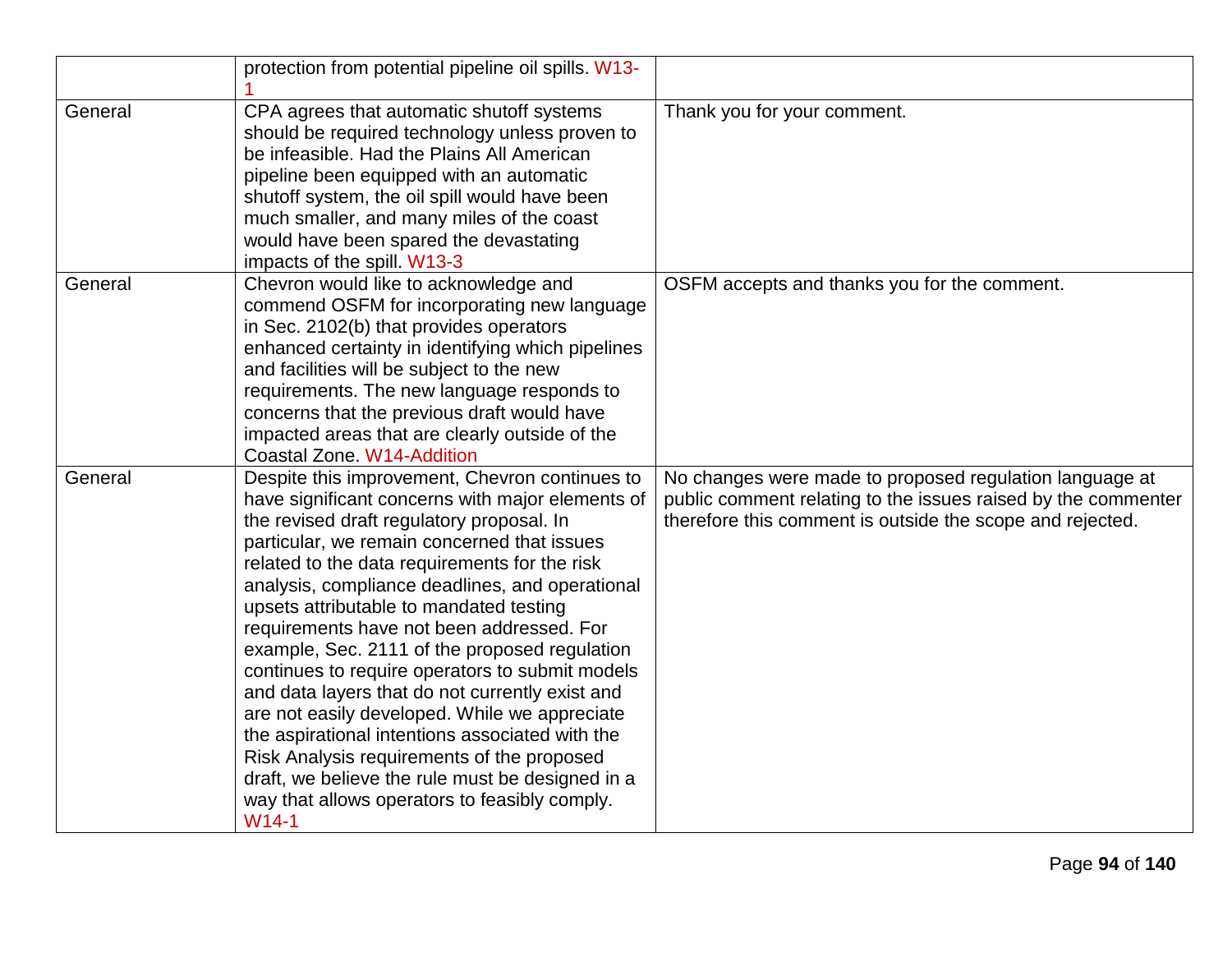| General | Based on these concerns we are resubmitting<br>our previous comment letter dated March 28,<br>2019 for consideration and would call OSFM's<br>attention to the concerns identified on pages 2<br>and 3 of that letter respectively. W14-2                                                                                                                                                                                                                                                                                                                                                                                                                       | Comments related to the March 28, 2019 letter from the<br>commenter are outside the scope of the current public<br>comment period.                                                    |
|---------|-----------------------------------------------------------------------------------------------------------------------------------------------------------------------------------------------------------------------------------------------------------------------------------------------------------------------------------------------------------------------------------------------------------------------------------------------------------------------------------------------------------------------------------------------------------------------------------------------------------------------------------------------------------------|---------------------------------------------------------------------------------------------------------------------------------------------------------------------------------------|
| General | Accordingly, we encourage the OSFM to<br>withdraw the proposed regulation in favor of<br>initiating additional stakeholder workshops<br>focused on addressing the deficiencies identified<br>in our previous comment letter. W14-3                                                                                                                                                                                                                                                                                                                                                                                                                              | The request to withdraw from the proposed regulations is<br>unrelated to changes in the proposed regulations.                                                                         |
| General | CIPA would like to again highlight the<br>importance of clear and concise regulatory<br>language as well as reasonable and realistic<br>compliance timeframes for operators. W16-<br><b>Addition</b>                                                                                                                                                                                                                                                                                                                                                                                                                                                            | Thank you for the comment.                                                                                                                                                            |
| General | The timelines outlined in the current draft<br>regulations are unreasonable. It was expected<br>that operators would have twelve months from<br>the publication date of the regulation before the<br>deadline of the Risk Analysis submittals for the<br>impacted pipelines. Based on current<br>timeframes and a regulatory publication date of<br>November I, 2019, impacted operators will have<br>no more than eight months to develop and<br>submit necessary pipeline risk analyses. If the<br>regulatory publication date is later than<br>November I, 2019, the time allowed to develop<br>and submit the required risk analyses is even<br>less. W16-1 | No changes were made to proposed regulation language at<br>public comment relating to the issues raised by the commenter<br>therefore this comment is outside the scope and rejected. |
| General | As has been noted in previous comments, more<br>time is needed to ensure operators are able<br>to collect all required information. CIPA requests<br>the timeline for Risk Analysis submittals be<br>extended to allow for at two years from the<br>effective date of the regulation to submission<br>deadline. W16-Addition                                                                                                                                                                                                                                                                                                                                    | Comments related to the April 1, 2019 letter from the<br>commenter are outside the scope of the current public<br>comment period.                                                     |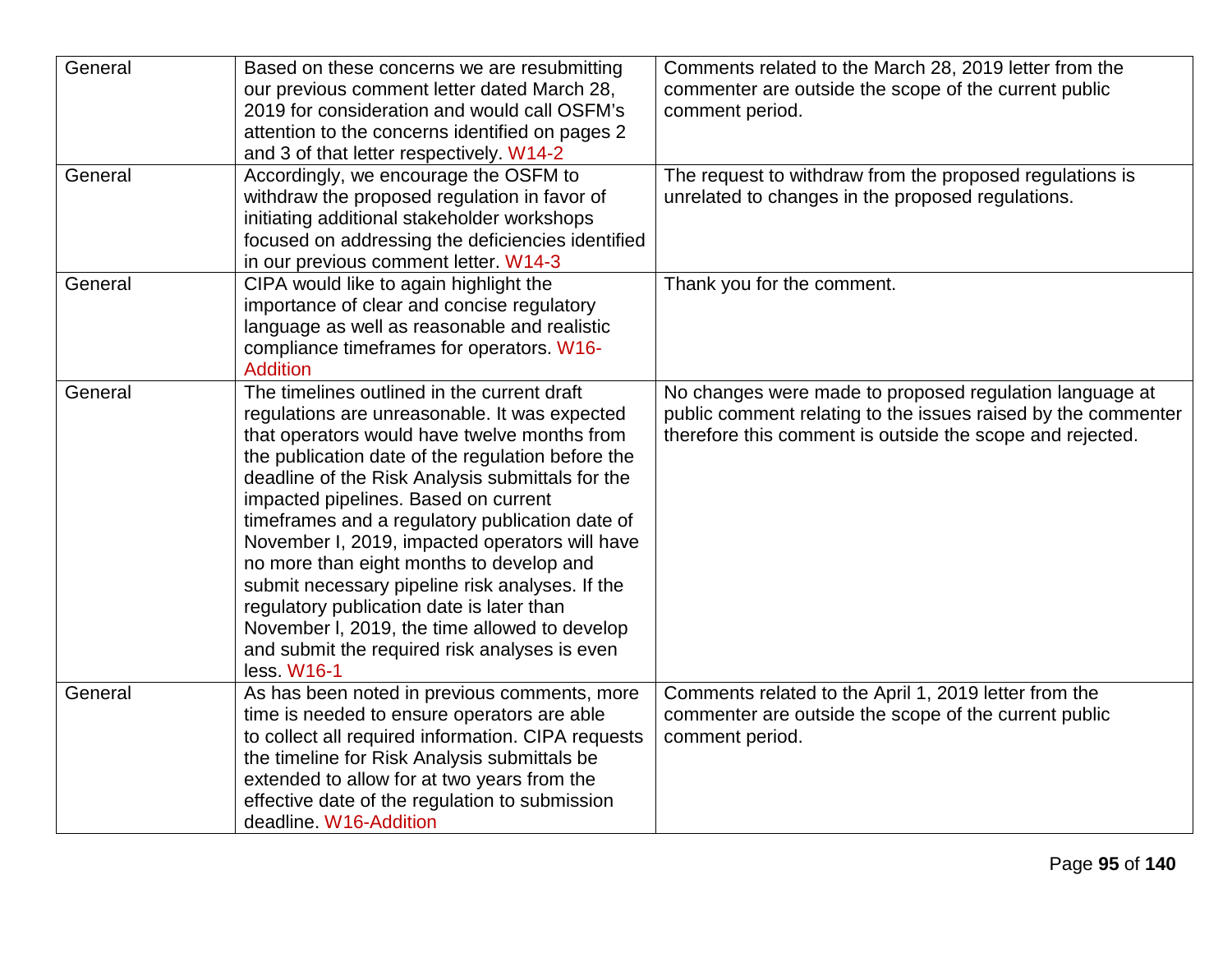| General      | The current definition of a "pipeline" disregards<br>exemptions present within the Elder Pipeline<br>Safety Act. Regulatory certainty and consistency<br>is critical for operator compliance across all rules<br>regulating California's oil and gas industry. CIPA<br>requests the OSFM provide the statutory<br>authority for redefining a "pipeline" in this<br>regulation and address inconsistencies<br>associated with the current definition. W16-2                                                                                                                                                                                                                                                                                                                                                                                                                                     | No changes were made to proposed regulation language at<br>public comment relating to the issues raised by the commenter<br>therefore this comment is outside the scope and rejected.                               |
|--------------|------------------------------------------------------------------------------------------------------------------------------------------------------------------------------------------------------------------------------------------------------------------------------------------------------------------------------------------------------------------------------------------------------------------------------------------------------------------------------------------------------------------------------------------------------------------------------------------------------------------------------------------------------------------------------------------------------------------------------------------------------------------------------------------------------------------------------------------------------------------------------------------------|---------------------------------------------------------------------------------------------------------------------------------------------------------------------------------------------------------------------|
| §2117(b)(2)  | The language in this section potentially allows<br>for unnecessary and burdensome requirements<br>on operators who are already working to deploy<br>best available technology in their<br>operations. As the section reads, the OSFM<br>could require operators to consider<br>"new/emerging" technology and resubmit Risk<br>Analyses with no recognition of operator efforts<br>and resources expended to submit previous<br>Risk Analyses. California's oil and gas operators<br>require predictability and certainty when<br>complying with regulations and deploying<br>valuable resources and capital. The potential to<br>erase or ignore efforts already underway as<br>required by the regulation is problematic and<br>should be addressed by recognizing minimum<br>time intervals between Risk Analyses<br>submissions, new technologies and Risk<br>Analyses resubmissions. W16-3 | Thank you for the comment.<br>No changes were made to proposed regulation language at<br>public comment relating to the issues raised by the commenter<br>therefore this comment is outside the scope and rejected. |
| \$2101(a)(5) | The draft regulatory language should not<br>supersede API RP 1175 and/or API RP 1130,<br>which are industry and agency recognized<br>consensus standards for "Computational<br>Pipeline Monitoring" and "Leak Detection". CIP<br>A requests the OSFM ensure regulatory<br>consistency is achieved in the adopted                                                                                                                                                                                                                                                                                                                                                                                                                                                                                                                                                                               | This request is unrelated to changes in proposed regulations.                                                                                                                                                       |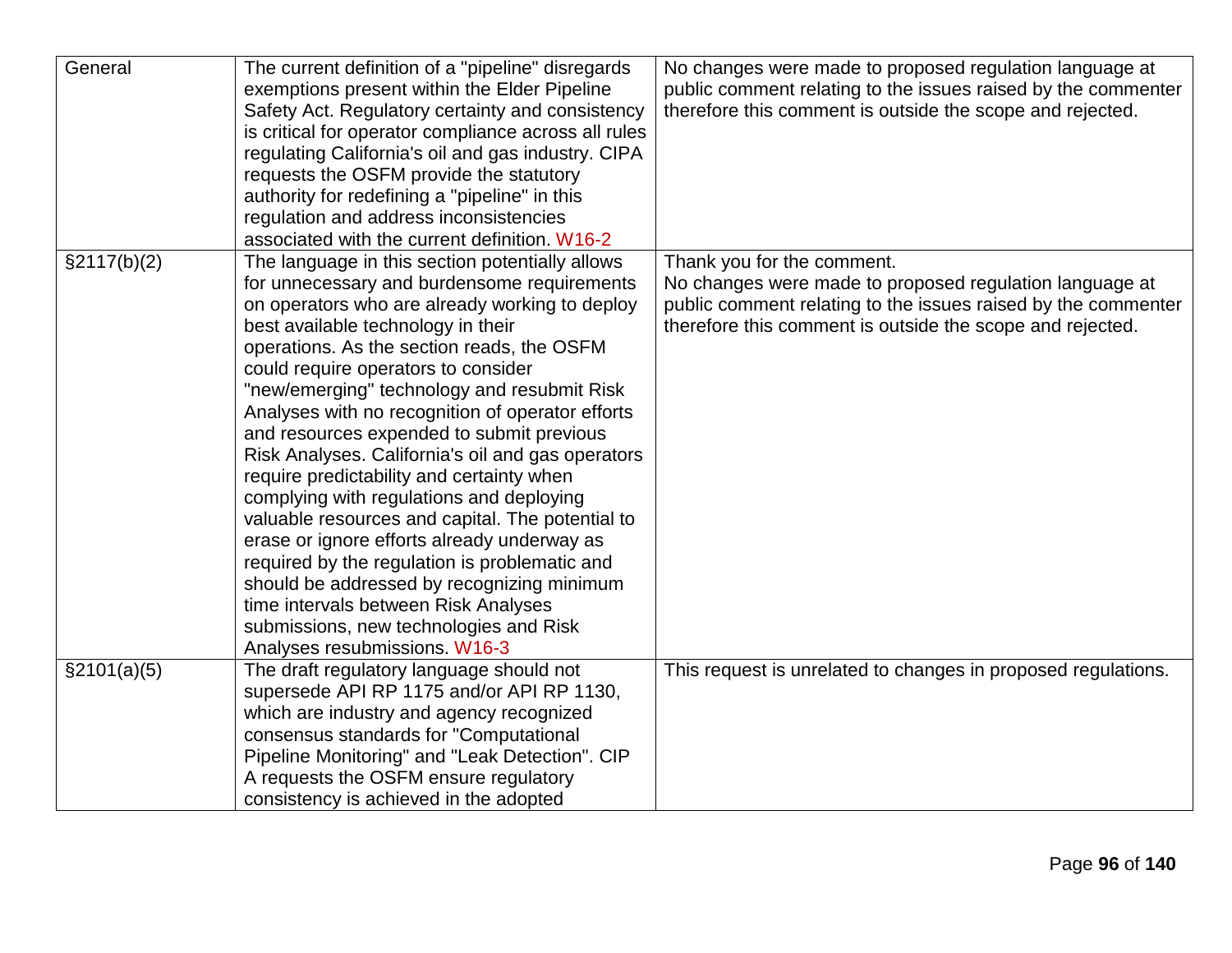|                       | regulation and remove the potential for conflicts                              |                                                               |
|-----------------------|--------------------------------------------------------------------------------|---------------------------------------------------------------|
|                       | with the recognized standards. W16-4                                           |                                                               |
| §2109(d)              | The draft regulation currently allows the State                                | This request is unrelated to changes in proposed regulations. |
|                       | Fire Marshal to determine what is the best                                     |                                                               |
|                       | available technology and to consider the                                       |                                                               |
|                       | effectiveness and engineering feasibility of the                               |                                                               |
|                       | technology consistent with the criteria listed in                              |                                                               |
|                       | Section 2110 (Best Available Technology                                        |                                                               |
|                       | Determination). CIPA requests additional                                       |                                                               |
|                       | language be added to include the consideration                                 |                                                               |
|                       | of secondary effects from any proposed BAT                                     |                                                               |
|                       | (i.e. - the installation of EFRDs may make the                                 |                                                               |
|                       | line less safe to operate and result in a higher                               |                                                               |
|                       | risk of failure due to fluid dynamics in the event                             |                                                               |
|                       | an EFRD is activated). W16-5                                                   |                                                               |
| §21111(b)             | As has been noted in previously submitted                                      | Comments related to the April 1, 2019 letter from the         |
|                       | comments, permitting delays and information                                    | commenter are outside the scope of the current public         |
|                       | gathering may create delays. CIPA requests                                     | comment period.                                               |
|                       | additional language be added to define actions                                 | This request is unrelated to changes in proposed regulations. |
|                       | or waivers that may be necessary if materials or                               |                                                               |
|                       | other long lead items or permitting delays result                              |                                                               |
|                       | in changes to the submitted implementation plan                                |                                                               |
|                       | or will push field implementation past the<br>published compliance date. W16-8 |                                                               |
| $\S2111(c)(4)(B)(1.)$ | CIPA requests additional language be added to                                  | This request is unrelated to changes in proposed regulations. |
| a.)                   | allow an operator to further define the                                        |                                                               |
|                       | "reasonable worst case discharge" by                                           |                                                               |
|                       | capabilities that may exist such as pigging the                                |                                                               |
|                       | pipeline with fresh water to displace the                                      |                                                               |
|                       | hazardous liquid, pulling a vacuum on the                                      |                                                               |
|                       | pipeline, containment capabilities, physical                                   |                                                               |
|                       | considerations such as the head pressure of                                    |                                                               |
|                       | water effectively stopping a leak after the line is                            |                                                               |
|                       | depressured, etc. W16-9                                                        |                                                               |
| \$2112(a)(1)          | As the Section currently reads, the OSFM                                       | This request is unrelated to changes in proposed regulations. |
|                       | effectively has unlimited time to review the Risk                              |                                                               |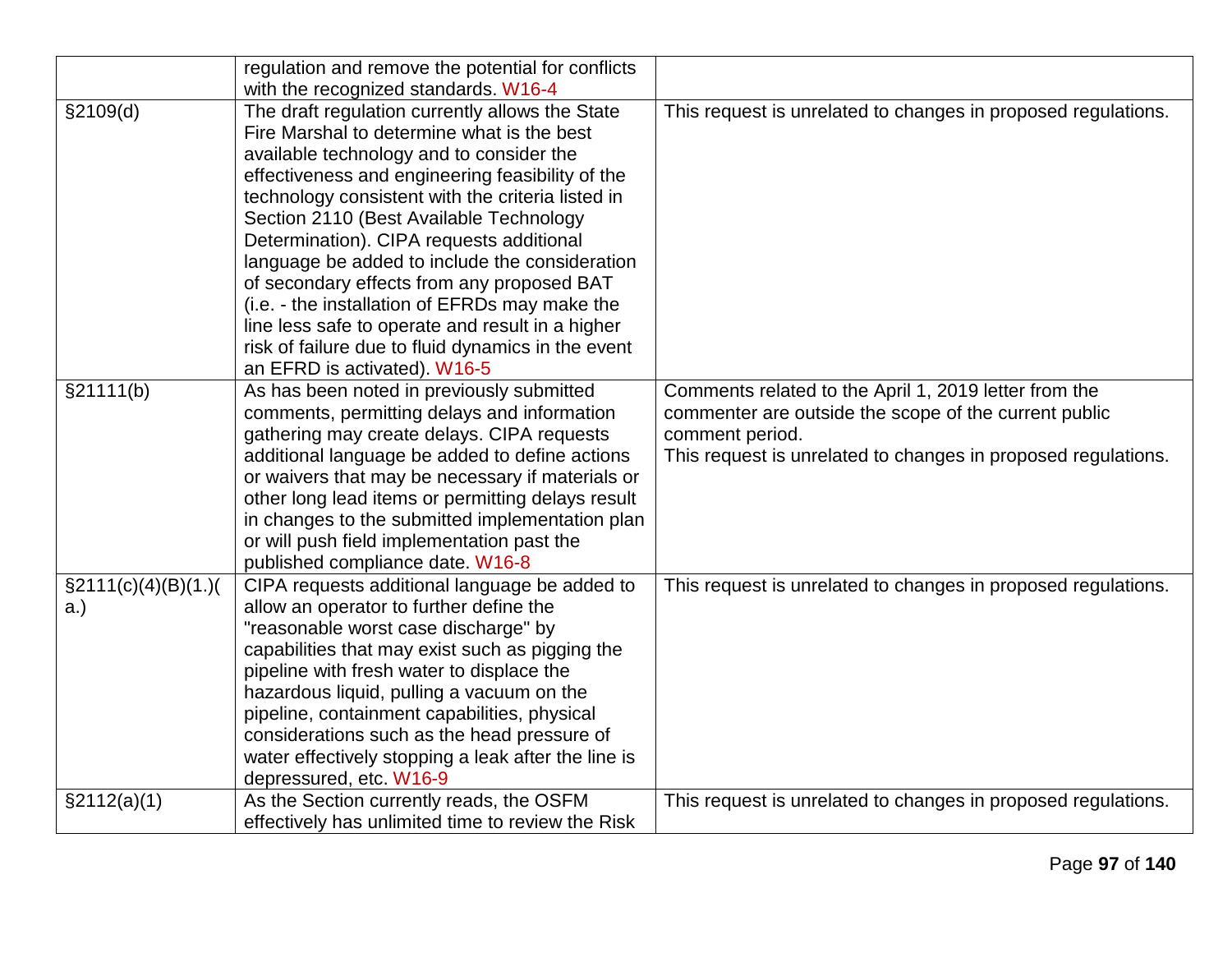|          | Analyses if extensions are made. CIPA requests<br>additional language be added to allow the<br>implementation date for the operator to be<br>extended accordingly if the OSFM takes more<br>than the stipulated 90 days to accept/deny a<br>Risk Analyses submittal. W16-10                                                                                                                                                                                                                                                                                                   |                                                                                                                                                                                                                                                                                                                                                                                                    |
|----------|-------------------------------------------------------------------------------------------------------------------------------------------------------------------------------------------------------------------------------------------------------------------------------------------------------------------------------------------------------------------------------------------------------------------------------------------------------------------------------------------------------------------------------------------------------------------------------|----------------------------------------------------------------------------------------------------------------------------------------------------------------------------------------------------------------------------------------------------------------------------------------------------------------------------------------------------------------------------------------------------|
| §2113(b) | The Section currently states that within 60 days<br>of acceptance of the Risk Analysis pursuant to<br>Section 2112 (State Fire Marshal Risk Analysis<br>Assessment), a detailed supplemental<br>implementation plan must be submitted to State<br>Fire Marshal. CIPA requests additional language<br>to clarify what happens if a detailed<br>supplemental implementation plan is not<br>submitted within the 60-day period. Specifically,<br>CIPA requests the OSFM consider language<br>allowing an operator to request an extension if<br>circumstances warrant it. W16-11 | This request is unrelated to changes in proposed regulations.                                                                                                                                                                                                                                                                                                                                      |
| General  | We are writing in support of the comments<br>submitted by the environmental Defense Center,<br>in particular the issues related to:<br>1) a requirement for automatic shutoff systems;<br>2) annual inspections of all pipeline<br>technologies;<br>3] the regulation of relocated pipelines in the<br>same way as new or replacement pipelines.<br>$W17-1$                                                                                                                                                                                                                   | Thank you for your comment.                                                                                                                                                                                                                                                                                                                                                                        |
| General  | There remain several significant concerns with<br>the regulation as written that require thoughtful,<br>in-depth discussion between staff and<br>stakeholders. Weighing these concerns and the<br>need for further input, WSPA requests that<br>OSFM strongly consider withdrawing the current<br>proposal in favor of continued stakeholder<br>discussions focused around maximizing                                                                                                                                                                                         | The formal rulemaking process is the appropriate public venue<br>for raising concerns with proposed regulations as it allows all<br>interested parties to participate in an open discussion on the<br>potential rules. Where possible existing regulatory<br>requirements were consulted in developing the proposed<br>regulations. WSPA's comments have been noted.<br>See also response to W3-7. |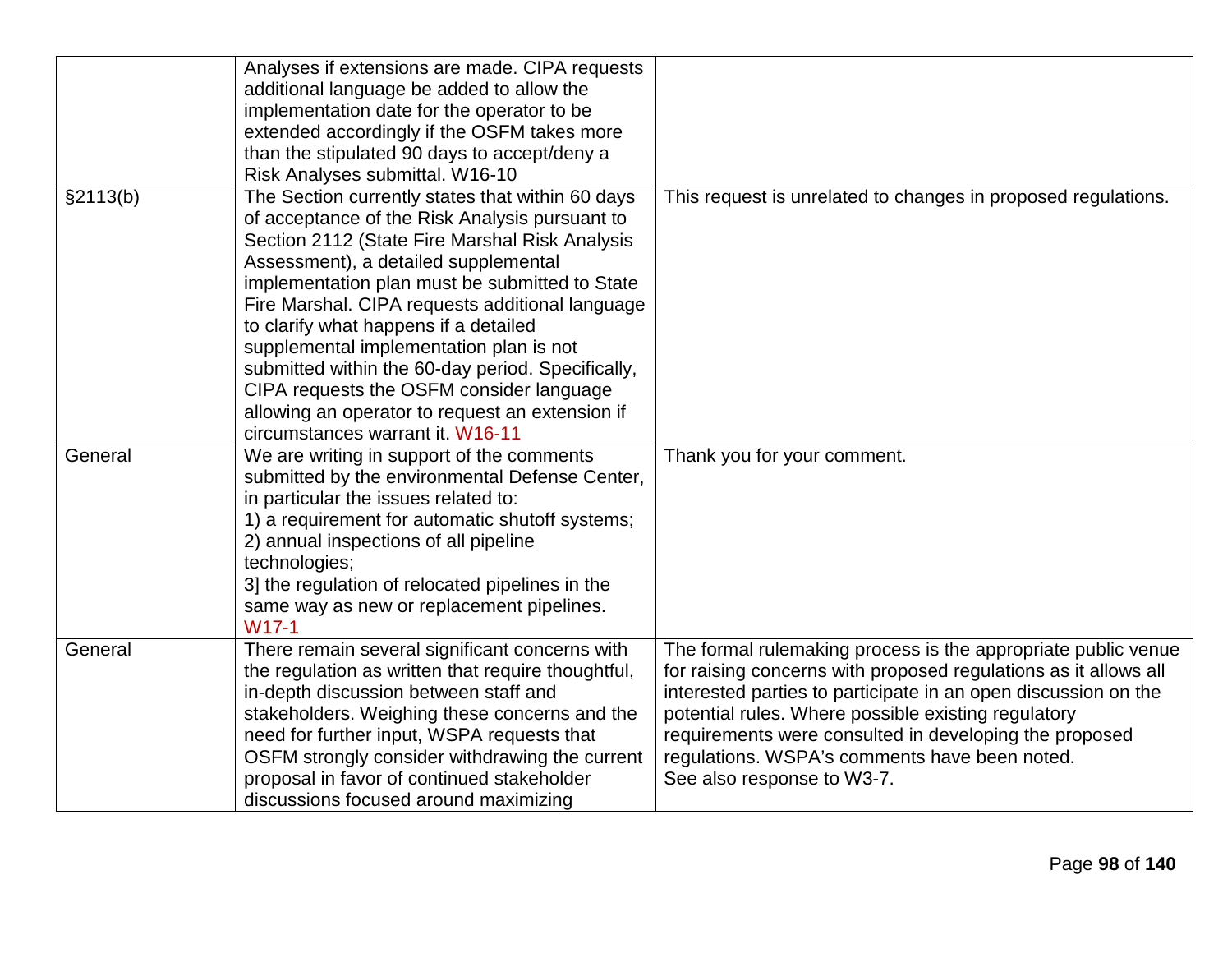|         | efficiencies by building on existing regulatory    |                                                             |
|---------|----------------------------------------------------|-------------------------------------------------------------|
|         | requirements. W18-1                                |                                                             |
| General | Notwithstanding our request for withdrawal of      | Comments related to the April 1, 2019 letter from the       |
|         | the OSFM proposal, we offer the following to       | commenter are outside the scope of the current public       |
|         | address our continuing significant concerns with   | comment period.                                             |
|         | the proposal as currently drafted, in addition to  |                                                             |
|         | our previous concerns, as stated in our April 1,   |                                                             |
|         | 2019 comments (attached). W18-2                    |                                                             |
| General | The implementation and compliance deadlines        | Implementation and compliance deadlines as well as          |
|         | contained in the proposed draft regulation are     | timeframes for exemption requests contained in the draft    |
|         | entirely unrealistic and infeasible to meet. No    | regulation are addressed in the proposed changes noticed in |
|         | adjustment has been made to the timeline of the    | the Second 15-day comment period that began October 24,     |
|         | compliance deadlines or the proposed               | 2019 and closed November 7, 2019.                           |
|         | regulations, despite comments submitted            | No changes to §2111 were made in the text under the         |
|         | regarding the complexity and time-intensive        | comment period applicable here, hence this comment is       |
|         | steps required by operators to comply. For         | outside the scope. However, see responses to W3-2, W3-4,    |
|         | example, as currently drafted, Section §2111       | W3-8a, W3-8b, W5-5, and W7-10.                              |
|         | contains requirements despite no Overland Flow     |                                                             |
|         | and Hydrographic Transport (OFHT) models           |                                                             |
|         | being commercially available that can track all    |                                                             |
|         | the parameters specified in the section, which     |                                                             |
|         | may result in operators needing to develop         |                                                             |
|         | custom detailed models for each individual         |                                                             |
|         | pipeline that are time consuming and               |                                                             |
|         | complicates overall risk analysis.                 |                                                             |
|         | The requirement to submit exemption requests       |                                                             |
|         | by February 1, 2020 is unrealistic and effectively |                                                             |
|         | limits any company from compiling a qualified      |                                                             |
|         | request in the limited time available. Requiring   |                                                             |
|         | operators to develop the models and submit an      |                                                             |
|         | analysis of this nature by July 1, 2020 is,        |                                                             |
|         | consequently, not possible until the necessary     |                                                             |
|         | models are available for use. WSPA                 |                                                             |
|         | recommends that the compliance and                 |                                                             |
|         | implementation deadlines and the deadline for      |                                                             |
|         | filing exemption requests be extended for the      |                                                             |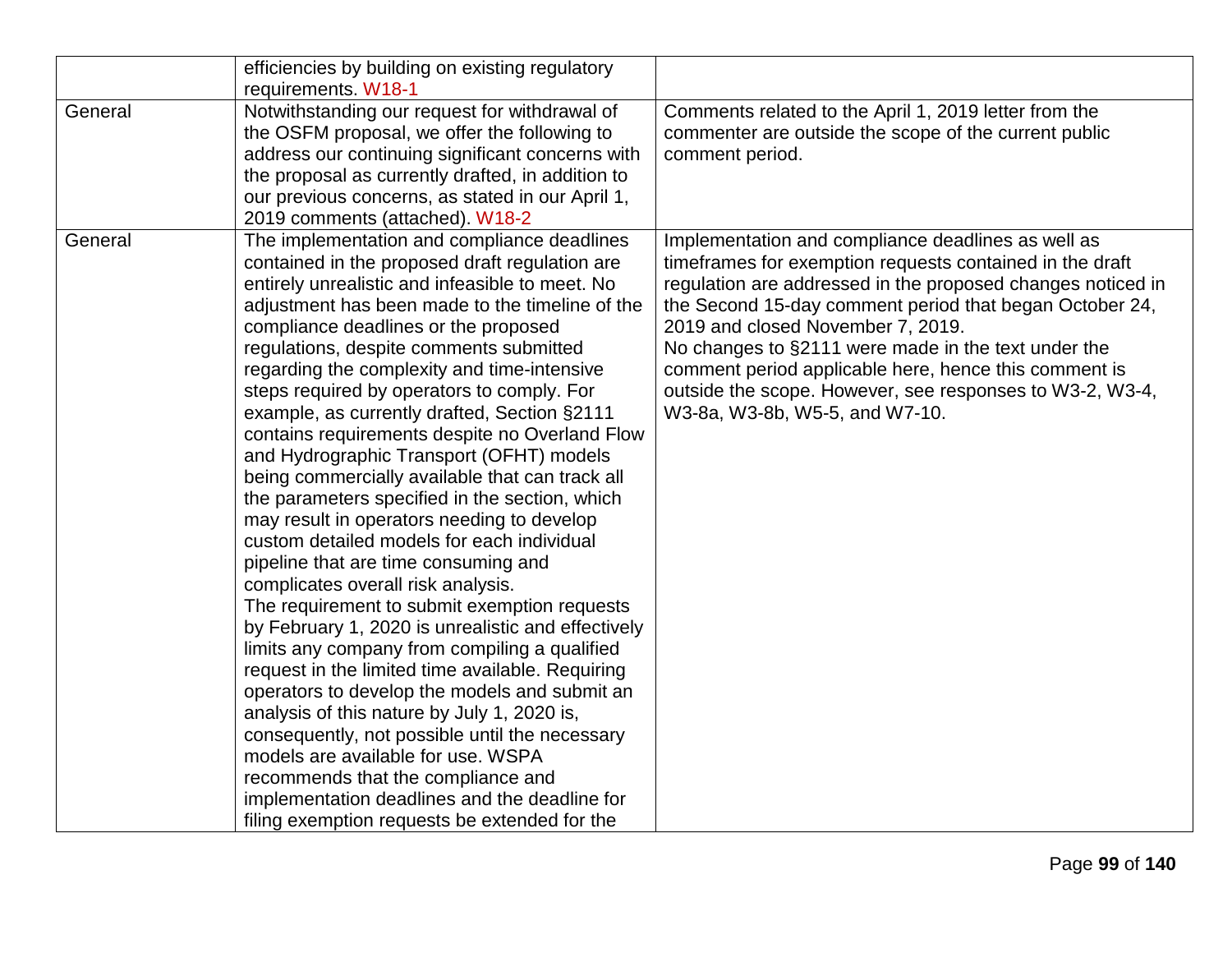|         | following time frames following regulatory<br>effective date: 4 months for exemption or<br>deferral for §2103 and 2104; 12 months for new,<br>replacement, and existing pipeline for §2108(a)<br>and (b), and 48 or 36 months from final approval<br>of implementation plan by OSFM for existing<br>pipeline retrofit for §2108(c).<br>WSPA is concerned that the current compliance<br>and related timelines noted in the proposed<br>regulations leave insufficient time for an operator<br>with a new or replacement pipeline to comply<br>with the January 1, 2020 date. Additionally, risk<br>analyses associated with both new and<br>replacement pipelines and existing pipelines are<br>complex and will take considerable time to<br>complete, particularly on longer pipelines with<br>several pipeline segments, each of which will<br>require individual risk analyses. WSPA believes<br>that a more effective approach to address the<br>various compliance dates would be to establish<br>specific timelines tied to the final implementation<br>date as proposed by WSPA. W18-3 |                                                                                                                                                                                                                                                                |
|---------|------------------------------------------------------------------------------------------------------------------------------------------------------------------------------------------------------------------------------------------------------------------------------------------------------------------------------------------------------------------------------------------------------------------------------------------------------------------------------------------------------------------------------------------------------------------------------------------------------------------------------------------------------------------------------------------------------------------------------------------------------------------------------------------------------------------------------------------------------------------------------------------------------------------------------------------------------------------------------------------------------------------------------------------------------------------------------------------------|----------------------------------------------------------------------------------------------------------------------------------------------------------------------------------------------------------------------------------------------------------------|
| General | WSPA believes that language should be added<br>to $\S$ $\S$ 2103, 2104, and 2108 to the respective<br>implementation schedules (see comment W18-<br>3) noting that operators should not be subject to<br>enforcement action in the event of delays in<br>implementation caused by permitting agencies<br>or other extenuating circumstances outside of<br>the control of the operator. W18-5                                                                                                                                                                                                                                                                                                                                                                                                                                                                                                                                                                                                                                                                                                   | See response to W18-3.<br>No changes were made to proposed regulation language at<br>public comment relating to enforcement during the first 15-day<br>comment period ending October 17, 2019 and therefore this<br>comment is outside the scope and rejected. |
| General | Also, the dates noted in the "Download<br><b>Ecologically and Environmentally Sensitive Sites</b><br>in the Coastal Zone" document should also be<br>modified to reflect the timelines noted in W18-3.<br>W18-6                                                                                                                                                                                                                                                                                                                                                                                                                                                                                                                                                                                                                                                                                                                                                                                                                                                                                | See response to W18-3.<br>The document will be updated to reflect dates found in the final<br>adopted regulations.                                                                                                                                             |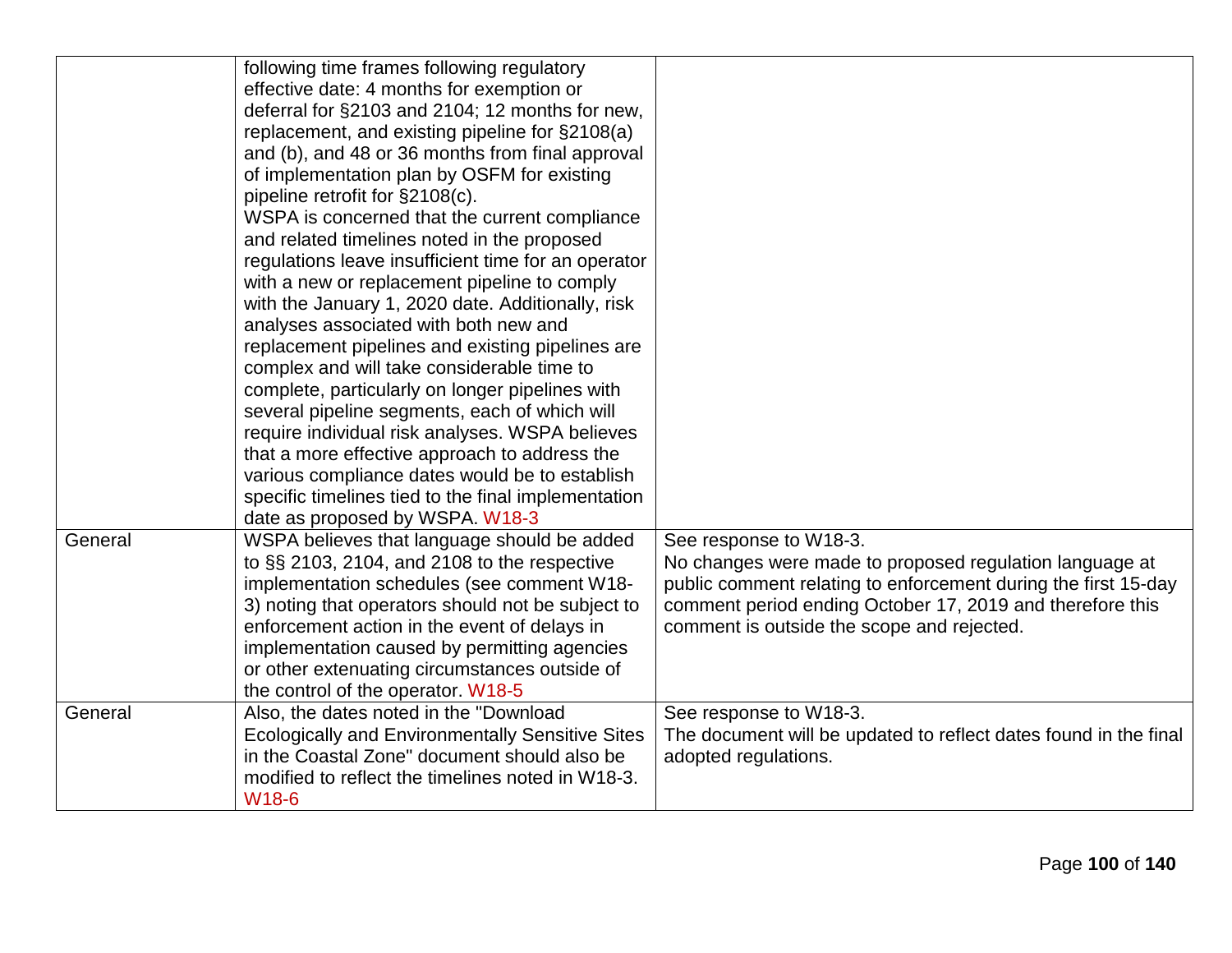| General | For example, if the OSFM determines that a                                                      | See response to W18-3.                                                                                                   |
|---------|-------------------------------------------------------------------------------------------------|--------------------------------------------------------------------------------------------------------------------------|
|         | remotely controlled block valve is required in a<br>new location in metropolitan and some rural | No changes were made to proposed regulation language at<br>public comment relating to the issues raised by the commenter |
|         | areas, several months can be required to obtain                                                 | therefore this comment is outside the scope and rejected.                                                                |
|         | rights of way and related permits to complete the                                               |                                                                                                                          |
|         | installation. In other cases, if an operator is                                                 |                                                                                                                          |
|         | being required to complete a significant                                                        |                                                                                                                          |
|         | relocation of a pipeline or add additional                                                      |                                                                                                                          |
|         | appurtenances to a pipeline, a California                                                       |                                                                                                                          |
|         | Environmental Quality Act (CEQA) or Federal                                                     |                                                                                                                          |
|         | <b>National Environmental Policy Act (NEPA)</b>                                                 |                                                                                                                          |
|         | review and documentation may be required.                                                       |                                                                                                                          |
|         | Depending upon the jurisdiction and specific                                                    |                                                                                                                          |
|         | physical location, approval of such review and                                                  |                                                                                                                          |
|         | documents can take many months and                                                              |                                                                                                                          |
|         | sometimes years to obtain final approval. If                                                    |                                                                                                                          |
|         | OSFM determines that an operator's leak                                                         |                                                                                                                          |
|         | detection is inadequate, development and                                                        |                                                                                                                          |
|         | installation of a new leak detection can take                                                   |                                                                                                                          |
|         | many months to conform the specific                                                             |                                                                                                                          |
|         | supervisory control and data acquisition                                                        |                                                                                                                          |
|         | (SCADA) software and install the related field                                                  |                                                                                                                          |
|         | equipment to complete the installation of the                                                   |                                                                                                                          |
|         | new system. The prescriptive deadline for                                                       |                                                                                                                          |
|         | submitting and completing work required by                                                      |                                                                                                                          |
|         | each operator's Detailed Supplemental                                                           |                                                                                                                          |
|         | Implementation Plan should be based on each                                                     |                                                                                                                          |
|         | operator's defined scope. For example, one                                                      |                                                                                                                          |
|         | segment may require very little augmentation                                                    |                                                                                                                          |
|         | and therefore the schedule to complete an                                                       |                                                                                                                          |
|         | implementation plan may be short, while a large                                                 |                                                                                                                          |
|         | pipeline system that may require a significant                                                  |                                                                                                                          |
|         | amount of work may require more time than                                                       |                                                                                                                          |
|         | currently allotted in the draft regulation timeline.                                            |                                                                                                                          |
|         | Deadlines for each pipeline system should be                                                    |                                                                                                                          |
|         | approved by the OSFM independently per the                                                      |                                                                                                                          |
|         | statement of work (SOW). W18-7                                                                  |                                                                                                                          |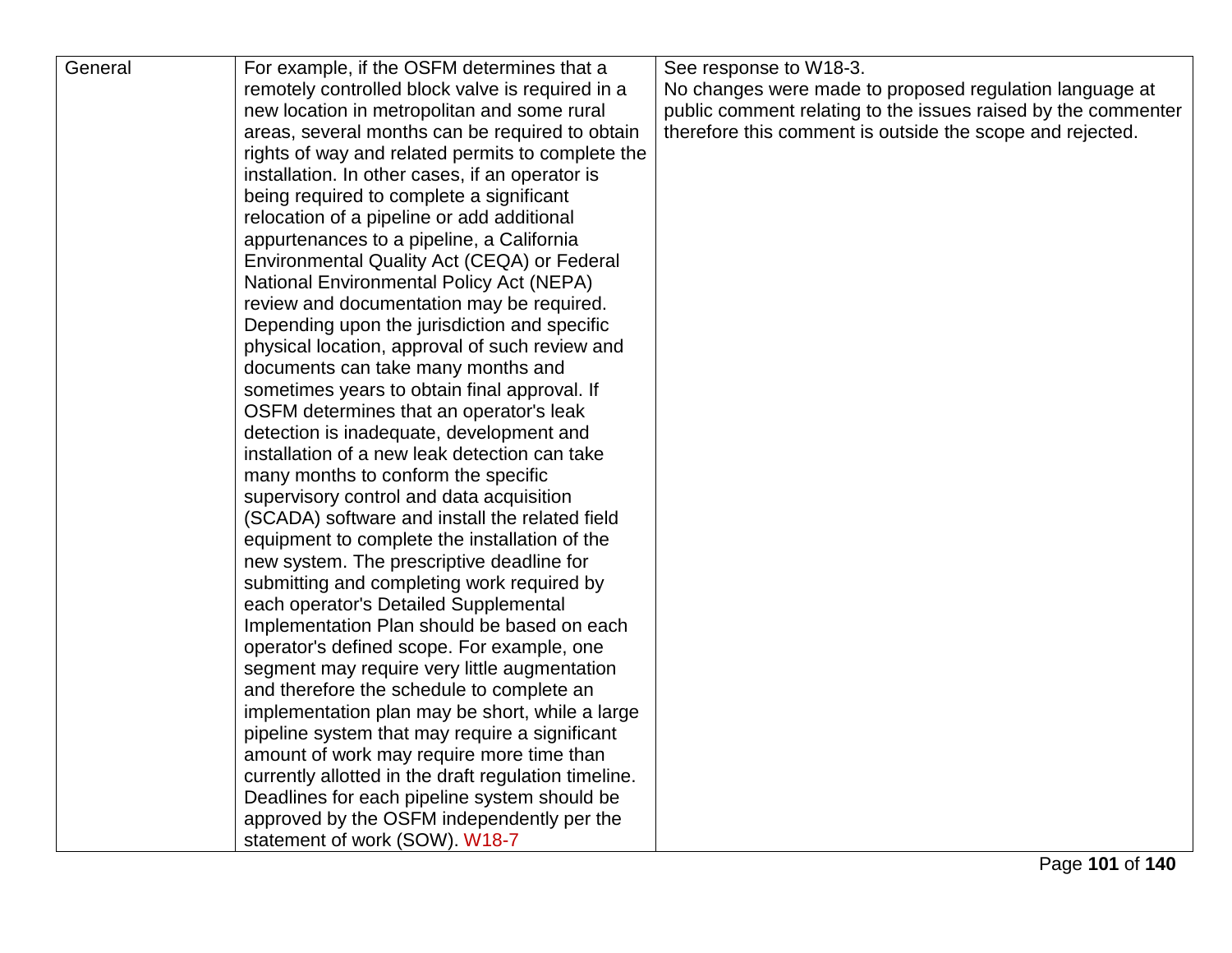| §2104(c) | 2104(c): informs the operators that deferral           | See response to W18-3.                                          |
|----------|--------------------------------------------------------|-----------------------------------------------------------------|
|          | requests must be submitted by February 1,              | No changes were made to proposed regulation language at         |
|          | 2020.                                                  | public comment relating to the issues raised by the commenter   |
|          |                                                        | therefore this comment is outside the scope and rejected.       |
|          | The amount of time allotted for an operator to         |                                                                 |
|          | request a deferral and complete the risk               |                                                                 |
|          | assessment is not realistic and the language in        |                                                                 |
|          | the subsection should be consistent with               |                                                                 |
|          | WSPA's timelines reflected in Table 1 above.           |                                                                 |
|          | W18-36                                                 |                                                                 |
| General  | WSPA believes that OSFM lacks the authority to         | There were no changes to the definition of pipeline during this |
|          | change the definition of "pipeline", as explicitly     | public comment period beyond correcting a minor citation error  |
|          | set forth in the Elder California Pipeline Safety      | that did not impact the substance of the definition. Therefore, |
|          | Act (PSA) (California Government Code§                 | the OSFM rejects this comment as untimely. However,             |
|          | 51010.5(a)). The PSA clearly states that certain       | additional revisions were made to the definition of Pipeline in |
|          | lines are not included in the definition of            | the final public comment period below.                          |
|          | "pipeline" and these are exempt from proposed          |                                                                 |
|          | rules and regulations. California Government           |                                                                 |
|          | Code Section 51010.5(a) specifically states:           |                                                                 |
|          | "Pipeline" includes every intrastate pipeline used     |                                                                 |
|          | for the transportation of hazardous liquid             |                                                                 |
|          | substances or highly volatile liquid substances,       |                                                                 |
|          | including a common carrier pipeline, and all           |                                                                 |
|          | piping containing those substances located             |                                                                 |
|          | within a refined products bulk loading facility        |                                                                 |
|          | which is owned by a common carrier and is              |                                                                 |
|          | served by a pipeline of that common carrier, and       |                                                                 |
|          | the common carrier owns and serves by pipeline         |                                                                 |
|          | at least five such facilities in the state. "Pipeline" |                                                                 |
|          | does not include the following:                        |                                                                 |
|          | Section (3) A pipeline for the transportation of       |                                                                 |
|          | crude oil that operates by gravity or at a stress      |                                                                 |
|          | level of 20 percent or less of the specified           |                                                                 |
|          | minimum yield strength of the pipe  Section (4)        |                                                                 |
|          | Transportation of petroleum in onshore                 |                                                                 |
|          | gathering lines located in rural areas  Section        |                                                                 |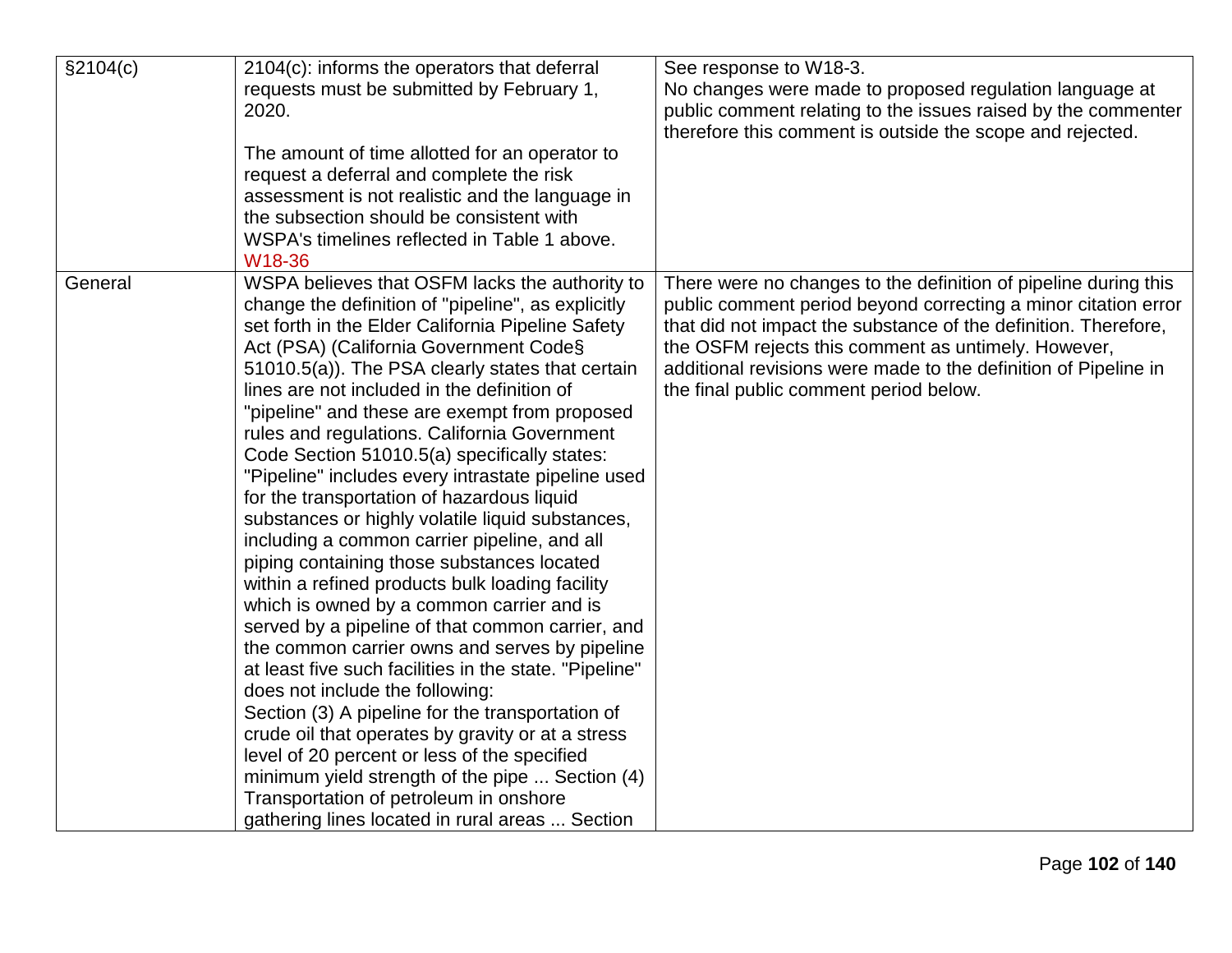|         | (6) Transportation of a hazardous liquid by a<br>flow line.                                                                                                                                                                                                                                                                                                                                                                                                                                                                                                                                                                                                                                                                                                                                                                                                                                                                                                                                                                                                                                                                                                                                                                                                                                                                                                                                       |                                                                                                                           |
|---------|---------------------------------------------------------------------------------------------------------------------------------------------------------------------------------------------------------------------------------------------------------------------------------------------------------------------------------------------------------------------------------------------------------------------------------------------------------------------------------------------------------------------------------------------------------------------------------------------------------------------------------------------------------------------------------------------------------------------------------------------------------------------------------------------------------------------------------------------------------------------------------------------------------------------------------------------------------------------------------------------------------------------------------------------------------------------------------------------------------------------------------------------------------------------------------------------------------------------------------------------------------------------------------------------------------------------------------------------------------------------------------------------------|---------------------------------------------------------------------------------------------------------------------------|
|         | In absence of specific legislative authorization,<br>OSFM cannot by regulation expand the<br>definition of "pipeline" from the PSA. However,<br>OSFM also attempts to rely on Assembly Bill<br>864 (AB 864) but the bill lacks any specific<br>authorization giving OSFM the authority to<br>change the definition. The general purpose of<br>AB 864 is coastal zone protection but does not<br>include any legislative authorization to expand<br>the definition of pipeline under the PSA.<br>Furthermore, an Assembly floor analysis of the<br>bill explicitly states that the pipeline definition<br>from the PSA applies to the bill - nothing<br>purports to change it. (Assembly Floor Analysis<br>of AB 864, September 10, 2015.) Finally, the<br>Legislature has already recognized where the<br>original AB 864 language has fallen short of its<br>intent and made further statutory changes<br>accordingly (In 2016 SB 940 added a definition<br>of "oil" specifically to apply only to AB 864). At<br>that time, the Legislature had the opportunity to<br>amend the definition of "pipeline" if there was<br>intent to do so but no changes were made. Due<br>to the PSA, as well as AB 864's lack of<br>authorization, OSFM does not have the authority<br>to change the well-established statutory<br>definition of pipeline as set forth in California<br>Government Code. W18-8 |                                                                                                                           |
| General | Several additional definitions should be added to                                                                                                                                                                                                                                                                                                                                                                                                                                                                                                                                                                                                                                                                                                                                                                                                                                                                                                                                                                                                                                                                                                                                                                                                                                                                                                                                                 | The commenter asks for the inclusion of new definitions                                                                   |
|         | § 2100 (a) to provide additional clarification to<br>the Article. These include:                                                                                                                                                                                                                                                                                                                                                                                                                                                                                                                                                                                                                                                                                                                                                                                                                                                                                                                                                                                                                                                                                                                                                                                                                                                                                                                  | unrelated to changes in proposed regulations. The appropriate<br>time for the submission of these comments was during the |
|         | • Exemption of a Pipeline                                                                                                                                                                                                                                                                                                                                                                                                                                                                                                                                                                                                                                                                                                                                                                                                                                                                                                                                                                                                                                                                                                                                                                                                                                                                                                                                                                         | initial 45-day comment period or in relation to proposed                                                                  |
|         | • Deferral of a Pipeline                                                                                                                                                                                                                                                                                                                                                                                                                                                                                                                                                                                                                                                                                                                                                                                                                                                                                                                                                                                                                                                                                                                                                                                                                                                                                                                                                                          | changes in the current comment period. Furthermore, the                                                                   |
|         | • Risk Analysis                                                                                                                                                                                                                                                                                                                                                                                                                                                                                                                                                                                                                                                                                                                                                                                                                                                                                                                                                                                                                                                                                                                                                                                                                                                                                                                                                                                   | commenter provides no reason for the needed definitions                                                                   |
|         |                                                                                                                                                                                                                                                                                                                                                                                                                                                                                                                                                                                                                                                                                                                                                                                                                                                                                                                                                                                                                                                                                                                                                                                                                                                                                                                                                                                                   | Page 103 of 140                                                                                                           |
|         |                                                                                                                                                                                                                                                                                                                                                                                                                                                                                                                                                                                                                                                                                                                                                                                                                                                                                                                                                                                                                                                                                                                                                                                                                                                                                                                                                                                                   |                                                                                                                           |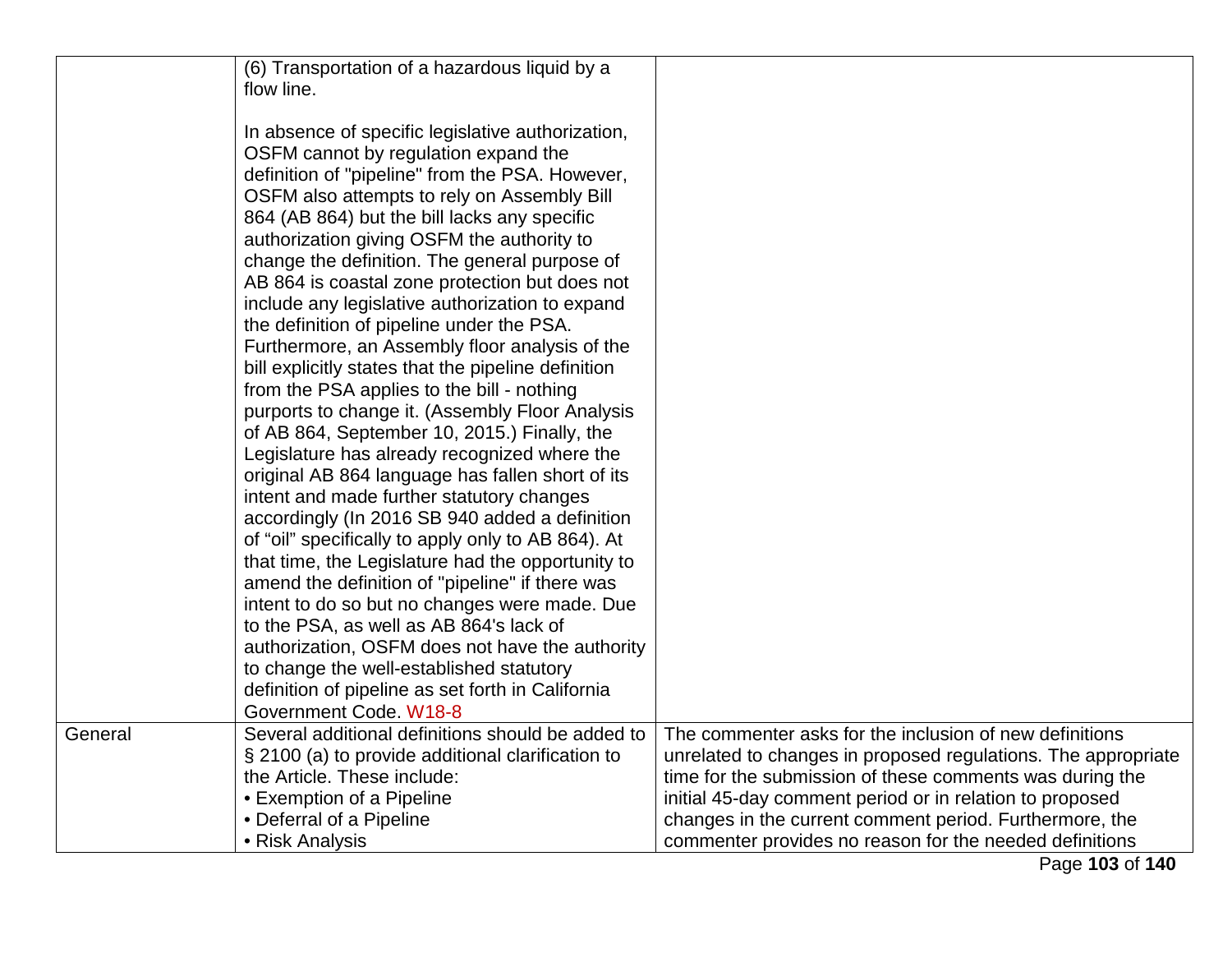|         | • Implementation Plan                              | beyond a general statement that it will provide additional       |
|---------|----------------------------------------------------|------------------------------------------------------------------|
|         | • Retrofit a Pipeline                              | clarification, nor are proposed definitions provided. Therefore, |
|         | • Effectiveness of a technology                    | the OSFM rejects this comment as untimely.                       |
|         | • Engineering Feasibility of a Technology          |                                                                  |
|         | • Initial Implementation Plan                      |                                                                  |
|         | • Seasonal Hydrographic Conditions                 |                                                                  |
|         | • Climatic Conditions                              |                                                                  |
|         | • Reasonable Worst-Case Discharge                  |                                                                  |
|         | • Largest Foreseeable Discharge                    |                                                                  |
|         | • Abnormal Stream Conditions                       |                                                                  |
|         | • OSFM Risk Analysis Assessment                    |                                                                  |
|         | • Determination of Adequacy                        |                                                                  |
|         | • Letter of Acceptance                             |                                                                  |
|         | • Detailed Supplemental Implementation Plan        |                                                                  |
|         | • Certification Statement                          |                                                                  |
|         | • Timetable for Implementation and Completion      |                                                                  |
|         | • Testing Program                                  |                                                                  |
|         | • Test Failure                                     |                                                                  |
|         | W18-9                                              |                                                                  |
| General | Definition of size of leaks. W18-10                | This comment was submitted and answered under the 45-day         |
|         |                                                    | comment period. No changes were made in relation to              |
|         |                                                    | definition of the size of a leak during this comment period.     |
|         |                                                    | Therefore, the OSFM rejects this comment as untimely.            |
| General | WSPA is concerned about the language in            | This comment was submitted and answered under the 45-day         |
|         | §2117 (b) (2): the development of new best         | comment period. No changes were made in relation to              |
|         | available technologies as determined by the        | §2117(b). Therefore, the OSFM rejects this comment as            |
|         | State Fire Marshal during any of the risk          | untimely. See responses above in the 45-day comment period.      |
|         | analysis. This section provides the OSFM           |                                                                  |
|         | unilateral authority to require the development of |                                                                  |
|         | an entirely new risk analysis which may be         |                                                                  |
|         | expensive and time consuming without being         |                                                                  |
|         | more effective. WSPA believes this decision        |                                                                  |
|         | should be considered on a case by case basis       |                                                                  |
|         | and should be technology                           |                                                                  |
|         | neutral. W18-11                                    |                                                                  |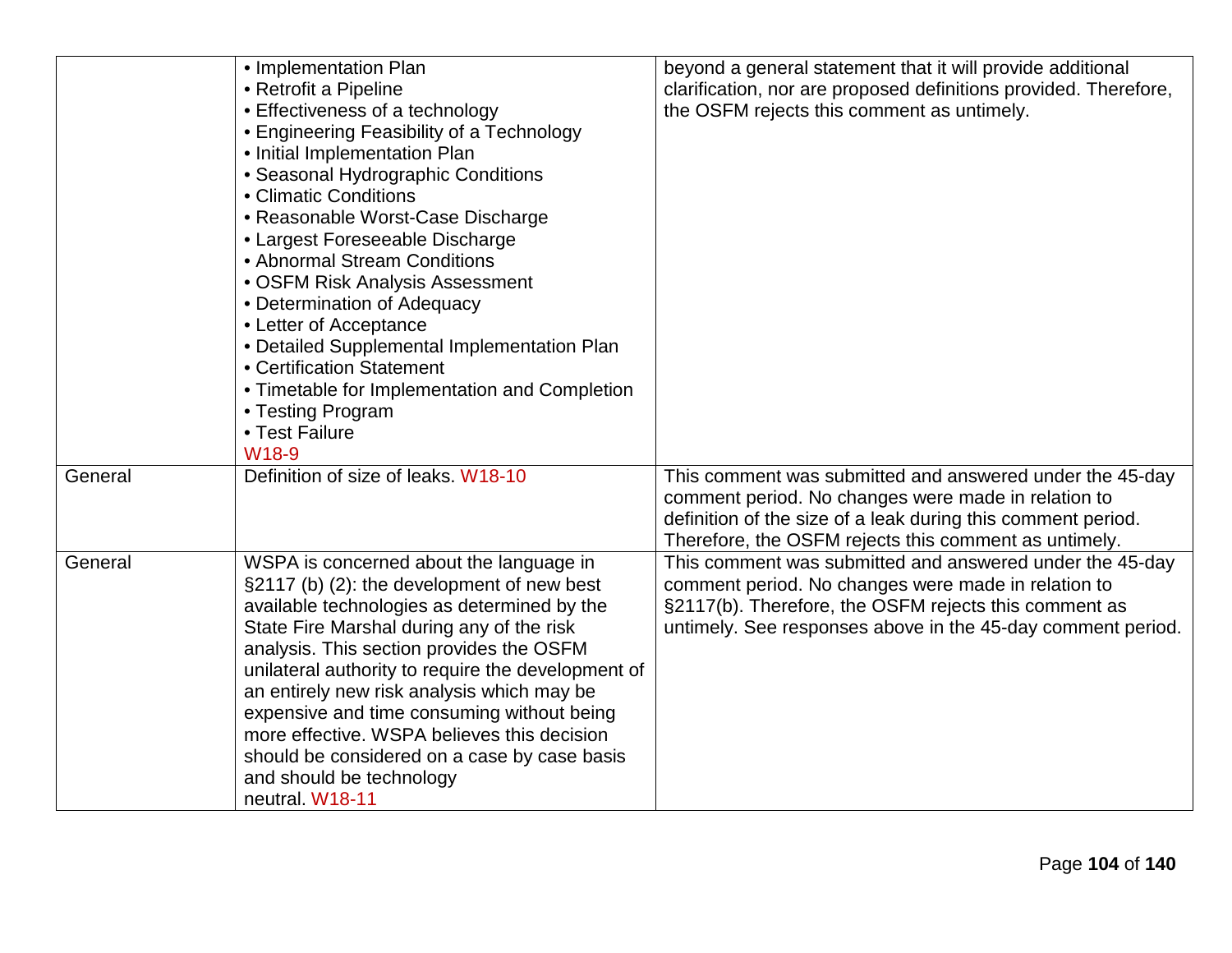| General      | Once a system is approved, the operator should<br>be granted a specified period before major<br>modifications and/or a replacement are required.<br>Further comments and recommendations on this<br>item were provided in the July 19, 2016 WSPA                                                                                                                                                                                                                                                                                                                                                                                                                                                                                                                                              | This comment was submitted and answered under related<br>matters during the 45-day comment period. No changes were<br>made in relation to time frames for modification or replacement<br>or "grandfathering" as referenced in 45-day comments.<br>Therefore, the OSFM rejects this comment as untimely. See                                                                           |
|--------------|-----------------------------------------------------------------------------------------------------------------------------------------------------------------------------------------------------------------------------------------------------------------------------------------------------------------------------------------------------------------------------------------------------------------------------------------------------------------------------------------------------------------------------------------------------------------------------------------------------------------------------------------------------------------------------------------------------------------------------------------------------------------------------------------------|---------------------------------------------------------------------------------------------------------------------------------------------------------------------------------------------------------------------------------------------------------------------------------------------------------------------------------------------------------------------------------------|
| \$2100(a)(9) | comment letter (attached). W18-12<br>Clarification is needed regarding the use of the<br>term "near". $\S2100$ (a) (9) states that "near" is<br>within half a mile. §2102 (a) (6) states that if a<br>pipeline is "near" an environmentally or<br>ecologically sensitive area, and then later<br>section § 2102 defines a "buffer" as a half-mile<br>so those two definitions when reviewed together<br>make the intersection of a pipeline within one (1)<br>mile of a Habitat Conservation Area (HCA) or<br>Environmentally Sensitive Area (ESA) in the<br>program. WSPA believes this is overreaching<br>and extends the area of inclusion for pipeline<br>operators or may cause confusion as some<br>operators may assume only one-half mile while<br>others might decide 1 mile. W18-13 | responses above in the 45-day comment period.<br>This comment was submitted and answered under related<br>matters during the 45-day comment period. No changes were<br>made in relation to the sections cited by the commenter under<br>the 15-day comment period here. Therefore, the OSFM rejects<br>this comment as untimely. See responses above in the 45-day<br>comment period. |
| General      | WSPA believes that the length of a pipeline<br>system be taken into consideration for purposes<br>of achieving compliance under the proposed<br>regulations. In some cases, operators may have<br>a relatively large diameter system that only<br>extends a short distance (e.g., from a dock to a<br>tank farm a short distance way). In these types<br>of scenarios, it seems impractical to require the<br>operator to install meters, valving systems for<br>proving meters, purchase of a computational<br>system, etc., to monitor a short system. In<br>addition, a system may be an integral part of a<br>system owned and, in some cases, controlled by<br>another operator. In such a case, it would make<br>sense to have a leak detection system owned by                         | This comment was submitted and answered under related<br>matters during the 45-day comment period. No changes were<br>made in relation to the pipeline length cited by the commenter<br>under the 15-day comment period here. Therefore, the OSFM<br>rejects this comment as untimely. See responses above in the<br>45-day comment period.                                           |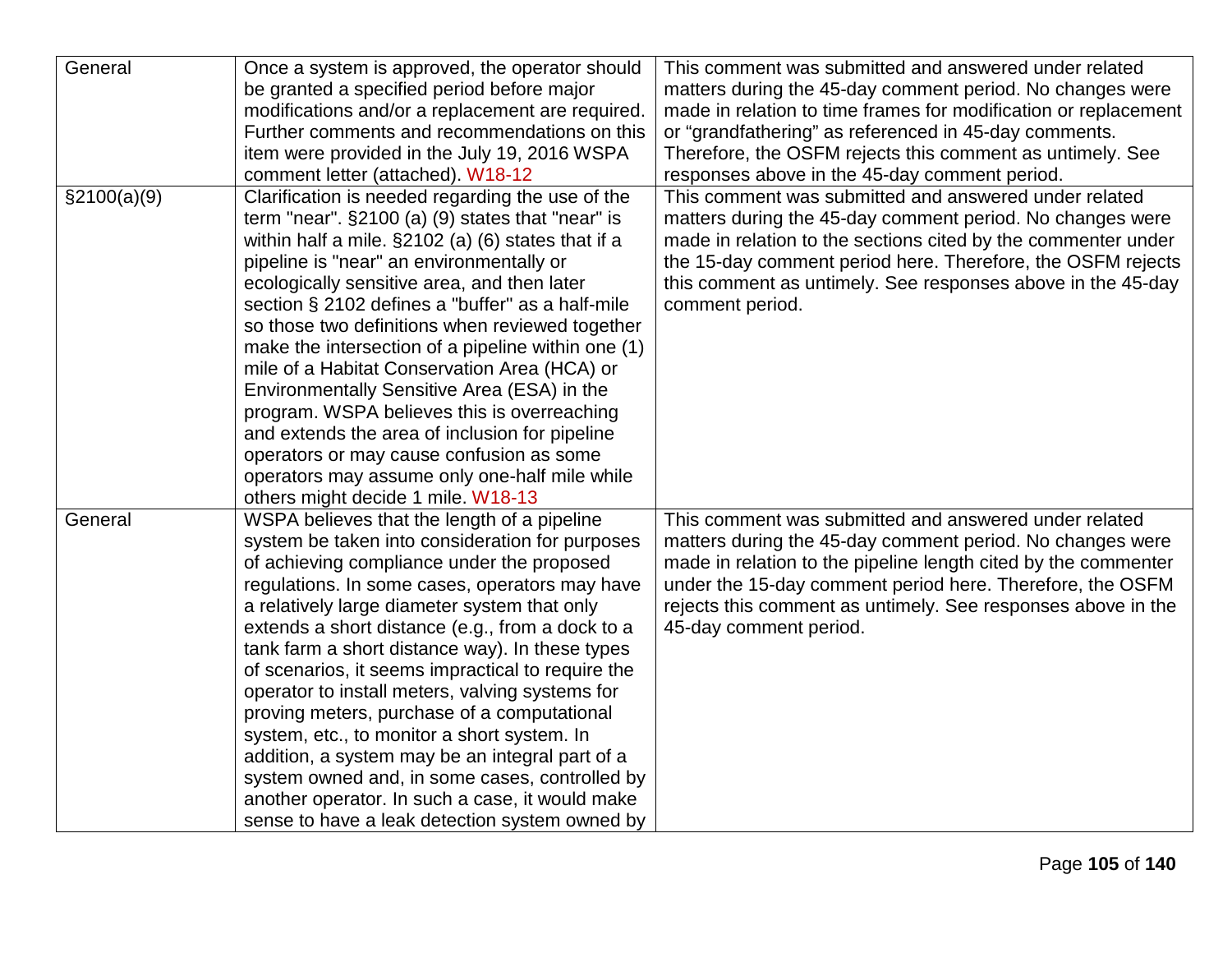| \$2101(a)(5) | one party that is providing partial coverage for<br>the connected system. The regulation as<br>proposed does not provide for the operation and<br>monitoring of such a co-owned system. W18-14<br>OSFM and AB 864 should not be allowed to<br>supersede API RP 1175 and/or API RP 1130,<br>which are industry and agency recognized<br>standards for "Computational Pipeline                                                                                                                                                                                                                                                                                                                                                                                                                                                                                                                                                                                                                                                                                                                                                                  | This comment was submitted and answered under related<br>matters during the 45-day comment period. No substantive<br>changes were made to this subsection except to renumber the<br>subparagraph to coincide with the insertion of a new document                          |
|--------------|-----------------------------------------------------------------------------------------------------------------------------------------------------------------------------------------------------------------------------------------------------------------------------------------------------------------------------------------------------------------------------------------------------------------------------------------------------------------------------------------------------------------------------------------------------------------------------------------------------------------------------------------------------------------------------------------------------------------------------------------------------------------------------------------------------------------------------------------------------------------------------------------------------------------------------------------------------------------------------------------------------------------------------------------------------------------------------------------------------------------------------------------------|----------------------------------------------------------------------------------------------------------------------------------------------------------------------------------------------------------------------------------------------------------------------------|
|              | Monitoring" and "Leak Detection." W18-16                                                                                                                                                                                                                                                                                                                                                                                                                                                                                                                                                                                                                                                                                                                                                                                                                                                                                                                                                                                                                                                                                                      | incorporated by reference. Therefore, the OSFM rejects this<br>comment as untimely. See responses above in the 45-day<br>comment period.                                                                                                                                   |
| §2110(a)     | In some cases, field testing may not be<br>technically feasible or may pose an<br>unacceptable risk to public safety. Also, for leak<br>detection systems this requirement conflicts with<br>API RP 1130 and section § 2115, which defines<br>testing requirements. Field verification is not the<br>only acceptable testing method. WSPA suggests<br>alternate language stating (a)  "These criteria<br>are subject to performance evaluations to<br>substantiate operator claims according to<br>Section § 2115 Testing Requirements and Test<br>Failures:" This recommendation is supported by<br>API RP 1130 Section 6.2.1 Testing Methods:<br>"Possible methods of testing include but are not<br>limited to:<br>-Removal of test quantities of commodity from<br>the line.<br>-Editing of CPM configuration parameters or<br>SCADA inputs to simulate commodity loss<br>(software simulations) or a desired hydraulic<br>condition.<br>- Altering an instrument output that is critical to<br>the CPM: e.g. altering a meter factor to simulate<br>a volume imbalance, or a pressure output to<br>simulate a hydraulic anomaly." W18-17 | No substantive changes were made to this subsection except<br>to renumber the subparagraphs appropriately. Therefore, the<br>OSFM rejects this comment as untimely. This comment was<br>submitted and answered under related matters during the 45-<br>day comment period. |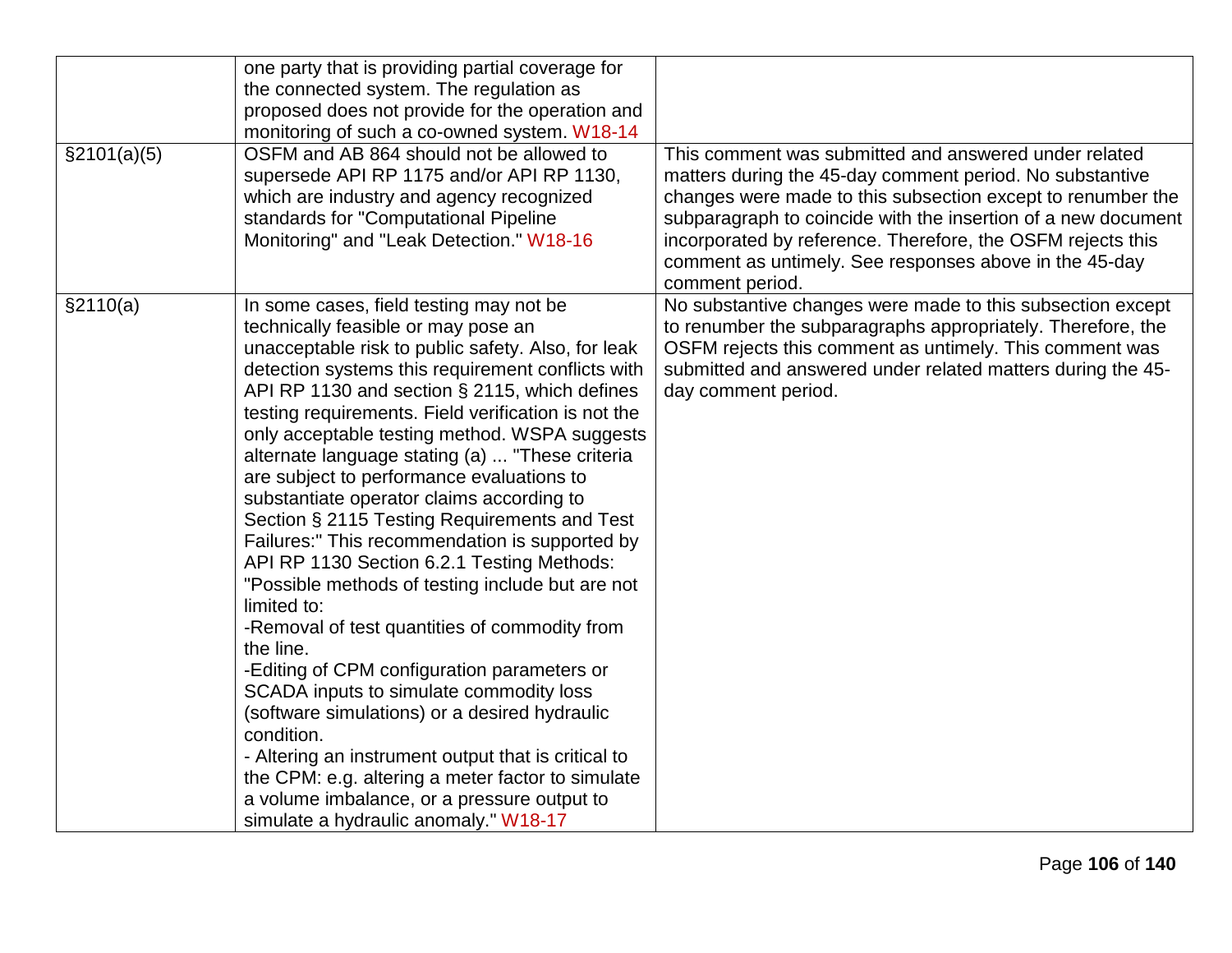| \$2109(d) | § 2109 (d) The State Fire Marshal shall<br>determine what is the best available technology<br>and shall consider the effectiveness and<br>engineering feasibility of the technology<br>consistent with the criteria listed in§ 2110 (Best<br>Available Technology Determination). Additional<br>language should be added to include the<br>consideration of secondary effects from any<br>proposed best available technology (BAT) (i.e.,<br>the installation of emergency flow restricting<br>devices (EFRDs) may make the line less safe to<br>operate and increase risk of failure due to fluid<br>dynamics in the event an EFRD is activated).<br>W18-18 | Similar comment was submitted and answered under related<br>matters during the 45-day comment period. No changes were<br>made in relation to the sections cited by the commenter under<br>the 15-day comment period here. Therefore, the OSFM rejects<br>this comment as untimely. See responses above in the 45-day<br>comment period. |
|-----------|--------------------------------------------------------------------------------------------------------------------------------------------------------------------------------------------------------------------------------------------------------------------------------------------------------------------------------------------------------------------------------------------------------------------------------------------------------------------------------------------------------------------------------------------------------------------------------------------------------------------------------------------------------------|-----------------------------------------------------------------------------------------------------------------------------------------------------------------------------------------------------------------------------------------------------------------------------------------------------------------------------------------|
| \$2110(a) | The State Fire Marshal shall review risk<br>analyses, plans, and other associated materials<br>required by this Article and make a best<br>available technology determination based on,<br>but not limited to, the following criteria. These<br>criteria are subject to a field performance<br>evaluation to substantiate operator claims.<br>Additional language should be added to define<br>the frequency for referenced field performance<br>evaluations. W18-19                                                                                                                                                                                         | No changes were made in relation to the sections cited by the<br>commenter under the 15-day comment period here. Therefore,<br>the OSFM rejects this comment as untimely.                                                                                                                                                               |
| §2111(b)  | Operators must also submit an initial<br>Implementation Plan that outlines the time frame<br>to implement the proposed best available<br>technologies with the risk analysis.<br>Additional language should be added to define<br>actions or waivers that may be necessary if<br>materials, other long-lead items, or permitting<br>delays result in changes to the submitted<br>implementation plan or will push field<br>implementation past the published compliance<br>date. W18-20                                                                                                                                                                      | Similar comment was submitted and answered under related<br>matters during the 45-day comment period. No changes were<br>made in relation to concerns cited by the commenter under the<br>15-day comment period here. Therefore, the OSFM rejects this<br>comment as untimely. See responses above in the 45-day<br>comment period.     |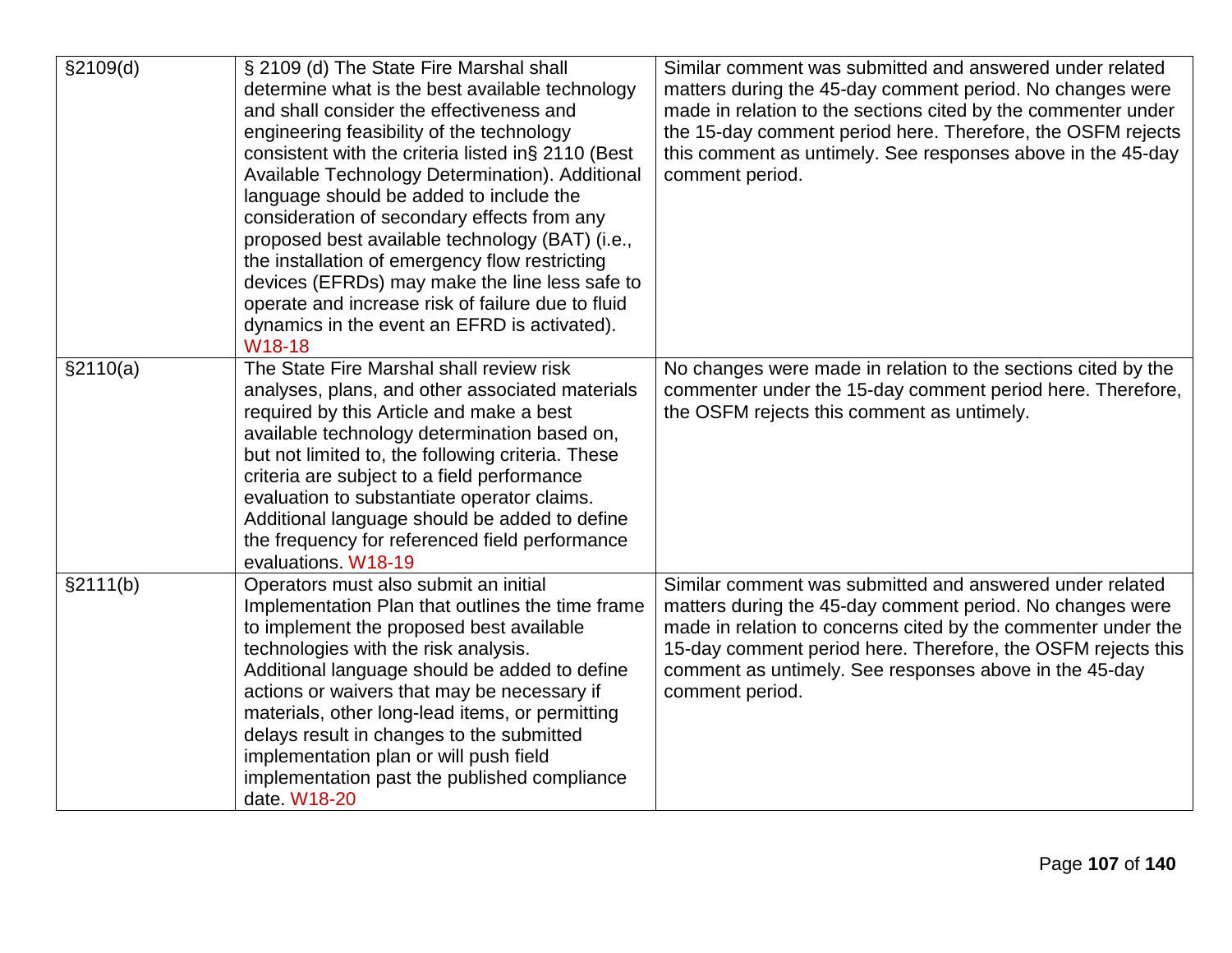| $\S2111(c)(4)(B)(1)(a)$ | The pipeline's maximum release time in hours       | No changes were made in relation to the sections cited by the |
|-------------------------|----------------------------------------------------|---------------------------------------------------------------|
|                         | (i.e. the time between pipeline rupture and        | commenter under the 15-day comment period here. Therefore,    |
|                         | discovery), plus the maximum shut-down             | the OSFM rejects this comment as untimely.                    |
|                         | response time in hours (based on historic          |                                                               |
|                         | discharge data or in the absence of such historic  |                                                               |
|                         | data, the operator's best estimate), multiplied by |                                                               |
|                         | the maximum flow rate expressed in barrels per     |                                                               |
|                         | hour (based on the maximum daily capacity of       |                                                               |
|                         | the pipeline), plus the largest line drainage      |                                                               |
|                         | volume after shutdown of the line section(s) near  |                                                               |
|                         | environmentally and ecologically sensitive         |                                                               |
|                         | areas; or                                          |                                                               |
|                         | Additional language should be added to allow an    |                                                               |
|                         | operator to further define the "reasonable         |                                                               |
|                         | worstcase discharge" by capabilities that may      |                                                               |
|                         | exist such as pigging the pipeline with fresh      |                                                               |
|                         | water to displace the hazardous liquid, pulling a  |                                                               |
|                         | vacuum on the pipeline, containment                |                                                               |
|                         | capabilities, and physical considerations such as  |                                                               |
|                         | the head pressure of water effectively stopping a  |                                                               |
|                         | leak after a line is depressured. W18-21           |                                                               |
| \$2112(a)(1)            | Each Risk Analysis shall be accepted or denied     | Similar comment was submitted and answered under related      |
|                         | within 90 days after receipt by the State Fire     | matters during the 45-day comment period. No changes were     |
|                         | Marshal. The State Fire Marshal may extend the     | made in relation to the section cited by the commenter under  |
|                         | assessment period beyond 90 days for good          | the 15-day comment period here. Therefore, the OSFM rejects   |
|                         | cause and shall notify the operator in writing of  | this comment as untimely. See responses above in the 45-day   |
|                         | the extension. This section effectively allows the | comment period.                                               |
|                         | OSFM unlimited time to review Risk Analyses.       |                                                               |
|                         | Additional language should be added to allow       |                                                               |
|                         | the implementation date for the operator to be     |                                                               |
|                         | extended accordingly if OSFM takes more than       |                                                               |
|                         | the targeted 90 days for their review and          |                                                               |
|                         | approval/disapproval. W18-22                       |                                                               |
| $\S2113(a)(1)(A)$       | Section $\S 2113(a)(1)(A)$ implies that a separate | The section cited by the commenter does not exist in the      |
|                         | plan will be required for each OSFM pipeline ID    | proposed regulations. They may be referencing §2113(a)        |
|                         | number. Many pipeline owners have extended         | generally but it is unclear. Even so, similar comment was     |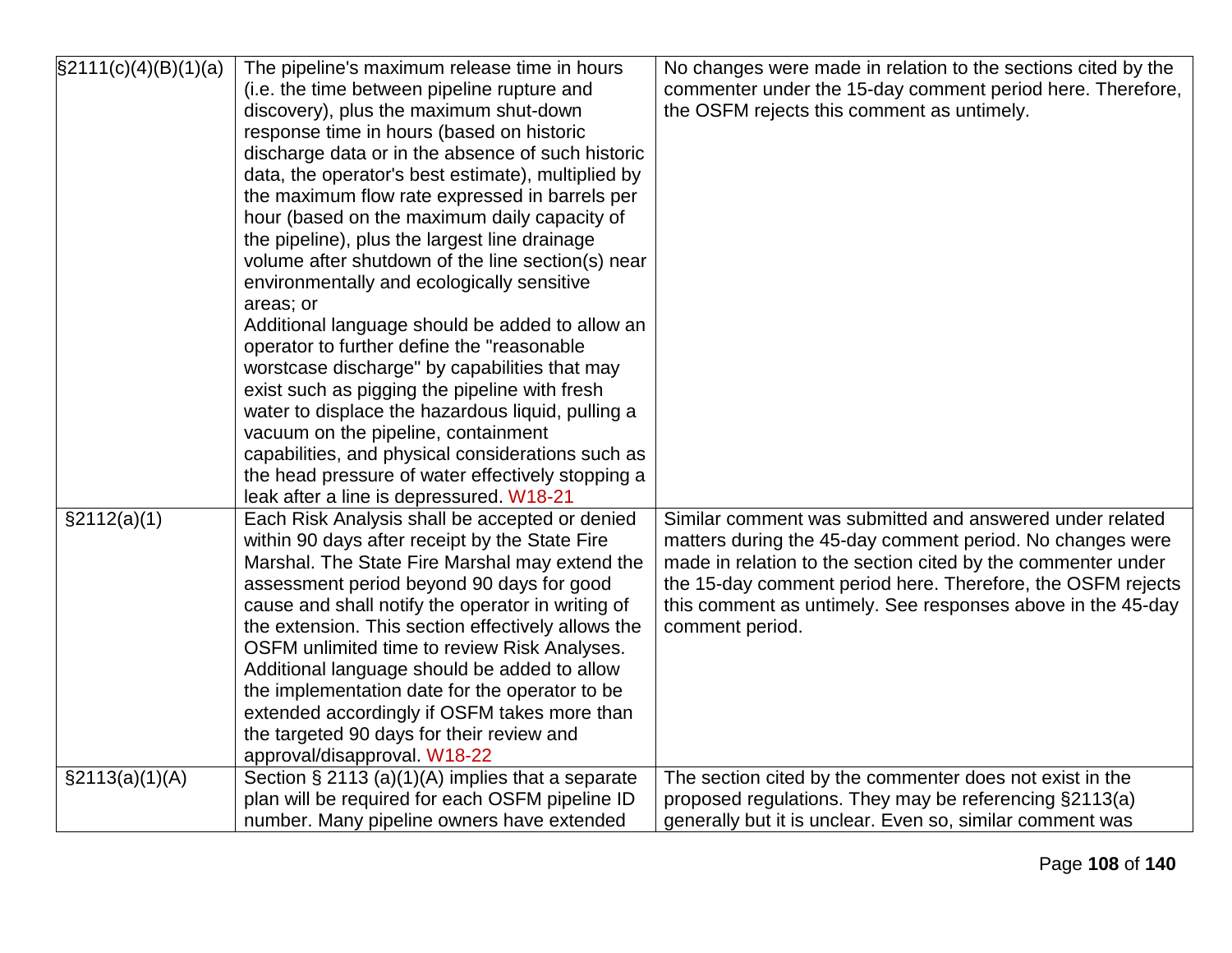|           | pipelines that are relatively long and include<br>several OSFM ID numbers. In many cases,<br>these pipelines have the same risk factors and | submitted and answered under related matters during the 45-<br>day comment period. No changes were made in relation to the<br>concerns cited by the commenter under the 15-day comment |
|-----------|---------------------------------------------------------------------------------------------------------------------------------------------|----------------------------------------------------------------------------------------------------------------------------------------------------------------------------------------|
|           | are managed by the same personnel and are<br>controlled and monitored by the same SCADA                                                     | period here. Therefore, the OSFM rejects this comment as<br>untimely. See responses above in the 45-day comment period.                                                                |
|           | and related leak detection systems. The                                                                                                     |                                                                                                                                                                                        |
|           | development of a separate plan for each OSFM                                                                                                |                                                                                                                                                                                        |
|           | ID pipeline segment is time consuming and<br>costly. Provisions should be made in the Article                                               |                                                                                                                                                                                        |
|           | to allow operators, with approval from OSFM, to                                                                                             |                                                                                                                                                                                        |
|           | develop risk plans that address multiple OSFM                                                                                               |                                                                                                                                                                                        |
|           | ID pipeline sections in the same plan. This                                                                                                 |                                                                                                                                                                                        |
|           | change will minimize the preparation and<br>management of implementation plans for-both                                                     |                                                                                                                                                                                        |
|           | the operators and the OSFM staff. W18-23                                                                                                    |                                                                                                                                                                                        |
| §2113(b)  | Within 60 days of acceptance of the Risk                                                                                                    | Similar comment was submitted and answered under related                                                                                                                               |
|           | Analysis pursuant to Section 2112 (State Fire<br>Marshal Risk Analysis Assessment) a detailed                                               | matters during the 45-day comment period. No changes were<br>made in relation to the section cited by the commenter under                                                              |
|           | supplemental implementation plan must be                                                                                                    | the 15-day comment period here. Therefore, the OSFM rejects                                                                                                                            |
|           | submitted to State Fire Marshal. The                                                                                                        | this comment as untimely. See responses above in the 45-day                                                                                                                            |
|           | supplemental implementation plan shall describe                                                                                             | comment period.                                                                                                                                                                        |
|           | the steps in detail necessary to complete the<br>retrofit of existing pipelines no later than January                                       |                                                                                                                                                                                        |
|           | 1, 2022. Each plan will be effective upon                                                                                                   |                                                                                                                                                                                        |
|           | acceptance.                                                                                                                                 |                                                                                                                                                                                        |
|           | Additional language should be added to                                                                                                      |                                                                                                                                                                                        |
|           | describe the consequences if the detailed                                                                                                   |                                                                                                                                                                                        |
|           | supplemental implementation plan is not                                                                                                     |                                                                                                                                                                                        |
|           | submitted within the 60-day period. Currently<br>this section simply indicates "must", but there is                                         |                                                                                                                                                                                        |
|           | no description of options for extension or                                                                                                  |                                                                                                                                                                                        |
|           | consequences of submittal beyond 60 days.                                                                                                   |                                                                                                                                                                                        |
|           | W18-24                                                                                                                                      |                                                                                                                                                                                        |
| \$2114(a) | An operator shall notify the State Fire Marshal of                                                                                          | Similar comment was submitted and answered under related                                                                                                                               |
|           | any new construction or retrofit of a pipeline                                                                                              | matters during the 45-day comment period. No changes were                                                                                                                              |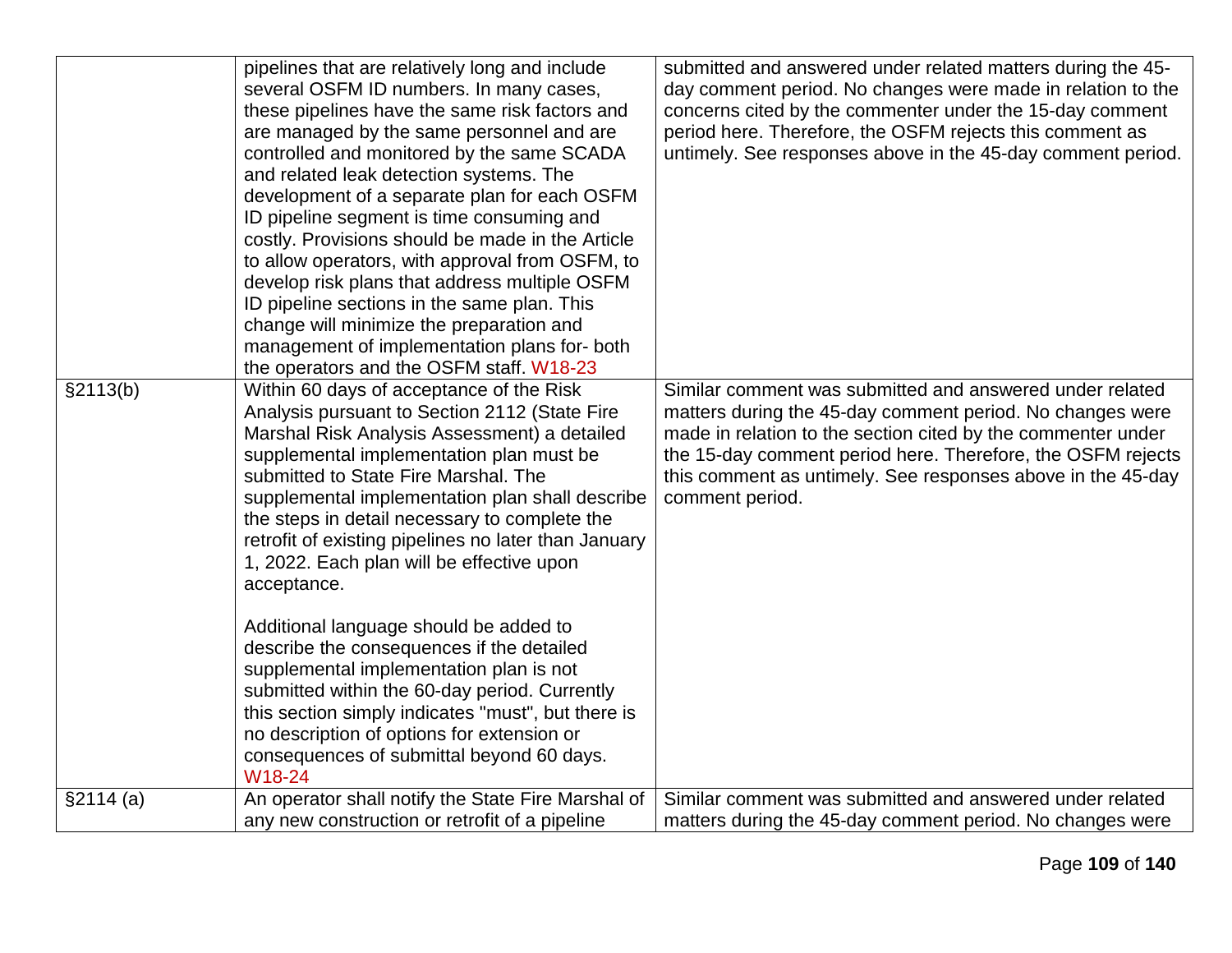|                | subject to this Article by filing Form PSD-103<br>with the State Fire Marshal Pipeline Safety<br>Division at least 60 days before construction<br>begins.<br>The term "Retrofit" requires better definition. If<br>the use of "retrofit" is intended to describe<br>changes to the pipeline, e.g., replacing or<br>relocating sections of the pipe, then the use of<br>"retrofit" is inconsistent with how it is defined in<br>the Article. The Article defines retrofit as"<br>adding the best available technology to an<br>existing pipeline." WSPA also suggests that<br>"retrofit" of a pipeline that requires a new risk<br>assessment plan be defined by criteria as<br>specified in CFR 195.64<br>( c)(1)(i)(ii)(iii)(iv). W18-25 | made in relation to the section or related concerns cited by the<br>commenter under the 15-day comment period here. Therefore,<br>the OSFM rejects this comment as untimely. See responses<br>above in the 45-day comment period.<br>For discussion of replacement and "retrofit" see response in<br>comment W18-4. |
|----------------|-------------------------------------------------------------------------------------------------------------------------------------------------------------------------------------------------------------------------------------------------------------------------------------------------------------------------------------------------------------------------------------------------------------------------------------------------------------------------------------------------------------------------------------------------------------------------------------------------------------------------------------------------------------------------------------------------------------------------------------------|---------------------------------------------------------------------------------------------------------------------------------------------------------------------------------------------------------------------------------------------------------------------------------------------------------------------|
| $\S2115(b)(2)$ | 2115 (b)(2) Perform testing consistent with the<br>minimum standards contained in API RP 1175<br>$(2015)$ Sections 8 and 9.<br>API RP 1175 Section 9 does not contain<br>standards or requirements for testing. This<br>section outlines best practices for Control Center<br>Procedures for Recognition and Response. API<br>RP 1175 does not outline "minimum standards."<br>Minimum standards need to be further specified.<br>WSPA proposes the following alternative<br>language: (b)(2) perform testing consistent with<br>the minimum standards contained in AP/RP<br>1175 (2015) Sections 8. W18-26                                                                                                                               | No substantive changes were made to this section except to<br>renumber the subparagraphs appropriately. Therefore, the<br>OSFM rejects this comment as untimely. Similar comment was<br>submitted and answered under related matters during the 45-<br>day comment period.                                          |
| $\S2115(c)(2)$ | 2115 (c)(2) perform testing consistent with the<br>minimum standards contained in API RP<br>1130 (2007) Sections 6.2 through 6.2.6, and 49<br>CFR 195.444.<br>API RP 1130 does not outline "minimum<br>standards." "Minimum standards" should be                                                                                                                                                                                                                                                                                                                                                                                                                                                                                          | No substantive changes were made to this section except to<br>renumber the subparagraphs appropriately. Therefore, the<br>OSFM rejects this comment as untimely. Similar comment was<br>submitted and answered under related matters during the 45-<br>day comment period.                                          |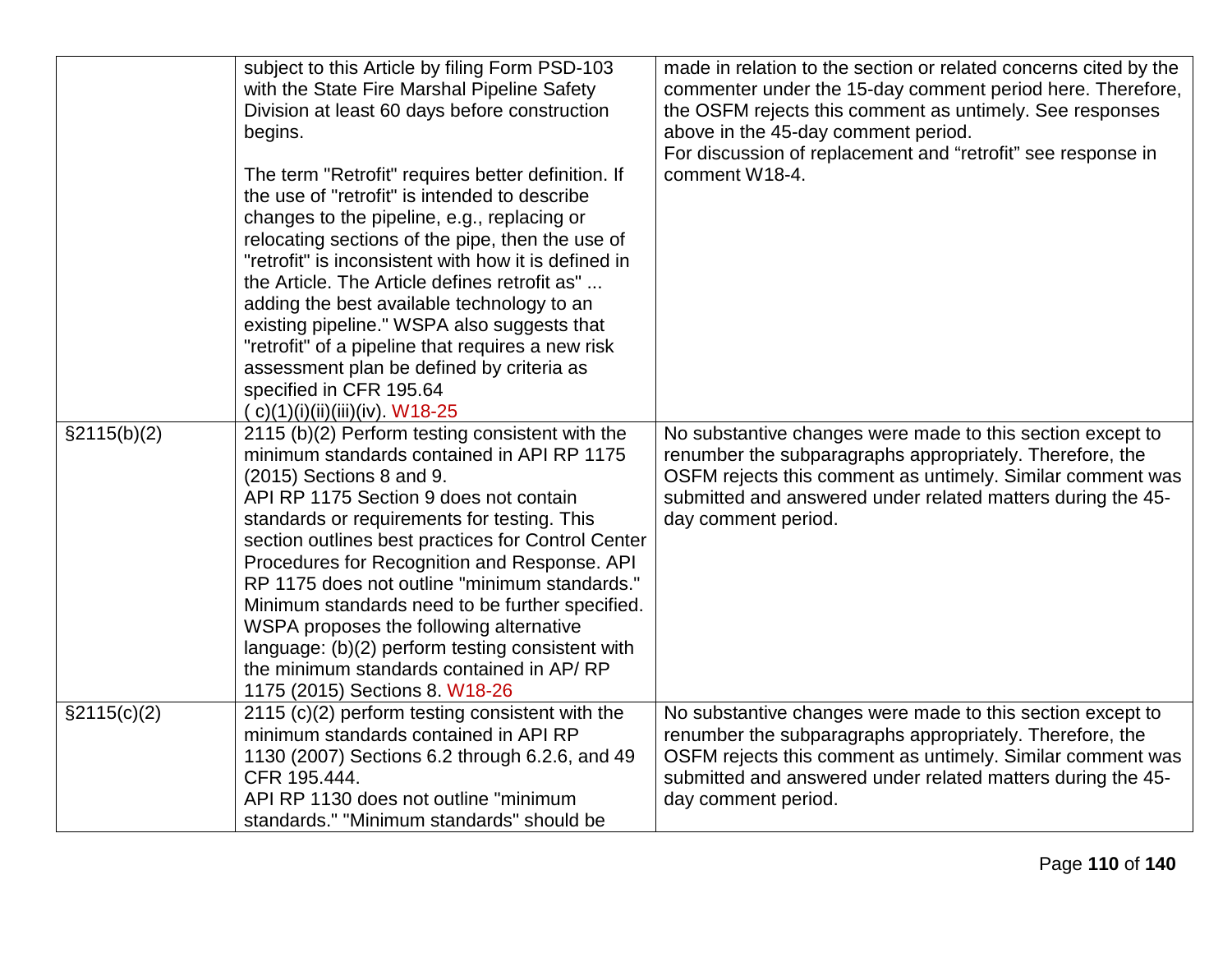|               | further specified to provide direction for                                                            |                                                                                                                    |
|---------------|-------------------------------------------------------------------------------------------------------|--------------------------------------------------------------------------------------------------------------------|
|               | operators. W18-27                                                                                     |                                                                                                                    |
| §2115(h)(2)   | 2115 (h)(2) If the operator experiences two test<br>failures during the 3-year annual testing period, | Thank you for the comment.                                                                                         |
|               | as required in subsection $(g)(1)$ of this section,                                                   |                                                                                                                    |
|               | the operator shall submit a new or revised risk                                                       |                                                                                                                    |
|               | analysis for State Fire Marshal review in                                                             |                                                                                                                    |
|               | accordance with the provisions of this Article.                                                       |                                                                                                                    |
|               | Incorrect reference, $(g)(1)$ should be changed to                                                    |                                                                                                                    |
|               | $(h)(1)$ . W18-28                                                                                     |                                                                                                                    |
| §2115(b)(1)   | Section §2115 (b)(1) requires the operator to                                                         | No substantive changes were made to this section except to                                                         |
|               | test leak detection capabilities every 3 years.                                                       | renumber the subparagraphs appropriately. Therefore, the                                                           |
|               | This is inconsistent with API RP1130 which                                                            | OSFM rejects this comment as untimely. Similar comment was                                                         |
|               | requires an operator to test their leak detection                                                     | submitted and answered under related matters during the 45-                                                        |
|               | system every 5 years. API RP 1130 is                                                                  | day comment period.                                                                                                |
|               | incorporated by reference in Article in § 2101 (a)                                                    |                                                                                                                    |
|               | (2). Beyond being an expensive process, testing                                                       |                                                                                                                    |
|               | can add risk to the operation of a pipeline, which                                                    |                                                                                                                    |
|               | is why API selected the 5-year time interval for                                                      |                                                                                                                    |
|               | the standard. The Article should be consistent                                                        |                                                                                                                    |
|               | with references outlined in 49 CFR §195.3 which                                                       |                                                                                                                    |
|               | references RP 1130. W18-29                                                                            |                                                                                                                    |
| §2115(h)(1)   | Section § 2115 (h) (1) is vague in defining failure                                                   | No substantive changes were made to this section except to                                                         |
|               | of a specific test. More definition is required to                                                    | renumber the subparagraphs appropriately. Therefore, the                                                           |
|               | clarify whether an operator has passed or failed                                                      | OSFM rejects this comment as untimely. Similar comment was                                                         |
|               | a specific test. In addition, if only one component                                                   | submitted and answered under related matters during the 45-                                                        |
|               | of the system clearly failed, WSPA suggests that                                                      | day comment period.                                                                                                |
|               | language be added to allow the specific                                                               |                                                                                                                    |
|               | component to be retested instead of the entire                                                        |                                                                                                                    |
|               | system being required to be retested. W18-30                                                          |                                                                                                                    |
| \$2117(b) (2) | WSPA believes that Section § 2117 (b) (2)                                                             | No substantive changes were made to this section during the                                                        |
|               | should be removed or substantially modified to                                                        | 15-day comment period. Therefore, the OSFM rejects this                                                            |
|               | give the operators more input on when a new<br>technology should be adopted. WSPA members             | comment as untimely. Similar comment was submitted and<br>answered under related matters during the 45-day comment |
|               | are concerned about the OSFM's unilateral                                                             | period.                                                                                                            |
|               | authority as outlined in Section§ 2117 (b) (2)                                                        |                                                                                                                    |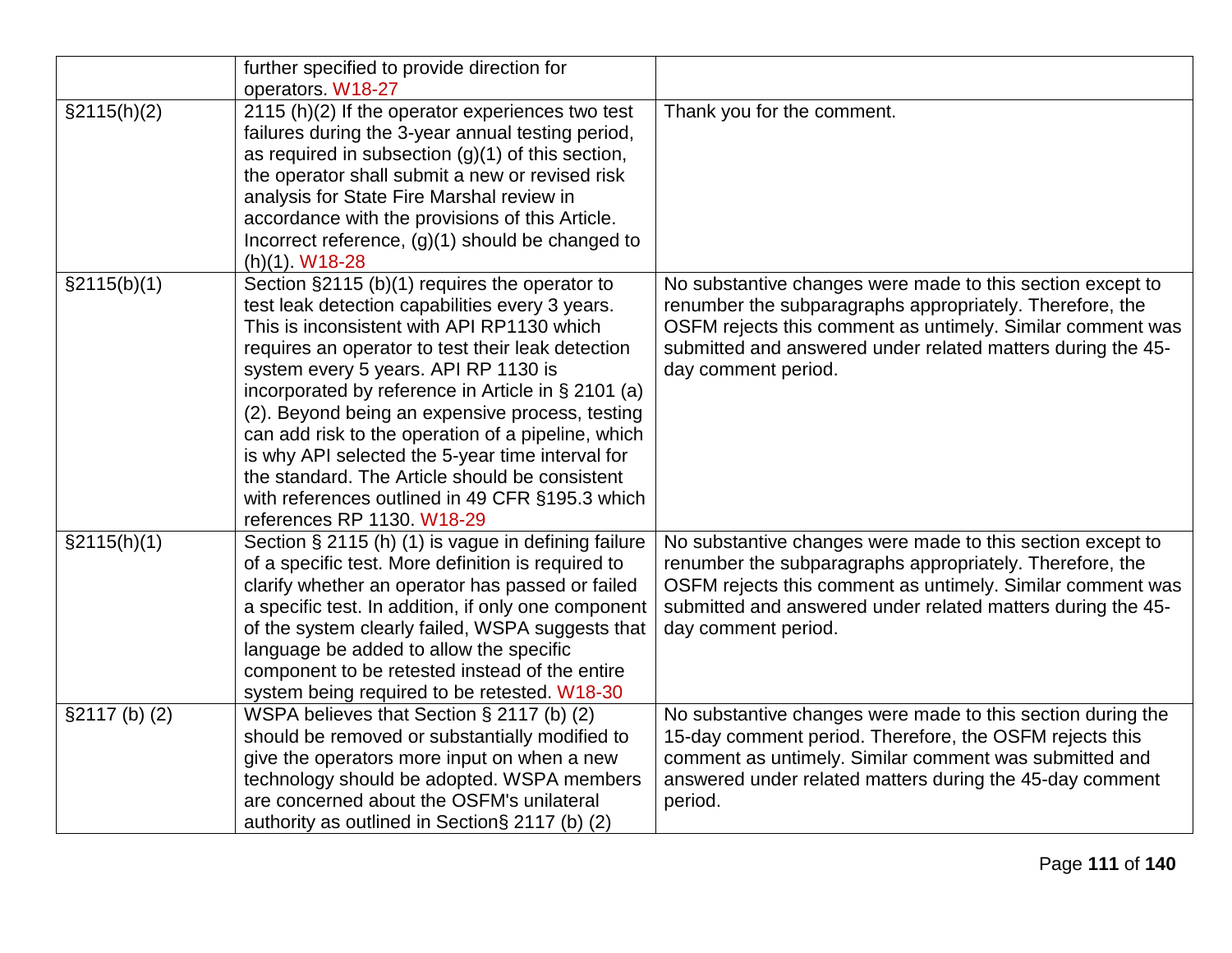|                        | where the OSFM "may require earlier or more         |                                                             |
|------------------------|-----------------------------------------------------|-------------------------------------------------------------|
|                        | frequent resubmission of updates than required      |                                                             |
|                        | in Subparagraph (a) of this Section $\S$ 2117 (a)." |                                                             |
|                        | As currently written, the section states that the   |                                                             |
|                        | OSFM may determine that there are "new best         |                                                             |
|                        | available technologies" available. This section     |                                                             |
|                        | implies that the OSFM may make this                 |                                                             |
|                        |                                                     |                                                             |
|                        | determination upon the review of any risk           |                                                             |
|                        | analysis. In view of the wide range of different    |                                                             |
|                        | types, sizes, and operating characteristics         |                                                             |
|                        | among the pipelines covered by this Article, a      |                                                             |
|                        | new technology may not be applicable to all         |                                                             |
|                        | types of pipelines. WSPA feels that the pipeline    |                                                             |
|                        | operator should have significant input as to what   |                                                             |
|                        | is the best technology for their specific pipeline  |                                                             |
|                        | system and the decision should not be a             |                                                             |
|                        | unilateral decision on the part of the OSFM,        |                                                             |
|                        | which as an agency should remain technology         |                                                             |
|                        | neutral, as long technologies being considered      |                                                             |
|                        | are BAT. In addition, depending on the specific     |                                                             |
|                        | pipeline system and the nature of the proposed      |                                                             |
|                        | new technology, the introduction of a new           |                                                             |
|                        | technology can be very time consuming and           |                                                             |
|                        | expensive to implement. WSPA suggests that          |                                                             |
|                        | once a risk management technology is signed         |                                                             |
|                        | off and approved by OSFM, that approved             |                                                             |
|                        | technology should be an approved system for at      |                                                             |
|                        | least the next five years and until the next risk   |                                                             |
|                        | management assessment is completed. W18-32          |                                                             |
| $§2119 -$              | Encourages the OSFM to add language that            | No substantive changes were made to this section during the |
| Confidential           | would allow an operator to petition for the entire  | 15-day comment period. Therefore, the OSFM rejects this     |
| <b>Treatment of</b>    | risk analysis and/or supporting materials to be     | comment as untimely. Similar comment was submitted and      |
| Information            | kept confidential. W18-33                           | answered under related matters during the 45-day comment    |
|                        |                                                     | period.                                                     |
| $\S$ 2108 – Timing for | Commenter is concerned that the proposed            | Similar comment was submitted and answered under related    |
| Compliance and         | regulations set forth requirements that are         | matters during the 45-day comment period. No changes were   |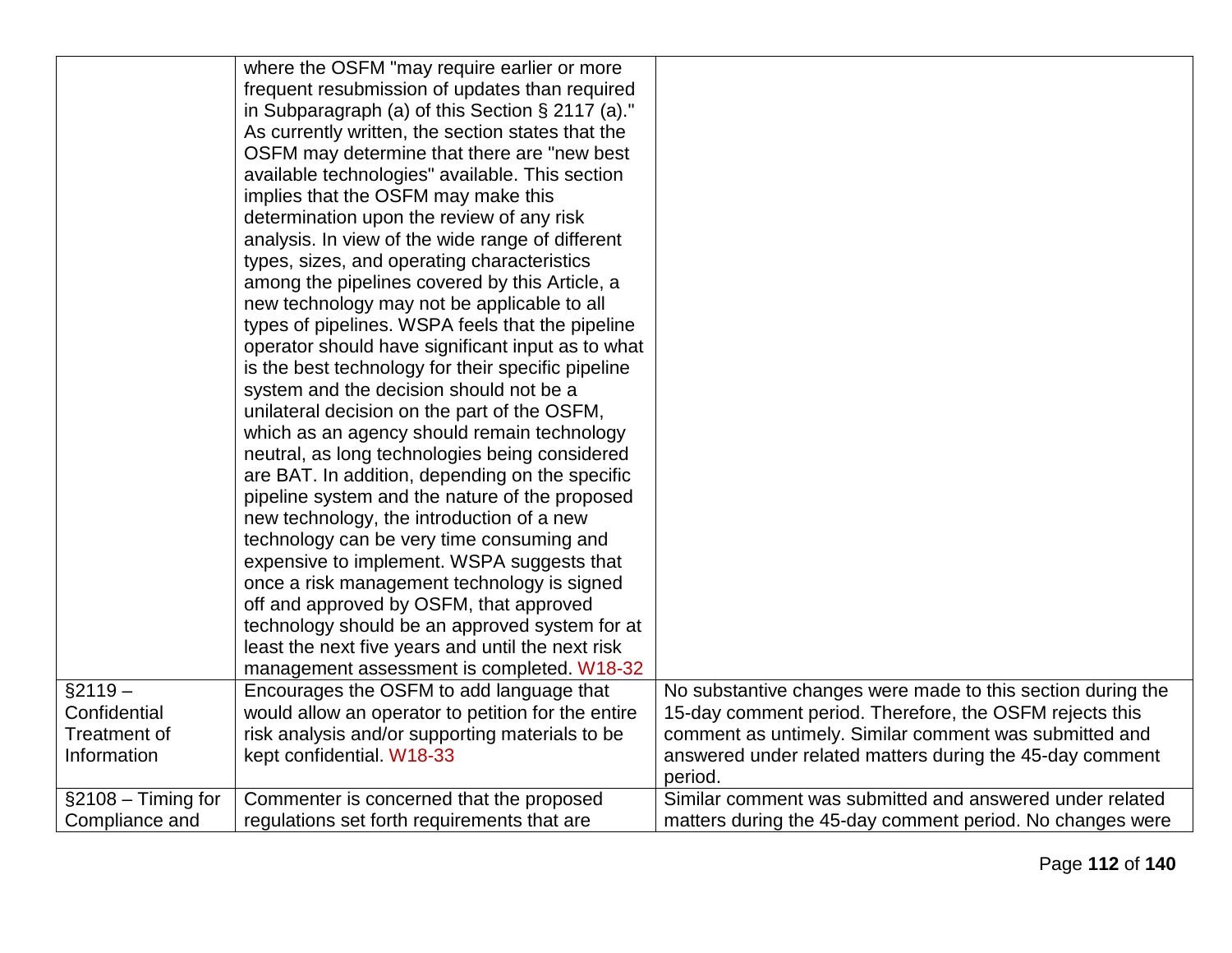| Pipeline<br>Prioritization | unrealistic or technically impossible to achieve<br>given industry resources and timelines for<br>compliance. For example, obtaining<br>environmental permits can range from six<br>months to greater than eighteen months<br>depending on the area, governing body work<br>load, and permit type. W19-1                                                                                                                                                                                                                                                                                                                                                                                                         | made in relation to the section or related concerns cited by the<br>commenter under the 15-day comment period here. Therefore,<br>the OSFM rejects this comment as untimely. See responses<br>above in the 45-day comment period under: W1-5, W7-76,<br>W8-9, W7-14, W10-16, W10-3, and W18-8. See also response<br>to W7-32.                                                                                           |
|----------------------------|------------------------------------------------------------------------------------------------------------------------------------------------------------------------------------------------------------------------------------------------------------------------------------------------------------------------------------------------------------------------------------------------------------------------------------------------------------------------------------------------------------------------------------------------------------------------------------------------------------------------------------------------------------------------------------------------------------------|-------------------------------------------------------------------------------------------------------------------------------------------------------------------------------------------------------------------------------------------------------------------------------------------------------------------------------------------------------------------------------------------------------------------------|
| General                    | In addition, the definition of "best available<br>technology" is ambiguous and the current<br>description does not provide clear guidance on<br>what is considered to be best available<br>technology. Phillips 66 is concerned that this<br>creates confusion regarding interpretation and<br>uncertainty during implementation. W19-2                                                                                                                                                                                                                                                                                                                                                                          | No substantive changes were made to this section during the<br>15-day comment period. Therefore, the OSFM rejects this<br>comment as untimely. Similar comment was submitted and<br>answered under related matters during the 45-day comment<br>period.                                                                                                                                                                 |
| General                    | The proposed regulation is unclear as written<br>and could lead to broad interpretation.<br>Regulatory certainty is critical for operations<br>and, therefore, we request that this proposed<br>regulation be revised to provide clearer<br>definitions and guidance for all areas impacted<br>by these proposed regulations. W19-3                                                                                                                                                                                                                                                                                                                                                                              | The OSFM rejects this statement. The statement identifies<br>wide ranging issues with the definitions and guidance for all<br>areas impacted by the proposed regulations, which the<br>commenter does not identify. Because no specific definition or<br>guidance is identified as needing clarity beyond "all areas<br>impacted" nor is any suggested language provided the OSFM<br>cannot address the concern raised. |
| §2108                      | In addition, Phillips 66 recommends that<br>depending on when the proposed regulation is<br>finalized, the compliance dates are revised to<br>allow enough time for operators to provide a<br>complete response.<br><b>Additional Proposed Regulation Concerns</b><br>Timelines and Compliance Dates;<br><b>Implementation and Compliance Deadlines</b><br>Phillips 66 recommends revising compliance<br>dates listed in section § 2108 in order to allow<br>operators sufficient time to provide complete and<br>accurate risk assessments submittals, retrofit<br>plans, and implement approved plans required<br>by this proposed regulation. As previously<br>mentioned, obtaining environmental permits can | Implementation and compliance deadlines as well as<br>timeframes for exemption requests contained in the draft<br>regulation are addressed in the proposed changes noticed in<br>the Second 15-day comment period that began October 24,<br>2019 and closed November 7, 2019. See responses above in<br>the 45-day comment period under: W1-5, W7-76, W8-9, W7-<br>14, W10-16, W10-3, and W18-8.                        |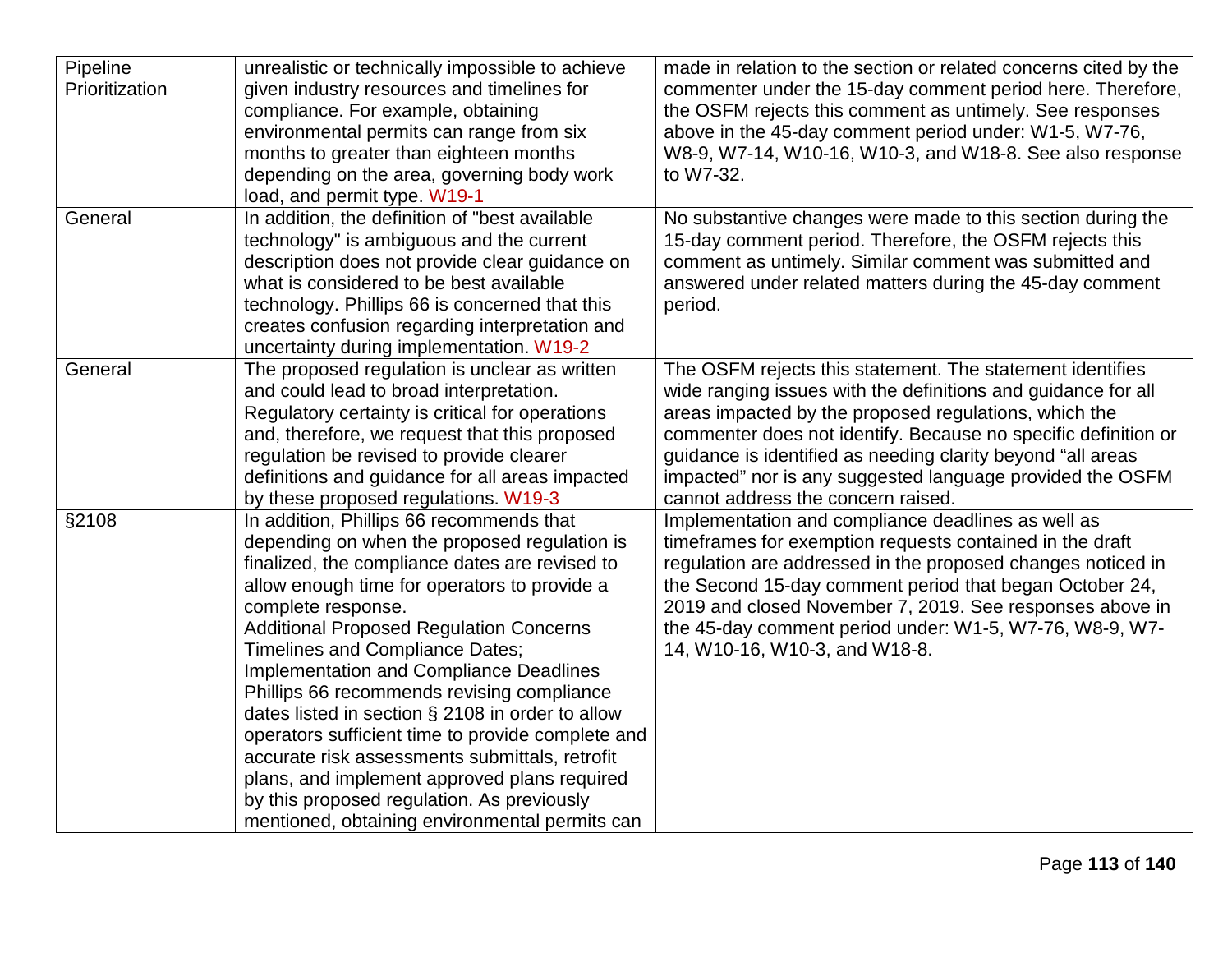|          | range from six months to greater than eighteen<br>months depending on the area, governing body |                                                                |
|----------|------------------------------------------------------------------------------------------------|----------------------------------------------------------------|
|          | work load, and permit type. By way of recent                                                   |                                                                |
|          | example, we submitted a permit application to                                                  |                                                                |
|          | federal and state agencies for a pipeline                                                      |                                                                |
|          | relocation in February 2016 but did not receive                                                |                                                                |
|          | the permits until July 2017. There are numerous                                                |                                                                |
|          | other examples showing that the timelines in the                                               |                                                                |
|          | proposed regulation are unrealistic based on                                                   |                                                                |
|          | actual practice. W19-6                                                                         |                                                                |
| §2117(b) | Phillips 66 recommends revising §2117 (b) to                                                   | No changes to §2117(b) were made in the text under the         |
|          | remove the requirement to require earlier or                                                   | comment period applicable here, hence this comment is          |
|          | more frequent resubmission or updates since a                                                  | outside the scope.                                             |
|          | risk analysis is already proposed to be reviewed                                               |                                                                |
|          | on a 5-year cycle. Once a risk analysis is                                                     |                                                                |
|          | approved, the operator should be granted the 5-                                                |                                                                |
|          | year period to operate under the approved plan,                                                |                                                                |
|          | except in cases specified under $\S2117$ (b)(l), (4),                                          |                                                                |
|          | (5) and (6). Requiring earlier submission per                                                  |                                                                |
|          | §2117 (b)(2) may give the appearance the                                                       |                                                                |
|          | OSFM of being prescriptive with new and                                                        |                                                                |
|          | potentially non-vetted. W19-7                                                                  |                                                                |
| General  | Phillips 66 believes that the length of a pipeline                                             | This comment was submitted and answered under related          |
|          | system be taken into consideration for purposes                                                | matters during the 45-day comment period. No changes were      |
|          | of achieving compliance under the proposed                                                     | made in relation to the pipeline length cited by the commenter |
|          | regulations. In some cases, operators may have                                                 | under the 15-day comment period here. Therefore, the OSFM      |
|          | a relatively large diameter system that only                                                   | rejects this comment as untimely. See responses above in the   |
|          | extends a short distance (e.g., from a dock to a                                               | 45-day comment period.                                         |
|          | tank farm a short distance way). In these types                                                |                                                                |
|          | of scenarios, it seems impractical to require the                                              |                                                                |
|          | operator to install meters, valving systems for                                                |                                                                |
|          | proving meters, purchase of a computational                                                    |                                                                |
|          | system, etc., to monitor a short system. In                                                    |                                                                |
|          | addition, a pipeline may be an integral part of a                                              |                                                                |
|          | system owned and, in some cases, controlled by                                                 |                                                                |
|          | another operator. In such a case, it would not                                                 |                                                                |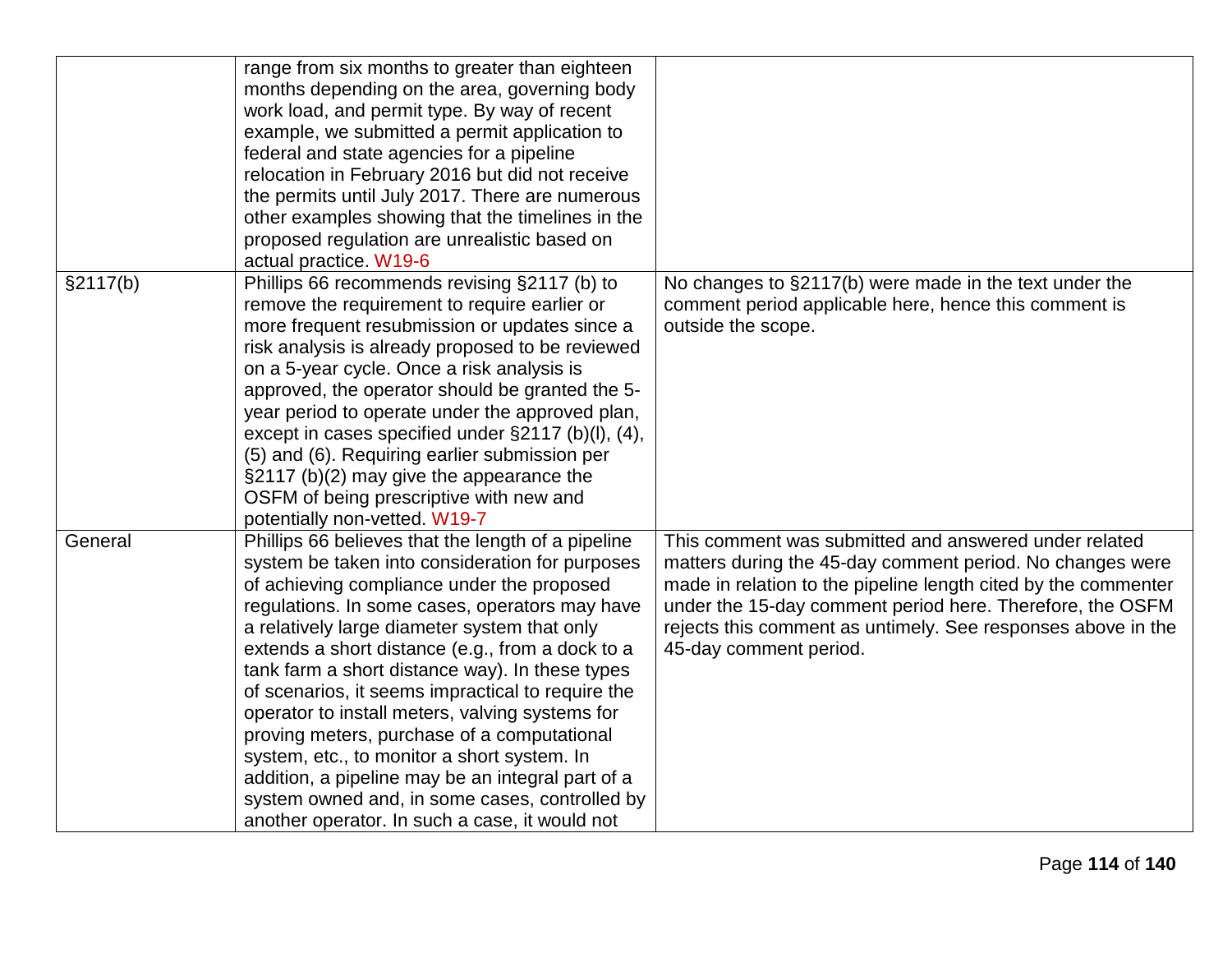|       | make sense to have a leak detection system<br>owned by one party that is providing partial<br>coverage for the connected system. The<br>regulation as proposed does not provide for the<br>operation and monitoring of such a co-owned<br>system. W19-8                                                                                                                     |                                                                                                                                                                                                                                                                                                                                      |
|-------|-----------------------------------------------------------------------------------------------------------------------------------------------------------------------------------------------------------------------------------------------------------------------------------------------------------------------------------------------------------------------------|--------------------------------------------------------------------------------------------------------------------------------------------------------------------------------------------------------------------------------------------------------------------------------------------------------------------------------------|
| §2112 | Phillips 66 recommends including language in §<br>2112 to allow the operator implementation date<br>to be extended if the review process exceeds<br>the specified 90 days. W19-9                                                                                                                                                                                            | This comment was submitted and answered under related<br>matters during the 45-day comment period. No changes were<br>made in relation to this section cited by the commenter under<br>the 15-day comment period here. Therefore, the OSFM rejects<br>this comment as untimely. See responses above in the 45-day<br>comment period. |
| §2115 | Phillips 66 recommends revising Section §2115<br>(b)(l) to be consistent with API RP1130 which<br>requires an operator to test their leak detection<br>system every 5 years. API RP 1130 is<br>incorporated by reference in Article in § 2101 (a)<br>(2). The Article should be consistent with<br>references outlined in 49 CFR §195.3 which<br>references RP 1130. W19-10 | No substantive changes were made to this section except to<br>renumber the subparagraphs appropriately. Therefore, the<br>OSFM rejects this comment as untimely. Similar comment was<br>submitted and answered under related matters during the 45-<br>day comment period.                                                           |

| <b>SECOND 15-DAY</b><br><b>COMMENTERS &amp;</b><br><b>IDENTIFIER.</b><br><b>PERIOD ENDING</b><br>NOVEMBER 7,<br>2019 |                                                                                                                          |
|----------------------------------------------------------------------------------------------------------------------|--------------------------------------------------------------------------------------------------------------------------|
| W20                                                                                                                  | Environmental Defense Center, Linda Krop, Chief Counsel; letter dated 11/04/2019                                         |
| W21                                                                                                                  | Chevron, Henry Perea, Manager, State Government Affairs; letter dated 11/07/2019                                         |
| W22                                                                                                                  | California Independent Petroleum Association, Rock Zierman, Chief Executive Officer, letter dated 11/04/19               |
| W <sub>23</sub>                                                                                                      | Western States Petroleum Association, Bridget McCann, Manager Technical and Regulatory Affairs, letter dated<br>11/07/19 |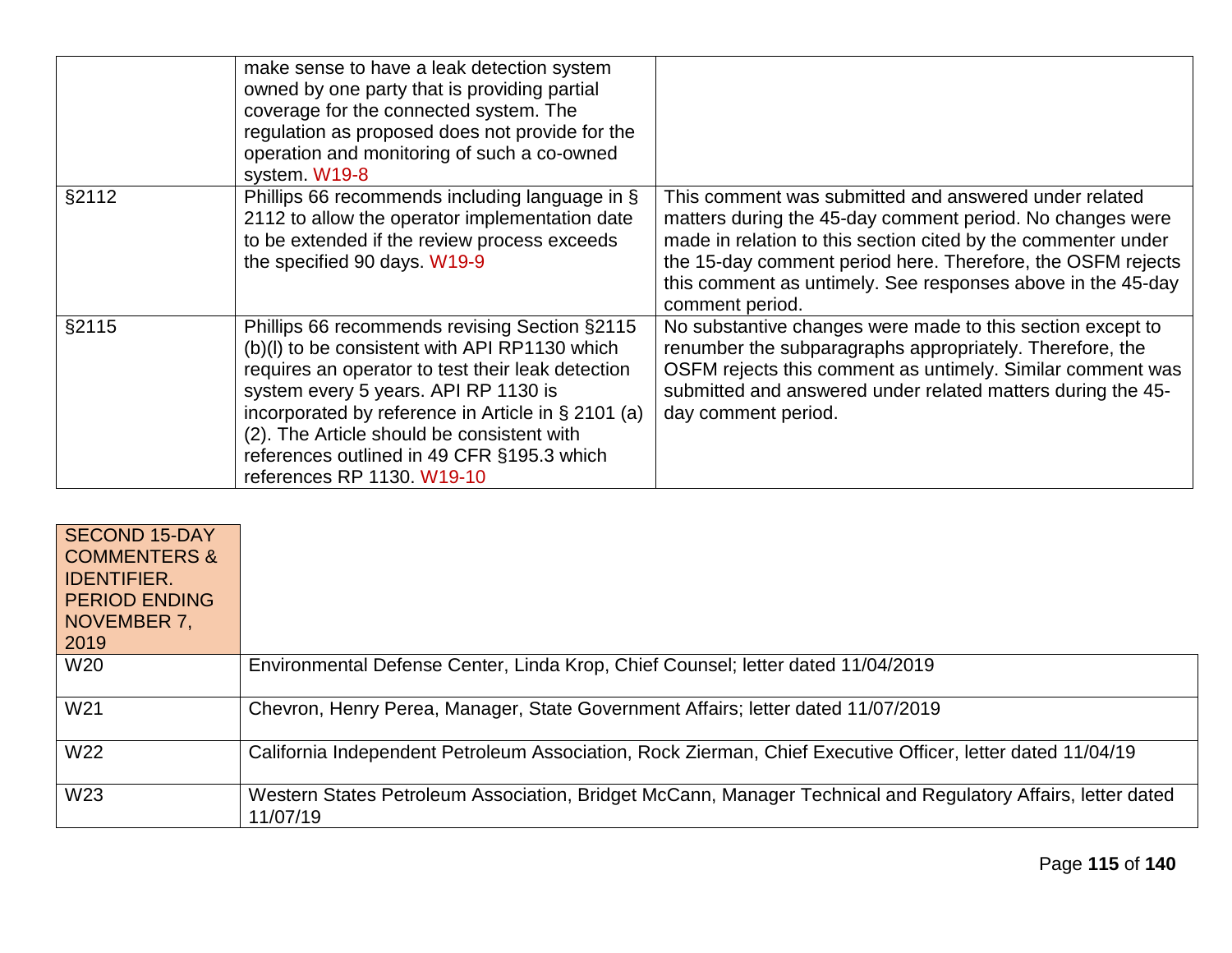| W <sub>24</sub> | Phillips 66, Gabriel Munoz, Region Manager, Western Region; letter dated 11/06/2019                            |
|-----------------|----------------------------------------------------------------------------------------------------------------|
| W25             | California Legislature, Senator Hannah-Beth Jackson and Assemblymember Monique Limón, letter dated<br>11/07/09 |

| <b>Topic</b> | <b>Summary of Second 15-Day Comments</b>                                                                                                                                                                                                                                                                                                                                                                                                                                                                                    | <b>Agency Responses</b>                                                                                                                                                                                                                                                                                                                                                                                                                                                                                                                                                                                    |
|--------------|-----------------------------------------------------------------------------------------------------------------------------------------------------------------------------------------------------------------------------------------------------------------------------------------------------------------------------------------------------------------------------------------------------------------------------------------------------------------------------------------------------------------------------|------------------------------------------------------------------------------------------------------------------------------------------------------------------------------------------------------------------------------------------------------------------------------------------------------------------------------------------------------------------------------------------------------------------------------------------------------------------------------------------------------------------------------------------------------------------------------------------------------------|
| §2103        | Given the robust requirements of the proposed<br>risk analysis, it is unlikely that the 7-month<br>timeframe will allow operators sufficient time to<br>prepare a satisfactory request for exemption as<br>allowed for under Sec. 2103. We recommend<br>deleting the requirement that a risk analysis<br>must be included as part of a waiver request or,<br>alternatively, extending the deadline to allow<br>operators between 12-18 months to file for an<br>exemption. W21-3                                            | The OSFM rejects this comment as the timelines are<br>required by statute and cannot be changed through<br>regulations. See response to W3-10.                                                                                                                                                                                                                                                                                                                                                                                                                                                             |
| \$2108(c)    | As revised, Sec. 2108(c) requires operators to<br>complete retrofit of existing facilities within 30<br>months of the effective date of the regulation.<br>We continue to have concern that this timeline<br>may not be sufficient in instances where local<br>agency permitting delays impact an operator's<br>ability to install the required equipment. W21-4                                                                                                                                                            | The OSFM rejects this comment as the timelines are<br>required by statute and cannot be changed through<br>regulations. See response to W3-10.                                                                                                                                                                                                                                                                                                                                                                                                                                                             |
| §2108        | WSPA appreciates that OSFM has made<br>several changes to the compliance dates in the<br>Second 15-day Text of Regulations and<br>provided an explanation of why and how the<br>compliance date changes were made. WSPA<br>also appreciates that the compliance dates<br>were tied to the actual initial effective date of<br>the regulations. However, WSPA believes that<br>the implementation and compliance deadlines<br>contained in the proposed draft regulation are<br>unrealistic and infeasible to achieve. While | The OSFM rejects this comment because the legislature<br>determined implementation and compliance deadlines. The<br>OSFM cannot rewrite timelines deemed appropriate by the<br>legislature through administrative rulemaking. This comment<br>is largely identical to the prior comments received except that<br>the commenter now seeks a 12-month time frame for<br>submitting an exemption or deferral risk analysis instead of<br>the 4-month time frame originally argued for in prior<br>comments submitted. The change in time frame does not<br>impact the OSFM's original assessment of rejecting |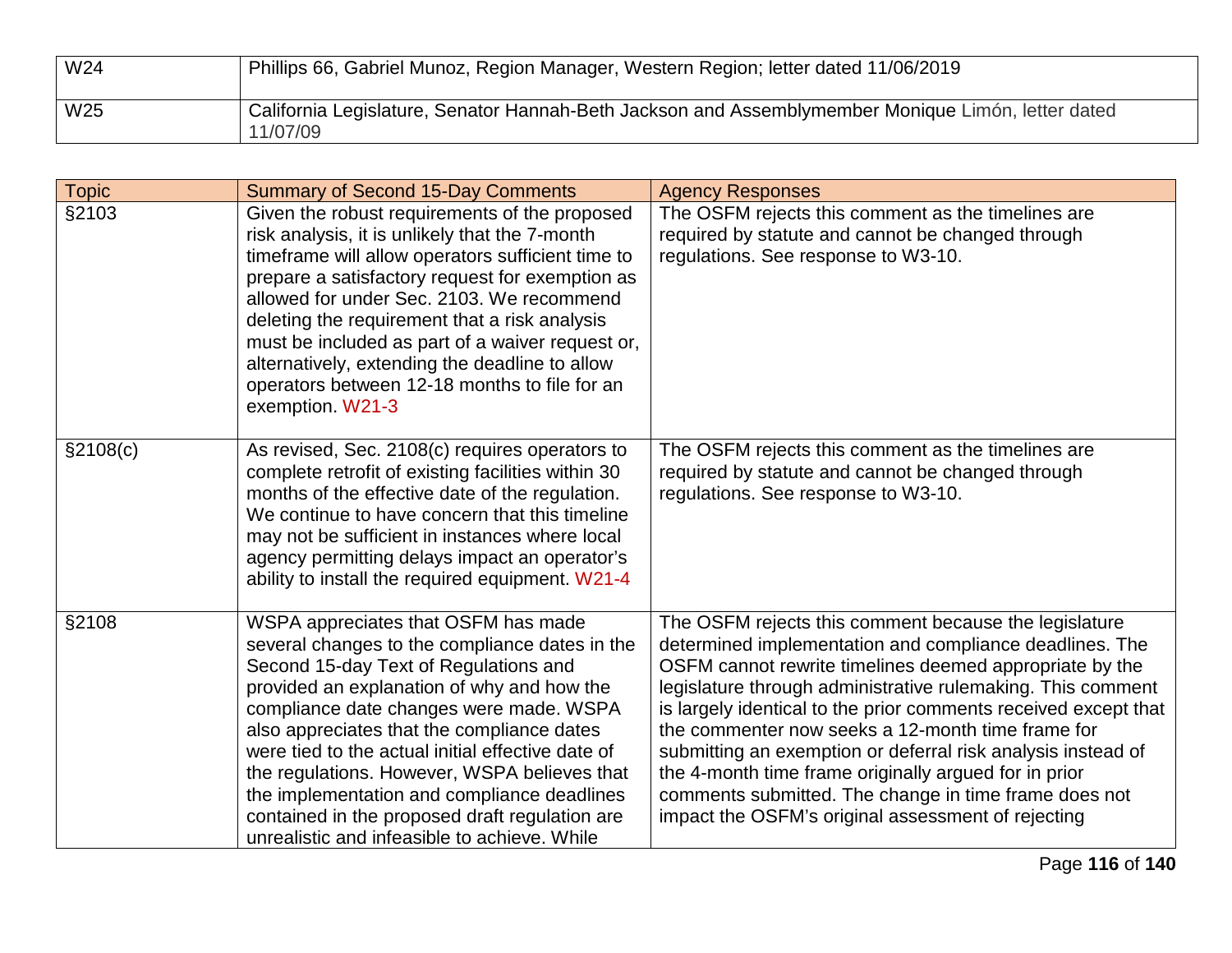|       | OSFM noted in the ISOR that the revised dates<br>in the Second 15-day Text of Regulations were<br>tied back to the underlying original legislation,<br>WSPA believes the dates in the original<br>legislation are unrealistic to begin with.<br>WSPA recommends that changes be made to<br>the proposed regulations to provide adequate<br>and realistic timelines to allow operators to<br>achieve compliance with the key provisions of<br>the regulations. WSPA recommends that the<br>compliance and implementation deadlines and<br>the deadline for filing exemption requests be<br>extended for the following time frames following<br>regulatory effective date: 12 months for<br>exemption or deferral for §2103 and 2104; 12<br>months for new, replacement, and existing<br>pipeline for $\S2108(a)$ and (b), and 48 or 36<br>months from final approval of implementation<br>plan by OSFM for existing pipeline retrofit for<br>§2108(c). | proposed changes. See responses to W18-3, W18-5, and<br>W18-6.<br>No changes to language related to enforcement actions was<br>made therefore this portion of the comment is outside of the<br>scope and rejected. |
|-------|-------------------------------------------------------------------------------------------------------------------------------------------------------------------------------------------------------------------------------------------------------------------------------------------------------------------------------------------------------------------------------------------------------------------------------------------------------------------------------------------------------------------------------------------------------------------------------------------------------------------------------------------------------------------------------------------------------------------------------------------------------------------------------------------------------------------------------------------------------------------------------------------------------------------------------------------------------|--------------------------------------------------------------------------------------------------------------------------------------------------------------------------------------------------------------------|
|       | WSPA believes that language should be added<br>noting that operators should not be subject to<br>enforcement action in the event of delays in<br>implementation caused by permitting agencies<br>or other extenuating circumstances outside of<br>the control of the operator.<br>Also, the dates noted in the "Download<br><b>Ecologically and Environmentally Sensitive</b><br>Sites in the Coastal Zone" document should<br>also be modified to reflect the timelines noted in<br>Table 1. W23-7                                                                                                                                                                                                                                                                                                                                                                                                                                                   |                                                                                                                                                                                                                    |
| §2108 | The dates in the proposed regulation appear to<br>conflict with Government Code §51013.1.                                                                                                                                                                                                                                                                                                                                                                                                                                                                                                                                                                                                                                                                                                                                                                                                                                                             | Refer to response above to Comment W23-7                                                                                                                                                                           |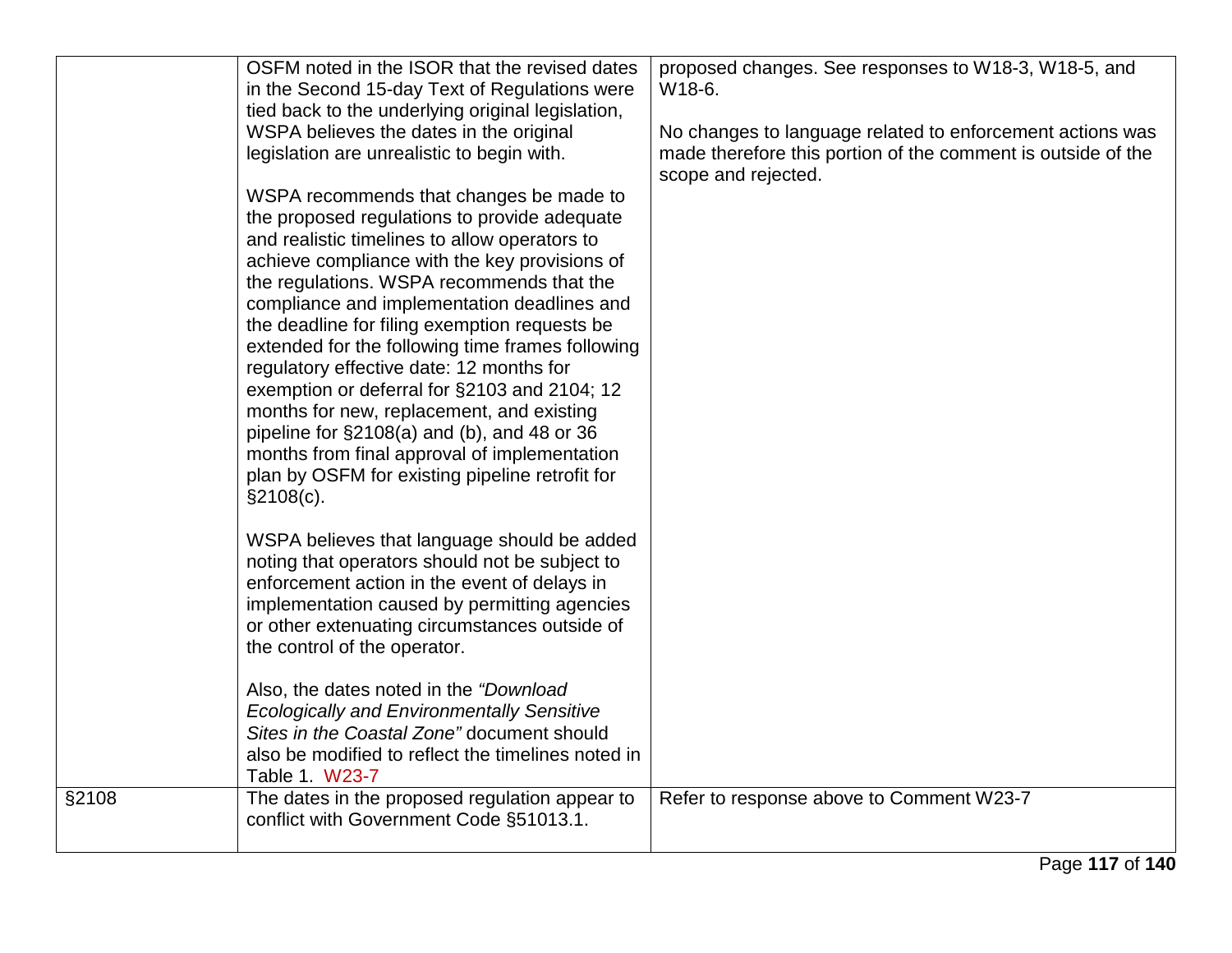| For example, on page 1 of 25 of TITLE 19.          |  |
|----------------------------------------------------|--|
| PUBLIC SAFETY DIVISION 1. STATE FIRE               |  |
| MARSHAL CHAPTER 14. HAZARDOUS                      |  |
| LIQUID PIPELINE SAFETY ARTICLE 7, the              |  |
| proposed regulation states: "By [insert date       |  |
| certain 12 months after regulation effective       |  |
| date], an operator of an existing pipeline near    |  |
| environmentally and ecologically sensitive         |  |
| areas in the coastal zone shall submit a plan to   |  |
| retrofit, by [insert date certain 30 months after  |  |
| regulation effective date] existing pipelines near |  |
| environmentally and ecologically sensitive         |  |
| areas in the coastal zone with the best            |  |
| available technology  " California Government      |  |
| code section 51013.1 (b)(l) states: "By July 1,    |  |
| 2018, an operator of an existing pipeline near     |  |
| environmentally and ecologically sensitive         |  |
| areas in the coastal zone shall submit a plan to   |  |
| retrofit, by January 1, 2020, existing pipelines   |  |
| near environmentally and ecologically sensitive    |  |
| areas in the coastal zone with the best            |  |
| available technology"                              |  |
|                                                    |  |
| Amendment to the California Government code        |  |
| or removal of its reference in the proposed        |  |
| regulation is recommended for both regulations     |  |
| to be consistent. W24-4                            |  |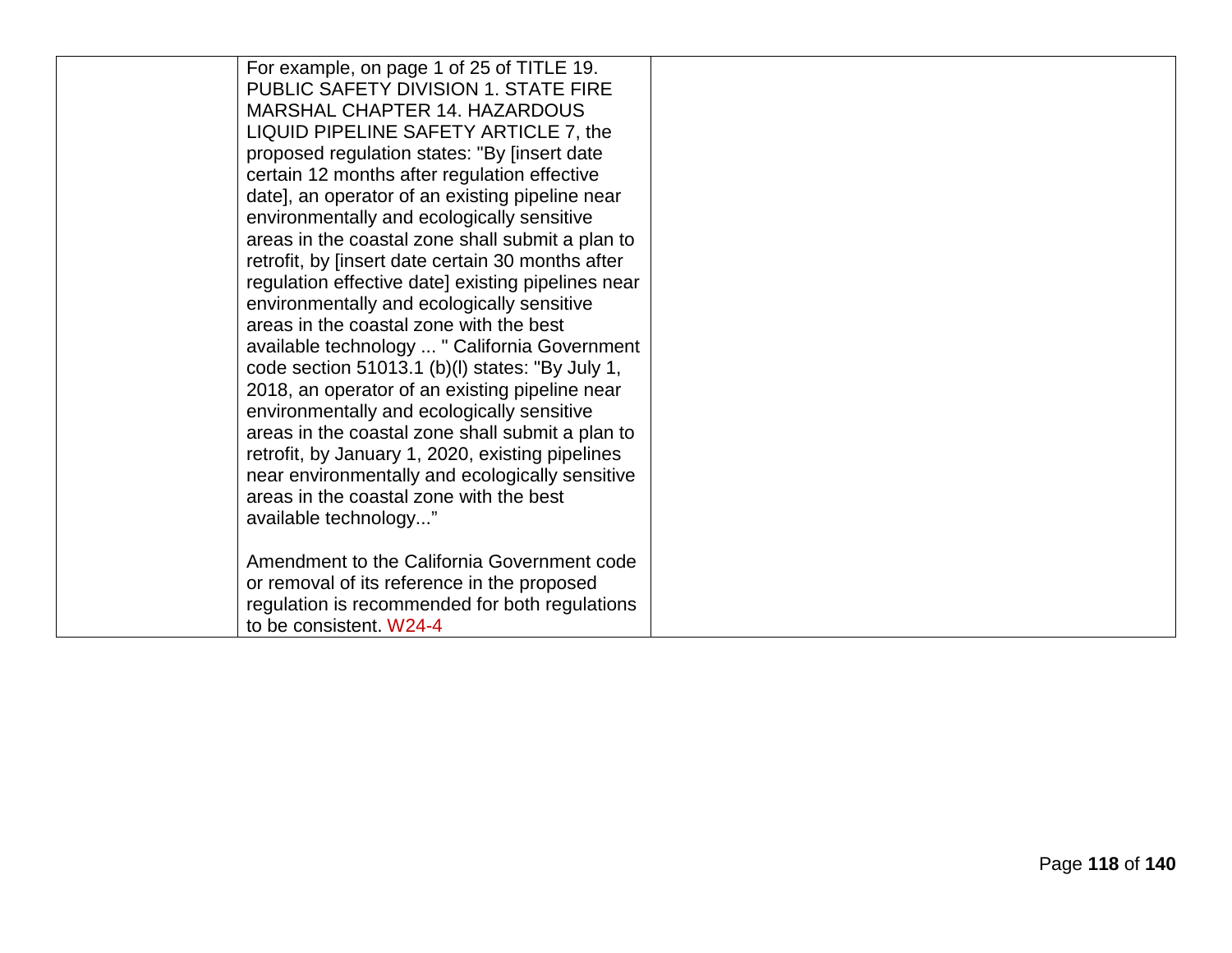| <b>SECOND 15-DAY</b><br><b>COMMENTS</b><br><b>PERIOD ENDING</b><br>NOVEMBER 7,<br>2019. The following<br>comments are not<br>germane to the<br>proposed<br>regulations; as<br>such, OSFM<br>rejects these<br>comments |                                                                                                                                                                                                                                                                                                                                                                                                                                                                                                                                                                                                                                               |                                                                                                                                                                                                      |
|-----------------------------------------------------------------------------------------------------------------------------------------------------------------------------------------------------------------------|-----------------------------------------------------------------------------------------------------------------------------------------------------------------------------------------------------------------------------------------------------------------------------------------------------------------------------------------------------------------------------------------------------------------------------------------------------------------------------------------------------------------------------------------------------------------------------------------------------------------------------------------------|------------------------------------------------------------------------------------------------------------------------------------------------------------------------------------------------------|
| <b>Comments outside</b><br>of scope                                                                                                                                                                                   | <b>Summary of Second 15-Day Comments</b>                                                                                                                                                                                                                                                                                                                                                                                                                                                                                                                                                                                                      | <b>Agency Responses</b>                                                                                                                                                                              |
| General                                                                                                                                                                                                               | Support for AB 864 because the purpose of the bill<br>was to "reduce the amount of oil released in an oil<br>spill to protect state waters and wildlife." To<br>accomplish this goal the bill required best available<br>technology for oil pipelines along the California<br>coast. (Govt.Code § 51031.1.) W20-1                                                                                                                                                                                                                                                                                                                             | The OSFM agrees with this statement but sees no need<br>to change the draft language because the commenters<br>concerns are already addressed in the text.                                           |
| General and §2115                                                                                                                                                                                                     | We remain concerned that the regulation does not<br>also address Government Code section 51015.1,<br>which is directly relevant to the testing requirements<br>set forth in proposed section 2115. Government<br>Code section 51015.1(a) requires that all intrastate<br>pipelines much be inspected every year. Subsection<br>2115, however, requires testing of leak detection<br>systems every three years (see Subsection<br>$2115(b)(1)$ and $(c)(1)$ , and testing of automatic<br>shutoff systems and emergency flow reduction<br>device valves every fifteen months (see Subsection<br>$2115(d)(1)$ and (e)(1)). Section 2115 is thus | The OSFM made no changes to section 2115 during<br>this comment period therefore these comments are<br>untimely and rejected. See responses to comments<br>above relating to inspection and testing. |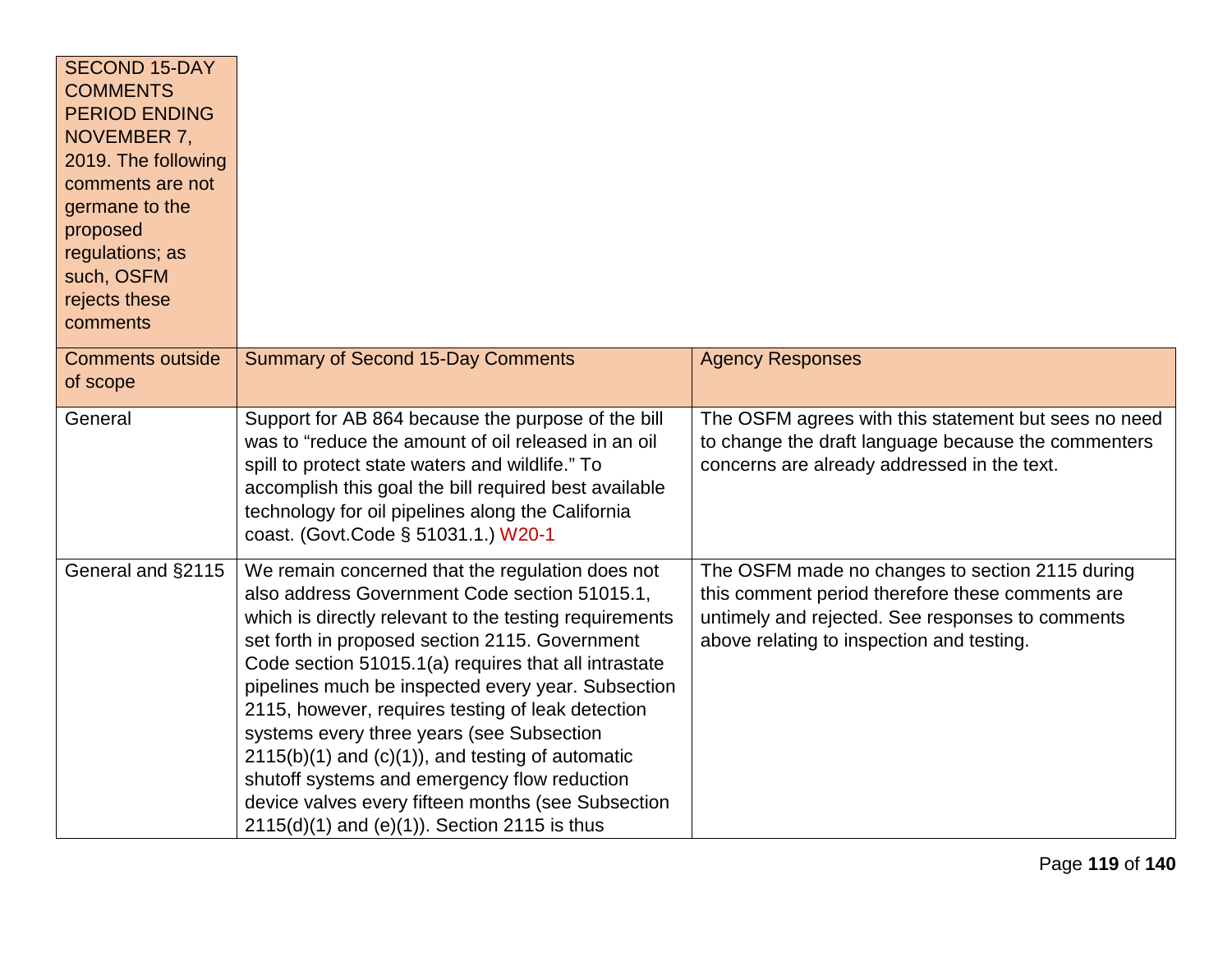|                        | inconsistent with state law and must be revised<br>accordingly. W20-2                                                                                                                                                                                                                                                                                                                                                                                                                                                                                                                                                                                         |                                                                                                                                                                                                                 |
|------------------------|---------------------------------------------------------------------------------------------------------------------------------------------------------------------------------------------------------------------------------------------------------------------------------------------------------------------------------------------------------------------------------------------------------------------------------------------------------------------------------------------------------------------------------------------------------------------------------------------------------------------------------------------------------------|-----------------------------------------------------------------------------------------------------------------------------------------------------------------------------------------------------------------|
| §2115                  | The proposed regulations would require the testing<br>of leak detection systems only once every three<br>years, and require the testing of automatic shutoff<br>systems and emergency flow reduction valves every<br>fifteen months. However, under SB 295 (2015),<br>current law clearly states the Office of State Fire<br>Marshal "shall annually inspect all intrastate<br>pipelines and operators of intrastate pipelinesto<br>ensure compliance with applicable laws and<br>regulations." W25-1                                                                                                                                                         | The OSFM disagrees with this statement sees no need<br>to change the draft language because the commenters<br>concerns are already addressed in the text and prior<br>public comment responses to this section. |
| §2115                  | "we must stress the importance of annual<br>inspections of our intrastate pipelines, including for<br>compliance with newly applicable laws and<br>regulations. Components of intrastate pipelines such<br>as automatic shutoff systems and emergency flow<br>reduction valves are critical to pipeline safety, and<br>help ensure that sensitive coastal and marine habitat<br>are not impacted by preventable pipeline spills. As<br>AB 864 requires usage of these safety components<br>for relevant intrastate pipelines, we expect they<br>would be subject to the same inspection<br>requirements as any other part of an intrastate<br>pipeline. W25-2 | The OSFM disagrees with this statement sees no need<br>to change the draft language because the commenters<br>concerns are already addressed in the text and prior<br>public comment responses to this section. |
| <b>General Support</b> | Chevron supports the overarching goal of the<br>proposed regulations which are intended to reduce<br>the potential for spills and ensure operators are<br>prioritizing safety as part of their daily operations.<br>Achieving these goals will require a regulatory<br>construct that is feasible to implement. W21-1                                                                                                                                                                                                                                                                                                                                         | Thank you for your comment and support.                                                                                                                                                                         |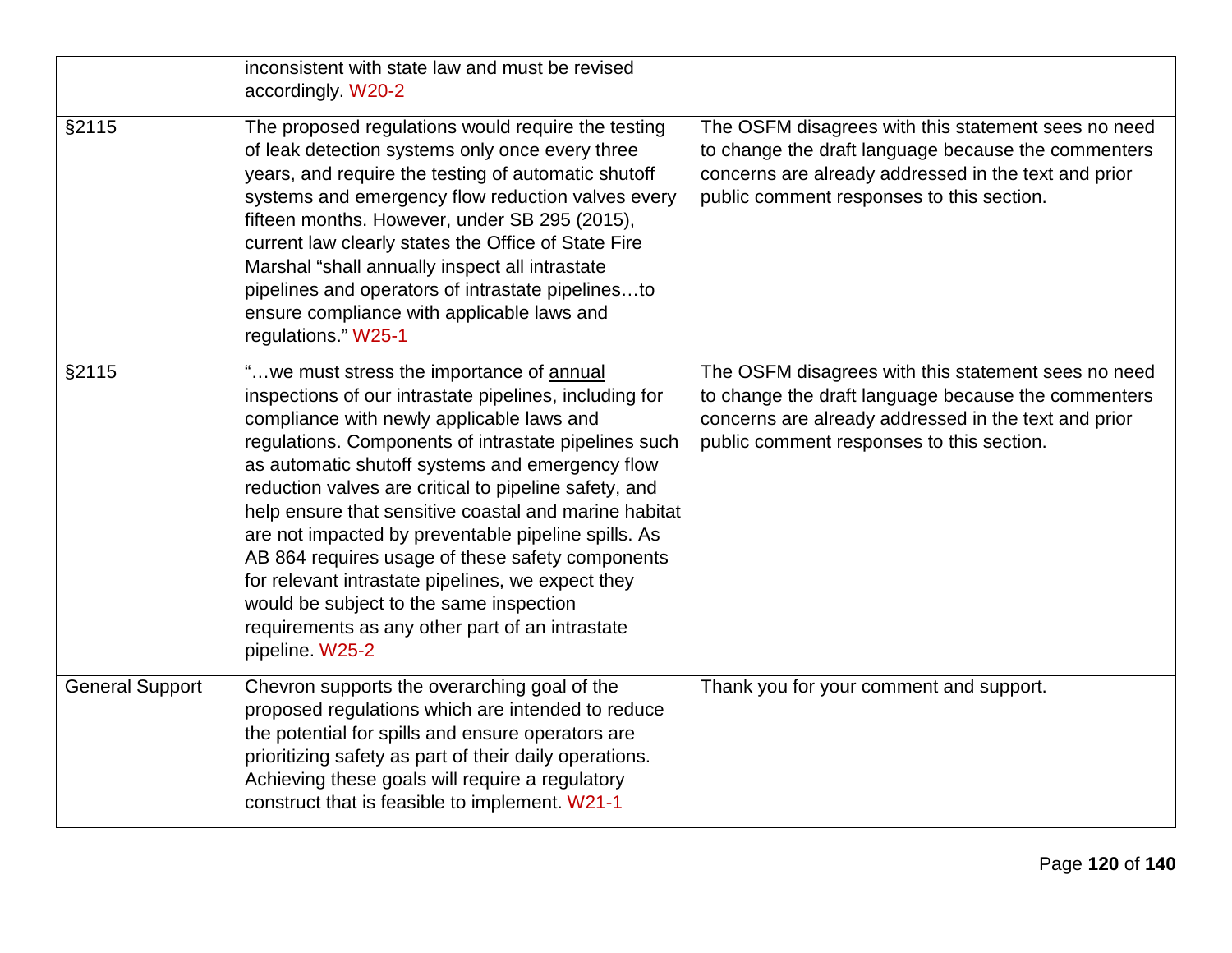| <b>General Support</b><br>and §§2103, 2104,<br>2108, 2112, 2113 | Chevron commends OSFM for recognizing the need<br>to revise the compliance deadlines contained in the<br>initial 15-day draft but would encourage<br>consideration of extending the deadlines out further<br>than proposed in the second 15-day draft. W21-2                                                                                                                                                                                                                                          | Refer to Response to W23-7                                                                                                                                                                                                                                                                                                                                                                                                                                                                                                                                                                                                                                                                                                                                                                             |
|-----------------------------------------------------------------|-------------------------------------------------------------------------------------------------------------------------------------------------------------------------------------------------------------------------------------------------------------------------------------------------------------------------------------------------------------------------------------------------------------------------------------------------------------------------------------------------------|--------------------------------------------------------------------------------------------------------------------------------------------------------------------------------------------------------------------------------------------------------------------------------------------------------------------------------------------------------------------------------------------------------------------------------------------------------------------------------------------------------------------------------------------------------------------------------------------------------------------------------------------------------------------------------------------------------------------------------------------------------------------------------------------------------|
| §§2113(d) and (e)<br>§2108(c)                                   | While Chevron acknowledges that Sec. 2113(d)<br>provides an operator the ability to submit an<br>"explanation demonstrating good cause" if they are<br>not able to comply with the requirements in 2108(c),<br>the language does not affirmatively indicate whether<br>OSFM will provide extensions as appropriate. While<br>we believe the intent of the language is to allow<br>OSFM to approve extensions, we encourage the<br>incorporation of language that states this intent<br>clearly. W21-5 | The commenters understanding of the intent of this<br>subsection is correct. This section is drafted to afford<br>operators the ability to demonstrate delay for good<br>cause. However, there is no need to amend the<br>language in the proposed regulations because §2113(e)<br>is already responsive to the commenters concern. The<br>language as drafted affords the OSFM needed flexibility<br>to address delays for good cause without iterating all<br>conceivable situations that could amount to justified<br>delay. If the OSFM incorporated language suggested by<br>the commenter, it would commit or limit the office to one<br>course of action, in the form of granting an extension,<br>while foregoing other potential regulatory compliance<br>mechanisms available to the Office. |
| §2111                                                           | We continue to have significant concerns with the<br>type of information required by Sec. 2111 pertaining<br>to the proposed risk analysis. Specifically, some of<br>the risk analysis related information required in Sec.<br>2111(c)(2)(A) does not currently exist and will require<br>the development of new datasets that may or may<br>not be feasible to accurately build. W21-6                                                                                                               | The OSFM made no changes to proposed regulation<br>language during this comment period relating to the<br>issues raised by the commenter therefore this comment<br>is outside the scope and rejected.<br>See similar response at W14-1 and related Section<br>2111 responses.                                                                                                                                                                                                                                                                                                                                                                                                                                                                                                                          |
| §2111                                                           | We believe Sec. 2111 as drafted will lead to<br>significant implementation issues on the part of the<br>agency and compliance issues on the part of the<br>operator. Although the required information may<br>appear easy to produce and generate on paper, in<br>reality the language as drafted requires accurate                                                                                                                                                                                   | No substantive changes were made to this section<br>during the 15-day comment period. Therefore, the<br>OSFM rejects this comment as untimely. Similar<br>comment was submitted and answered under related<br>matters during the 45-day comment period. See similar<br>responses at W3-8b, W3-9, W5-4                                                                                                                                                                                                                                                                                                                                                                                                                                                                                                  |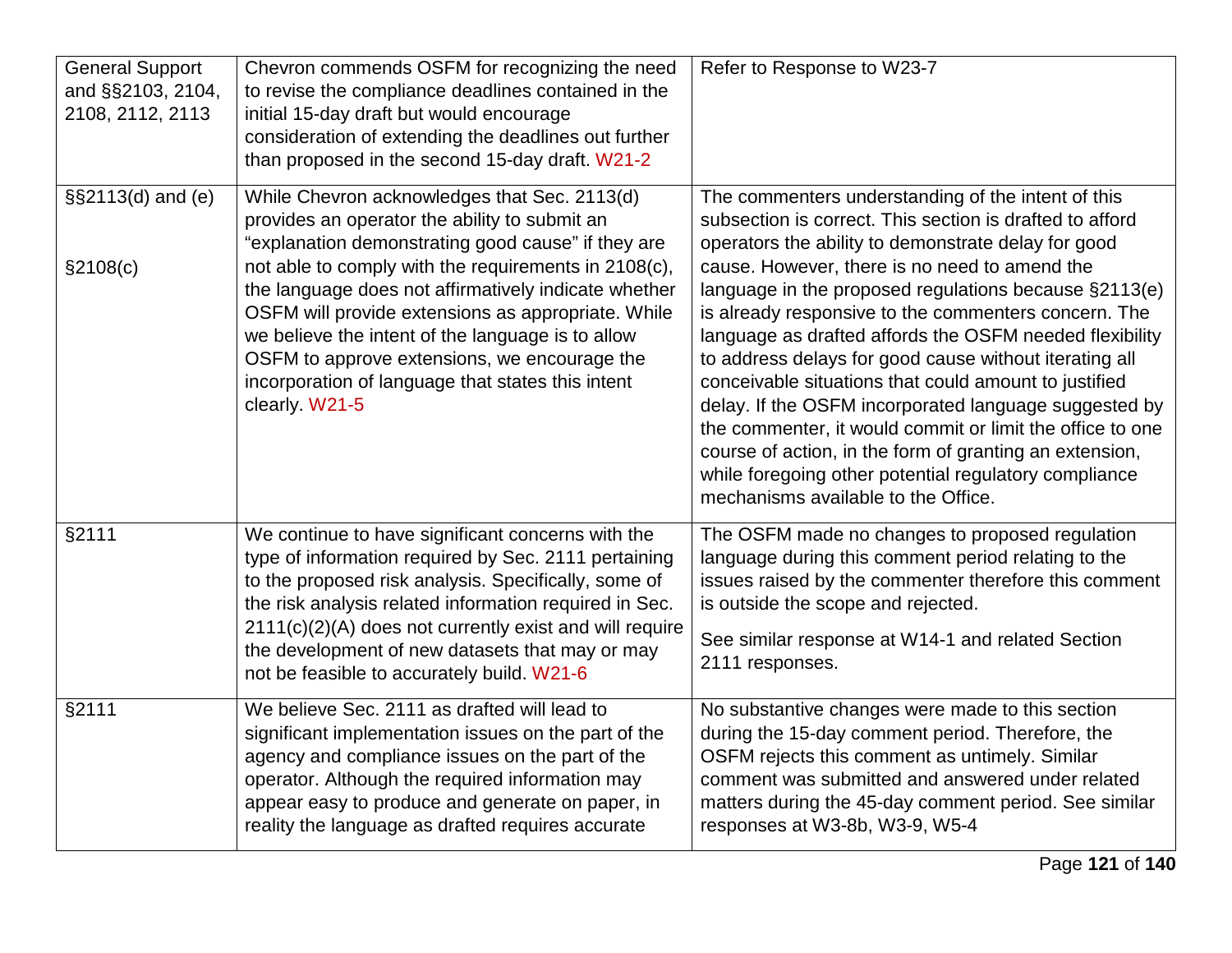|         | recording of any "on the ground" changes to the<br>physical environment for the risk analysis to be<br>100% accurate. The level of site-specific data being<br>required leaves operators vulnerable to filing a<br>noncompliant analysis if the existence of even the<br>smallest physical obstruction is inadvertently<br>overlooked. Chevron requests OSFM take steps to<br>address this concern before the regulation is<br>finalized in order to avoid putting operators at risk for<br>violations attributable to an unintended incomplete<br>analysis. W21-7                                                                                                                                                                                                                                                                                                      |                             |
|---------|-------------------------------------------------------------------------------------------------------------------------------------------------------------------------------------------------------------------------------------------------------------------------------------------------------------------------------------------------------------------------------------------------------------------------------------------------------------------------------------------------------------------------------------------------------------------------------------------------------------------------------------------------------------------------------------------------------------------------------------------------------------------------------------------------------------------------------------------------------------------------|-----------------------------|
| General | Chevron acknowledges these types of concerns may<br>not be fully evident or validated until an actual risk<br>analysis is developed and OSFM is able to see<br>firsthand the challenges operators will have<br>complying with the requirement as drafted.<br>Accordingly, Chevron recommends OSFM work with<br>industry to develop a "pilot project" that allows the<br>agency and industry to develop a fit for purpose risk<br>analysis dataset that is derived from information that<br>is reasonably feasible to develop. This type of<br>approach would allow OSFM to finalize the<br>regulations based on the parameters of what is and<br>is not feasible to produce in a risk analysis. Should<br>OSFM have an interest in examining this type of<br>approach, Chevron is committed to working<br>proactively to help in developing the pilot effort. W21-<br>8 | Thank you for your comments |
| General | Thank you in advance for your time and attention<br>and consideration of our thoughts in this matter. In<br>addition to the comments offered above, Chevron<br>also supports and incorporates by reference the                                                                                                                                                                                                                                                                                                                                                                                                                                                                                                                                                                                                                                                          | Thank you for your comments |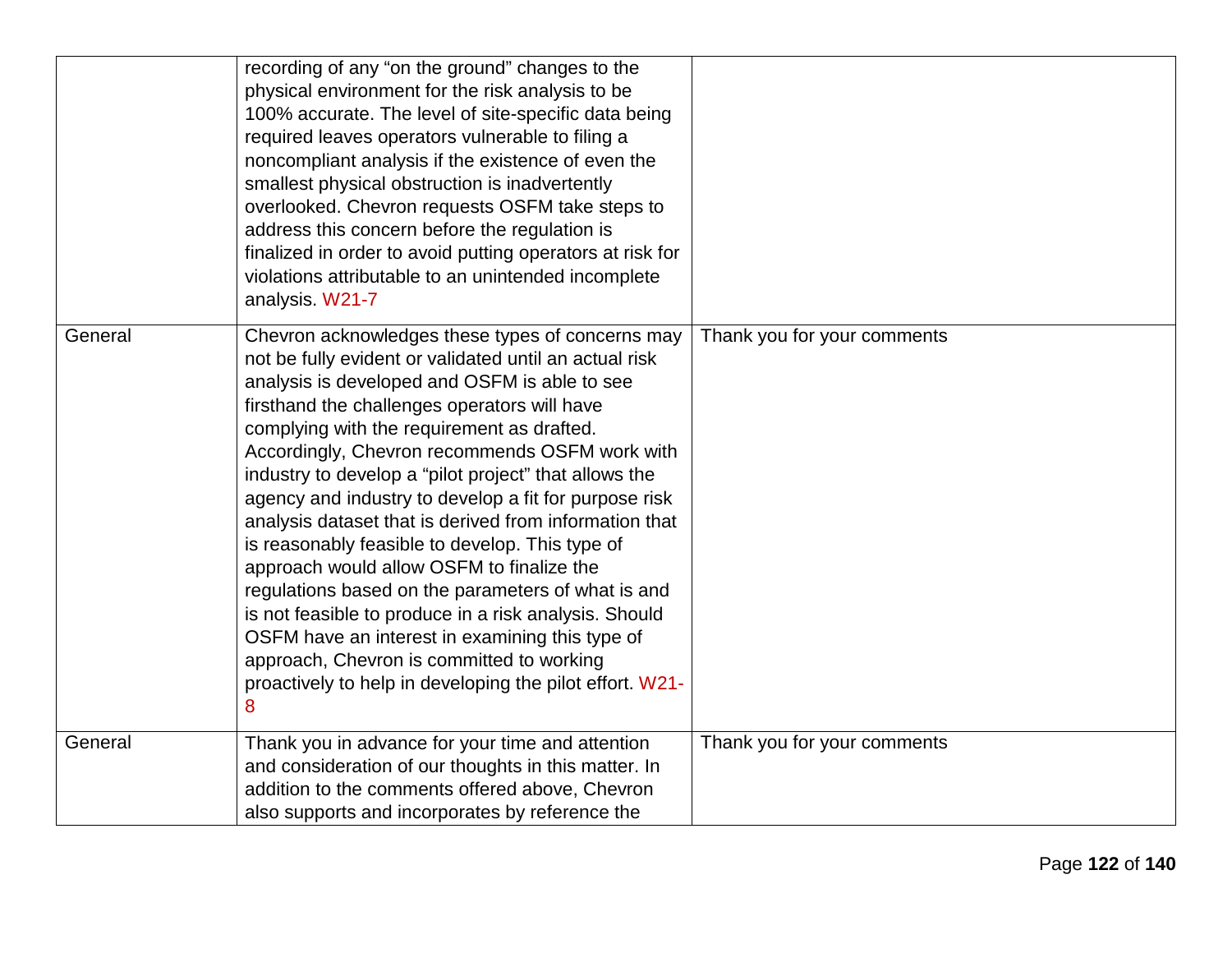|         | comments submitted separately by the Western<br>States Petroleum Association (WSPA). W21-9                                                                                                                                                                                                                                                                                                                                                                                                                                                                                          |                                                                                                                                                                                          |
|---------|-------------------------------------------------------------------------------------------------------------------------------------------------------------------------------------------------------------------------------------------------------------------------------------------------------------------------------------------------------------------------------------------------------------------------------------------------------------------------------------------------------------------------------------------------------------------------------------|------------------------------------------------------------------------------------------------------------------------------------------------------------------------------------------|
| General | The California Independent Petroleum Association<br>(CIPA) appreciates the opportunity to provide<br>comments to the Office of the State Fire Marshal on<br>regulations implementing Assembly Bill 864. W22-1                                                                                                                                                                                                                                                                                                                                                                       | Thank you for your comments                                                                                                                                                              |
| General | CIPA has previously provided verbal and written<br>testimony to the OSFM, most recently in written<br>comments submitted in October of 2019. Those<br>comments requested clarification and further<br>refinement of the regulation, focused on applying the<br>statutory definition of "pipelines" in the Elder Pipeline<br>Safety Act and on ensuring reasonable and realistic<br>implementation timeframes under the AB 864<br>regulation for covered pipelines. W22-2                                                                                                            | No substantive changes were made to the definition of<br>pipeline during the 15-day comment period. Therefore,<br>the OSFM rejects this comment as untimely.                             |
| General | CIPA and our members recognize that the OSFM<br>extended implementation timeframes in the<br>proposed regulations in minor respects. Since those<br>periods don't directly incorporate time for validation<br>of the effectiveness or operability of potential<br>technological or engineering changes, or for<br>permitting, OSFM's stated willingness to work with<br>pipeline owners and operators will be critical to<br>ensure that AB 864 is implemented in a cost-<br>effective manner that retains focus on pipelines<br>operating with higher pressures and volumes. W22-3 | No changes were made to proposed regulation<br>language at public comment relating to the issues raised<br>by the commenter therefore this comment is outside the<br>scope and rejected. |
| General | CIPA renews our request that OSFM apply the Elder<br>Act's longstanding definition of a "pipeline" in the<br>regulation. Retaining the statutory definition will<br>ensure allocation of resources toward pipelines with<br>higher pressures and volumes. Conversely, we<br>believe expanding the definition by regulation would                                                                                                                                                                                                                                                    | No substantive changes were made to the definition of<br>pipeline during the 15-day comment period. Therefore,<br>the OSFM rejects this comment as untimely.                             |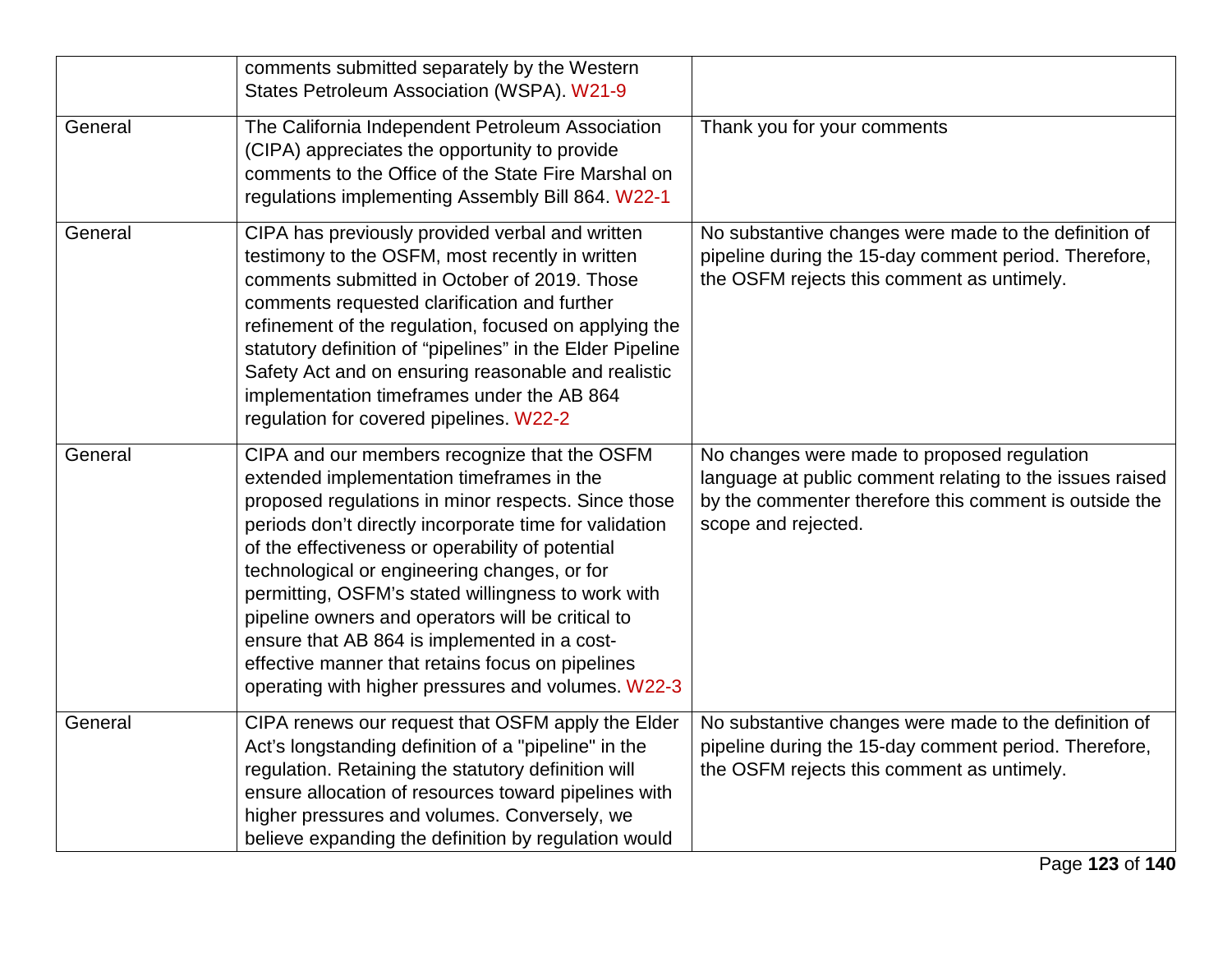|         | both exceed OSFM's authority and create regulatory<br>uncertainty and inconsistency for owners and<br>operators already facing short timeframes in the<br>regulation for covered pipelines. W22-4                                                                                                                                                                                                                                                                                                                                                                                                                                                                                                                                                                                                                                                                                                                                                                                                                                                                                            |                                                                                                                                                              |
|---------|----------------------------------------------------------------------------------------------------------------------------------------------------------------------------------------------------------------------------------------------------------------------------------------------------------------------------------------------------------------------------------------------------------------------------------------------------------------------------------------------------------------------------------------------------------------------------------------------------------------------------------------------------------------------------------------------------------------------------------------------------------------------------------------------------------------------------------------------------------------------------------------------------------------------------------------------------------------------------------------------------------------------------------------------------------------------------------------------|--------------------------------------------------------------------------------------------------------------------------------------------------------------|
| General | The October 23 regulatory package identified<br>specific situations where OSFM has collected data<br>and performed assessments on a broader range of<br>lines than those defined as pipelines in the Elder Act.<br>CIPA views those data collection efforts as being<br>very different from mandating retrofits or process,<br>technological or engineering changes to lines outside<br>the scope of the Elder Act. To remain within the<br>scope of the Elder Act and the examples noted by<br>OSFM, CIPA encourages OSFM to clarify in the AB<br>864 regulation that OSFM will only apply the data<br>collection and risk assessment provisions to the<br>Elder Act's exempt low-stress and gravity lines, and<br>will not require retrofits or process, technological or<br>engineering changes to lines that are exempt under<br>the Elder Act. We believe that this approach meets<br>both the spirit and the letter of AB 864 and is<br>consistent with the OFSM's interpretation of its<br>authority under the Elder Act as summarized in the<br>October 23 regulatory package. W22-5 | No substantive changes were made to the definition of<br>pipeline during the 15-day comment period. Therefore,<br>the OSFM rejects this comment as untimely. |
| General | CIPA requests the OSFM revise the proposed AB<br>864 regulation as summarized in this letter to better<br>conform to the Elder Act's statutory definition of<br>pipelines. W22-6                                                                                                                                                                                                                                                                                                                                                                                                                                                                                                                                                                                                                                                                                                                                                                                                                                                                                                             | No substantive changes were made to the definition of<br>pipeline during the 15-day comment period. Therefore,<br>the OSFM rejects this comment as untimely. |
| General | <b>Western States Petroleum Association (WSPA)</b><br>appreciates this opportunity to provide feedback<br>regarding the adoption of regulations for pipelines<br>near environmentally and ecologically sensitive                                                                                                                                                                                                                                                                                                                                                                                                                                                                                                                                                                                                                                                                                                                                                                                                                                                                             | Thank you for your comments                                                                                                                                  |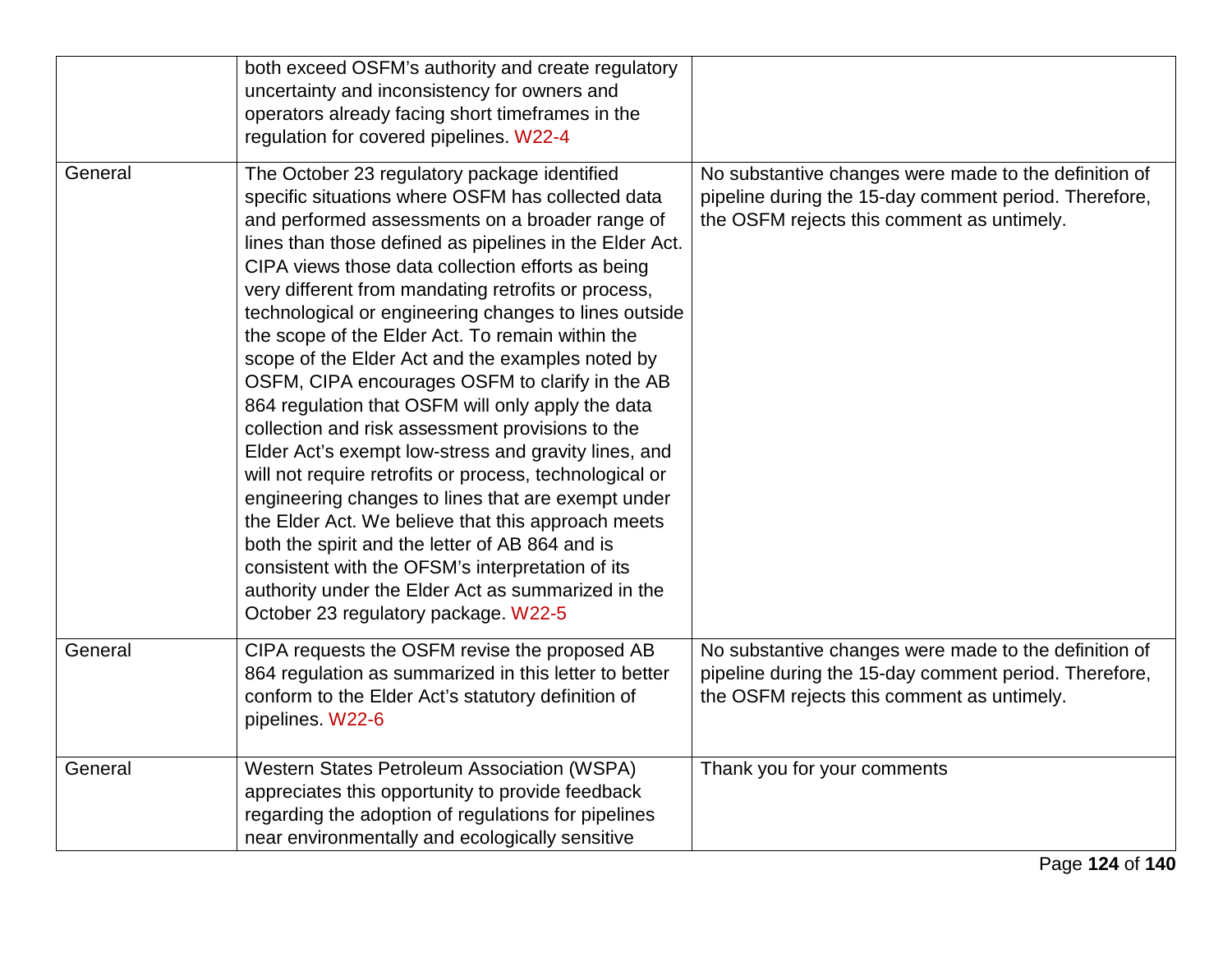|         | areas and the related documents: "Second 15-Day<br>Text of Regulations California Code of Regulations,<br>Title 19, Division I, Chapter 14. Hazardous Liquid<br>Pipeline Safety" and the related second 15-day<br>update of Initial Statement of Reasons (ISOR)".<br>WSPA is a non-profit trade association representing<br>companies that explore for, produce, refine, transport<br>and market petroleum, petroleum products, natural<br>gas and other energy supplies in five western states<br>including California. W23-1 |                                                                                                           |
|---------|--------------------------------------------------------------------------------------------------------------------------------------------------------------------------------------------------------------------------------------------------------------------------------------------------------------------------------------------------------------------------------------------------------------------------------------------------------------------------------------------------------------------------------|-----------------------------------------------------------------------------------------------------------|
| General | We have previously provided comments regarding<br>the development of this regulation in four letters,<br>dated July 19, 2016, February 21, 2017, April 1,<br>2019 and October 16, 2019 (attached). W23-2                                                                                                                                                                                                                                                                                                                       | Thank you for your comments                                                                               |
| General | WSPA has reviewed the latest version of the<br>proposed regulations and the related ISOR and<br>appreciates that the Office of the State Fire Marshal<br>(OSFM) staff have made some adjustments to the<br>proposed regulation based on earlier comments from<br>WSPA and other stakeholders. W23-3                                                                                                                                                                                                                            | Thank you for your comments                                                                               |
| General | However, there remain in WSPA's view several<br>significant concerns with the regulation as proposed<br>that require thoughtful, in-depth discussion between<br>staff and stakeholders. Weighing these concerns and<br>the need for further input, WSPA requests that<br>OSFM strongly consider postponing the current<br>proposal in favor of continued stakeholder<br>discussions focused around maximizing efficiencies<br>by building on existing regulatory requirements.<br>W23-4                                        | Thank you for your comments                                                                               |
| General | Notwithstanding our request for withdrawal of the<br>OSFM proposal, we offer the following comments to                                                                                                                                                                                                                                                                                                                                                                                                                         | Thank you for your comments. Only those comments<br>relating to current 15-day changes were responded to, |
|         |                                                                                                                                                                                                                                                                                                                                                                                                                                                                                                                                | Page 125 of 140                                                                                           |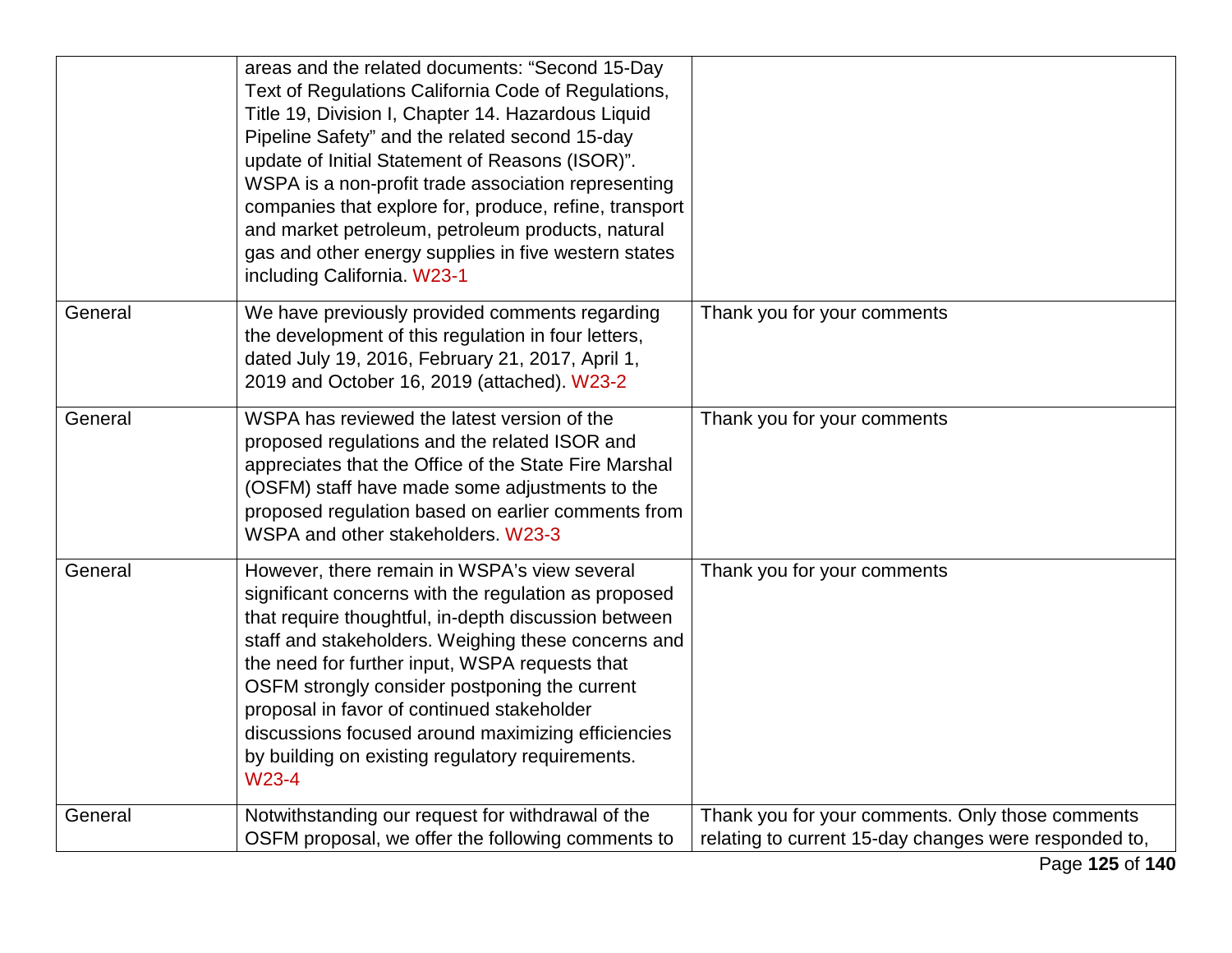|         | address our continuing significant concerns. Please<br>note that these concerns are additive to the previous<br>concerns stated in our October 16, 2019 comments<br>(attached). W23-5                                                                                                                                                                                                                                                                                                                                                                                                                                                                                                                                                    | as many comments were outside the scope of the<br>proposed changes here.                                                                                                                                                                                                                                        |
|---------|------------------------------------------------------------------------------------------------------------------------------------------------------------------------------------------------------------------------------------------------------------------------------------------------------------------------------------------------------------------------------------------------------------------------------------------------------------------------------------------------------------------------------------------------------------------------------------------------------------------------------------------------------------------------------------------------------------------------------------------|-----------------------------------------------------------------------------------------------------------------------------------------------------------------------------------------------------------------------------------------------------------------------------------------------------------------|
| General | 1. Lack of OSFM response to WSPA Comment<br>Letters<br>As noted above, WSPA has on four occasions<br>submitted extensive written comments regarding the<br>original proposed regulations and subsequent 15-<br>day updates of the proposed regulations. To date<br>however, we have not been provided any OSFM<br>responses to the WSPA comment letters. In light of<br>our constructive efforts to advance the goals of AB<br>864 as provided in this letter, WSPA requests the<br>opportunity for dialogue about OSFM's lack of<br>response to WSPA comments prior to the final<br>regulation being sent to the Office of Administrative<br>Law (OAL) to ensure that the regulations can be<br>implemented in a feasible manner. W23-6 | The OSFM is not required to respond to all comments<br>until the filing the Final Statement of Reasons with the<br>Office of Administrative Law, see Government Code<br>11346.9. Our office has considered the considerable<br>comments provided and responded appropriately and in<br>accordance with the law. |
| General | 3. The OSFM Lacks Authority to Regulate Low-<br><b>Pressure Pipelines</b><br>For reasons discussed in our October 16, 2019<br>comments, WSPA believes that AB 864 did not grant<br>the Office of the State Fire Marshal (OSFM) authority<br>to expand the definition of "pipeline" under the Elder<br>California Pipeline Safety Act (PSA) to include low-<br>pressure crude oil pipelines for purposes of the<br>proposed regulation. The PSA definition of "pipeline"<br>excludes low-stress and gravity operated pipelines.<br>(Gov. Code Section 51010.5(a)(3).) OSFM cannot                                                                                                                                                         | Revisions to the regulatory language were proposed in<br>the final 15-day comment period below to reflect the use<br>of the statutory definition of "pipeline" found in<br>Government Code 51010.5.                                                                                                             |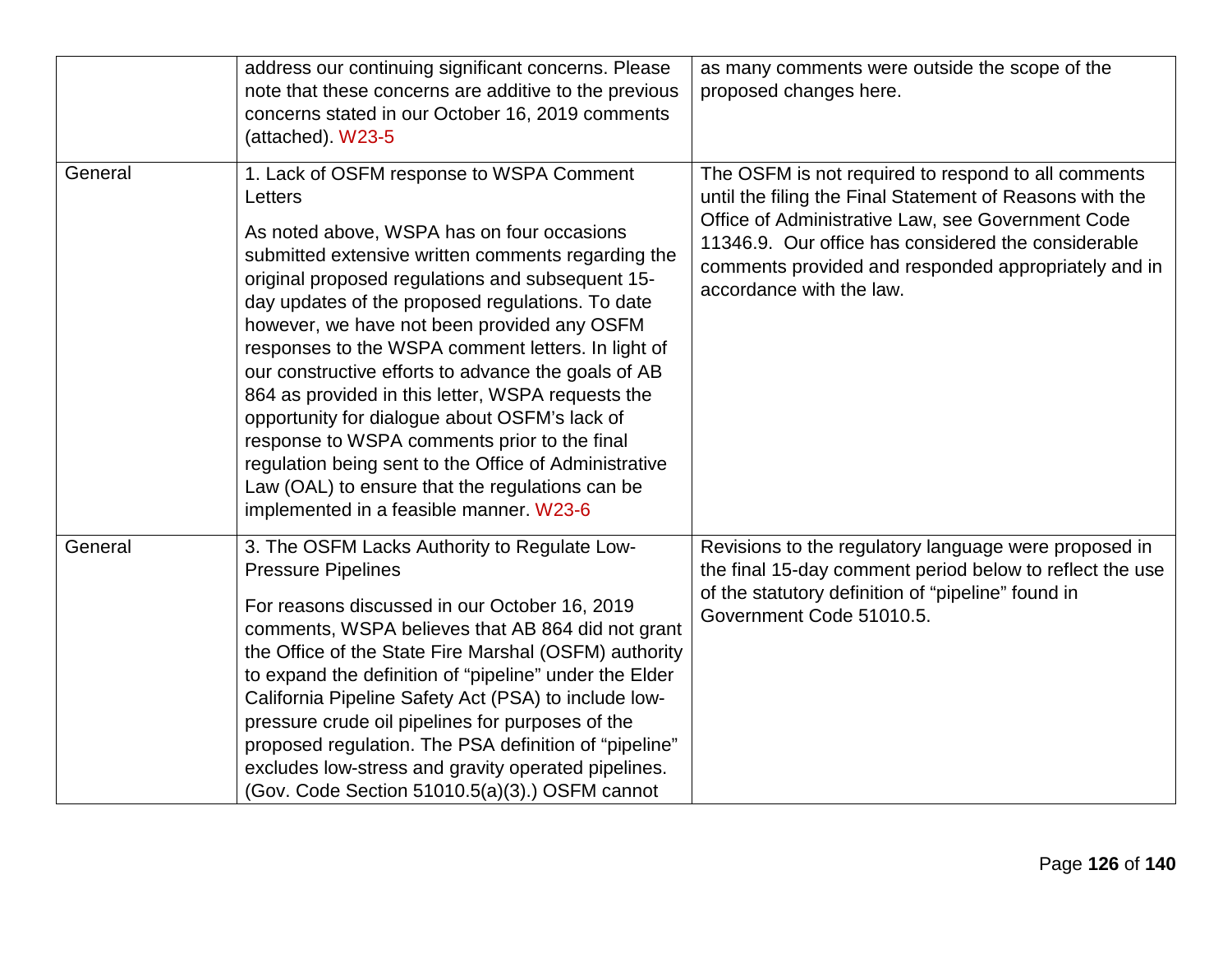unilaterally change this definition in the absence of

legislative authorization to do so.<br>The revised draft regulation accompanying the 15day notice adds citations to California Government Code Section 51015.05 as purported additional authority for the agency's regulation of low -pressure pipelines. The Updated Initial Statement of Reasons (Second ISOR) also asserts that the legislative history of Section 51015.05 and the resulting report to the Legislature provide such additional authority. On the contrary, the legislative history and report demonstrate the opposite: that the Legislature intended to reserve to itself the authority to change the PSA's definition of pipeline.

Section 51015.05 was adopted as part of AB 3261 (Stats. 1994, Ch. 523), which required the State Fire Marshal to develop a database containing specified information on low -stress crude oil pipelines and gathering pipelines (Gov. Code Section 51015.05(a) - (d)) and to *report to the Legislature* on risks associated with such pipelines and incentive options to encourage pipeline replacement or improvements (Gov. Code Section 51015.05(e)). Unlike AB 864 which directed the Fire Marshal to adopt regulations (Gov. Code Section 51013.1(c)), and which applies the pipeline definition from the PSA (as discussed in WSPA's previous comments and not repeated here), AB 3261 requires the Fire Marshal to "report his or her findings and recommendations to the Legislature." (Gov. Code Section 51015.05(e).) The only reasonable reading of this section is that the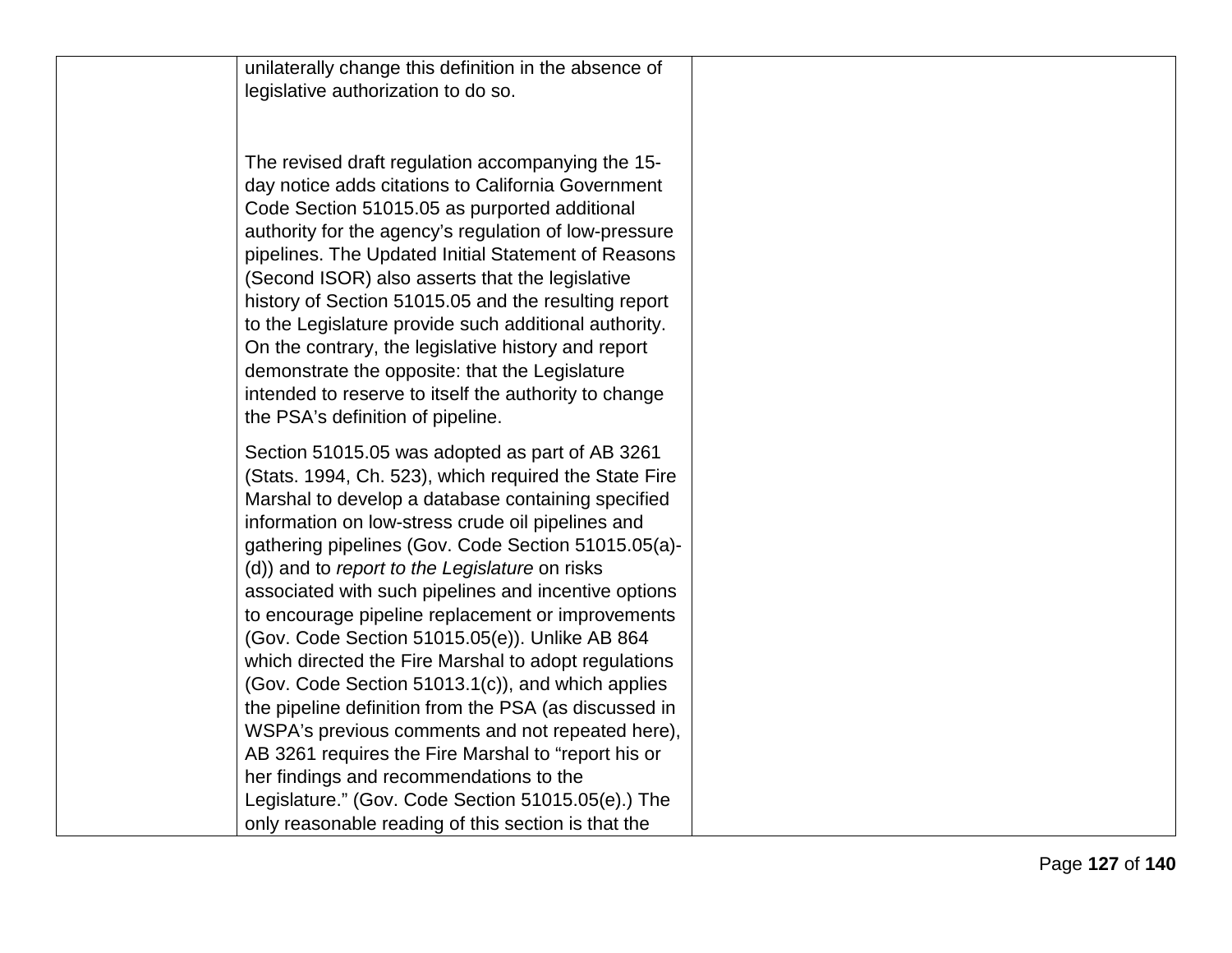Legislature directed the Fire Marshal to gather and analyze information, but retained discretion to decide whether and what action to take after receiving the Fire Marshal's findings and recommendations. The legislative history confirms this interpretation, indicating that the provisions were aimed at inventorying low -pressure and gathering pipelines and "determining the risks they pose." (AB 3261 Assembly Floor Analysis, May 31, 1994.) Nothing in Section 51015.05 authorizes OSFM to make that decision, nor to expand the PSA's pipeline definition to regulate low -pressure pipelines expressly excluded by the language of Gov. Code Section 51010.5(a).

The Second ISOR claims that in addition to demonstrating the intent that Section 51015.05 provide a means to "identify and resolve regulatory gaps" from low pressure pipelines, the legislative history of that section "further clarifies OSFM authority to regulate such pipelines." (Second ISOR, p. 2). However, the Second ISOR quotes nothing from the legislative history to support that claim. AB 3261 clearly was intended to help identify regulatory gaps for consideration by the Legislature, but there is nothing to suggest the intent to authorize the OSFM to regulate such pipelines absent further legislative authorization.

The Second ISOR paraphrases the Fire Marshal's report to the Legislature pursuant to Section 51015.05 to suggest that the report "*recommended*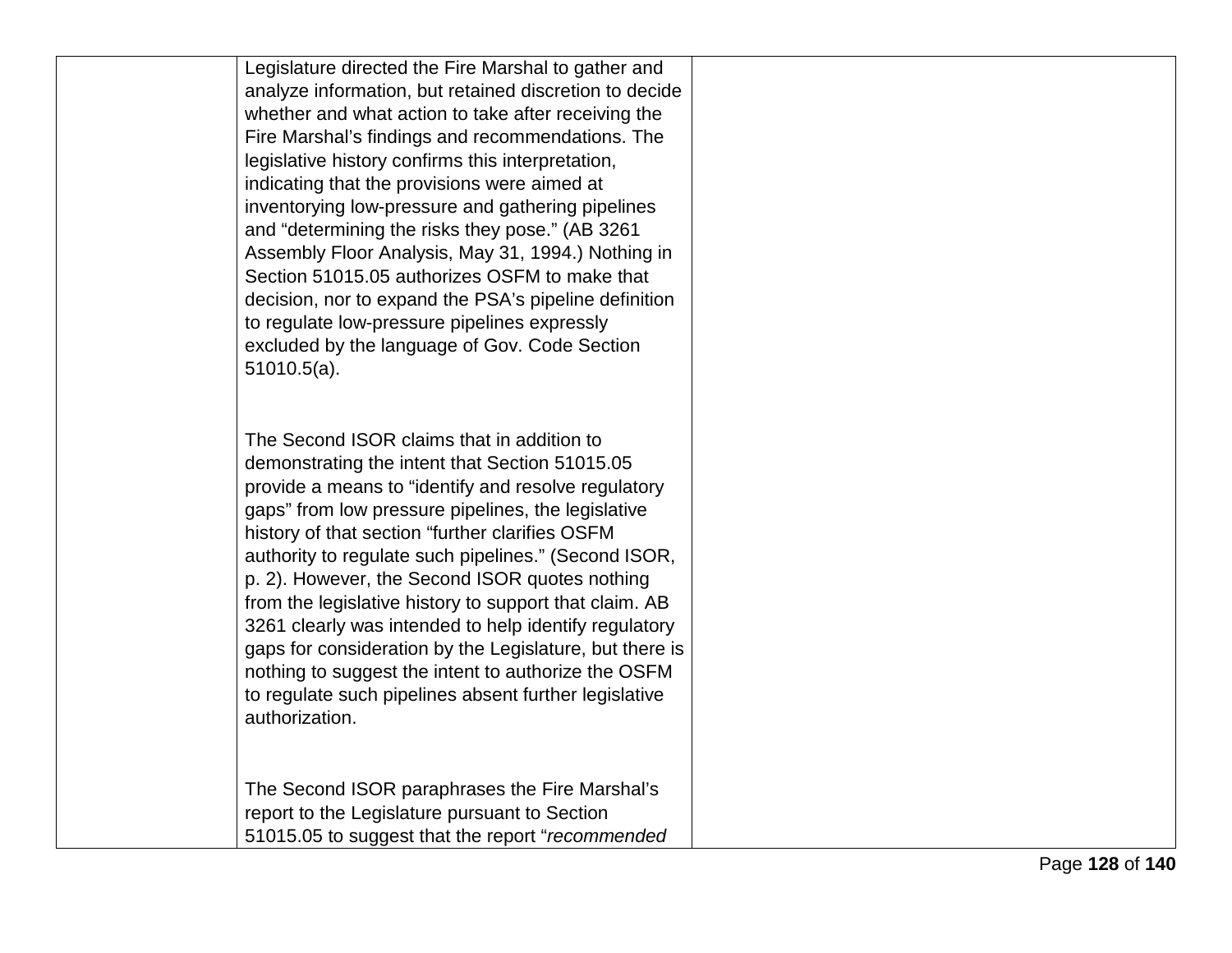*the OSFM*… include identified pipelines in the scope/definition of those pipelines regulated by the OSFM." Second ISOR, p. 2 (emphasis added). Even if the report (which is not legislation or legislative history) had recommended that the OSFM do so without further authorization by the Legislature, the OSFM's report could not override the statute. However, what the report actually says is quite different:

- "Include the pipelines identified which would likely impact unusually sensitive areas *in the scope/definition of those pipelines regulated by CSFM under Chapter 5.5 of the California Government Code*."
- "*Modify the law* to require continued leak and pipeline inventory reporting for all pipelines in this study. This will enable the CSFM to keep the database current."

*See* "An Assessment of Low Pressure Crude Oil Pipelines and Crude Gathering Lines in California, Office of the State Fire Marshal" (April 1997), p. 136 (emphasis added); available at: https://osfm.fire.ca.gov/media/9946/\_assessment study-report-to-legislature.pdf. Thus, the report to the Legislature expressly acknowledged that the law must be modified even to continue inventory reporting, and that in order for the Fire Marshal to regulate low pressure pipelines, they first must be added to the scope and definition of pipelines regulated by OSFM in Chapter 5.5 of the Government Code. That is a change that only the Legislature can make. To date, and notwithstanding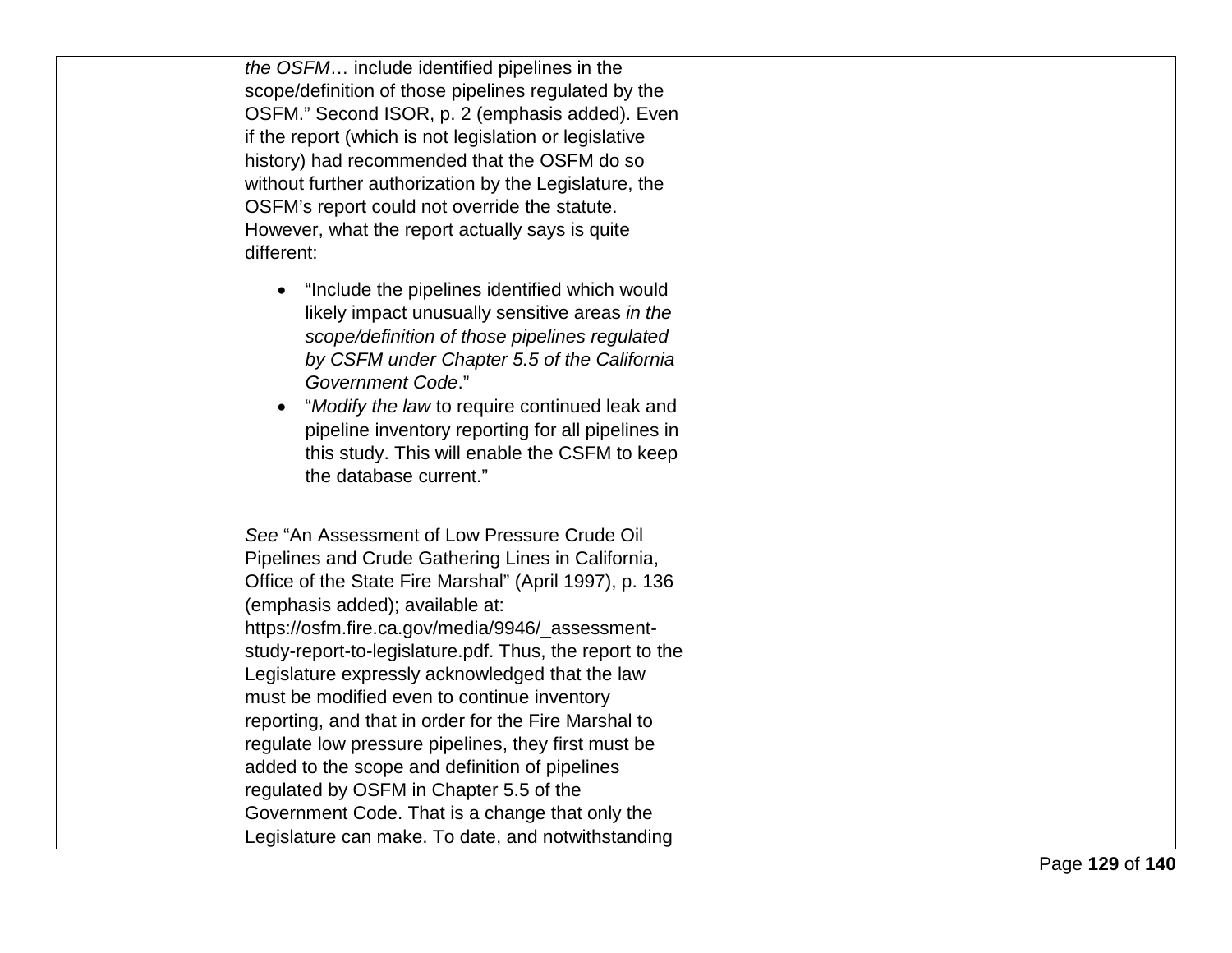|       | its opportunity to follow the report's recommendation<br>explicitly when adopting AB 864, the Legislature has<br>allowed low pressure pipelines to remain excluded<br>from that scope and definition. W23-8                                                                                                                                                                                                                                                                                                                                                                                                                                                                                                                                                                                                                                                                                                                                                                                                                                                                                                                                                                                                                                 |                                                                                                                   |
|-------|---------------------------------------------------------------------------------------------------------------------------------------------------------------------------------------------------------------------------------------------------------------------------------------------------------------------------------------------------------------------------------------------------------------------------------------------------------------------------------------------------------------------------------------------------------------------------------------------------------------------------------------------------------------------------------------------------------------------------------------------------------------------------------------------------------------------------------------------------------------------------------------------------------------------------------------------------------------------------------------------------------------------------------------------------------------------------------------------------------------------------------------------------------------------------------------------------------------------------------------------|-------------------------------------------------------------------------------------------------------------------|
| §2111 | 4. Exemption for Data Collection and Risk Analysis                                                                                                                                                                                                                                                                                                                                                                                                                                                                                                                                                                                                                                                                                                                                                                                                                                                                                                                                                                                                                                                                                                                                                                                          | Revisions to the regulatory language were proposed in<br>the final 15-day comment period below to reflect the use |
| §2112 | Although, for the reasons described above, WSPA<br>believes that OSFM lacks statutory authority to<br>regulate low pressure pipelines which are excluded<br>from regulation under the PSA, we would not object                                                                                                                                                                                                                                                                                                                                                                                                                                                                                                                                                                                                                                                                                                                                                                                                                                                                                                                                                                                                                              | of the statutory definition of "pipeline" found in<br>Government Code 51010.5                                     |
| §2117 | if the proposed rule were limited to extending the<br>proposed risk analysis requirements in Sections<br>2111, 2112, 2117 to low pressure pipelines. Section<br>2111 requires operators to submit a pipeline-specific<br>risk analysis to OSFM including a description of<br>pipeline design and operations, a risk analysis<br>summary, and a spill analysis assessing the<br>consequences of a potential release, to be reviewed<br>by OSFM (Section 2112) and updated every 5 years<br>(Section 2117). Including low pressure pipelines in<br>these risk analysis requirements is not expressly<br>authorized by Gov. Code section 51015.05 which<br>concerned the creation of the database and the 1997<br>report to the Legislature. However, applying risk<br>analysis requirements to low pressure pipelines at<br>least appears consistent with the general purpose of<br>Section 51015.05 to gather information and report on<br>such pipelines. (See Gov. Code Section<br>51015.05(a)-(e).) WSPA also urges OSFM to<br>consider the generally lower risk these pipelines<br>pose during OSFM's of review risk analyses for low<br>pressure pipelines. In practice, OSFM should allow<br>and establish a balanced process for more |                                                                                                                   |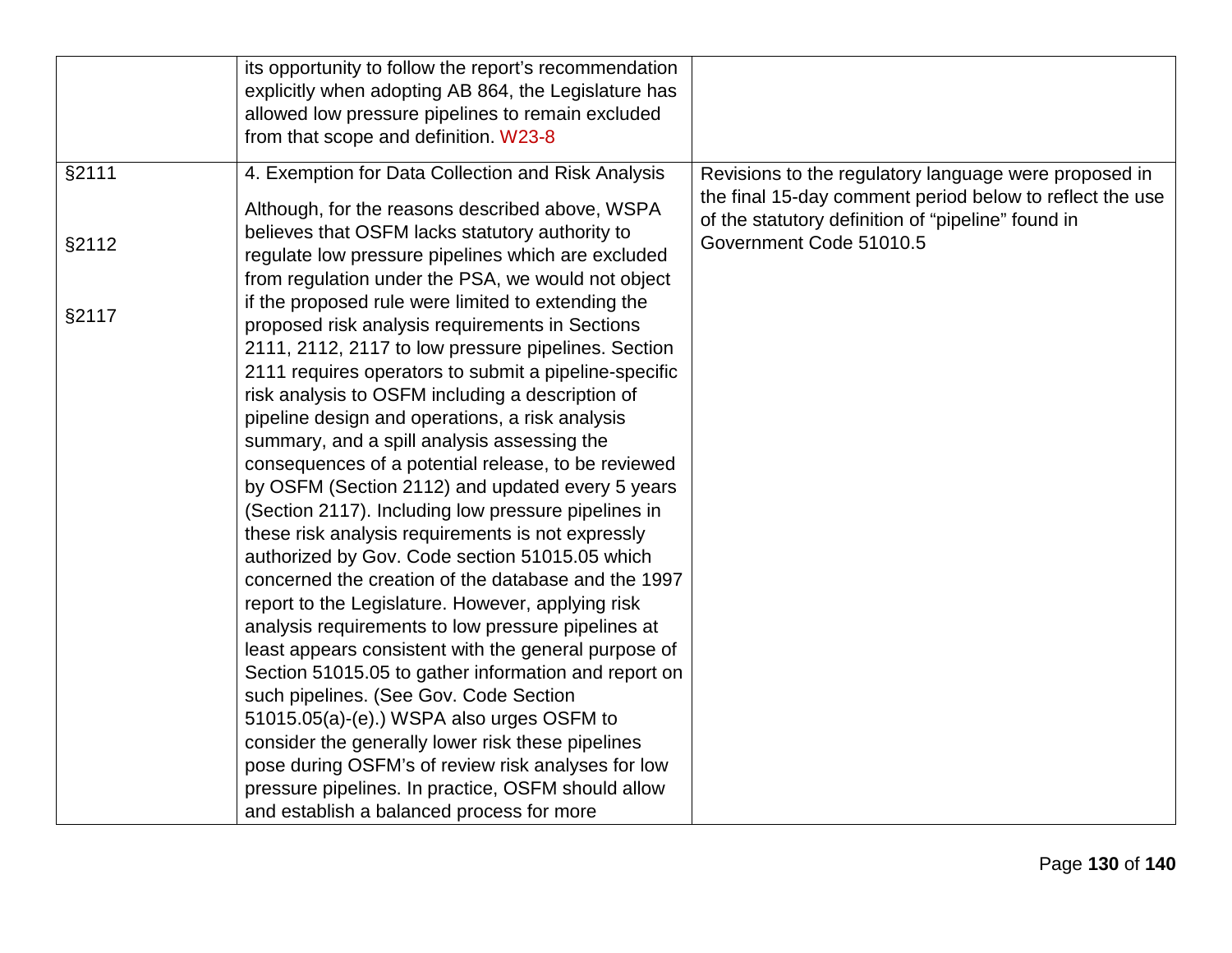|         | streamlined risk assessments for lower risk low<br>pressure pipelines.<br>By contrast, applying the substantive Best Available<br>Technology (BAT) and retrofitting requirements<br>(Sections 2108-2109), implementation plans (Section<br>2113), and minimum testing and training<br>requirements (Sections 2115-2116) to low pressure<br>pipelines is not authorized by the legislation cited in<br>the regulation and Second ISOR. W23-9                                                                                                                                                                                                                                                                                                                                                                                                                                                                                                                                                                                                                                                                                                                                                                                                                  |                              |
|---------|--------------------------------------------------------------------------------------------------------------------------------------------------------------------------------------------------------------------------------------------------------------------------------------------------------------------------------------------------------------------------------------------------------------------------------------------------------------------------------------------------------------------------------------------------------------------------------------------------------------------------------------------------------------------------------------------------------------------------------------------------------------------------------------------------------------------------------------------------------------------------------------------------------------------------------------------------------------------------------------------------------------------------------------------------------------------------------------------------------------------------------------------------------------------------------------------------------------------------------------------------------------|------------------------------|
| General | 5. Request for Industry Risk Analysis Pilot Project<br>While WSPA recognizes OSFM's desire to finalize<br>the regulation, we believe Section 2111 as drafted<br>will lead to significant implementation issues on the<br>part of the agency and compliance issues on the part<br>of the operator. While the required information may<br>appear easy to generate, in reality the language as<br>drafted requires accurate recording of any "on the<br>ground" changes to the physical environment for the<br>risk analysis to be accurate. The level of site-specific<br>data being required leaves operators potentially<br>vulnerable to filing a noncompliant analysis if the<br>existence of even the smallest physical obstruction is<br>inadvertently overlooked. WSPA requests OSFM to<br>take steps to correct this concern before the<br>regulation is finalized in order to avoid putting<br>operators at risk for violations attributable to<br>unintended incomplete analyses.<br>WSPA acknowledges these types of concerns may<br>not be fully evident or validated until an actual risk<br>analysis is developed and OSFM is able to<br>determine what level of detail satisfies the wording of<br>the regulation. Accordingly, WSPA recommends | Thank you for your comments. |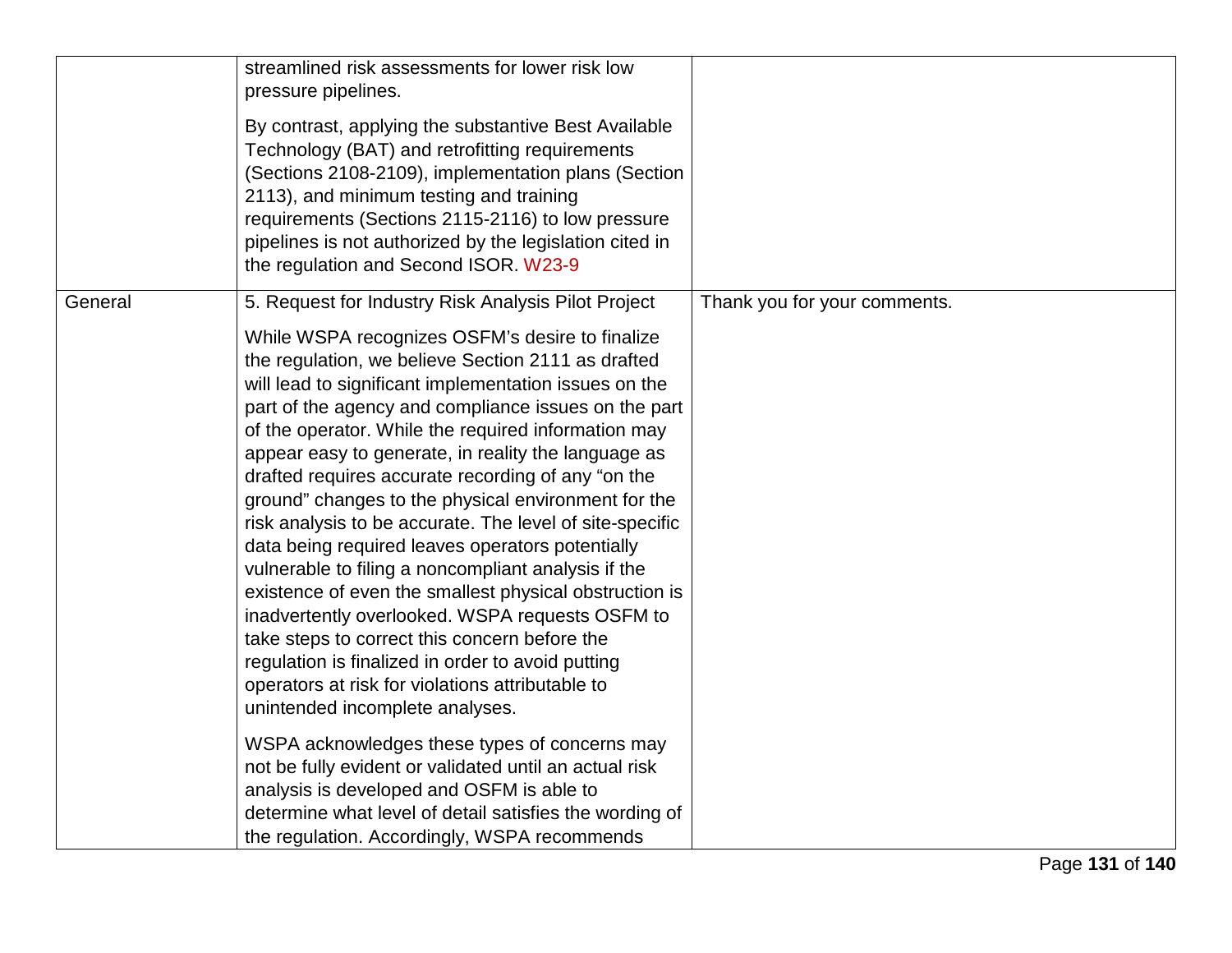|         | OSFM work with industry to develop a "pilot project"<br>that allows the agency and industry to develop a fit<br>for purpose risk analysis that is derived from<br>information that is reasonably feasible to develop.<br>This type of approach would allow OSFM to finalize<br>the regulations based on the parameters of what is<br>and is not feasible to produce in a risk analysis.<br>W23-10<br>Thank you for considering these comments. W23-11 |                                                                                                                                                                                                                                                                                   |
|---------|-------------------------------------------------------------------------------------------------------------------------------------------------------------------------------------------------------------------------------------------------------------------------------------------------------------------------------------------------------------------------------------------------------------------------------------------------------|-----------------------------------------------------------------------------------------------------------------------------------------------------------------------------------------------------------------------------------------------------------------------------------|
| General | Phillips 66 Company ("Phillips 66") greatly<br>appreciates the opportunity to provide comments on<br>the State Fire Marshal's proposed regulations. W24-                                                                                                                                                                                                                                                                                              | Thank you for the comment.                                                                                                                                                                                                                                                        |
| General | Phillips 66 is a member of the Western State<br>Petroleum Association (WSPA) and supports<br>comments submitted by WSPA. W24-2                                                                                                                                                                                                                                                                                                                        | Thank you for the comment.                                                                                                                                                                                                                                                        |
| General | Phillips 66 appreciates the Office of the State Fire<br>Marshall's proposed changes to the compliance<br>timelines specified throughout the document. Phillips<br>66 also appreciates the clarifications on the authority<br>cited. W24-3                                                                                                                                                                                                             | Thank you for the comment.                                                                                                                                                                                                                                                        |
| General | Lastly, we would like to reiterate from our comment<br>letter dated October 16, 2019, for the previous 15-<br>day comment period, the definition of "best available<br>technology" is ambiguous and the current description<br>does not provide clear guidance on what is<br>considered to be best available technology. Phillips<br>66 is concerned that this creates confusion regarding<br>interpretation and uncertainty during implementation.   | No substantive changes were made to this section<br>during the 15-day comment period. Therefore, the<br>OSFM rejects this comment as untimely. Similar<br>comment was submitted and answered under related<br>matters during the 45-day comment period. See<br>response to W19-2. |
|         | W24-5                                                                                                                                                                                                                                                                                                                                                                                                                                                 |                                                                                                                                                                                                                                                                                   |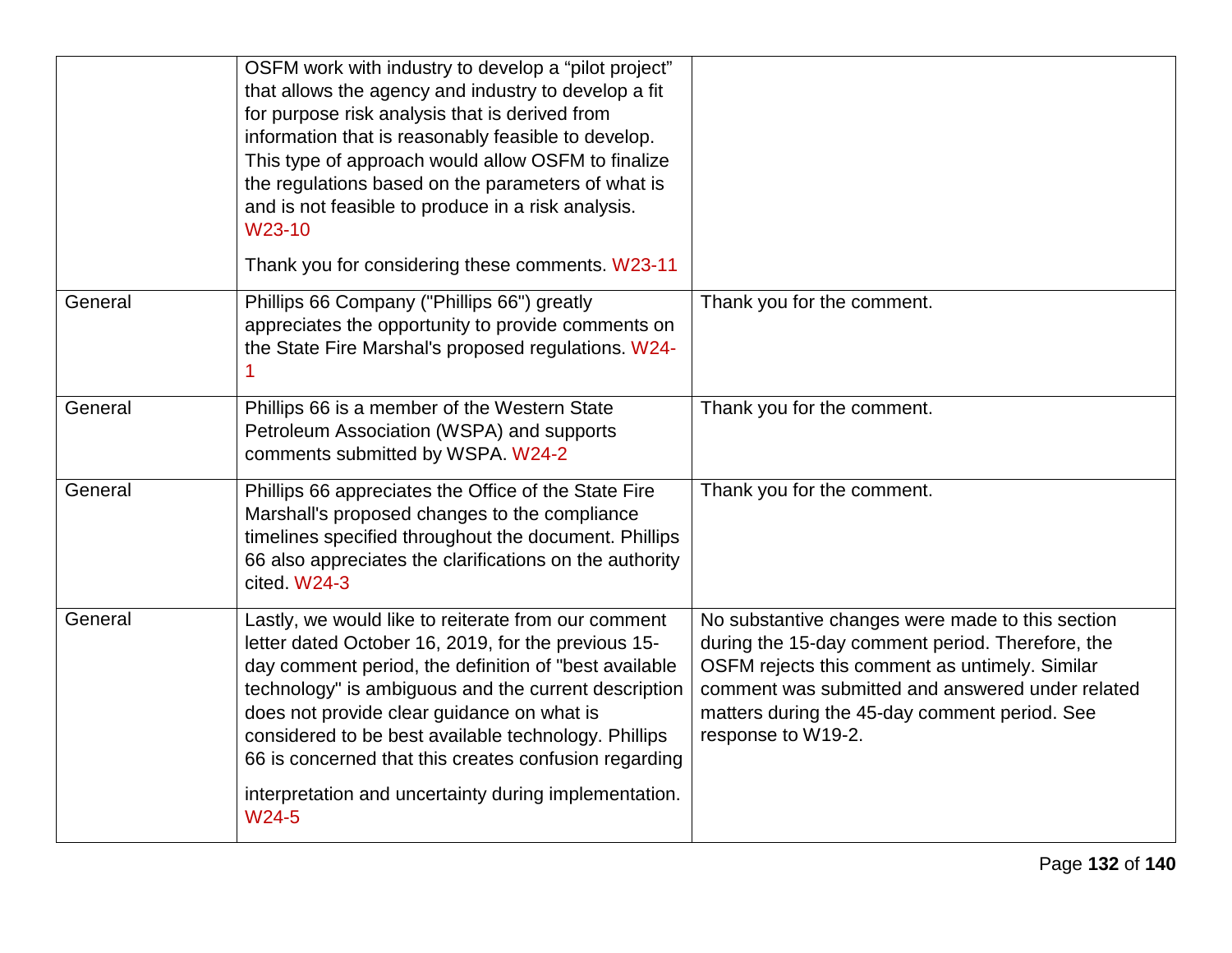| General | Thank $\sqrt{ }$<br>$W24-F$<br>: vou for considering our comments. ' | welcome.<br>You're |
|---------|----------------------------------------------------------------------|--------------------|
|         |                                                                      |                    |

| <b>THIRD 15-DAY</b><br><b>COMMENTERS &amp;</b><br><b>IDENTIFIER.</b><br><b>PERIOD ENDING</b><br><b>FEBRUARY 6,</b><br>2020. |                                                                                                              |
|-----------------------------------------------------------------------------------------------------------------------------|--------------------------------------------------------------------------------------------------------------|
| W <sub>26</sub>                                                                                                             | California Independent Petroleum Association, Rock Zierman, Chief Executive Officer, letter dated 02/06/2020 |
| W27                                                                                                                         | Western States Petroleum Association, Thomas Umenhofer, Vice President, letter dated 02/06/2020              |

| <b>Topic</b> | <b>Summary of Third 15-Day Comments</b>                                                                         | <b>Agency Responses</b> |
|--------------|-----------------------------------------------------------------------------------------------------------------|-------------------------|
| General      | Support for efforts to recognize existing Elder<br>California Pipeline Safety Act of 1981. W26-2<br>and $W27-2$ | Accept and your welcome |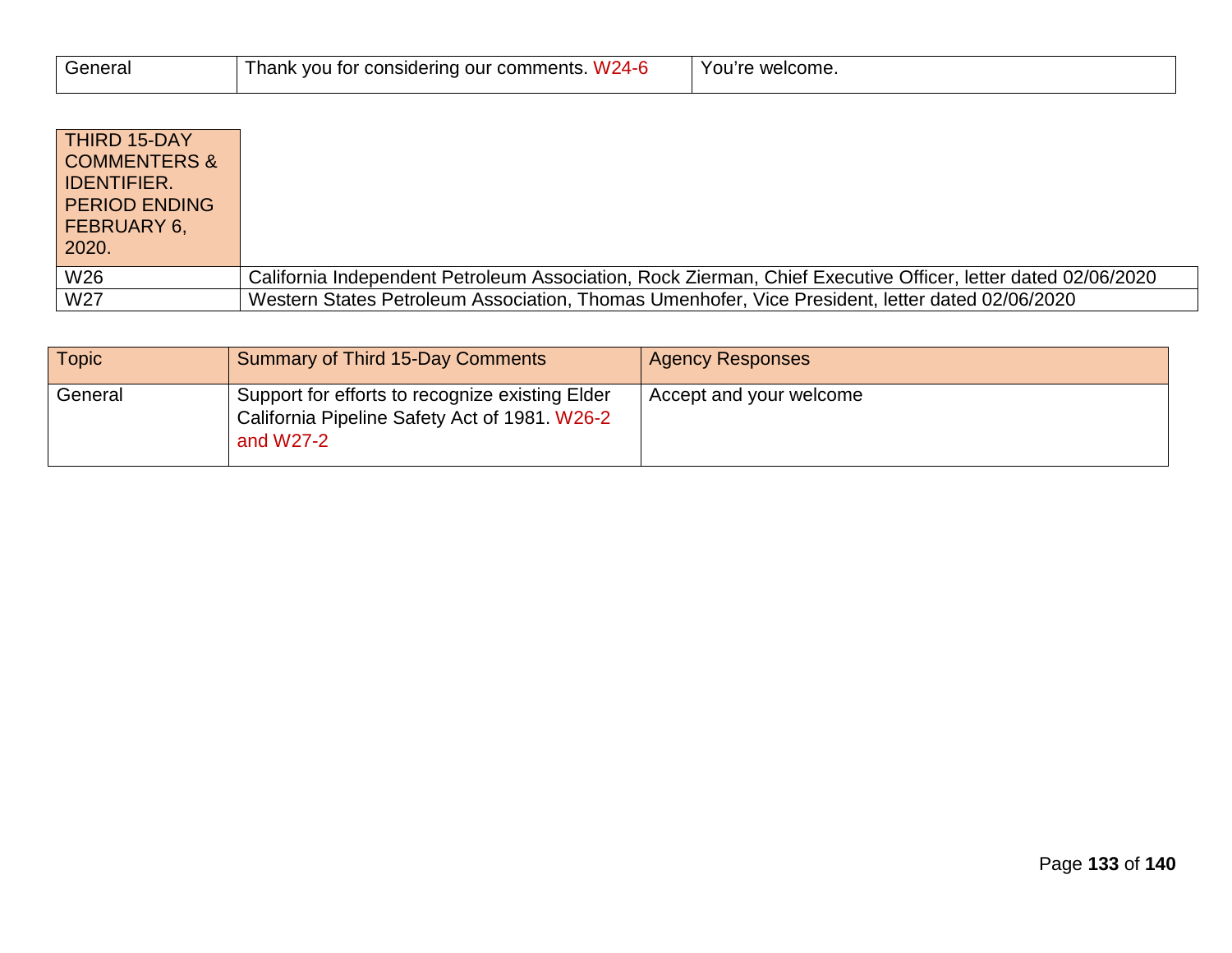| <b>THIRD 15-DAY</b><br><b>COMMENTS</b><br><b>PERIOD ENDING</b><br>FEBRUARY 6,<br>2020. The following<br>comments are not<br>germane to the<br>proposed<br>regulations; as<br>such, OSFM rejects<br>these comments |                                                                                                                                                                                                                             |                                                                                                                                                                                                                                                                                                                                                                                       |
|-------------------------------------------------------------------------------------------------------------------------------------------------------------------------------------------------------------------|-----------------------------------------------------------------------------------------------------------------------------------------------------------------------------------------------------------------------------|---------------------------------------------------------------------------------------------------------------------------------------------------------------------------------------------------------------------------------------------------------------------------------------------------------------------------------------------------------------------------------------|
| <b>Comments outside</b><br>of scope                                                                                                                                                                               | <b>Summary of Third 15-Day Comments</b>                                                                                                                                                                                     | <b>Agency Responses</b>                                                                                                                                                                                                                                                                                                                                                               |
| <b>Definition of Near</b><br>\$2100(a)(9)                                                                                                                                                                         | Commenter recommends removing the definition of<br>"near" and replacing with the word "a half-mile." W27-                                                                                                                   | No changes were made to this definition, therefore there<br>is no need amend the regulatory language as this<br>comment is outside the scope.                                                                                                                                                                                                                                         |
| <b>Exemptions for</b><br>pipelines located<br>outside the coastal<br>zone - §2103(a)<br>Deferral for<br>Pipelines with<br><b>Existing Best</b><br>Available<br>Technology-<br>2104(c)                             | Commenter request the extension of time for<br>submitting an exemption or deferral request from 7<br>months 12-18 months, W27-8 and W27-9                                                                                   | No changes were made to the identified section,<br>therefore this comment is rejected as outside the scope.                                                                                                                                                                                                                                                                           |
| Timing for<br>compliance -<br>§§2108, 2111,<br>2112, 2113                                                                                                                                                         | Continued concern over expected implementation<br>and compliance timelines related to risk analyses,<br>retrofit plans, and deferral requests. Requests more<br>time be incorporated in the regulation. W26-3 and<br>W27-10 | No changes were made to sections related to<br>implementation and compliance timeframes in this 15-<br>Day comment period. Therefore, no changes to the text<br>of the regulation are needed. Importantly, this comment<br>was addressed above in prior comment periods. It<br>should be noted that here, as is explained in previous<br>responses, the compliance and implementation |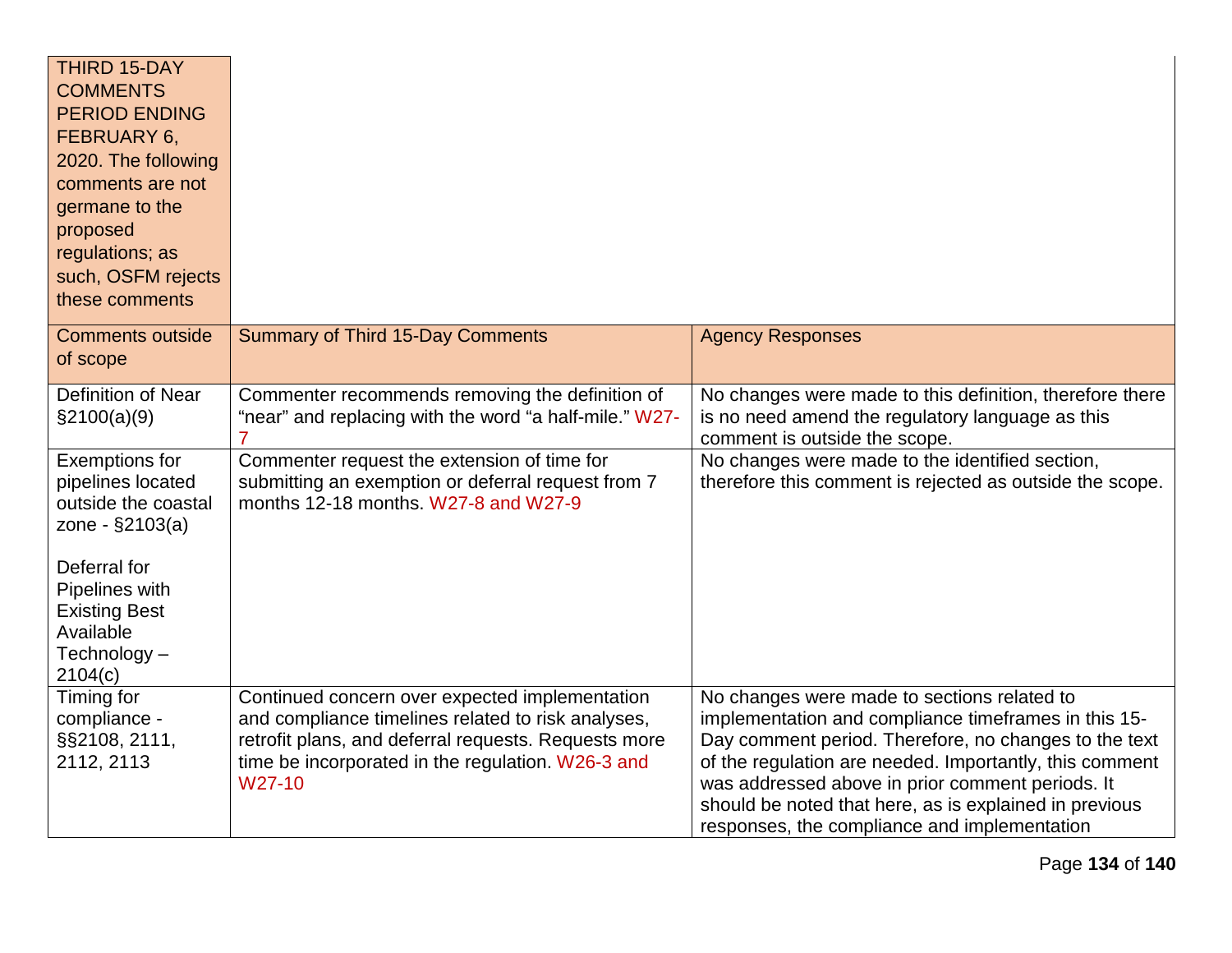|                                   |                                                        | timelines were set by statute. The OSFM cannot change<br>statutory requirements through regulatory action. |
|-----------------------------------|--------------------------------------------------------|------------------------------------------------------------------------------------------------------------|
| Risk Analysis -                   | Commenter states that there are no current             | No changes were made to the text of this section                                                           |
| §2111                             | technologies available to address the compliance       | therefore this comment is outside the scope and                                                            |
|                                   | requirements available or may be difficult to produce. | rejected. Similar comments were submitted and                                                              |
|                                   | Requests that industry and the OSFM develop            | responded to above under prior comment periods.                                                            |
| Implementation<br>Plan - §2113(d) | standards that will meet the compliance requirements   |                                                                                                            |
|                                   | of section 2111. W27-11                                |                                                                                                            |
|                                   |                                                        |                                                                                                            |
|                                   | Commenter requests that the OSFM affirmatively         |                                                                                                            |
|                                   | state an extension will be granted for good cause.     |                                                                                                            |
|                                   | W27-12                                                 |                                                                                                            |
| General                           | Commenter states that they have submitted prior        | The OSFM appreciates prior comment submissions.                                                            |
|                                   | written and verbal comments during prior comment       | However, no new comments were submitted in relation                                                        |
|                                   | periods and has not received a response. Commenter     | to the changes noticed during this comment period and                                                      |
|                                   | included all prior comments. W26-1 and W27-4           | have been addressed in responses above or in prior                                                         |
|                                   |                                                        | comment periods. There is no need to make changes to                                                       |
|                                   |                                                        | the text of the regulation. The Final Statement of                                                         |
|                                   |                                                        | Reasons will contain responses to all comments                                                             |
|                                   |                                                        | received in a comprehensive package open to all                                                            |
|                                   |                                                        | commenters.                                                                                                |
| General                           | Commenter included all previously submitted            | The OSFM appreciates prior comment submissions.                                                            |
|                                   | comments in 5 letters from previous comment            | However, no new comments were submitted in relation                                                        |
|                                   | periods. W27-1                                         | to the changes noticed during this comment period.                                                         |
|                                   |                                                        | Prior submittals have been addressed in responses                                                          |
|                                   |                                                        | above or in prior comment periods. There is no need to                                                     |
|                                   |                                                        | make changes to the text of the regulation.                                                                |
| General                           | Commenter requests revision to the regulation text as  | No new comments were submitted in relation to the                                                          |
|                                   | summarized in previously submitted comments.           | changes noticed during this comment period, hence this                                                     |
|                                   | Requests an in-person meeting with the OSFM to         | comment is rejected. The public comment process is the                                                     |
|                                   | discuss and review concerns. W26-4                     | appropriate forum for raising concerns with the                                                            |
|                                   |                                                        | regulatory language, which commenter has availed                                                           |
|                                   |                                                        | themselves of repeatedly.                                                                                  |
| General                           | Commenter requests revision to the regulation text as  | No new comments were submitted in relation to the                                                          |
|                                   | summarized in previously submitted comments,           | changes noticed during this comment period, hence this                                                     |
|                                   | continued discussion with staff and stakeholders,      | comment is rejected. The public comment process is the                                                     |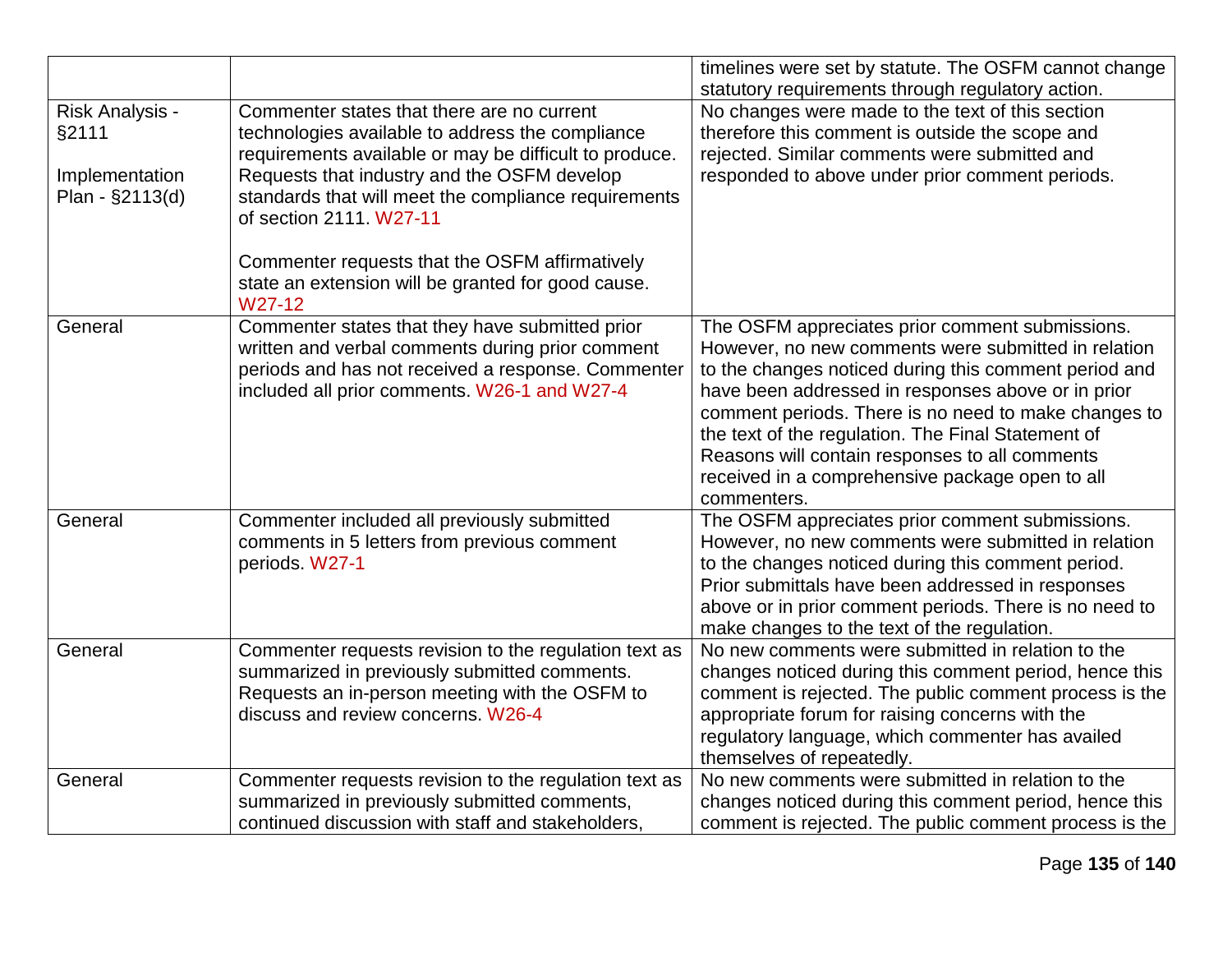|                          | postpone the rulemaking for broadly stated need to    | appropriate forum for raising concerns with the          |
|--------------------------|-------------------------------------------------------|----------------------------------------------------------|
|                          | maximize efficiencies and building on existing        | regulatory language, which commenter has availed         |
|                          | regulatory requirements. W27-3                        | themselves of repeatedly.                                |
| Standardized             | Commenter raises wide ranging concerns about the      | This comment was previously submitted under a public     |
| <b>Regulatory Impact</b> | content, assumptions, costs, analysis and other broad | comment period and is addressed above.                   |
| Analysis                 | concerns related to the SRIA. W27-5                   |                                                          |
| General                  | Recommends the development of a Pilot Project.        | No changes to the regulatory language noticed for this   |
|                          | W <sub>27</sub> -6                                    | comment period relate to a pilot project, therefore this |
|                          |                                                       | comment is rejected.                                     |

| <b>FOURTH 15-DAY</b><br><b>COMMENTERS &amp;</b><br><b>IDENTIFIER.</b><br><b>PERIOD ENDING</b><br><b>JUNE 23, 2020.</b> |                                                                                                                                                                                                                                           |
|------------------------------------------------------------------------------------------------------------------------|-------------------------------------------------------------------------------------------------------------------------------------------------------------------------------------------------------------------------------------------|
| W28                                                                                                                    | California Independent Petroleum Association, Rock Zierman, Chief Executive Officer, letter undated and<br>received 06/23/2020                                                                                                            |
| W29                                                                                                                    | Western States Petroleum Association, Ben Oakley, California Coastal Region Manager, letter dated 06/23/2020                                                                                                                              |
| <b>W30</b>                                                                                                             | County of Santa Barbara, Nancy Anderson, Assistant County Executive Officer, letter dated 06/22/2020<br>submitting comments from Santa Barbara County Fire Department, Rob Hazard, Division Chief/Fire Marshal,<br>letter dated 6/17/2020 |

| Topic                                                            | <b>Summary of Fourth 15-Day Comments</b>                                                                                                                                                                                                                                                                       | <b>Agency Responses</b>                                                                                                                                                                                                                                                                                                                                                                                                                                                                |
|------------------------------------------------------------------|----------------------------------------------------------------------------------------------------------------------------------------------------------------------------------------------------------------------------------------------------------------------------------------------------------------|----------------------------------------------------------------------------------------------------------------------------------------------------------------------------------------------------------------------------------------------------------------------------------------------------------------------------------------------------------------------------------------------------------------------------------------------------------------------------------------|
| S2108 Timing for<br>Compliance and<br>Pipeline<br>Prioritization | Commenter requests OSFM remove reference<br>to authority to enforce noncompliance with<br>dates for deliverables within a given time and<br>notes that OSFM already retains enforcement<br>authority. Commenter also request reinserting<br>the language found in former subsection (d).<br>W <sub>28</sub> -1 | Language in this section was amended to clarify what the<br>commenter notes, that the OSFM retains enforcement<br>authority. Including reference to commencement of<br>enforcement action by specified dates was required after<br>review by the Office of Administrative Law and resolves the<br>potential conflict and confusion between an effective date and<br>when enforcement will commence. The current version<br>clearly states when enforcement action will be taken by the |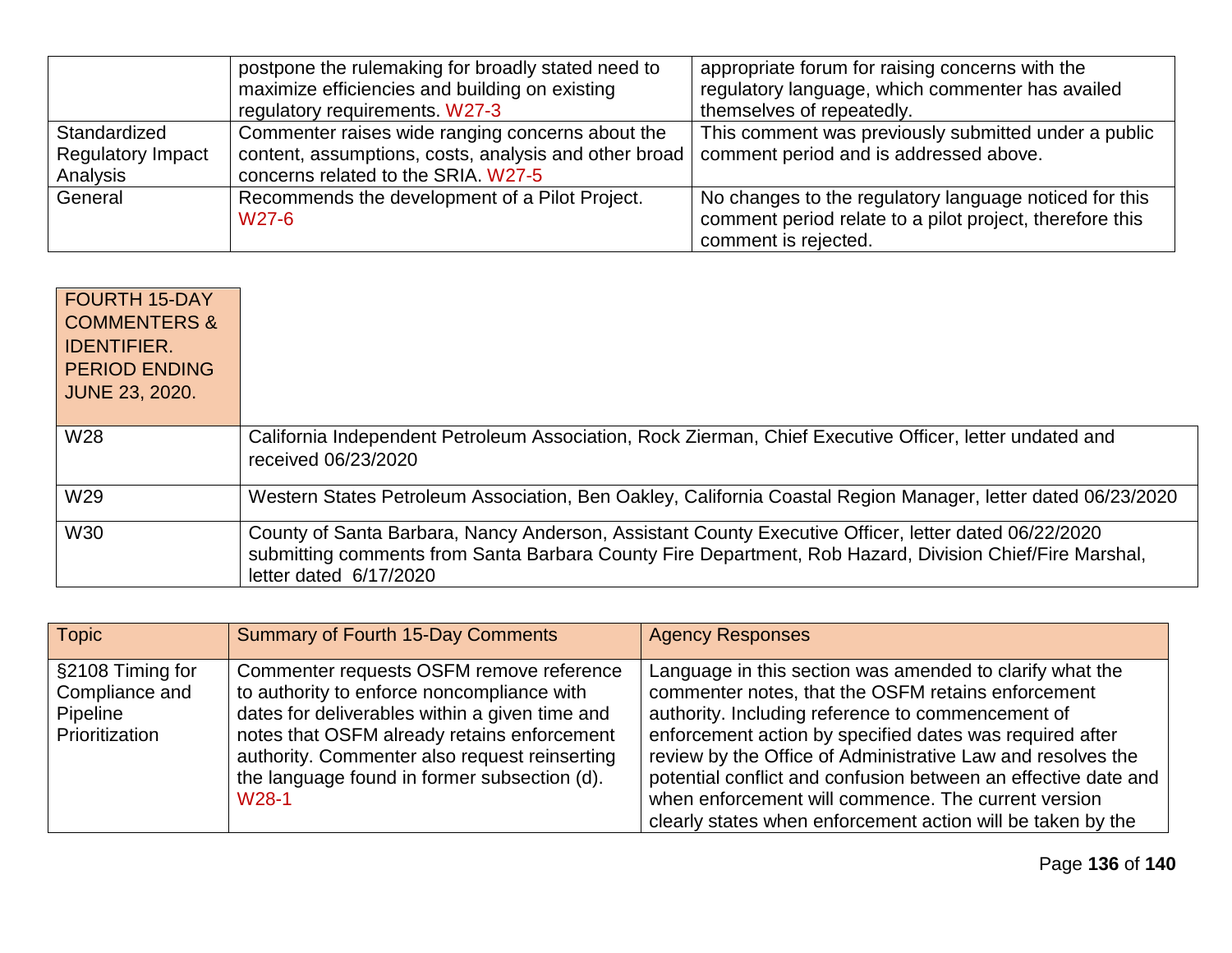|                                    |                                                 | OSFM. Subsection (d) was rendered superfluous with the         |
|------------------------------------|-------------------------------------------------|----------------------------------------------------------------|
|                                    |                                                 | current revision to the text and is therefore unnecessary. The |
|                                    |                                                 | OSFM sees no need to amend the language                        |
| §2108 Timing for                   | Commenter recommends incorporation of           | The OSFM sees no need to insert the language proposed as       |
| Compliance and                     | language in this section stating "enforcement   | it is included in section 2113(e).                             |
| Pipeline                           | may be deferred or waived subject to the        |                                                                |
| Prioritization                     | operator providing an explanation               |                                                                |
|                                    | demonstrating good cause as provided in         |                                                                |
|                                    | §2113(d) and (e). W29-4                         |                                                                |
| §2108(c) Timing for                | The implementation timeline for submitting the  | The timeline for compliance and submittals is controlled by    |
| Compliance and                     | Risk Analysis should be clarified to provide    | language in the authorizing statute found in Government        |
| Pipeline                           | adequate time for operators to implement        | Code 51013.1(a)-(c). The OSFM lacks authority to change        |
| Prioritization                     | needed changes. Commenter recommends            | statutory timelines through regulatory action, therefore no    |
|                                    | changing the regulation to read that operators  | amendments to the regulation text will be made.                |
|                                    | will have 30 months to retrofit their pipelines |                                                                |
|                                    | once their Risk Analyses are approved by        |                                                                |
|                                    | OSFM. W28-4, W28-5, W29-5                       |                                                                |
| $\overline{\S}2108$ (d) Timing for | Sections, 2108(d), 2112(e) and 2113(b) should   | See response to W29-4.                                         |
| Compliance and                     | add the clause "absent a showing of good        |                                                                |
| Pipeline                           | cause from Section 2113(d) and (e). W28-3       |                                                                |
| Prioritization                     |                                                 |                                                                |
|                                    |                                                 |                                                                |
| 2112(e) State Fire                 |                                                 |                                                                |
| <b>Marshal Risk</b>                |                                                 |                                                                |
| Analysis                           |                                                 |                                                                |
| Assessment                         |                                                 |                                                                |
|                                    |                                                 |                                                                |
| §§2113(b),                         |                                                 |                                                                |
| 2113(d), 2113(e)                   |                                                 |                                                                |
| Implementation                     |                                                 |                                                                |
| Plan                               |                                                 |                                                                |
| §2112(e)                           | This section should be revised to clarify OSFM  | This subsection states that the OSFM shall commence            |
|                                    | may commence enforcement at the specified       | enforcement consistent with the timing requirements found in   |
|                                    | timelines if the operator is not in compliance  | Section 2108. There is no need to amend the language. See      |
|                                    | with the requirements of section 2108. W28-2    | related response in W28-1.                                     |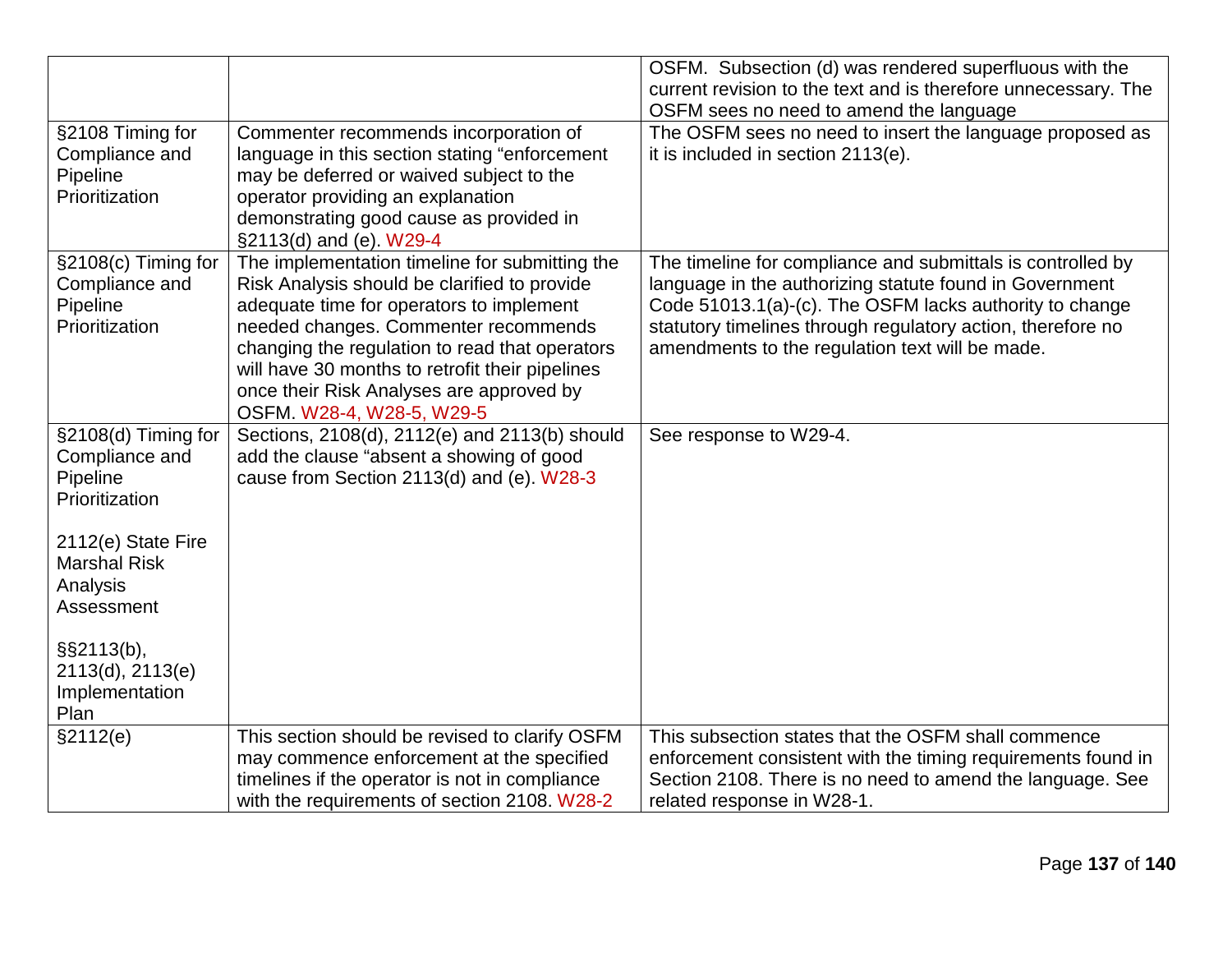| §2112(e)                           | Commenter recommends adding language that<br>OSFM shall commence enforcement consistent<br>with Section 2018 timelines except where<br>enforcement has been deferred or waived for<br>demonstrating good cause as provided for in<br>section 2113(d) and (e). W29-6                                                                                                                                                                        | See response to W28-2 and W28-3                                                                                                                                                                                                                                                                                                                                                                                                                                                                                                                                                                                                                                                                                                                                                                                                                                                                                                                                                                                                                                                                                          |
|------------------------------------|--------------------------------------------------------------------------------------------------------------------------------------------------------------------------------------------------------------------------------------------------------------------------------------------------------------------------------------------------------------------------------------------------------------------------------------------|--------------------------------------------------------------------------------------------------------------------------------------------------------------------------------------------------------------------------------------------------------------------------------------------------------------------------------------------------------------------------------------------------------------------------------------------------------------------------------------------------------------------------------------------------------------------------------------------------------------------------------------------------------------------------------------------------------------------------------------------------------------------------------------------------------------------------------------------------------------------------------------------------------------------------------------------------------------------------------------------------------------------------------------------------------------------------------------------------------------------------|
| §2113(b)<br>Implementation<br>Plan | Commenter states that OSFM should clarify<br>ambiguities between submission of an<br>implementation plan, supplemental<br>implementation plan, and section 2108<br>because section 2108 is silent in regard to<br>submittal of an implementation plan.<br>Recommends adding language stating that the<br>OSFM shall take enforcement action except<br>where demonstration of good cause is shown<br>under section $2113(d)$ and (e). W29-7 | The text of the regulation is clear and no amendments need<br>to be made. The commenter fails to consider Section 2112<br>and its impact on implementation plans, supplemental<br>implementation plans, and risk analysis. Section 2112 is<br>clearly identified in the first sentence of 2113(b). Section<br>2113(b) states that a supplemental implementation plan is to<br>be submitted after approval of the risk analysis, which<br>necessarily includes the Implementation Plan as it is required<br>when submitting a risk analysis as identified in section<br>2112(a). The commenter has read the various sections in<br>isolation, which results in failing to understand the interplay<br>between sections and subsection; and the impact on<br>deliverables, timing for submission, compliance, and<br>enforcement.<br>The author correctly notes that a supplemental<br>implementation plan is required within 60 days of acceptance<br>of a risk analysis under Section 2112. Section 2112 specifies<br>the timeframe the OSFM has to approve a risk analysis and<br>the accompanying implementation plan. |
| §2113(d)<br>Implementation<br>Plan | Commenter requests language explicitly stating<br>that the OSFM will provide extensions for<br>demonstrating good cause in delays to timely<br>compliance. W29-8                                                                                                                                                                                                                                                                           | The language in the text is clear. The OSFM shall take<br>enforcement action unless an operator can demonstrate<br>delay for good cause. The OSFM sees no need to amend the<br>text of the regulation.                                                                                                                                                                                                                                                                                                                                                                                                                                                                                                                                                                                                                                                                                                                                                                                                                                                                                                                   |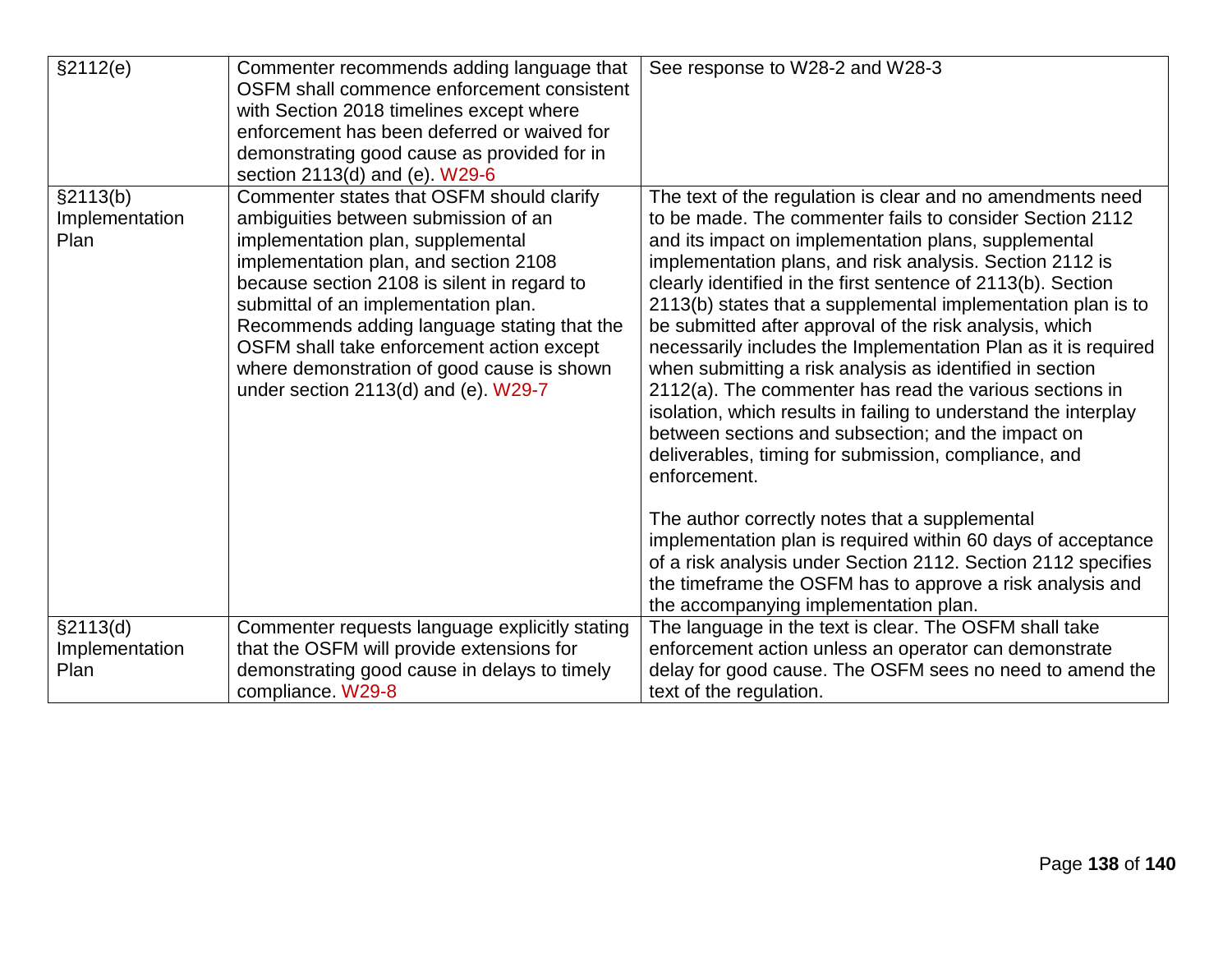| <b>FOURTH 15-DAY</b><br><b>COMMENTS</b><br><b>PERIOD ENDING</b><br><b>JUNE 23, 2020.</b><br>The following<br>comments are not<br>germane to the<br>proposed<br>regulations; as<br>such, OSFM rejects<br>these comments |                                                                                                                                                                                      |                                                                                                                                                                                                        |
|------------------------------------------------------------------------------------------------------------------------------------------------------------------------------------------------------------------------|--------------------------------------------------------------------------------------------------------------------------------------------------------------------------------------|--------------------------------------------------------------------------------------------------------------------------------------------------------------------------------------------------------|
| <b>Comments outside</b><br>of scope                                                                                                                                                                                    | <b>Summary of Fourth 15-Day Comments</b>                                                                                                                                             | <b>Agency Responses</b>                                                                                                                                                                                |
| Definitions and<br>§2102                                                                                                                                                                                               | Concerns about the definition of "near" and apparent<br>conflicting language with a "buffer zone" in §2102<br>relating to Environmentally and Ecologically Sensitive<br>Areas. W29-1 | No changes were made during this comment period to<br>the definitions section or to section 2102 therefore this<br>comment is outside of the scope and the OSFM sees no<br>need to amend the language. |
| §2104 Deferral for<br>Pipelines with<br><b>Existing Best</b><br>Available<br>Technology                                                                                                                                | Commenter is concerned about out of service<br>pipelines and how to return a line to service and could<br>be addressed in §2106. W29-2                                               | No changes were made to section 2104 or to 2106<br>therefore this comment is outside the scope and the<br>OSFM sees no need to amend the language.                                                     |
| §2105 Future<br><b>Releases From</b><br><b>Jurisdictional</b><br><b>Pipelines Impacting</b><br>Environmentally<br>and Ecologically<br>Sensitive Areas in<br>the Coastal Zone                                           | Commenter requests that the term "release" be<br>defined. W29-3                                                                                                                      | No changes were made to section 2105 relating to<br>release size and therefore the OSFM sees no need to<br>amend language.                                                                             |
| §2115 Testing<br>Requirements and<br><b>Test Failures</b>                                                                                                                                                              | Recommends changing testing frequency from 3<br>years to 5 years and indicates operators cannot test<br>some buried valves. W29-9                                                    | No changes were made to this section therefore the<br>comments are outside the scope of the comment period<br>and the OSFM sees no need to amend existing<br>language.                                 |